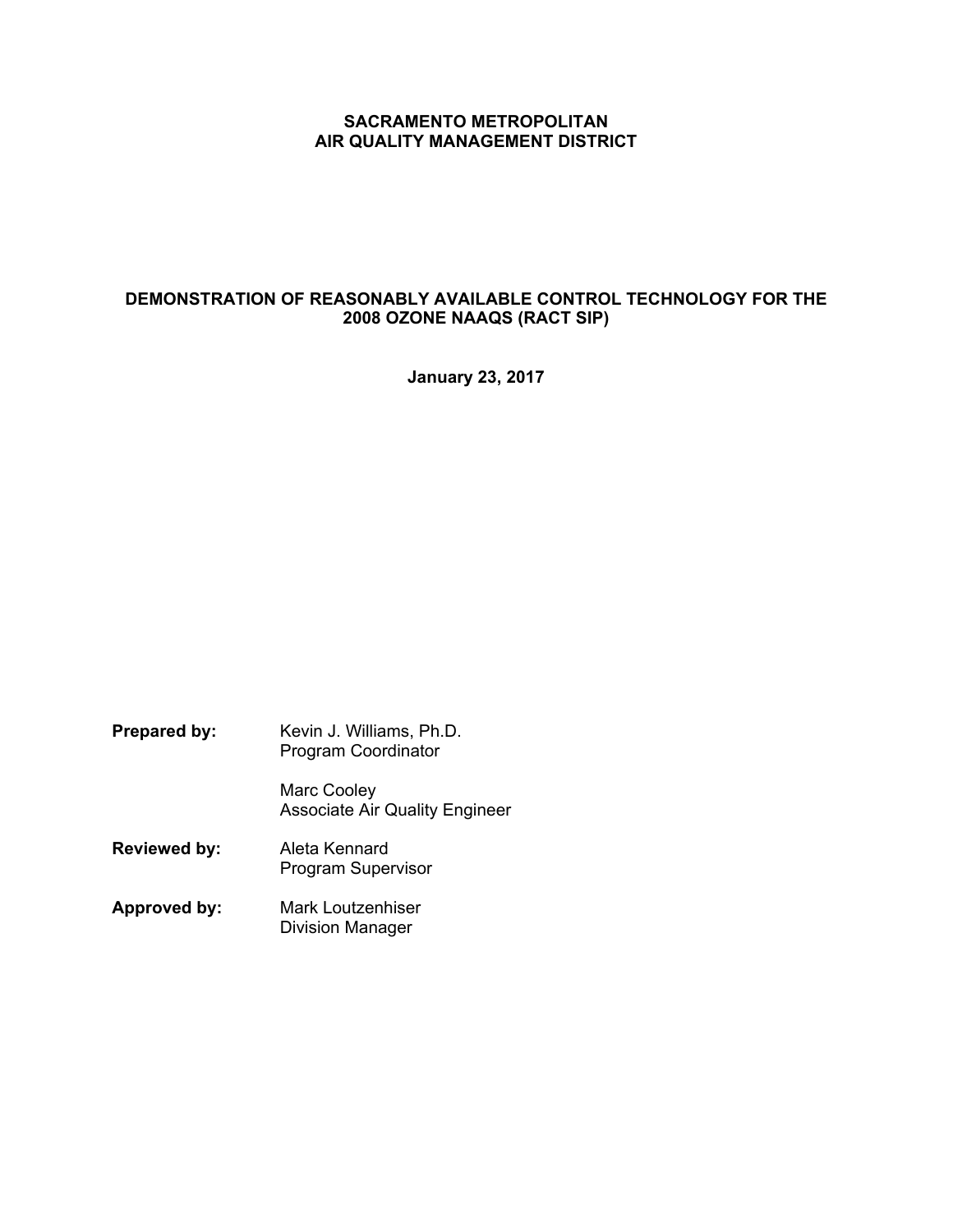# **Table of Contents**

| Gasoline Tank Trucks, Bulk Plants, and Bulk Terminals (Liquid Loading)C-9                        |  |
|--------------------------------------------------------------------------------------------------|--|
| Graphic Arts: Flexographic, Lithographic, Letterpress, and Flexible Package Printing C-13        |  |
|                                                                                                  |  |
|                                                                                                  |  |
|                                                                                                  |  |
| Miscellaneous Metal and Plastic Parts and Products Coating and Motor Vehicle<br><b>Materials</b> |  |
| Organic Chemical Manufacturing: Process Vents from Reactor Processes and Distillation            |  |
|                                                                                                  |  |
|                                                                                                  |  |
|                                                                                                  |  |
| VOC Leaks from Synthetic Organic Chemical and Polymer ManufacturingC-67                          |  |
|                                                                                                  |  |
| APPENDIX D: RACT Analysis of Rules for Non-CTG Source Categories Applicable to Major             |  |
|                                                                                                  |  |
|                                                                                                  |  |
|                                                                                                  |  |
|                                                                                                  |  |
|                                                                                                  |  |
| Organic Chemical Manufacturing: Process Tanks, Liquid Transfer, and Storage Tanks                |  |
|                                                                                                  |  |
|                                                                                                  |  |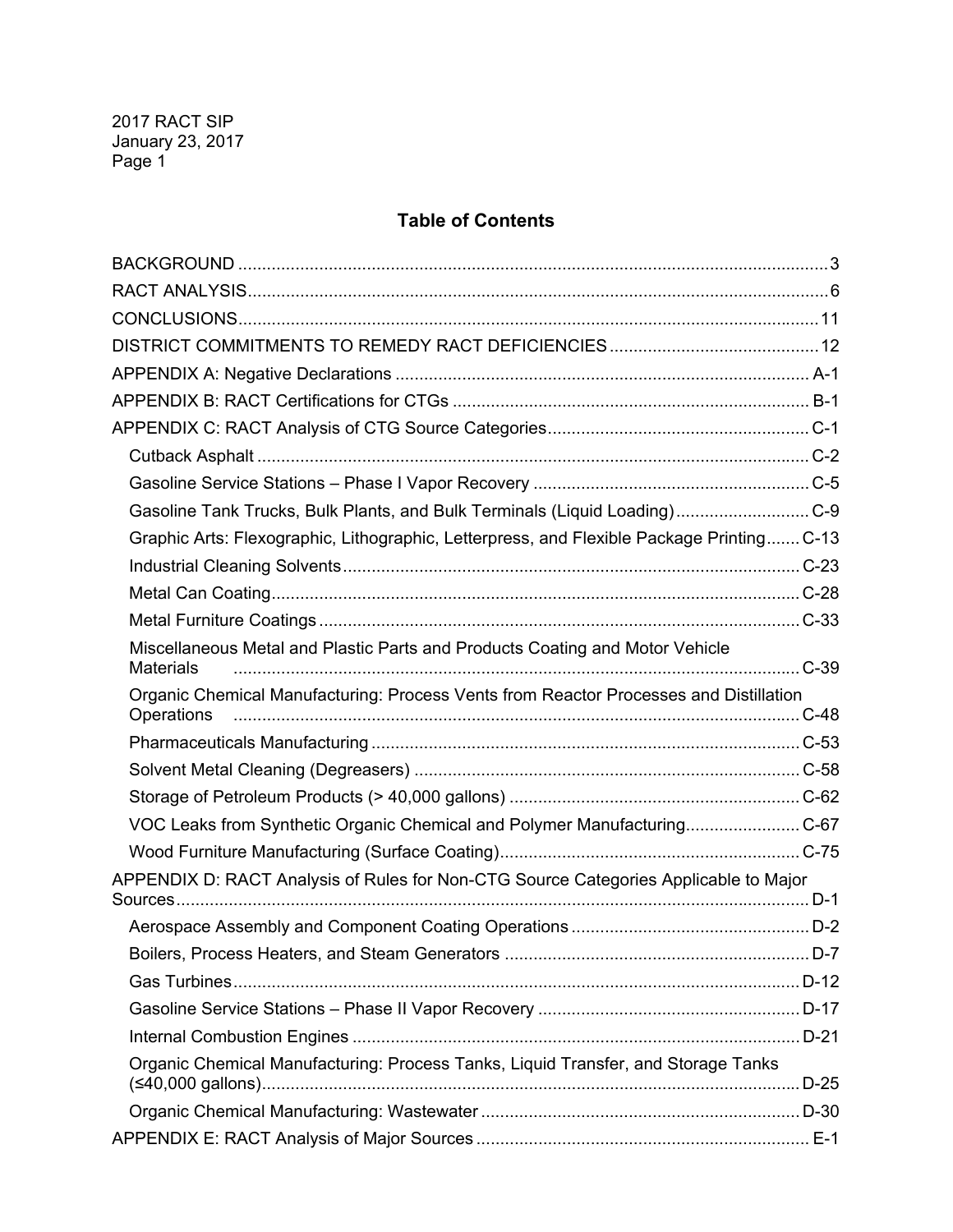| Kiefer Landfill, Department of Waste Management and Recycling, County of<br>Sacramento |  |
|----------------------------------------------------------------------------------------|--|
|                                                                                        |  |
|                                                                                        |  |
|                                                                                        |  |
|                                                                                        |  |
| Sacramento Municipal Utility District Financing Authority - Cosumnes Power Plant E-20  |  |
|                                                                                        |  |
|                                                                                        |  |
|                                                                                        |  |
|                                                                                        |  |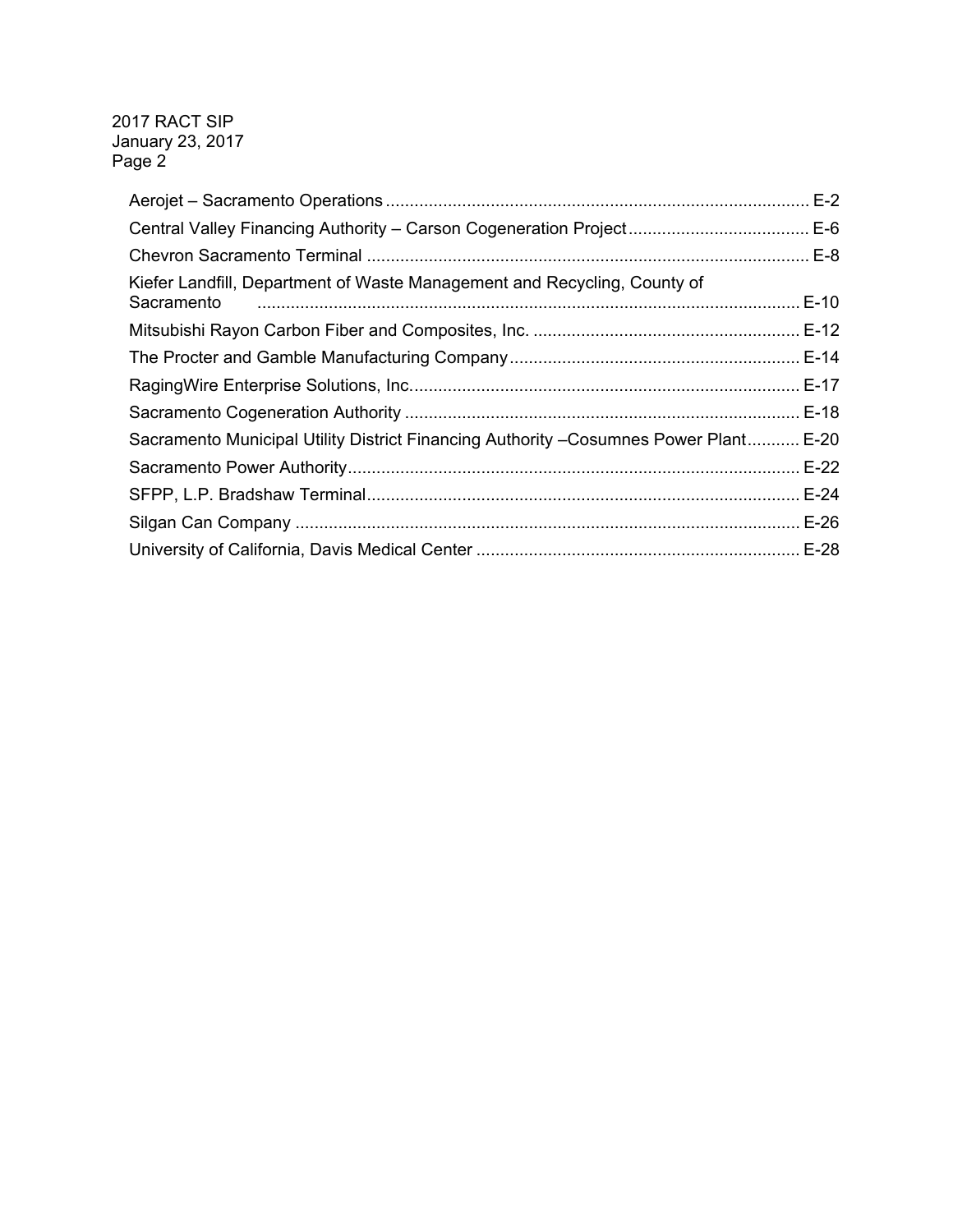# **BACKGROUND**

In 2008, the U.S. Environmental Protection Agency (EPA) revised the 8-hour standard for ozone to 0.075 parts per million<sup>1</sup>. EPA subsequently designated the Sacramento Metropolitan Area, which includes all of Sacramento and Yolo counties, and parts of El Dorado, Placer, Solano, and Sutter counties, as a severe nonattainment area<sup>2</sup> for the new standard, with an attainment date of July 20, 2027<sup>3</sup>. This classification requires the districts in the nonattainment area to submit several plan elements to EPA, including revisions to the State Implementation Plan (SIP) that meet the Reasonably Available Control Technology (RACT) requirements for VOC and NOx in accordance with Sections 182(b)(2) and 182(f) of the federal Clean Air Act. This requirement is known as the RACT SIP. The District submitted a RACT SIP in 2006 during implementation of the 1997 8-hour ozone standard<sup>4</sup>, and submitted an update in 2008 when the districts of the nonattainment area requested a voluntary change in classification from serious to severe.

EPA defines RACT as "the lowest emission limitation that a particular source is capable of meeting by the application of control technology that is reasonably available considering technological and economic feasibility<sup>5</sup>." Sections 182(b)(2) and 182(f) of the Clean Air Act require the District to implement RACT for:

- Each category of VOC sources that is covered by a Control Technique Guideline (CTG) document issued by EPA; and
- All major stationary sources of VOC and/or NOx (a potential to emit at least 25 tons per year of VOC and/or NOx for severe nonattainment areas<sup>6</sup>).

# 2006 EPA Region IX Guidance

To help states and districts prepare their 2006 RACT SIPs, EPA Region IX provided guidance in a letter from Andrew Steckel, dated March 9, 2006. The following elements are included in the recommended strategy:

- Describe efforts to identify all source categories within the District requiring RACT, including CTG sources (i.e., covered by an EPA Control Technique Guideline document) and major non-CTG sources.
- Submit negative declarations where there are no facilities (major or minor) within the District subject to a CTG.
- For all categories needing RACT, list the state/local regulation that implements RACT. It may also be helpful to list the date EPA approved these regulations as fulfilling RACT.
- Describe the basis for concluding that the regulations fulfill RACT. Documents useful in establishing RACT include CTGs, Alternative Control Technique (ACT) guidance, Maximum Achievable Control Technology (MACT) standards, New Source Performance Standards (NSPSs), California Suggested Control Measures (SCMs) and RACT/Best Available Retrofit Control Technology (BARCT) determinations, regulations adopted in other Districts, and guidance and rules developed by other state and local agencies.

-

<sup>1</sup> 73 FR 16436, March 27, 2008.

 $^2$  77 FR 30088, May 21, 2012.

 <sup>80</sup> FR 12264, March 6, 2015.

<sup>4</sup> 70 FR 71612, November 29, 2005.

<sup>5</sup> 44 FR 53762, September 17, 1979.

<sup>&</sup>lt;sup>6</sup> Clean Air Act Section 182(d).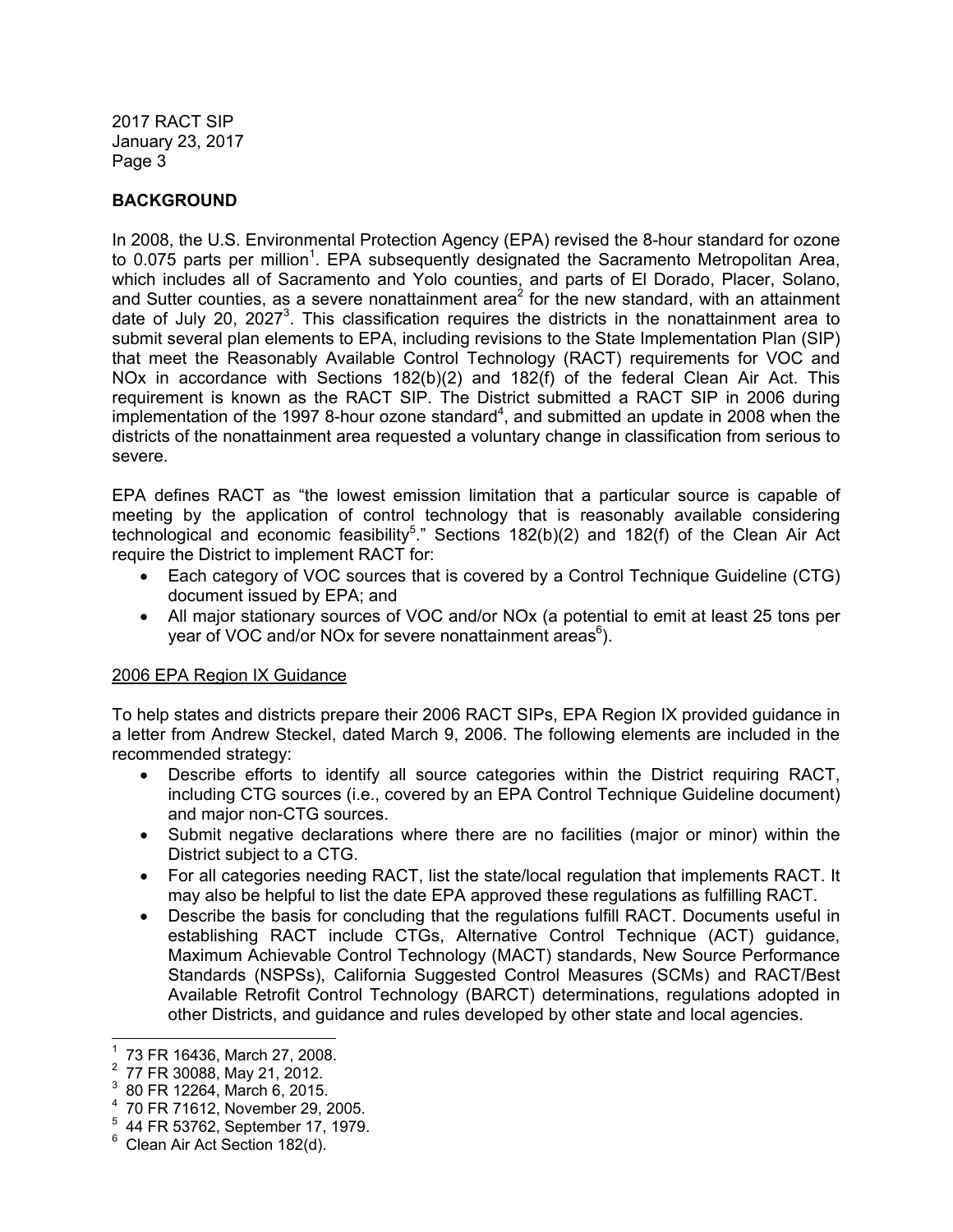## EPA's Implementation Rule for the 2008 Ozone Standard

In 2013, EPA published a proposed implementation rule for the 2008 8-hour ozone standard<sup>7</sup>. The proposed rule provides guidance to states and districts for preparing their required SIP submittals, including RACT SIPs. The rule was finalized in 2015 $^8$  with no changes to the proposed RACT SIP requirements or guidance. RACT must be implemented by January 1, 2017.

The proposed implementation rule notes that current EPA guidance and any other available information should be used in making RACT determinations, such as:

- CTGs and ACTs;
- BACT/LAER Clearinghouse;
- SIPs for other nonattainment areas, in particular those areas with higher classifications;
- The "Menu of Control Measures" for NOx and  $VOC<sup>9</sup>$ ;
- Standards of performance for existing stationary sources developed under CAA section 111(d)<sup>10</sup>; and
- New Source Review (NSR) and Prevention of Significant Deterioration (PSD) settlement agreements.

EPA also stated that in some cases, Maximum Achievable Control Technology (MACT) standards and National Emission Standards for Hazardous Air Pollutants (NESHAP)<sup>11</sup> may be used to demonstrate RACT.

*For VOC sources subject to MACT standards, our policy is to allow states to streamline their RACT analysis by including a discussion of the MACT controls and considerations relevant to VOC RACT. Historically, in many cases, states have been able to rely on MACT standards for purposes of showing that a source has met VOC RACT. States need to take care to ensure that any MACT controls relied on for RACT adequately address all VOCs and not just those that are also HAPs. For example, if a manufacturer complies with MACT by reformulating products to remove HAPs but the production process still releases non-HAP VOCs, the state would need to justify why the MACT meets the RACT requirement for that source or would need to develop an appropriate RACT rule to address non-HAP VOCs.*<sup>12</sup>

In the final rule, EPA finalized an approach that allows states to conclude that previous RACT determinations may still constitute RACT if the incremental emission reductions that would result from additional controls would be small.

 $\overline{a}$  $7$  "Implementation of the 2008 National Ambient Air Quality Standards for Ozone: State Implementation Plan Requirements," Proposed Rule, 78 FR 34178, June 6, 2013.

<sup>&</sup>lt;sup>8</sup> "Implementation of the 2008 National Ambient Air Quality Standards for Ozone: State Implementation<br>Plan Requirements," Final Rule, 80 FR 12264, March 6, 2015.

<sup>&</sup>lt;sup>9</sup> "Menu of Control Measures," EPA, updated April 12, 2012.

<sup>&</sup>lt;sup>10</sup> Of the standards promulgated under section 111(d), only 40 CFR Part 60, Subpart Cc – Emission Guidelines and Compliance Times for Municipal Solid Waste Landfills is relevant to sources in Sacramento County.<br><sup>11</sup> National Emission Standards for Hazardous Air Pollutants, 40 CFR Part 63.

 $12$  78 FR 34193, June 6, 2013.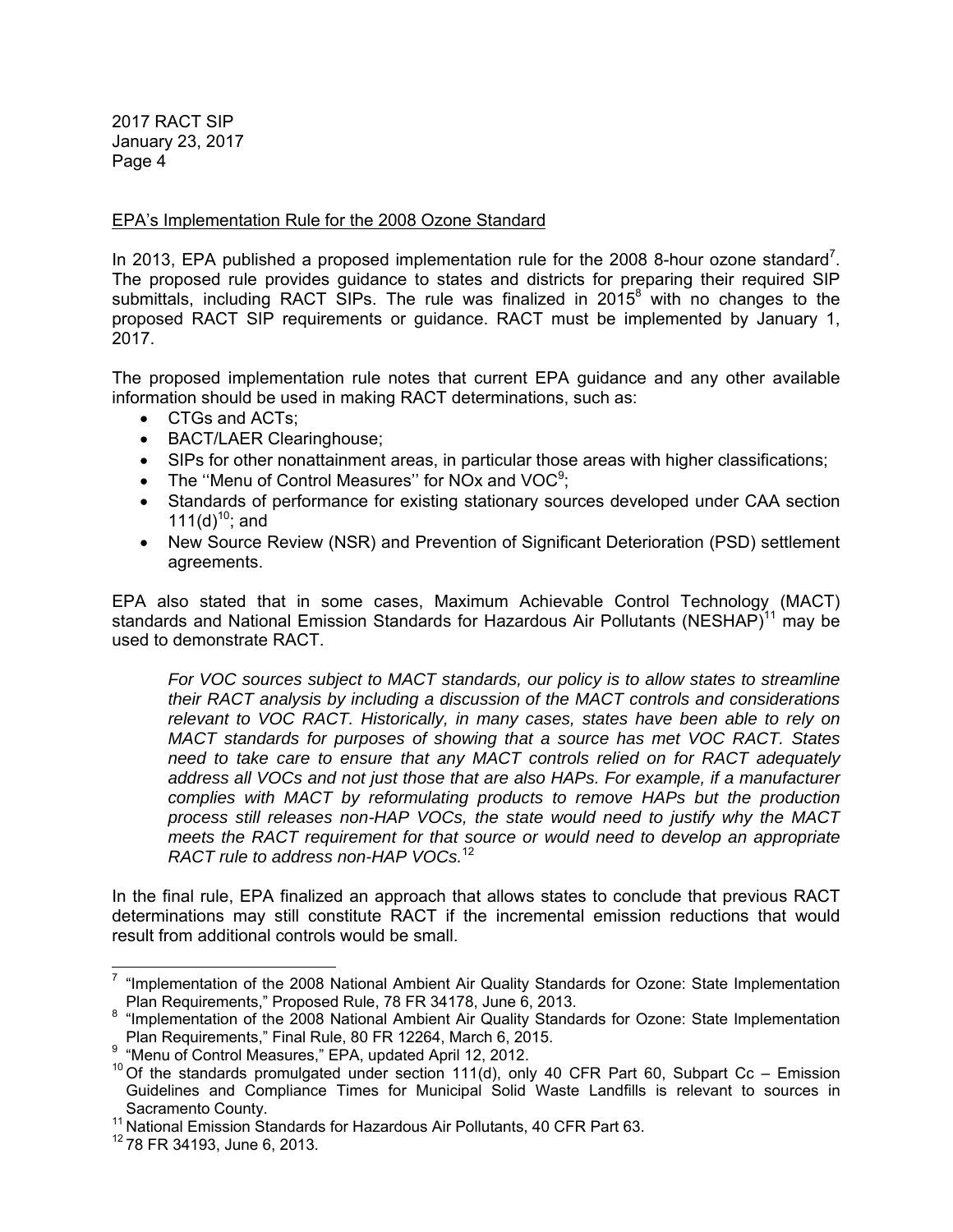> *The EPA is finalizing the approach allowing in some cases for states to conclude that sources already addressed by RACT determinations for the 1-hour and/or 1997 ozone NAAQS do not need to implement additional controls to meet the 2008 ozone NAAQS RACT requirement. We believe that, in some cases, a new RACT determination under the 2008 standard would result in the same or similar control technology as the initial RACT determination under the 1-hour or 1997 standard because the fundamental control techniques, as described in the CTGs and ACTs, are still applicable. In cases where controls were applied due to the 1-hour or 1997 NAAQS ozone RACT requirement, we expect that any incremental emissions reductions from application of a second round of RACT controls may be small and, therefore, the cost for advancing that small additional increment of reduction may not be reasonable. In contrast, a RACT analysis for uncontrolled sources would be much more likely to find that new RACT-level controls are economically and technically feasible.*<sup>13</sup>

EPA further discussed the application of this approach in the final rule.

*In portions of 2008 nonattainment areas where control technologies for major sources or source categories were previously reviewed and controls applied to meet the RACT requirement under the 1-hour or the 1997 ozone NAAQS, states should review and, if appropriate, accept the initial RACT analysis as meeting the RACT requirements for the 2008 ozone NAAQS. Absent data or public comments indicating that the previous RACT determination is no longer appropriate, the state need not adopt additional SIP controls to meet the new RACT requirement for these sources. In such cases, the state's SIP revision submitted after notice and comment should contain a certification, with appropriate supporting information (including consideration of new data), indicating that these sources are already subject to SIP-approved requirements that still meet the RACT obligation.*<sup>14</sup>

To demonstrate RACT for CTG source categories and all major stationary sources of VOC and/or NOx, the proposed and final implementation rules specify that RACT SIPs must include:

- Adopted RACT regulations;
- Certifications, where appropriate, that existing provisions are RACT;
- Negative declarations where there are no sources in the nonattainment area covered by a specific CTG source category;
- Notice and opportunity for public comment, even when certifying that the existing provisions remain RACT or when a negative declaration is being submitted; and
- Appropriate supporting information.

This RACT demonstration document has been prepared in accordance with the guidance discussed above. It will be submitted to EPA as a SIP revision to meet the requirements of Sections 182(b)(2) and 182(f) of the federal Clean Air Act.

  $^{13}$  80 FR 12279, March 6, 2015.

<sup>14 80</sup> FR 12280, March 6, 2015.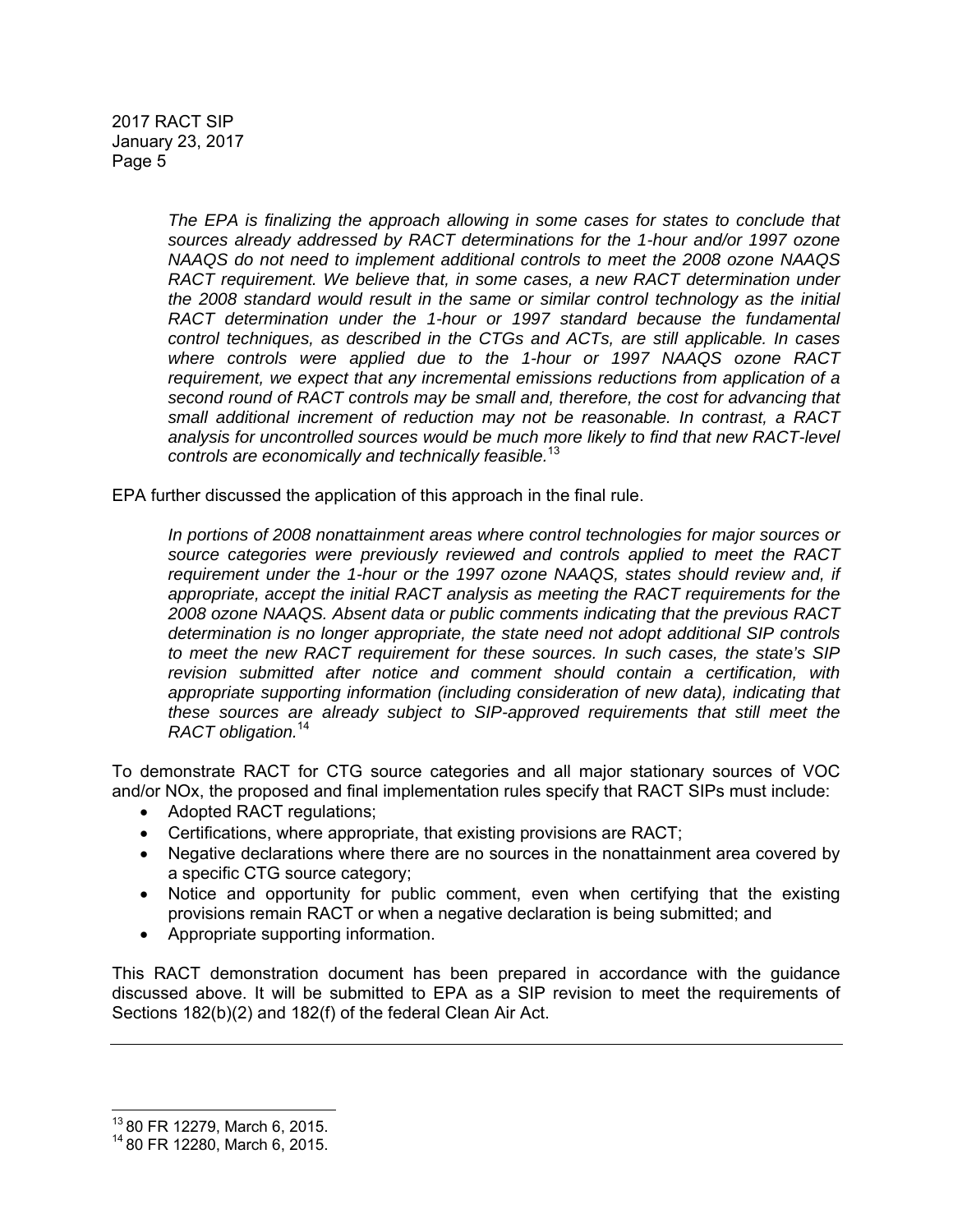# **RACT ANALYSIS**

The specific information sources Staff used for RACT determinations included:

- $\bullet$  CTGs and ACTs<sup>15</sup>;
- New Source Performance Standards (NSPSs);
- National Emission Standards for Hazardous Air Pollutants (NESHAPs);
- The Menu of Control Measures;
- NSR and PSD settlement agreements from EPA's database of Civil Cases and Settlements<sup>16</sup>;
- CARB's Determinations of Reasonably Available Control Technology and Best Available Retrofit Control Technology;
- $\bullet$  EPA's RACT/BACT/LAER Clearinghouse<sup>17</sup>;
- CARB's BACT Clearinghouse<sup>18</sup>;
- The District's BACT Clearinghouse; and
- Rules from other nonattainment areas that were classified as serious nonattainment or higher for the 1997 and/or 2008 8-hour ozone standard, including:
	- Placer County Air Pollution Control District (Severe-15 for 1997 and 2008);
	- Yolo-Solano Air Quality Management District (Severe-15 for 1997 and 2008);
	- Ventura County Air Pollution Control District (Serious for 1997 and 2008);
	- San Joaquin Valley Unified Air Pollution Control District (Extreme for 1997 and 2008);
	- South Coast Air Quality Management District (Extreme for 1997 and 2008);
	- Dallas-Fort Worth, Texas<sup>19</sup> (Serious for 1997);
	- Houston-Galveston-Brazoria, Texas (Severe-15 for 1997); and
	- Baltimore, Maryland<sup>20</sup> (Serious for 1997).

The process Staff used to demonstrate compliance with federal RACT requirements consists of the following steps:

- For each CTG, identify whether the District has sources to which the CTG applies.
- If the District has no sources to which a CTG applies, submit a negative declaration, including CTGs where the District has previously submitted negative declarations.
- $\bullet$  If the District has a source(s) to which a CTG applies, identify the applicable District rule and perform a detailed comparison of the rule requirements with the CTG and other available RACT guidance. Appendix C contains the analyses for CTG source categories.
- For non-CTG categories that are applicable to one or more major sources within the District, perform a detailed comparison of the rule requirements applicable to those

<sup>-</sup><sup>15</sup> http://www.epa.gov/ozone-pollution/control-techniques-guidelines-and-alternative-control-techniquesdocuments-reducing<br><sup>16</sup> http://cfpub.epa.gov/enforcement/cases/

<sup>&</sup>lt;sup>17</sup> http://cfpub.epa.gov/RBLC/index.cfm?action=Home.Home<br><sup>18</sup> http://www.arb.ca.gov/bact/bactnew/rptpara.htm

<sup>&</sup>lt;sup>19</sup> The Texas air quality regulations are contained in Title 30, Part 1 of the Texas Administrative Code.<br>http://texreg.sos.state.tx.us/public/readtac\$ext.ViewTAC?tac view=3&ti=30&pt=1

 $20$  The Maryland air quality regulations are contained in Title 26, Subtitle 11 of the Code of Maryland Regulations. http://www.dsd.state.md.us/comar/subtitle\_chapters/26\_Chapters.aspx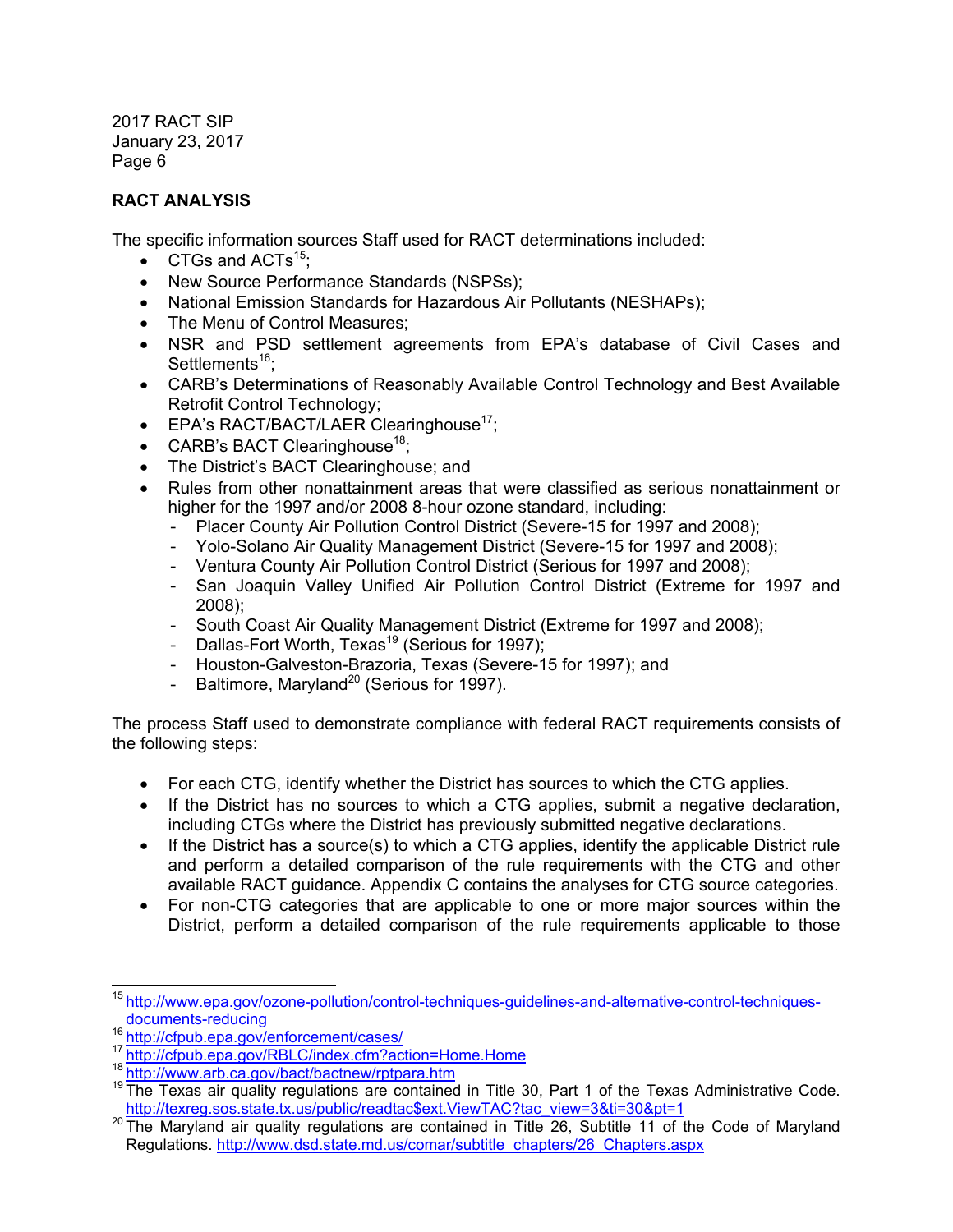> source categories with relevant RACT guidance. Appendix D contains the analyses for non-CTG categories where the District has applicable rules.

• For major sources, determine the types of emission units at the facility and determine which District rules apply to these sources. The RACT requirement is satisfied for a major source when all units that emit VOC or NOx are subject to rules that have been determined to satisfy RACT (as demonstrated in Appendices C and D). Appendix E contains the analyses for major sources.

Table 1 contains the list of all CTG categories, together with the applicable District rule (unless there are no sources), the most recent amendment date, and the status of the rule in the SIP. For CTGs where the District has applicable sources, District rules were analyzed to determine if the District's requirements meet RACT. These analyses are included in Appendix C.

|                              |                                                               | <b>SMAQMD</b>                       |                    |
|------------------------------|---------------------------------------------------------------|-------------------------------------|--------------------|
| CTG Doc. No./<br><b>Date</b> | <b>CTG Category</b>                                           | Rule No.<br>(Most Recent Amendment) | <b>SIP Status</b>  |
| EPA-450/R-75-102             | Gasoline Service Stations -                                   | 448 (2/26/09)                       | Adopted 2/26/09;   |
| Nov. 1975                    | Phase I Vapor Recovery                                        |                                     | Approved 1/7/13.   |
| EPA-450/2-77-008             | <b>Surface Coating Operations</b>                             |                                     |                    |
| May 1977                     | Coils, Paper, Fabrics,                                        | No Sources                          |                    |
|                              | Automobiles, and Light-                                       |                                     |                    |
|                              | <b>Duty Truck Coating</b>                                     |                                     |                    |
|                              | Operations                                                    |                                     |                    |
|                              | <b>Metal Can Coating</b>                                      | 452 (9/25/08)                       | Adopted 9/25/08;   |
|                              |                                                               |                                     | Approved 4/9/10.   |
| EPA-450/2-77-022             | <b>Solvent Metal Cleaning</b>                                 | 454 (9/25/08)                       | Adopted 9/25/08;   |
| Nov. 1977                    |                                                               |                                     | Approved 4/9/10.   |
| EPA-450/2-77-025             | Refineries-Vacuum                                             | No Sources                          |                    |
| Oct. 1977                    | Producing Systems,                                            |                                     |                    |
|                              | Wastewater Separators, and<br><b>Process Unit Turnarounds</b> |                                     |                    |
| EPA-450/2-77-026             | <b>Gasoline Loading Terminals</b>                             | 447 (4/2/98)                        | Adopted 4/2/98;    |
| Oct. 1977                    |                                                               |                                     | Approved 11/26/99. |
| EPA-450/2-77-032             | <b>Metal Furniture Coating</b>                                | 451 (10/28/10)                      | Adopted 10/28/10;  |
| Dec. 1977                    |                                                               |                                     | Approved 11/21/11. |
| EPA-450/2-77-033             | <b>Magnet Wire Coating</b>                                    | No Sources                          |                    |
| Dec. 1977                    |                                                               |                                     |                    |
| EPA-450/2-77-034             | Large Appliance Coating                                       | No Sources                          |                    |
| Dec. 1977                    |                                                               |                                     |                    |
| EPA-450/2-77-035             | <b>Gasoline Bulk Plants</b>                                   | 447 (4/2/98)                        | Adopted 4/2/98;    |
| Dec. 1977                    |                                                               |                                     | Approved 11/26/99. |
| EPA-450/2-77-036             | Petroleum Liquid Storage -                                    | 446 (11/16/93)                      | Adopted 11/16/93;  |
| Dec. 1977                    | <b>Fixed-Roof Tanks</b>                                       |                                     | Approved 9/16/94.  |
| EPA-450/2-77-037             | Cutback Asphalt                                               | 453 (8/31/82)                       | Adopted 8/31/82;   |
| Dec. 1977                    |                                                               |                                     | Approved 1/24/85.  |
| EPA-450/2-78-015             | <b>Miscellaneous Metal Parts</b>                              | 451 (10/28/10)                      | Adopted 10/28/10;  |
| June 1978                    | and Products Coating                                          |                                     | Approved 11/21/11. |

**Table 1 – CTG Source Categories**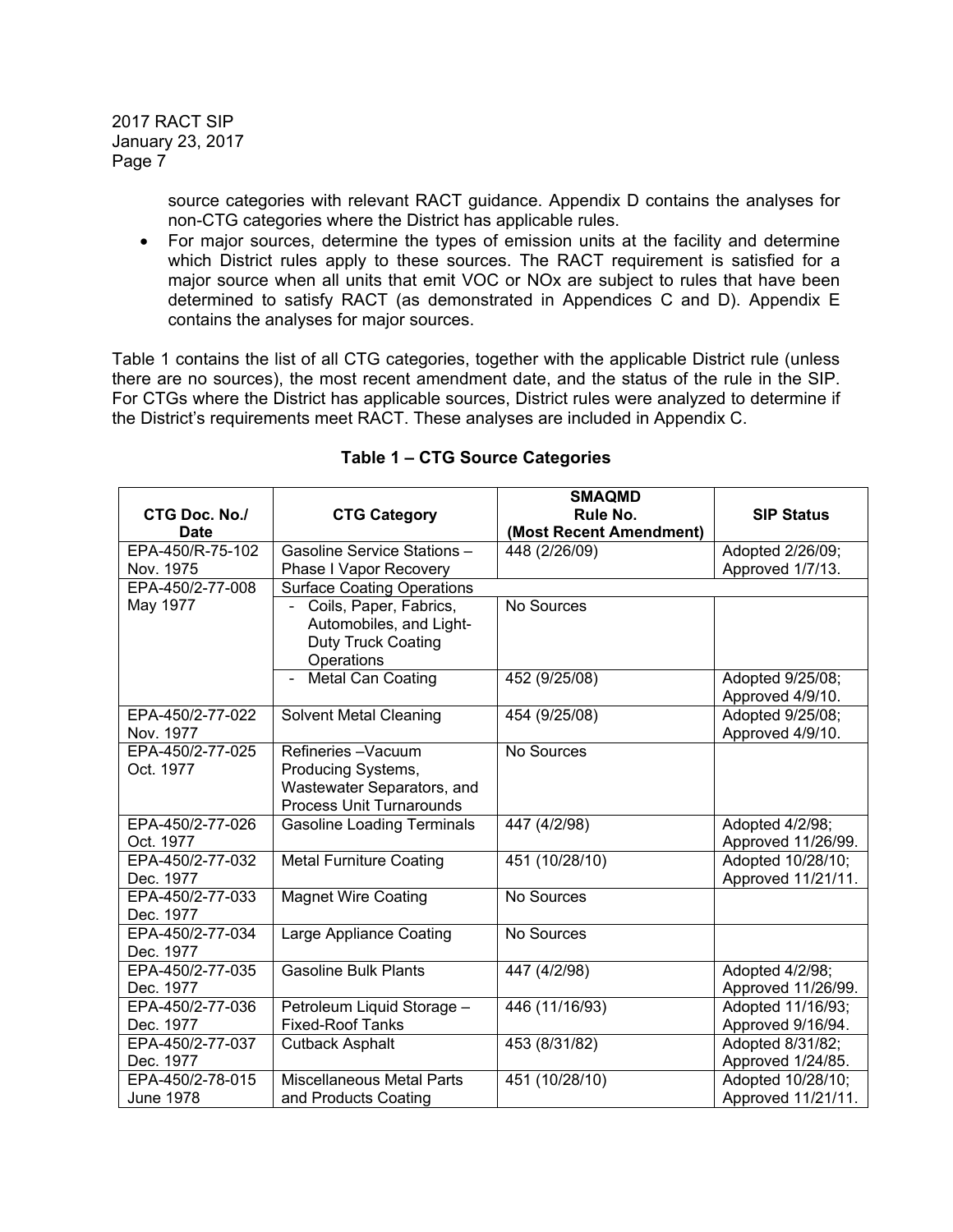|                  |                                         | <b>SMAQMD</b>            |                    |
|------------------|-----------------------------------------|--------------------------|--------------------|
| CTG Doc. No./    | <b>CTG Category</b>                     | Rule No.                 | <b>SIP Status</b>  |
| <b>Date</b>      |                                         | (Most Recent Amendment)  |                    |
| EPA-450/2-78-029 | <b>Pharmaceutical Products</b>          | 464 (4/28/16)            | Adopted 9/25/08;   |
| Dec. 1978        | Manufacturing                           |                          | Approved 10/3/11.  |
|                  |                                         |                          | Adopted 4/28/16;   |
|                  |                                         |                          | Submitted to EPA   |
|                  |                                         |                          | 8/30/16.           |
| EPA-450/2-78-030 | <b>Pneumatic Tire</b>                   | No Sources               |                    |
| Dec. 1978        | Manufacturing                           |                          |                    |
| EPA-450/2-78-032 | <b>Flat Wood Panel Coating</b>          | No Sources               |                    |
| <b>June 1978</b> |                                         |                          |                    |
| EPA-450/2-78-033 | <b>Graphic Arts</b>                     |                          |                    |
| Dec. 1978        | Flexographic Printing                   | 450 (10/23/08)           | Adopted 10/23/08;  |
|                  |                                         |                          | Approved 4/9/10.   |
|                  | Rotogravure Printing                    | No Sources               |                    |
| EPA-450/2-78-036 | Refineries - VOC Leaks                  | No Sources               |                    |
| <b>June 1978</b> |                                         |                          |                    |
| EPA-450/2-78-047 | Petroleum Liquid Storage -              | 446 (11/16/93)           | Adopted 11/16/93;  |
| Dec. 1978        | <b>External Floating Roof Tanks</b>     |                          | Approved 9/16/94.  |
| EPA-450/2-78-051 | <b>Gasoline Tank Trucks and</b>         | 447 (4/2/98)             | <b>Rule 447:</b>   |
| Dec. 1978        | Vapor Collection Systems -              | 448 (2/26/09)            | Adopted 4/2/98;    |
|                  | <b>VOC Leaks</b>                        |                          | Approved 11/26/99. |
|                  |                                         |                          | <b>Rule 448:</b>   |
|                  |                                         |                          | Adopted 2/26/09;   |
|                  |                                         |                          | Approved 1/7/13.   |
| EPA-450/3-82-009 | Large Petroleum Dry                     | No Sources <sup>21</sup> |                    |
| Sep. 1982        | Cleaners                                |                          |                    |
| EPA-450/3-83-006 | Synthetic Organic Chemical              | 443 (9/5/96)             | Adopted 9/5/96;    |
| Mar. 1984        | Manufacturing - VOC Leaks               |                          | Approved 11/9/98.  |
| EPA-450/3-83-007 | Natural Gas/Gasoline                    | No Sources               |                    |
| Dec. 1983        | Processing - VOC Leaks                  |                          |                    |
| EPA-450/3-83-008 | High Density Polyethylene,              | No Sources               |                    |
| Nov. 1983        | Polypropylene, and                      |                          |                    |
|                  | Polystyrene Resin                       |                          |                    |
|                  | Manufacturing                           |                          |                    |
| EPA-450/3-84-015 | <b>Synthetic Organic Chemical</b>       | No Sources               |                    |
| Dec. 1984        | Manufacturing - Air Oxidation           |                          |                    |
| EPA-450/4-91-031 | Processes<br>Synthetic Organic Chemical | 464 (4/28/16)            | Adopted 9/25/08;   |
| Aug. 1993        | Manufacturing - Reactor and             |                          | Approved 10/3/11.  |
|                  | <b>Distillation Operations</b>          |                          | Adopted 4/28/16;   |
|                  |                                         |                          | Submitted to EPA   |
|                  |                                         |                          | 8/30/16.           |
| EPA-453/R-96-007 | <b>Wood Furniture Coating</b>           | 463 (9/25/08)            | Adopted 9/25/08;   |
| Apr. 1996        |                                         |                          | Approved 4/9/10.   |
| EPA-453/R-97-004 | Aerospace Manufacturing                 | No Sources <sup>22</sup> |                    |
| Dec. 1997        |                                         |                          |                    |

  $^{21}$  This CTG applies to dry cleaning facilities that use 123,000 liters or more of petroleum solvent per year. Although there are petroleum solvent dry cleaners operating in Sacramento County, the largest facility is limited by permit to use no more than 4,164 liters per year of petroleum solvent.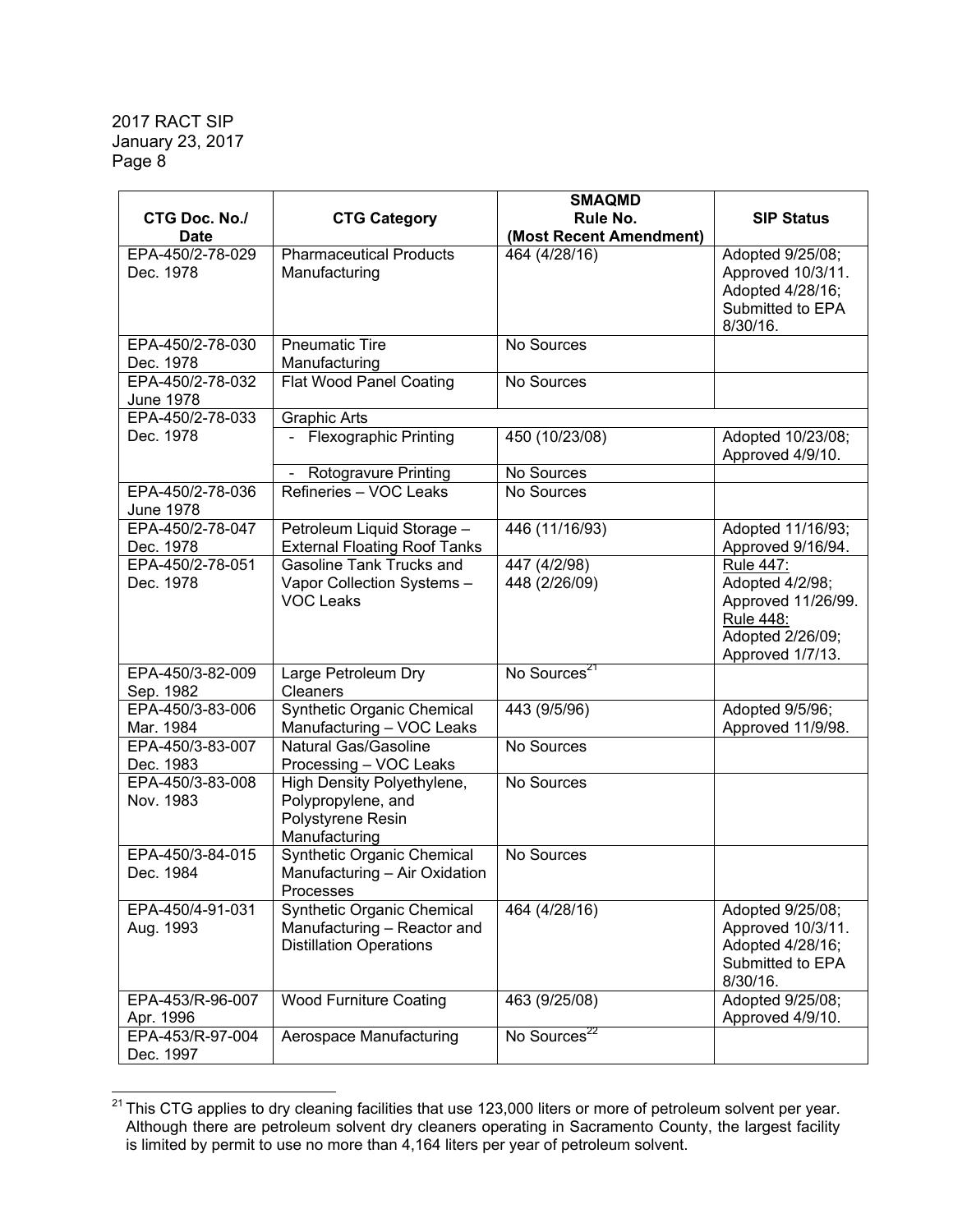| <b>CTG Doc. No./</b><br><b>Date</b> | <b>CTG Category</b>                                               | <b>SMAQMD</b><br>Rule No.<br>(Most Recent Amendment) | <b>SIP Status</b>                                                                                                |
|-------------------------------------|-------------------------------------------------------------------|------------------------------------------------------|------------------------------------------------------------------------------------------------------------------|
| EPA-453/R-06-001                    | <b>Industrial Cleaning Solvents</b>                               | 466 (10/28/10)                                       | Adopted 10/28/10;                                                                                                |
| Sep. 2006                           |                                                                   |                                                      | Approved 9/29/11.                                                                                                |
| EPA-453/R-06-002<br>Sep. 2006       | Graphic Arts - Offset<br>Lithographic and Letterpress<br>Printing | 450 (10/23/08)                                       | Adopted 10/23/08;<br>Approved 4/9/10.                                                                            |
| EPA-453/R-06-003<br>Sep. 2006       | <b>Graphic Arts - Flexible</b><br>Package Printing                | 450 (10/23/08)                                       | Adopted 10/23/08;<br>Approved 4/9/10.                                                                            |
| EPA-453/R-06-004<br>Sep. 2006       | <b>Flat Wood Panel Coating</b>                                    | No Sources                                           |                                                                                                                  |
| EPA-453/R-07-003<br>Sep. 2007       | Paper, Film, and Foil<br>Coatings                                 | No Sources                                           |                                                                                                                  |
| EPA-453/R-07-004<br>Sep. 2007       | Large Appliance Coating                                           | No Sources                                           |                                                                                                                  |
| EPA-453/R-07-005<br>Sep. 2007       | <b>Metal Furniture Coating</b>                                    | 451 (10/28/10)                                       | Adopted 10/28/10;<br>Approved 11/21/11.                                                                          |
| EPA-453/R-08-003                    | Miscellaneous Metal and Plastic Parts Coating                     |                                                      |                                                                                                                  |
| Sep. 2008                           | <b>Metal Parts</b>                                                | 451 (10/28/10)<br>459 (8/25/11)                      | Rule 451:<br>Adopted 10/28/10;<br>Approved 11/21/11.<br><b>Rule 459:</b><br>Adopted 8/25/11;<br>Approved 8/9/12. |
|                                     | <b>Plastic Parts</b>                                              | New Rule Required                                    |                                                                                                                  |
| EPA-453/R-08-004<br>Sep. 2008       | <b>Fiberglass Boat</b><br>Manufacturing                           | No Sources <sup>23</sup>                             |                                                                                                                  |
| EPA-453/R-08-005<br>Sep. 2008       | Miscellaneous Industrial<br>Adhesives                             | No Sources <sup>24</sup>                             |                                                                                                                  |
| EPA-453/R-08-006<br>Sep. 2008       | Automobile and Light-Duty<br><b>Truck Assembly Coating</b>        | No Sources                                           |                                                                                                                  |
| 61 FR 44050<br>Aug. 1996            | Ship Coating                                                      | No Sources                                           |                                                                                                                  |

<sup>22</sup> This CTG applies to facilities that perform manufacture or rework of commercial, civil, or military aerospace vehicles or components. In severe ozone nonattainment areas, the CTG applies to sources with a potential to emit of 25 tons per year or more of VOC from such operations. Although there are sources in the District that perform these operations, all have potentials to emit of less than 25 tons per year of VOC from aerospace manufacture and rework operations.<br><sup>23</sup> This CTG applies to facilities that manufacture fiberglass boat decks or hulls where the total actual VOC

emissions from all such processes at the facility, including related cleaning activities, are equal to or exceed 15 pounds per day or an equivalent level such as 2.7 tons per 12-month rolling period, before consideration of controls. The District adopted a negative declaration for this category in 2012 after Staff determined that the only two potential sources identified had emissions much less than the threshold of 2.7 tons per 12-month rolling period. Both of these facilities have since gone out of business, and Staff's recent information search confirms that there are no new facilities.

<sup>24</sup> This CTG applies to miscellaneous industrial adhesives and adhesive primer application processes where the total actual VOC emissions from all such processes at the facility, including related cleaning activities, are equal to or exceed 15 pounds per day or an equivalent level such as 3 tons per 12-month rolling period, before consideration of controls. Although there are sources in the District that perform these operations, all have actual VOC emissions, before consideration of controls, less than 3 tons per 12-month rolling period from such operations.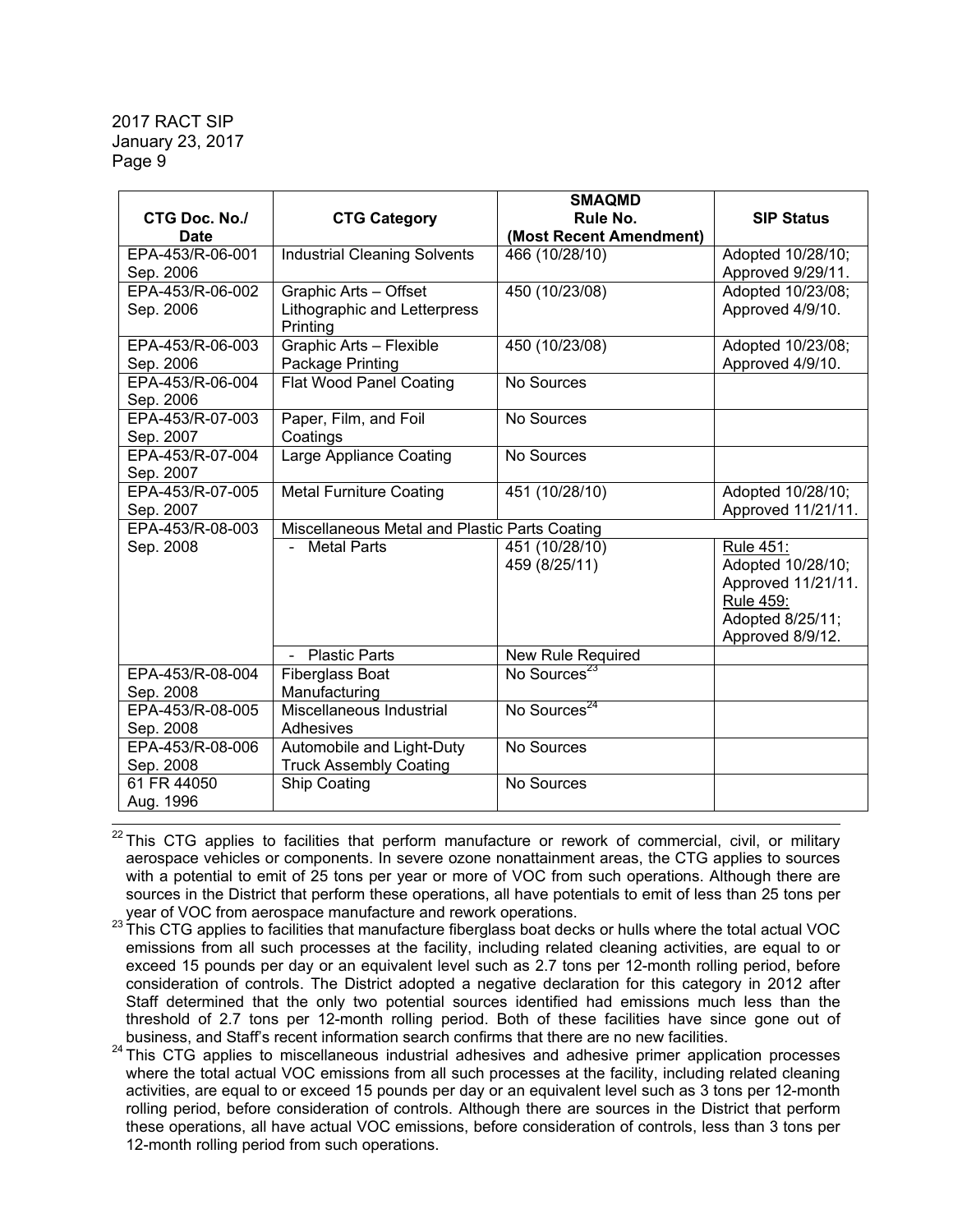For CTGs in Table 1 where "No Sources" is shown in lieu of a rule number, Staff reviewed the District's permit files, the emission inventory for the federal Clean Air Plan, business listings, and telephone yellow pages to verify that there are no existing stationary sources or emitting facilities for these CTG categories and Staff is not aware of any that are being proposed. If any sources in these CTG categories are constructed in the future, they will be subject to more stringent New Source Review Requirements, including Best Available Control Technology. Negative declarations for these CTG categories are included in Appendix A.

The District is in a severe nonattainment area for the 2008 8-hour ozone standard. Therefore, major sources of VOC and/or NOx are defined as those with the potential to emit at least 25 tons per year of the individual pollutants. Table 2 lists the 13 major stationary sources in the District that are subject to RACT requirements for VOC and/or NOx. The table shows the pollutant(s) for which the sources are major sources. Each of these sources was analyzed to determine if it meets RACT requirements. These analyses are included in Appendix E.

| <b>Major Source</b>                                       | <b>Major Pollutant(s)</b> |
|-----------------------------------------------------------|---------------------------|
| Aerojet - Sacramento Operations                           | VOC, NOx                  |
| Central Valley Financing Authority - Carson               | NO <sub>x</sub>           |
| <b>Cogeneration Project</b>                               |                           |
| <b>Chevron Sacramento Terminal</b>                        | <b>VOC</b>                |
| Kiefer Landfill, Department of Waste Management and       | VOC, NO <sub>x</sub>      |
| Recycling, County of Sacramento                           |                           |
| Mitsubishi Rayon Carbon Fiber and Composites, Inc.        | <b>NOx</b>                |
| The Procter and Gamble Manufacturing Company              | <b>VOC</b>                |
| RagingWire Enterprise Solutions, Inc.                     | <b>NO<sub>x</sub></b>     |
| Sacramento Cogeneration Authority                         | <b>NO<sub>x</sub></b>     |
| Sacramento Municipal Utility District Financing Authority | VOC, NOx                  |
| - Cosumnes Power Plant                                    |                           |
| Sacramento Power Authority                                | <b>NO<sub>x</sub></b>     |
| SFPP, L.P. Bradshaw Terminal                              | <b>VOC</b>                |
| Silgan Can Company                                        | <b>VOC</b>                |
| University of California, Davis Medical Center            | VOC. NOx                  |

## **Table 2 – Major Sources of VOC and NOx in SMAQMD**

Staff reviewed the permitting records of the major sources shown in Table 2 to determine the types of emission units present at each source. Many of the major sources contain emission units that do not fall into one of the CTG categories; therefore, it was necessary to perform RACT determinations for additional source categories. Table 3 lists the "non-CTG" categories that apply to major sources. In the 8 categories for which the District has applicable rules, the requirements were analyzed to determine if they meet RACT. These analyses are included in Appendix D.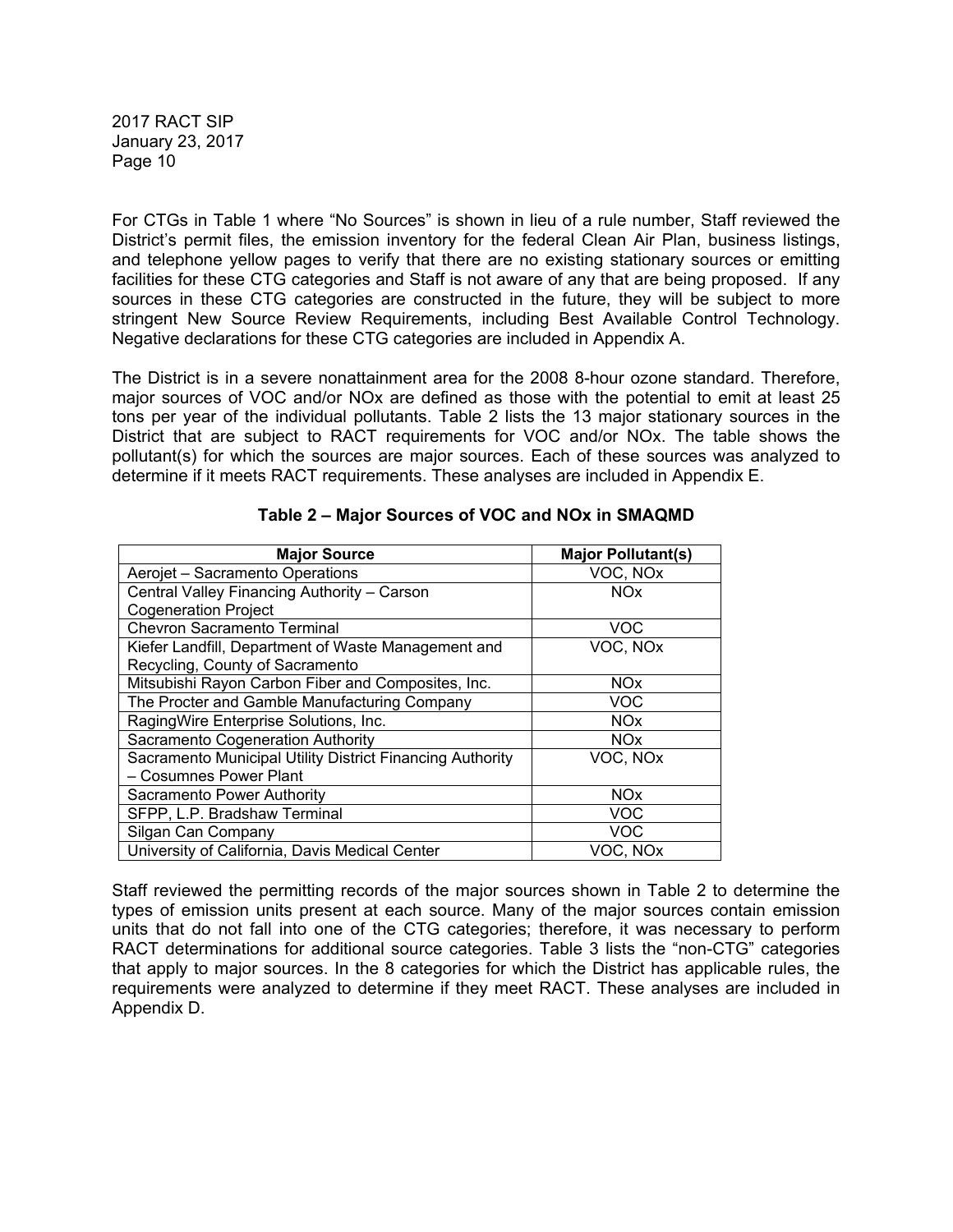| <b>Non-CTG Source Category</b>                                                                                      | <b>SMAQMD</b><br>Rule No. | <b>SIP Status</b>                                                                                    |
|---------------------------------------------------------------------------------------------------------------------|---------------------------|------------------------------------------------------------------------------------------------------|
|                                                                                                                     | (Most Recent Amendment)   |                                                                                                      |
| Aerospace Assembly and<br><b>Component Coating Operations</b><br>(Potential to Emit is <25 tons per<br>year of VOC) | 456 (10/23/08)            | Adopted 10/23/08;<br>Approved 7/14/10 (75 FR 40726)                                                  |
| Boilers, Process Heaters, and<br><b>Steam Generators</b>                                                            | 411 (8/23/07)             | Adopted 8/23/07;<br>Approved 5/6/09 (74 FR 20880)                                                    |
| <b>Gas Turbines</b>                                                                                                 | 413 (3/24/05)             | Adopted 3/24/05;<br>Approved 1/10/08 (73 FR 1819)                                                    |
| Gasoline Service Stations -<br>Phase II Vapor Recovery                                                              | 449 (2/26/09)             | Adopted 2/26/09;<br>Approved 1/7/13 (78 FR 898)                                                      |
| <b>Internal Combustion Engines</b>                                                                                  | 412 (6/1/95)              | Adopted 6/1/95;<br>Approved 4/30/96 (61 FR 18959)                                                    |
| Organic Chemical Manufacturing<br>$-$ Tanks ( $\leq$ 40,000 Gallons)                                                | 464 (4/28/16)             | Adopted 9/25/08;<br>Approved 10/3/11 (76 FR 61057).<br>Adopted 4/28/16;<br>Submitted to EPA 8/30/16. |
| Organic Chemical Manufacturing<br>- Wastewater                                                                      | 464 (4/28/16)             | Adopted 9/25/08;<br>Approved 10/3/11 (76 FR 61057).<br>Adopted 4/28/16;<br>Submitted to EPA 8/30/16. |

# **Table 3 – Additional (Non-CTG) Source Categories Applicable to Major Sources**

#### **CONCLUSIONS**

#### CTG Categories

For 20 CTG categories (or in some cases, specific subcategories of the CTGs), the District has no sources to which the CTGs apply, either because there are no sources of that type or there are no sources with emissions exceeding the CTG applicability thresholds. Negative declarations for these CTGs or subsets of these CTGs, as appropriate, are included in Appendix A. For the remaining CTGs, the District has SIP-approved rules that meet RACT requirements, except as discussed below. Certifications for CTG categories in which RACT is met are included in Appendix B.

 Miscellaneous Plastic Parts Coatings: A RACT deficiency was identified for surface coating of miscellaneous plastic parts, automotive/transportation plastic parts, business machine plastic parts, and pleasure craft (subcategory of the 2008 CTG for Miscellaneous Metal and Plastic Parts Coatings, EPA-453/R-08-003). There is no District rule that applies to the surface coating of these materials. The CTG applies to facilities that emit at least 2.7 tons per year of VOC from plastic parts coating operations. The District has identified one source to which the CTG applies. Therefore, the District is committing to adopt a rule that implements standards that meet RACT for coatings applied to these materials. The subject facility has permitted emission limits that meet RACT standards and will not be affected by the adoption of this rule.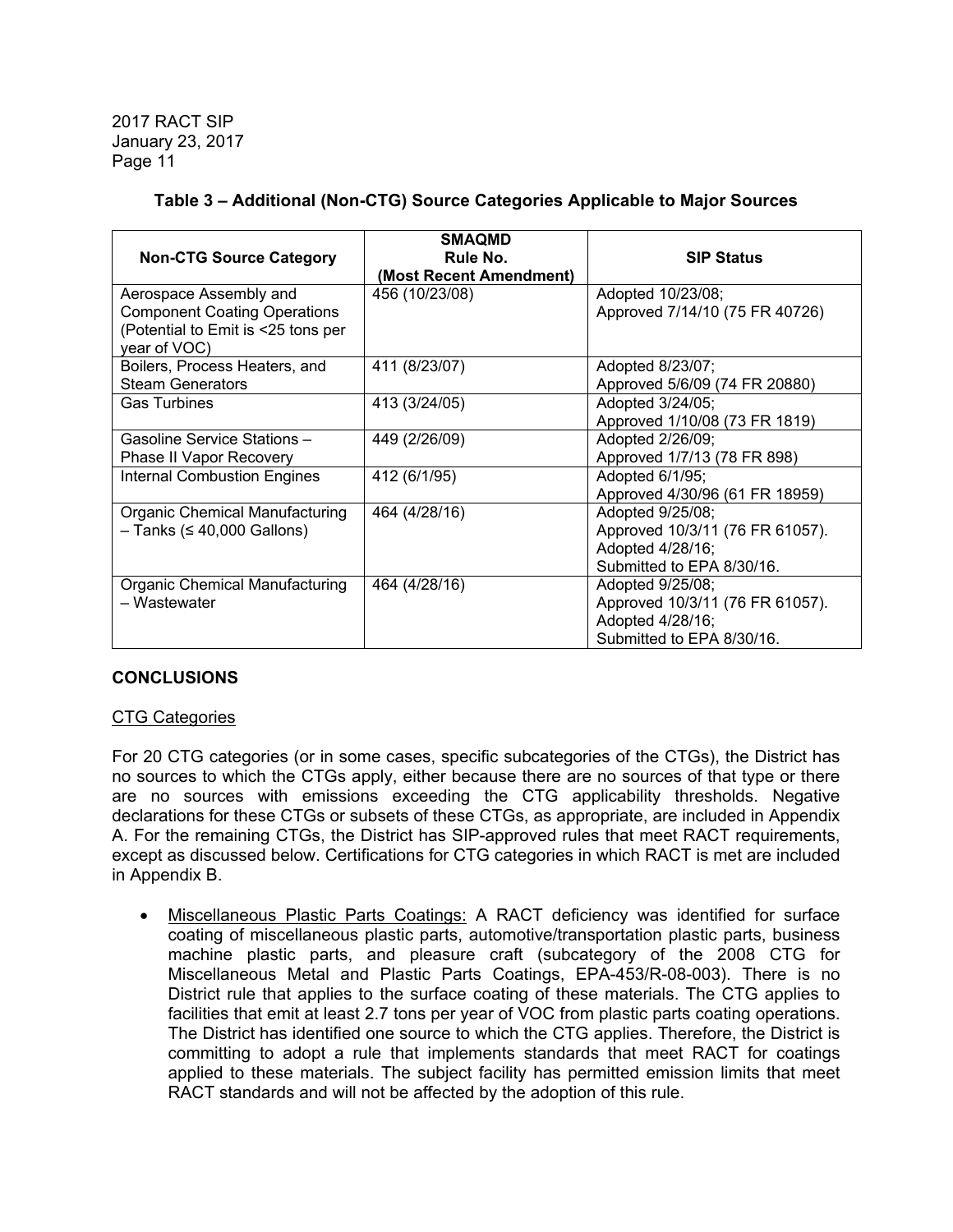## Non-CTG Categories

The District meets RACT requirements for all 7 non-CTG source categories shown in Table 3.

#### Major Stationary Sources

Of the 13 major sources of VOC and/or NOx in Sacramento County, RACT requirements have been met for all emission units at 12 of these sources, which are listed below:

- Aerojet
- Carson Cogeneration Project
- Chevron Sacramento Terminal
- Kiefer Landfill
- Procter and Gamble
- RagingWire
- Sacramento Cogeneration Authority
- Sacramento Power Authority
- Santa Fe Pacific Pipeline
- Silgan Can Company
- SMUD Cosumnes Power Plant
- UC Davis Medical Center

A RACT deficiency was identified for Mitsubishi Rayon, a major source of NOx, because the District does not have a rule that limits NOx emissions from the gas-fired ovens at this facility. RACT will be met for Mitsubishi Rayon when the District adopts, and EPA approves, a rule to limit NOx emissions from these emission units. Because the ovens have permitted emission limits that meet RACT standards, the facility will not be affected by the adoption of this rule.

# **DISTRICT COMMITMENTS TO REMEDY RACT DEFICIENCIES**

The District makes the following commitments to remedy the RACT deficiencies identified in this RACT SIP:

- The District will adopt a rule with that meets RACT standards for coatings applied to miscellaneous plastic parts, automotive/transportation plastic parts, business machine plastic parts, and pleasure craft.
- The District will adopt a rule that meets RACT standards for NOx emissions from gasfired ovens at major sources of NOx.

#### **APPENDICES**

Appendix A: Negative Declarations

- Appendix B: RACT Certifications for CTGs
- Appendix C: RACT Analysis of CTG Source Categories
- Appendix D: RACT Analysis of Non-CTG Source Categories Applicable to Major Sources

Appendix E: RACT Analysis of Major Sources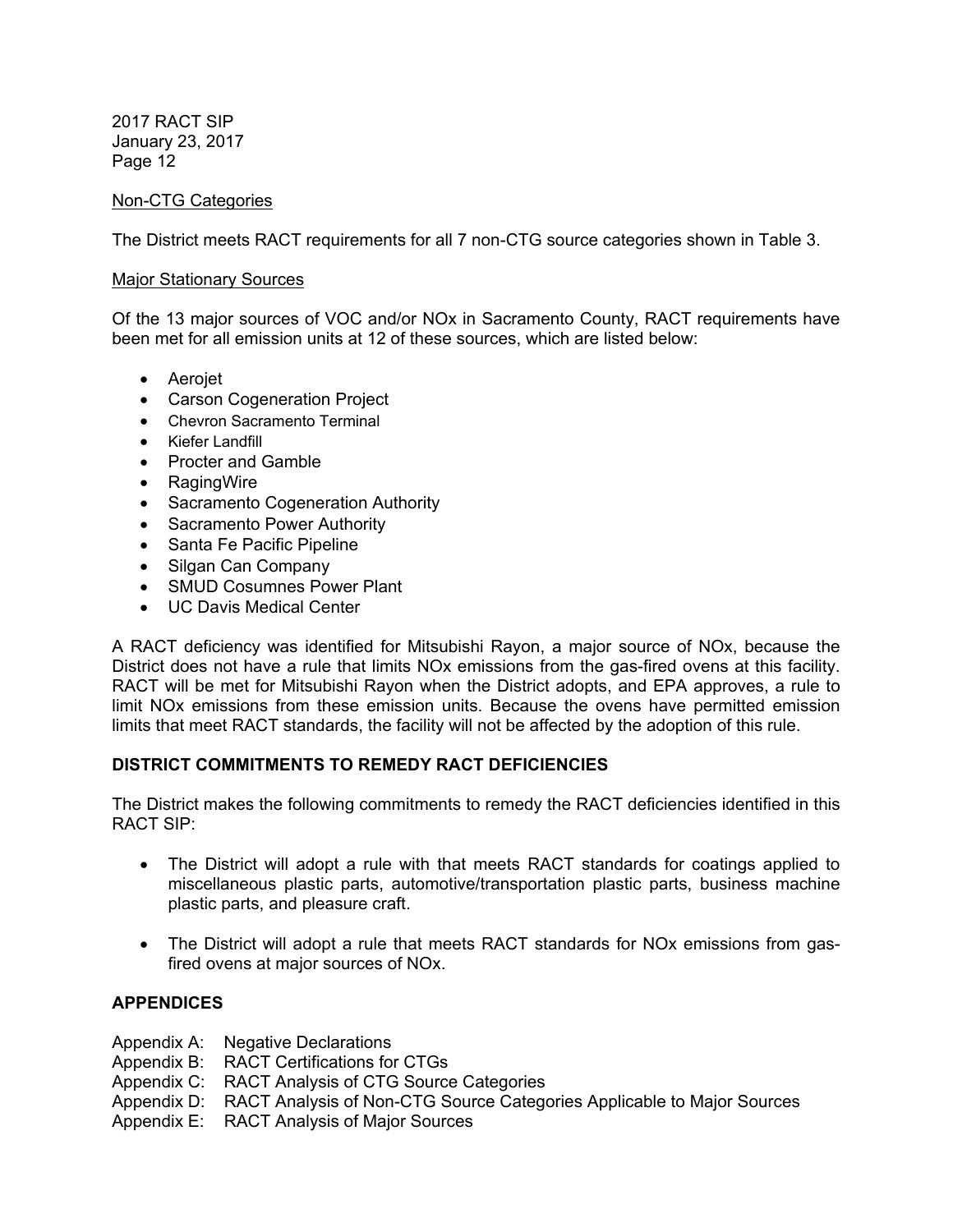## **Appendix A**

#### **Negative Declarations**

The District has reviewed its permit files, the emission inventory for its federal Clean Air Plan, business listings, and telephone yellow pages and has determined that there are no stationary sources or emitting facilities for the following CTG categories. The District also does not anticipate that any known businesses will propose constructing these sources in the future.

| <b>GUIDANCE DOCUMENT TITLE</b>                                                                         | <b>DOCUMENT</b><br><b>TYPE</b> | <b>DOCUMENT</b><br><b>NUMBER</b> |
|--------------------------------------------------------------------------------------------------------|--------------------------------|----------------------------------|
| Control of Volatile Organic Emissions from Existing                                                    | <b>CTG</b>                     | EPA-450/2-77-008                 |
| Stationary Sources, Volume II: Surface Coating of Cans,                                                |                                |                                  |
| Coils, Paper, Fabrics, Automobiles, and Light-Duty Trucks                                              |                                |                                  |
| (Negative declaration includes only coils, paper, fabrics,                                             |                                |                                  |
| automobiles, and light-duty truck coating operations)                                                  |                                |                                  |
| Control of Refinery Vacuum Producing<br>Systems,                                                       | <b>CTG</b>                     | EPA-450/2-77-025                 |
| Wastewater Separators and Process Unit Turnarounds                                                     |                                |                                  |
| Control of Volatile Organic Emissions from Existing                                                    | <b>CTG</b>                     | EPA-450/2-77-033                 |
| Stationary Sources, Volume IV: Surface Coating for                                                     |                                |                                  |
| Insulation of Magnet Wire                                                                              |                                |                                  |
| Control of Volatile Organic Emissions from Existing                                                    | <b>CTG</b>                     | EPA-450/2-77-034                 |
| Stationary Sources, Volume V: Surface Coating of Large                                                 |                                |                                  |
| Appliances                                                                                             |                                |                                  |
| Control of Volatile Organic Emissions from Manufacture                                                 | <b>CTG</b>                     | EPA-450/2-78-030                 |
| of Pneumatic Rubber Tires                                                                              |                                |                                  |
| Control of Volatile Organic Emissions from Existing                                                    | <b>CTG</b>                     | EPA-450/2-78-032                 |
| Stationary Sources, Volume VII: Factory Surface Coating                                                |                                |                                  |
| of Flat Wood Paneling                                                                                  | <b>CTG</b>                     | EPA-450/2-78-033                 |
| Control of Volatile Organic Emissions from Existing<br>Stationary Sources, Volume VIII: Graphic Arts - |                                |                                  |
| Rotogravure and Flexography (Negative declaration                                                      |                                |                                  |
| includes only rotogravure)                                                                             |                                |                                  |
| Control of Volatile Organic Compound Leaks from                                                        | <b>CTG</b>                     | EPA-450/2-78-036                 |
| Petroleum Refinery Equipment                                                                           |                                |                                  |
| Control of Volatile Organic Compound Emissions from                                                    | <b>CTG</b>                     | EPA-450/3-82-009                 |
| Large Petroleum Dry Cleaners                                                                           |                                |                                  |
| Control of Volatile Organic Compound Equipment Leaks                                                   | <b>CTG</b>                     | EPA-450/2-83-007                 |
| from Natural Gas/Gasoline Processing Plants                                                            |                                |                                  |
| Control of Volatile Organic Compound Emissions from                                                    | <b>CTG</b>                     | EPA-450/3-83-008                 |
| High-Density<br>Polyethylene,<br>Manufacture<br>of                                                     |                                |                                  |
| Polypropylene, and Polystyrene Resins                                                                  |                                |                                  |
| Control of Volatile Organic Compound Emissions from Air                                                | <b>CTG</b>                     | EPA-450/3-84-015                 |
| Oxidation Processes in the Synthetic Organic Chemical                                                  |                                |                                  |
| Manufacturing Industry                                                                                 |                                |                                  |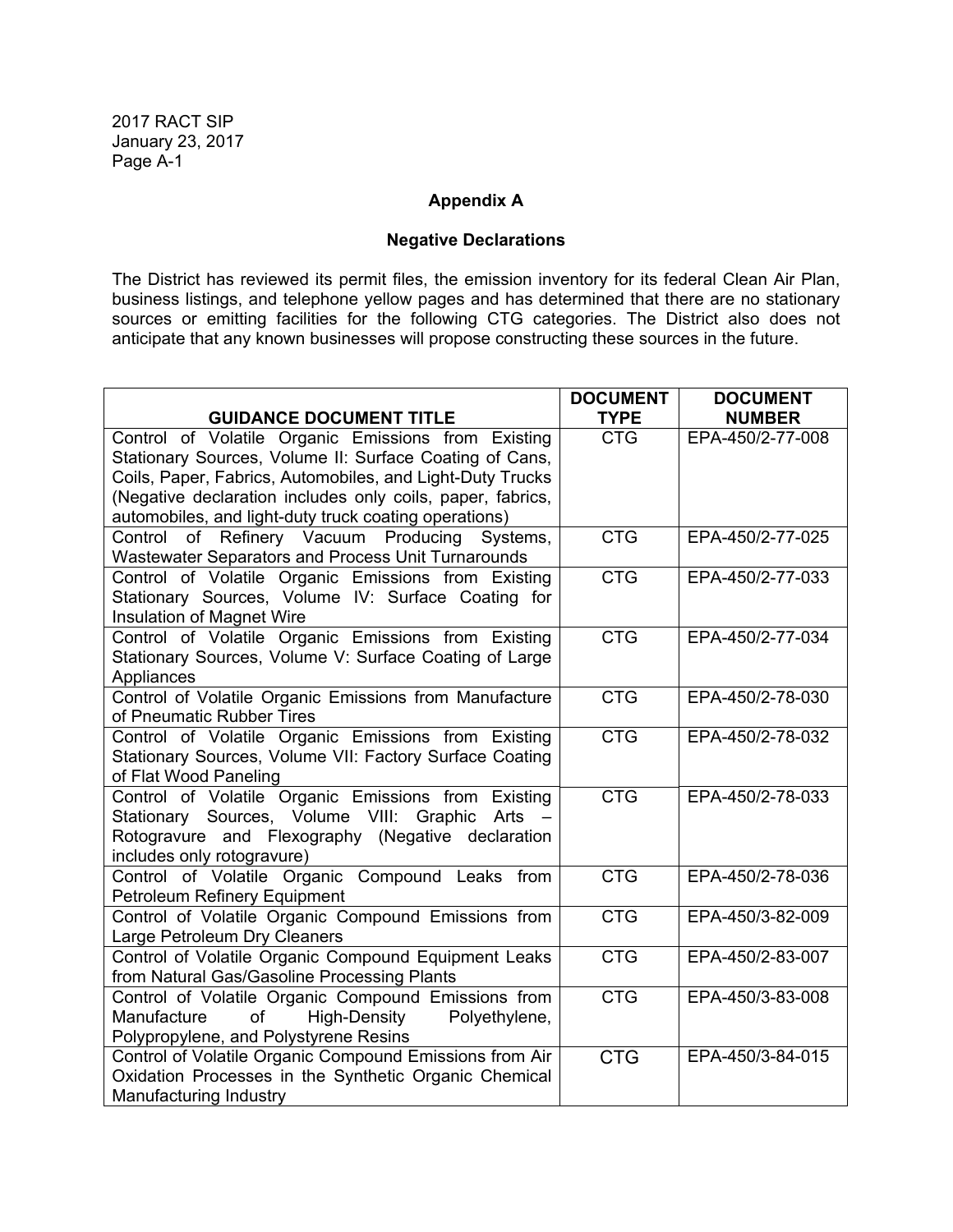|                                                              | <b>DOCUMENT</b> | <b>DOCUMENT</b>  |
|--------------------------------------------------------------|-----------------|------------------|
| <b>GUIDANCE DOCUMENT TITLE</b>                               | <b>TYPE</b>     | <b>NUMBER</b>    |
| Control of Volatile Organic Compound Emissions from          | CTG             | EPA-453/R-97-004 |
| Coating Operations at Aerospace Manufacturing and            |                 |                  |
| <b>Rework Operations</b>                                     |                 |                  |
| Control Techniques Guidelines for Flat Wood Paneling         | <b>CTG</b>      | EPA-453/R-06-004 |
| Coatings                                                     |                 |                  |
| Control Techniques Guidelines for Paper, Film, and Foil      | <b>CTG</b>      | EPA-453/R-07-003 |
| Coatings                                                     |                 |                  |
| Control Techniques Guidelines for Large Appliance            | <b>CTG</b>      | EPA-453/R-07-004 |
| Coatings                                                     |                 |                  |
| Control Techniques Guidelines for Fiberglass<br>Boat         | <b>CTG</b>      | EPA-453/R-08-004 |
| <b>Manufacturing Materials</b>                               |                 |                  |
| Control Techniques Guidelines<br>for<br><b>Miscellaneous</b> | <b>CTG</b>      | EPA-453/R-08-005 |
| <b>Industrial Adhesives</b>                                  |                 |                  |
| Control Techniques Guidelines for Automobile and Light-      | <b>CTG</b>      | EPA-453/R-08-006 |
| <b>Duty Truck Assembly Coatings</b>                          |                 |                  |
| Control Techniques Guidelines for Shipbuilding and Ship      | <b>CTG</b>      | 61 FR 44050      |
| Repair Operations (Surface Coating)                          |                 |                  |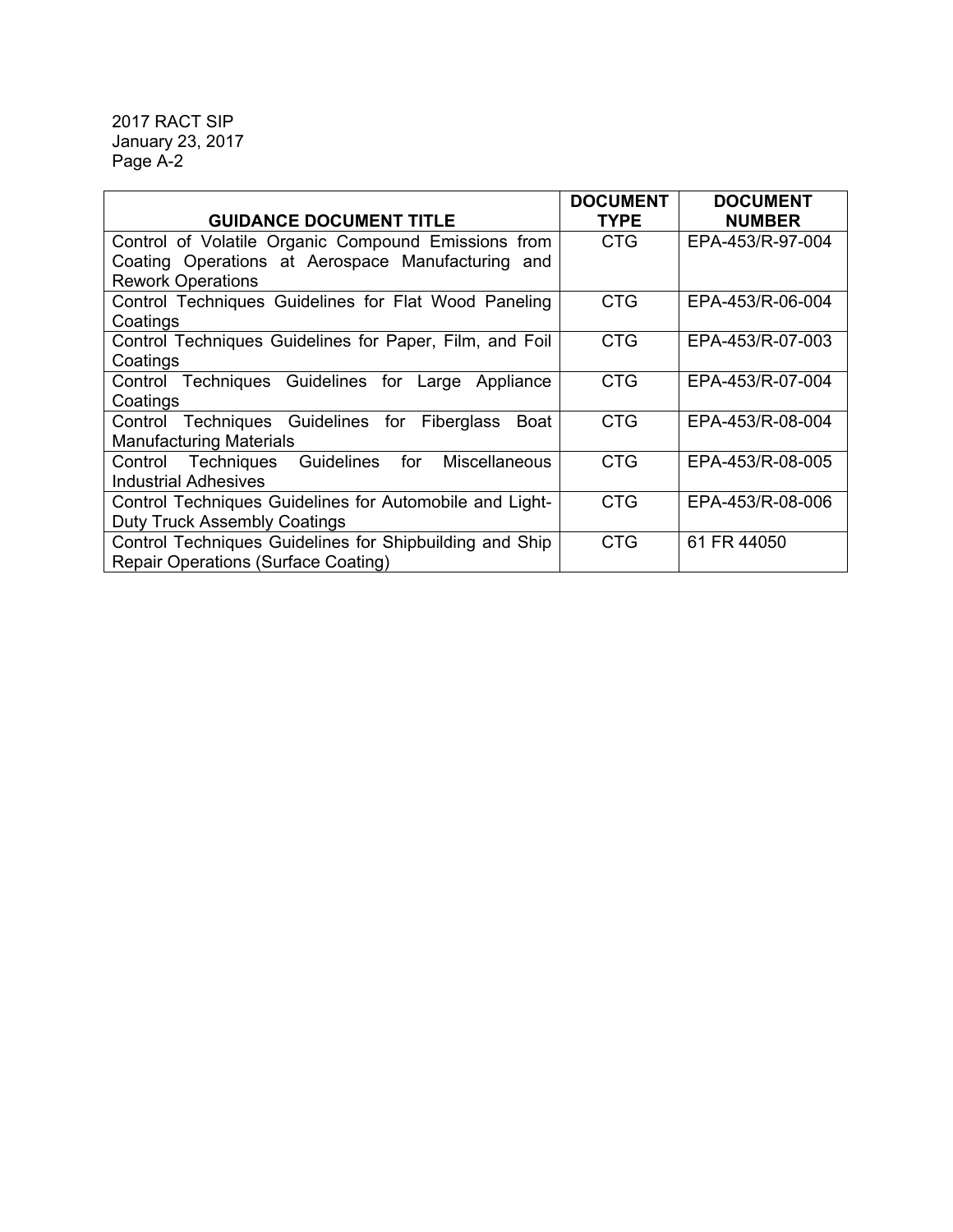# **Appendix B**

# **RACT Certifications for CTGs**

The District has determined that the following CTGs apply to stationary sources in Sacramento County. The District has further determined that the RACT requirements for these CTG sources have been met by rules which are incorporated into the SIP.

|                                                                                                                                                                                                                                 |                 |                  | <b>RACT RULE</b><br>(ADOPTION OR | <b>SIP</b>       |
|---------------------------------------------------------------------------------------------------------------------------------------------------------------------------------------------------------------------------------|-----------------|------------------|----------------------------------|------------------|
|                                                                                                                                                                                                                                 | <b>DOCUMENT</b> | <b>DOCUMENT</b>  | <b>AMENDMENT</b>                 | <b>APPROVAL</b>  |
| <b>GUIDANCE DOCUMENT TITLE</b>                                                                                                                                                                                                  | <b>TYPE</b>     | <b>NUMBER</b>    | DATE)                            | <b>REFERENCE</b> |
| Design Criteria for Stage I Vapor Control Systems -<br><b>Gasoline Service Stations</b>                                                                                                                                         | <b>CTG</b>      | EPA-450/R-75-102 | 448 (2/26/09)                    | 78 FR 898        |
| Control of Volatile Organic Emissions from Existing<br>Stationary Sources, Volume II: Surface Coating of Cans,<br>Coils, Paper, Fabrics, Automobiles, and Light-Duty Trucks<br>(RACT required only for surface coating of cans) | <b>CTG</b>      | EPA-450/2-77-008 | 452 (9/25/08)                    | 75 FR 18068      |
| Control of Volatile Organic Emissions from Solvent Metal<br>Cleaning                                                                                                                                                            | <b>CTG</b>      | EPA-450/2-77-022 | 454 (9/25/08)                    | 75 FR 18068      |
| Control of Hydrocarbons from Tank Truck Gasoline<br><b>Loading Terminals</b>                                                                                                                                                    | <b>CTG</b>      | EPA-450/2-77-026 | 447 (4/2/98)                     | 64 FR 66393      |
| Control of Volatile Organic Compound Emissions from<br>Existing Stationary Sources - Volume III: Surface Coating<br>of Metal Furniture                                                                                          | <b>CTG</b>      | EPA-450/2-77-032 | 451 (10/28/10)                   | 76 FR 71886      |
| Control of Volatile Organic Emissions from Bulk Gasoline<br><b>Plants</b>                                                                                                                                                       | <b>CTG</b>      | EPA-450/2-77-035 | 447 (4/2/98)                     | 64 FR 66393      |
| Control of Volatile Organic Emissions from Storage of<br>Petroleum Liquids in Fixed-Roof Tanks                                                                                                                                  | <b>CTG</b>      | EPA-450/2-77-036 | 446 (11/16/93)                   | 59 FR 47544      |
| Control of Volatile Organic Compounds from Use of<br><b>Cutback Asphalt</b>                                                                                                                                                     | <b>CTG</b>      | EPA-450/2-77-037 | 453 (8/31/82)                    | 50 FR 3338       |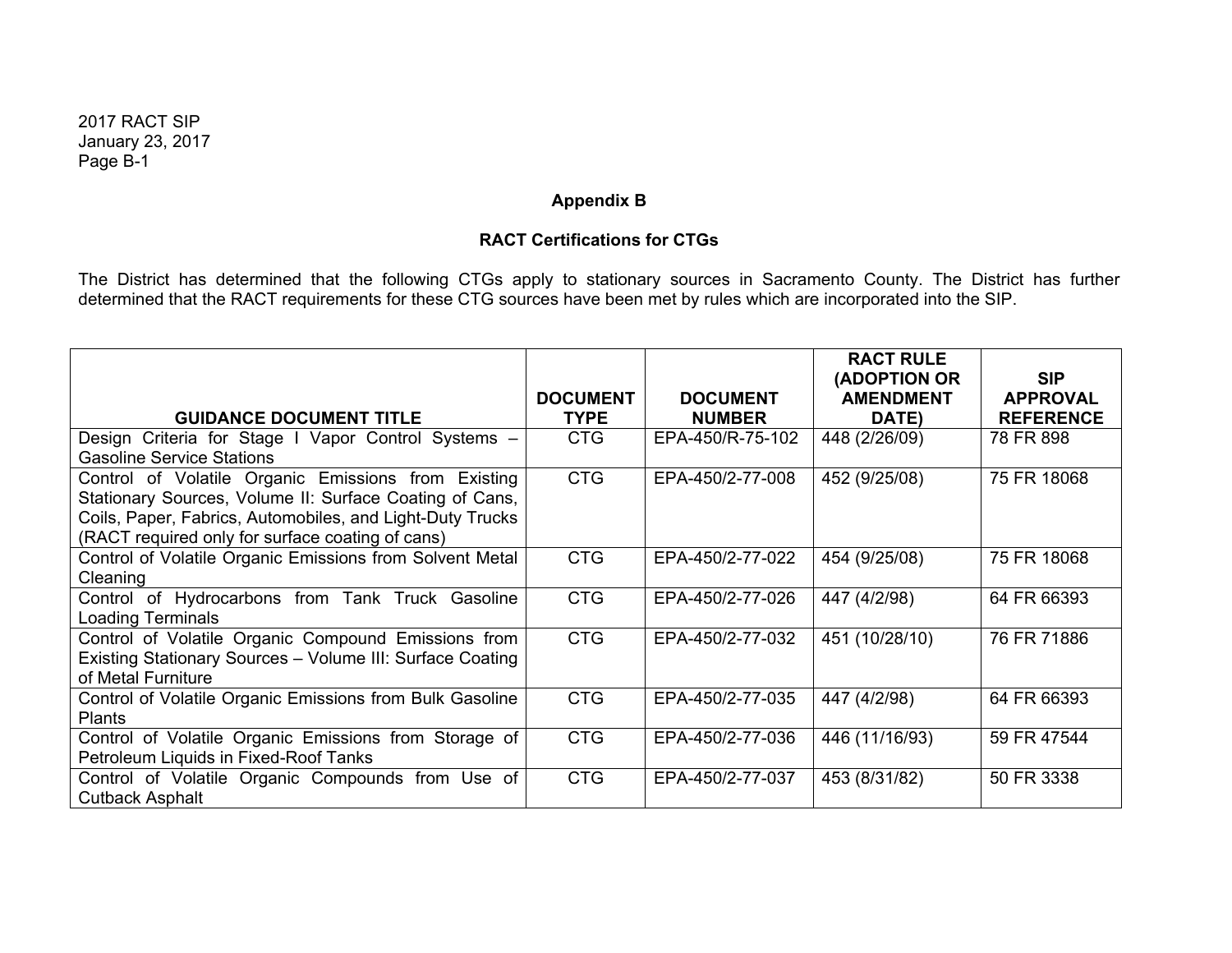|                                                                                                             |                 |                  | <b>RACT RULE</b> |                  |
|-------------------------------------------------------------------------------------------------------------|-----------------|------------------|------------------|------------------|
|                                                                                                             |                 |                  | (ADOPTION OR     | <b>SIP</b>       |
|                                                                                                             | <b>DOCUMENT</b> | <b>DOCUMENT</b>  | <b>AMENDMENT</b> | <b>APPROVAL</b>  |
| <b>GUIDANCE DOCUMENT TITLE</b>                                                                              | <b>TYPE</b>     | <b>NUMBER</b>    | DATE)            | <b>REFERENCE</b> |
| Control of Volatile Organic Compound Emissions from                                                         | <b>CTG</b>      | EPA-450/2-78-015 | 451 (10/28/10)   | 76 FR 71886      |
| Existing Stationary Sources - Volume VI: Surface Coating                                                    |                 |                  |                  |                  |
| of Miscellaneous Metal Parts and Products                                                                   |                 |                  |                  |                  |
| Control of Volatile Organic Emissions from Manufacture                                                      | <b>CTG</b>      | EPA-450/2-78-029 | 464 (9/25/08)    | 76 FR 61057      |
| of Synthesized Pharmaceutical Products                                                                      |                 |                  | 464 (4/28/16)    | Submitted to     |
|                                                                                                             |                 |                  |                  | EPA 8/30/16      |
| Control of Volatile Organic Emissions from Existing                                                         | <b>CTG</b>      | EPA-450/2-78-033 | 450 (10/23/08)   | 75 FR 18068      |
| Stationary Sources, Volume VIII: Graphic Arts -                                                             |                 |                  |                  |                  |
| Rotogravure and Flexography (RACT required only for                                                         |                 |                  |                  |                  |
| flexography)                                                                                                |                 |                  |                  |                  |
| Control of Volatile Organic Emissions from Petroleum                                                        | <b>CTG</b>      | EPA-450/2-78-047 | 446 (11/16/93)   | 59 FR 47544      |
| Liquid Storage in External Floating Roof Tanks                                                              |                 |                  |                  |                  |
| Control of Volatile Organic Compound Leaks from                                                             | <b>CTG</b>      | EPA-450/2-78-051 | 447 (4/2/98)     | 64 FR 66393      |
| <b>Gasoline Tank Trucks and Vapor Collection Systems</b>                                                    |                 |                  | 448 (2/26/09)    | 78 FR 898        |
| Control of Volatile Organic Compound Leaks from                                                             | <b>CTG</b>      | EPA-450/3-83-006 | 443 (9/5/96)     | 63 FR 60214      |
| Synthetic Organic Chemical and Polymer Manufacturing                                                        |                 |                  |                  |                  |
| Equipment                                                                                                   |                 |                  |                  |                  |
| Control of Volatile Organic Compound Emissions from<br>Reactor Processes and Distillation Operations in the | <b>CTG</b>      | EPA-450/4-91-031 | 464 (9/25/08)    | 76 FR 61057      |
| Synthetic Organic Chemical Manufacturing Industry                                                           |                 |                  | 464 (4/28/16)    | Submitted to     |
|                                                                                                             |                 |                  |                  | EPA 8/30/16      |
| Control of Volatile Organic Compound Emissions from                                                         | <b>CTG</b>      | EPA-453/R-96-007 | 463 (9/25/08)    | 75 FR 18068      |
| <b>Wood Furniture Manufacturing Operations</b>                                                              |                 |                  |                  |                  |
| Control Techniques Guidelines:<br>Cleaning<br>Industrial                                                    | <b>CTG</b>      | EPA-453/R-06-001 | 466 (10/28/10)   | 76 FR 60376      |
| <b>Solvents</b>                                                                                             |                 |                  |                  |                  |
| Control Techniques Guidelines for Offset Lithographic                                                       | <b>CTG</b>      | EPA-453/R-06-002 | 450 (10/23/08)   | 75 FR 18068      |
| <b>Printing and Letterpress Printing</b>                                                                    |                 |                  |                  |                  |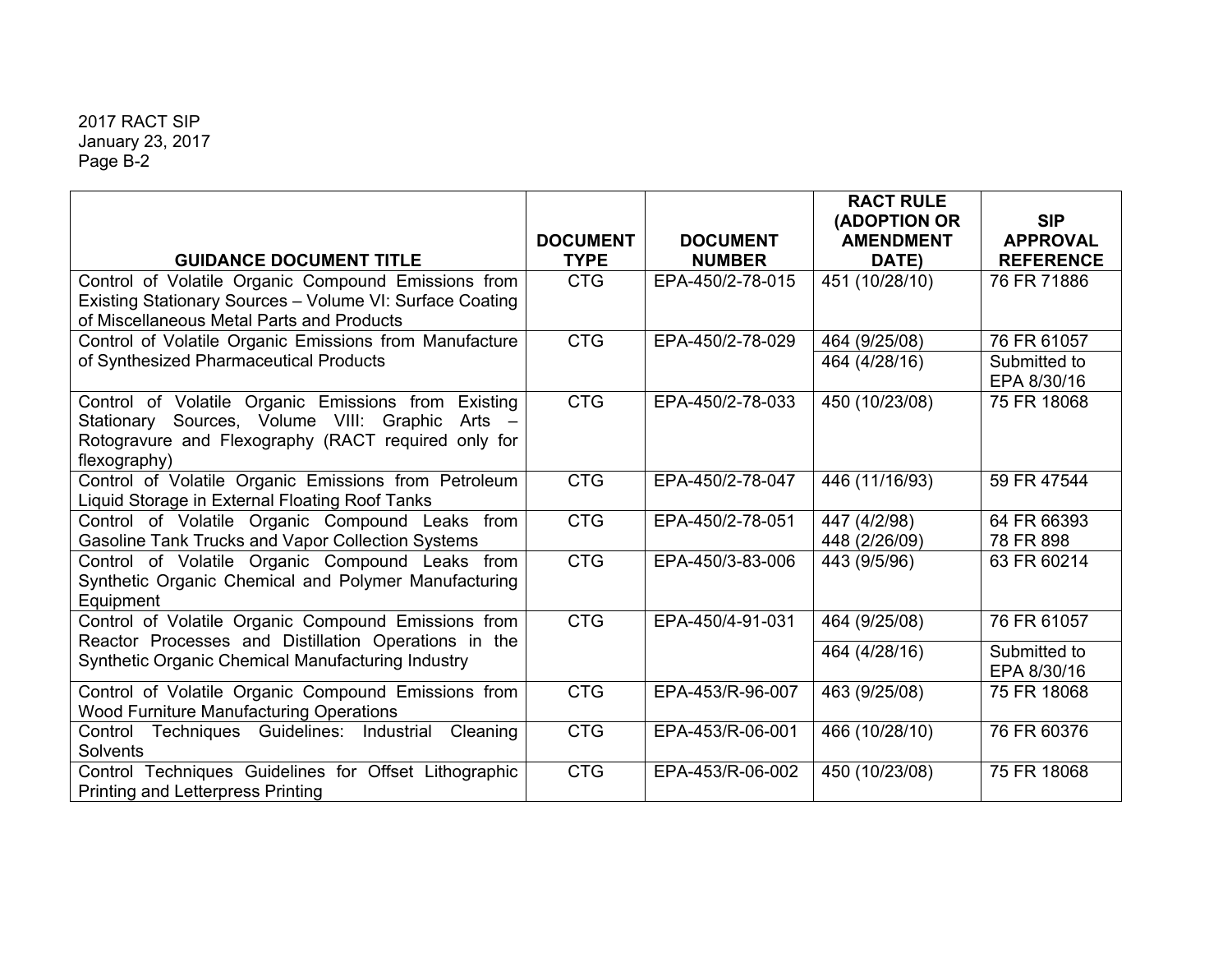|                                                                  |                 |                  | <b>RACT RULE</b><br>(ADOPTION OR | <b>SIP</b>       |
|------------------------------------------------------------------|-----------------|------------------|----------------------------------|------------------|
|                                                                  | <b>DOCUMENT</b> | <b>DOCUMENT</b>  | <b>AMENDMENT</b>                 | <b>APPROVAL</b>  |
| <b>GUIDANCE DOCUMENT TITLE</b>                                   | <b>TYPE</b>     | <b>NUMBER</b>    | DATE)                            | <b>REFERENCE</b> |
| Control<br>Techniques Guidelines for Flexible Package            | <b>CTG</b>      | EPA-453/R-06-003 | 450 (10/23/08)                   | 75 FR 18068      |
| Printing                                                         |                 |                  |                                  |                  |
| Control<br>Guidelines<br>Techniques<br>Metal<br>Furniture<br>for | <b>CTG</b>      | EPA-453/R-07-005 | 451 (10/28/10)                   | 76 FR 71886      |
| Coatings                                                         |                 |                  |                                  |                  |
| Control Techniques Guidelines for Miscellaneous Metal            | <b>CTG</b>      | EPA-453/R-08-003 | 451 (10/28/10)                   | 76 FR 71886      |
| and Plastic Parts Coatings (Rules meet RACT for metal            |                 |                  | 459 (8/25/11)                    | 77 FR 47536      |
| parts and products and motor vehicle materials)                  |                 |                  |                                  |                  |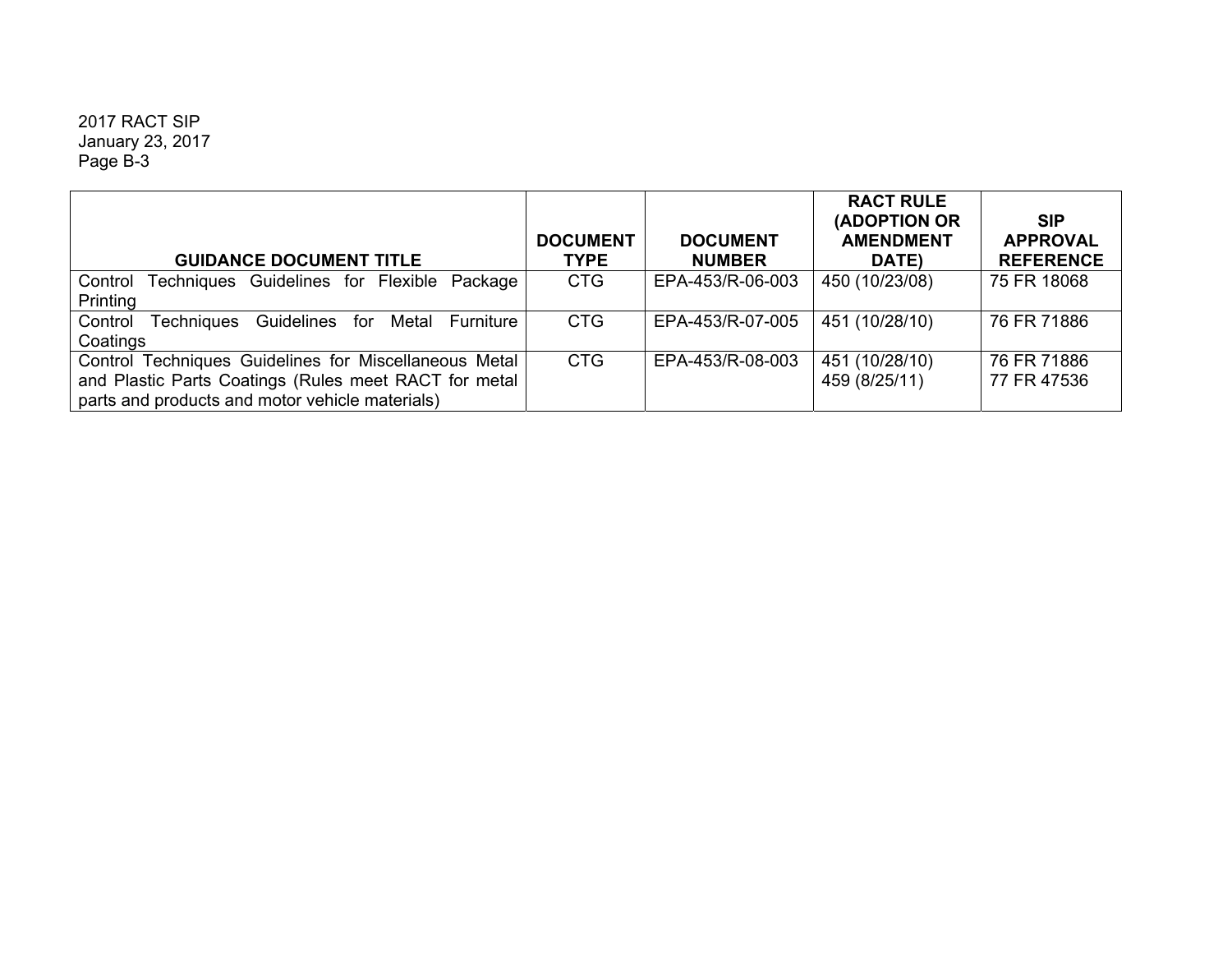# **Appendix C**

# **RACT Analysis of CTG Source Categories**

|                                                                             | Page          |
|-----------------------------------------------------------------------------|---------------|
| <b>CTG Category</b>                                                         | <b>Number</b> |
| <b>Cutback Asphalt</b>                                                      | $C-2$         |
| Gasoline Service Stations - Phase I Vapor Recovery                          | $C-5$         |
| Gasoline Tank Trucks, Bulk Plants, and Bulk Terminals (Liquid Loading)      | $C-9$         |
| Graphic Arts: Flexographic, Lithographic, Letterpress, and Flexible Package | $C-13$        |
| Printing                                                                    |               |
| <b>Industrial Cleaning Solvents</b>                                         | $C-23$        |
| <b>Metal Can Coating</b>                                                    | $C-28$        |
| <b>Metal Furniture Coating</b>                                              | $C-33$        |
| Miscellaneous Metal and Plastic Parts and Products Coating and Motor        | $C-39$        |
| <b>Vehicle Materials</b>                                                    |               |
| Organic Chemical Manufacturing: Process Vents from Reactor Processes,       | $C-48$        |
| Distillation Operations, and Other Separation and Production Equipment      |               |
| <b>Pharmaceuticals Manufacturing</b>                                        | $C-53$        |
| <b>Solvent Metal Cleaning (Degreasers)</b>                                  | $C-58$        |
| Storage of Petroleum Products (> 40,000 gallons)                            | $C-62$        |
| VOC Leaks from Synthetic Organic Chemical and Polymer Manufacturing         | $C-67$        |
| Wood Furniture Manufacturing (Surface Coating)                              | $C-75$        |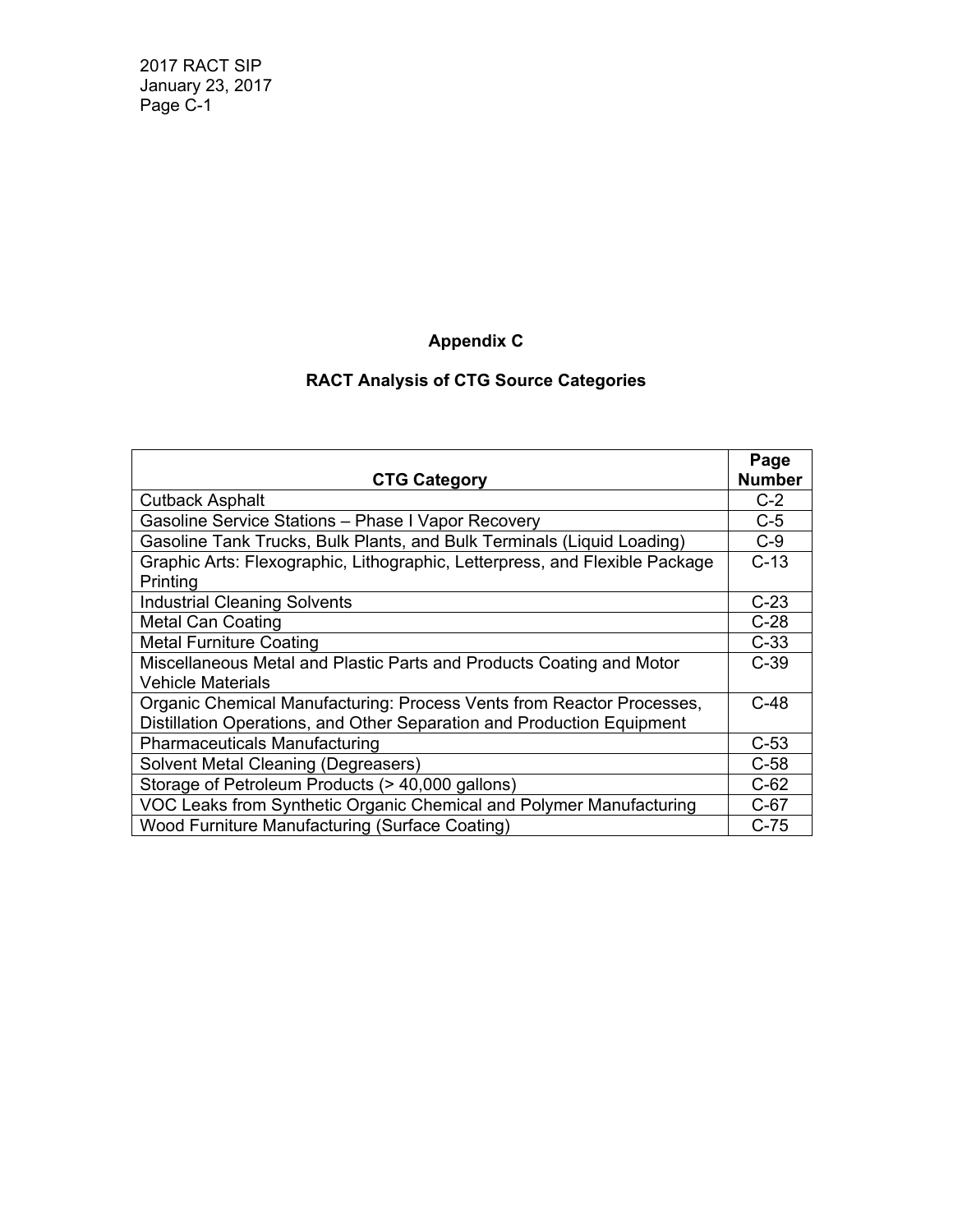## **Category: Cutback Asphalt**

## **CTG DOCUMENT**

Control of Volatile Organic Compounds from Use of Cutback Asphalt, EPA-450/2-77-037, December 1977.

The CTG applies to the application of cutback asphalt. Cutback asphalt is a blend of asphalt cement and solvent. The solvent ranges in volatility depending upon the need for rapid cure (uses highly volatile gasoline or naphtha), medium cure (uses less volatile kerosene), or slow cure (uses low volatility oils). The VOCs evaporate when the cutback asphalt cures, and can range from 20% to 50% by volume, averaging 35%.

The CTG requires the substitution of an emulsifying agent and water for the solvent, resulting in a VOC emission reduction of nearly 100%. The guidance states that the emulsifier is composed of non-volatile organic chemicals. This product combining asphalt cement, emulsifying agent, and water is known as emulsified asphalt.

As a practical matter, although the CTG specifies the use of materials containing no VOCs, asphalt itself is composed of organic compounds that meet the regulatory definition of VOC, however low in volatility they may be. Therefore, rules to limit solvent content in asphalt paving materials rely on distillation test methods (percent evaporation versus temperature) to distinguish between asphalt and added solvents.

#### **SMAQMD REQUIREMENTS**

District Rule 453, Cutback and Emulsified Asphalt Paving Materials, prohibits the manufacture and use of rapid and medium cure cutback asphalt, as well as slow cure cutback asphalt containing organic compounds that evaporate at 500°F or lower (as determined by ASTM Method D-402).

In addition, Rule 453 prohibits the manufacture for sale or use of emulsified asphalt containing VOC that evaporates at 500°F or lower, in excess of 3% by volume (as determined by ASTM D-244).

Rule 453 exempts the manufacture of cutback or emulsified asphalt when it will be immediately shipped for use outside of Sacramento County. (As noted in the CTG, the vast majority of emissions from cutback asphalt occur after application, not during manufacture). Also, medium cure cutback asphalt is allowed for use as a penetrating prime coat (i.e., application of asphalt to an absorptive surface to penetrate that surface, to bind the aggregate, and/or promote adhesion to new construction), although the rule states that this exemption will be evaluated annually to determine if an acceptable substitute material has been identified.

# **OTHER FEDERAL GUIDANCE**

*ACT:* None

*NSPS:* None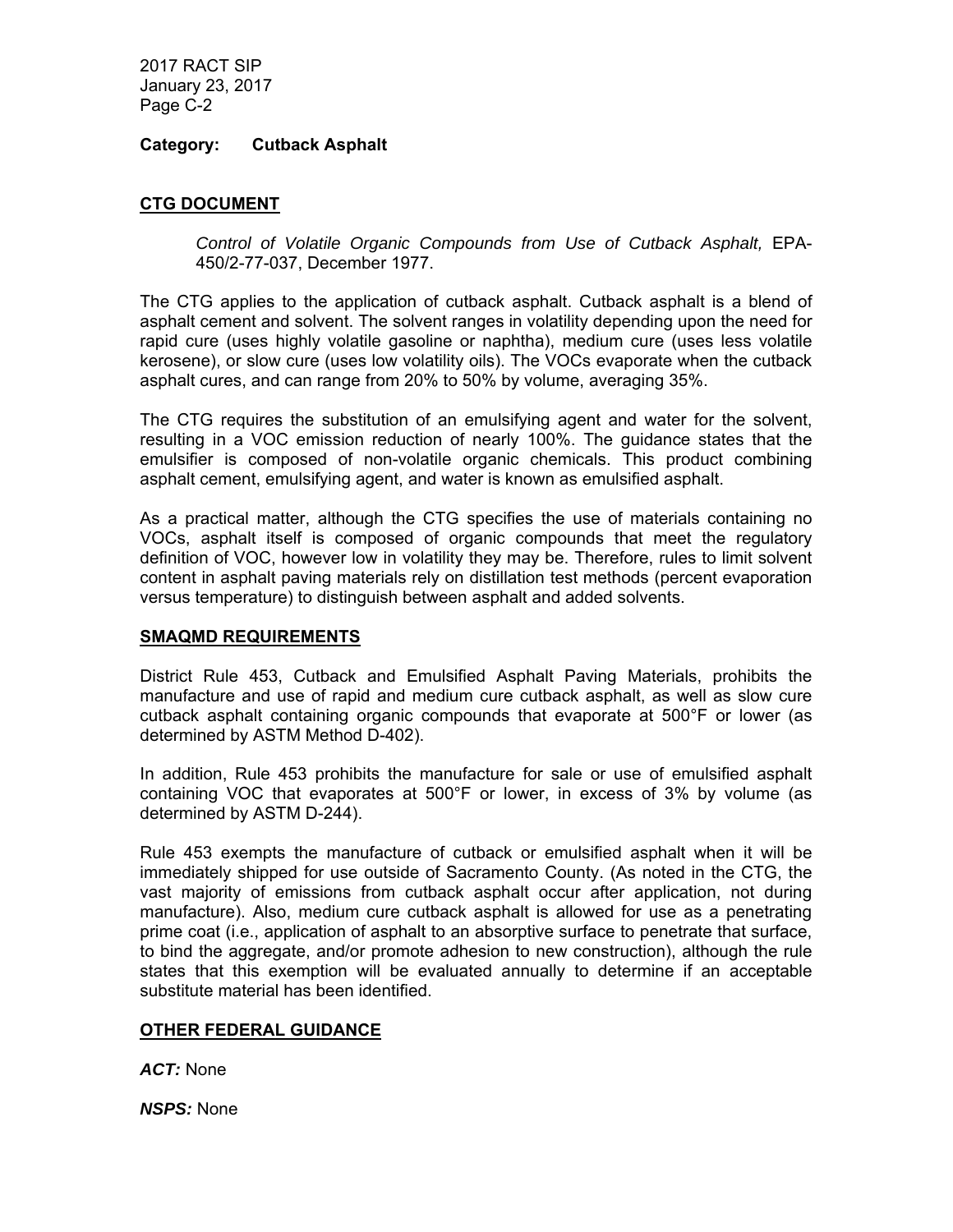#### *NESHAP:* None

## *EPA Menu of Control Measures:*

There is one technology identified in the menu of control measures for cutback asphalt.

| <b>Source Category</b> | <b>Technology</b>     | <b>Control Efficiency</b> |
|------------------------|-----------------------|---------------------------|
| <b>Cutback Asphalt</b> | <b>Reformulation-</b> | 100%                      |
|                        | <b>Process</b>        |                           |
|                        | Modification          |                           |

#### *NSR/PSD Settlement Agreements:* None

## *Other Federal Requirements or Guidance:*

*Issues Relating to VOC Regulation Cutpoints, Deficiencies, and Deviations* (a.k.a., the "Bluebook"), U.S. EPA, May 25, 1988, revised January 11, 1990.

The Bluebook, which provides guidance on developing VOC RACT rules, includes a section on cutback and emulsified asphalt. The guidance recommends that the maximum solvent content of emulsified asphalt, as determined by ASTM Method D-244, be limited to 7% for all applications, or limited between 3% - 12% depending on application. An exemption for cutback asphalt used as a prime penetrating coat is allowed.

#### **STATE GUIDANCE:** None

#### **BACT/LAER**

# *EPA RACT/BACT/LAER Clearinghouse:* None

*ARB BACT Clearinghouse:* None

*SMAQMD BACT Determination:* None

#### **OTHER NONATTAINMENT RULES**

The following rules were evaluated and compared with SMAQMD Rule 453:

- PCAPCD Rule 217 (9/25/90)
- YSAQMD Rule 2.28 (5/25/94)
- SJVUAPCD Rule 4641 (12/17/92)
- VCAPCD Rule 74.4 (7/5/83)
- SCAQMD Rules 1108 (2/1/85) and 1108-1 (11/4/83)
- Dallas-Fort Worth and Houston-Galveston-Brazoria Rule 115.512 (12/9/04)
- Baltimore Rule 26.11.11.02 (4/26/93)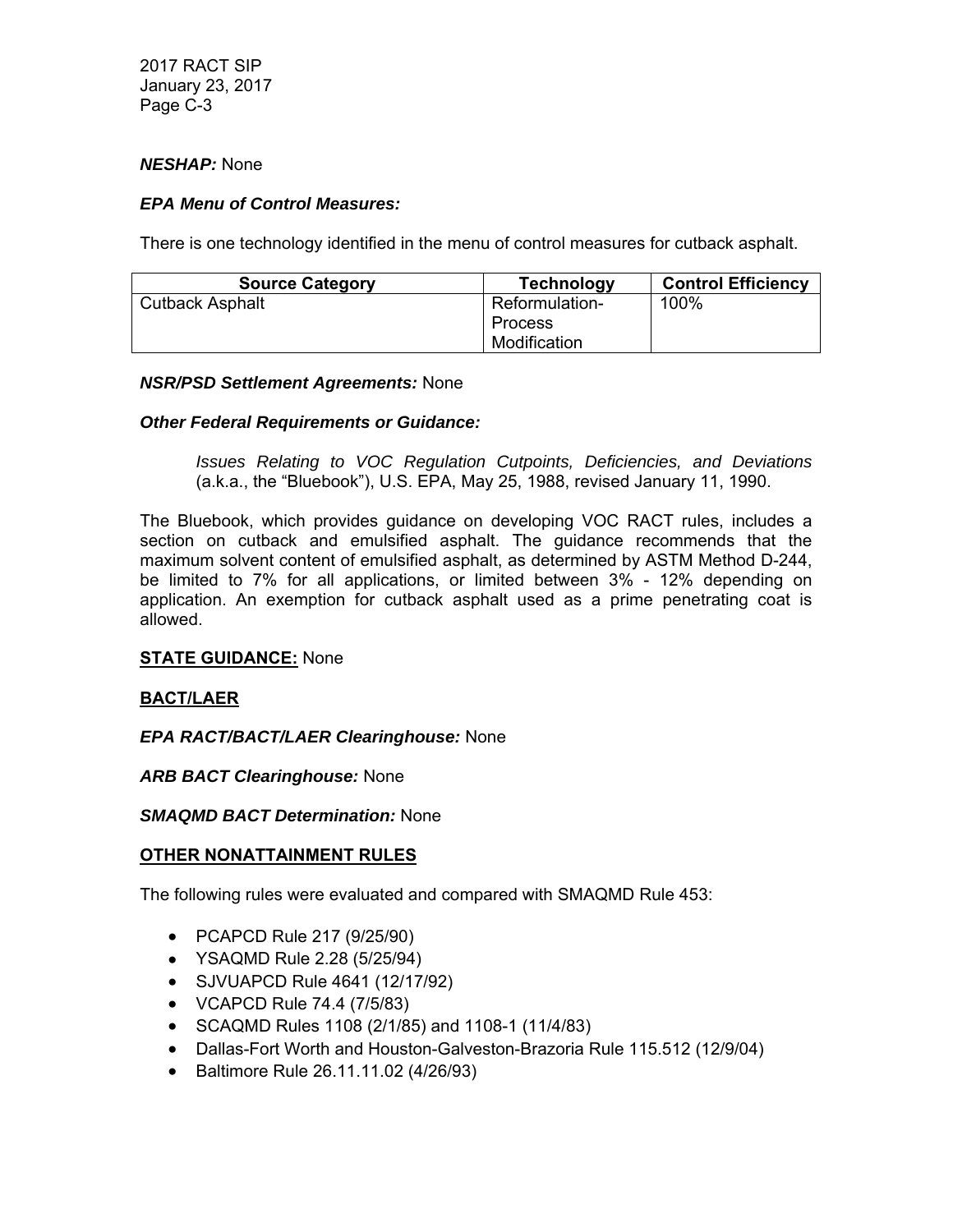## **CONCLUSION**

The requirements of Rule 453 meet or exceed the requirements specified in the CTG and clarified in the EPA "Bluebook." Compliance with Rule 453 requires reformulation and process modification, which is the technology identified in EPA's Menu of Control Measures. Other California district rules contain similar requirements and exemptions, and Rule 453 is at least as stringent as all the nonattainment area rules evaluated.

In 2010, EPA approved SJVUAPCD's Rule 4641 as part of revisions to the California State Implementation Plan<sup>25</sup>. The Technical Support Document for EPA's approval of SJVUAPCD's RACT analysis for Rule 4641 indicated that California nonattainment area agencies generally have among the most stringent stationary source requirements nationwide and that there are currently no other reasonably available technological or operational controls likely to significantly reduce additional emissions from this source category. SMAQMD Rule 453 has requirements very similar to SJVUAPCD Rule 4641.

Rule 453 satisfies RACT for this source category.

<sup>&</sup>lt;sup>25</sup> 75 FR 10690, March 9, 2010.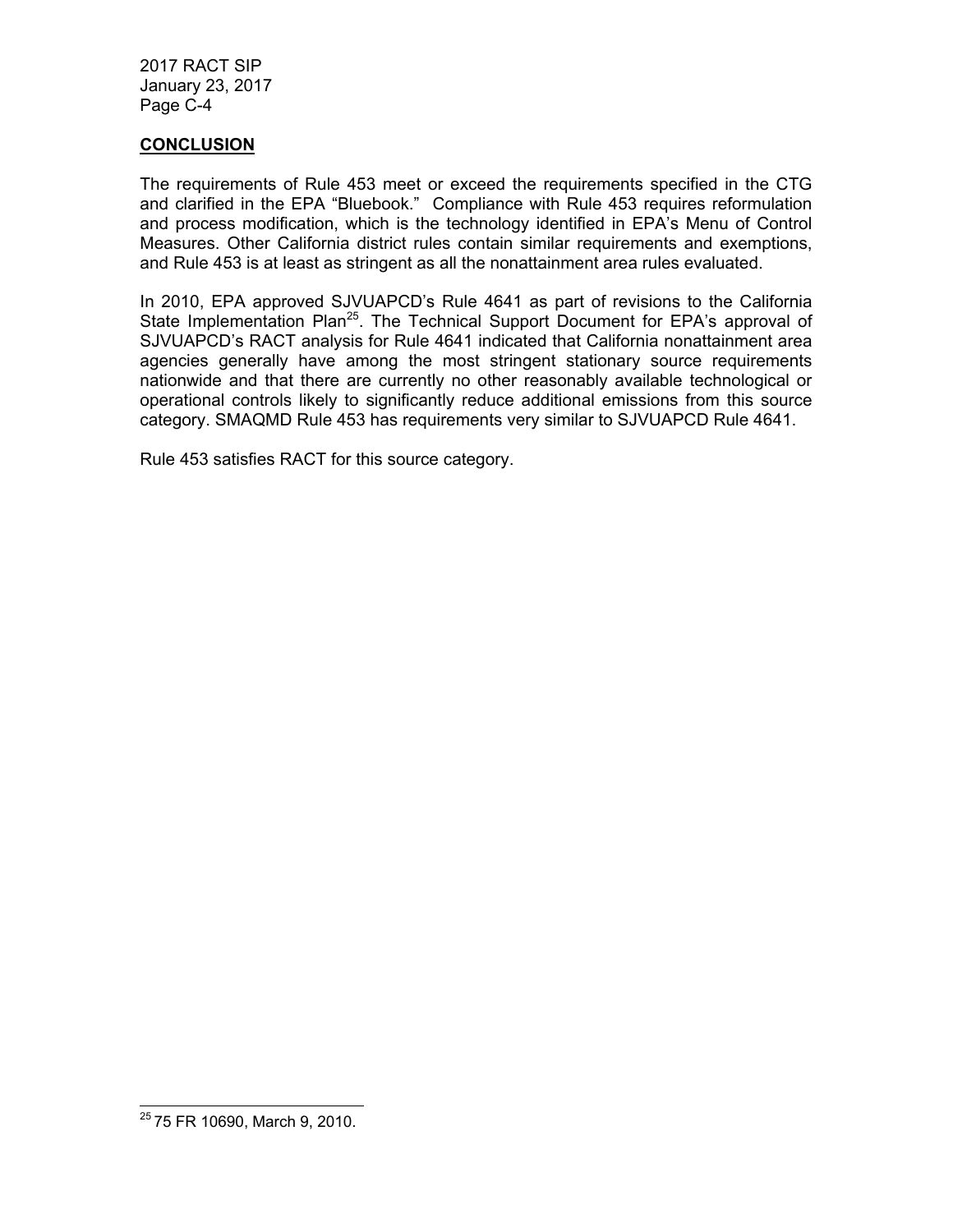# **Category: Gasoline Service Stations – Phase I Vapor Recovery**

# **CTG DOCUMENT**

*Design Criteria for Stage I Vapor Control Systems – Gasoline Service Stations*, EPA-450/R-75-102, November 1975.

The CTG applies to the control of gasoline vapors during storage tank filling at gasoline service stations (Stage I sources). The CTG does not apply to vehicle fueling at gasoline service stations (Stage II sources). Emissions are the result of displaced organic vaporladen air being forced out of the storage tank by liquid gasoline.

The CTG prohibits the release of more than 10% by weight of displaced organic vapors (90% reduction). The CTG indicates that this control efficiency can be obtained using vapor recovery systems that incorporate a number of design features including submerged fill pipe, submerged gauge well drop tube, sufficiently sized vapor return lines and connections, vapor tight caps, vapor tight tank trucks, interlocks to prevent fuel delivery until the vapor hose is connected, pressure/vacuum valves, and other requirements.

## **SMAQMD REQUIREMENTS**

District Rule 448, Gasoline Transfer into Stationary Storage Containers, applies to this CTG category. It prohibits the transfer of gasoline from a tank truck or trailer unless the container has a permanent submerged fill pipe and the displaced vapors are processed by a CARB-certified vapor recovery system with a control efficiency of at least a 98% by volume for underground tanks and 95% by volume for aboveground tanks and mobile fuelers. (Note: CARB certification procedure CP-206 requires certified systems to be 98% efficient. Therefore, Rule 448 in effect requires 98% efficiency.) The vapor recovery system must be leak free, vapor tight, and in good working order. Caps for fill tubes and dry breaks must be vapor tight.

In 2009, the District amended Rule 448 to increase the stringency of the rule, making it comparable to the two most stringent rules among California districts: SCAQMD Rule 461 and SJVUAPCD Rule 4621. The significant changes included:

- Expanding the applicability to include transfer of gasoline into a mobile fueler with a capacity of 120 gallons or more.
- Expanding the requirements to include vapor recovery for "switch loading." Switch loading is the transfer of diesel fuel into a container that previously contained gasoline, a process that expels gasoline vapor from the container being filled.
- Requiring the use of a vapor recovery system during "pump-out," i.e., when gasoline is transferred out of a stationary tank or mobile fueler into a stationary tank or delivery vessel.
- Implementing work practices that will assist in reducing excess emissions from spillage when gasoline is pumped out of vehicle fuel tanks.
- Requiring the owner/operator to perform a maintenance inspection of the Phase I system each day on which a fuel delivery has been received, and to remove from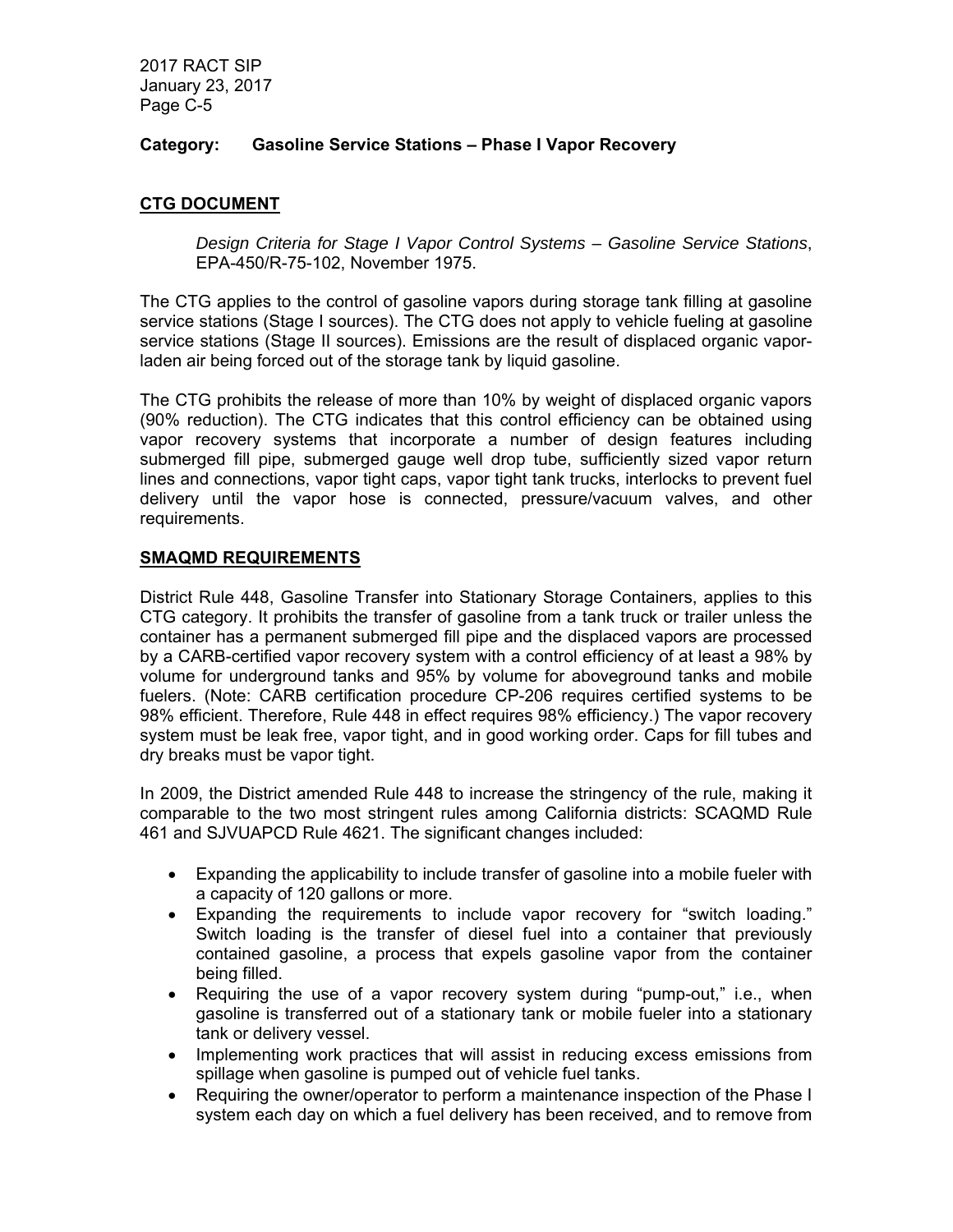> service any component with a major defect listed in California Code of Regulations (CCR) 94006.

• Requiring that installers/contractors who install or alter vapor recovery systems be certified by the International Code Council (ICC) for Vapor Recovery System Installation and Repair.

Rule 448 exempts the transfer of gasoline into the following stationary containers:

- Stationary storage containers smaller than 250 gallons.
- Mobile fuelers smaller than 120 gallons.
- Containers used primarily for the fueling of implements of husbandry (i.e., a vehicle used exclusively in the conduct of agricultural operations) if equipped with a permanent submerged fill pipe.

## **OTHER FEDERAL GUIDANCE**

#### *EPA Region IX:*

Gasoline Vapor Recovery Guidelines – Minimum SIP Requirements for EPA Region IX to Approve a Phase I or Phase II Gasoline Transfer Rule for Ozone Nonattainment Areas, EPA Region IX, April 24, 2000.

The EPA Region IX guidelines specify that RACT rules in California must meet the following requirements:

- Require that Phase I and Phase II systems use CARB-certified vapor recovery equipment.
- List the Phase I and Phase II vapor recovery system defects contained in CCR 94006 or cite CCR 94006 as a reference for these defects.
- Prohibit operation of a Phase I or Phase II vapor recovery equipment that has liquid leaks, vapor leaks, fails to pass tests, or contains CCR 94006 defects that substantially impair effectiveness of vapor recovery equipment.
- Require that Phase I gasoline storage tanks be equipped with submerged liquid fill pipes.
- Require that Phase II systems have a warning posted prohibiting topping-off, which may cause spillage of gasoline.

#### *ACT:* None

#### *NSPS:* None

## *NESHAP:*

Subpart CCCCCC—National Emission Standards for Hazardous Air Pollutants for Source Category: Gasoline Dispensing Facilities

The NESHAP limits the emissions of gasoline vapors from dispensing facilities. Requirements are based on throughput. The requirements for gasoline dispensing facilities with monthly throughput of 100,000 gallons of gasoline or more are required to use submerged fill pipes and operate a vapor balance system.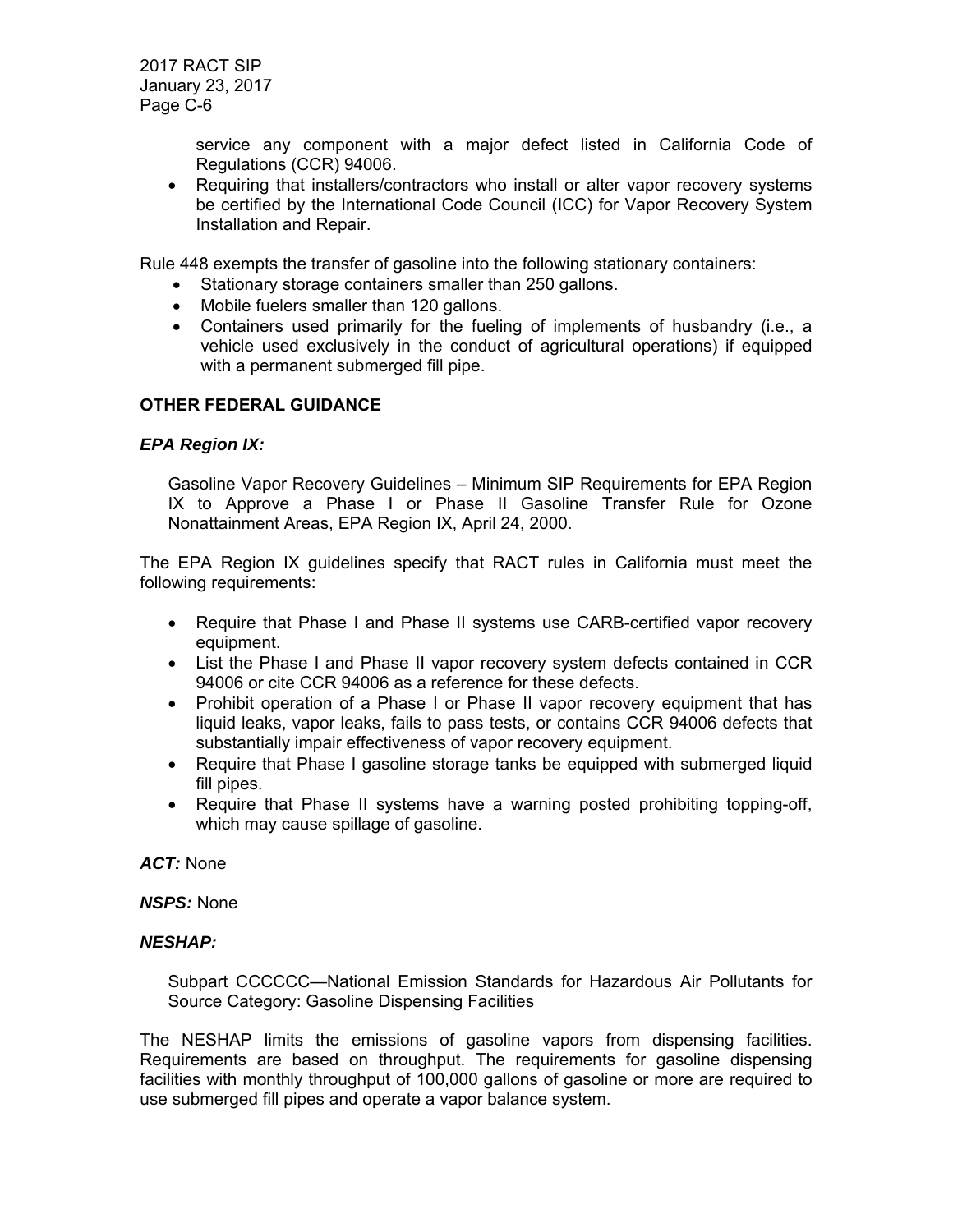## *EPA Menu of Control Measures:*

There is one technology identified in the menu of control measures for gasoline service stations.

| <b>Equipment</b>                        | Technology              | <b>Control Efficiency</b> |
|-----------------------------------------|-------------------------|---------------------------|
| Stage II Service Stations - Underground | <b>LPV Relief Valve</b> | 95%                       |
| Tanks (Breathing and Emptying)          |                         |                           |

This control measure is the addition of low pressure/vacuum (LP/V) relief valves to underground gasoline storage tanks at service stations with Stage II control systems. LP/V relief valves prevent breathing emissions from gasoline storage tank vent pipes. This control measure applies to all gasoline service stations with underground gasoline storage tanks. Note: Relief valves are incorporated into CARB-certified vapor recovery systems.

#### *NSR/PSD Settlement Agreements:* None

#### **STATE GUIDANCE**

Benzene Airborne Toxic Control Measure (ATCM) for Retail Service Stations, Title 17 CCR, Section 93100, May 13, 1988.

The ATCM requires CARB-certified Phase I and Phase II vapor recovery systems at retail service stations.

California Health and Safety Code (HSC) Division 26, Part 4, Chapter 3, Article 5, Gasoline Vapor Control

The HSC directs CARB to establish standards and procedures to certify vapor recovery systems. Only certified vapor control systems can be used.

#### **BACT/LAER**

#### *EPA RACT/BACT/LAER Clearinghouse*

For gasoline storage and dispensing stations, the only BACT determination was made in 2009. The determination was for a 3,700 gallon storage tank equipped with both Phase I and Phase II CARB-certified vapor recovery.

#### *ARB BACT Clearinghouse:* None

#### *SMAQMD BACT Determinations*

In 2011, a BACT determination was made for all retail gasoline dispensing stations. The BACT determination was to require CARB-certified vapor recovery equipment for Phase I and Phase II.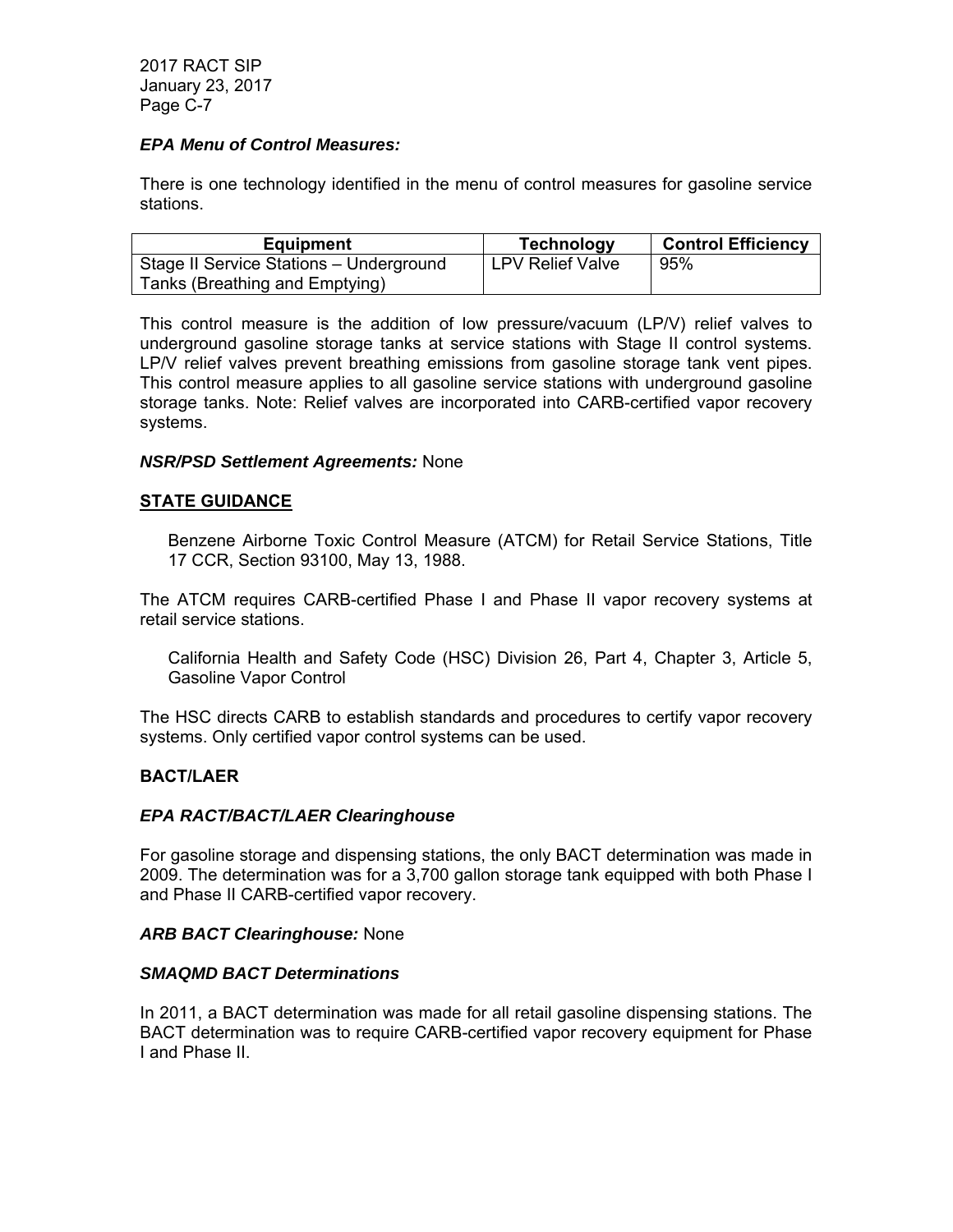# **OTHER NONATTAINMENT AREA RULES**

The following rules were evaluated and compared with SMAQMD Rule 448:

- PCAPCD Rule 213 (2/21/13)
- YSAQMD Rule 2.22 (6/12/12)
- SJVUAPCD Rule 4621 (12/19/13)
- VCAPCD Rule 70 (3/10/09)
- SCAQMD Rule 461 (4/6/12)
- Dallas-Fort Worth and Houston-Galveston-Brazoria Rule 115.222 (10/2/14)
- Baltimore Rule 26.11.24 (11/23/15)

## **CONCLUSION**

Rule 448 is more stringent than the CTG, which requires only 90% control and does not require vapor recovery systems to be CARB-certified. Rule 448 is at least as stringent as the EPA Region IX guidelines, state requirements, BACT/LAER determinations, the NESHAP and the EPA Menu of Control Measures. Rule 448 contains requirements and exemptions similar to other California district rules, and is at least as stringent as all the nonattainment area rules evaluated.

Rule 448 satisfies the RACT requirement for this source category.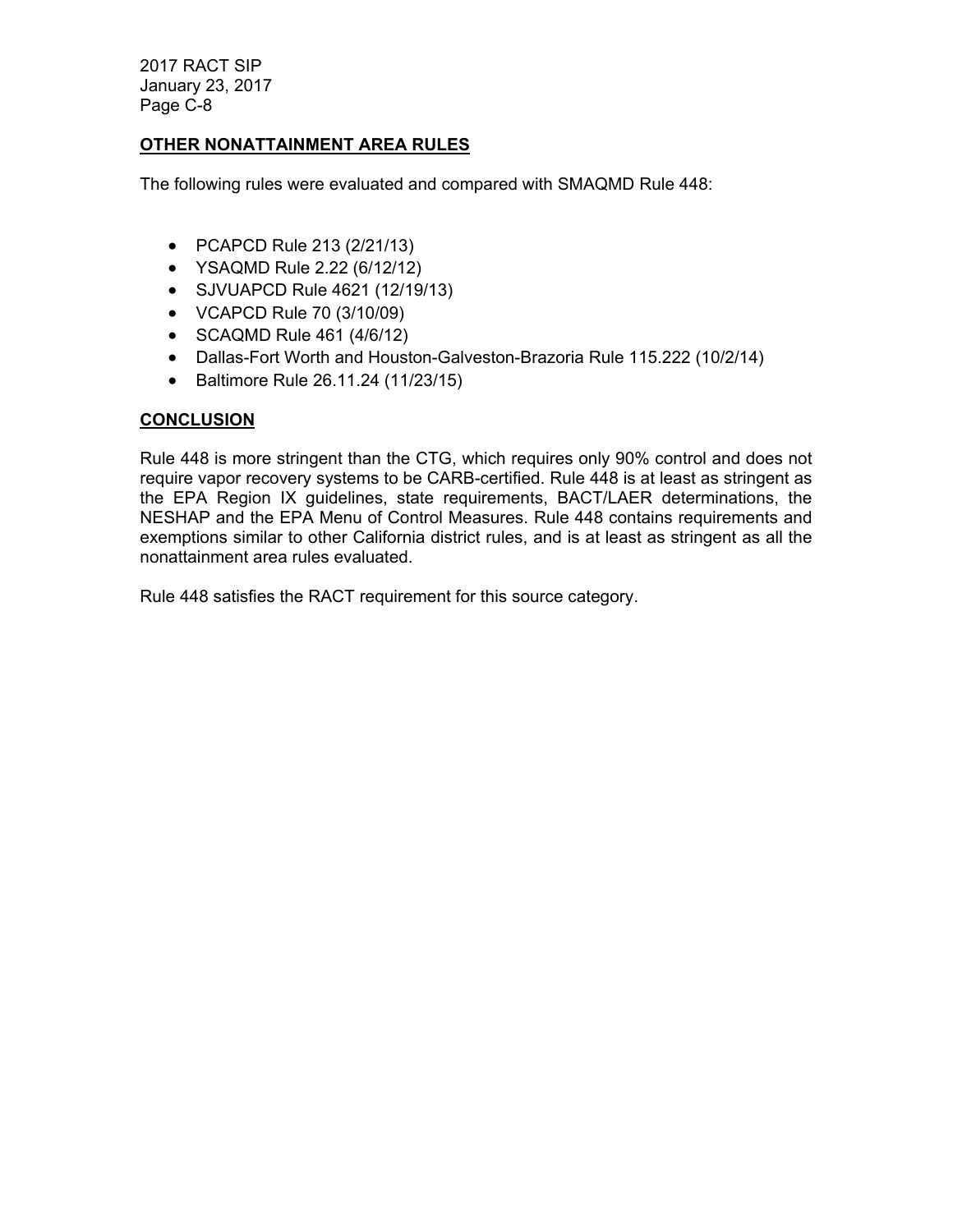## **Category: Gasoline Tank Trucks, Bulk Plants, and Bulk Terminals (Liquid Loading)**

# **CTG DOCUMENTS**

*CTG #1 - Control of Hydrocarbons from Tank Truck Gasoline Loading Terminals,* EPA-450/2-77-026, October 1977.

This CTG applies to the loading of gasoline tank trucks at tank truck terminals with a daily gasoline throughput of greater than 76,000 liters. It establishes presumptive RACT for loading of tank trucks at terminals as vapor collection systems with emissions of no more than 80 mg hydrocarbon per liter of gasoline loaded. The CTG indicates that this emission limit can be met with vapor collection and recovery or oxidation control systems.

*CTG #2 – Control of Volatile Organic Emissions from Bulk Gasoline Plants,* EPA-450/2-77-035, December 1977.

This CTG applies to loading of gasoline tank trucks at bulk gasoline plants with a daily gasoline throughput of less than 76,000 liters. Two RACT alternatives are presented for loading of account (tank) trucks at bulk gasoline plants:

- submerged filling of account trucks, or
- submerged filling and vapor balance systems to control VOC displaced by filling account trucks.

The CTG indicates that submerged filling of account trucks is equivalent to 60% control relative to uncontrolled splash filling, and that vapor balance systems provide 90% VOC control. The CTG indicates that consideration should be given to the compatibility of bulk plants with Stage I service station regulations, as well as potential economic impacts and retrofit difficulty.

*CTG #3 – Control of Volatile Organic Compound Leaks from Gasoline Tank Trucks and Vapor Collection Systems,* EPA-450/2-78-051, December 1978.

This CTG applies to gasoline tank trucks that are equipped for vapor collection, and to vapor collection systems at bulk terminals, bulk plants, and service stations. Presumptive RACT includes limiting loading to only vapor-tight tank trucks, established using a pressure-vacuum test. The vapor collection and vapor processing equipment must be designed and operated to prevent tank truck gauge pressure from exceeding 18 inches of  $H_2O$  and the tank truck vacuum from exceeding 6 inches of  $H_2O$ .

Vapor collection systems must be operated below the lower explosive limit, measured at 2.5 centimeters around the perimeter of a potential leak source (e.g., piping, seals, hoses, connections, pressure-vacuum vents, etc.). In general, there must be no avoidable visible liquid leaks. However, the CTG acknowledges that there will invariably be a few drops of liquid resulting from the disconnection of dry breaks in liquid lines and the raising of well-maintained top loading vapor head; the CTG indicates that these drops are allowable.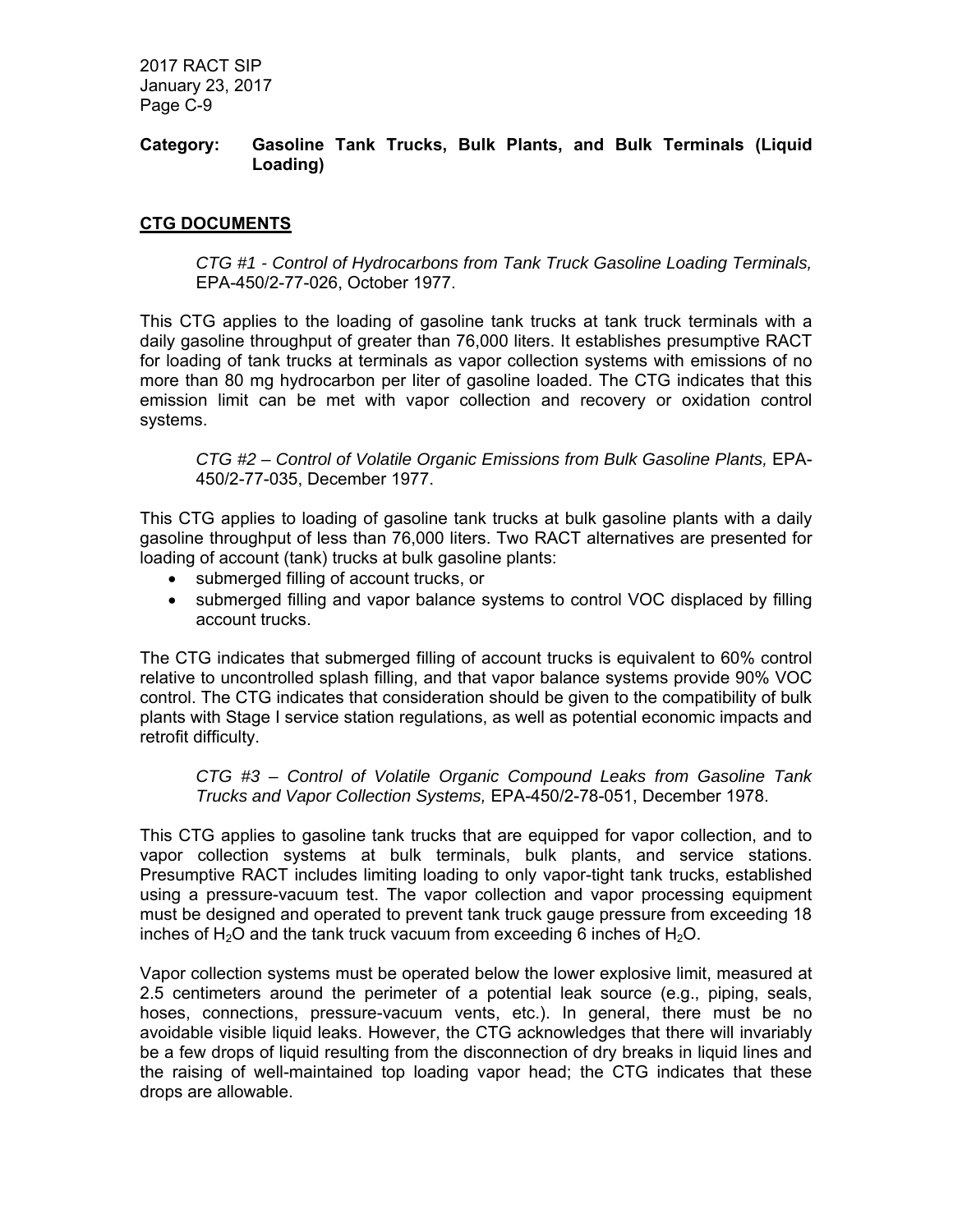## **SMAQMD REQUIREMENTS**

District Rule 447, Organic Liquid Loading, prohibits the transfer of organic liquids into any tank truck, trailer, or railroad tank car unless the emissions do not exceed certain limits. The emissions cannot exceed 0.08 lb of VOC per 1,000 gallons (approximately 9.6 mg/liter) of transferred organic liquids for bulk terminals and 0.6 lb of VOC per 1,000 gallons (approximately 72 mg/liter) of transferred organic liquids for bulk plants. All gasoline bulk terminals and bulk plants must be equipped with CARB-certified vapor collection and disposal systems.

Rule 447 requires that all equipment associated with the loading facility be maintained to be leak-free and vapor-tight, determined using visual and instrument monitoring methods as defined in the rule. In addition, the diaphragms used in vapor storage tanks must be maintained such that the VOC concentration in the airspace above the diaphragm does not exceed 3,000 ppm (expressed as methane).

District Rule 448 (Gasoline Transfer into Stationary Storage Containers) applies to the transfer of gasoline from delivery vessels (i.e., tank truck/rail car) into stationary storage containers (250 gallon capacity or more). Rule 448 requires all covered stationary storage containers to be equipped with a CARB-certified vapor recovery system with 98% efficiency for underground storage tanks (USTs) and 95% efficiency for aboveground storage tanks (ASTs). The vapor recovery systems must be leak free, vapor tight (i.e., for delivery vessels, a reading 100% or less of the lower explosive limit) and in good working conditions. Rule 448 also requires all vapor recovery systems to be tested annually.

Rule 448 requires the delivery tank trucks/rail cars to be certified as per CARB certification procedure  $CP-204^{26}$ . The rule prohibits operation of a gasoline delivery vessel that is not leak-free and vapor-tight. CARB CP-204 contains initial and annual testing requirements for vapor recovery systems of cargo tanks and meets or exceeds the requirements of CTG #3.

Rule 447 exempts the loading of organic liquids with low vapor pressures (i.e., less than 0.5 psia) under actual loading conditions. Gasoline is not exempt because its vapor pressure is significantly greater than 0.5 psia under loading conditions. Rule 448 exempts stationary storage containers equipped with a permanent submerged fill pipe and that are exclusively used to fuel implements of husbandry. This exemption does not conflict with the CTGs, which apply to loading and unloading operations at bulk plants, bulk terminals, and service stations.

# **OTHER FEDERAL GUIDANCE**

*ACT:* None

  $26$  Vapor Recovery Certification Procedure CP-204, last updated on April, 2013. Available online at: http://www.arb.ca.gov/vapor/cp204\_041613.pdf.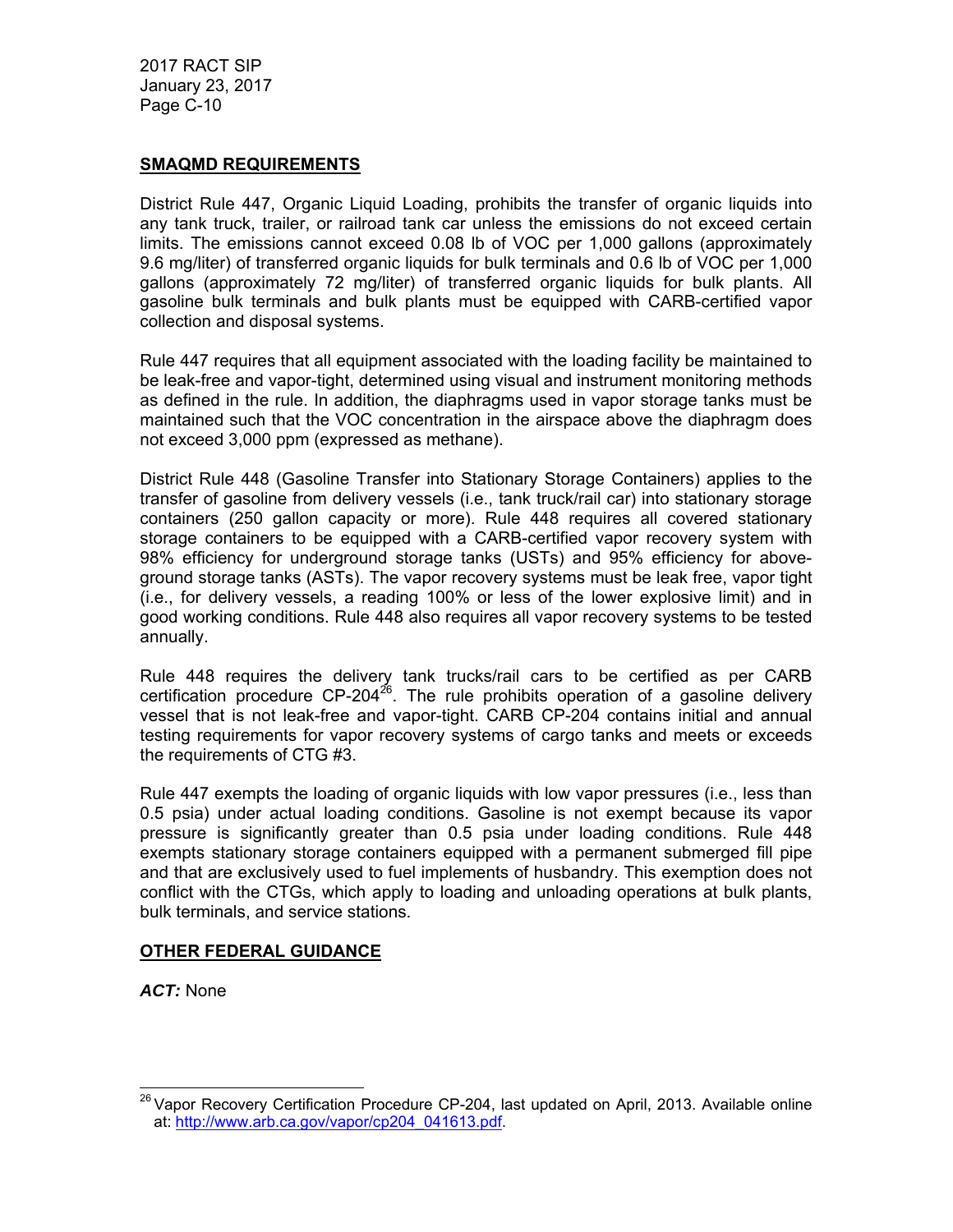## *NSPS:*

40 CFR Part 60, Subpart XX—Standards of Performance for Bulk Gasoline **Terminals** 

This NSPS applies to loading of gasoline tank trucks at bulk terminals (throughput >75,700 liters/day). It contains the same emission limit as CTG #1 (80 mg TOC/liter of gasoline loaded) for facilities with existing vapor processing systems. The NSPS has a more stringent limit than CTG #1 (35 mg TOC/liter of gasoline loaded) for loading of tank trucks at new facilities that do not already have an existing vapor processing system. The NSPS limits loading to only vapor-tight tank trucks. The vapor collection and loading equipment must be designed and operated to prevent gauge pressures in the delivery tank from exceeding 18 inches of  $H_2O$ . The NSPS also requires monthly visual inspection of the vapor processing system and gasoline loading racks for leaks, and repair of any leaks detected.

#### *NESHAP:*

40 CFR Part 63, Subpart R—National Emission Standards for Gasoline Distribution Facilities (Bulk Gasoline Terminals and Pipeline Breakout Stations)

This NESHAP applies to loading of tank trucks at bulk terminals that are major sources of hazardous air pollutants (HAPs). It limits emissions from vapor collection and processing systems to 10 mg TOC/liter of gasoline loaded. It limits loading to only vaportight tank trucks. It also requires monthly leak inspection and repair for equipment (pumps, valves, pressure relief devices, connectors, etc.) that transfers gasoline or is part of the vapor processing system.

40 CFR Part 63, Subpart BBBBBB—National Emission Standards for Hazardous Air Pollutants for Source Category: Gasoline Distribution Bulk Terminals, Bulk Plants, and Pipeline Facilities

This NESHAP applies to the area source facilities involved in gasoline transfer and distribution operations. The standards are no more stringent than those for the NSPS (Subpart XX) and the major source NESHAP (subpart R), and have the same applicability as the NSPS (throughput of 20,000 gallons (75,700 liters per day or greater) for gasoline distribution bulk terminals and gasoline bulk plants.

#### *EPA Menu of Control Measures:* None

#### *NSR/PSD Settlement Agreements:* None

**STATE GUIDANCE:** None

#### **BACT/LAER**

*EPA RACT/BACT/LAER Clearinghouse:* None

*ARB BACT Clearinghouse:* None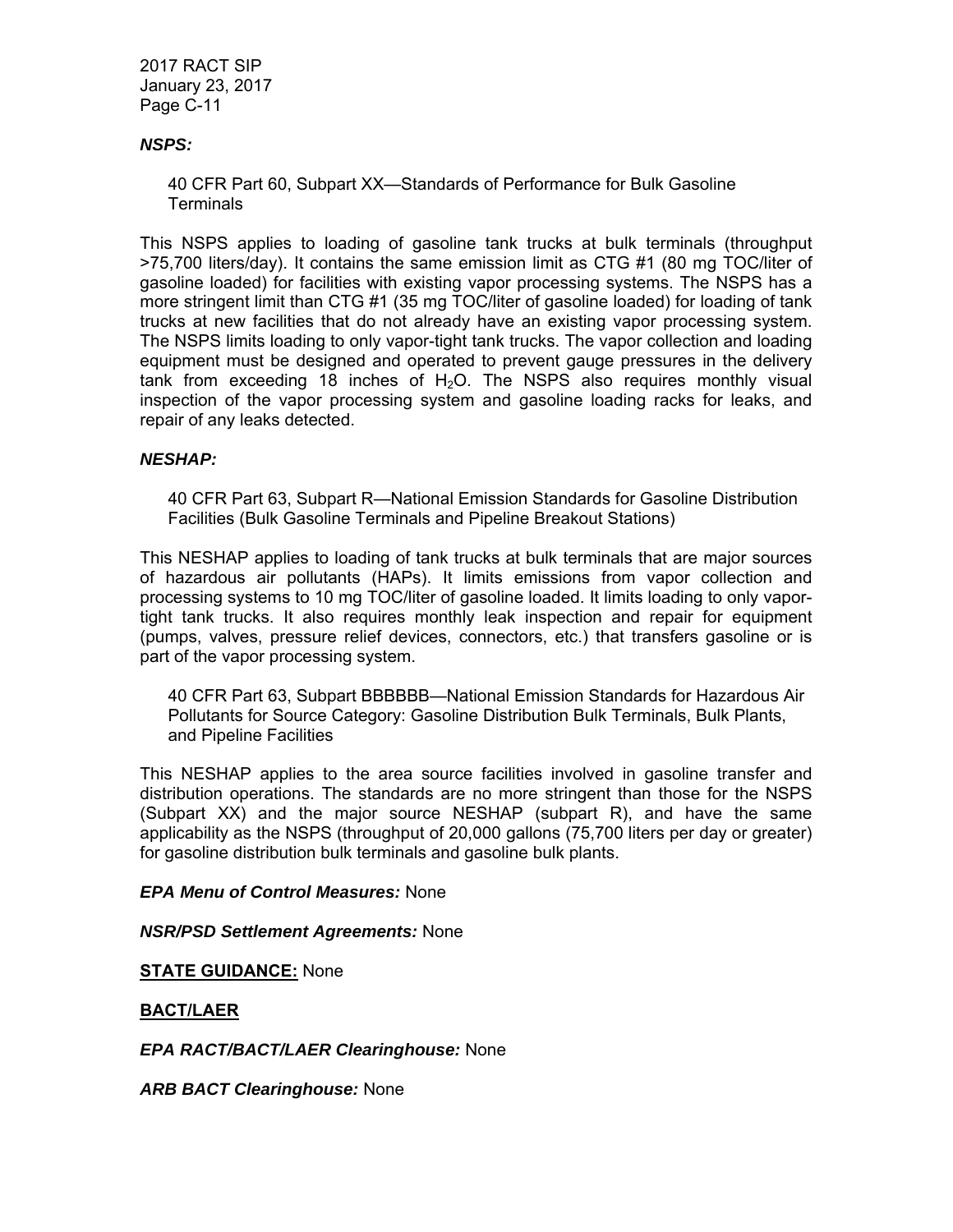### *SMAQMD BACT Determination:* None

#### **OTHER NONATTAINMENT RULES**

The requirements for gasoline tank trucks, bulk plants, and bulk terminals in the following rules were evaluated and compared with SMAQMD Rules 447 and 448:

- PCAPCD Rules 213 (2/21/13) and 215 (6/19/97)
- YSAQMD Rule 2.21 (3/12/14)
- SJVUAPCD Rules 4621 (12/19/13) and 4624 (12/20/07)
- VCAPCD Rule 70 (3/10/09)
- SCAQMD Rules 461 (4/6/12) and 462 (5/14/99)
- Dallas-Fort Worth and Houston-Galveston-Brazoria Rules 115.211 (1/17/03) and 115.212 (1/18/01)
- Baltimore Rules 26.11.13.04 (7/21/14) and 26.11.13.05 (7/21/14)

## **CONCLUSION**

For gasoline bulk terminals, Rule 447 requires a CARB-certified vapor control system and limits emissions to no more than 0.08 lb VOC per 1,000 gallons transferred. These requirements are more stringent than CTG #1, the NSPS and the NESHAP when those standards are converted to equivalent units: 0.67, 0.29 and 0.084 lb of VOC per 1,000 gallons, respectively.

For gasoline bulk plants, Rule 447 requires a CARB-certified vapor control system and limits emissions to no more than 0.6 lb VOC per 1,000 gallons transferred. These requirements are at least as stringent those of CTG #2, which requires, at a minimum, submerged filling and potentially a vapor balancing system.

Rule 447 requires all equipment associated with the loading facility to be maintained leak-free and vapor-tight, which is consistent with the CTG #3 provision that limits visible equipment leaks. Rule 448 also requires gasoline delivery vessels to be leak-free and vapor-tight, consistent with the requirements in CTG #3 and the NSPS to load only vapor-tight tank trucks.

Rules 447 and 448 are at least as stringent as the applicable regulations from the other nonattainment areas.

Rules 447 and 448 satisfy the RACT requirements for gasoline tank trucks and for loading at bulk plants and bulk terminals.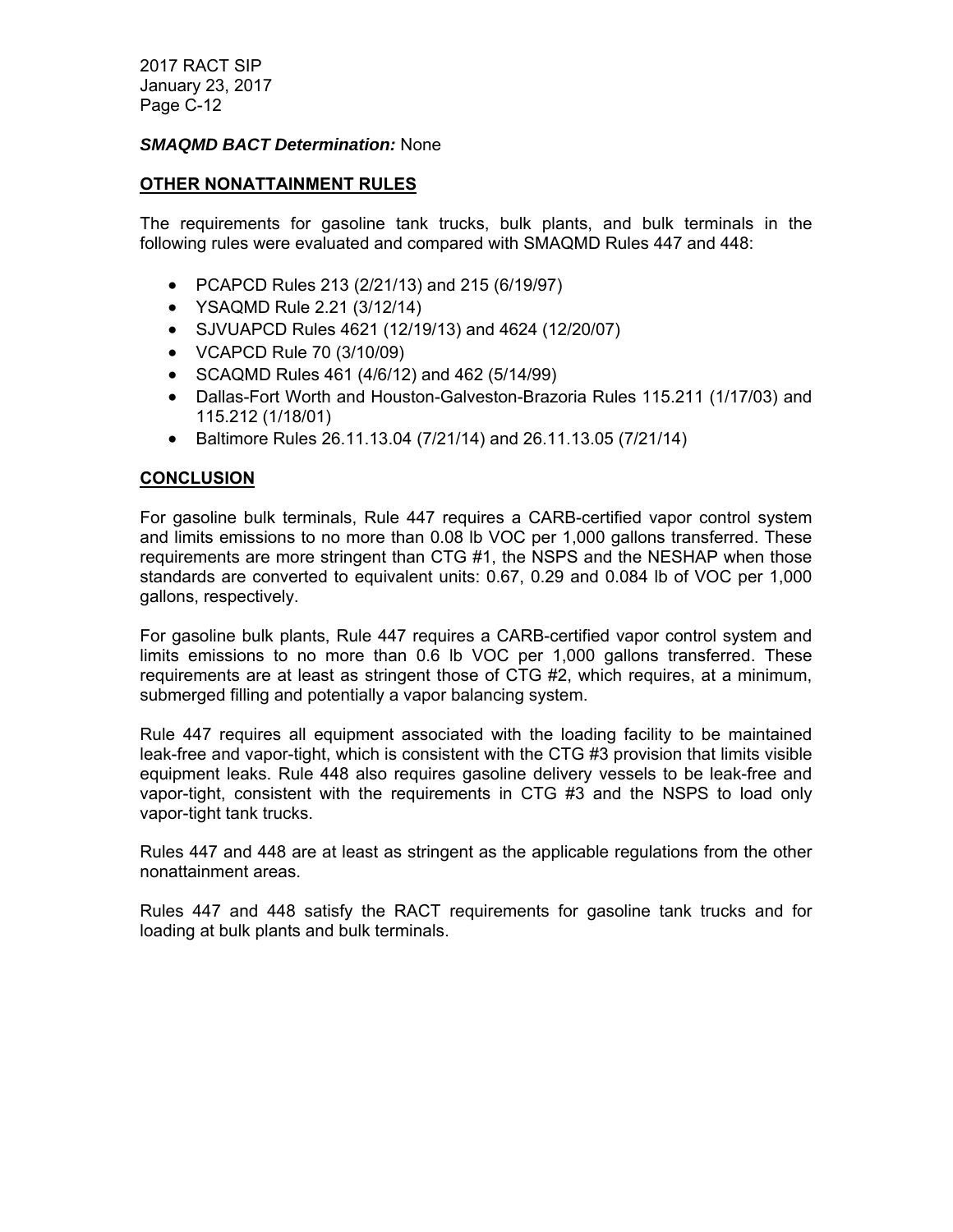## **Category: Graphic Arts: Flexographic, Lithographic, Letterpress, and Flexible Package Printing**

# **CTG DOCUMENTS**

*CTG #1 – Control of Volatile Organic Emissions from Existing Stationary Sources – Volume VIII: Graphic Arts – Rotogravure and Flexography*, EPA-450/2-78-033, December 1978.

CTG #1 applies to both flexographic and rotogravure processes used in publication and packaging printing. The guideline document does not apply to offset lithography or letterpress printing. There are no sources in the District using gravure printing, and a negative declaration will be submitted for that subcategory. The CTG requirements for gravure printing will not be discussed in this analysis.

CTG #1 specifies two alternatives for presumptive RACT for flexographic printing: addon control devices, or water-borne and high solids inks. For add-on control (carbon adsorption or incineration), the CTG requires a VOC control device efficiency of 90% and an overall VOC capture and control efficiency of 60%. For water-borne and high solids inks, emissions reductions comparable to add-on control options can be achieved when the solvent portion of the ink consists of 75% (by volume) water and 25% (by volume) organic solvent.

*CTG #2 – Control Techniques Guidelines for Offset Lithographic Printing and Letterpress Printing*, EPA-453/R-06-002, September 2006.

CTG #2 applies to offset lithographic printing and letterpress printing. The CTG provides control recommendations for reducing VOC emissions stemming from the use of fountain solutions, cleaning materials, and inks in offset lithographic printing and cleaning materials and inks in letterpress printing. The requirements for fountain solutions do not apply to offset lithographic printing operations with less than or equal to 15 pounds per day of actual VOC emissions. The requirements for control equipment do not apply to presses with potential to emit less than 25 tons of VOC per year, prior to controls. (Note: all presses in the District emit less than 25 tons of VOC per year, prior to controls.) The following controls are specified as presumptive RACT.

#### *1. Heatset Presses*

CTG #2 recommends the use of emissions control equipment to reduce emissions of VOC from inks used in heatset web offset lithographic and heatset letterpress printing for presses with potential to emit from the dryer, prior to controls, of at least 25 tons/year of VOC. The recommended levels of control are as follows:

- The recommended level of control for VOC emissions from heatset dryers is 90% control efficiency for a control device whose first installation date was prior to the effective date of the State RACT rule.
- The recommended level of control for VOC emissions from heatset dryers is 95% control efficiency for a control device whose first installation date was on or after the effective date of the State RACT rule.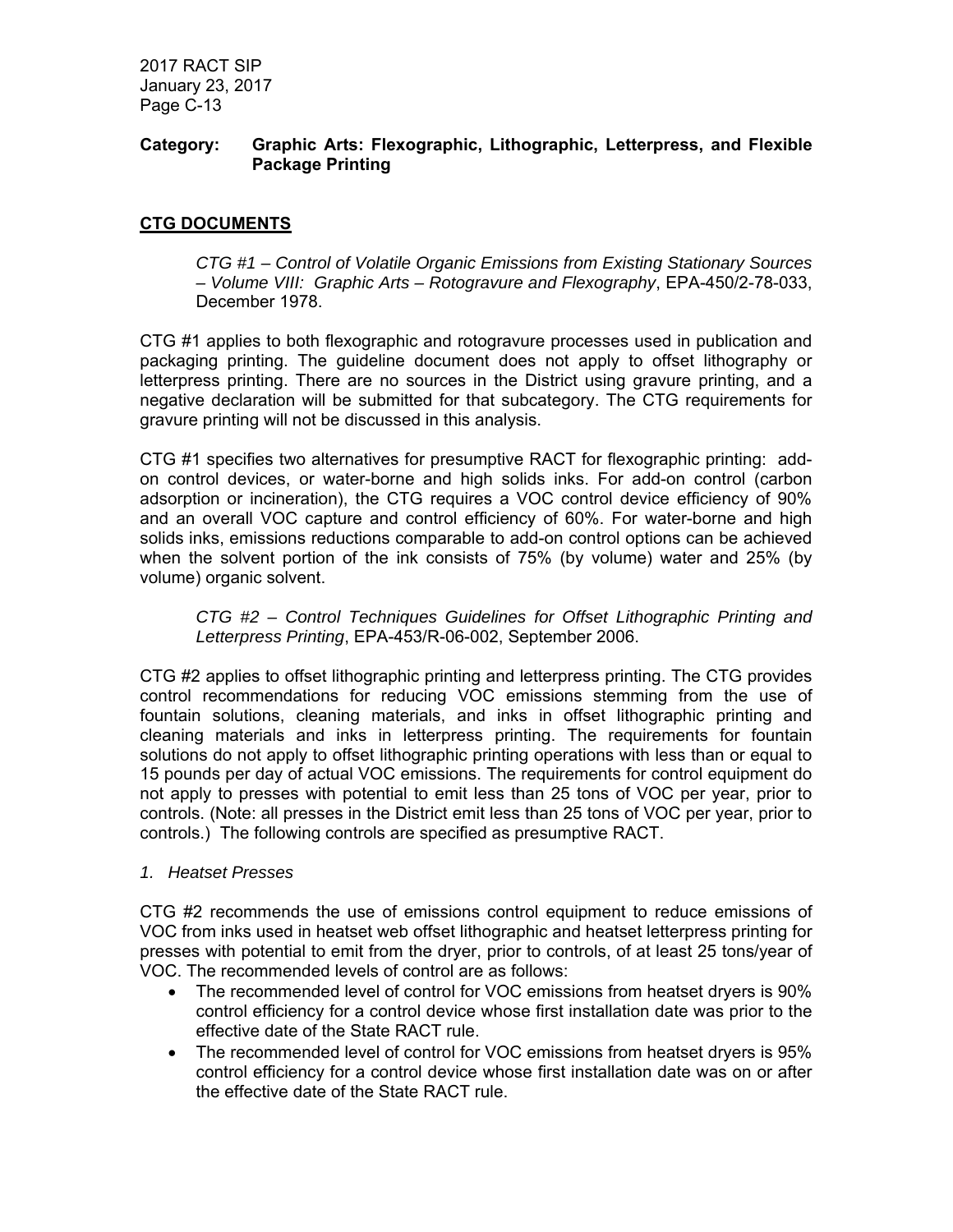> To accommodate situations where the inlet VOC concentration is so low that a 90% or 95% efficiency may not be achievable, it is recommended that an alternative requirement be specified for the control device outlet concentration to be no more than 20 ppmv as hexane on a dry basis.

# *2. Fountain Solution VOC Content Limits*

CTG #2 recommends VOC limits for fountain solutions used in offset lithographic printing for sources where the total actual emissions of VOC from all offset lithographic printing operations at the stationary source are at least 15 lb/day (or an equivalent level), prior to control. The recommended limits are:

- Heatset Web Offset Lithographic Printing: 1.6% alcohol by weight (or 3% if chilled)
- Sheet-fed Offset Lithographic Printing: 5% alcohol by weight (or 8.5% if chilled)
- Coldset Web Offset Lithographic Printing: 5% alcohol substitute by weight and no alcohol in the fountain solution

## *3. Cleaning Materials VOC Limits*

CTG #2 recommends VOC limits for cleaning materials used in offset lithographic printing and letterpress printing for sources where the total actual emissions of VOC from all offset lithographic printing operations at the stationary source are at least 15 lb/day (or an equivalent level), prior to control. The recommended limits are:

- Cleaning materials with a VOC composite vapor pressure less than 10 mm Hg at 20 °C, or
- Cleaning materials containing less than 70% VOC by weight.

The CTG also recommends work practices that require cleaning materials and used shop towels to be kept in closed containers.

*CTG #3 – Control Techniques Guidelines for Flexible Package Printing*, EPA-453/R-06-003, September 2006.

CTG #3 applies to flexible package printing operations, which includes printing on items such as bags, pouches, liners, and wraps utilizing paper, plastic, film, aluminum foil, metalized or coated paper or film, or any combination of these materials. The CTG provides control recommendations for reducing VOC emissions from inks, coatings, adhesives and cleaning materials. The control recommendations for inks, coatings, and adhesives apply to printing presses with potential to emit, prior to controls, of at least 25 tons/year of VOC. The control recommendations for cleaning materials apply to facilities with actual emissions, prior to controls, of at least 15 lb/day of VOC from all flexible package printing and cleaning operations.

For printing presses with potential to emit, prior to controls, of at least 25 tons/year of VOC, CTG #3 recommends two options for reducing emissions from coatings, inks, and adhesives: emissions control equipment, and low VOC materials. For emissions control equipment, the recommended control levels in the CTG include the following: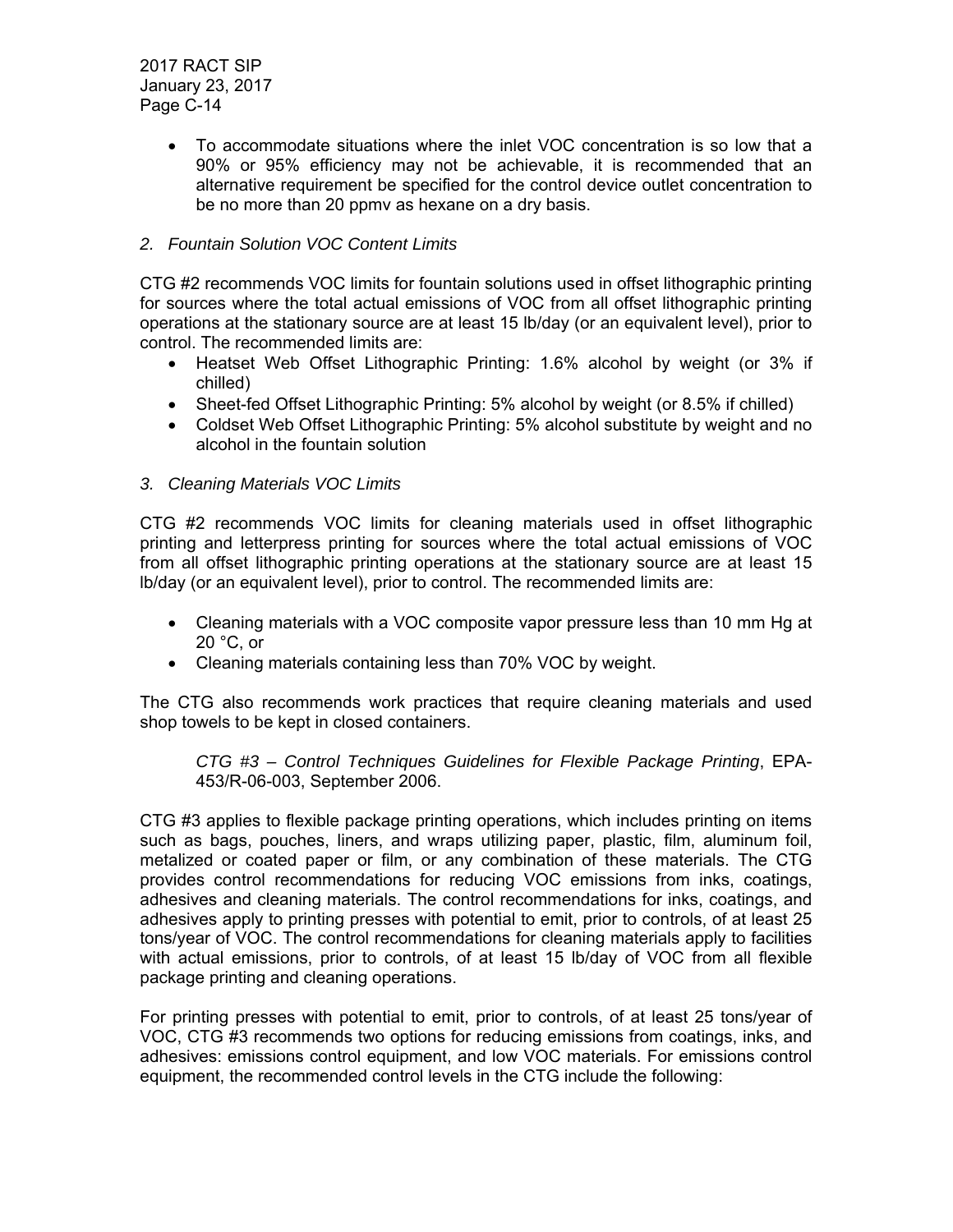- 65% overall control for a press that was first installed prior to March 14, 1995 and that is controlled by an add-on air pollution control device whose first installation date was prior to the effective date of the State RACT rule.
- 70% overall control for a press that was first installed prior to March 14, 1995 and that is controlled by an add-on air pollution control device whose first installation date was on or after the effective date of the State RACT rule.
- 75% overall control for a press that was first installed on or after March 14, 1995 and that is controlled by an add-on air pollution control device whose first installation date was prior to the effective date of the State RACT rule.
- 80% overall control for a press that was first installed on or after March 14, 1995 and that is controlled by an add-on air pollution control device whose first installation date was on or after the effective date of the State RACT rule.

As an alternative to using emission control equipment, CTG #3 also recommends limits on the VOC content of materials that are consistent with an 80% reduction in emissions. The recommended VOC content limits are 0.8 kg VOC/kg solids applied or 0.16 kg VOC/kg material applied.

CTG #3 recommends work practices to reduce emissions from cleaning materials. These recommendations are to:

- Keep cleaning materials and used shop towels in closed containers,
- Convey cleaning materials from one location to another in closed containers or pipes.

# **SMAQMD REQUIREMENTS**

District Rule 450, Graphics Arts Operations, applies to screening printing, flexographic printing, lithographic printing and letterpress printing, and any coating or laminating operation associated with flexible packaging material. The rule was amended in 2008 to incorporate the requirements specified in CTG #2 and CTG #3.

Graphic arts materials are subject to the VOC content limits in the following table.

| <b>Material Type</b>                   | VOC Content, g/l (lb/gal) |
|----------------------------------------|---------------------------|
| <b>General</b>                         |                           |
| Printing Ink                           | 300(2.5)                  |
| Adhesive                               | 150 (1.25)                |
| Coating                                | 300(2.5)                  |
| <b>Screen Printing</b>                 |                           |
| Printing Ink                           | 400(3.3)                  |
| Adhesive                               | 150 (1.25)                |
| Coating                                | 400 (3.3)                 |
| <b>Electronic Circuit</b>              | 800(6.7)                  |
| <b>Extreme Performance Ink/Coating</b> | 800(6.7)                  |
| Metallic Ink                           | 400(3.3)                  |
| Sign Ink/Coating                       | 500(4.1)                  |
| <b>Mechanically Formed Products</b>    | 800 (6.7)                 |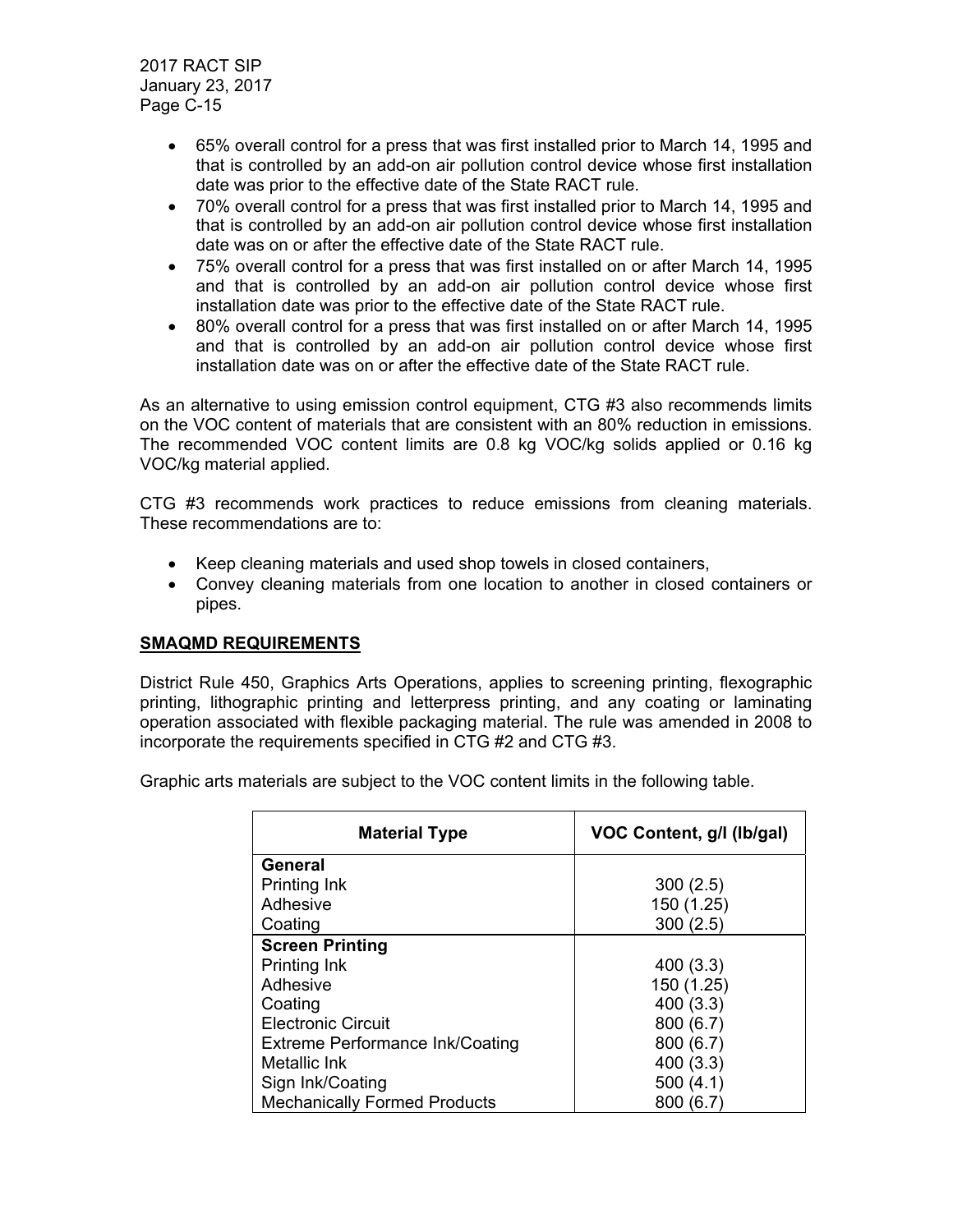| <b>Material Type</b>      | VOC Content, g/l (lb/gal) |
|---------------------------|---------------------------|
| Overlays                  | 800(6.7)                  |
| Web-Fed Wallpaper         | 300(2.5)                  |
| <b>Water Slide Decals</b> | 800(6.7)                  |

VOC content limits (including water and exempt compounds) for fountain solutions used in lithographic printing are shown in the following table.

|                                                         | <b>VOC Content Limits</b> |
|---------------------------------------------------------|---------------------------|
| <b>Material Type</b>                                    | (% By Weight)             |
| <b>Heatset Web Offset Lithography</b>                   |                           |
| <b>Fountain Solutions Containing Alcohol</b>            |                           |
| 1. Chilled Using Refrigerated Chiller<br>2. Non-Chilled | 3<br>1.6                  |
| Fountain Solutions Containing No Alcohol                |                           |
| 1. Chilled Using Refrigerated Chiller                   | 5                         |
| 2. Non-Chilled                                          | 5                         |
|                                                         |                           |
| <b>Coldset Web Offset Lithography</b>                   |                           |
| Fountain Solutions (Must contain no                     |                           |
| alcohol)                                                |                           |
| 1. Chilled Using Refrigerated Chiller                   | 5                         |
| 2. Non-Chilled                                          | 5                         |
| <b>Sheet-fed Offset Lithography with</b>                |                           |
| maximum sheet size greater than 11 X                    |                           |
| 17 inches or total solution reservoir                   |                           |
| greater than 1 gallon                                   |                           |
| <b>Fountain Solutions Containing Alcohol</b>            |                           |
| 1. Chilled Using Refrigerated Chiller                   | 8.5                       |
| 2. Non-Chilled                                          | 5                         |
| Fountain Solutions Containing No Alcohol                |                           |
| 1. Chilled Using Refrigerated Chiller                   | 5                         |
| 2. Non-Chilled                                          | 5                         |
| <b>All Other Presses</b>                                |                           |
| 1. Chilled Using Refrigerated Chiller                   | 10                        |
| 2. Non-Chilled                                          | 8                         |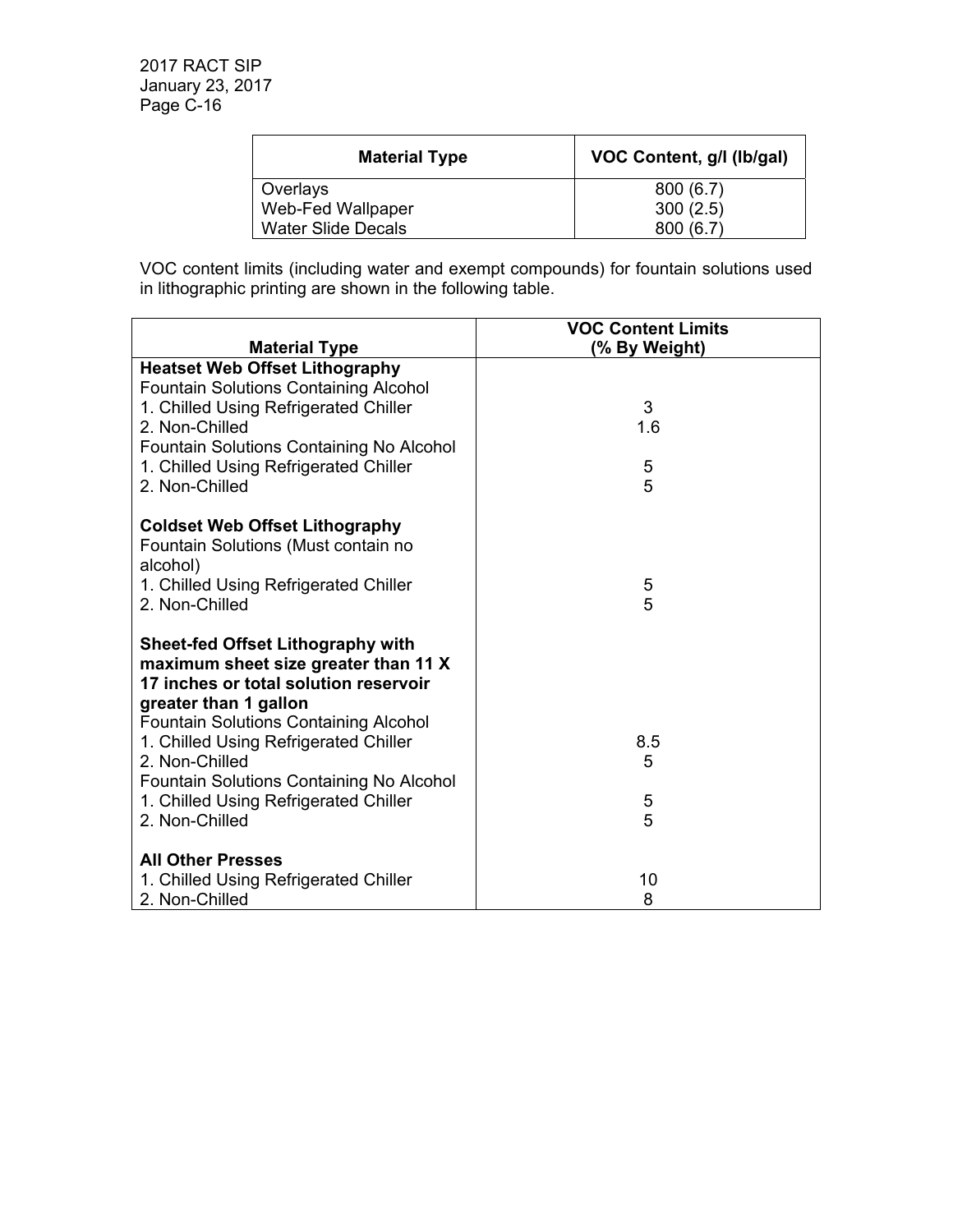The following table shows the VOC content limits (including water and exempt compounds) for materials used for cleaning in graphic arts operations.

| <b>Material Type</b>                                                  | <b>VOC Content (g/l)</b> |
|-----------------------------------------------------------------------|--------------------------|
| General (e.g., maintenance, repair, solvent, wipe)<br><b>Cleaning</b> | 25                       |
| <b>Application Equipment Cleaning</b>                                 |                          |
| General (not specifically listed below)                               | 25                       |
| Lithographic and Letterpress Printing                                 |                          |
| Newsprint substrates                                                  |                          |
| <b>On-Press Components</b><br><b>Metering Rollers/Printing Plates</b> | 100                      |
| Blanket and Roller Washes and All Other On-Press                      | 100                      |
| Components<br>Removable Press Components                              | 25                       |
| Substrates other than newsprint                                       |                          |
| <b>On-Press Components</b><br><b>Metering Rollers/Printing Plates</b> | 100                      |
| Blanket and Roller Washes and All Other On-Press                      | 100                      |
| Components<br><b>Removable Press Components</b>                       | 25                       |
| <b>Screen Printing</b>                                                | 100                      |
| <b>Flexographic Printing</b>                                          | 25                       |
| <b>Specialty Flexographic Printing</b>                                | 100                      |
| Ultraviolet/Electron Beam Inks (Except Screen Printing)               | 100                      |

As an alternative to the VOC content limits, emissions control equipment may be used provided that the control device has an overall capture and control efficiency of 67% or more on a mass basis.

Rule 450 also requires that all VOC materials and VOC-containing cloth, sponges, and other materials used for solvent cleaning be stored in closed containers when not in use.

Rule 450 contains additional control requirements for presses with the potential to emit from the drying oven, prior to emissions control equipment, of 25 tons or more per year of VOC.

• Heatset web offset lithographic printing and heatset web letterpress printing presses must use air pollution control equipment with: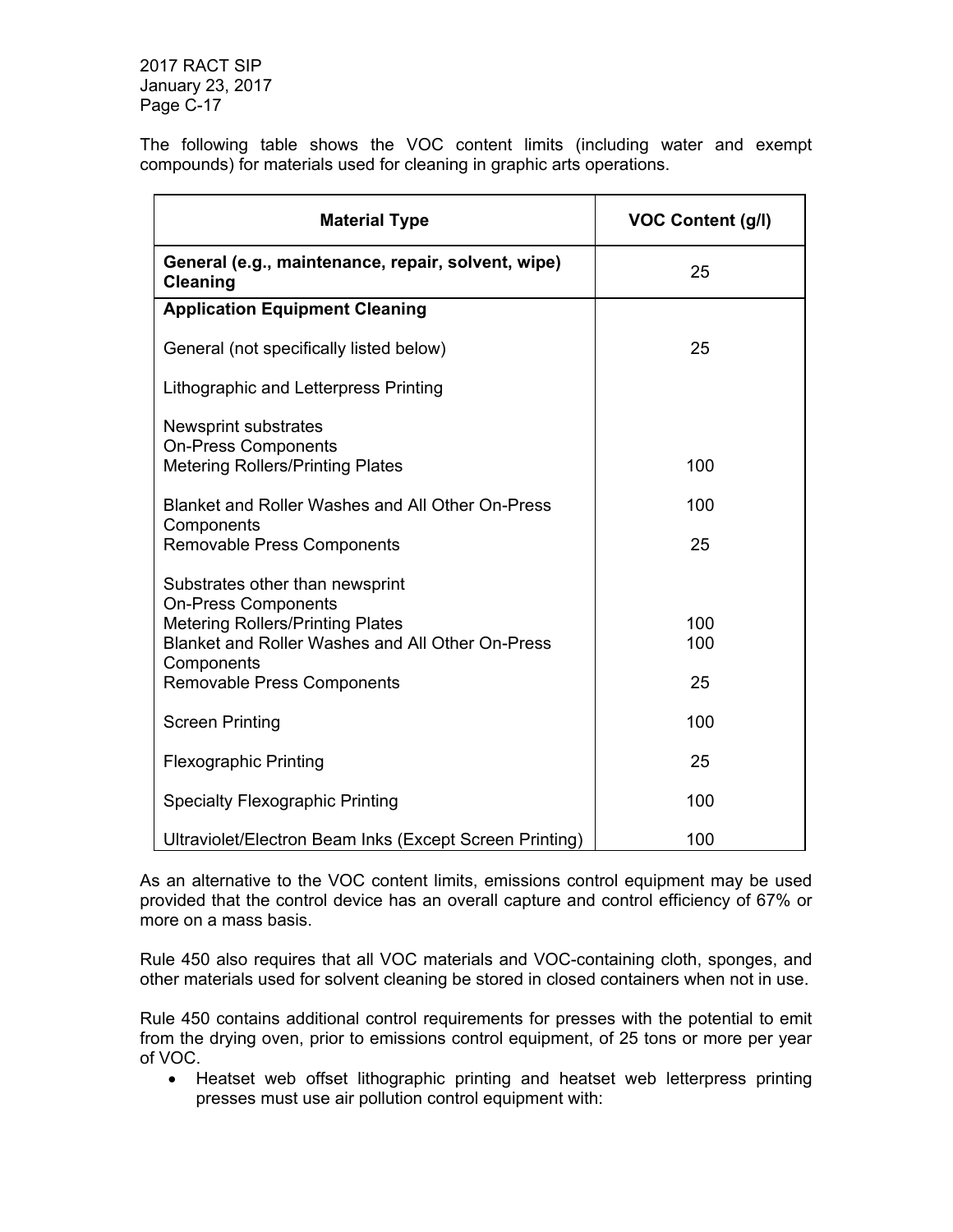- 90% overall efficiency if the permit application is deemed complete prior to October 23, 2008.
- 95% overall efficiency if the permit application is deemed complete on or after October 23, 2008.
- As an alternative to the minimum control efficiencies specified above, the mass concentration of VOC at the outlet of the air pollution control equipment must be less than or equal to 20 ppmv as hexane on a dry basis.
- Emissions from the use of flexible package printing inks, coatings, and adhesives operations must be reduced using air pollution control equipment with:
	- 70% overall efficiency for a press that was first installed prior to March 14, 1995.
	- 80% overall efficiency for a press that was first installed on or after March 14, 1995.

Rule 450 does not apply to the following:

- Graphic arts operations at a stationary source that either have actual emissions of less than or equal to 60 pounds of VOC per month or receive a permit that limits the potential to emit to less than or equal to 175 pounds of VOC per month.
- Gravure printing
- Business and personal printers
- Prepress operations
- Aerosol adhesives used in screen printing provided that the aerosol adhesives comply with the VOC limits for aerosol adhesives in Rule 460, Adhesives and Sealants.
- Aerosol adhesives used in graphic arts operations other than screen printing provided that the VOC emissions from the facility are less than 660 pounds per month and the aerosol adhesives comply with the VOC limits for aerosol adhesives in Rule 460, Adhesives and Sealants.
- Materials used to strip cured inks, coatings, and adhesives are not subject to VOC content limits.

As noted in CTG #3, flexible package printing is almost entirely conducted by gravure and flexographic printing methods. Although gravure printing is exempt from the requirements of Rule 450, there are no gravure printing operations in the District. A negative declaration for gravure printing is included in this RACT SIP.

# **OTHER FEDERAL GUIDANCE**

#### *ACT:*

*Alternative Control Techniques Document: Offset Lithographic Printing – Supplemental Information Based on Public Comment on Draft Control Techniques Guidance Announced in Federal Register November 8, 1993*, EPA-453/R-94-054, June 1994.

The ACT incorporates and supplements a draft CTG that was never finalized. The ACT applies to offset lithographic printing, and provides control recommendations for reducing VOC emissions stemming from the use of heat set inks, fountain solutions, and cleaning materials. The control levels recommended in the ACT are identical to those in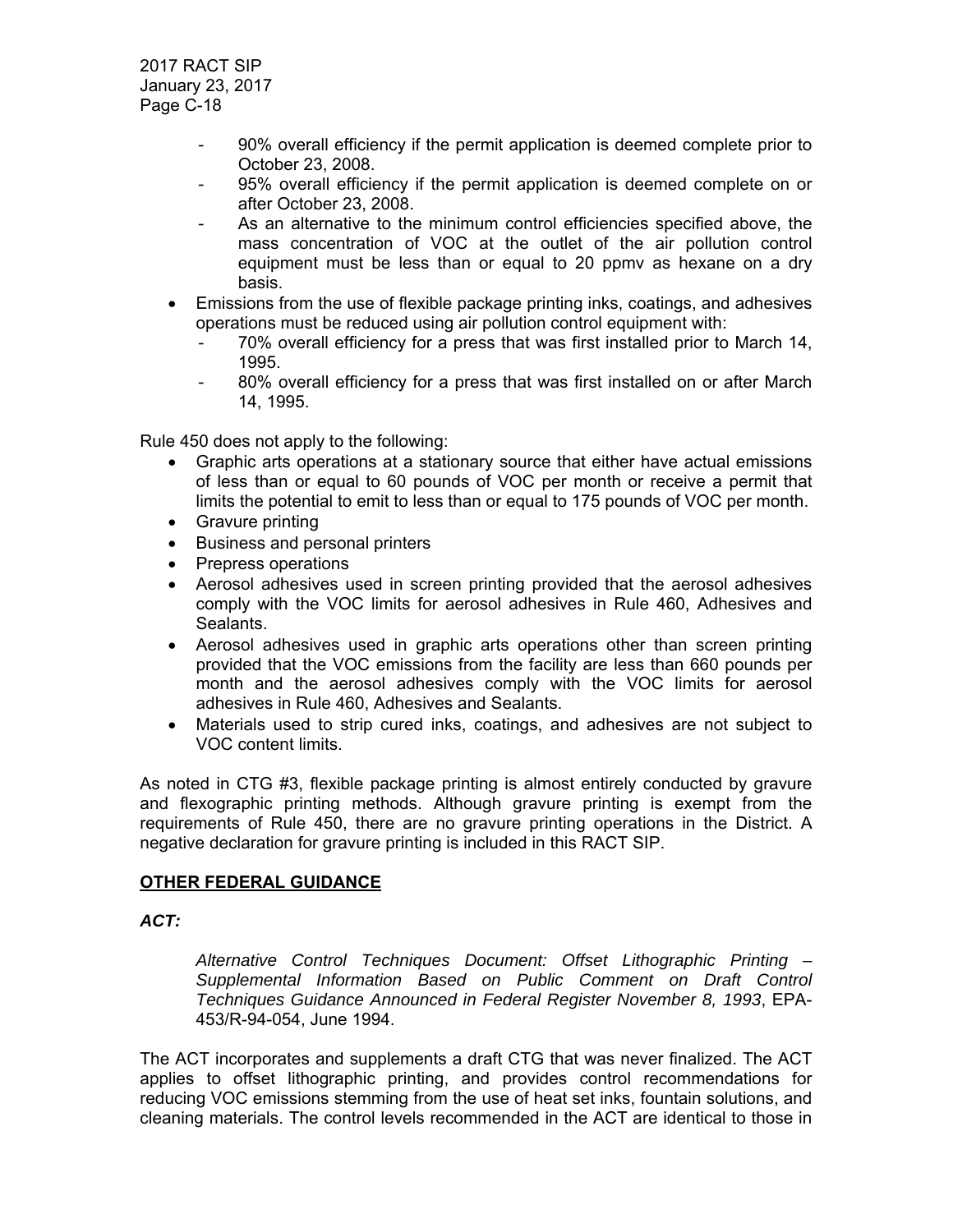CTG #2, with the exception of cleaning materials. The ACT recommended that cleaning material be limited to a VOC composite vapor pressure less than 10 mm Hg at 20 °C or contain less than 30% VOC by weight. CTG #2 stated that more recent information indicated that the 30% VOC limit is not achievable for all cleaning applications, and instead recommended that cleaning material be limited to a VOC composite vapor pressure less than 10 mm Hg at 20 °C or contain less than 70% VOC by weight.

### *NSPS:* None

### *NESHAP:*

40 CFR Part 63, Subpart KK - National Emission Standards for the Printing and Publishing Industry

The NESHAP applies to major sources of HAPs at which publication rotogravure, product and packaging rotogravure, or wide-web flexographic printing presses are operated. The NESHAP sets standards that reduce organic HAP emissions, but there are no limits on VOC emissions.

## *EPA Menu of Control Measures:*

Three control measures for graphic arts operations were identified in the menu of control measures:

- For flexographic printing operations using high VOC materials, the measure is a permanent total enclosure with a control device, achieving an overall combined capture and control efficiency of 90%. (Note: This measure is based on information used during the development of the MACT standards. The three model plants emitted an average of 140 tons of VOC per year, uncontrolled, which is much greater than any printing facilities in the District).
- For lithographic and letterpress printing, the measure is CTG #2 (estimated to reduce VOC emissions by 75%).
- For flexible package printing, the measure is CTG #3 (estimated to reduce VOC emissions by 67%).

### *NSR/PSD Settlement Agreements:* None

### **STATE GUIDANCE:** None.

### **BACT/LAER**

### *EPA RACT/BACT/LAER Clearinghouse*

Nine BACT determinations were made from 2004 to 2013. Blanket washes were typically limited to a composite vapor pressure of 10 mmHg at 20°C, and VOC limits for fountain solutions were generally between 3% and 5% by weight. Cleaning materials were typically limited to a composite vapor pressure in the range of 10 – 25 mmHg at 20°C or 2.5 lb of VOC per gallon (300 g/l). Eight of the nine determinations were for heatset presses, and required drying oven emissions to be controlled by thermal oxidizers with destruction and removal efficiencies from 97% to 98%. One BACT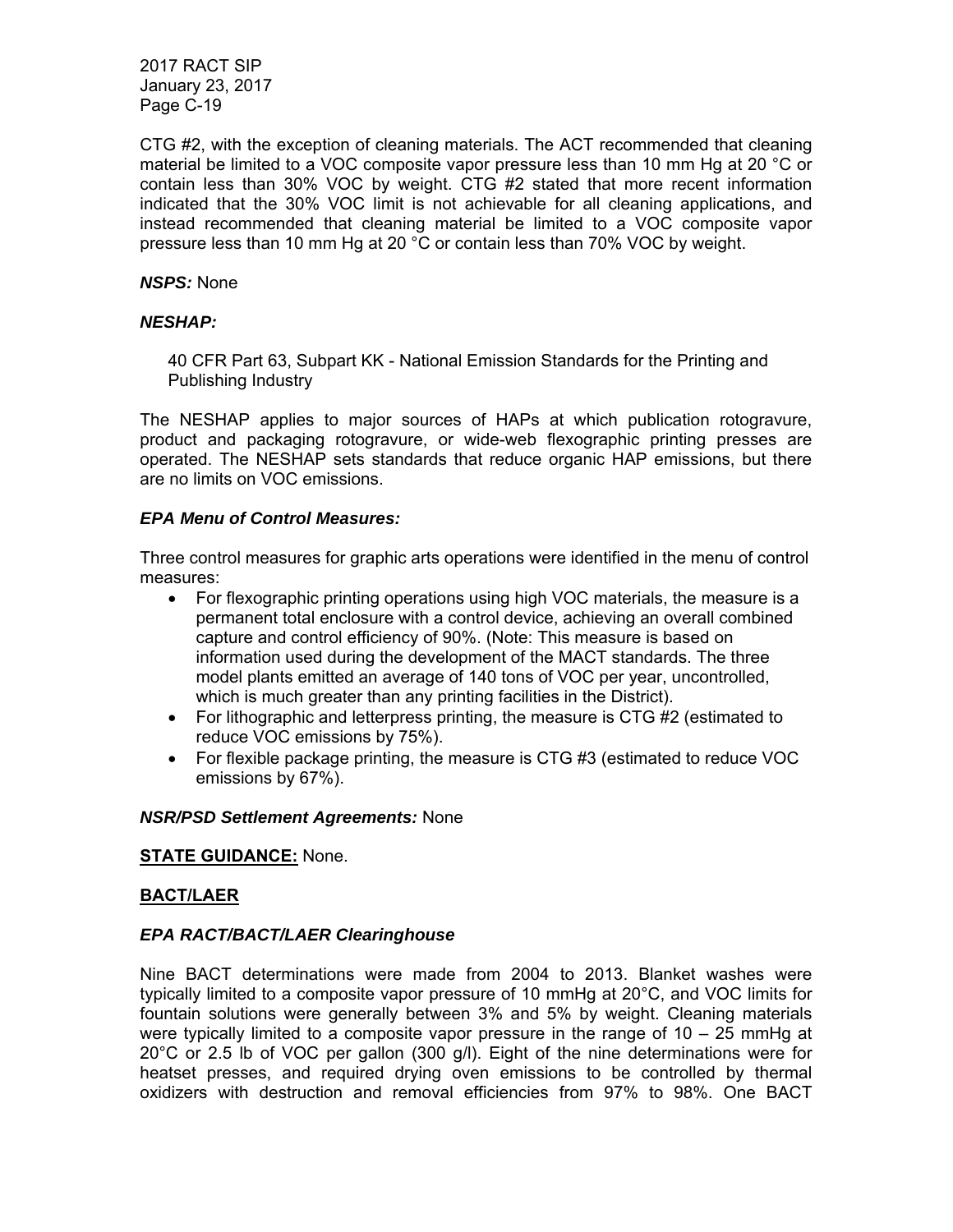determination was for a coldest press, and limited the VOC content of inks and coatings to 2.5 lb/gal (weighted average).

# *ARB BACT Clearinghouse*

For flexographic printing, a 2000 determination set BACT for the drying oven as a permanent total enclosure equipped with a thermal oxidizer with a combined 95% efficiency. For heatset, lithographic offset printing, there were three BACT determinations in 2002. Each required drying oven emissions to be controlled by thermal oxidizers with overall capture and control efficiencies from 94% to 98.5%. Blanket washes were limited from 5 – 6 mmHg composite VOC vapor pressure at 20°C. Fountain solutions in one determination were limited to 8% VOC by volume and in the other two determinations, 0.10 lb/gal VOC (12 g/l).

## *SMAQMD BACT Determinations*

A 2014 BACT determination for a non-heatset lithographic printing press required the use of low VOC inks, coatings, and fountain solutions that comply with Rule 450.

## **OTHER NONATTAINMENT AREA RULES**

The requirements for graphic arts operations in the following rules were evaluated and compared with SMAQMD Rule 450:

- PCAPCD Rule 239 (10/11/12)
- YSAQMD Rule 2.20 (5/14/08)
- SJVUAPCD Rule 4607 (12/18/08)
- VCAPCD Rules 74.19 (6/14/11) and 74.19.1 (11/11/03)
- SCAQMD Rules 1130 (5/2/14) and 1130.1 (12/13/96)
- Dallas-Fort Worth and Houston-Galveston-Brazoria Rules 115.432 (12/29/11) and 115.442 (4/1/10)
- Baltimore Rules 26.11.19.10 (8/16/83), 26.11.19.10-1 (8/16/83) and 26.11.19.11 (8/16/83)

All the requirements of Rule 450 were found to be at least as stringent as the corresponding standards of the Texas and Baltimore rules. Compared to other California district rules, Rule 450 was generally similar, although differences in the number of specialty ink and coating categories resulted in Rule 450 having more stringent VOC limits for some categories and less stringent VOC limits for others. No California district rule was found to be more stringent than Rule 450 in all aspects. The two areas where other rules are more stringent than Rule 450 are summarized below.

Flexographic ink on porous substrates: Rule 450 requires printing inks, other than for screen printing, to meet a VOC limit of 300 g/l. The other district rules include this same general limit, but the SJVUAPCD, SCAQMD, and VCAPCD rules include a lower VOC limit of 225 g/l specifically for flexographic printing on porous substrates.

Optional control device in lieu of meeting material VOC limits: Each of the California districts provide an option to use a control device in lieu of meeting material VOC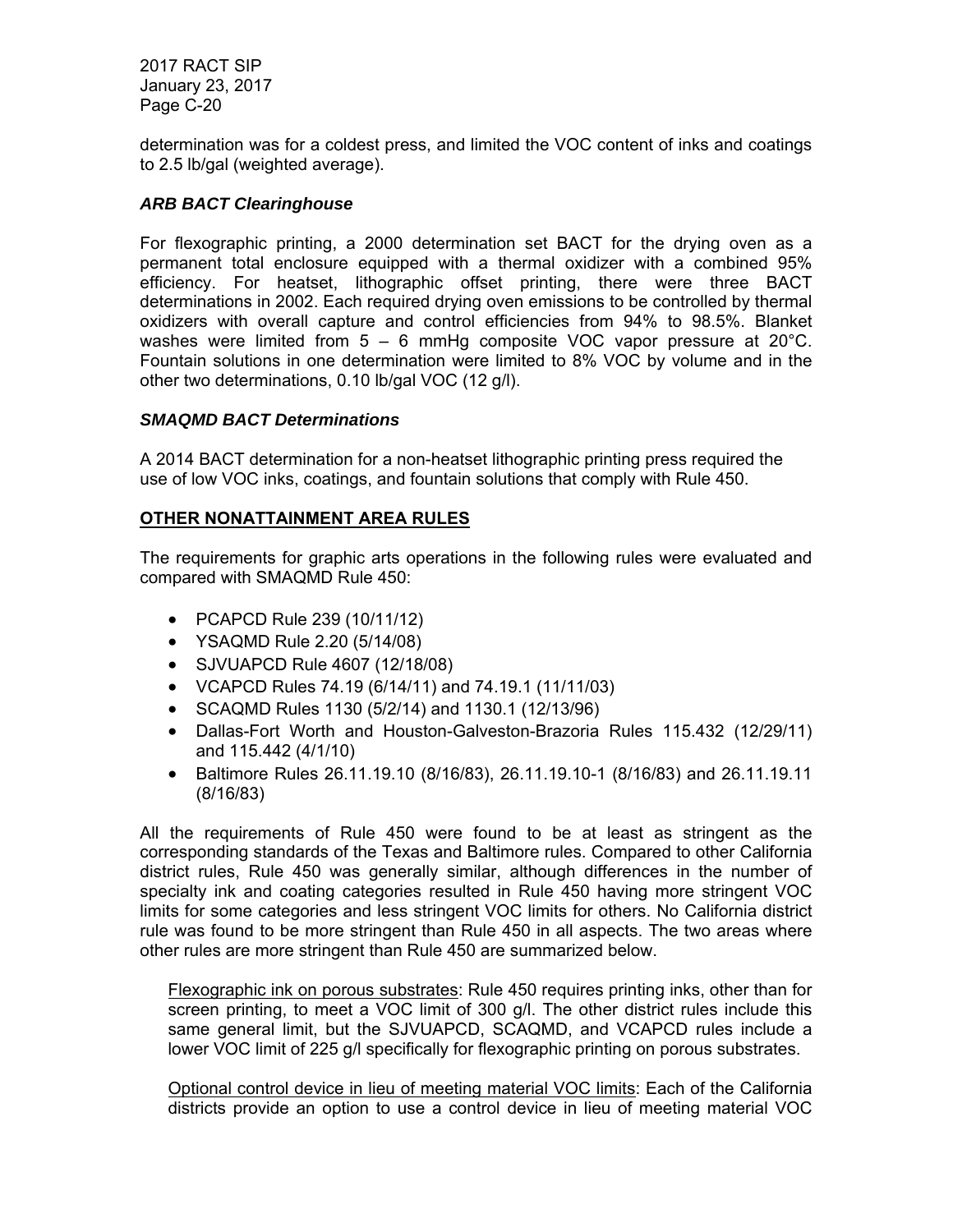> limits. In Rule 450, such a device must have an overall capture and control efficiency of at least 67%. The other California district rules require minimum overall capture and control efficiencies as shown below:

- PCAPCD: 70 -- 80%, depending on specific operation
- YSAQMD: 75%
- SJVUAPCD and VCAPCD: 75 80%, depending on specific operation
- SCAQMD: 86%

### **CONCLUSION**

Rule 450 is at least as stringent as the CTGs for control of emissions from inks, adhesives, coatings, and fountain solutions. The control requirements for heatset presses with potential to emit greater than or equal to 25 tpy in Rule 450 are equivalent to the requirements in CTGs #2 and #3. Rule 450 contains requirements for solvent cleaning that are much more stringent than the CTGs.

For lithographic printing, letterpress printing, and flexible package printing, EPA's Menu of Control Measures lists CTGs #2 and #3 as control measures. As stated above, Rule 450 is at least as stringent as these CTGs. For flexographic printing using high VOC materials, the measure listed is a permanent total enclosure with a control device, achieving an overall combined capture and control efficiency of 90%. This measure is based on information used during the development of the MACT standards. The three model plants emitted an average of 140 tons of VOC per year, uncontrolled, which is much greater than any printing facilities in the District. Staff considers this measure to be beyond RACT for sources in the District.

The VOC limits for graphic arts materials in the BACT determinations are comparable to Rule 450. For heatset dryers used in lithographic printing, BACT determinations required control devices with overall capture and control efficiencies in the range of 94% to 98%. These are slightly higher than the 90% -- 95% efficiencies required by Rule 450 for large (≥25 tpy, uncontrolled) heatset lithographic presses. However, the BACT determinations apply to new presses and are considered to be beyond RACT.

The Texas and Baltimore rules are not more stringent than Rule 450. The rules of other California districts are similar in stringency to Rule 450, with some specific VOC limits higher or lower than Rule 450, primarily due to differences in the number of specialty categories. The requirements with potential RACT implications are discussed below.

Flexographic ink on porous substrates: Lowering the VOC limit for inks used in flexographic printing would be unlikely to have a significant impact on emissions because the vast majority of the permitted businesses in the District that perform printing operations use lithographic presses. Flexographic printing is used at only two of the 60 businesses. In addition, when SJVUAPCD Rule 4607 was amended on December 18, 2008, the VOC limit for flexographic ink on porous substrates was lowered from 300 g/l to 225 g/l. In the staff report, SJVUAPCD estimated the cost effectiveness of this limit change to range from \$13,195 to \$26,390 per ton of VOC reduced. Staff considers the high cost effectiveness of this limit to be beyond RACT.

Optional control device in lieu of meeting material VOC limits: If a control device is used in lieu of VOC-compliant materials, Rule 450 requires an overall capture and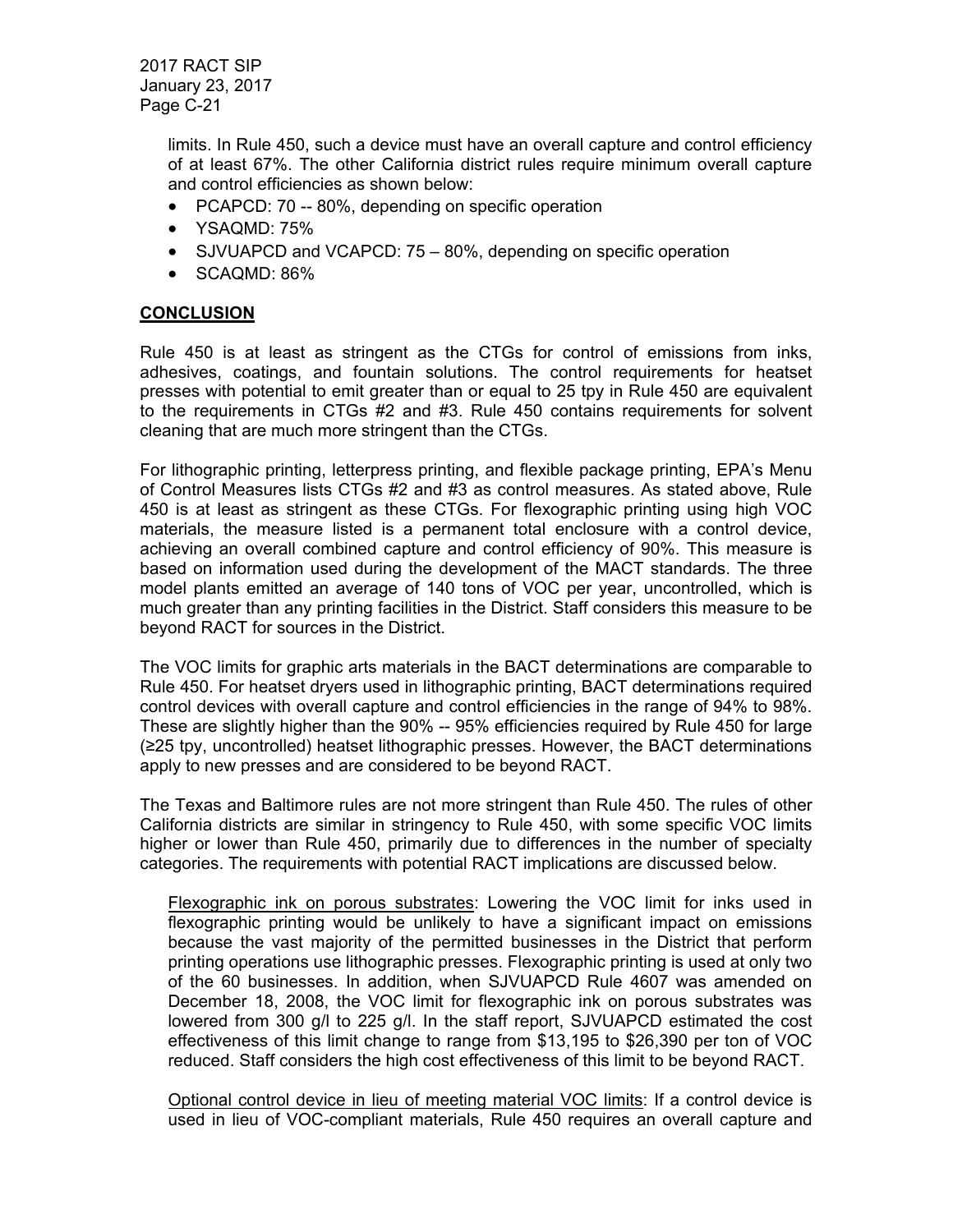control efficiency of at least 67%. Other California district rules require greater control efficiencies for this alternative, ranging from 70 – 86%, depending on the type of printing operation. The Rule 450 control requirement is only slightly below the range of controls required by the other districts.

In the final implementation rule for the 2008 ozone standard, EPA finalized an approach that allows states to conclude that previous RACT determinations may still constitute RACT if the incremental emission reductions that would result from additional controls would be small.<sup>27</sup> The District has previously determined that Rule 450 met RACT for the 1997 8-hour ozone standard<sup>28</sup>, and that determination was approved by EPA in 2016<sup>29</sup>. Currently, there are four heatset lithographic printing presses in the District that use control devices in lieu of VOC-compliant inks. Each of these control devices is required to meet an overall capture and control efficiency of 95%; therefore, a strengthening of the control requirement in Rule 450 would not result in emission reductions from any existing sources. Staff maintains that required control efficiency in Rule 450 still meets RACT.

Rule 450 satisfies the RACT requirement for this category.

 $2780$  FR 12279, March 6, 2015.

<sup>28 &</sup>quot;Analysis of Reasonably Available Control Technology for the 8-Hour Ozone State Implementation Plan (RACT SIP)," Sacramento Metropolitan Air Quality Management District, September 26, 2006.<br><sup>29</sup> 81 Federal Register 2136, January 15, 2016.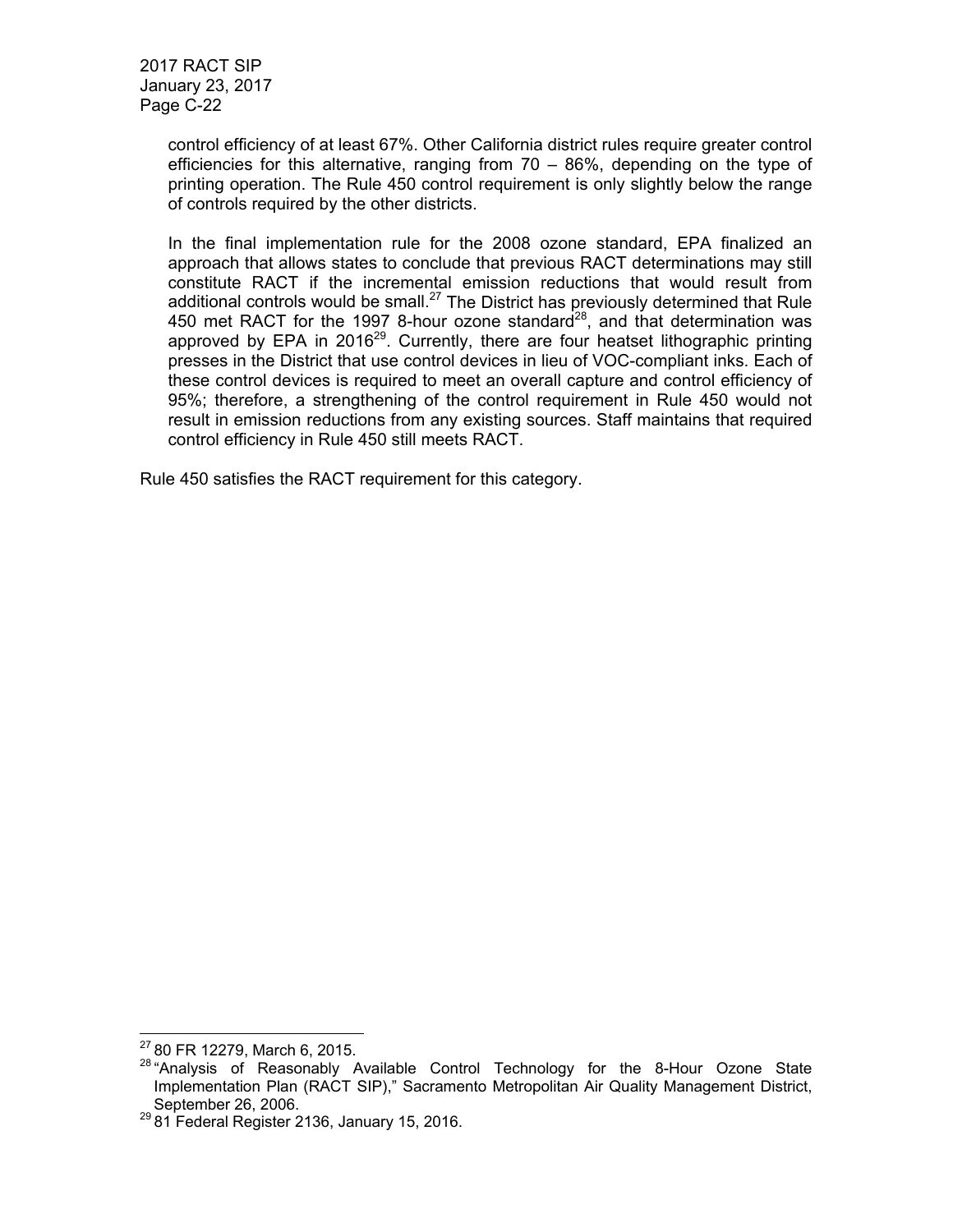# **Category: Industrial Cleaning Solvents**

# **CTG DOCUMENT**

*Control Techniques Guidelines: Industrial Cleaning Solvents.* EPA-453/R-06-001, September 2006.

This CTG applies to solvent cleaning unit operations in industries that are not covered by other CTGs, or are typically subject to other state or district rules. The cleaning activities for removal of foreign material from substrates being cleaned use methods such as wiping, flushing, or spraying.

The CTG establishes presumptive RACT using work practice standards, solvent VOC content, and alternative VOC vapor pressure limits and add-on control requirements.

The CTG recommends work practices to help reduce VOC emissions from the use, handling, storage, and disposal of cleaning solvents and shop towels:

- Covering open containers and used applicators
- Minimizing air circulation around cleaning operations
- Properly disposing of used solvent and shop towels
- Implementing equipment practices that minimize emissions (e.g., keeping parts cleaners covered, maintaining cleaning equipment to repair solvent leaks, etc.)

The CTG recommends requiring solvents used in general cleaning operations to meet a VOC content limit of 50 g/l, unless emissions are reduced by at least 85% using an emission control system. The CTG also states that, in lieu of a limit on VOC content, the VOC composite vapor pressure of the solvent can be limited to 8 mmHg.

The CTG recommends excluding solvent cleaning operations for source categories covered under other CTGs, including:

- Aerospace coatings
- Wood furniture coatings
- Shipbuilding and repair coatings
- Flexible packaging printing materials
- Lithographic printing materials
- Letterpress printing materials
- Flat wood paneling coatings
- Large appliance coatings
- Metal furniture coatings
- Paper, film and foil coatings
- Plastic parts coatings
- Miscellaneous metal parts coatings
- Fiberglass boat manufacturing materials
- Miscellaneous industrial adhesives
- Auto and light-duty truck assembly coatings

The CTG also recommends considering exempting cleaning operations that are subject to other state/district rules, based on this list from Bay Area AQMD Rule 8-4: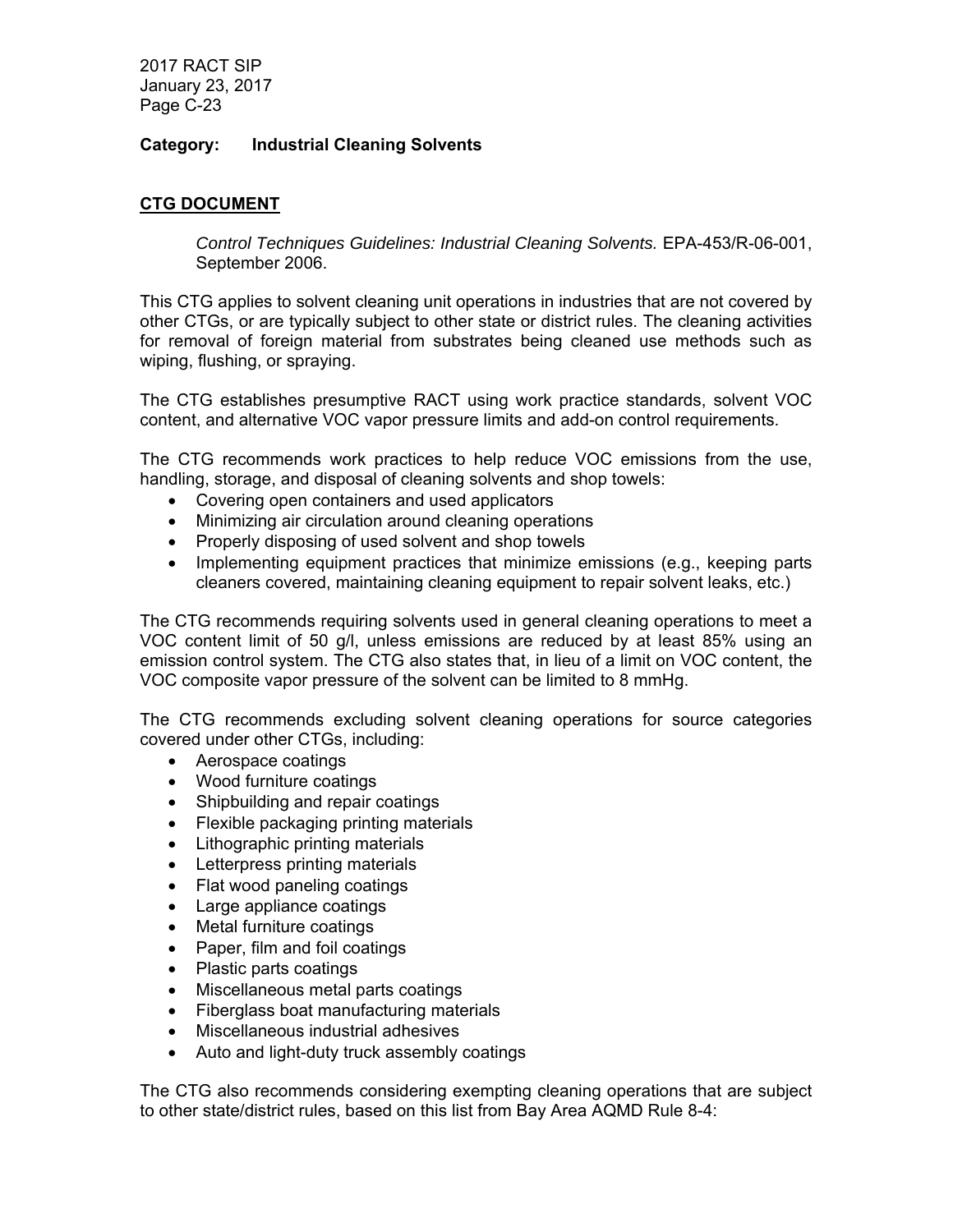- Architectural coatings
- Metal container, closure, and coil coatings
- Paper, fabric, and film coatings
- Light and medium duty motor vehicle assembly plants
- Surface coating of metal furniture and large appliances
- Surface coating of miscellaneous metal parts and products
- Graphic arts printing and coating operations
- Coating of flat wood paneling and wood flat stock
- Magnet wire coating operations
- Aerospace assembly and component coating operations
- Semiconductor wafer fabrication operations
- Surface coating of plastic parts and products
- Wood products coatings
- Coating, ink, and adhesive manufacturing
- Flexible and rigid disc manufacturing
- Marine vessel coatings
- Motor vehicle and mobile equipment coating operations
- Polyester resin operations

Finally, the CTG recommends exempting solvent cleaning for these specific activities:

- **Electrical and electronic components;**
- Precision optics;
- Numismatic dies:
- Stripping of cured inks, coatings, and adhesives;
- Cleaning of resin, coating, ink, and adhesive mixing, molding, and application equipment;
- Research and development laboratories;
- Medical device or pharmaceutical manufacturing; and
- Performance or quality assurance testing of coatings, inks, or adhesives.

### **SMAQMD REQUIREMENTS**

District Rule 466, Solvent Cleaning, limits VOC emissions from solvents used in cleaning operations during the production, repair, maintenance or servicing of parts, products, tools, machinery, or equipment, or in general work areas. The VOC content limits are shown in the following table:

|                                                                 | <b>VOC Content Limit</b> |
|-----------------------------------------------------------------|--------------------------|
| <b>Solvent Cleaning Activity</b>                                | (g/l)                    |
| General (wipe cleaning, maintenance cleaning)                   | 25                       |
| <b>Product Cleaning During Manufacturing Process or Surface</b> |                          |
| Preparation for Coating, Adhesive, Sealant, or Ink Application  |                          |
|                                                                 |                          |
| General                                                         | 25                       |
| Electrical Apparatus Components/ Electronic Components          | 100                      |
| <b>Medical Devices and Pharmaceuticals</b>                      | 800                      |
| <b>Platelets</b>                                                | 800                      |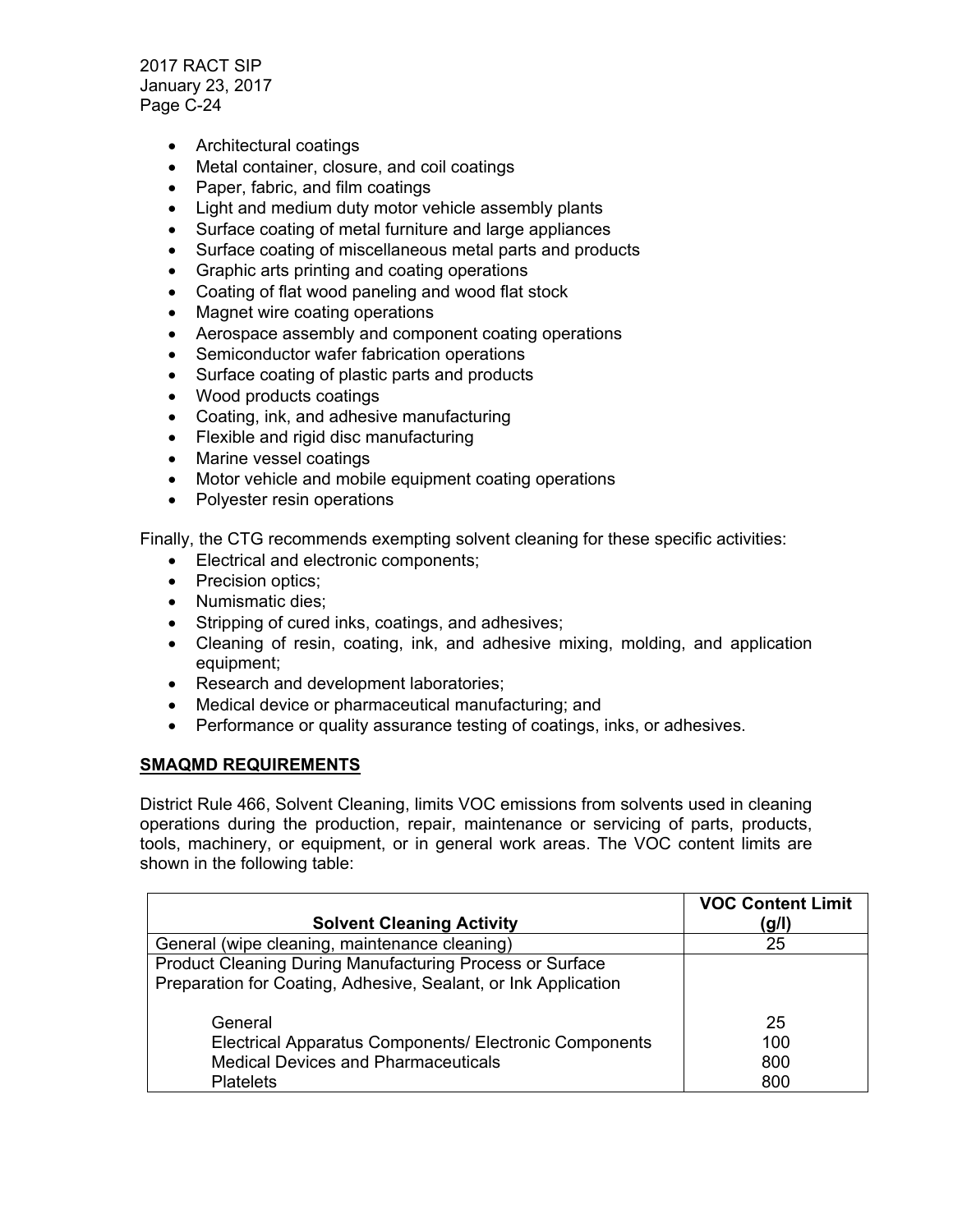|                                                              | <b>VOC Content Limit</b> |
|--------------------------------------------------------------|--------------------------|
| <b>Solvent Cleaning Activity</b>                             | (g/l)                    |
| Repair and Maintenance Cleaning                              |                          |
|                                                              |                          |
| General                                                      | 25                       |
| Electrical Apparatus Components/ Electronic Components       | 100                      |
| <b>Medical Devices and Pharmaceuticals</b>                   |                          |
| <b>General Work Surfaces</b>                                 | 600                      |
| Tools, Equipment, and Machinery                              | 800                      |
| <b>Platelets</b>                                             | 800                      |
| <b>Architectural Coating Application Equipment</b>           | 25                       |
| Sterilization of food manufacturing and processing equipment | 200                      |

As an alternative to complying with the VOC content limits, a control device may be used. The control device must either: 1) have a minimum capture efficiency of 90% and a minimum control efficiency of 95% (equivalent to 86% overall control) or 2) reduce the VOC concentration at the outlet of the control device to less than 50 ppm.

All solvents must be stored in closed containers when not in use. The containers must be nonleaking and nonabsorbent. Cleaning methods are limited to:

- Wipe cleaning
- Cleaning within closed containers or by using hand held spray bottles from which solvents are applied without a propellant-induced force
- Using cleaning equipment which has a solvent container that is closed during cleaning operations, except when depositing and removing objects to be cleaned, and is closed during non-operation with the exception of maintenance and repair to the cleaning equipment itself
- Using a remote reservoir degreaser, non-vapor degreaser, or vapor degreaser used pursuant to the provisions of Rule 454, Degreasing Operations
- Using solvent flushing methods where the cleaning solvent is discharged into a container that is closed except for solvent collection openings and, if necessary, openings to avoid excessive pressure buildup inside the container. The discharged solvent from the equipment must be collected into containers without atomizing into the open air. The solvent may be flushed through the system by air or hydraulic pressure, or by pumping

Rule 466 does not apply to cleaning operations regulated under the following District rules:

- Rule 444 Petroleum Solvent Dry Cleaning
- Rule 450 Graphic Arts Operations
- Rule 451 Surface Coating of Miscellaneous Metal Parts and Products
- Rule  $452 Can Coating$
- Rule  $454 -$  Degreasing Operations
- Rule 456 Aerospace Assembly and Component Coating Operations
- Rule 459 Automotive, Mobile Equipment, and Associated Parts and Components Coating Operations
- Rule 460 Adhesives and Sealants
- Rule  $463 Wood$  Products Coating
- Rule 464 Organic Chemicals Manufacturing Operations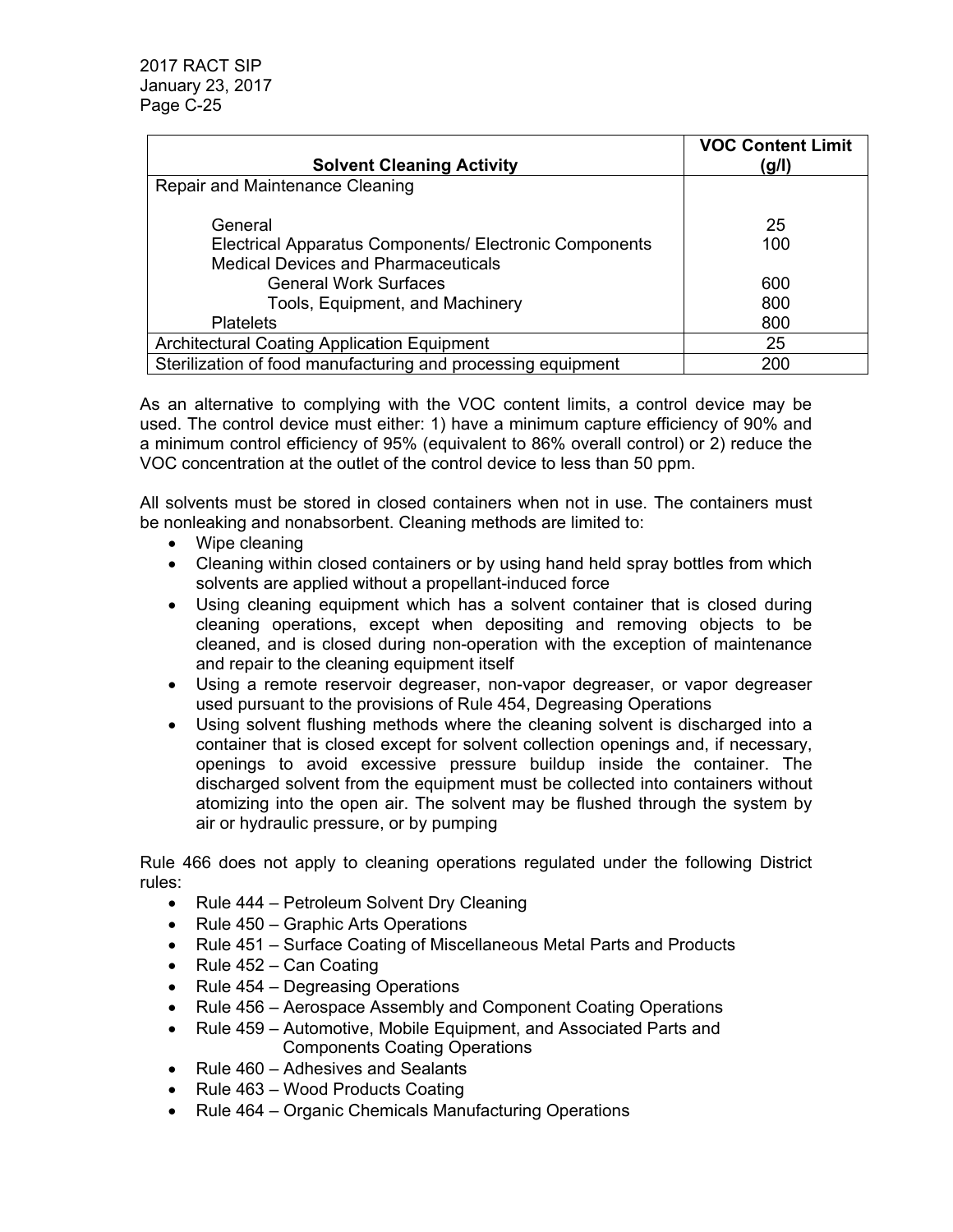• Rule 465 – Polyester Resin Operations

Additional exemptions are provided, including:

- Cleaning using solvents that contain 25 grams per liter or less VOCs as applied, including water and exempt compounds
- Cleaning of solar cells, laser hardware, scientific instruments, high-voltage microwave vacuum tubes, and high-precision optics
- Cleaning of cotton swabs to remove cottonseed oil before cleaning of highprecision optics
- Cleaning of paper-based gaskets and clutch assemblies where rubber is bonded to metal by means of an adhesive
- Cleaning of application equipment used to apply coatings on satellites and radiation effect coatings
- Janitorial cleaning, including graffiti removal
- Cleaning of sterilization ink indicating equipment provided that the solvent usage is less than 1.5 gallons per day
- Cleaning with aerosol products provided that 160 fluid ounces or less of aerosol products are used per day, per stationary source
- Sanitizing products that are labeled and applied to food-contact surfaces that are used to process dry and low-moisture food products and are not rinsed prior to contact with food
- Materials used for the stripping of cured inks, cured coatings, or cured adhesives

# **OTHER FEDERAL GUIDANCE**

*ACT:* None

*NSPS:* None

*NESHAP:* None

### *EPA Menu of Control Measures:*

The 2006 CTG is identified on the menu of control measures for industrial cleaning solvents.

*NSR/PSD Settlement Agreements:* None

**STATE GUIDANCE:** None

**BACT/LAER** 

*EPA RACT/BACT/LAER Clearinghouse:* None

*ARB BACT Clearinghouse:* None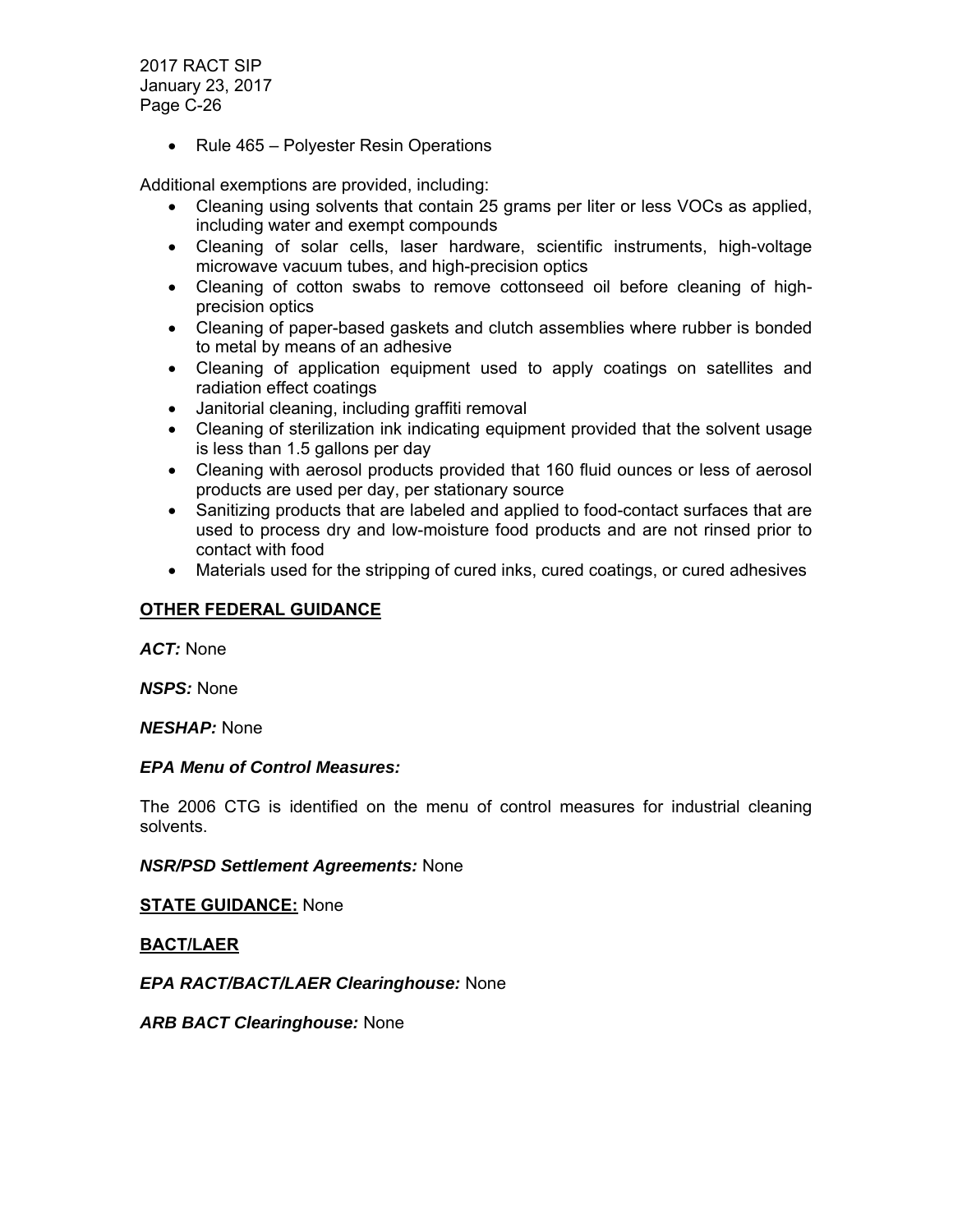## *SMAQMD BACT Determinations*

In 2012, a BACT determination was made for solvent cleaning operations. BACT was determined to be compliance with District Rule 466.

## **OTHER NONATTAINMENT RULES**

The requirements for solvent cleaning operations in the rules listed below were evaluated and compared with SMAQMD Rule 466:

- PCAPCD Rule 240 (12/11/03)
- YSAQMD Rule 2.31 (5/8/13)
- SJVUAPCD Rule 4663 (9/20/07)
- VCAPCD Rule 74.6 (11/11/03)
- SCAQMD Rules 1131 (6/6/03) and 1171 (5/1/09)
- Dallas-Fort Worth and Houston-Galveston-Brazoria Rule 115.463 (12/29/11)
- Baltimore Rule 26.11.19.09-1 (4/19/10)

The comparison included only requirements for operations covered by the CTG. The VOC standards in Rule 466 are at least as stringent as those in the other nonattainment area rules. Although Rule 466 and SCAQMD Rule 1131 both include a specialty cleaning category for solvents used to sterilize food manufacturing and processing equipment, with a higher VOC limit than the general VOC limits that apply in the other rules, this category is necessary for technical reasons. A food processing company in the District demonstrated that the higher VOC materials are needed to meet stringent USDA requirements that protect against food-borne illness.

### **CONCLUSION**

The generally applicable VOC content limit in Rule 466 is 25 g/l, which is more stringent than the CTG limit of 50 g/l. Rule 466 allows VOC content greater than 25 g/l for certain specialized operations, including electrical apparatus components, and electronic components, medical devices, pharmaceuticals, and platelets; however, the CTG recommends that these categories be exempt from the VOC content requirements. The Rule 466 and CTG requirements for optional add-on control devices are equivalent. In addition, Rule 466 is at least as stringent as the rules of the other nonattainment areas.

Rule 466 satisfies the RACT requirement for this source category.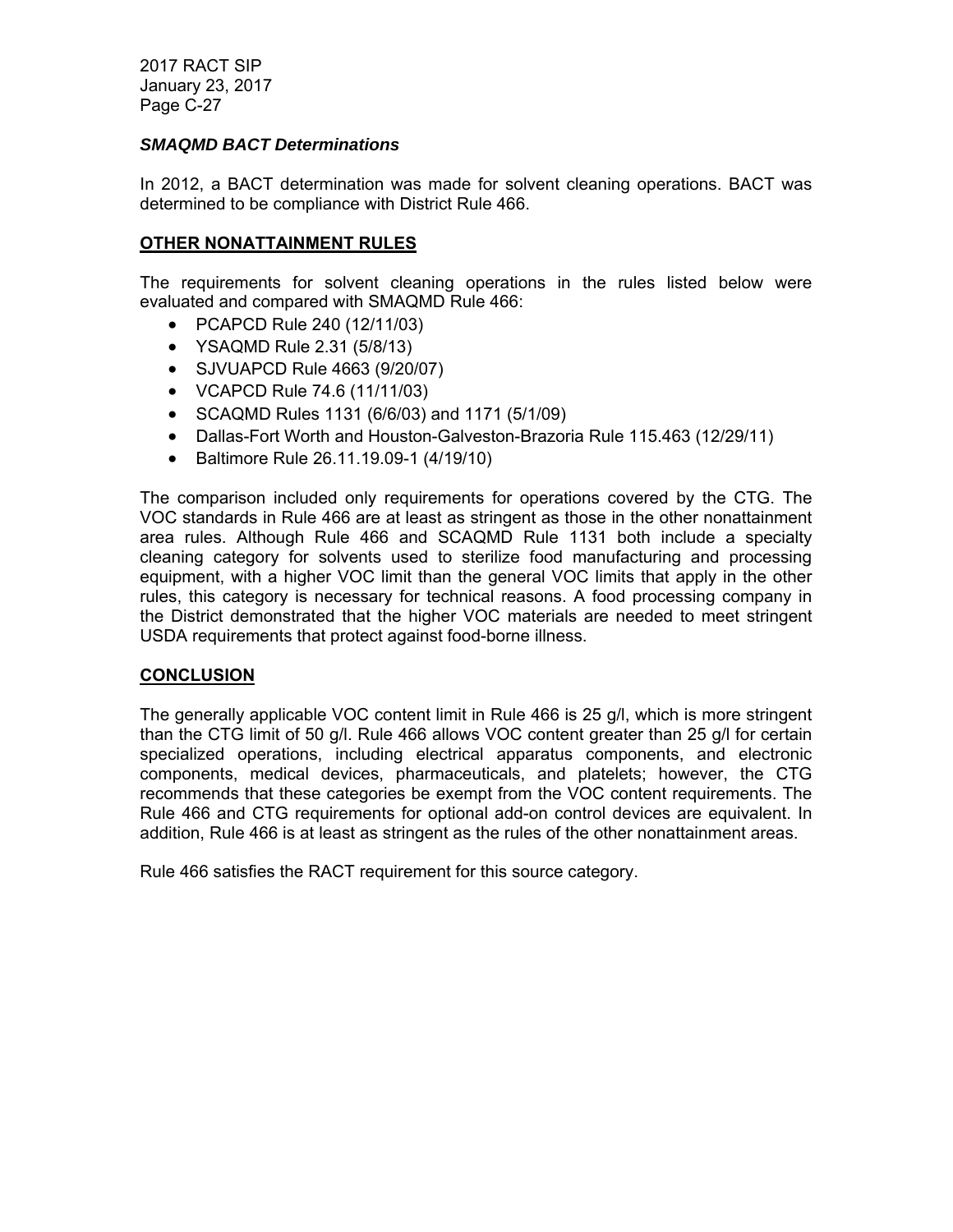## **Category: Metal Can Coating**

# **CTG DOCUMENT**

*Control of Volatile Organic Emissions from Existing Stationary Sources – Volume II: Surface Coating of Cans, Coils, Paper, Fabrics*, *Automobile, and Light-Duty Trucks,* EPA-450/2-77-008, May 1977.

The CTG applies to two- and three-piece can manufacturing processes, can fabrication processes, and end coating operations. The CTG identifies five control alternatives, as shown in the following table:

| <b>Control Technology</b>                | <b>VOC Percent Reduction</b> |
|------------------------------------------|------------------------------|
| Catalytic and non-catalytic incineration | 90                           |
| Carbon adsorption                        | 90                           |
| Water-borne and high-solids coatings     | 60-90                        |
| Ultraviolet curing                       | Up to $100$                  |
| Powder coating                           | 100                          |

For various technical reasons, not all RACT alternatives apply to each can manufacturing process. Therefore, the CTG specifies the controls that are feasible for each process operation, as shown below:

| <b>Can Coating Operation</b>             | <b>Available controls</b>                |
|------------------------------------------|------------------------------------------|
| 2-piece exterior coating                 | Incineration, water-borne and high solid |
|                                          | coatings, UV curing                      |
| 2-piece interior spray coating           | Incineration, water-borne and high solid |
|                                          | coatings, powder coating, carbon         |
|                                          | adsorption                               |
| 3-piece sheet coating, interior          | Incineration, water-borne and high solid |
|                                          | coatings                                 |
| 3-piece sheet coating, exterior          | Incineration, water-borne and high solid |
|                                          | coatings, UV curing                      |
| Can fabricating, side seam spray coating | Water-borne and high solid coatings,     |
|                                          | powder coating                           |
| Can fabricating, interior spray coating  | Incineration, water-borne and high solid |
|                                          | coatings, powder coating, carbon         |
|                                          | adsorption                               |
| End coating, sealing compound            | Water-borne and high solid coatings      |
| End coating, sheet coating               | Carbon adsorption, incineration, water-  |
|                                          | borne and high solid coatings            |

The CTG specifies presumptive RACT as the following numeric VOC limits, based on the water-borne and high-solids coatings control alternative: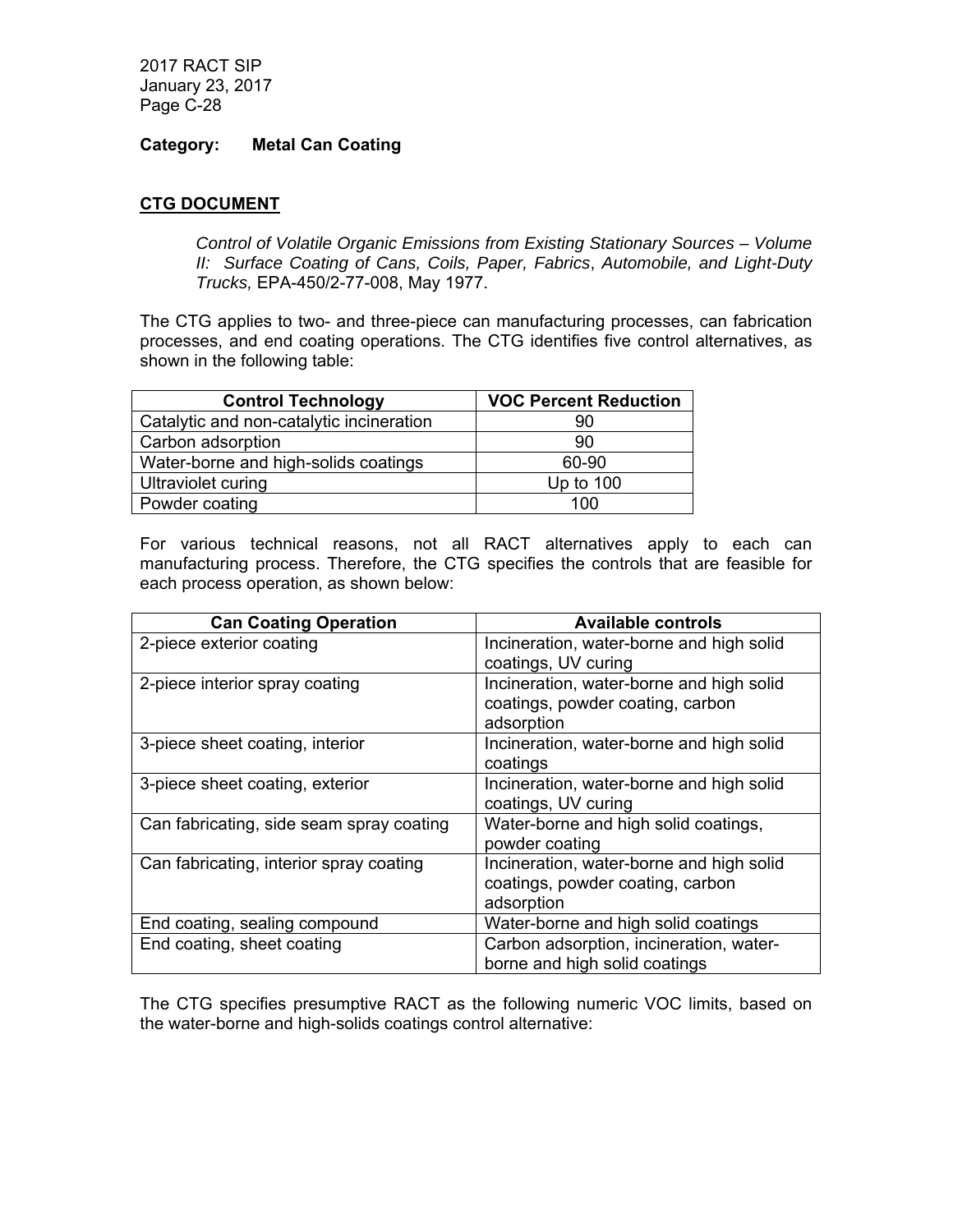| <b>Can Coating Operation</b>           | <b>VOC Content Limit (g/l)</b> |
|----------------------------------------|--------------------------------|
| Sheet basecoat, overvarnish, 2-piece   | 340                            |
| exterior                               |                                |
| 2- and 3-piece interior spray, 2-piece | 510                            |
| end                                    |                                |
| 3-piece side seam spray                | 660                            |
| End sealing                            | 440                            |
| Prime topcoat or single coat           | 310                            |

## **SMAQMD REQUIREMENTS**

District Rule 452, Can Coating, limits the VOC content for 11 categories of can coating materials as shown in the table below.

| <b>Coating type</b>                   | <b>VOC Content (g/l)</b> |
|---------------------------------------|--------------------------|
| Interior base coating                 | 225                      |
| Interior base coating overvarnish     | 225                      |
| <b>Exterior base coating</b>          | 225                      |
| Exterior base coating overvarnish     | 225                      |
| 2-piece can exterior base coating     | 250                      |
| 2-piece can exterior base overvarnish | 250                      |
| 2-piece can interior body spray       | 420                      |
| 3-piece interior body spray           | 360                      |
| 2-piece can exterior end coating      | 250                      |
| 3-piece can side seam spray           | 660                      |
| End sealing compound for              | 20                       |
| food/beverage cans                    |                          |
| End sealing compound for non-food     | ∩                        |
| containers                            |                          |

Emissions control equipment may be used instead of VOC content limits, provided that the overall collection and control is at least 90% on a mass basis. Rule 452 also specifies a 25 g/l limit for cleaning materials used for container assemble equipment. Additionally, all VOC-materials and VOC-containing cloth, sponges, and other materials used for solvent cleaning must be stored in closed containers when not in use.

# **OTHER FEDERAL GUIDANCE**

# *NSPS:*

40 CFR Part 60, Subpart WW - Standards of Performance for the Beverage Can Surface Coating Industry

The NSPS limits VOC emissions from beverage can coating operations as shown in the following table. The facility may use low VOC materials and/or capture and control systems to meet the limits. Limits for the specific operations are as follows: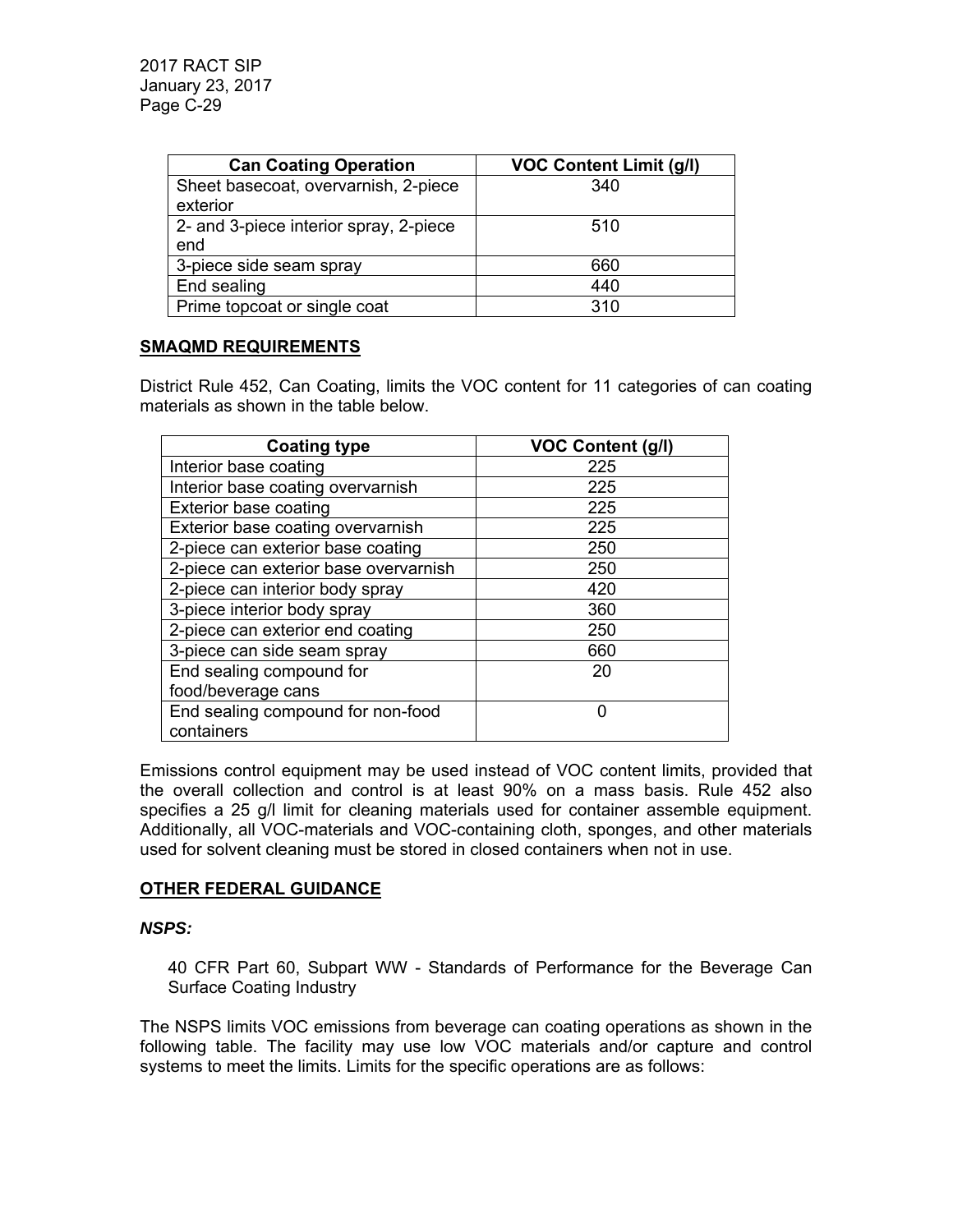| <b>Operation type</b>                     | <b>VOC Content Limit (g/l)</b> |
|-------------------------------------------|--------------------------------|
| 2-piece exterior (except clear base coat) | 290                            |
| 2-piece exterior clear base coat and      | 460                            |
| overvarnish coating                       |                                |
| 2-piece interior spray coating            | 890                            |

#### *NESHAP:*

40 CFR Part 63, Subpart KKKK - National Emission Standards for Hazardous Air Pollutants: Surface Coating of Metal Cans

The NESHAP specifies HAP emissions limitations for new and existing can coating operations. The NESHAP sets standards that reduce organic HAP emissions, but there are no limits on VOC emissions.

Note: There are no sources in the District that are subject to either the NSPS or the NESHAP.

### *EPA Menu of Control Measures:*

Three control measures for surface coating of metal cans were identified in the menu of control measures:

- For coating operations that use high VOC materials, the measure is a permanent total enclosure with a control device, achieving an overall combined capture and control efficiency of 92%. (Note: This measure is based on information used during the development of the MACT standards, which are applicable to major sources of HAPs).
- Again, for coating operations that use high VOC materials, the measure is an incinerator achieving an overall combined capture and control efficiency of 84%.
- A measure that reduces fugitive VOC emission using process modifications, reducing overall VOC emissions by 9%.

### *NSR/PSD Settlement Agreements:* None

### **STATE GUIDANCE**

Determination of Reasonably Available Control Technology and Best Available Retrofit Control Technology for Metal Container, Closure and Coil Coating Operations, Air Resources Board, July 21, 1992.

In 1992, the ARB issued a RACT/BARCT determination document for metal container, closure and coil coating operations. The following VOC content limits for metal can coatings were recommended as RACT and BARCT.

| <b>Coating type</b>               | <b>VOC Content Limit (g/l)</b> |  |  |
|-----------------------------------|--------------------------------|--|--|
| Sheet basecoat or overvarnish     | 225                            |  |  |
| 2-piece can exterior base coat or | 250                            |  |  |
| overvarnish                       |                                |  |  |
| 2-piece can interior body spray   | 420                            |  |  |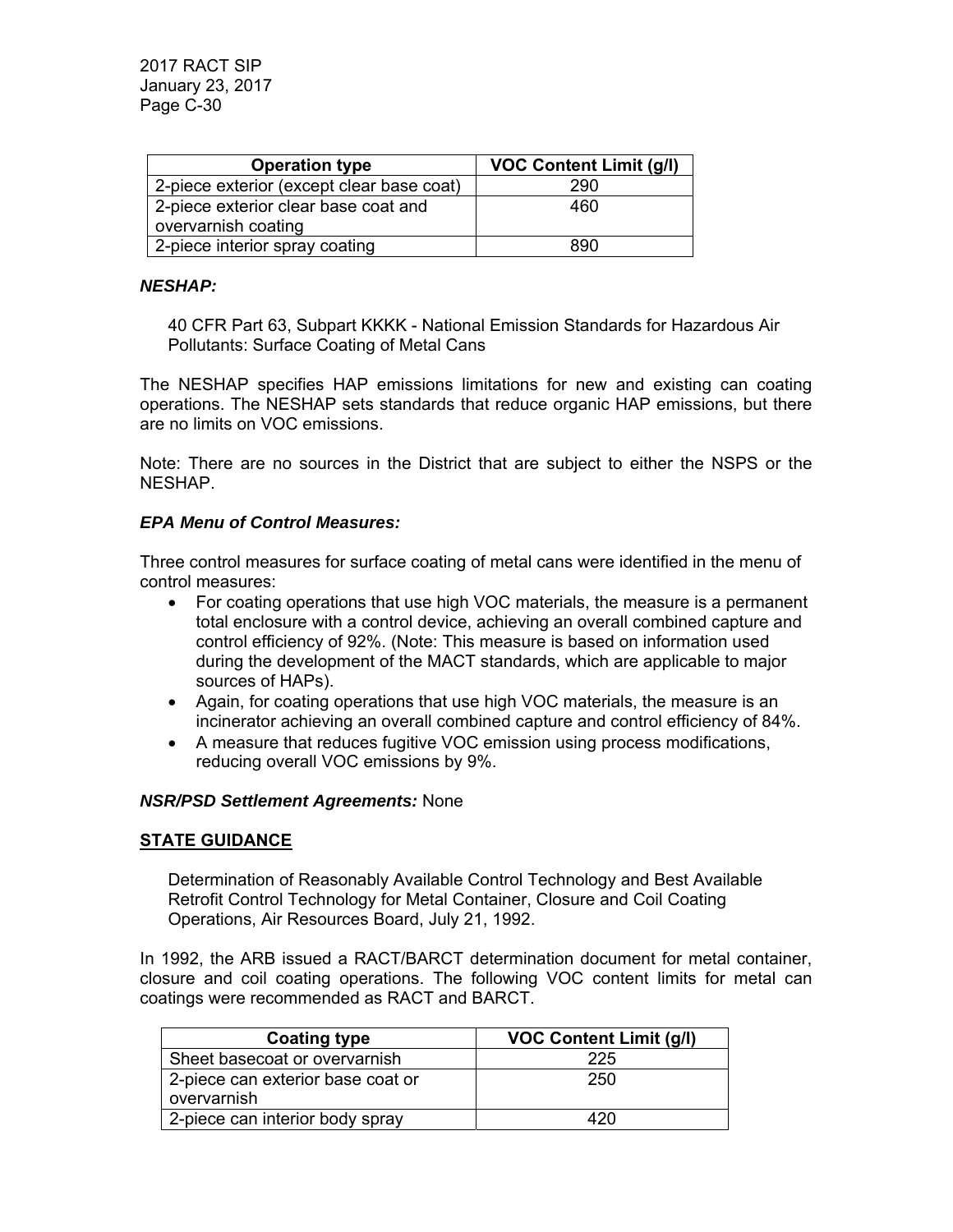| <b>Coating type</b>               | <b>VOC Content Limit (g/l)</b> |
|-----------------------------------|--------------------------------|
| 3-piece interior body spray       | 360                            |
| 3-piece can side seam spray       | 660                            |
| Ink                               | 300                            |
| End sealing compound for          | 440                            |
| food/beverage cans                |                                |
| End sealing compound for non-food | 20                             |
| containers                        |                                |
| Exterior body spray               | 445                            |

Emissions control equipment may be used instead of meeting VOC content limits, provided that the overall collection and control efficiency is at least 85%.

# **BACT/LAER**

# *EPA RACT/BACT/LAER Clearinghouse*

There are two BACT determinations, in 2006 and 2010, for can coating operations. In both cases, BACT was determined to be a thermal oxidizer, with a capture efficiency of 80% and destruction efficiency of 98% (2010) or 95% (2006). These are equivalent to 78% and 76% overall control efficiency, respectively.

## *ARB BACT Clearinghouse:* None

### *SMAQMD BACT Determinations:* None

# **OTHER NONATTAINMENT AREA RULES**

The requirements for metal can coating operations in the rules listed below were evaluated and compared with SMAQMD Rule 452:

- PCAPCD Rule 223 (10/6/94)
- SJVUAPCD Rule 4604 (9/20/07)
- SCAQMD Rule 1125 (1/13/95)
- Dallas-Fort Worth and Houston-Galveston-Brazoria Rule 115.421 (6/25/15)
- Baltimore Rule 26.11.19.04 (8/16/83)

The requirements in Rule 452 are at least as stringent as those in the other nonattainment area rules.

### **CONCLUSION**

Rule 452 is more stringent than the CTG presumptive RACT for coating VOC limits. The CTG specifies emission control as an alternative to the coating limits. The CTG does not specify capture efficiency, but concludes that at least 90% control efficiency is achievable for incineration and carbon adsorption. Rule 452 specifies a combined capture and control efficiency of at least 90%, which also exceeds the requirements of the BACT determinations.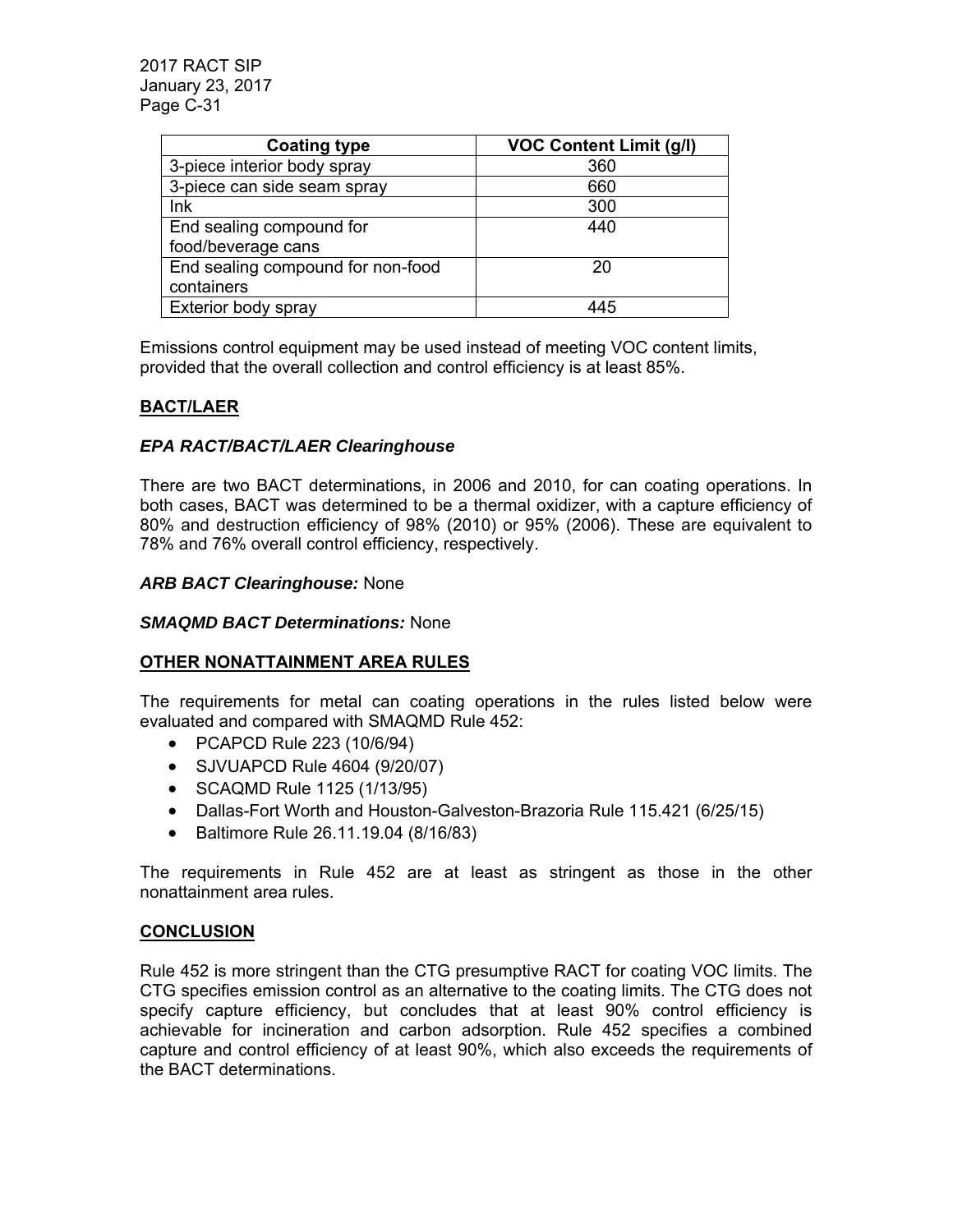Rule 452 is more stringent than the NSPS and the EPA menu of control measures. Rule 452 is as stringent as or more stringent than ARB's RACT/BARCT determination and the rules of the other nonattainment area.

Rule 452 satisfies the RACT requirement for this category.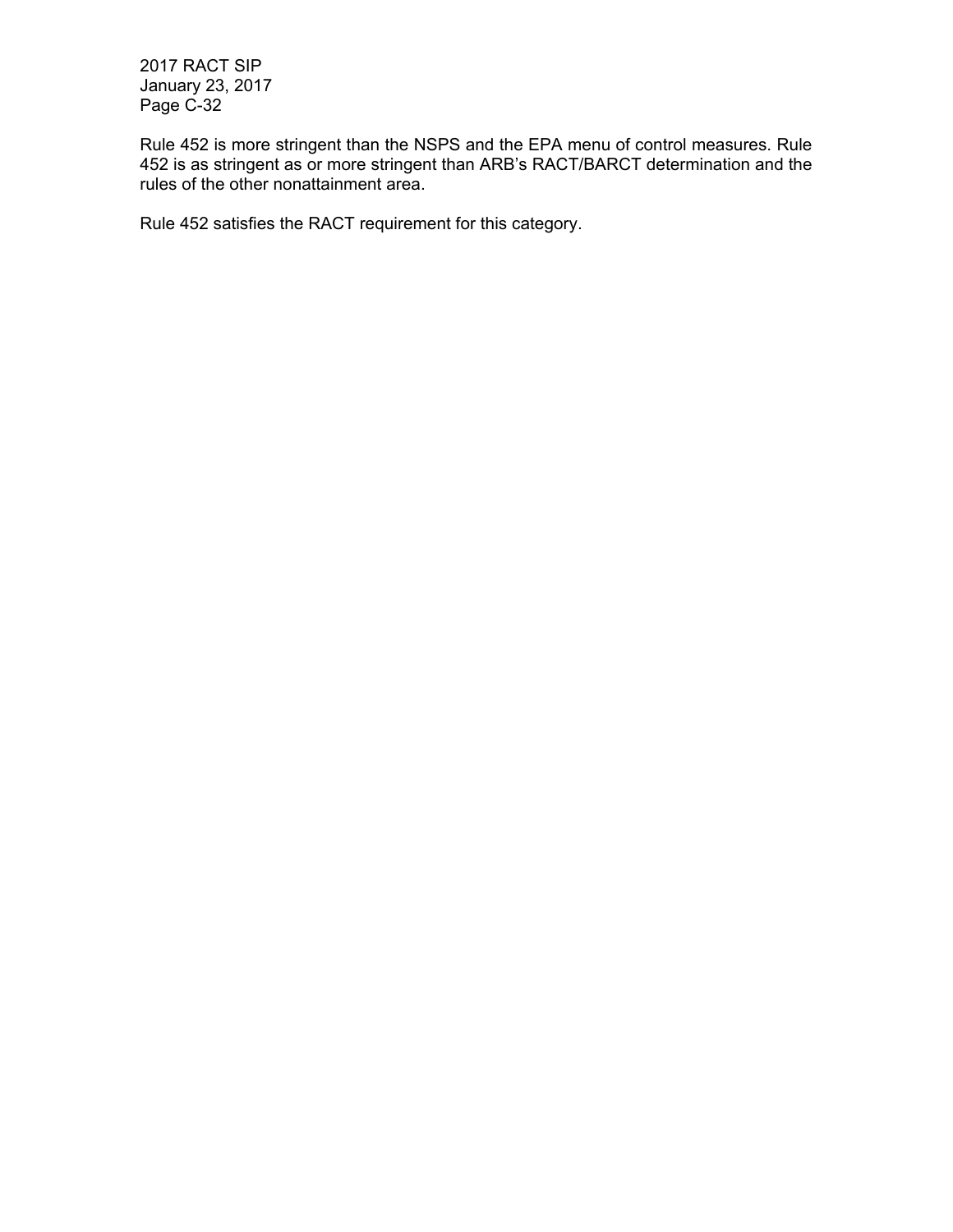## **Category: Metal Furniture Coating**

## **CTG DOCUMENTS**

*Control of Volatile Organic Emissions from Existing Stationary Sources Volume III: Surface Coating of Metal Furniture,* EPA-450/2-77-032, December 1977.

The 1977 CTG applies to any facility that performs surface coating (finishing) of metal furniture, including any furniture made of metal or any metal parts that will be assembled with other non-metal parts to form a furniture piece. The CTG does not include a model rule, but establishes presumptive RACT for metal furniture surface coating operations as an emission limit of 0.36 kg of organic solvent emitted per liter of coating, minus water. This standard applies to the daily volume-weighted average of all coatings used on a coating line. The single emission standard does not account for differences between air dried and baked coatings or for specific requirements for individual coating types. This CTG was superseded by a new CTG in 2007, which is discussed below.

*Control Techniques Guidelines for Metal Furniture Coatings*, EPA-453/R-07-005, September 2007.

The 2007 CTG applies to each metal furniture surface coating unit at a facility where the total actual VOC emissions from all such operations, including related cleaning activities, are at least 15 lb/day (or an equivalent level such as 3 tons per 12-month rolling period) before consideration of controls.

The 2007 CTG specifies three alternative methods to reduce VOC emissions from metal furniture coatings: lower VOC limits, add-on controls, or a combination of lower VOC limits and add-on controls. The CTG also recommends work practices and application methods with high transfer efficiency. Specific metal furniture coatings VOC content limits are detailed below.

| <b>Coating Type</b>          | VOC Content, g/l (lb/gal) |              |
|------------------------------|---------------------------|--------------|
|                              | <b>Air Dried</b>          | <b>Baked</b> |
| General, One-Component       | 275(2.3)                  | 275(2.3)     |
| General, Multi-Component     | 340(2.8)                  | 275(2.3)     |
| <b>Extreme High Gloss</b>    | 340(2.8)                  | 360(3.0)     |
| <b>Extreme Performance</b>   | 420 (3.5)                 | 360(3.0)     |
| <b>Heat Resistant</b>        | 420 (3.5)                 | 360(3.0)     |
| Metallic                     | 420(3.5)                  | 420 (3.5)    |
| <b>Pretreatment Coatings</b> | 420(3.5)                  | 420 (3.5)    |
| Solar Absorbent              | 420 (3.5)                 | 360 (3.0)    |

In lieu of meeting the VOC content limits, the CTG recommends an overall control efficiency of 90% for add-on control equipment for metal furniture coating operations.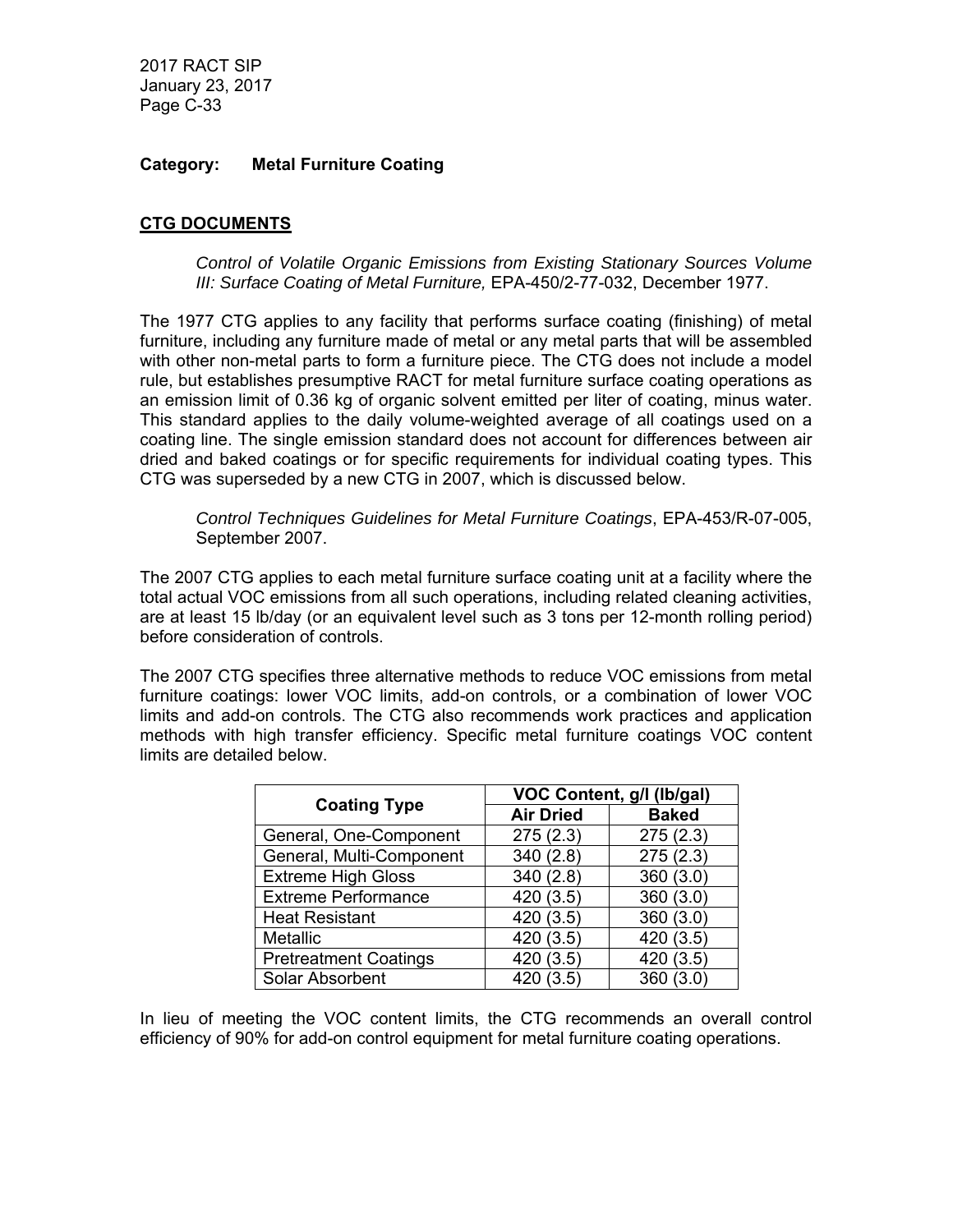## **SMAQMD REQUIREMENTS**

District Rule 451, Surface Coating of Miscellaneous Metal Parts and Products, applies to the coating of metal parts and products, including metal furniture. Rule 451 sets the following VOC content limits and work practices for miscellaneous metal parts coatings, as shown below:

| <b>Coating Type</b>                                    | VOC Content, g/l (lb/gal) |              |
|--------------------------------------------------------|---------------------------|--------------|
|                                                        | <b>Air Dried</b>          | <b>Baked</b> |
| Aluminum Coating for Window Frames and<br>Door Frames* | 420 (3.5)                 | 275(2.3)     |
| Camouflage                                             | 420 (3.5)                 | 360(3.0)     |
| <b>Electrical Insulating</b>                           | 340(2.8)                  | 275(2.3)     |
| <b>Etching Filler</b>                                  | 420 (3.5)                 | 420 (3.5)    |
| <b>Extreme High Gloss</b>                              | 420 (3.5)                 | 360(3.0)     |
| <b>Extreme Performance</b>                             | 420 (3.5)                 | 360 (3.0]    |
| <b>Heat Resistant</b>                                  | 420 (3.5)                 | 360(3.0)     |
| Metallic/Iridescent                                    | 420 (3.5)                 | 420 (3.5)    |
| <b>Prefabricated Architectural</b><br>Component        | 420 (3.5)                 | 275(2.3)     |
| <b>Pretreatment Wash Primer</b>                        | 420 (3.5)                 | 420 (3.5)    |
| <b>Silicone Release Coating</b>                        | 420 (3.5)                 | 420 (3.5)    |
| Solar Absorbent                                        | 420 (3.5)                 | 360(3.0)     |
| <b>All Other Coatings</b>                              | 340(2.8)                  | 275(2.3)     |

\* The limit for aluminum coatings for window frames and door frames is the same as for other prefabricated architectural component coatings.

- Coating removers (strippers): VOC content no more than 200 g/l (1.7 lb/gal).
- High efficiency applications equipment (e.g., HVLP, roll coater, dip coater, flow coater, electrostatic spray coating).
- Work practices for material storage and equipment cleaning.
- Product cleaning or surface prep solvents: VOC content no more than 25 g/l (0.21 lb/gal).

Rule 451 provides an option to use add-on control equipment with an overall control efficiency of at least 90% in lieu of using coatings and other materials that meet the VOC content limits.

Rule 451 contains the following exemptions:

- Prefabricated architectural components not coated in a shop.
- Motor vehicles.
- Aircraft or aerospace vehicles.
- Cans, coils, and magnet wire.
- Adhesives and sealants.
- Magnetic data storage disks.
- Safety indicating coatings.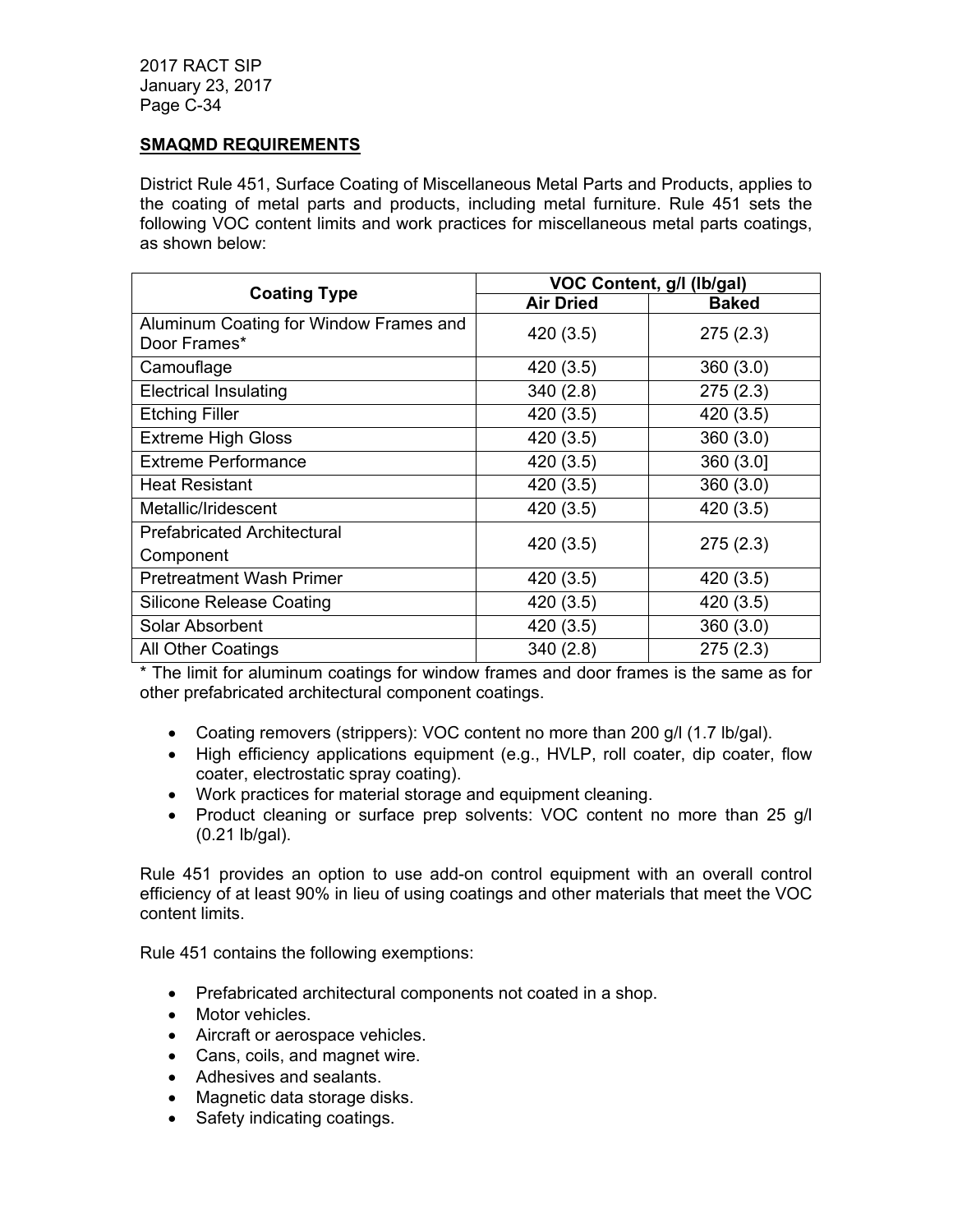- Stencil coatings.
- Conformal coatings.
- Hand lettering.
- Any coating used at less than 55 gallons per year per source, consistent with the EPA Region IX "Little Bluebook" (*Guidance Document for Correcting Common VOC and Other Rule Deficiencies*, April 1, 1991, revised August 21, 2001).

Rule 451 sets additional limits on the VOC content of coatings applied to metal furniture at a stationary source where the emissions are 3 tons of VOC or greater, prior to emissions control equipment, per 12-month rolling period. This applicability threshold is consistent with the 2007 CTG. The limits for metal furniture coatings are shown below. If a coating is subject to a limit as metal furniture coating and also as a miscellaneous metal parts and products coating, the more stringent limit applies.

|                                 | VOC Content, g/l (lb/gal) |              |
|---------------------------------|---------------------------|--------------|
| <b>Coating Type</b>             | <b>Air Dried</b>          | <b>Baked</b> |
| General, Multi-Component        | 340 (2.8)                 | 275(2.3)     |
| <b>Etching Filler</b>           | 420 (3.5)                 | 420 (3.5)    |
| <b>Extreme High Gloss</b>       | 340 (2.8)                 | 360(3.0)     |
| <b>Extreme Performance</b>      | 420 (3.5)                 | 360(3.0)     |
| <b>Heat Resistant</b>           | 420 (3.5)                 | 360(3.0)     |
| Metallic/Iridescent             | 420 (3.5)                 | 420 (3.5)    |
| <b>Pretreatment Wash Primer</b> | 420 (3.5)                 | 420 (3.5)    |
| Solar Absorbent                 | 420 (3.5)                 | 360(3.0)     |
| <b>All Other Coatings</b>       | 275 (2.3)                 | 275(2.3)     |

# **OTHER FEDERAL GUIDANCE**

### *ACT:* None

# *NSPS:*

40 CFR Part 60, Subpart EE—Standards of Performance for Surface Coating of Metal Furniture

The NSPS applies to any metal furniture surface coating operation using 3,842 liters (1,015 gallons) or more of organic coating per year. The emission limit in subpart EE is 0.90 kg of VOC per liter of coating solids applied. Assuming a VOC density of 0.884 kg/l (as does the 2007 CTG), this is equivalent to 450 grams of VOC per liter of coating.

## *NESHAP:*

40 CFR Part 63, Subpart RRRR—National Emission Standards for Hazardous Air Pollutants for Surface Coating of Metal Furniture

The NESHAP applies to metal furniture surface coating operations at major sources of HAP. Existing major sources must emit no more than 0.10 kg organic HAP/liter coatings solids used (0.83 lb/gal). The denominator of the NESHAP emission limit does not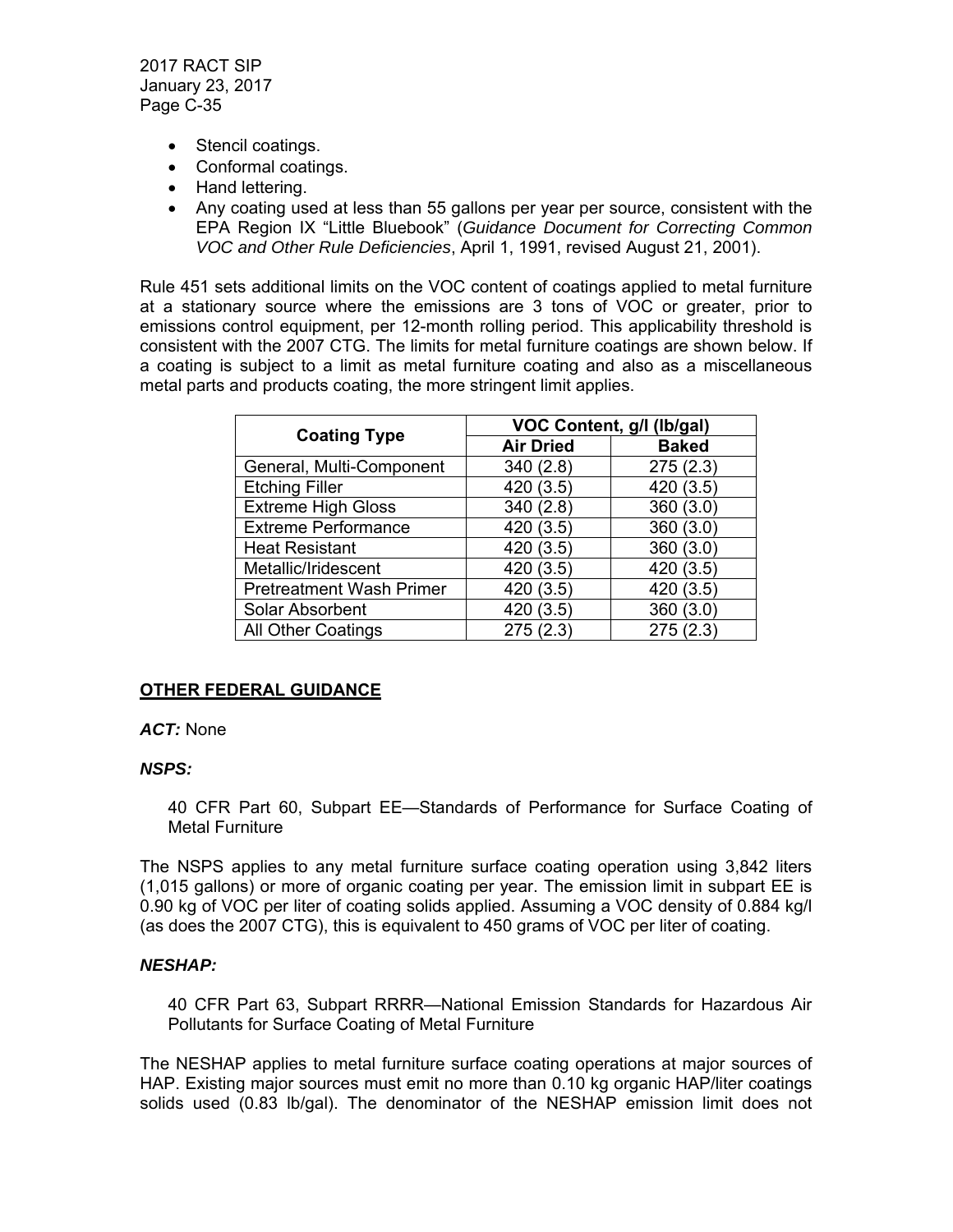include solids lost as overspray. New and reconstructed major sources must emit no organic HAP, unless the permitting authority approves use of an alternative limit of 0.094 kg organic HAP/liter coatings solids used (0.78 lb/gal) for certain specialty applications. The new source standards were based on facilities that use powder coatings or liquid coatings that contained no organic HAP. There is no limit on the content of VOCs that are not HAPs.

# *EPA Menu of Control Measures:*

A total of four control measures are in the menu of control measures for metal furniture coatings. Three of the control measures are based on the 2007 CTG, the NESHAP, and SCAMQD Rule 1107. The other control measure, permanent total enclosure, was evaluated by EPA in conjunction with a thermal oxidizer in the MACT standard-setting process for this source category.

| <b>Equipment</b>                | <b>Technology</b>                  | Control<br><b>Efficiency</b> | Cost<br><b>Effectiveness</b> |
|---------------------------------|------------------------------------|------------------------------|------------------------------|
| <b>Metal Furniture Surface</b>  | <b>Reduced Solvent Utilization</b> | 84%                          | \$118/ton                    |
| Coating                         |                                    |                              |                              |
| Metal Furniture,                | <b>Reformulation-Process</b>       | 36%                          | \$4,043/ton                  |
| Appliances, Parts               | Modification                       |                              |                              |
| <b>Metal Furniture Coatings</b> | <b>Low-VOC Coating Materials</b>   | 35%                          | \$200/ton                    |
| <b>Metal Furniture Surface</b>  | <b>Permanent Total Enclosure</b>   | 95%                          | \$24,325/ton                 |
| Coating                         |                                    |                              |                              |

# *NSR/PSD Settlement Agreements:* None

# **STATE GUIDANCE:** None

# **BACT/LAER**

*EPA RACT/BACT/LAER Clearinghouse:* There have been no recent BACT determinations for metal furniture coatings. The last BACT determination is from 2000, which established a VOC emission limit of 3.5 lb/gal for metal surface coating using a dip tank.

## *ARB BACT Clearinghouse:* None

# *SMAQMD BACT Determination:* None

# **OTHER NONATTAINMENT AREA RULES**

The requirements for metal furniture coating operations in the rules listed below were evaluated and compared with SMAQMD Rule 451:

- PCAPCD Rule 245 (8/20/09)
- YSAQMD Rule 2.25 (5/14/08)
- SJVUAPCD Rule 4603 (9/17/09)
- SCAQMD Rule 1107 (1/6/06)
- VCAPCD Rule 74.12 (4/8/08)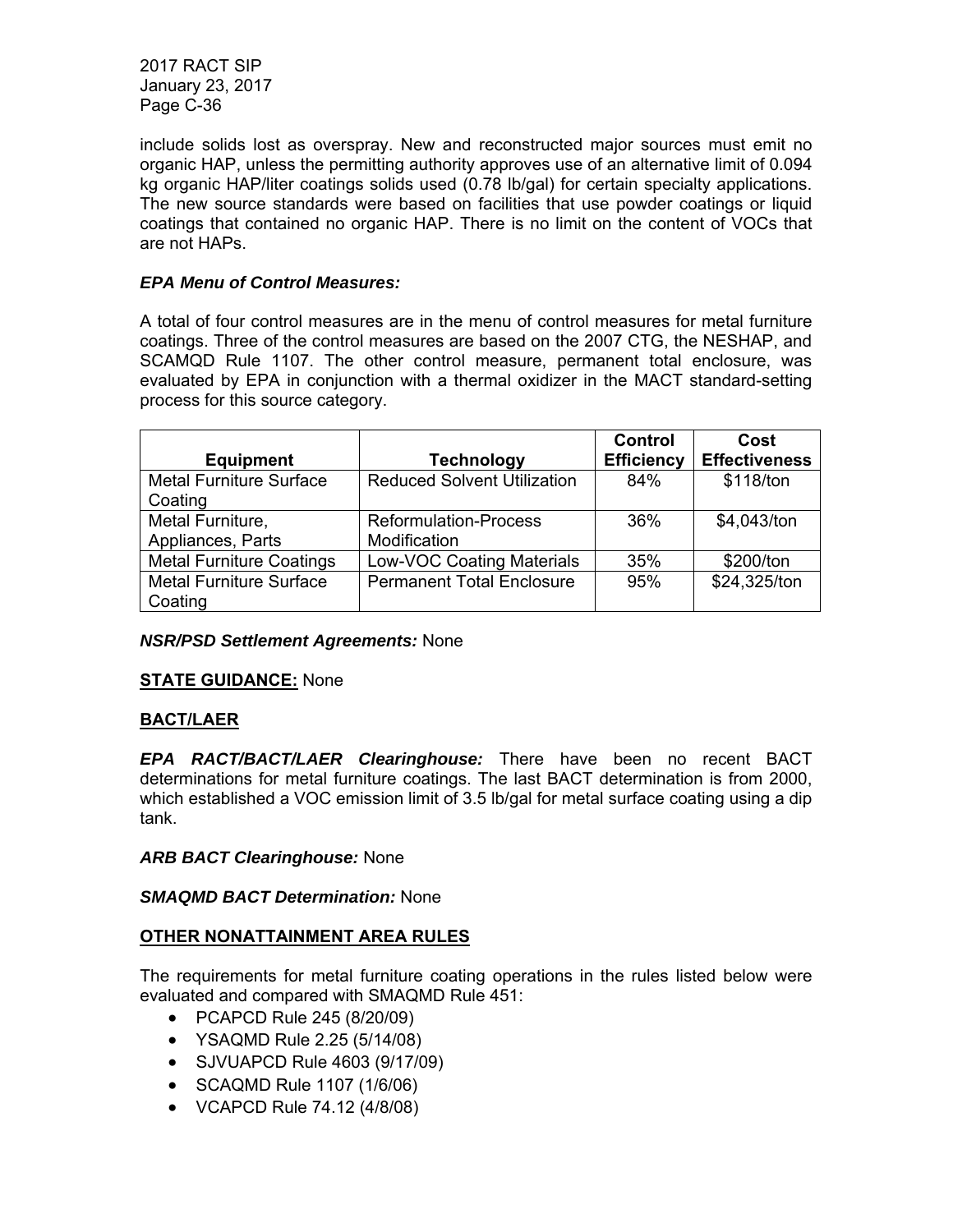- Dallas-Fort Worth and Houston-Galveston-Brazoria Rule 115.453 (6/25/15)
- Baltimore Rule 26.11.19.08 (5/26/14)

The comparison included only requirements for operations covered by the 2007 CTG, that is, for facilities where the total actual VOC emissions from furniture coating and related cleaning activities are at least 3 tons per 12-month rolling period, prior to emissions control equipment.

Rule 451 is at least as stringent as the SJVUAPCD, SCAQMD, and Baltimore rules, all of which include limits specifically pertaining to metal furniture coating. Compared to the rules for the rest of the nonattainment areas, Rule 451 is similar but has a few lower VOC limits for certain coating categories and a few higher limits for other coating categories. Lower limits from other nonattainment area rules are shown in the table below.

|                                               | <b>VOC Content Limit (g/l)</b> |                 |                  |                   |                     |
|-----------------------------------------------|--------------------------------|-----------------|------------------|-------------------|---------------------|
|                                               | <b>SMAQMD</b>                  | <b>PCAPCD</b>   | YSAQMD           | <b>VCAPCD</b>     | <b>Texas</b>        |
| <b>Coating Type</b>                           | <b>Rule 451</b>                | <b>Rule 245</b> | <b>Rule 2.25</b> | <b>Rule 74.12</b> | <b>Rule 115.453</b> |
| Extreme                                       |                                |                 |                  |                   |                     |
| Performance, Air                              | 420                            |                 |                  |                   | 360                 |
| Dried                                         |                                |                 |                  |                   |                     |
| Heat Resistant, Air                           | 420                            |                 |                  |                   | 360                 |
| Dried                                         |                                |                 |                  |                   |                     |
| Metallic, Air Dried                           | 420                            |                 |                  | --                | 360                 |
| Metallic, Baked                               | 420                            | 360             | 360              | 360               | 360                 |
| <b>Pretreatment Wash</b><br>Primer, Air Dried | 420                            | 340             |                  | 340               | 360                 |
| <b>Pretreatment Wash</b><br>Primer, Baked     | 420                            | 275             |                  | 275               | 360                 |
| Solar Absorbent,<br><b>Air Dried</b>          | 420                            |                 |                  |                   | 360                 |

The PCAPCD, YSAQMD and VCAPCD rules do not include VOC limits specifically pertaining to metal furniture coating. Metal furniture coatings in these rules are subject to the same limits as coatings for miscellaneous metal parts and products.

All rules except for the Baltimore rule allow an emissions control device to be used in lieu of complying with the VOC content limits. A comparison of the minimum combined capture and control efficiencies is shown in the table below.

| <b>Minimum Overall VOC Capture and Control Efficiency</b>                                                           |                                                                                              |     |     |     |                     |     |
|---------------------------------------------------------------------------------------------------------------------|----------------------------------------------------------------------------------------------|-----|-----|-----|---------------------|-----|
| <b>SMAQMD</b>                                                                                                       | <b>SCAQMD</b><br><b>PCAPCD</b><br><b>YSAOMD</b><br><b>VCAPCD</b><br><b>SJVUAPCD</b><br>Texas |     |     |     |                     |     |
| <b>Rule 1107</b><br><b>Rule 451</b><br><b>Rule 4603</b><br><b>Rule 2.25</b><br><b>Rule 245</b><br><b>Rule 74.12</b> |                                                                                              |     |     |     | <b>Rule 115.453</b> |     |
| 90%                                                                                                                 | 95%                                                                                          | 85% | 90% | 86% | $90\%$              | 90% |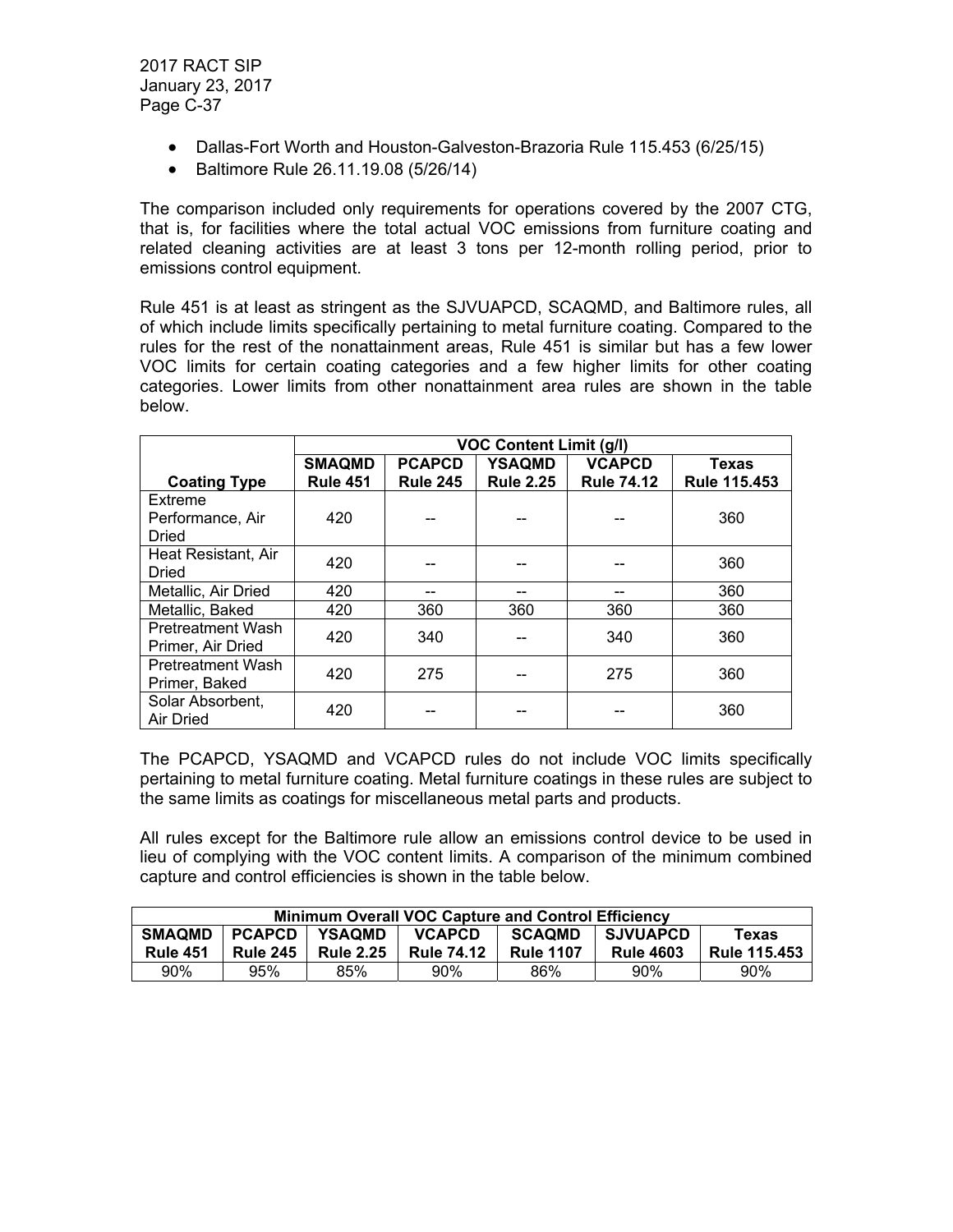### **CONCLUSION**

Rule 451 is equivalent in stringency to the 2007 CTG for large metal furniture coating operations, i.e., at stationary sources where the emissions are 3 tons of VOC or greater per 12-month rolling period, prior to emissions control equipment. Rule 451 is more stringent than the NSPS.

Rule 451 is at least as stringent as the EPA Menu of Control Measures except for permanent total enclosure, which has not been required by any of the regulations included in this analysis. Rule 451 is at least as stringent as the BACT determination, which set a VOC limit of 3.5 lb/gal; none of the metal furniture coating VOC limits in Rule 451 exceeds 3.5 lb/gal.

Rule 451 is at least as stringent as the SCAQMD, SJVUAPCD and Baltimore rules. The PCAPCD, YSAQMD and VCAPCD rules have lower VOC limits for some coating categories; however, none of these rules include limits specifically pertaining to metal furniture coatings. Instead, metal furniture coatings are subject to the same limits as coatings for miscellaneous metal parts and products.

If a control device is used in lieu of complying with the VOC limits, Rule 451 requires at least 90% combined capture and control efficiency, which is in the middle of the range of efficiencies required by the other nonattainment area rules (85% to 95%).

The Texas rule contains four VOC limits that are lower than Rule 451, the CTG, and all of the other guidance and regulations compared; therefore, Staff considers these limits to be beyond RACT.

Rule 451 satisfies the RACT requirement for this category.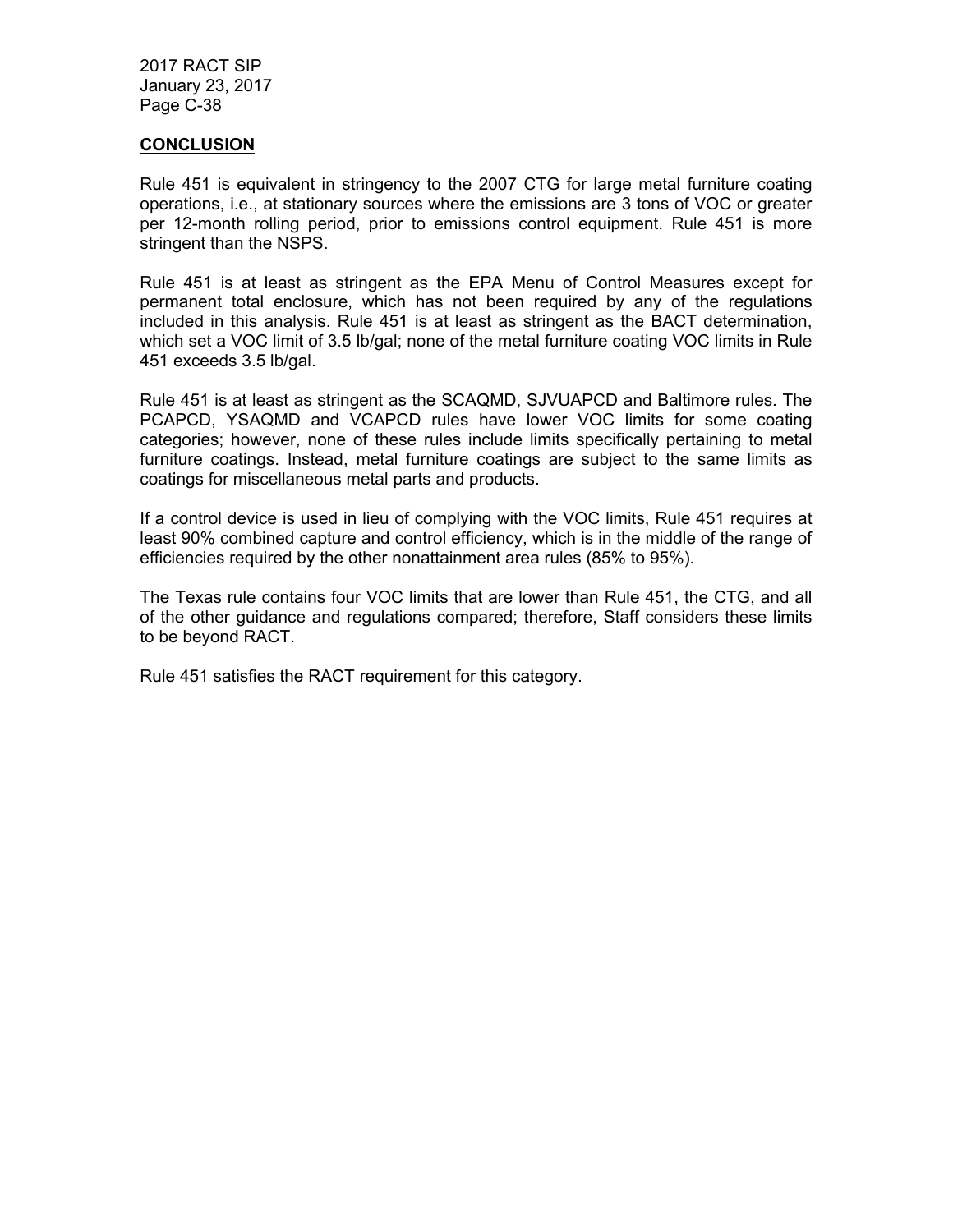## **Category: Miscellaneous Metal and Plastic Parts and Products Coating and Motor Vehicle Materials**

# **CTG DOCUMENTS**

*Control of Volatile Organic Compound Emissions from Existing Stationary Sources – Volume VI: Surface Coating of Miscellaneous Metal Parts and Products,* EPA-450/2-78-015, June 1978.

The 1978 CTG applies to the coating of miscellaneous metal parts and products. This CTG is less stringent than the 2008 CTG, which is discussed below.

*Control Techniques Guidelines for Miscellaneous Metal and Plastic Parts Coatings,* EPA-453/R-08-003, September 2008.

The 2008 CTG applies not just to the coating of miscellaneous metal parts and products but also several other operations, including:

- Miscellaneous plastic parts and products coatings
- Automotive/transportation plastic parts coatings
- Business machine plastic parts coatings
- Pleasure craft coatings
- Motor vehicle materials

This CTG category includes several coating operations – miscellaneous plastic parts and products, automotive/transportation plastic parts, business machine plastic parts, and pleasure craft – for which the District does not have a rule that contains specific VOC content limits for the coatings. Although Rule 441, Organic Solvents, applies more generically to total VOC emissions, the rule does not meet RACT for these coating operations. This has been identified as a RACT deficiency and the District plans to adopt a RACT rule to regulate these coating operations.

This analysis will focus on RACT for the two operations the District currently regulates: miscellaneous metal parts and products coatings, and motor vehicle materials.

The 2008 CTG establishes presumptive RACT for metal part surface coating operations as the following emission limits based on low-VOC coatings:

|                             | VOC Content Limit, g/l (lb/gal) |              |  |
|-----------------------------|---------------------------------|--------------|--|
| Coating                     | <b>Air Dried</b>                | <b>Baked</b> |  |
| General one-component       | 340(2.8)                        | 280(2.3)     |  |
| General multi-component     | 340(2.8)                        | 280(2.3)     |  |
| Camouflage                  | 420(3.5)                        | 420(3.5)     |  |
| Electric-insulating varnish | 420 (3.5)                       | 420(3.5)     |  |
| <b>Etching filler</b>       | 420(3.5)                        | 420 (3.5)    |  |
| Extreme high-gloss          | 420 (3.5)                       | 360(3.0)     |  |
| Extreme performance         | 420 (3.5)                       | 360(3.0)     |  |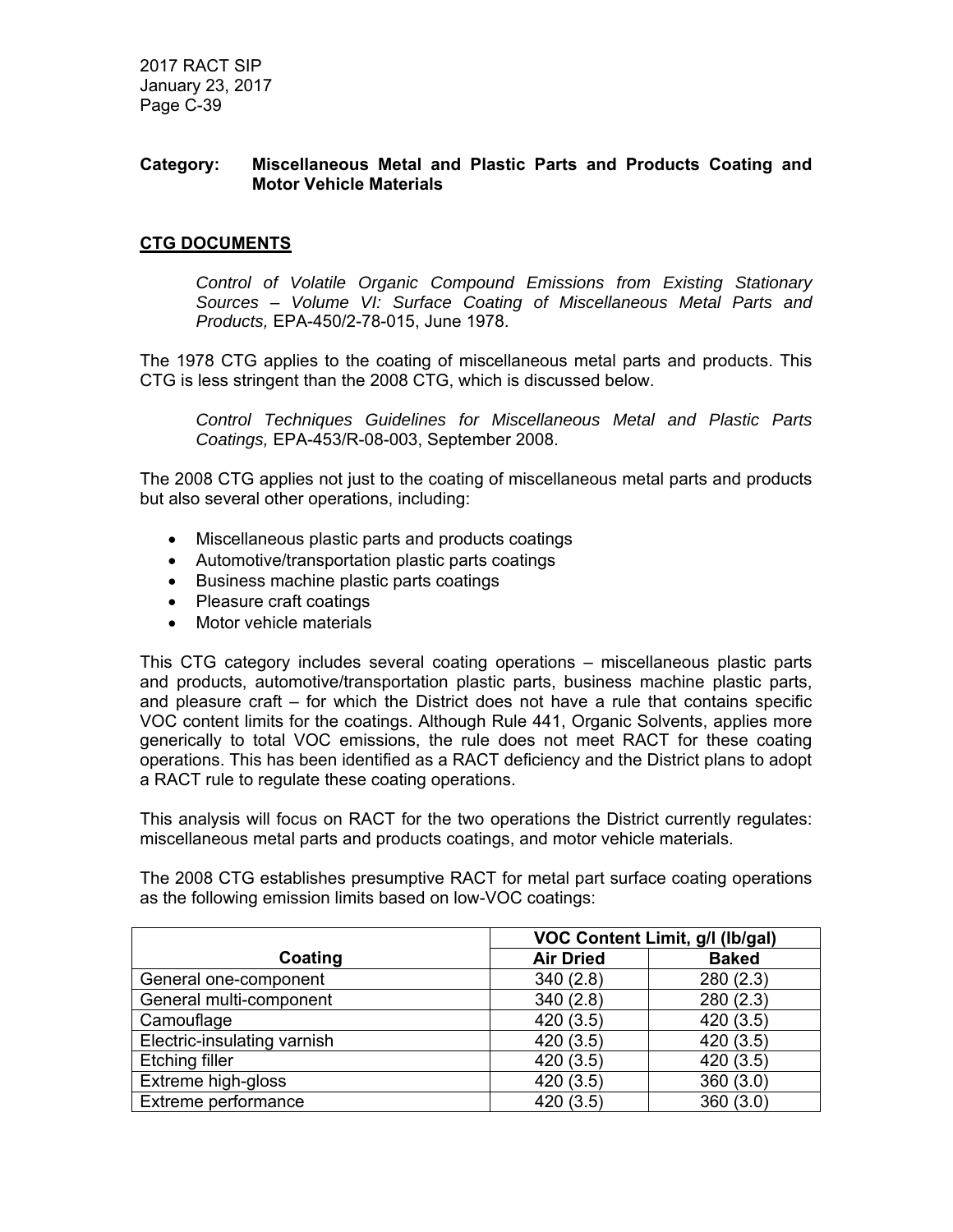|                                             | VOC Content Limit, g/l (lb/gal) |              |
|---------------------------------------------|---------------------------------|--------------|
| Coating                                     | <b>Air Dried</b>                | <b>Baked</b> |
| Heat-resistant                              | 420 (3.5)                       | 360 (3.0)    |
| High performance architectural              | 740 (6.2)                       | 740 (6.2)    |
| High temperature                            | 420 (3.5)                       | 420 (3.5)    |
| <b>Metallic</b>                             | 420 (3.5)                       | 420 (3.5)    |
| Military specification                      | 340 (2.8)                       | 280 (2.3)    |
| Mold-seal                                   | 420 (3.5)                       | 420 (3.5)    |
| Pan backing                                 | 420 (3.5)                       | 420 (3.5)    |
| Prefabricated architectural multi-component | 420 (3.5)                       | 280 (2.3)    |
| Prefabricated architectural one-component   | 420 (3.5)                       | 280 (2.3)    |
| Pretreatment coatings                       | 420 (3.5)                       | 420 (3.5)    |
| Repair and touch up                         | 420 (3.5)                       | 360 (3.0)    |
| Silicone release                            | 420 (3.5)                       | 420 (3.5)    |
| Solar-absorbent                             | 420 (3.5)                       | 360(3.0)     |
| Vacuum-metalizing                           | 420 (3.5)                       | 420 (3.5)    |
| Drum coating, new, exterior                 | 340(2.8)                        | 340 (2.8)    |
| Drum coating, new, interior                 | 420 (3.5)                       | 420 (3.5)    |
| Drum coating, reconditioned, exterior       | 420 (3.5)                       | 420 (3.5)    |
| Drum coating, reconditioned, interior       | 500 (4.2)                       | 500 (4.2)    |

The 2008 specifies RACT VOC content limits for materials used on motor vehicle other than at automobile and light-duty truck assembly plants, as shown in the table below.

| <b>Material</b>                      | <b>VOC Content Limit (g/l)</b> |
|--------------------------------------|--------------------------------|
| Motor vehicle cavity wax             | 650                            |
| Motor vehicle sealer                 | 650                            |
| Motor vehicle deadener               | 650                            |
| Motor vehicle gasket/gasket sealing  | 200                            |
| material                             |                                |
| Motor vehicle underbody coating      | 650                            |
| Motor vehicle trunk interior coating | 650                            |
| Motor vehicle bedliner               | 200                            |
| Motor vehicle lubricating            | 700                            |
| wax/compound                         |                                |

The CTG recommends an option to use add-on control equipment with an overall control efficiency of at least 90% in lieu of using coatings and other materials that meet the VOC content limits.

The 2008 CTG recommends the following work practices:

- Store all VOC-containing materials and used shop towels in closed containers
- Ensure that mixing and storage containers used for VOC-containing materials are kept closed at all times except when depositing or removing these materials
- Minimize spills of VOC-containing materials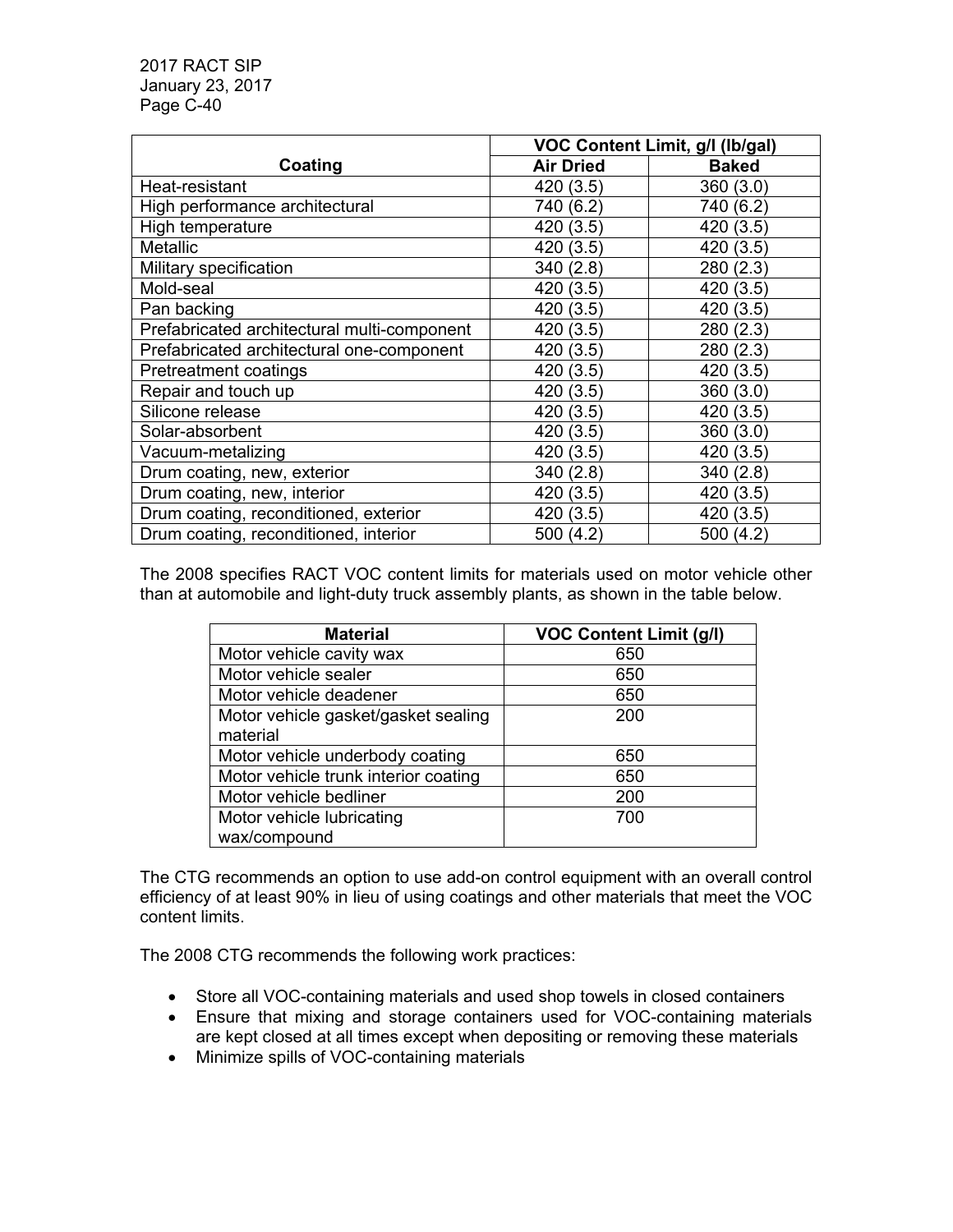- Convey VOC-containing materials from one location to another in closed containers or pipes
- Minimize VOC emissions from cleaning of storage, mixing, and conveying equipment

The following application methods are recommended by the 2008 CTG:

- Electrostatic application
- HVLP spray
- Flow coat
- Roller coat
- Dip coat, including electrodeposition
- Other coating application methods capable of achieving a transfer efficiency equivalent or better than that achieved by HVLP spraying

The 2008 CTG recommends the following types of coatings and coating operations be exempt from the recommended VOC content limits:

- Stencil coatings
- Safety-indicating coatings
- Solid-film lubricants
- Electric-insulating and thermal-conducting coatings
- Touch-up and repair coatings
- Coating application utilizing hand-held aerosol cans

## **SMAQMD REQUIREMENTS**

District Rule 451, Surface Coating of Miscellaneous Metal Parts and Products, sets the following VOC content limits and work practices for miscellaneous metal parts coatings, as shown below:

|                                                        | VOC Content Limit, g/l (lb/gal) |              |
|--------------------------------------------------------|---------------------------------|--------------|
| Coating                                                | <b>Air Dried</b>                | <b>Baked</b> |
| Aluminum Coating for Window Frames and<br>Door Frames* | 420 (3.5)                       | 275(2.3)     |
| Camouflage                                             | 420 (3.5)                       | 360(3.0)     |
| <b>Electrical Insulating</b>                           | 340(2.8)                        | 275(2.3)     |
| <b>Etching Filler</b>                                  | 420 (3.5)                       | 420 (3.5)    |
| <b>Extreme High Gloss</b>                              | 420 (3.5)                       | 360(3.0)     |
| <b>Extreme Performance</b>                             | 420 (3.5)                       | 360 (3.0]    |
| <b>Heat Resistant</b>                                  | 420 (3.5)                       | 360(3.0)     |
| Metallic/Iridescent                                    | 420 (3.5)                       | 420 (3.5)    |
| <b>Prefabricated Architectural</b><br>Component        | 420 (3.5)                       | 275(2.3)     |
| <b>Pretreatment Wash Primer</b>                        | 420 (3.5)                       | 420 (3.5)    |
| <b>Silicone Release Coating</b>                        | 420 (3.5)                       | 420 (3.5)    |
| Solar Absorbent                                        | 420 (3.5)                       | 360(3.0)     |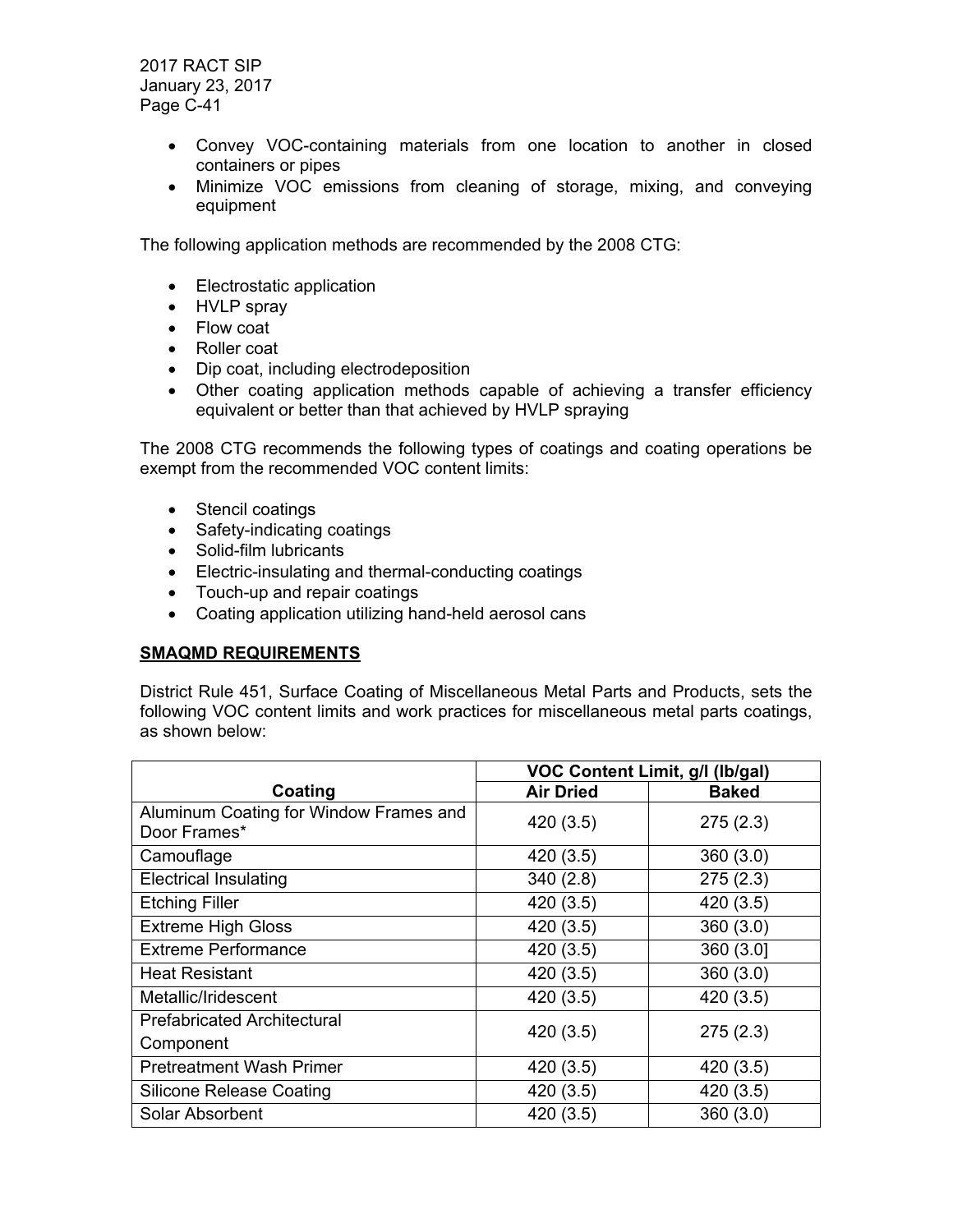|                    | VOC Content Limit, g/l (lb/gal)  |          |  |
|--------------------|----------------------------------|----------|--|
| Coating            | <b>Air Dried</b><br><b>Baked</b> |          |  |
| All Other Coatings | 340(2.8)                         | 275(2.3) |  |

\* The limit for aluminum coatings for window frames and door frames is the same as for other prefabricated architectural component coatings.

- Coating removers (strippers): no more than 200 g VOC/liter of material (1.7 lb/gal).
- High efficiency applications equipment (e.g., HVLP, roll coater, dip coater, flow coater, electrostatic spray coating).
- Work practices for material storage and equipment cleaning.
- Product cleaning or surface prep solvents: no more than 25 g VOC/liter of material (0.21 lb/gal).

Rule 451 provides an option to use add-on control equipment with an overall control efficiency of at least 90% in lieu of using coatings and other materials that meet the VOC content limits.

Rule 451 contains the following exemptions:

- Prefabricated architectural components not coated in a shop.
- Motor vehicles.
- Aircraft or aerospace vehicles.
- Cans, coils, and magnet wire.
- Adhesives and sealants.
- Magnetic data storage disks.
- Safety indicating coatings.
- Stencil coatings.
- Conformal coatings.
- Hand lettering.
- Any coating used at less than 55 gallons per year per source, consistent with the EPA Region IX "Little Bluebook" (*Guidance Document for Correcting Common VOC and Other Rule Deficiencies*, April 1, 1991, revised August 21, 2001).

#### *Motor Vehicle Materials*

Motor vehicle materials are regulated under District Rule 459, Automotive, Mobile Equipment, and Associated Parts and Components Coating Operations. Rule 459 sets the following limits on VOC content.

| <b>Material</b>                                 | <b>VOC Content Limit</b><br>(g/l) |
|-------------------------------------------------|-----------------------------------|
| Motor vehicle cavity wax                        | 650                               |
| Motor vehicle sealer                            | 420*                              |
| Motor vehicle deadener                          | 650                               |
| Motor vehicle gasket/gasket sealing<br>material | 200                               |
| Motor vehicle underbody coating                 | 430                               |
| Motor vehicle trunk interior coating            | 420                               |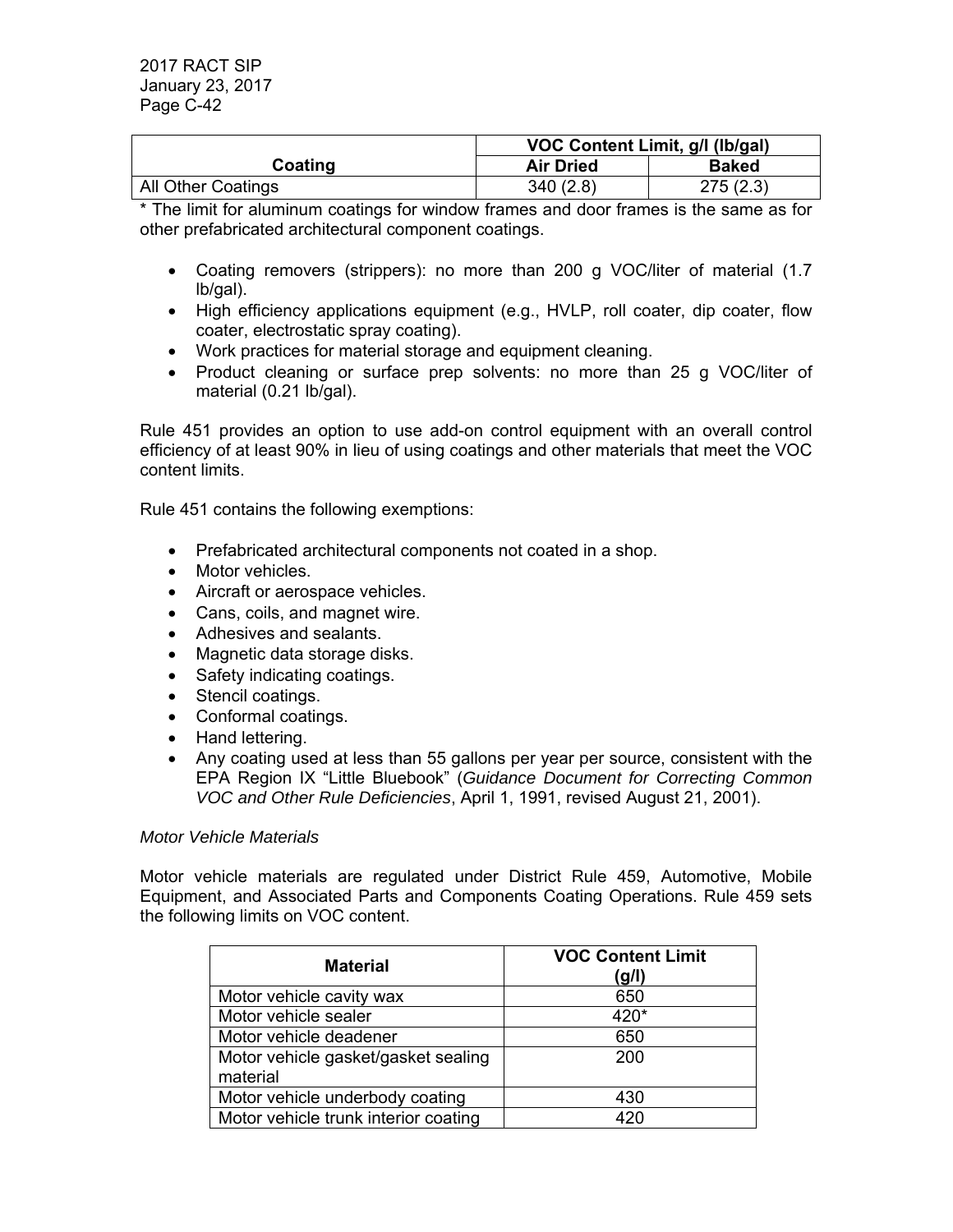| <b>Material</b>           | <b>VOC Content Limit</b><br>(g/l) |
|---------------------------|-----------------------------------|
| (Single stage coating)    |                                   |
| Motor vehicle bedliner    | 200                               |
| Motor vehicle lubricating | 700                               |
| wax/compound              |                                   |

\* Sealer is regulated under Rule 460, Adhesives and Sealants, as "Other Sealant"

## **OTHER FEDERAL GUIDANCE**

*ACT:* None

*NSPS:* None

#### *NESHAP:*

40 CFR Part 63, Subpart MMMM—National Emission Standards for Hazardous Air Pollutants for Surface Coating of Miscellaneous Metal Parts and Products

This NESHAP applies to miscellaneous metal parts and products manufacturing surface coating operations at major HAP sources. These standards are in terms of pounds of organic HAP per gallon solids used. Since many VOC are not HAP, these limits for HAP establish no practical limits on VOC content or VOC emissions from these operations.

#### *EPA Menu of Control Measures:*

Coating reformulation is identified in the menu of control measures for metal parts and products coating.

| <b>Equipment</b>                 | <b>Technology</b>                         | Control<br><b>Efficiency</b> |
|----------------------------------|-------------------------------------------|------------------------------|
| Metal Parts and Products Coating | <b>Reformulation-Process Modification</b> | 36%                          |
| Miscellaneous Metal and Plastic  | <b>Coating Reformulation</b>              | 35%                          |
| Parts Coating                    |                                           |                              |

The control measures are based on SCAQMD Rule 1107 and the 2008 CTG for miscellaneous metal and plastic parts coatings.

### *NSR/PSD Settlement Agreements:* None

### **STATE GUIDANCE**

Determination of Reasonably Available Control Technology for Metal Parts and Products Coating Operations, Air Resources Board, December 10, 1992.

In 1992, the ARB issued a RACT determination document for metal parts and products coating operations. The determination included:

- Low VOC coatings (or a control device with at least 85% overall efficiency)
- High transfer efficiency coating devices, such as HVLP, electrostatic, dip coat, or hand application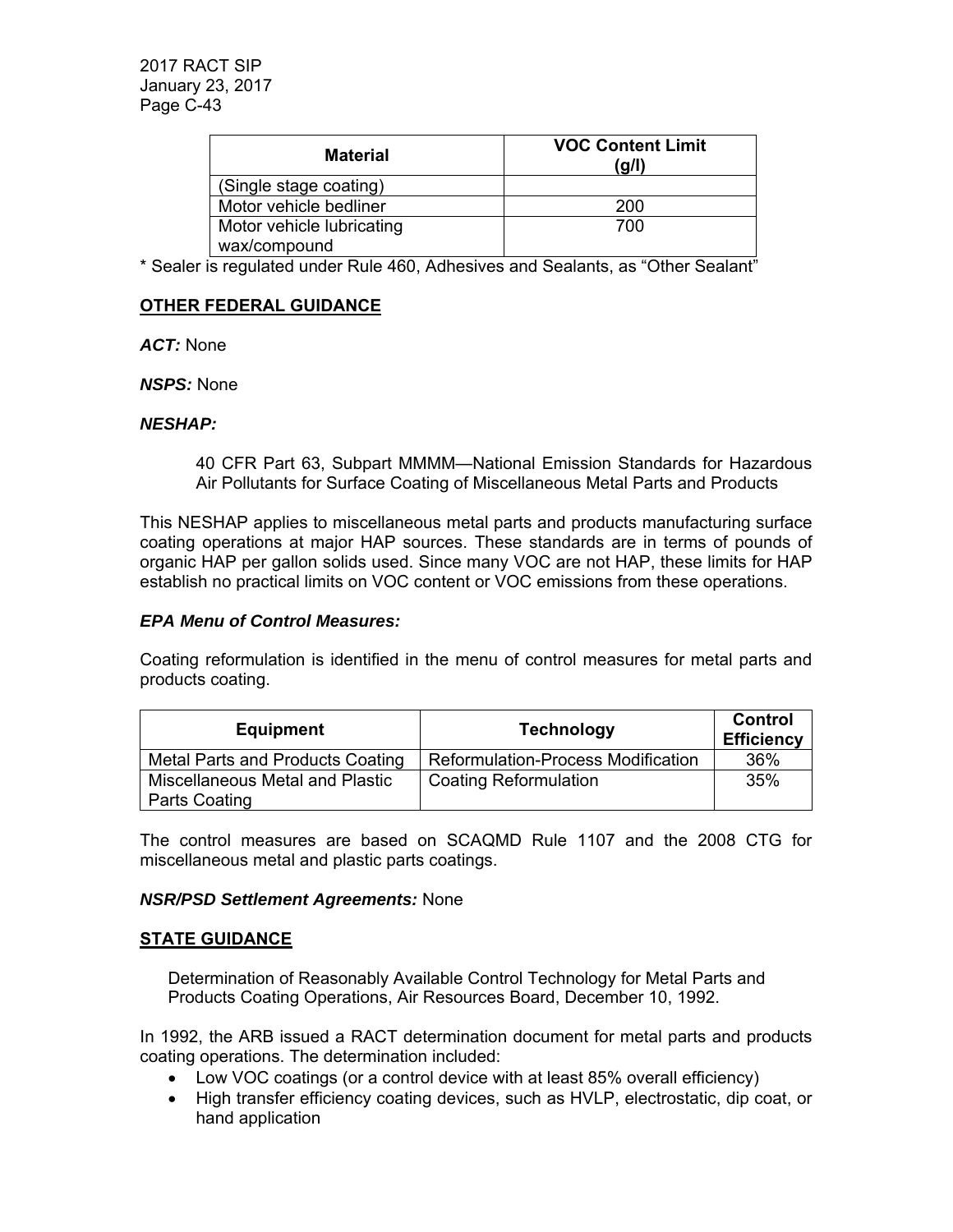• Surface preparation solvents: ≤200 g/l VOC or initial boiling point >190 °C

The recommend RACT limits for coatings are shown in the table below.

|                                | VOC Content Limit, g/l (lb/gal) |              |  |
|--------------------------------|---------------------------------|--------------|--|
| Coating                        | <b>Air Dried</b>                | <b>Baked</b> |  |
| Camouflage                     | 420 (3.5)                       | 360(3.0)     |  |
| <b>High Gloss</b>              | 420 (3.5)                       | 360(3.0)     |  |
| High Performance Architectural | 750 (6.3)                       | 750 (6.3)    |  |
| <b>Extreme Performance</b>     | 750 (6.3)                       | 750 (6.3)    |  |
| <b>Heat Resistant</b>          | 420(3.5)                        | 360(3.0)     |  |
| <b>High Temperature</b>        | 550 (4.6)                       | 550 (4.6)    |  |
| Metallic                       | 420 (3.5)                       | 420 (3.5)    |  |
| <b>Mold Seal</b>               | 750 (6.3)                       | 750 (6.3)    |  |
| Pan Backing                    | 480 (4.0)                       | 480 (4.0)    |  |
| Pretreatment wash primer       | 420 (3.5)                       | 420 (3.5)    |  |
| <b>Silicone Release</b>        | 420 (3.5)                       | 420 (3.5)    |  |
| Solar Absorbent                | 420 (3.5)                       | 360(3.0)     |  |
| Vacuum Metalizing              | 800 (6.7)                       | 800 (6.7)    |  |
| All other coatings             | 340 (2.8)                       | 275(2.3)     |  |

The RACT determination recommended exempting the following:

- Stencil coatings
- Safety temperature indicating coatings
- Powder coatings
- Adhesives regulated by a district rule
- Small users
- Coating operations regulated by other source-specific rules
- Performance tests on coatings

# **BACT/LAER**

### *EPA RACT/BACT/LAER Clearinghouse:*

Since 2004, there have been seven BACT determinations for miscellaneous metal parts and products surface coating operations. BACT ranged from low-VOC coatings, HVLP or equivalent transfer efficiency, operator training, closed container requirements, limiting the average VOC content of all coatings used at a facility, or limitation on total usage of coatings. One of the BACT determinations for a major facility required a regenerative thermal oxidizer add-on control device.

# *ARB BACT Clearinghouse:* None

### *SMAQMD BACT Determination:*

In July 2016, a BACT determination for a miscellaneous metal parts coating operation was determined under two scenarios: 1) a spray booth emitting <1,170 lb/month and ≤4,660 lb/year of VOC, and 2) a spray booth emitting ≥1,170 lb/month or >4,660 lb/year of VOC. BACT for the lower emitting units was determined to be the use of HVLP spray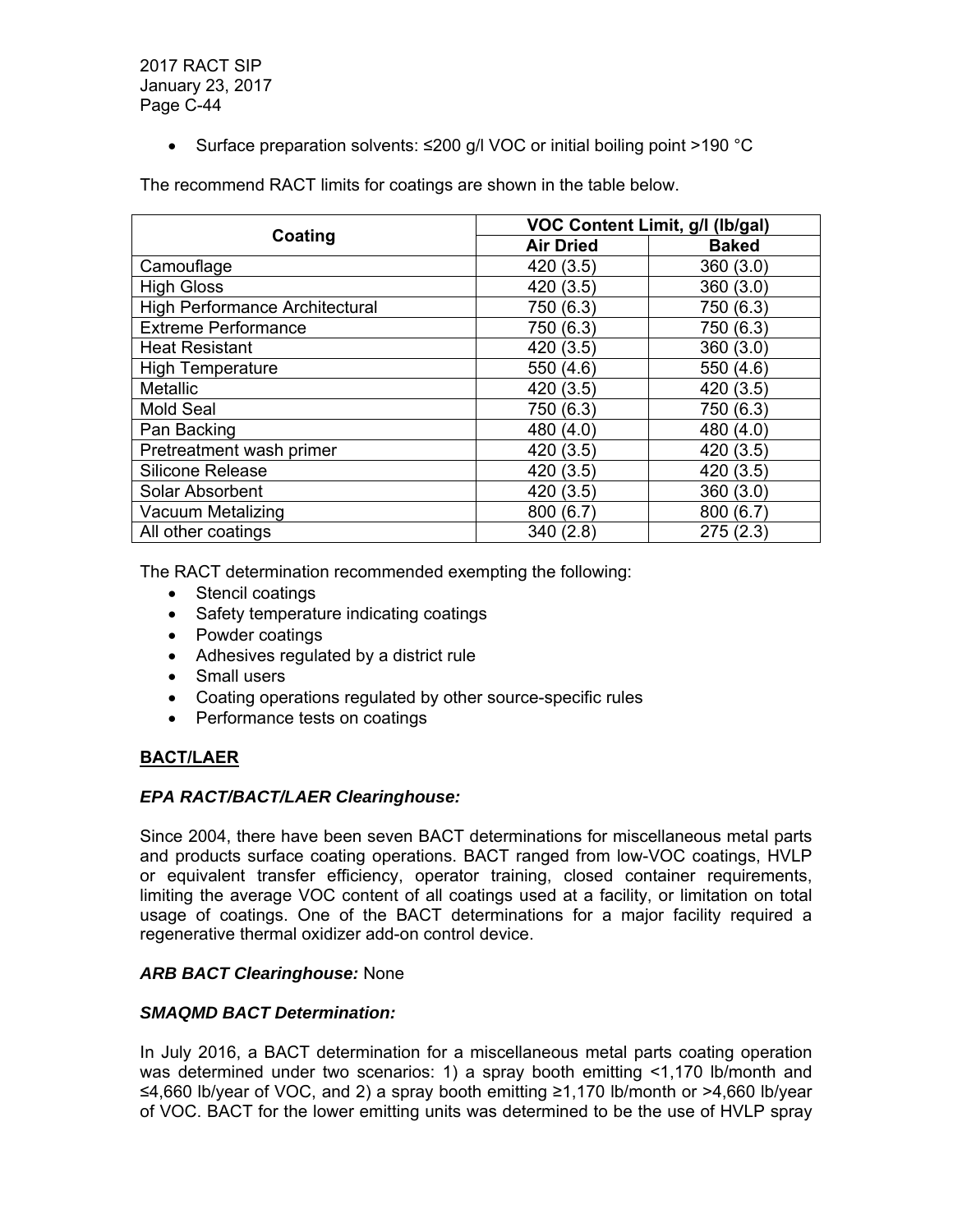or equivalent application equipment, use of an enclosed gun cleaner, and compliance with the VOC content limits shown in the table below. For the higher emitting units, BACT was determined to be compliance with the VOC content limits shown in the table below plus a control device achieving ≥90% collection efficiency and ≥95% destruction efficiency.

|                                    | VOC Content Limit, g/l (lb/gal) |              |  |  |
|------------------------------------|---------------------------------|--------------|--|--|
| Coating                            | <b>Air Dried</b>                | <b>Baked</b> |  |  |
| <b>General One- Component</b>      | 275(2.3)                        | 275(2.3)     |  |  |
| Aluminum Coating for Window        | 420 (3.5)                       | 275(2.3)     |  |  |
| <b>Frames and Door Frames</b>      |                                 |              |  |  |
| Camouflage                         | 420 (3.5)                       | 420(3.5)     |  |  |
| <b>Electrical Insulating</b>       | 340 (2.8)                       | 275(2.3)     |  |  |
| <b>Etching Filler</b>              | 340 (2.8)                       | 275(2.3)     |  |  |
| <b>Extreme High Gloss</b>          | 420 (3.5)                       | 360(3.0)     |  |  |
| <b>Extreme Performance</b>         | 420 (3.5)                       | 360(3.0)     |  |  |
| <b>Heat Resistant</b>              | 420 (3.5)                       | 360(3.0)     |  |  |
| Metallic/Iridescent                | 420 (3.5)                       | 420 (3.5)    |  |  |
| <b>Prefabricated Architectural</b> | 420 (3.5)                       | 275(2.3)     |  |  |
| Component                          |                                 |              |  |  |
| <b>Pretreatment Wash Primer</b>    | 420 (3.5)                       | 420 (3.5)    |  |  |
| <b>Silicone Release</b>            | 420 (3.5)                       | 420 (3.5)    |  |  |
| Solar Absorbent                    | 420 (3.5)                       | 360(3.0)     |  |  |
| <b>All Other Coatings</b>          | 340(2.8)                        | 275(2.3)     |  |  |

# **OTHER NONATTAINMENT AREA RULES**

The requirements for metal parts and products coating operations in the rules listed below were evaluated and compared with SMAQMD Rule 451:

- PCAPCD Rule 245 (8/20/09)
- YSAQMD Rule 2.25 (5/14/08)
- SJVUAPCD Rule 4603 (9/17/09)
- SCAQMD Rule 1107 (1/6/06)
- VCAPCD Rule 74.12 (4/8/08)
- Dallas-Fort Worth and Houston-Galveston-Brazoria Rule 115.453 (6/25/15)
- Baltimore Rule 26.11.19.08 (5/26/14)

No VOC content limits in the Baltimore rule were lower than those in Rule 451. For the other nonattainment areas, each rule had some VOC content limits that were higher and some lower for certain coating categories compared to the corresponding limits in Rule 451. The table below shows only the coating categories for which one or more rules have a lower VOC limit than Rule 451.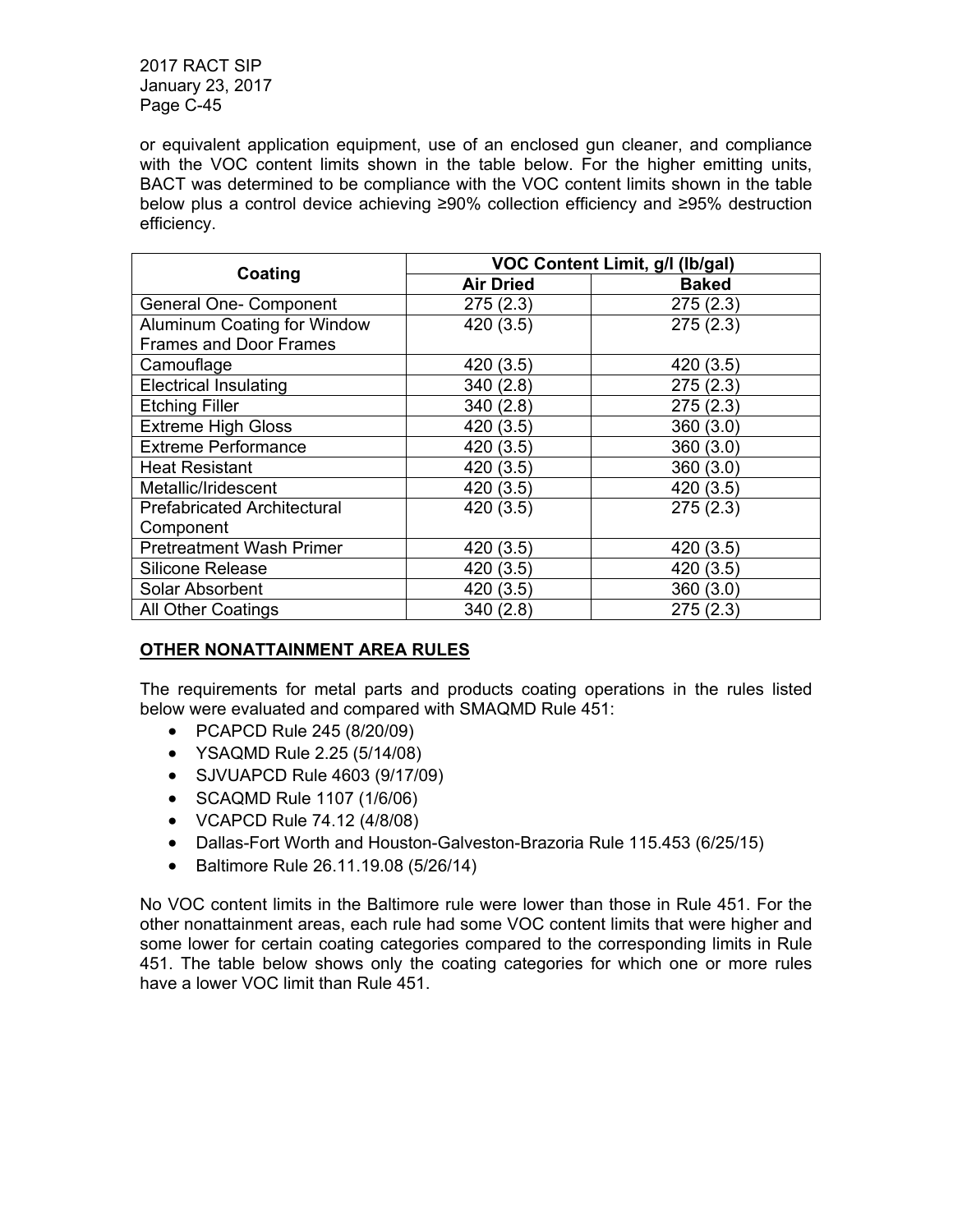|                                                                                      | <b>VOC Content Limit (g/l)</b>   |                                  |                                   |                                |                                   |                                     |                           |
|--------------------------------------------------------------------------------------|----------------------------------|----------------------------------|-----------------------------------|--------------------------------|-----------------------------------|-------------------------------------|---------------------------|
| <b>Coating Type</b>                                                                  | <b>SMAQMD</b><br><b>Rule 451</b> | <b>PCAPCD</b><br><b>Rule 245</b> | <b>YSAQMD</b><br><b>Rule 2.25</b> | <b>VCAPCD</b><br>Rule<br>74.12 | <b>SCAQMD</b><br><b>Rule 1107</b> | <b>SJVUAPCD</b><br><b>Rule 4603</b> | Texas*<br>Rule<br>115.453 |
| General One<br>Component, Air<br><b>Dried</b>                                        | 340                              | 275                              |                                   | 275                            | 275                               |                                     |                           |
| Etching Filler,<br><b>Baked</b>                                                      | 420                              |                                  |                                   |                                |                                   |                                     | 360                       |
| Extreme High<br>Gloss, Air Dried                                                     | 420                              | 340                              |                                   |                                | 340                               |                                     |                           |
| Metallic, Baked                                                                      | 420                              | 360                              | 360                               | 360                            | --                                | 360                                 | 360                       |
| Prefabricated<br>Architectural<br>Component, One<br>Component<br>Coating, Air Dried  | 420                              |                                  |                                   |                                | 275                               |                                     |                           |
| Prefabricated<br>Architectural<br>Component,<br>Multicomponent<br>Coating, Air Dried | 420                              |                                  |                                   |                                | 340                               |                                     |                           |
| Pretreatment<br>Wash Primer, Air<br><b>Dried</b>                                     | 420                              | 340                              |                                   | 340                            |                                   |                                     |                           |
| Pretreatment<br>Wash Primer,<br><b>Baked</b>                                         | 420                              | 275                              |                                   | 275                            |                                   |                                     | 360                       |
| Silicone Release,<br><b>Baked</b>                                                    | 420                              |                                  |                                   |                                |                                   |                                     | 360                       |

\*Facilities with VOC emissions less than 3 lb/hr and 15 lb/day are exempt from the VOC limits in Texas Rule 115.453.

All rules except for the Baltimore rule allow an emissions control device to be used in lieu of complying with the VOC content limits. A comparison of the minimum combined capture and control efficiencies is shown in the table below.

| Minimum Overall VOC Capture and Control Efficiency |                 |                  |                   |                  |                  |                     |
|----------------------------------------------------|-----------------|------------------|-------------------|------------------|------------------|---------------------|
| <b>SMAQMD</b>                                      | <b>PCAPCD</b>   | <b>YSAOMD</b>    | <b>VCAPCD</b>     | <b>SCAQMD</b>    | <b>SJVUAPCD</b>  | Texas*              |
| <b>Rule 451</b>                                    | <b>Rule 245</b> | <b>Rule 2.25</b> | <b>Rule 74.12</b> | <b>Rule 1107</b> | <b>Rule 4603</b> | <b>Rule 115.453</b> |
| 90%                                                | 95%             | 85%              | 90%               | 86%              | 90%              | 90%                 |

# **CONCLUSION**

The VOC content limits in Rule 451 for miscellaneous metal parts and products coatings are more stringent than those in the 2008 CTG, which is also the recommended measure in the EPA Menu of Control Measures. If a control device is used in lieu of complying with the VOC limits, both Rule 451 and the CTG require at least 90% control. Rule 451 is also more stringent than the ARB RACT determination.

Rule 451 is at least as stringent as the Baltimore rule. For the other nonattainment areas, each rule had some VOC content limits that were higher and some lower for certain coating categories compared to the corresponding limits in Rule 451. In addition,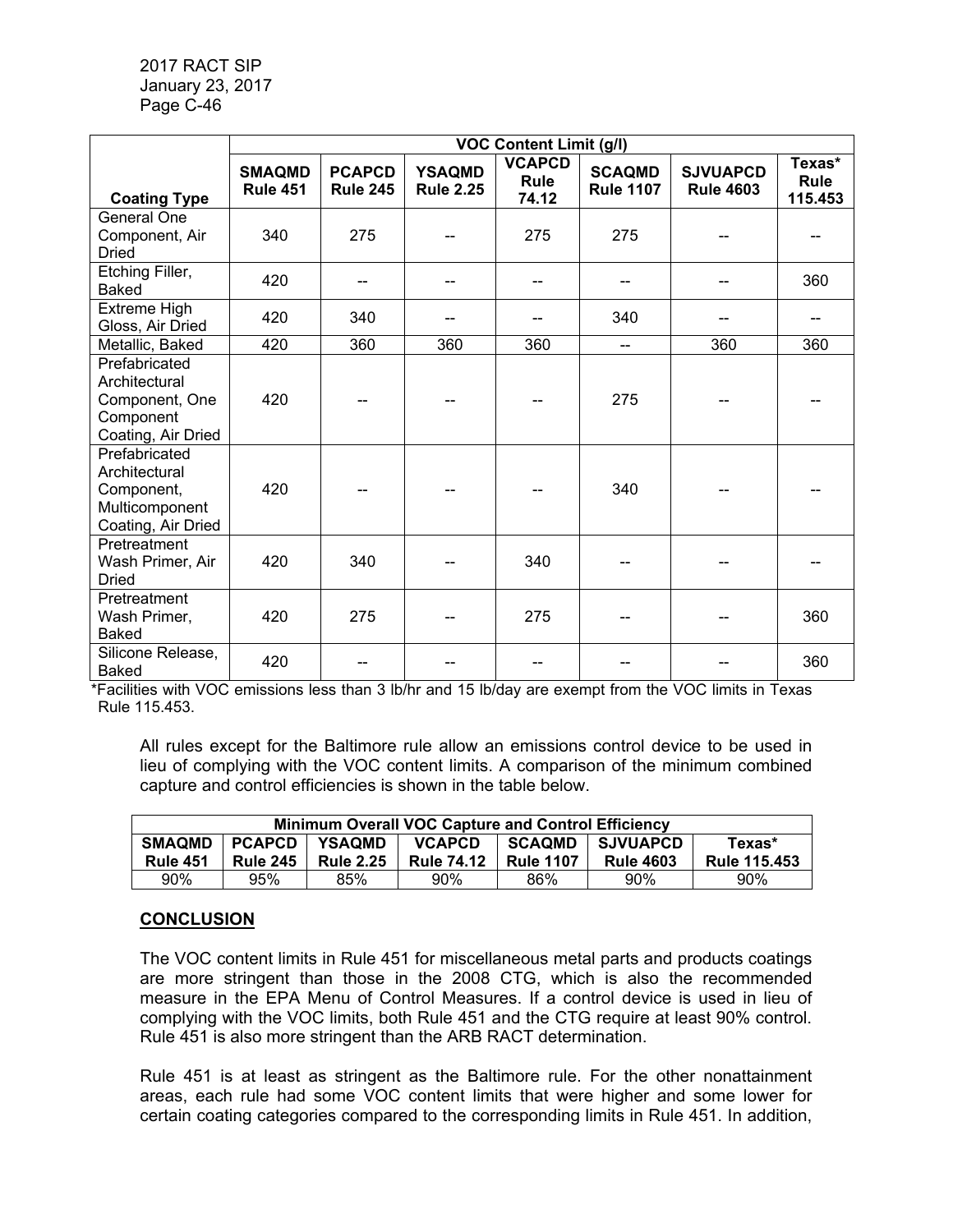each of these rules contained more specialty categories than Rule 451, with higher VOC content limits than those of the more general categories in Rule 451. For these reasons, one cannot conclude that any other nonattainment area rule is more stringent than Rule 451 when the VOC limits are considered as a whole. If a control device is used in lieu of complying with the VOC limits, Rule 451 requires at least 90% combined capture and control efficiency, which is in the middle of the range of efficiencies required by the other nonattainment area rules (85% to 95%).

The SMAQMD BACT determination has lower VOC limits than Rule 451 for air dried and baked etching filler. For higher emitting spray booths, the BACT determination requires a control device in addition to meeting the coating VOC limits. The Rule 451 standards are not as stringent as the BACT determination; however, the BACT standards do not apply to existing operations and are considered to be beyond RACT.

The VOC content limits in Rule 459 for motor vehicle materials are more stringent than those specified in the 2008 CTG.

Rules 451 and 459 satisfy RACT for this source category.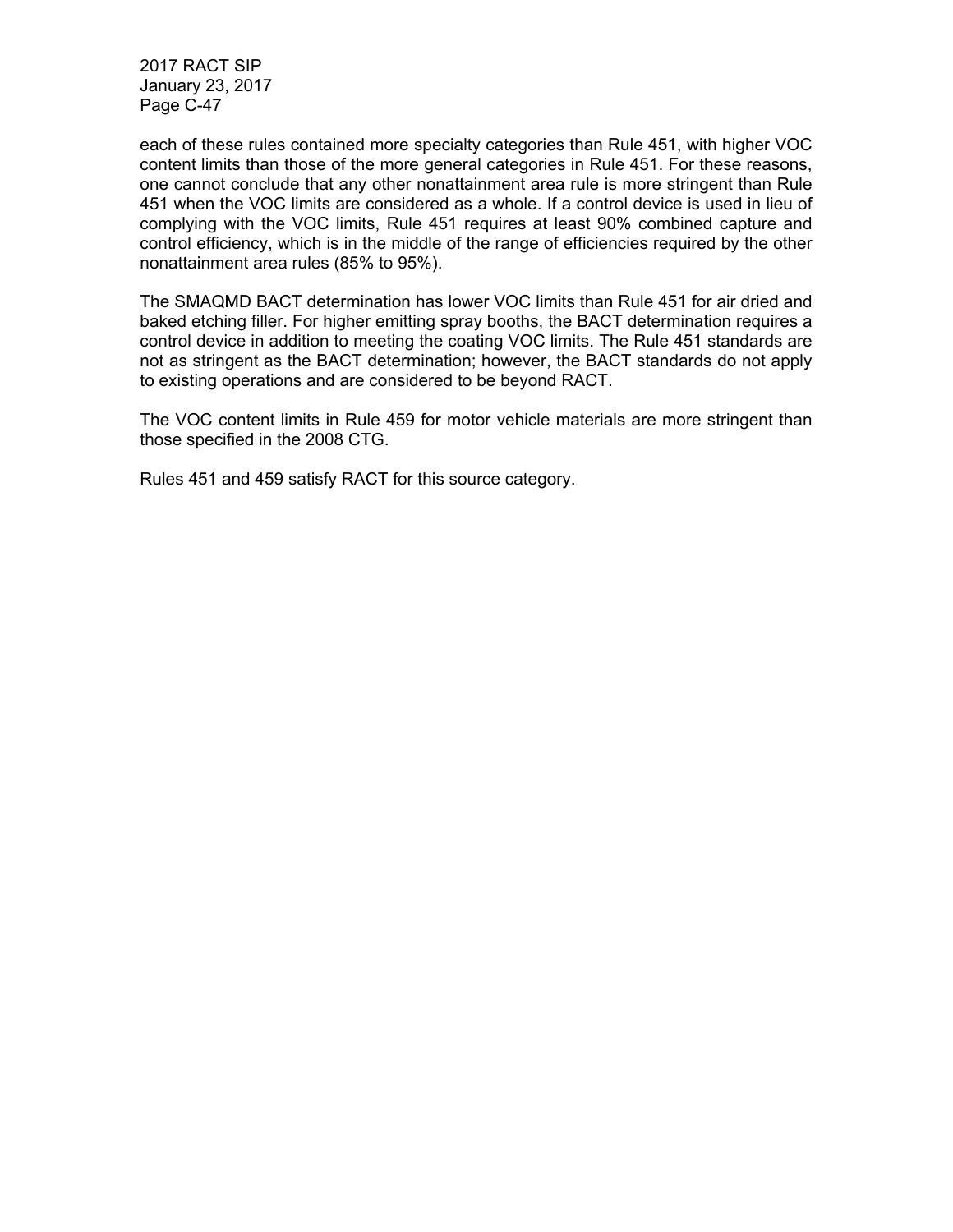## **Category: Organic Chemical Manufacturing: Process Vents from Reactor Processes and Distillation Operations**

# **CTG DOCUMENT**

*Control of Volatile Organic Compound Emissions from Reactor Processes and Distillation Operations in the Synthetic Organic Chemical Manufacturing Industry.*  EPA-450/4-91-031, August 1993.

The CTG applies to continuous process vent streams from reactors, associated product recovery systems, and distillation operations in synthetic organic chemical manufacturing industry (SOCMI) process units. SOCMI process units produce a specific list of chemicals, listed in Appendix A of the CTG.

Process vents must be controlled if the Total Resource Effectiveness (TRE) index value is less than or equal to 1.0. The TRE is a measure of the relative cost effectiveness of applying combustion controls, and is calculated using equations in the CTGs. Inputs to the TRE calculation are the vent stream flow rate, heating value, and VOC emission rate measured after any product recovery devices (e.g., condensers, absorbers, absorbers) through which the reactor or distillation vent stream is discharged. A TRE of 1.0 is roughly equivalent a cost of \$2,300/ton (early 1993 dollars).

The presumptive RACT VOC limit for process vent streams is 98% VOC reduction or 20 ppmv at the outlet of the combustion control device, corrected to 3% oxygen. A flare meeting the design and operational requirements of 40 CFR 60.18 can also be used. Product recovery devices (e.g., condensers, absorbers, absorbers) cannot be used to meet the 98% reduction requirement. However a facility could add a recovery device or improve recovery efficiency to reduce the VOC emission rate (measured at the outlet of the recovery device) to the point where the TRE becomes greater than 1.0, and thereby avoid the need to install combustion controls. This feature of the RACT guidance encourages pollution prevention.

### **SMAQMD REQUIREMENTS**

Rule 464, Organic Chemical Manufacturing Operations, applies to the manufacturing of organic chemicals in general, which also includes pharmaceuticals and cosmetics. Pharmaceutical manufacturing is covered by a separate CTG, which is analyzed as a category separately in this appendix. Therefore, only the requirements of Rule 464 that pertain to organic chemicals other than pharmaceuticals will be discussed here.

The requirements of Rule 464 are summarized below.

1. Other than for cosmetics, each reactor, distillation column, crystallizer, evaporator or enclosed centrifuge that emits >15 lb/day of maximum uncontrolled VOC emissions must be equipped with an air pollution control device with an efficiency of at least 90% and an overall capture and control efficiency of at least 85% by weight.

For cosmetics, each reactor, distillation column, crystallizer, evaporator or enclosed centrifuge that emits >10 lb/day of maximum uncontrolled VOC emissions must be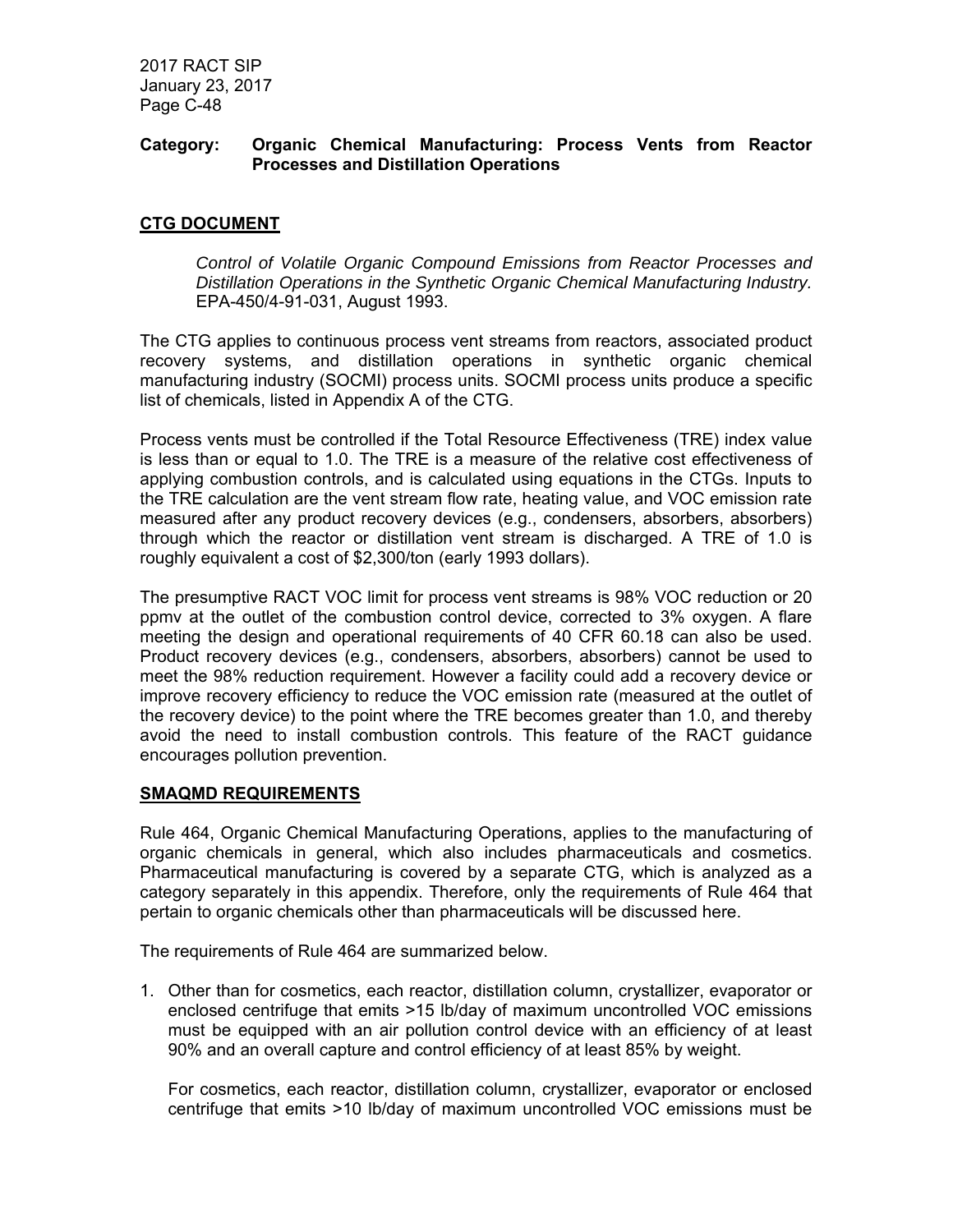equipped an air pollution control device with an overall capture and control efficiency of at least 90% by weight. As an additional alternative for units emitting >10 lb/day and ≤15 lb/day of maximum uncontrolled VOC emissions, the unit may be equipped with a condenser that meets a specified outlet gas temperature that depends on the vapor pressure of the VOC.

2. Other than for cosmetics, each centrifuge, rotary vacuum filter, or other filter or separation device that has an exposed liquid surface where the liquid contains VOC having a VOC vapor pressure of 0.5 psia or more at 20 °C and emitting >15 lb/day of maximum uncontrolled VOC emission must be vented to an air pollution control device with an efficiency of at least 90% and an overall capture and control efficiency of at least 85% by weight

For cosmetics, each centrifuge, rotary vacuum filter, or other filter or separation device that has an exposed liquid surface where the liquid contains VOC having a VOC vapor pressure of 0.5 psia or more at 20 °C must incorporate a hood or enclosure with a delivery system or ductwork to collect VOC emissions, exhausting to a carbon adsorber, or equivalent control method approved by the Air Pollution Control Officer and the U.S. EPA.

3. Other than for cosmetics, air dryers or production equipment exhaust systems that emit ≥ 330 lb/day of maximum uncontrolled VOC emissions must be vented to an air pollution control device with a combined capture and control system efficiency is at least 85%. Air dryers or production equipment exhaust systems that emit <330 lb/day of maximum uncontrolled VOC emissions must be vented to an air pollution control device that reduces emissions to <33 lb/day.

For cosmetics, air dryers or production equipment exhaust systems that emit >10 lb/day of maximum uncontrolled VOC emissions must be vented to an air pollution control device with an overall capture and control efficiency of at least 90% by weight.

- 4. Process tanks that contain liquid having a VOC vapor pressure of 0.5 psia or more at 20 °C must be closed containers that are tightly covered at all times except when accessing the container. In addition, process tanks that emit more than 15 lb/day of maximum uncontrolled VOC emissions must be vented to an air pollution control device with an efficiency of at least 90% and an overall capture and control efficiency of at least 85% by weight.
- 5. Emissions from bulk loading of liquid with a VOC vapor pressure >0.5 psia at 20 °C into any tank truck, trailer, railroad tank car, or storage tank ≥2,000 gallons must be reduced by a vapor balance system that returns at least 90% of the displaced vapor back to the supply tanks; or, the vessel must be equipped with an internal or external floating roof; or, the emissions must be reduced with an air pollution control device with an efficiency of at least 90% and an overall capture and control efficiency of at least 85% by weight.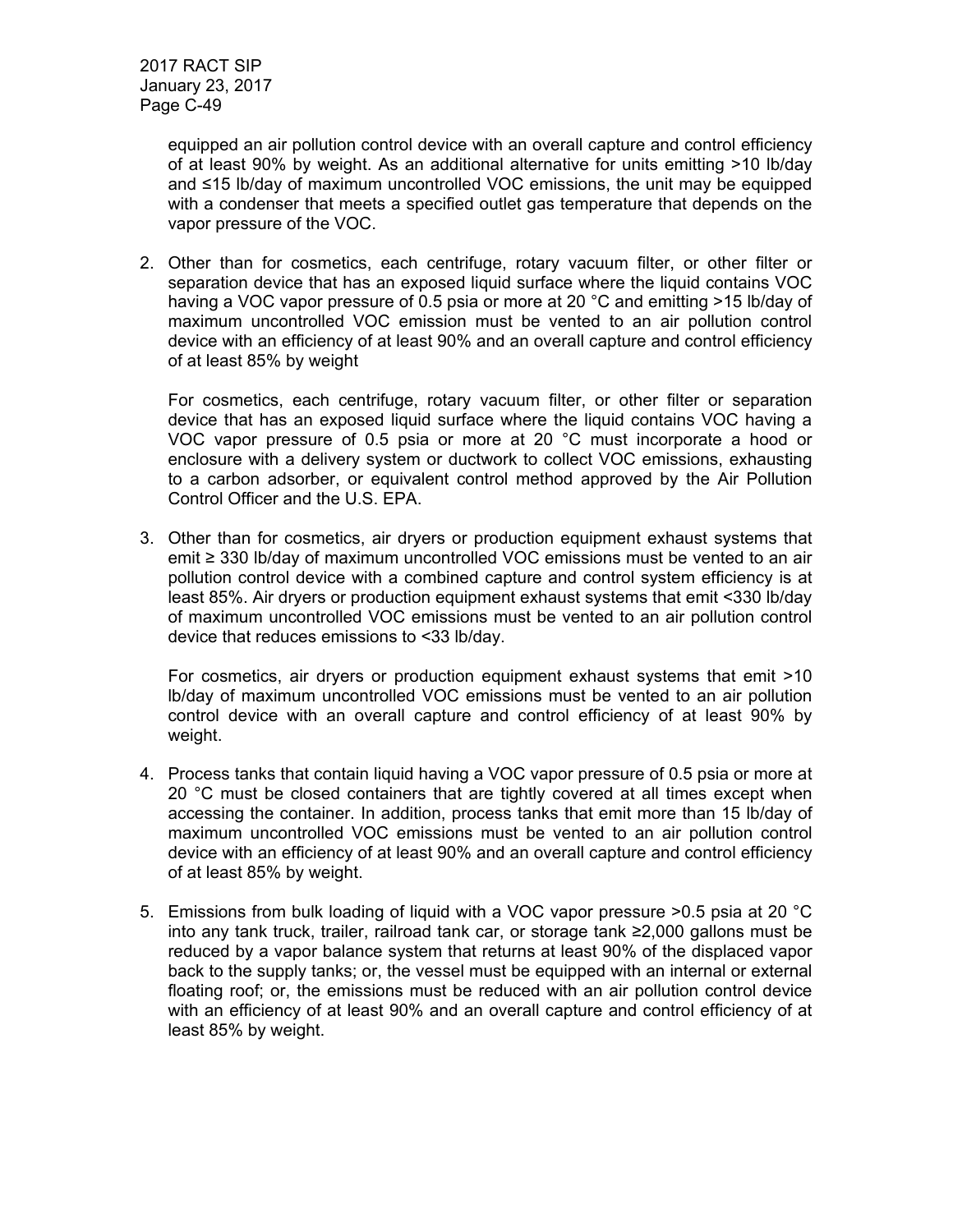- 6. Storage Tanks:
	- A storage tank >55 gallons and ≤40,000 gallons that stores organic liquid with VOC vapor pressure >1.5 psia at 20 °C must be equipped with a pressure/vacuum valve with a minimum pressure setting of 0.03 psi and a minimum vacuum setting of 0.03 psi, or equivalent control. Storage tanks with capacity >40,000 gallons are subject to Rule 446 – Storage of Petroleum Products (which is analyzed under a separate CTG category in this appendix).
	- A storage tank ≤55 gallons that stores organic liquid with VOC vapor pressure >1.5 psia at 20 °C must be a closed container that is kept tightly covered at all times except when accessing the container.
- 7. Rule 464 also contains requirements for wastewater systems, which are not within the scope of this CTG. Requirements for wastewater systems are included in the analysis for the non-CTG category Organic Chemical Manufacturing: Wastewater in Appendix D.
- 8. Leaks from process equipment are subject to Rule 443 Leaks from Synthetic Organic Chemical and Polymer Manufacturing (which is analyzed under a separate CTG category in this appendix).

Rule 464 exempts facilities that emit ≤15 lb/day (≤10 lb/day for cosmetics) of maximum uncontrolled VOC emissions. The rule also exempts vent streams from individual reactors, distillation columns, evaporators, crystallizers, and centrifuges with maximum uncontrolled VOC emissions of ≤15 lb/day (≤10 lb/day for cosmetics), and separation devices (except for cosmetics) with maximum uncontrolled VOC emissions of ≤15 lb/day.

Research and development operations, including bench scale laboratory and pilot plant operations, with cumulative emissions at the design production rating ≤15 lb/day maximum uncontrolled VOC are also exempt.

### **OTHER FEDERAL GUIDANCE**

*ACT:* None

# *NSPS:*

1) 40 CFR Part 60, Subpart NNN – Standards of Performance for Volatile Organic Compound (VOC) Emissions from Synthetic Organic Chemical Manufacturing Industry (SOCMI) Distillation Operations.

2) 40 CFR Part 60, Subpart RRR – Standards of Performance for Volatile Organic Compound Emissions from Synthetic Organic Chemical Manufacturing Industry (SOCMI) Reactor Processes.

The two NSPSs apply to relatively large facilities – those manufacturing 1,100 tons or more of product per year. The NSPSs specify vent stream applicability criteria that are a bit more stringent than the CTGs (a TRE of 1.0 for the NSPSs equates to a cost of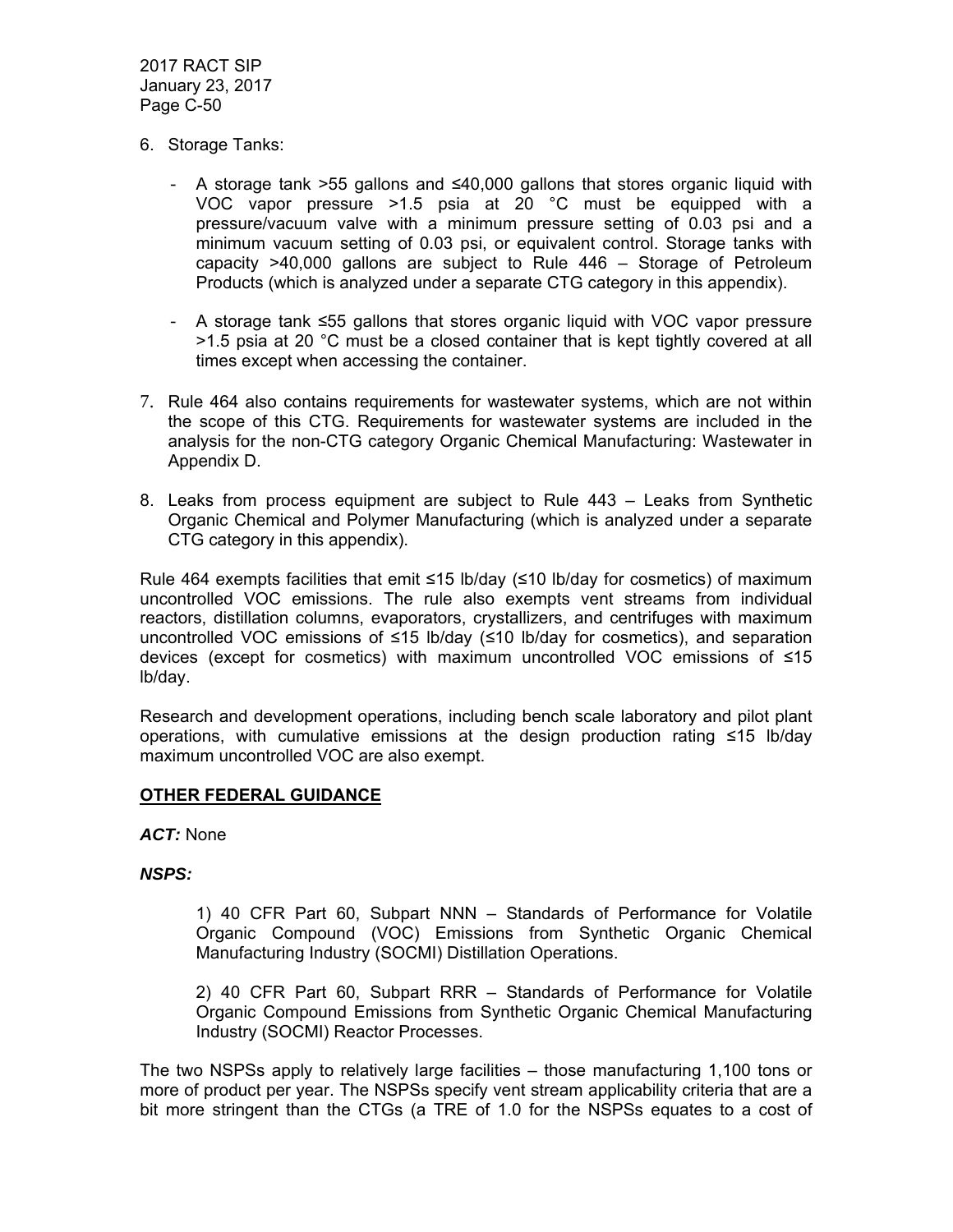\$2,800/ton VOC reduced in early 1990s dollars). The control requirements are the same as the CTGs.

## *NESHAP:*

40 CFR Part 63, Subpart FFFF – National Emission Standards for Hazardous Air Pollutants: Miscellaneous Organic Chemical Manufacturing.

The Miscellaneous Organic NESHAP (the "MON") applies to HAP emissions from a specific list of organic chemical processes at major sources of HAP.

For continuous process vents for which the flow rate is greater than or equal to 0.005 standard cubic meter per minute, and the total resource effectiveness index value (based on total organic HAP is less than or equal to 1.9 at an existing source and less than or equal to 5.0 at a new source, the control requirements are:

- Reduce emissions of total organic HAP by ≥98% by weight or to an outlet process concentration ≤20 ppmv as organic HAP or TOC by venting emissions through a closed-vent system to any combination of control devices (except a flare); or
- Reduce emissions of total organic HAP by venting emissions through a closed vent system to a flare; or
- Use a recovery device to maintain the TRE above 1.9 for an existing source or above 5.0 for a new source

For other continuous process vents, the control requirement is to use a recovery device to maintain a TRE above 1.9 for an existing source or above 5.0 for a new source. The Miscellaneous Organic NESHAP applies to organic HAP, and does not set standards for total VOC.

40 CFR Part 63, Subpart VVVVVV – National Emission Standards for Hazardous Air Pollutants for Chemical Manufacturing Area Sources.

This NESHAP applies to HAP emissions from area (non-major) sources of HAP that process, use, or produce HAPs from a specific list. The control requirements apply to process vents at chemical manufacturing process units (MPCUs) for which the total uncontrolled HAP emissions for the MPCU are equal to or greater than 10,000 lb/yr. HAP emissions from all batch process vents should be reduced by 85% or to 20 ppmv using controls. Total organic HAP emissions from continuous process vents with a TRE less than or equal to 1.0 should be reduced by 95% or to 20 ppmv using controls. Subpart VVVVVV is less stringent than subpart FFFF. The area source NESHAP applies to organic HAP, and does not set standards for total VOC.

### *EPA Menu of Control Measures:* None

*NSR/PSD Settlement Agreements:* None

**STATE GUIDANCE:** None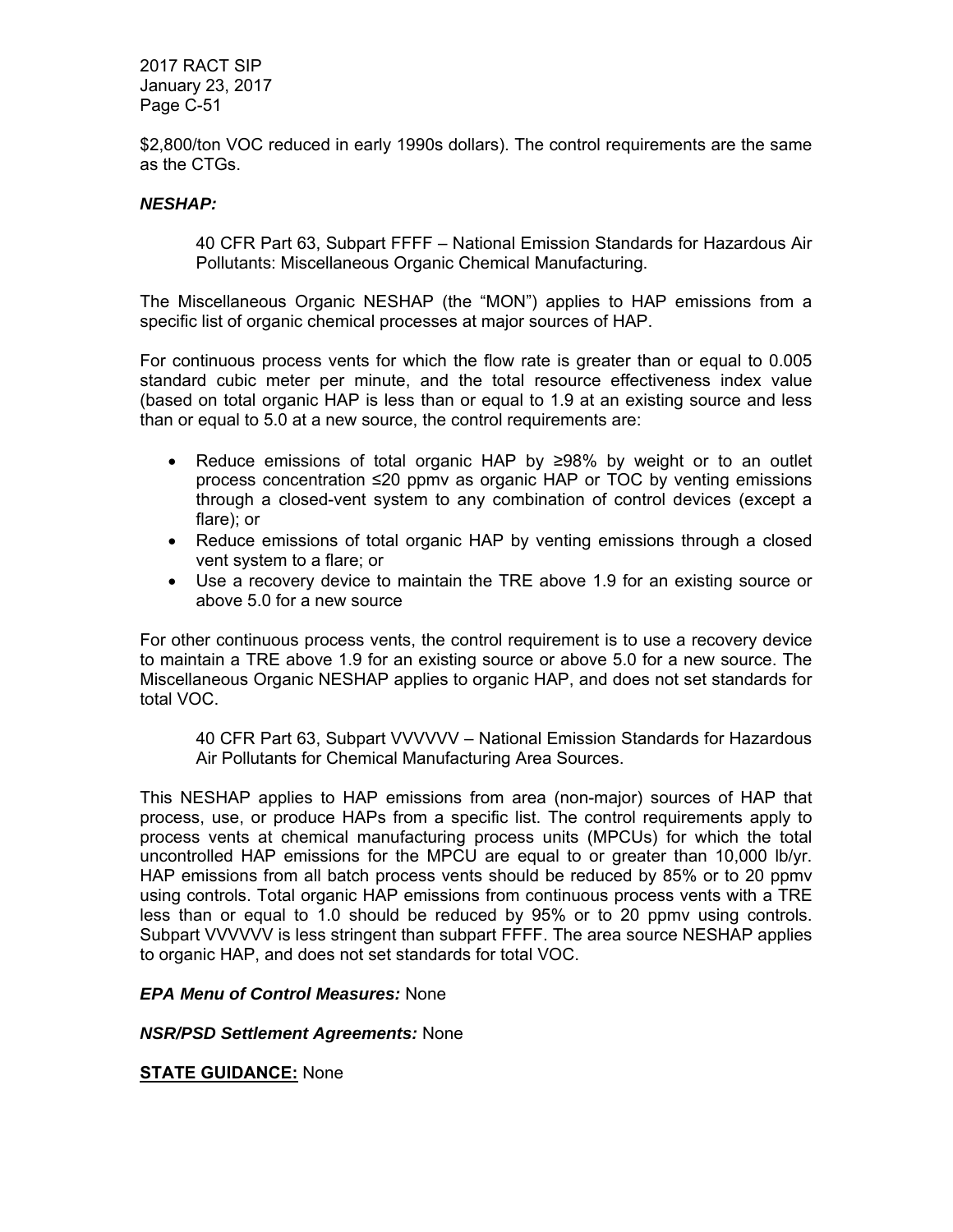# **BACT/LAER**

*EPA RACT/BACT/LAER Clearinghouse:* None

*ARB BACT Clearinghouse:* None

*SMAQMD BACT Determination:* None

## **OTHER NONATTAINMENT AREA RULES**

Only one other nonattainment area examined has a rule that applies to organic chemical manufacturing:

• Baltimore Rule 26.11.19.09 (6/5/95)

Rule 464 and the Baltimore rule require similar levels of control. However, Rule 464 has lower emission thresholds for requiring control, making it more stringent than the Baltimore rule.

## **CONCLUSION**

The CTG, NSPSs and NESHAPs all use TRE criteria to determine which vent streams must be controlled, although the NESHAPs apply to total organic HAP and not total VOC. Under the CTG and NSPSs, the TRE criteria result in controls being required only for process vents with relatively high emission rates. There is only one source in the District, Procter and Gamble, to which the CTG applies. When Rule 464 was first adopted in 1998, Procter and Gamble provided process information and calculations demonstrating that no process vents covered by the CTG had TRE values less than 1.0; therefore, no vents at Procter and Gamble would require control under the CTG. Because the two NSPSs also use the same TRE criteria, no process vents at Procter and Gamble would require control under these regulations.

On the other hand, Rule 464 applies to all process vents with uncontrolled emissions greater than 15 lb/day regardless of TRE, and as a result, Rule 464 requires control of more vent streams and reduces emissions to a greater extent than the CTG or NSPSs.

Only one other nonattainment area examined, the Baltimore area, has a rule that applies to organic chemical manufacturing. Rule 464 is more stringent than the Baltimore rule.

Rule 464 satisfies the RACT requirement for this source category.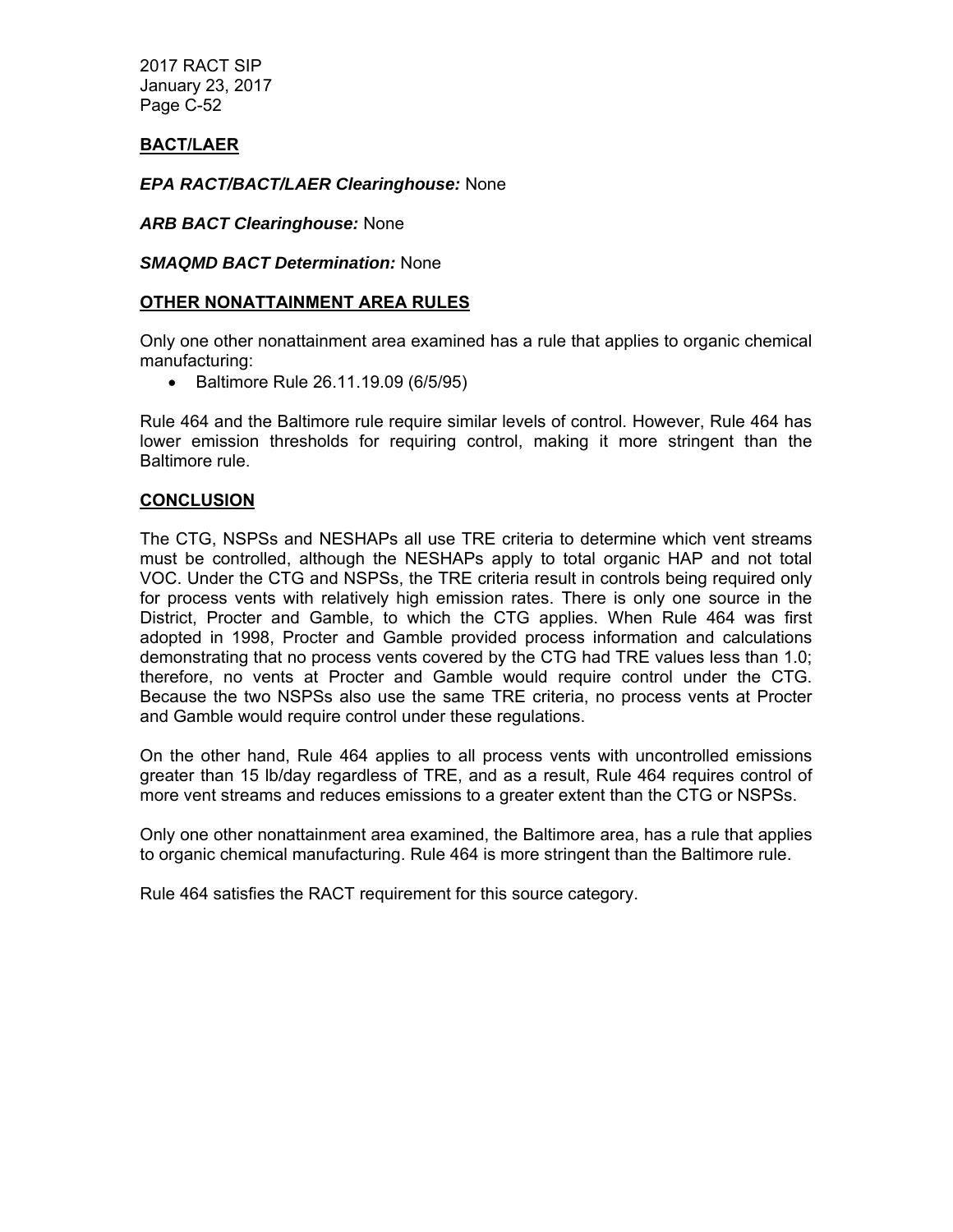## **Category: Pharmaceuticals Manufacturing**

# **CTG DOCUMENT**

*Control of Volatile Organic Emissions from Manufacture of Synthesized Pharmaceutical Products, EPA-450/2-78-029, December 1978.*

The CTG applies to unit operations at facilities manufacturing synthesized pharmaceuticals. These unit operations include reactors, distillation operations, crystallizers, centrifuges, vacuum dryers, and associated storage tanks and transfer operations.

The CTG establishes presumptive RACT for the following sources at facilities that manufacture synthesized pharmaceuticals.

| <b>Emission Point</b>                                                                                      | <b>Applicability Criteria</b>                                                    | <b>VOC Limit</b>                                                       |
|------------------------------------------------------------------------------------------------------------|----------------------------------------------------------------------------------|------------------------------------------------------------------------|
| Process vents at reactors,<br>distillation operations,<br>crystallizers, centrifuges, and<br>vacuum dryers | Emitting more than 15 lb/day<br>of VOC                                           | Surface condensers or<br>equivalent controls                           |
| Air dryers and production<br>equipment exhaust systems                                                     | Emitting 330 lb/day VOC or<br>more                                               | 90% VOC reduction                                                      |
|                                                                                                            | Emitting less than 330 lb/day<br><b>VOC</b>                                      | Emission limit of 33<br>Ib/day VOC                                     |
| Storage tanks                                                                                              | Storing VOC with a vapor<br>pressure $> 4.1$ psia and<br>volume $> 2000$ gallons | 90% vapor balance                                                      |
|                                                                                                            | Storing VOC with vapor<br>pressure $> 1.5$ psia                                  | Pressure conservation<br>vents set at 0.2 kPa<br>$(0.03 \text{ psia})$ |
| Centrifuges, rotary vacuum<br>filters, and other filters having                                            | Applies to liquids with a total<br>VOC vapor pressure of 0.5                     | Enclose equipment                                                      |
| an exposed liquid surface<br>In-process tanks                                                              | psia<br>All                                                                      | Tanks equipped with<br>covers that are closed<br>when possible         |
| Equipment leaks                                                                                            | Liquid leaks (visible)                                                           | Repair as soon as<br>practicable                                       |

### **SMAQMD REQUIREMENTS**

Prior to April 28, 2016, there were two District rules that applied to pharmaceuticals manufacturing: Rule 464, Organic Chemical Manufacturing Operations, which applied to the broader category of organic chemicals (including pharmaceuticals), and Rule 455, Pharmaceuticals Manufacturing, which applied only to pharmaceuticals and cosmetics. On April 28, 2016, the District amended Rule 464 to consolidate all requirements for pharmaceuticals manufacturing and, at the same time, repealed Rule 455. In addition, the requirements for pharmaceuticals manufacturing were strengthened. ARB submitted the amended Rule 464 to EPA for SIP approval on August 3, 2016.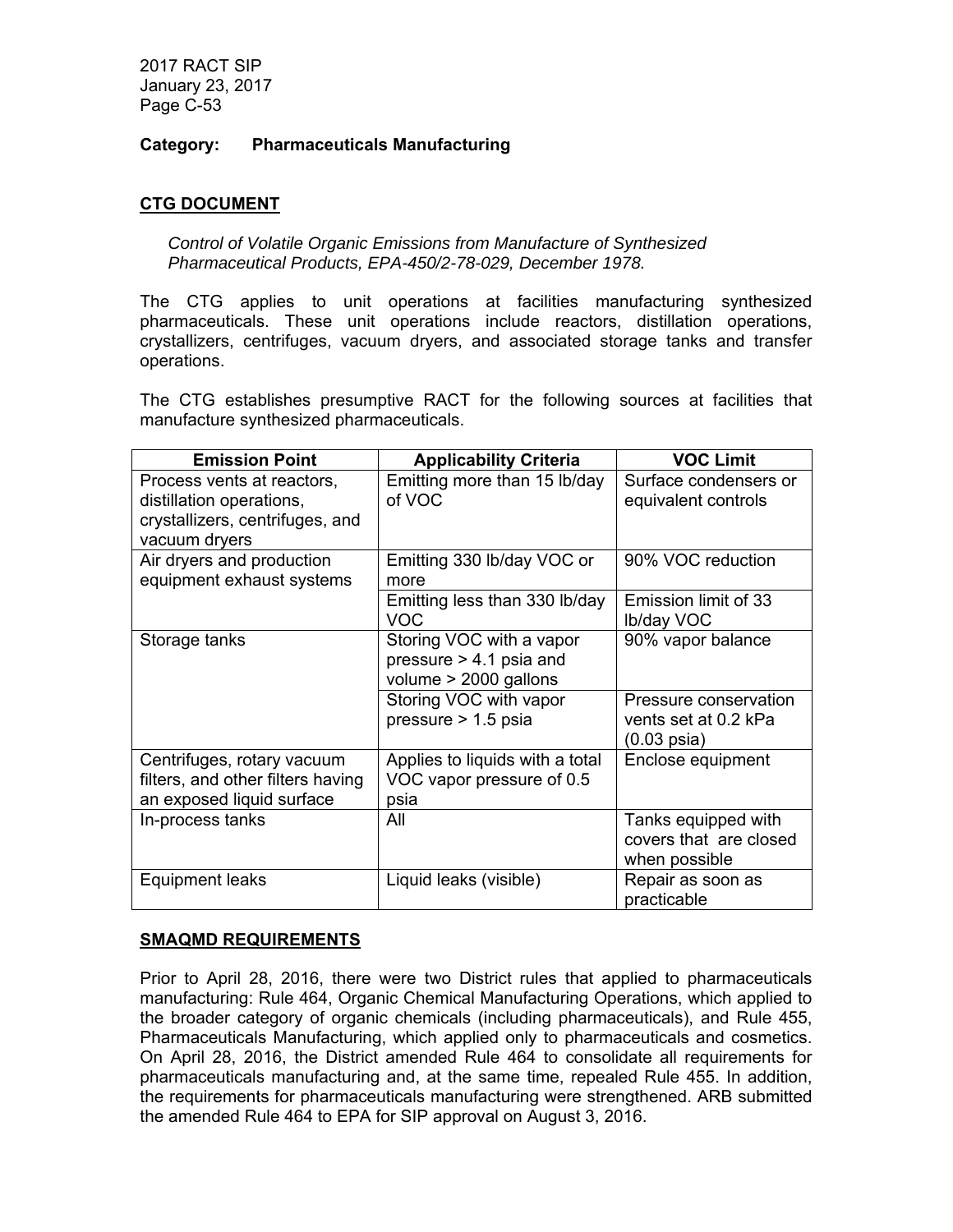The most stringent requirements of Rule 464 take effect on October 28, 2017. These are the requirements for pharmaceuticals manufacturing that will be presented here.

Rule 464 exempts pharmaceutical manufacturing facilities that emit, at the design production rate, 10 lb/day or less of maximum uncontrolled VOC emissions. This exemption level is lower than the 15 lb/day threshold in the CTG and EPA's "Bluebook" (*Issues Relating to VOC Regulation Cutpoints, Deficiencies, and Deviations*, May 25, 1988, revised January 11, 1990).

The requirements of Rule 464 for pharmaceuticals manufacturing are summarized below.

- 1. For each reactor, distillation column, crystallizer, evaporator or enclosed centrifuge that emits >15 lb/day of maximum uncontrolled VOC emissions, an air pollution control device with an overall capture and control efficiency of at least 90% by weight is required.
- 2. For each reactor, distillation column, crystallizer, evaporator or enclosed centrifuge that emits >10 lb/day but ≤15 lb/day of maximum uncontrolled VOC emissions, either an air pollution control device with an overall capture and control efficiency of at least 90% by weight or surface condensers must be used. Surface condensers must meet the following conditions, which depend on the absolute vapor pressure of the VOC at 20 °C:

| <b>VOC Vapor Pressure at 20 °C:</b> | <b>Maximum Condenser Outlet</b><br>Gas Temperature (°C) |
|-------------------------------------|---------------------------------------------------------|
| 0.5 to 1.0 psia                     | 25                                                      |
| 1.0 to 1.5 psia                     | 10                                                      |
| 1.5 to 2.9 psia                     |                                                         |
| 2.9 to 5.8 psia                     | $-15$                                                   |
| over 5.8 psia                       | $-25$                                                   |

- 3. Each centrifuge, rotary vacuum filter, or other filter or separation device that has an exposed liquid surface where the liquid contains VOC having a VOC vapor pressure of 0.5 psia or more at 20 °C must incorporate a hood or enclosure with a delivery system or ductwork to collect VOC emissions, exhausting to a carbon adsorber, or equivalent control method approved by the Air Pollution Control Officer and the U.S. EPA.
- 4. Air dryers or production equipment exhaust systems that emit >10 lb/day of maximum uncontrolled VOC emissions must be vented to an air pollution control device with an overall capture and control efficiency of at least 90% by weight.
- 5. Process tanks that contain liquid having a VOC vapor pressure of 0.5 psia or more at 20 °C must be closed containers that are tightly covered at all times except when accessing the container. In addition, process tanks that emit more than 15 lb/day of maximum uncontrolled VOC emissions must be vented to an air pollution control device that has a combined system efficiency of at least 85% by weight.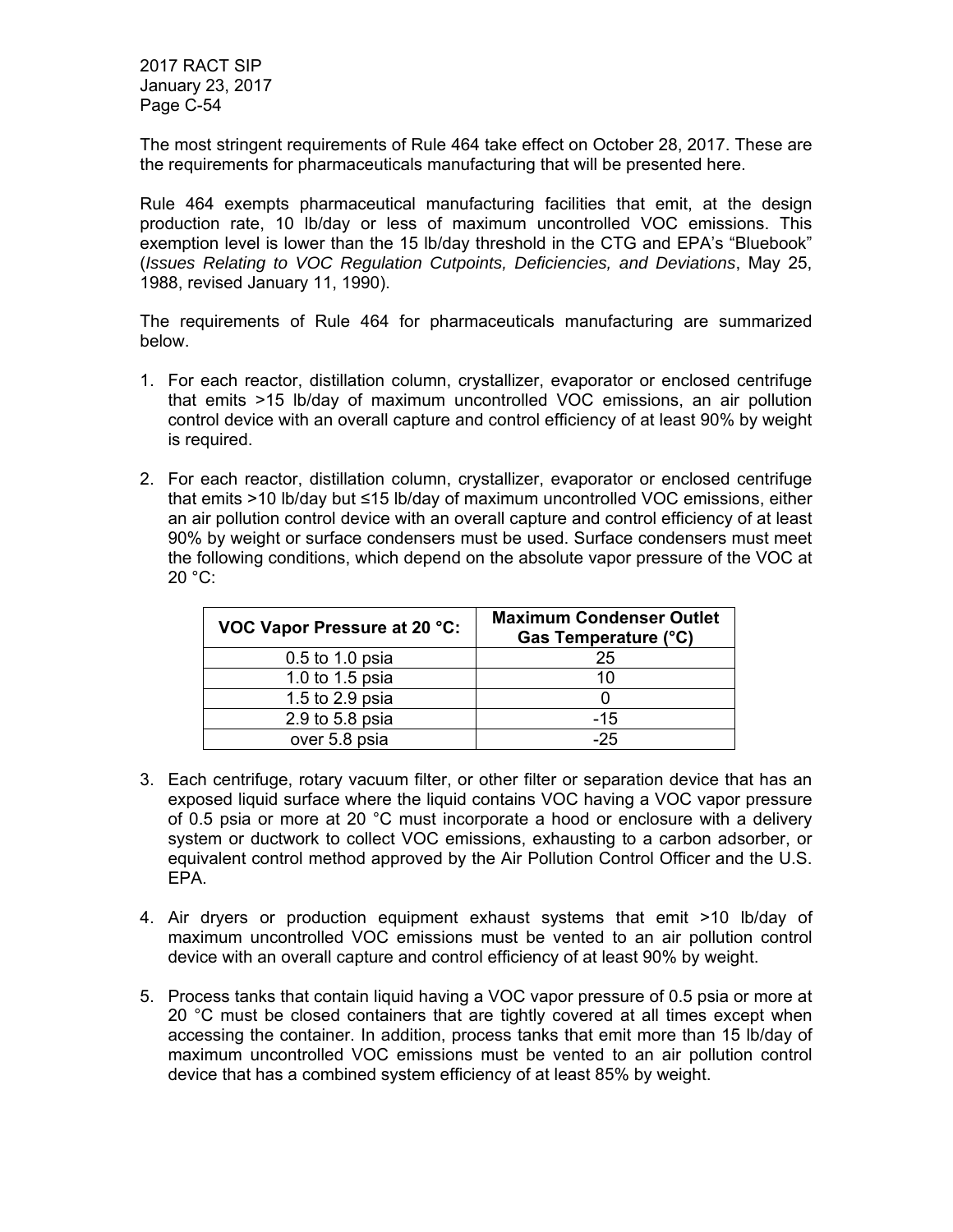- 6. Emissions from bulk loading of liquid with a VOC vapor pressure >0.5 psia at 20 °C into any tank truck, trailer, railroad tank car, or storage tank ≥2,000 gallons must be reduced by a vapor balance system that returns at least 90% of the displaced vapor back to the supply tanks; or, the vessel must be equipped with an internal or external floating roof; or, the emissions must be reduced with an air pollution control device with a combined system efficiency of at least 90% by weight.
- 7. Storage Tanks:
	- A storage tank >55 gallons and ≤40,000 gallons that stores organic liquid with VOC vapor pressure >1.5 psia at 20 °C must be equipped with a pressure/vacuum valve with a minimum pressure setting of 0.03 psi and a minimum vacuum setting of 0.03 psi, or equivalent control. Storage tanks with capacity >40,000 gallons are subject to Rule 446 – Storage of Petroleum Products (which is analyzed under a separate CTG category in this appendix).
	- A storage tank ≤55 gallons that stores organic liquid with VOC vapor pressure >1.5 psia at 20 °C must be a closed container that is kept tightly covered at all times except when accessing the container.
- 8. Rule 464 also contains requirements for wastewater systems, which are analyzed under the category Organic Chemical Manufacturing: Wastewater in Appendix D. Wastewater systems are not within the scope of the pharmaceuticals CTG.
- 9. Leaks from process equipment are subject to Rule 443 Leaks from Synthetic Organic Chemical and Polymer Manufacturing (which is analyzed under a separate CTG category in this appendix).

# **OTHER FEDERAL GUIDANCE**

### *ACT:*

*Control of Volatile Organic Compound Emissions from Batch Processes – Alternative Control Techniques Information Document.* EPA-453/R-93-017, February 1994.

The ACT applies to reactors, distillations columns, filters, dryers, extractors, crystallizers, and other process vent emissions within batch processes. The ACT presents three alternative control levels of 90%, 95%, or 98% VOC reduction. The 98% level is based on combustion control. The 90% and 95% levels allow for use of recovery devices. The ACT does not recommend process vent applicability criteria, but instead provides optional methodologies for individual or aggregated batch vents based on emission rates, flow rates, and costs. The model rule exempts batch process trains if combined vent emissions are less than 10,000 lb/yr VOC (equivalent to 27 lb/day).

### *NSPS:* None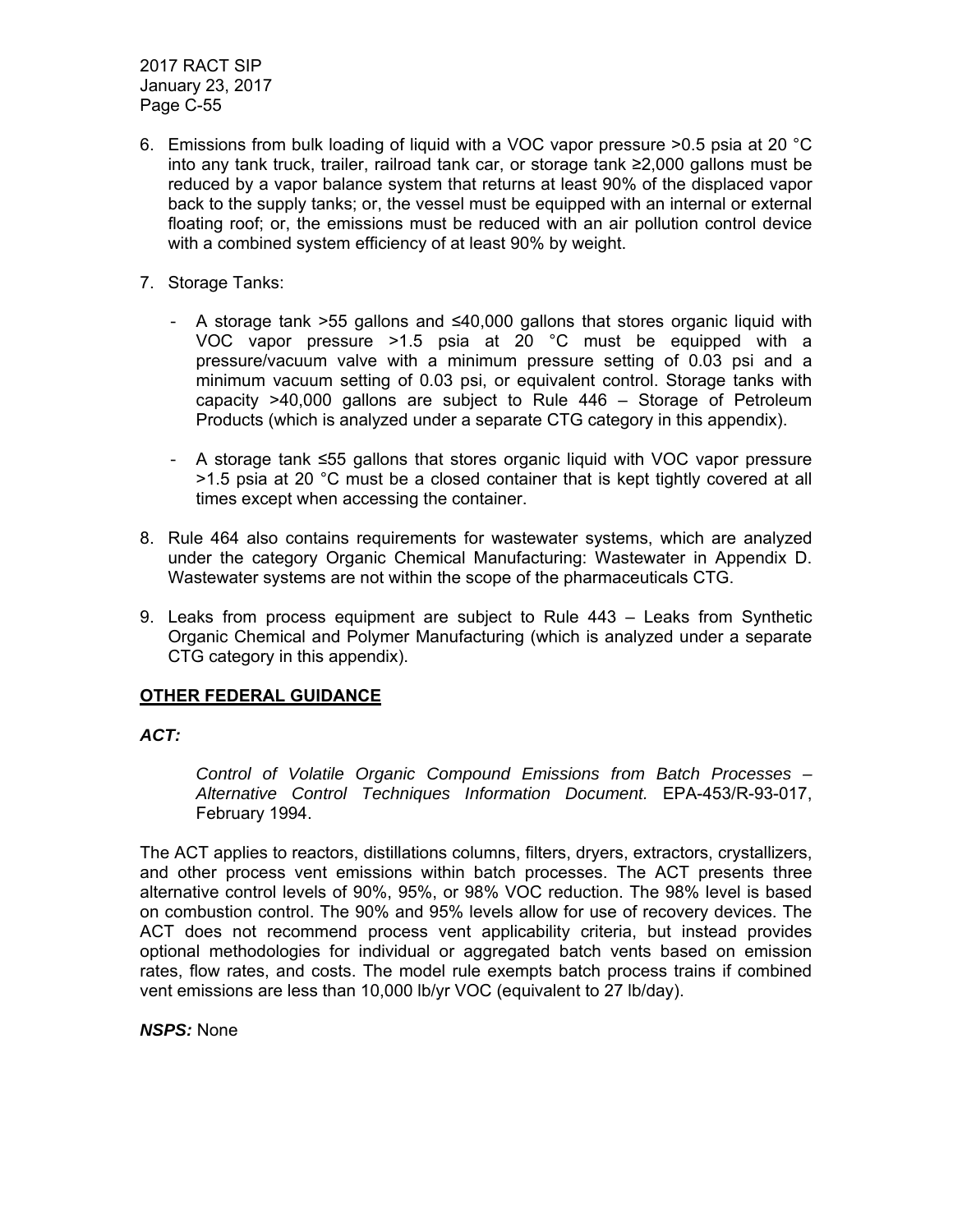### *NESHAP:*

40 CFR Part 63, Subpart GGG - National Emission Standards for Pharmaceuticals Production

The NESHAP applies to pharmaceutical manufacturing operations at major sources of HAPs. The NESHAP regulates organic HAP emissions from process vents, storage vessels, equipment leaks, and wastewater treatment systems. The NESHAP rule contains provisions for emissions averaging and pollution prevention alternatives. There are applicability cutoffs for each emission point, but those criteria would not be relevant for VOC emissions. The control requirements for equipment that is subject to the NESHAP are presented below.

| <b>Emission Point</b>  | <b>HAP Limits</b>                                                                                                                                                                                                                                                                                      |
|------------------------|--------------------------------------------------------------------------------------------------------------------------------------------------------------------------------------------------------------------------------------------------------------------------------------------------------|
| Storage tanks          | Store applicable liquids in an internal floating roof,<br>external floating roof, or fixed roof tank that sends<br>emissions to a control device that reduces emissions by<br>90% or 95% (depending on tank size and vapor pressure<br>of HAP stored), or comply with a vapor balancing<br>alternative |
| Process vents          | Reduce HAP by 98% by weight for each large process<br>vent, and by 93% by weight for all remaining vents<br>combined. As an alternative, reduce outlet concentrations<br>to 20 ppmv, or use a flare.                                                                                                   |
| <b>Equipment Leaks</b> | Liquid leak visual inspection and repair requirements                                                                                                                                                                                                                                                  |

### *EPA Menu of Control Measures:*

The control measure for Pharmaceutical and Cosmetic Manufacturing Operations is SCAQMD Rule 1103, with an estimated emission reduction of 90%.

### *NSR/PSD Settlement Agreements:* None

### **STATE GUIDANCE:** None

### **BACT/LAER**

*EPA RACT/BACT/LAER Clearinghouse:* None

*ARB BACT Clearinghouse:* None

### *SMAQMD BACT Determinations*

In 2014, BACT for the control of VOC emissions from a pharmaceutical process was determined to be the use of afterburners, refrigerated condensers, carbon adsorbers, or scrubbers on the process vents with a combined capture and control of at least 90%.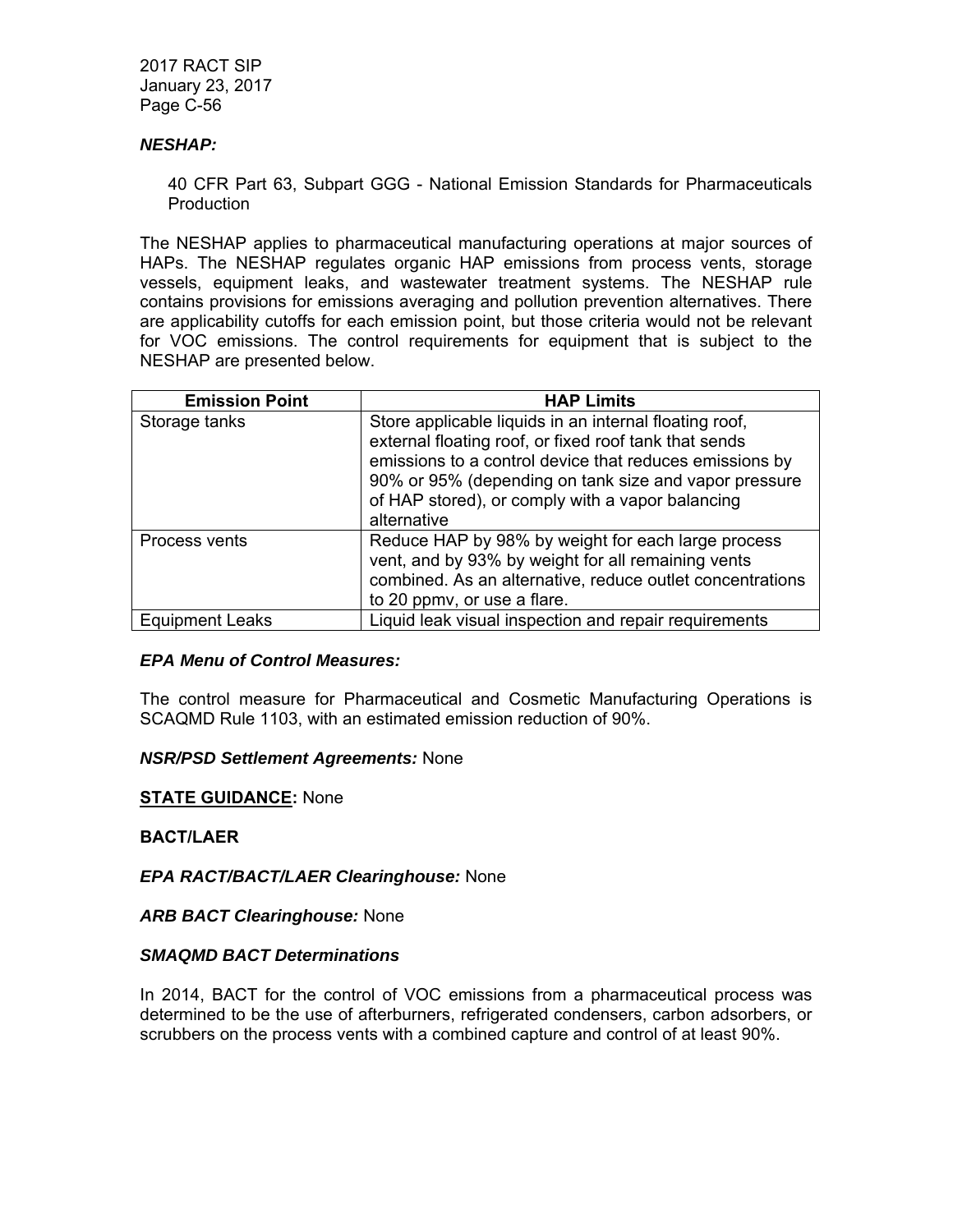### **OTHER NONATTAINMENT AREA RULES**

The requirements for pharmaceuticals manufacturing in the rules listed below were evaluated and compared with SMAQMD Rule 464:

- YSAQMD Rule 2.35 (9/14/16)
- SCAQMD Rule 1103 (11/4/11)
- Dallas-Fort Worth and Houston-Galveston-Brazoria Rules 115.531 (8/1/92) and 115.532 (5/16/02)
- Baltimore Rule 26.11.19.14 (5/8/91)

None of the other nonattainment area rules was more stringent than Rule 464.

### **CONCLUSION**

Rule 464 contains VOC control requirements that are more stringent than the CTG and applies to vent streams with lower emission rates. The control levels required by Rule 464 are equivalent to the District's 2014 BACT determination and are within the range presented in the ACT, but Rule 464 requires control of streams with lower emission rates than the ACT. The NESHAP sets standards to control organic HAP emissions at pharmaceutical manufacturing located at major sources of HAPs. No VOC standards are set, which prevents a comparison with Rule 464.

SCAQMD Rule 1103 is identified on EPA's Menu of Control Measures. None of the other nonattainment area rules, including SCAQMD Rule 1103, was more stringent than Rule 464.

Rule 464 satisfies the RACT requirement for this source category.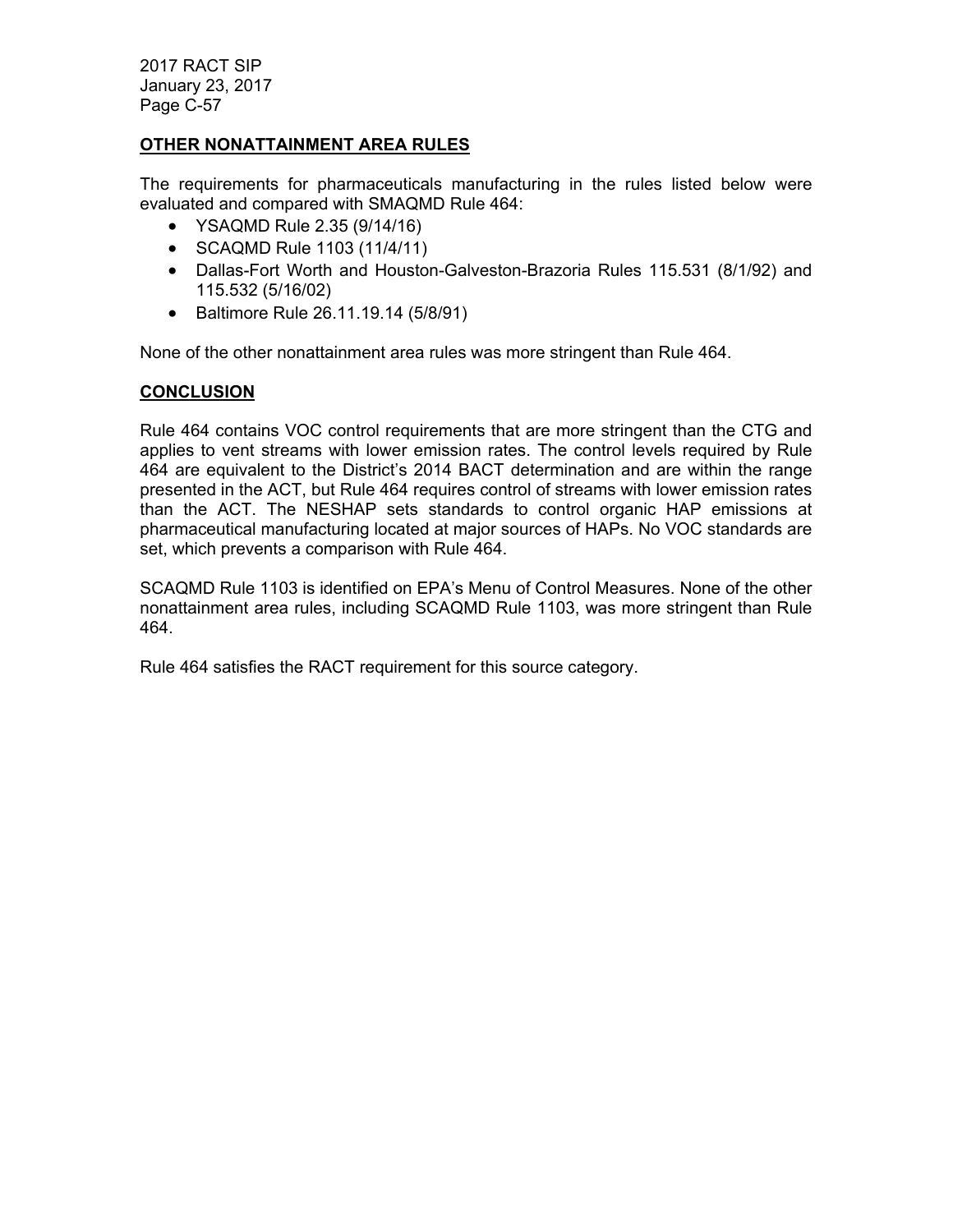# **Category: Solvent Metal Cleaning (Degreasers)**

# **CTG DOCUMENT**

*Control of Volatile Organic Emissions from Solvent Metal Cleaning*, EPA-450/2- 77-022, November 1977.

The CTG applies to cold cleaners, open top vapor degreasers, and conveyorized degreasers. It identifies machine design specifications, control devices, and work practices to reduce solvent losses from diffusion and convection, carryout, leaks, downtime, solvent transfer, water contamination, and waste disposal for each type of degreaser. The CTG does not specify a single control strategy, but defines a number of measures at two levels of cost that can be combined to form an effective control strategy depending on the level of control needed. The types of controls are summarized generally below:

- Cold cleaners: Covers on machine openings, parts draining requirements to avoid carry-out, labeling of work practices, 0.7 freeboard ratio (alternatives: water cover or control device), and work practices for waste disposal.
- Vapor degreasers: More stringent cover and carry-out controls, work practice requirements for vapor cleaning, labeling, automatic shut-off switches in case of operating deviations, leak checks, 0.75 freeboard ratio (alternatives: refrigerated chiller, carbon adsorber, enclosed design, or other control device), and work practices for separator water and waste disposal.
- Conveyorized degreasers: Refrigerated chiller or carbon adsorber, carry-out controls, automatic shutoff switches, minimized machine openings, downtime covers, and work practices for separator water and waste disposal.

# **SMAQMD REQUIREMENTS**

District Rule 454, Degreasing Operations, specifies design and work practice standards for non-vapor degreasers, vapor degreasers, remote reservoir degreasers, and conveyorized degreasers. In 2008, the District amended Rule 454 to require that solvents used in any vapor or non-vapor degreaser contain no more than 25 g/l of VOC. As an alternative to complying with the VOC limit, an airtight/airless cleaning system may be used.

The provisions of Rule 454 do not apply to:

- Wipe cleaning (covered under Rule 466)
- Degreasers using solvents that contain no more than 25 g/l of VOC
- Degreasing of tools, equipment, and machinery regulated under Rule 456, Aerospace Assembly and Component Coating Operations
- Degreasing of aerospace products using solvents that comply with the surface preparation and cleanup VOC limits of Rule 456 (also 25 g/l VOC limit)
- Products subiect to the Air Resources Board Consumer Products Regulations (Subchapter 8.5, Article 2, Section 94507-94517 of Title 17 of the California Code of Regulations)
- Degreasing of high-voltage microwave vacuum tubes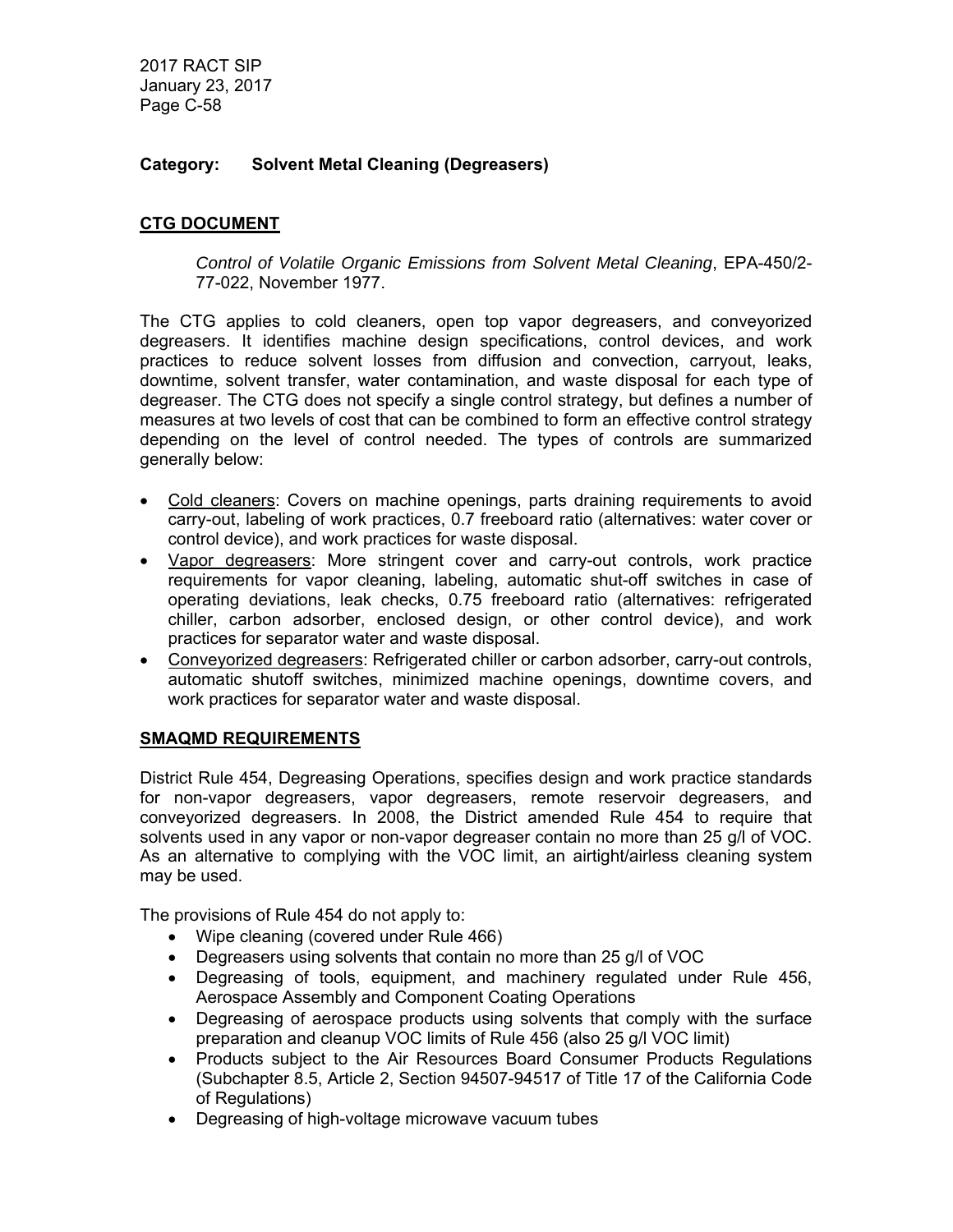### **OTHER FEDERAL GUIDANCE**

### *ACT:*

Alternative Control Technology Document - *Halogenated Solvent Cleaners*, EPA-450/3-89-030, August 1989.

The ACT for halogenated solvent cleaners applies to cold, open-top, and in-line (i.e., conveyorized) degreasers using 1,1,1-trichloroethane, trichloroethylene, perchloroethylene, methylene chloride, and trichlorotrifluoroethane. The controls listed in the ACT are the same as the CTG and include a few additional design or work practice standards that are more explicit than the CTG, but not substantially different or more stringent.

#### *NSPS:* None

### *NESHAP:*

40 CFR Part 63, Subpart G – National Emission Standards for Halogenated Solvent Cleaning

The NESHAP applies to batch vapor, in-line vapor, in-line cold, and batch cold solvent cleaning machines that use any solvent containing at least 5%, by weight, of carbon tetrachloride, chloroform, perchloroethylene, 1,1,1-trichloroethane, trichloroethylene, or methylene chloride (either alone or in combination). The NESHAP is based on the same controls as the CTG, but specifies a number of alternative combinations of control measures for each type of degreaser.

### *EPA Menu of Control Measures:*

There are four measures identified in the menu of control measures for solvent metal cleaning.

| <b>Source</b><br>Category          | <b>Technology</b>                                                                                                                                                                                                                                                     | Control<br><b>Efficiency</b>         |
|------------------------------------|-----------------------------------------------------------------------------------------------------------------------------------------------------------------------------------------------------------------------------------------------------------------------|--------------------------------------|
| <b>Cold Cleaning</b><br>Degreasing | Process Modification – Based on SCAQMD Rule 1122 staff<br>report, modifications to the cold cleaning process to reduce the<br>fugitive VOC emissions.                                                                                                                 | 95%                                  |
| Cold Cleaning<br>Degreasing        | Reformulation/Process Modification – Based on the Ozone<br>Transport Commission rule. Establishes hardware and<br>operating requirements for specified vapor cleaning machines,<br>as well as solvent volatility limits and operating practices for<br>cold cleaners. | 8% beyond<br><b>MACT</b><br>standard |
| Open Top<br>Degreasing             | Process Modification - Based on SCAQMD Rule 1122.<br>modifications to the open top degreasing process to reduce the<br>fugitive VOC emissions                                                                                                                         | 97%                                  |
| Open Top<br>Degreasing             | Reformulation/Process Modification - From SCAQMD Rule<br>1122 staff report (1997), VOC emissions from degreasing<br>operations can be reduced by the use of low-VOC content<br>solvents, and by changes in operating practices.                                       | 65%                                  |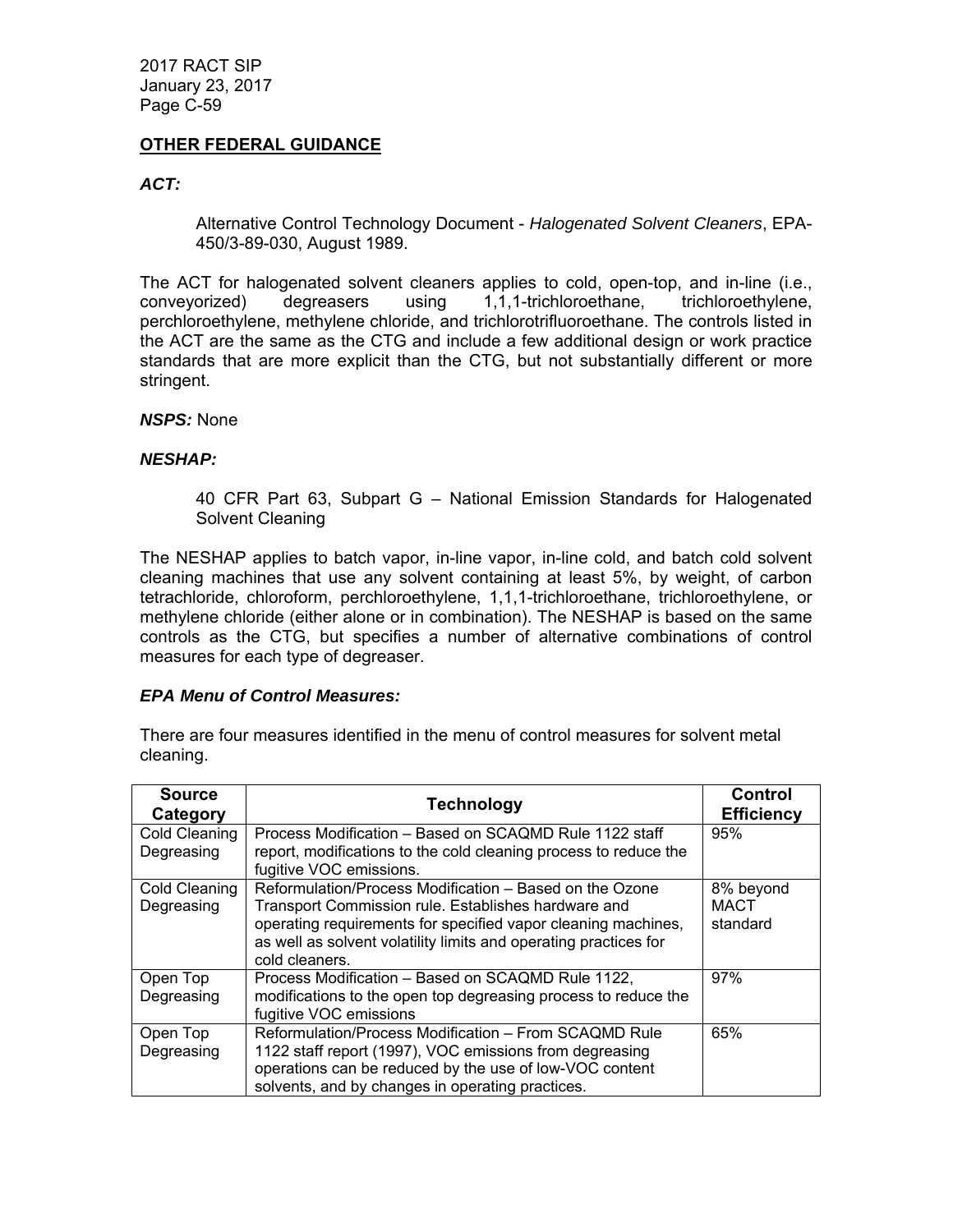#### *NSR/PSD Settlement Agreements:* None

#### **STATE GUIDANCE:**

Determination of Reasonably Available Control Technology and Best Available Retrofit Control Technology for Organic Solvent Cleaning and Degreasing Operations, Air Resources Board, July 18, 1991.

In 1991, the ARB issued a RACT/BARCT determination document for organic solvent cleaning and degreasing. The ARB concluded that RACT and BARCT standards are met by the requirements shown below.

- All cleaners must have:
	- A cover where appropriate
	- A label specifying operating instructions
- Cold cleaners must be equipped with:
	- At least a 6 inch freeboard ratio for low volatility solvents
	- At least a 0.75 freeboard ratio for all other solvents, or a water cover
- Batch loaded vapor degreasers must be equipped with:
	- A primary condenser
	- A vapor level control thermostat
	- A condenser flow switch
	- A spray safety switch
	- A freeboard ratio at least 0.75
	- If the surface area is greater than one square meter, a refrigerated freeboard chiller
- Conveyorized cold cleaners must be equipped with:
	- A rotating basket
	- An average clearance less than 10 cm or less than 10% of the opening width
	- A freeboard ratio at least 0.75 or a refrigerated chiller
	- Conveyorized vapor degreasers must be equipped with:
		- An enclosed drying tunnel or rotating basket
		- An average clearance less than 10 cm or less than 10% of the opening width
		- A primary condenser
		- A condenser flow switch
		- A spray safety switch
		- A vapor level control thermostat
		- A freeboard ratio at least 0.75 or a refrigerated chiller

As an alternative to the equipment requirements, a collection and control system with an overall efficiency of at least 85% can be used. The RACT/BARCT determination also includes work practice standards to minimize emissions during operation.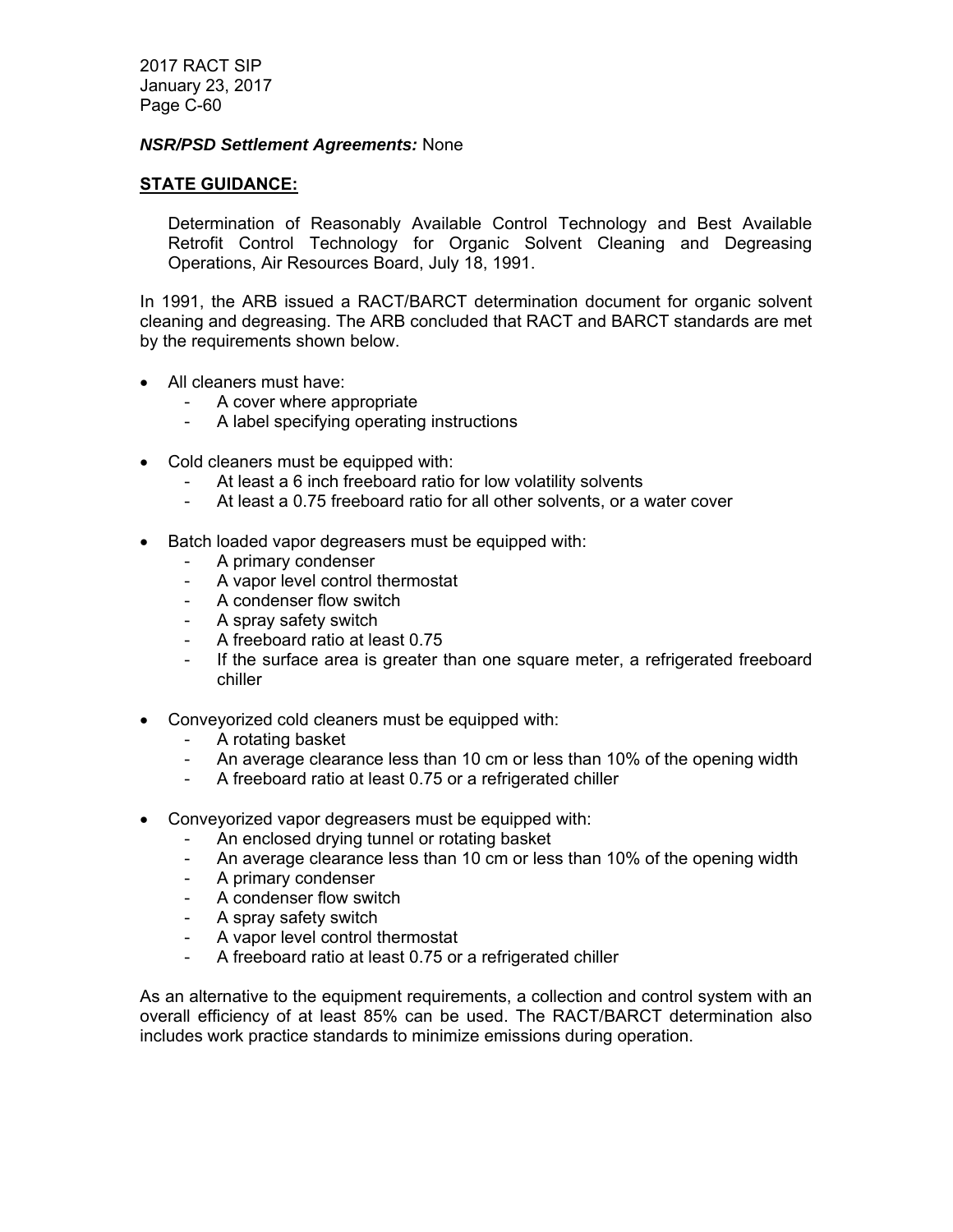# **BACT/LAER**

### *EPA RACT/BACT/LAER Clearinghouse:*

In 2008, there was a BACT determination for 24 new degreasers. The BACT limit was 0.08 pounds of VOC per hour per square foot, using a vapor condensing recovery system.

### *ARB BACT Clearinghouse:* None

### *SMAQMD BACT Determination:* None

### **OTHER NONATTAINMENT AREA RULES**

The requirements for solvent degreasing in the rules listed below were evaluated and compared with SMAQMD Rule 454:

- PCAPCD Rule 216 (12/11/03)
- YSAQMD Rule 2.31 (5/8/13)
- SJVUAPCD Rule 4662 (9/20/07)
- SCAQMD Rule 1122 (5/1/09)
- Dallas-Fort Worth and Houston-Galveston-Brazoria Rule 115.412 (12/9/04)
- Baltimore Rule 26.11.19.09 (6/5/95)

None of the other nonattainment area rules was more stringent than Rule 454.

### **CONCLUSION**

District Rule 454 requires equipment design and work practice standards that are more stringent than the CTG. Functionally, Rule 454 requires the use of degreasers with solvents containing no more than 25 g/l VOC or the use of airtight/airless systems. No federal guidance, state guidance or other nonattainment area rules are more stringent than Rule 454.

Rule 454 satisfies the RACT requirement for this source category.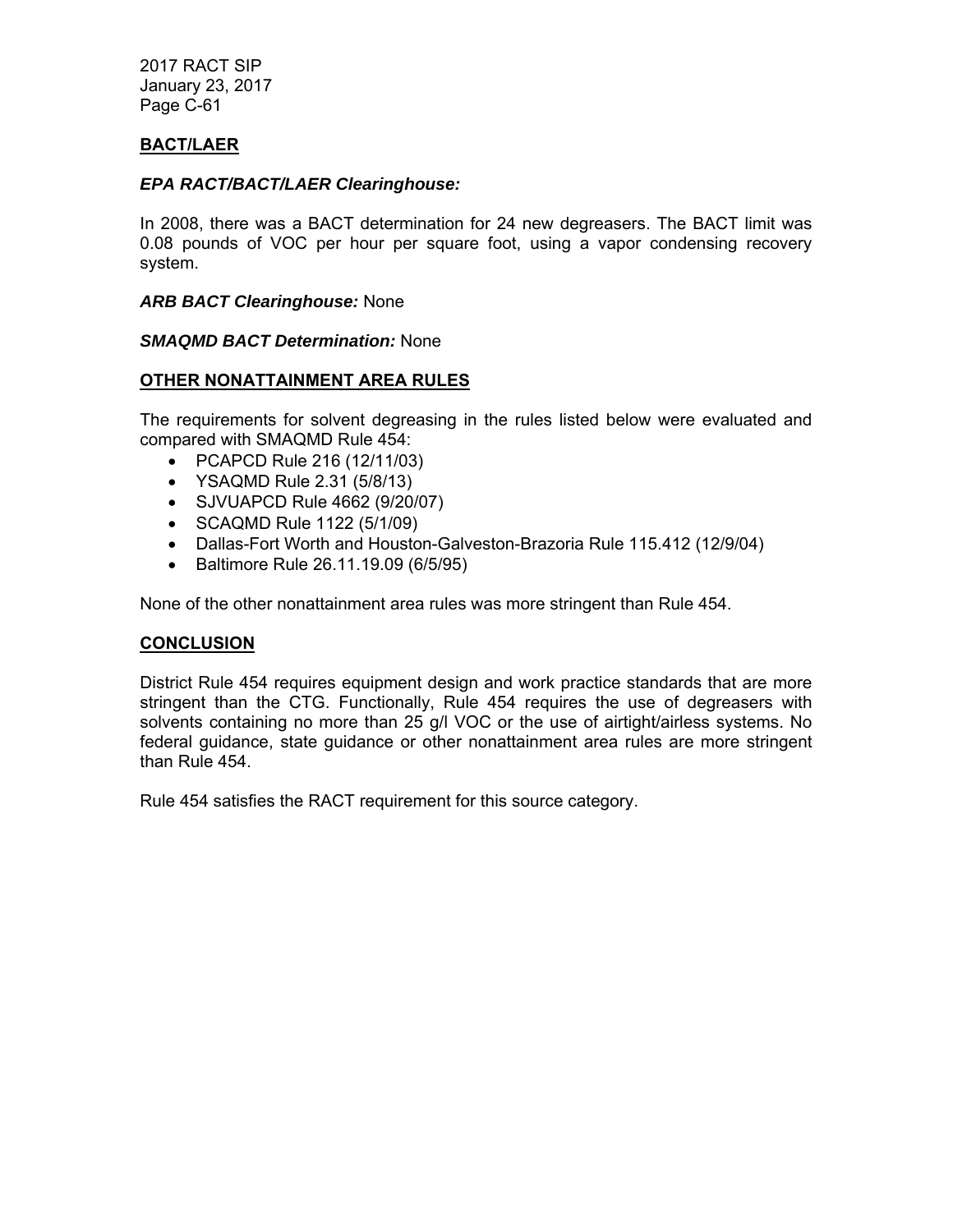### **Category: Storage of Petroleum Products (> 40,000 gallons)**

# **CTG DOCUMENTS**

*Control of Volatile Organic Emissions from Storage of Petroleum Liquids in Fixed-Roof Tanks.* EPA-450/2-77-036, December 1977.

This CTG applies to fixed-roof storage tanks with capacities greater than 150,000 liters (40,000 gallons) containing petroleum liquids with a true vapor pressure greater than 10.5 kPa (1.5 psia). Presumptive RACT is to retrofit fixed-roof tanks with internal floating roofs that are equipped with closure seals. Openings are to be equipped with a cover, seal, or lid. Tanks with capacities less than 1,600,000 liters (420,000 gallons) that are used to store crude oil or condensate are exempt. The VOC emission control effectiveness is estimated to be 90%.

*Control of Volatile Organic Emissions from Petroleum Liquid Storage in External Floating Roof Tanks.* EPA-450/2-78-047, December 1978.

This CTG applies to external floating-roof storage tanks with capacities greater than 40,000 gallons containing petroleum liquids with a true vapor pressure greater than 1.5 psia. Presumptive RACT is shown in the following table:

| <b>Tank Type</b>   | <b>Vapor Pressure</b> | <b>Requirements</b>     | <b>Exemptions</b>        |
|--------------------|-----------------------|-------------------------|--------------------------|
| Welded external    | >4 psia               | Retrofit with a         | <b>External floating</b> |
| floating roof tank |                       | rim-mounted             | roof tanks with          |
| equipped with      |                       | secondary seal          | capacities               |
| primary metallic   |                       |                         | $<$ 1,600,000            |
| shoe or liquid     |                       | Gap area of gaps        | liters (420,000          |
| mounted seals      |                       | exceeding 0.32          | gallons) that            |
| Welded external    | $>1.5$ psia           | cm in width             | store crude oil          |
| floating roof tank |                       | between                 | and condensate           |
| equipped with      |                       | secondary seal          |                          |
| primary vapor      |                       | and the tank wall       | Tanks equipped           |
| mounted seals      |                       | $be < 6.5$ cm2 per      | with metallic-           |
| Riveted external   | $>1.5$ psia           | $0.3 \text{ m}$ of tank | type shoe seal           |
| floating roof tank |                       | diameter.               | in a welded              |
| equipped with      |                       |                         | tank which has           |
| primary metallic   |                       | Openings are to         | a shoe mounted           |
| shoe or liquid     |                       | be equipped with        | secondary seal.          |
| mounted seals      |                       | a cover, seal, or       |                          |
|                    |                       | lid.                    |                          |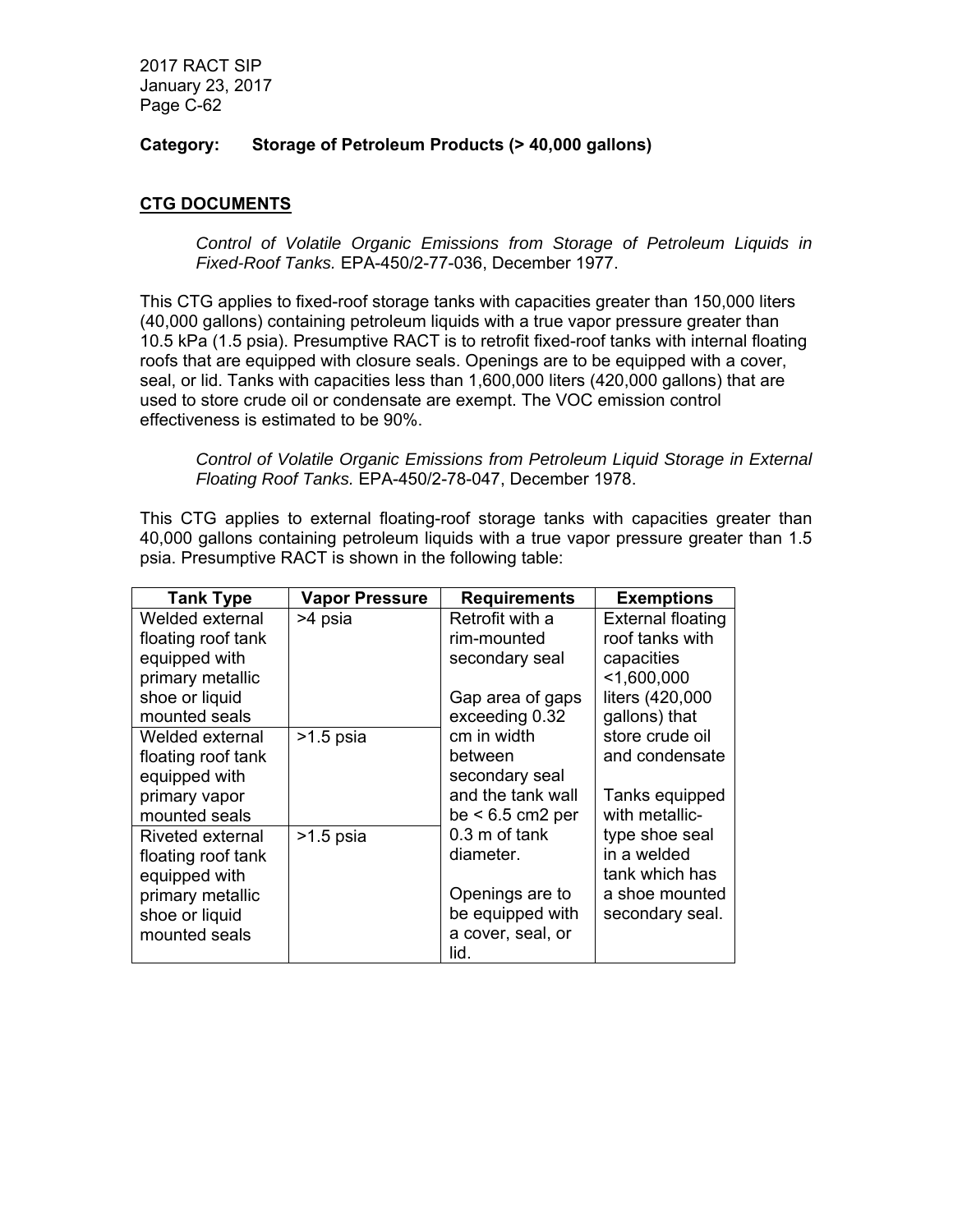### **SMAQMD REQUIREMENTS**

District Rule 446, Storage of Petroleum Products, applies to storage tanks with capacity greater than 40,000 gallons storing liquids with vapor pressures greater than 1.5 psia.

- Storage vessels must be pressure tanks or equipped with a floating roof, internal floating roof or vapor recovery system that achieves at least 95% reduction in emissions.
- If the liquid vapor pressure is 11 psia or greater, the storage vessel must be a pressure tank or equipped with a vapor recovery system that achieves at least 95% reduction in emissions.
- Floating roofs must have 2 seals.
- All openings in the roof shall be equipped with a cover, seal or lid which shall remain closed at all times.
- The gap between the primary and secondary seal shall not exceed 0.15 cm.
- Rule 446 also has seal requirements for metallic shoe seals, welded tanks with metallic shoe seals, and resilient toroid seals.

Rule 446 does not apply to tanks having a capacity of less than or equal to 40,000 gallons. The rule also exempts tanks when they are undergoing periodic scheduled maintenance outside the ozone season with prior written approval or are in the process of replacing seals.

### **OTHER FEDERAL GUIDANCE**

### *ACT:*

*Alternative Control Techniques Document: Volatile Organic Liquid Storage in Floating and Fixed Roof Tanks.* EPA-453/R-94-001, January 1994.

The ACT provides costs and emission reductions for various tank sizes and vapor pressures. No model rule or applicability requirements are provided.

### *NSPS:*

40 CFR Part 60, Subpart K – Standards of Performance for Storage Vessels for Petroleum Liquids for Which Construction, Reconstruction, or Modification Commenced After June 11, 1973, and Prior to May 19, 1978.

This NSPS applies to tanks constructed prior to May 19, 1978 and does not include requirements as stringent as the latest NSPS, Subpart Kb, which is discussed below.

40 CFR Part 60, Subpart Ka – Standards of Performance for Storage Vessels for Petroleum Liquids for Which Construction, Reconstruction, or Modification Commenced After May 18, 1978, and Prior to July 23, 1984.

This NSPS applies to tanks constructed prior to July 23, 1984 and does not include requirements as stringent as the latest NSPS, Subpart Kb, which is discussed below.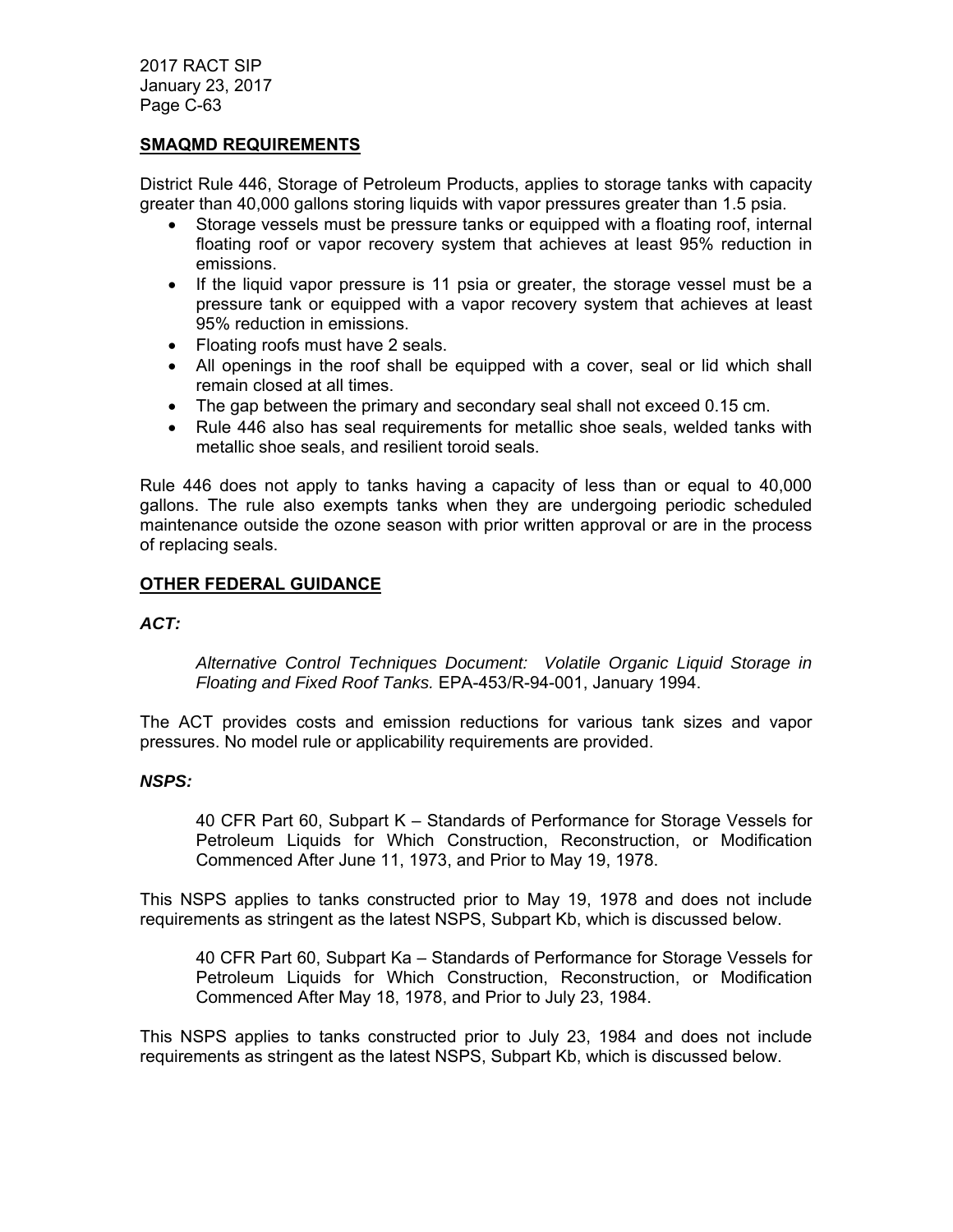40 CFR Part 60, Subpart Kb – Standards of Performance for Volatile Organic Liquid Storage Vessels (Including Petroleum Liquid Storage Vessels) for Which Construction, Reconstruction, or Modification Commenced After July 23, 1984.

The applicability and standards for this NSPS are shown below.

| <b>Applicability</b>                                                               | <b>Requirement</b>                                                                                                                                                                                                                                                                                                        |
|------------------------------------------------------------------------------------|---------------------------------------------------------------------------------------------------------------------------------------------------------------------------------------------------------------------------------------------------------------------------------------------------------------------------|
| Volume $\geq 151 \text{ m}^3$ (about                                               | Three options are allowed:                                                                                                                                                                                                                                                                                                |
| 40,000 gallons) and                                                                |                                                                                                                                                                                                                                                                                                                           |
| a vapor pressure 5.2 to 76.6<br>kPa (0.75 to 11 psia)                              | 1. Internal floating roof (IFR) or fixed roof retrofitted<br>with an IFR. Equip with a foam or liquid filled seal<br>mounted in contact with the liquid or a mechanical<br>shoe seal or 2 seals mounted one above the other to<br>form a continuous enclosure. Openings are to be<br>equipped with a cover, seal, or lid. |
|                                                                                    | 2. External Floating Roof Equipped with a closure<br>device that has specified types of seals between the<br>wall of the tank and the roof edge. Openings are to be<br>equipped with a cover, seal, or lid.                                                                                                               |
|                                                                                    | 3. A closed vent system routed to a control device that<br>achieves at least 95% reduction.                                                                                                                                                                                                                               |
|                                                                                    | The NSPS specifies extensive fitting requirements for<br>various types of openings and cover penetrations.                                                                                                                                                                                                                |
| Volume $\geq$ 75 m <sup>3</sup> (20,000)<br>gallons) and<br>VP ≥76.6 kPa (11 psia) | A closed vent system routed to a control device that<br>achieves at least 95% reduction                                                                                                                                                                                                                                   |

# *NESHAP:*

40 CFR Part 63, Subpart G – National Emission Standards for Organic Hazardous Air Pollutants from the Synthetic Organic Chemical Manufacturing Industry for Process Vents, Storage Vessels, Transfer Operations, and Wastewater

This NESHAP applies to storage vessels in organic HAP service. For vessels larger than 151  $m<sup>3</sup>$ , the NESHAP applicability levels and control requirements for existing storage vessels are the same as in NSPS Subpart Kb. For new storage vessels, the control requirements are the same as the NSPS, but apply to storage of liquids with a vapor pressure of 0.7 kPa or more.

### *EPA Menu of Control Measures:*

EPA's Menu of Control measures identifies SCAQMD Rule 1178 as the VOC reduction measure for the petroleum storage tanks source category. The control efficiency is estimated to be 95%.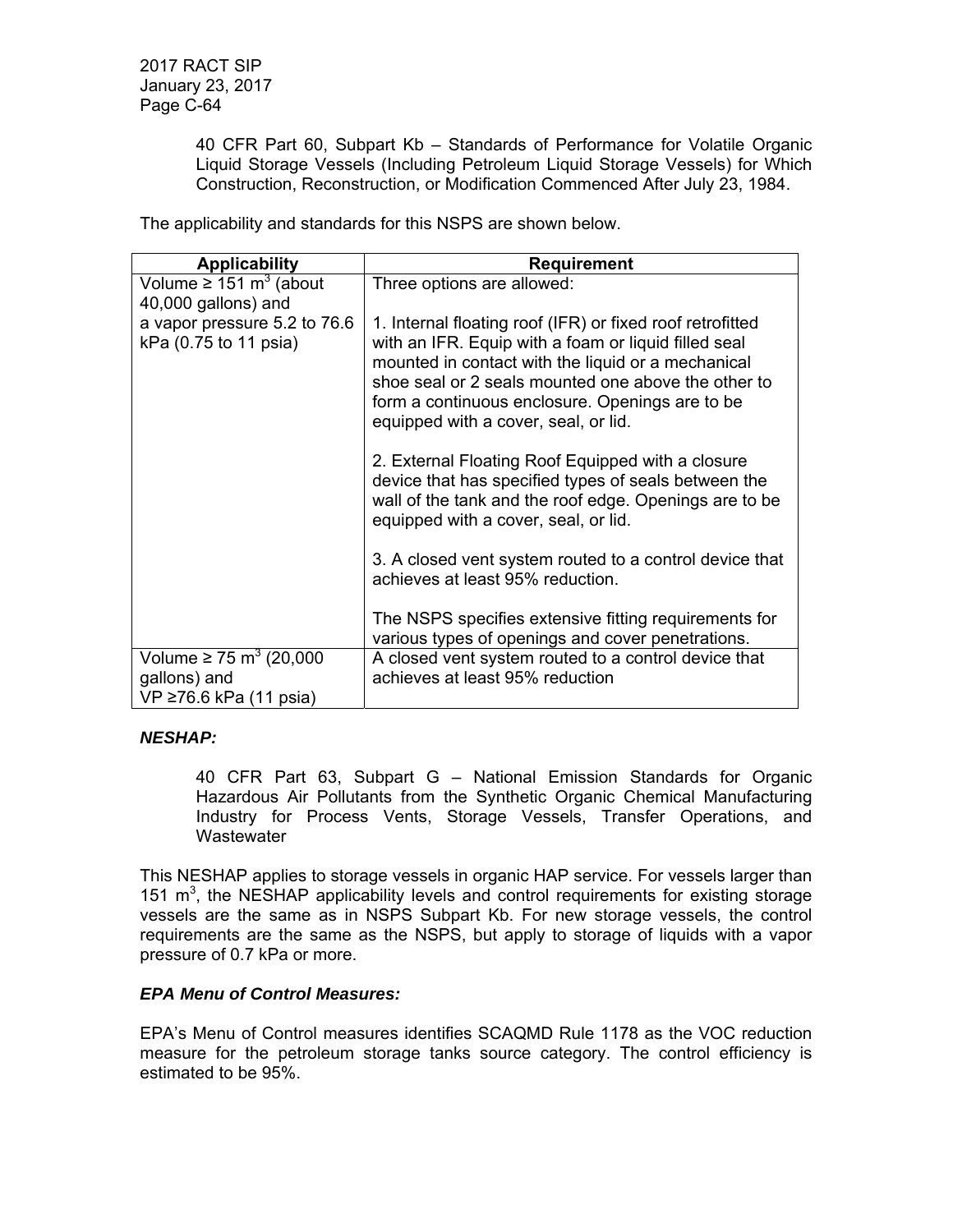### *NSR/PSD Settlement Agreements:* None

### **STATE GUIDANCE:** None

### **BACT/LAER**

### *EPA RACT/BACT/LAER Clearinghouse:*

Since 2010, there have been seven BACT determinations for petroleum liquid storage tanks for which the capacity and liquid vapor pressure fall within the applicability of the CTGs. In most cases, BACT was determined to be compliance with NSPS subpart Kb. In one case, the BACT determination required a dome to be installed over an external floating roof.

### *ARB BACT Clearinghouse:* None

#### *SMAQMD BACT Determination:* None

### **OTHER NONATTAINMENT AREA RULES**

The requirements for petroleum liquid storage tanks larger than 40,000 gallons in the rules listed below were evaluated and compared with SMAQMD Rule 446:

- PCAPCD Rule 212 (6/19/97)
- YSAQMD Rule 2.21 (9/14/16)
- SJVUAPCD Rule 4623 (5/19/05)
- SCAQMD Rules 463 (11/4/11) and 1178 (4/7/06)
- VCAPCD Rule 71.2 (9/26/89)
- Dallas-Fort Worth and Houston-Galveston-Brazoria Rule 115.112 (6/25/15)
- Baltimore Rule 26.11.13.03 (5/8/91)

Rule 446 is more stringent than the Baltimore rule. Rule 446 is less stringent than SCAQMD Rule 1178, which requires storage tanks at petroleum facilities that emit 20 tons per year or more of VOC to meet more stringent design requirements and, if an external floating roof tank stores liquid with a vapor pressure of 3 psia or more, a dome must be installed. The requirements of Rule 446 are equivalent to those of other nonattainment area rules.

### **CONCLUSION**

Rule 446 has slightly more stringent control requirements than the CTGs. Fewer exemptions are allowed, (e.g., Rule 446 has no exemptions for tanks that store crude oil or condensate) and the gap allowed between primary and secondary seals is smaller. In addition, the 1978 CTG requires a secondary seal on a welded external floating roof tank, using a primary metallic shoe or liquid mounted seal, when the liquid vapor pressure exceeds 4 psia; Rule 446 requires secondary seals for such tanks when the vapor pressure exceeds 1.5 psia.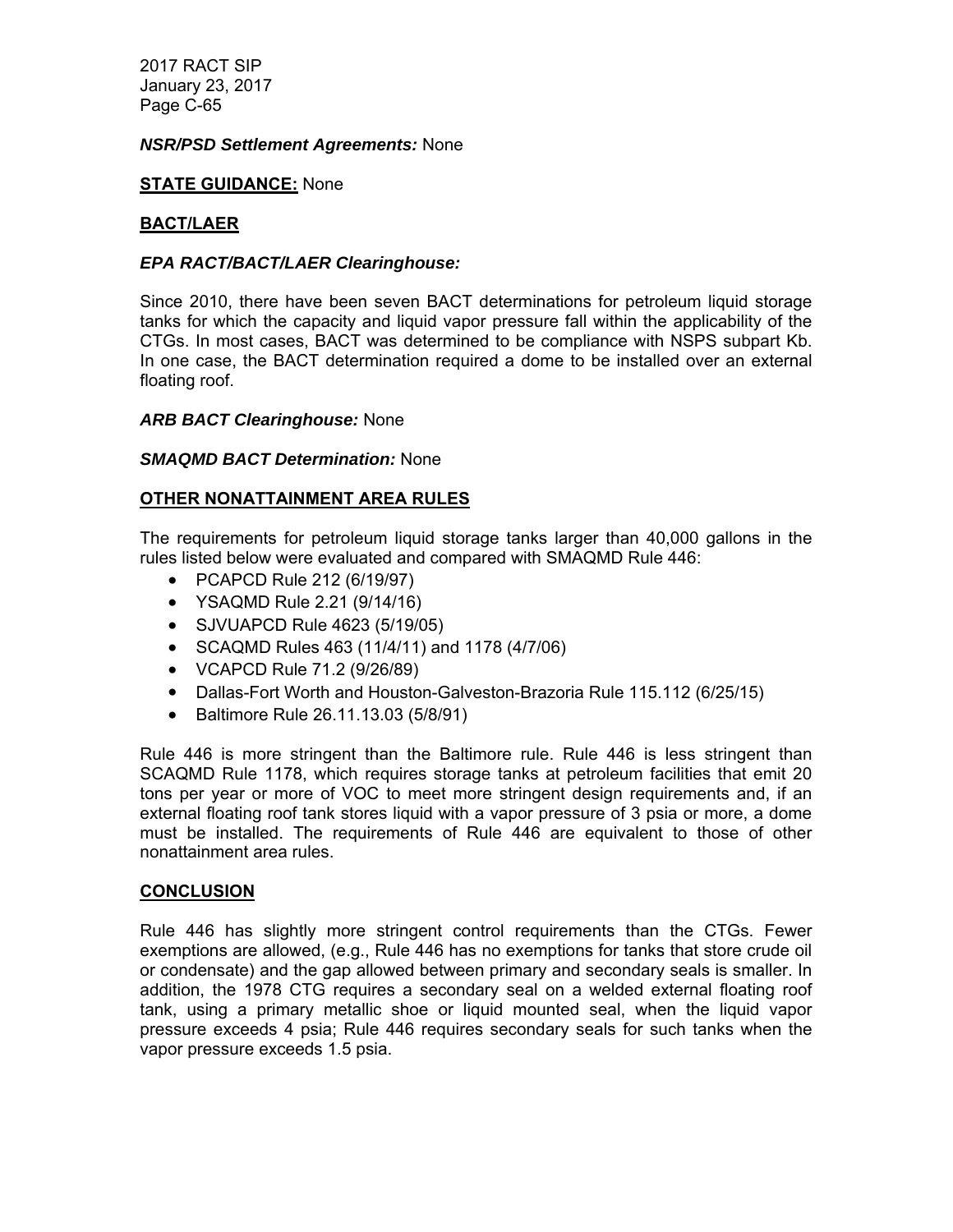Rule 446 is as stringent as the NSPS Subpart Kb and the NESHAP for storage tanks to which the CTG applies (that is, tanks with capacities greater than 40,000 gallons storing petroleum liquids with a true vapor pressure greater than 1.5 psia).

Compared to other nonattainment area rules, only SCAQMD Rule 1178, which requires further emission reductions from tanks at petroleum facilities that emit 20 tons per year or more of VOC, is more stringent than Rule 446 for storage tanks included in this CTG category. None of the other regulations, and only one of the seven BACT determinations, requires this level of control. Staff considers these requirements of SCAQMD Rule 1178 to be beyond RACT.

Rule 446 satisfies the RACT requirement for this source category.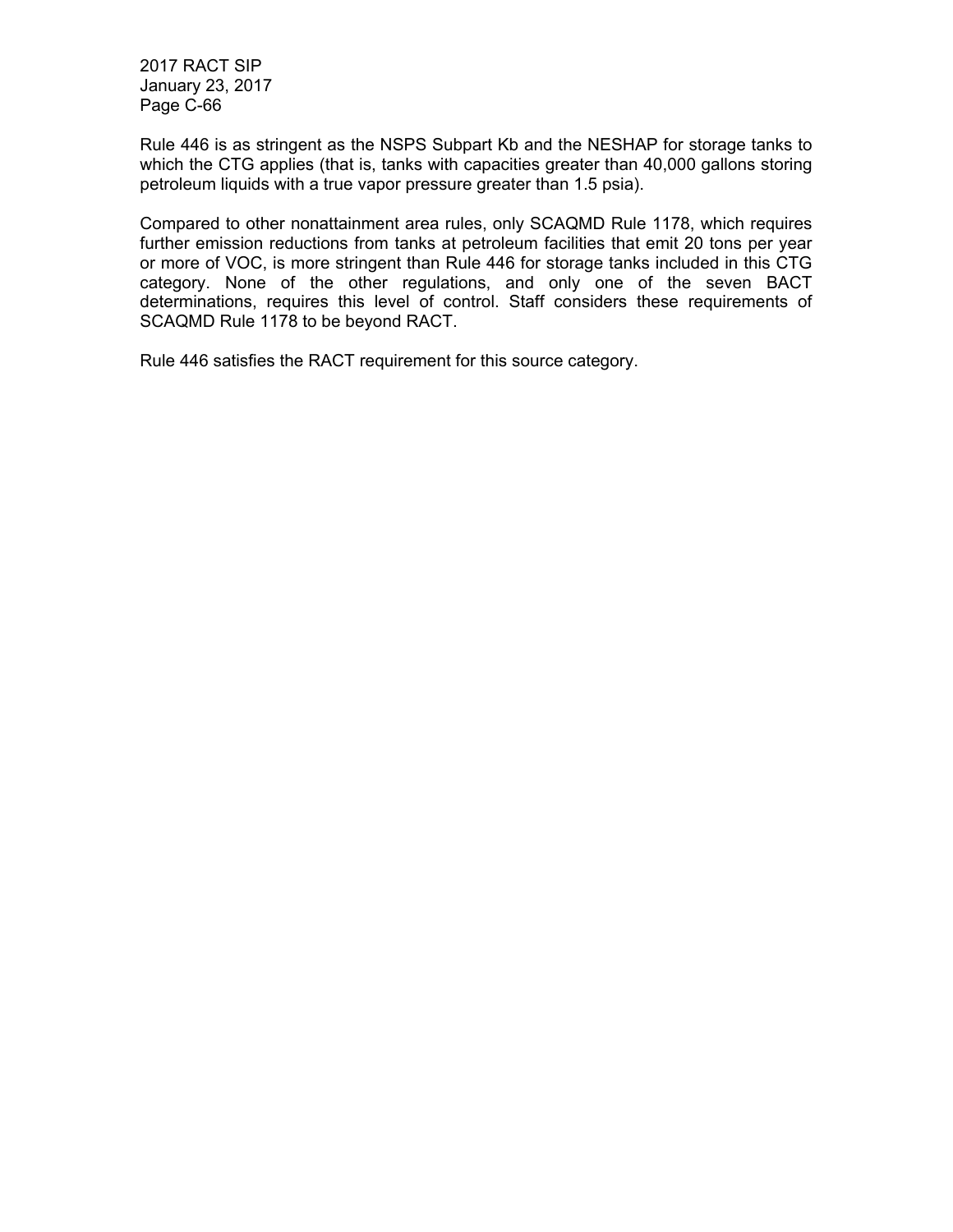# **Category: VOC Leaks from Synthetic Organic Chemical and Polymer Manufacturing**

# **CTG DOCUMENT**

*Control of Volatile Organic Compound Leaks from Synthetic Organic Chemical and Polymer Manufacturing Equipment.* EPA-450/3-83-006, March 1984.

The CTG applies to equipment in VOC service in process units operated to produce synthetic organic chemicals or polymers. The CTG establishes presumptive RACT for equipment leaks as shown below

| <b>Equipment</b> | <b>Service</b> | <b>Monitoring Frequency</b><br><b>Using EPA Method 21</b> | <b>Other</b><br><b>Requirements</b> |
|------------------|----------------|-----------------------------------------------------------|-------------------------------------|
| Valves           | Gas            |                                                           |                                     |
|                  | Light liquid   |                                                           | --                                  |
| Compressors      | Gas            |                                                           |                                     |
| Pumps            | Light liquid   | Quarterly at a leak definition<br>of 10,000 ppmv          | Weekly visual                       |
|                  |                |                                                           | inspection for leaks                |
| Pressure relief  | Gas            |                                                           | Monitor after each                  |
| valves           |                |                                                           | overpressure relief                 |
| Open-ended       | All            | None                                                      | Caps or plugs                       |
| lines            |                |                                                           |                                     |
| <b>Flanges</b>   | All            | None                                                      | Repair visual leaks                 |

Leaks must be repaired within 15 days of detection.

# **SMAQMD REQUIREMENTS**

District Rule 443, Leaks from Synthetic Organic Chemical and Polymer Manufacturing, limits fugitive emissions from process equipment in this CTG category. Rule 443 defines a leak as:

- The dripping of VOC liquid of more than three drops per minute; or
- A reading on a portable hydrocarbon detector instrument of ≥10,000 ppmv; or
- The appearance of a visible mist.

The components covered by Rule 443 include valves, pumps, compressors, open-ended lines, sampling connections, agitators, pressure relief devices, and flanges. The inspection requirements are as follows:

- Quarterly Method 21 inspections for pumps and valves in light liquid service; valves, compressors and pressure relief devices in gas service. If fewer than 2% of all valves associated with a process unit are found to be leaking for five consecutive quarterly inspections, the inspection frequency for valves can be changed to annual.
- Method 21 inspection within 24 hours after every over-pressure relief to ensure the valve has properly reseated
- Weekly inspections for visible leaks for pumps in light liquid service.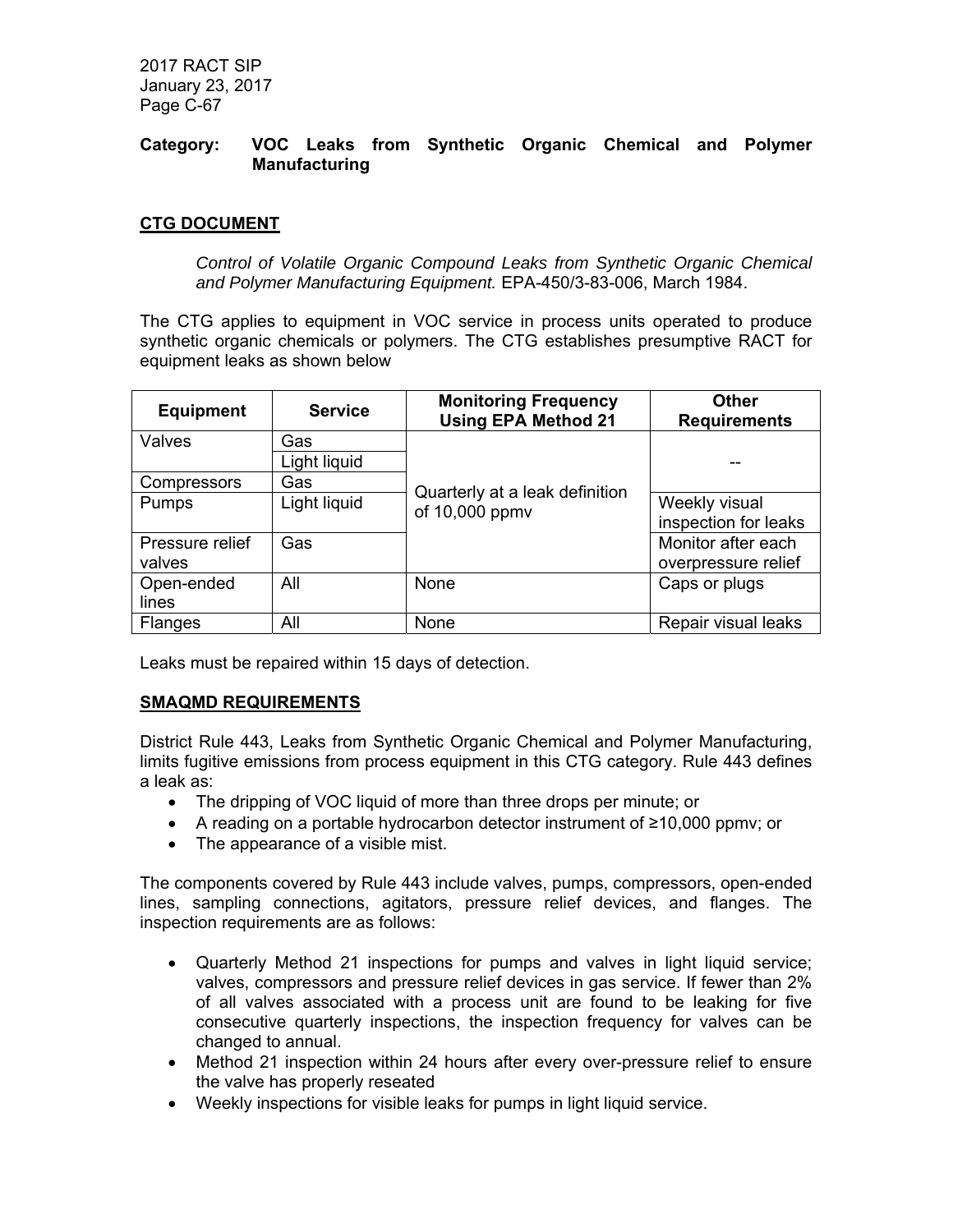Annual Method 21 inspections for all flanges

Rule 443 requires the repair of leaking components within two working days

# **OTHER FEDERAL GUIDANCE**

#### *ACT:* None

# *NSPS:*

40 CFR Part 60, Subpart VV - Standards of Performance for Equipment Leaks of VOC in the Synthetic Organic Chemicals Manufacturing Industry for which Construction, Reconstruction, or Modification Commenced After January 5, 1981, and on or Before November 7, 2006.

Subpart VV specifies new source performance standards for equipment leaks of VOC in the synthetic organic chemical manufacturing industry as follows:

| <b>Equipment</b>          | <b>Service</b>           | <b>Monitoring Frequency</b><br><b>Using EPA Method 21</b> | <b>Other</b><br><b>Requirements</b>                                                                  |
|---------------------------|--------------------------|-----------------------------------------------------------|------------------------------------------------------------------------------------------------------|
| Valves                    | Gas or light<br>liquid   |                                                           | Repair within 15<br>calendar days.                                                                   |
|                           |                          | Monthly at a leak definition of<br>10,000 ppmv            | Decreased<br>monitoring<br>frequency with good<br>performance                                        |
|                           | Heavy liquid             | None                                                      | If evidence of a leak<br>is found, monitor<br>within 5 days.                                         |
| Pumps                     | Light liquid             | Monthly at a leak definition of<br>10,000 ppmv            | Weekly visual<br>inspection for leaks                                                                |
|                           | Heavy liquid             | None                                                      | If evidence of a leak<br>is found, monitor<br>within 5 days.                                         |
| Compressors               | Gas                      | <b>None</b>                                               | Equip with seal<br>system that<br>prevents leaks or<br>has no detectable<br>emissions (<500<br>ppmy) |
| Pressure relief<br>valves | Gas                      | Within 5 days of a pressure<br>release                    | No detectable<br>emissions (<500<br>ppmy)                                                            |
|                           | Light or heavy<br>liquid | None                                                      | If evidence of a leak<br>is found, monitor<br>within 5 days.                                         |
| Open-ended<br>lines       | All                      | None                                                      | Caps or plugs                                                                                        |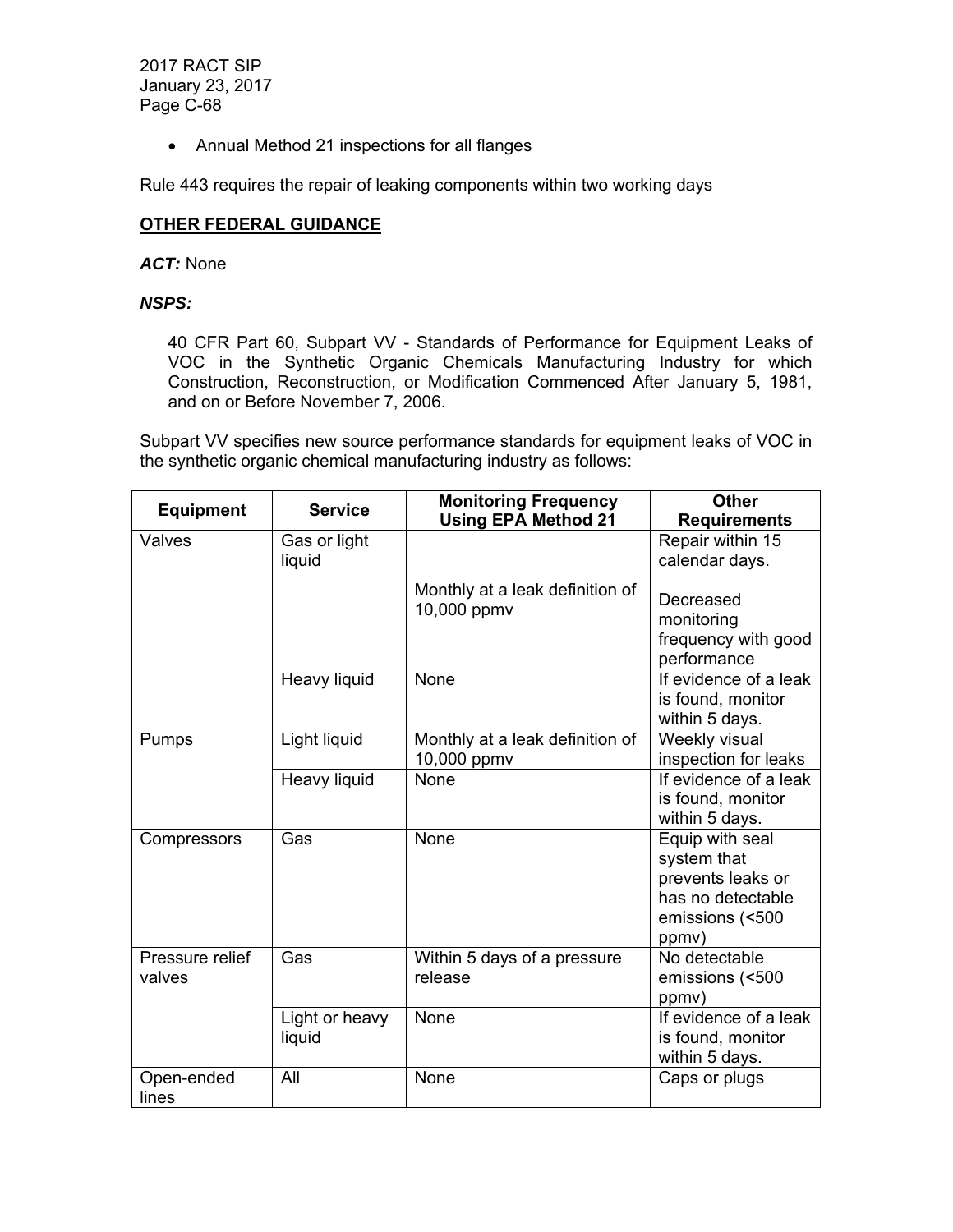| <b>Equipment</b> | <b>Service</b> | <b>Monitoring Frequency</b><br><b>Using EPA Method 21</b> | Other<br><b>Requirements</b> |
|------------------|----------------|-----------------------------------------------------------|------------------------------|
| Connectors       | All            | None                                                      | If evidence of a leak        |
| (including)      |                |                                                           | is found, monitor            |
| flanges)         |                |                                                           | within 5 days.               |

Leaks must be repaired within 15 days of detection.

40 CFR Part 60, Subpart VVa - Standards of Performance for Equipment Leaks of VOC in the Synthetic Organic Chemicals Manufacturing Industry for Which Construction, Reconstruction, or Modification Commenced After November 7, 2006.

Subpart VVa standards are similar to Subpart VV, except that the leak thresholds were lowered.

| <b>Equipment</b>          | <b>Service</b>           | <b>Monitoring Frequency</b><br><b>Using EPA Method 21</b>                                                             | <b>Other</b><br><b>Requirements</b>                                                                  |
|---------------------------|--------------------------|-----------------------------------------------------------------------------------------------------------------------|------------------------------------------------------------------------------------------------------|
| Valves                    | Gas or light<br>liquid   | Monthly at a leak definition of<br>500 ppmv                                                                           | Decreased<br>monitoring<br>frequency with good<br>performance                                        |
|                           | Heavy liquid             | None                                                                                                                  | If evidence of a leak<br>is found, monitor<br>within 5 days. A<br>leak is ≥10,000<br>ppmv.           |
| Pumps                     | Light liquid             | Monthly at a leak definition of<br>5,000 ppmv for polymerizing<br>monomers, 2,000 ppmv for all<br>other light liquids | Weekly visual<br>inspection for leaks                                                                |
|                           | Heavy liquid             | None                                                                                                                  | If evidence of a leak<br>is found, monitor<br>within 5 days. A<br>leak is ≥10,000<br>ppmv.           |
| Compressors               | Gas                      | None                                                                                                                  | Equip with seal<br>system that<br>prevents leaks or<br>has no detectable<br>emissions (<500<br>ppmv) |
| Pressure relief<br>valves | Gas                      | Within 5 days of a pressure<br>release                                                                                | No detectable<br>emissions (<500<br>ppmv)                                                            |
|                           | Light or heavy<br>liquid | None                                                                                                                  | If evidence of a leak<br>is found, monitor<br>within 5 days. A<br>leak is ≥10,000<br>ppmv.           |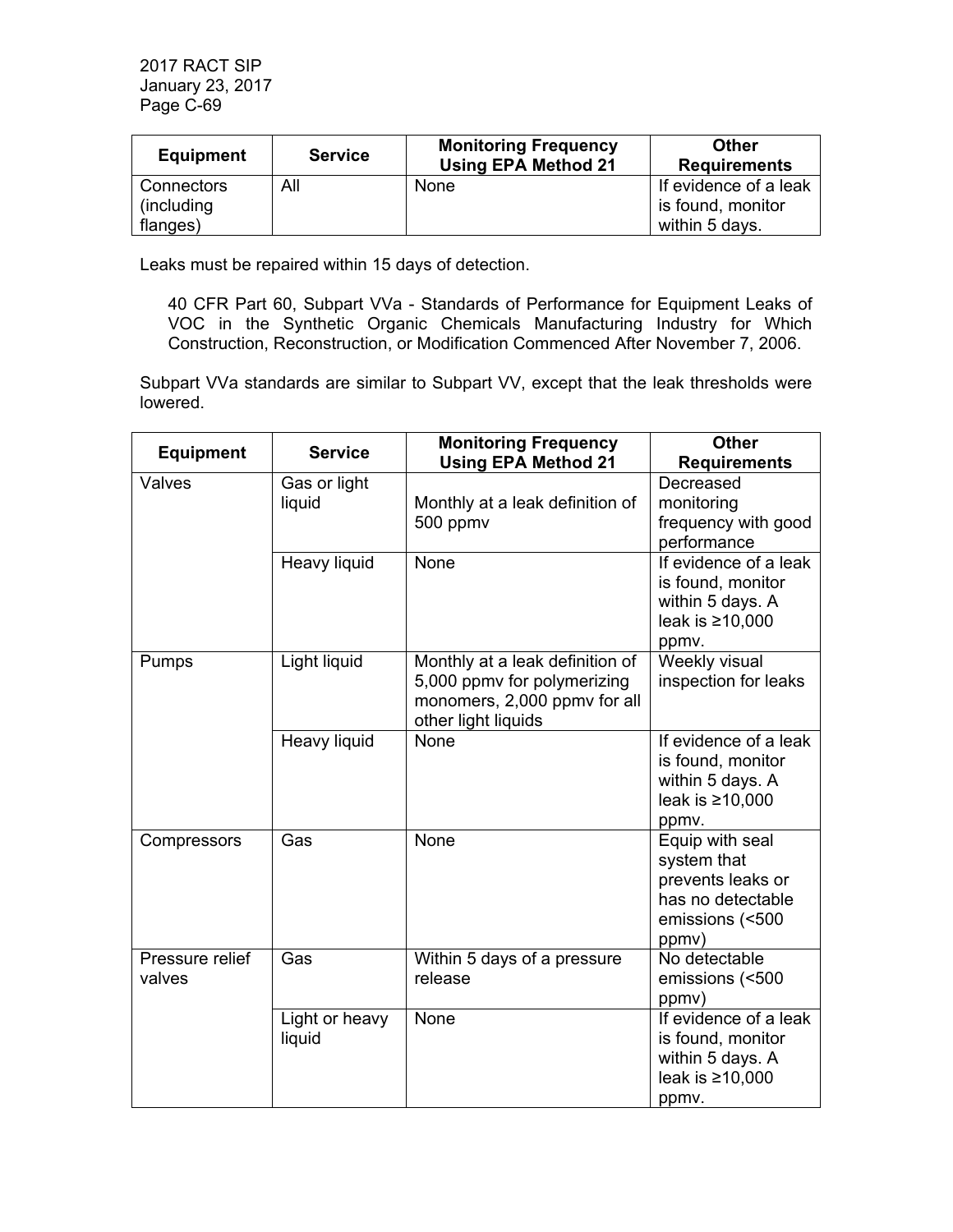| <b>Equipment</b>                     | <b>Service</b>         | <b>Monitoring Frequency</b><br><b>Using EPA Method 21</b>                     | <b>Other</b><br><b>Requirements</b>                                                              |
|--------------------------------------|------------------------|-------------------------------------------------------------------------------|--------------------------------------------------------------------------------------------------|
| Open-ended<br>lines                  | All                    | None                                                                          | Caps or plugs                                                                                    |
| Connectors<br>(including<br>flanges) | Gas or light<br>liquid | Within 12 months after initial<br>startup at a leak definition of<br>500 ppmv |                                                                                                  |
|                                      | Heavy liquid           | None                                                                          | If evidence of a leak<br>is found, monitor<br>within 5 days. A<br>leak is $\geq 10,000$<br>ppmy. |

Leaks must be repaired within 15 days of detection.

### *NESHAP:*

40 CFR Part 63, Subpart FFFF - National Emission Standards for Hazardous Air Pollutants: Miscellaneous Organic Chemical Manufacturing

The Miscellaneous Organic NESHAP (the "MON") applies to HAP emissions from a specific list of organic chemical processes at major sources of HAP. In addition to requirements for other emission units at these sources, the MON contains requirements for equipment leaks. The equipment leak requirements are shown below.

| <b>Equipment</b>                     | <b>Service</b>         | <b>Monitoring Frequency</b><br><b>Using EPA Method 21</b>                                   | <b>Other</b><br><b>Requirements</b>                                                                  |
|--------------------------------------|------------------------|---------------------------------------------------------------------------------------------|------------------------------------------------------------------------------------------------------|
| Valves                               | Gas or light<br>liquid | Monthly at a leak definition of<br>10,000 ppm, decreasing to<br>500 ppm (2.5 years later)   | Decreased<br>monitoring<br>frequency with good<br>performance                                        |
| Pumps                                | Light liquid           | Monthly at a leak definition of<br>10,000 ppm, decreasing to<br>1,000 ppm (2.5 years later) | Weekly visual<br>inspection of leaks                                                                 |
| Compressors                          | Gas                    | <b>None</b>                                                                                 | Equip with seal<br>system that prevents<br>leaks or has no<br>detectable<br>emissions (<500<br>ppmv) |
| Pressure relief<br>valves            | Gas                    | Within 5 days of a pressure<br>release                                                      | No detectable<br>emissions (<500<br>ppmy)                                                            |
| Open-ended<br>lines                  | All                    | None                                                                                        | Sealed with a cap,<br>blind flange, plug, or<br>a second valve                                       |
| Connectors<br>(including<br>flanges) | Gas or light<br>liquid | Annually at a leak definition<br>of 500 ppm                                                 | Decreased<br>monitoring<br>frequency with good<br>performance                                        |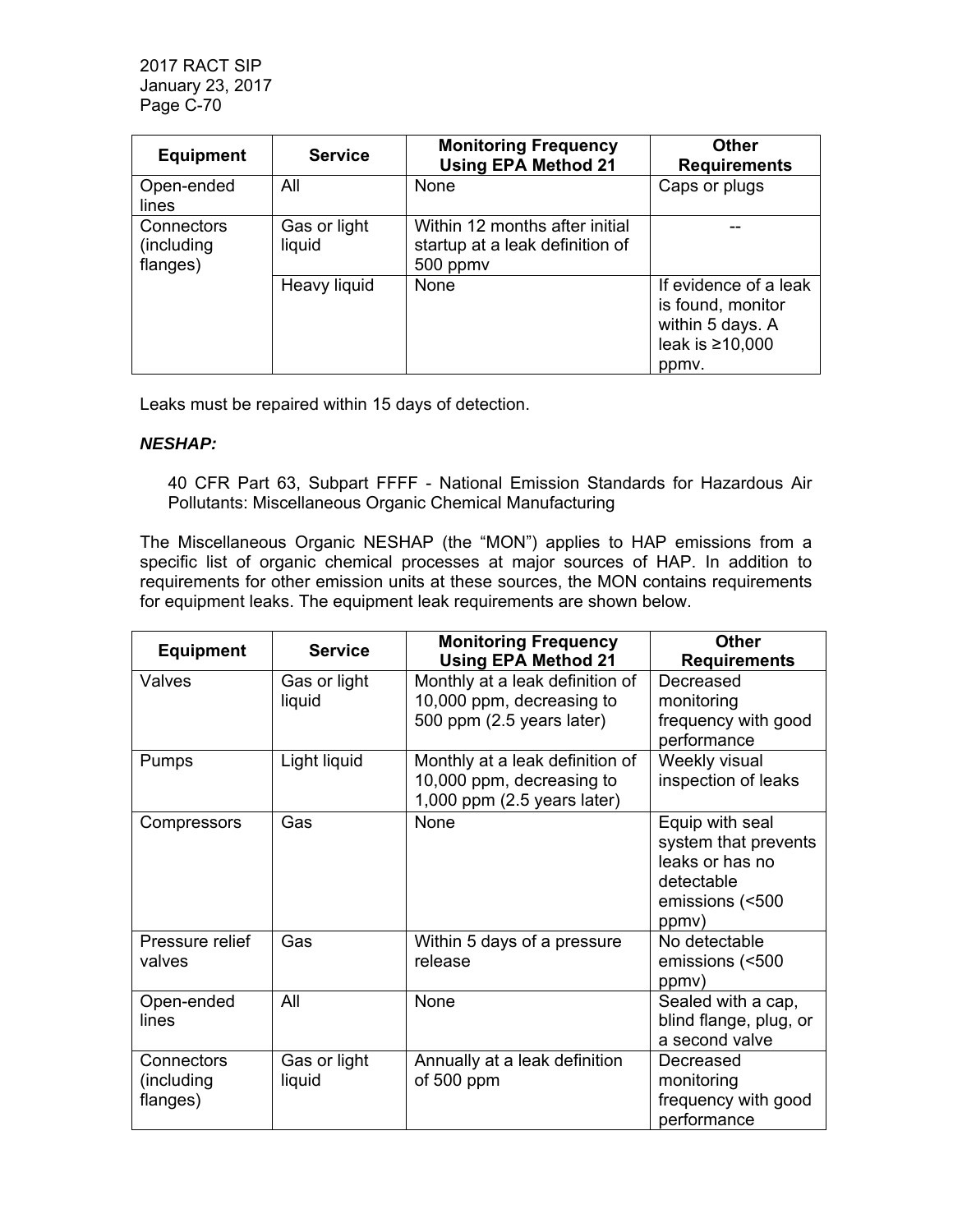Leaking components must be repaired within 15 days. The MON provides that valves and pumps at process units with more than 2% leaks must meet a quality improvement program, which requires removal and inspection of failed equipment, identification of superior technology, and an equipment replacement program to achieve less than 2% leaks.

# *EPA Menu of Control Measures:* None

### *NSR/PSD Settlement Agreements:*

A 2014 agreement with Flint Hills Resources required an enhanced leak detection and repair program at its chemical plant in Port Arthur, Texas, including the following elements:

- Install low-emissions valve technology
- Monitor valves, connectors, pumps, and agitators more frequently
- Monitor open-end lines even though they are not required to be monitored under current regulations
- Repair valves, connectors, pumps, and agitators when they are leaking at lower levels than the regulations specify and repairing open-end lines even though the regulations do not call for this
- Conduct enhanced training
- Undertake quality assurance/quality control measures
- Retain an outside auditor to do an annual LDAR audit
- Take corrective actions based on audit results

### **STATE GUIDANCE:** None

### **BACT/LAER**

### *EPA RACT/BACT/LAER Clearinghouse*

From 2006 through 2014, there were seven BACT determinations for emissions of VOC from equipment leaks. In all seven, leak detection and repair programs were determined to be BACT. In the four determinations where more specific information was given, 40 CFR Part 60, Subpart VVa was specified as BACT.

### *ARB BACT Clearinghouse:* None

### *SMAQMD BACT Determinations*

In 2003, a BACT determination for a major source of VOC established BACT as a leak detection and repair program. The leak definition for pump seals and compressors was set to 500 ppmv. For all other fugitive components, the leak definition was set to 100 ppmv.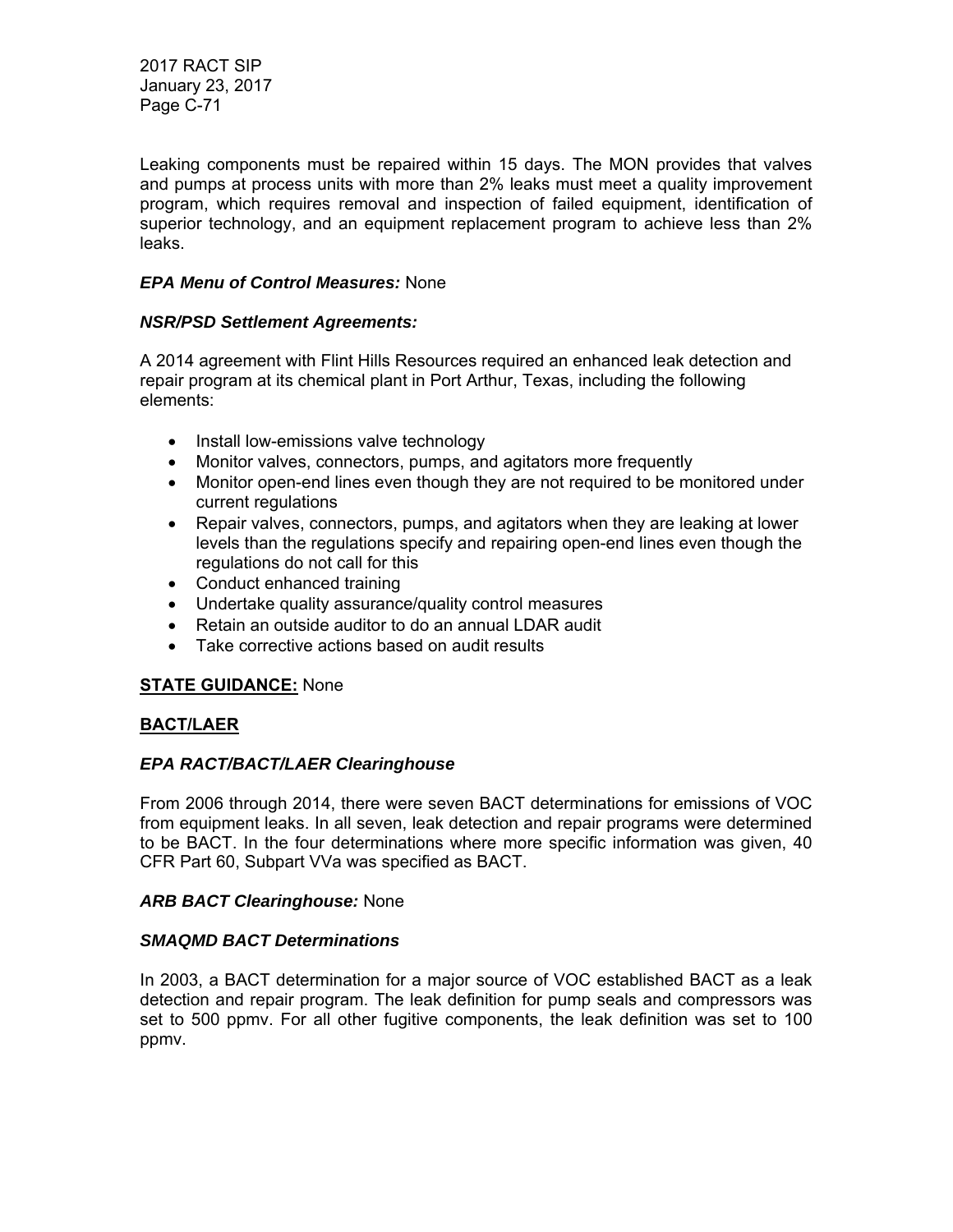# **OTHER NONATTAINMENT AREA RULES**

The requirements for VOC leaks in the rules listed below were evaluated and compared with SMAQMD Rule 443:

- YSAQMD Rule 2.23 (8/13/97)
- VCAPCD Rule 74.7 (10/10/95)
- SJVUAPCD Rule 4455 (4/20/05)
- SCAQMD Rules 466.1 (3/16/84), 467 (3/5/82) and 1173 (2/6/09)
- Baltimore Rule 26.11.19.16 (8/19/91)

Rule 443 is more stringent than the Baltimore rule and at least as stringent as SCAQMD Rules 446.1 and 467. Rule 443, when compared with the YSAQMD, VCAPCD, and SJVUACPD rules, has some provisions that are more stringent and others that are less stringent. Rule 443 is less stringent than SCAQMD Rule 1173. More stringent provisions of other nonattainment area rules are shown in the following table.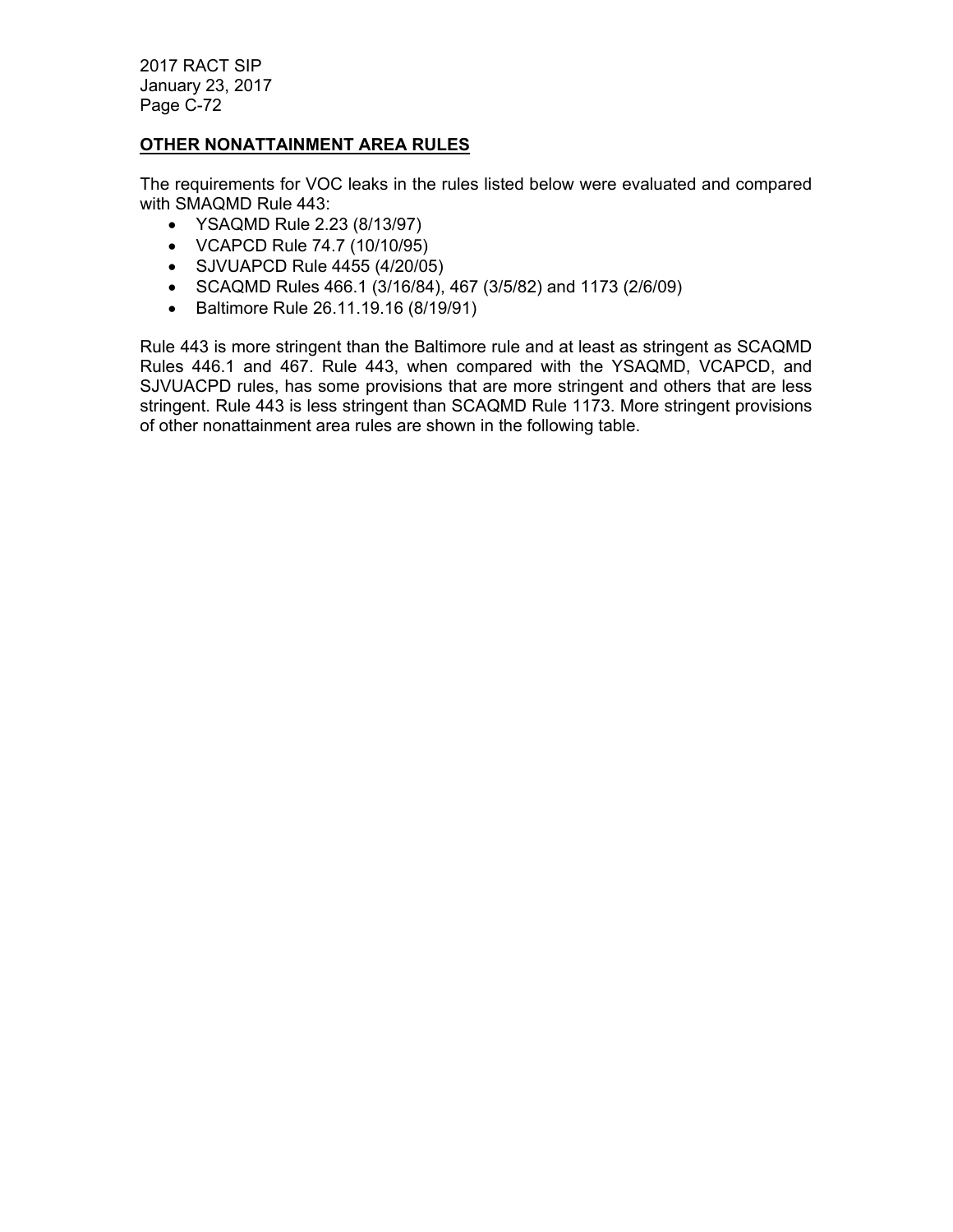# **Provisions of Other Nonattainment Area Rules That Are More Stringent Than SMAQMD Rule 443**

|                                        | <b>SMAQMD</b>                                                        | <b>YSAQMD</b>                                                                                                                                                                     | <b>VCAPCD</b>                                                                                                                                                                                                                                   | <b>SJVUAPCD</b>                                                                                                                                                                                                                                                                                                                                                                                                                                                                 | <b>SCAQMD</b>                                                                                                                                                                                                                                                                              |
|----------------------------------------|----------------------------------------------------------------------|-----------------------------------------------------------------------------------------------------------------------------------------------------------------------------------|-------------------------------------------------------------------------------------------------------------------------------------------------------------------------------------------------------------------------------------------------|---------------------------------------------------------------------------------------------------------------------------------------------------------------------------------------------------------------------------------------------------------------------------------------------------------------------------------------------------------------------------------------------------------------------------------------------------------------------------------|--------------------------------------------------------------------------------------------------------------------------------------------------------------------------------------------------------------------------------------------------------------------------------------------|
| <b>Provision</b>                       | <b>Rule 443</b>                                                      | <b>Rule 2.23</b>                                                                                                                                                                  | <b>Rule 74.7</b>                                                                                                                                                                                                                                | <b>Rule 4455</b>                                                                                                                                                                                                                                                                                                                                                                                                                                                                | <b>Rule 1173</b>                                                                                                                                                                                                                                                                           |
| Leak Thresholds<br>(ppmv)              | Gas Leak:<br>≥10.000<br>Liquid Leak: >3<br>drops/min or visible mist | Major gas leak: >10,000<br>Minor Gas leak:<br>$1,000 - 10,000$<br>Major liquid leak:<br>Visible mist or<br>continuous flow<br>Minor liquid leak:<br>>3 drops/min but not<br>major | Major gas leak:<br>>200 for pressure relief<br>devices (PRDs)<br>$>10,000$ for others<br>Minor gas leak:<br>$1,000 - 10,000$<br>Major liquid leak:<br>Visible mist or<br>continuous flow<br>Minor liquid leak:<br>>3 drops/min but not<br>major | Major gas leak:<br>>10,000 others<br>Minor gas leak, in liquid<br>service:<br>100 - 10,000 for PRDs;<br>200 - 10,000 for valves,<br>connections, flanges;<br>500 - 10,000 for all<br>others<br>Minor gas leak, in<br>vapor/gas service:<br>200 - 10,000 for PRDs;<br>400 - 10,000 for valves,<br>connections, flanges;<br>$1,000 - 10,000$ for all<br>others<br>Major liquid leak:<br>Visible mist or<br>continuous flow<br>Minor liquid leak:<br>>3 drops/min but not<br>major | Major gas leak, in light<br>liquid or gas service:<br>>10,000<br>Major gas leak, in heavy<br>liquid service:<br>>500<br>Minor gas leak, in light<br>liquid or gas service:<br>$500 - 10,000$<br>Minor gas leak, in heavy<br>liquid service:<br>$100 - 500$<br>Liquid leak:<br>>3 drops/min |
| Audiovisual<br>inspection<br>frequency | Weekly                                                               | Every 8 hours                                                                                                                                                                     | Every 8 hours                                                                                                                                                                                                                                   | Daily                                                                                                                                                                                                                                                                                                                                                                                                                                                                           | Every 8 hours                                                                                                                                                                                                                                                                              |
| Allowable leak<br>repair periods       | 2 days, all components                                               | Major gas leak >50,000<br>ppmv: 1 day<br>Major liquid leak: 1 day                                                                                                                 | Major gas leak >50,000<br>ppmy: 1 day<br>Major liquid leak: 1 day                                                                                                                                                                               | $\overline{\phantom{0}}$                                                                                                                                                                                                                                                                                                                                                                                                                                                        | Any leak >25,000 ppmv:<br>1 day<br>Light liquid leak > 3<br>drops/min: 1 day<br>Components in heavy<br>liquid service >500<br>ppmy: 1 day                                                                                                                                                  |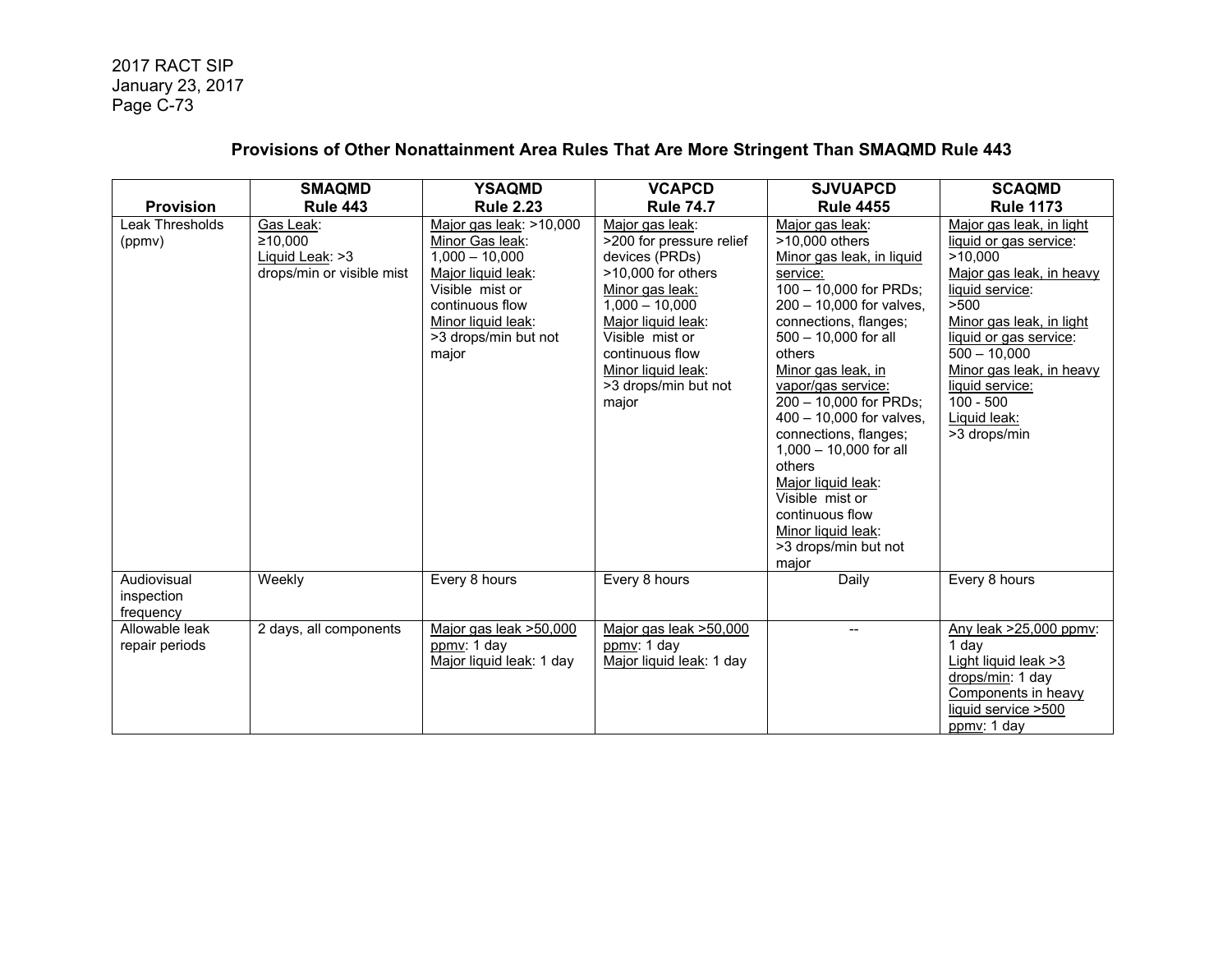### **CONCLUSION**

Rule 443 is more stringent than the CTG and NSPS Subpart VV because it requires Method 21 monitoring of flanges and agitators (the CTG and NSPS Subpart VV do not) and it requires repairs to be made in a significantly shorter period of time (2 days vs. 15 days).

Some of the provisions of NSPS Subpart VVa, including the leak thresholds and monitoring frequencies, are more stringent than those in Rule 443. However, Subpart VVa allows 15 days to complete repairs, which is less stringent than the 2-day period required by Rule 443. Staff has determined that Procter and Gamble, the only facility in this CTG category, is not subject to Subpart  $VVa^{30}$ . Therefore, Subpart VVa is not more stringent than Rule 443 with respect to Procter and Gamble.

The leak detection and repair provisions of the MON are very similar to NSPS Subpart VVa, and some provisions of the MON are more stringent and others less stringent than those in Rule 443. In addition, the leak detection and repair requirements of the MON apply only to those components that contain fluids that with an organic HAP content, by weight, of at least 5%; non-HAP VOC leaks are not controlled. For these reasons, the MON is not necessarily more stringent than Rule 443 overall with respect to total VOC emissions.

Rule 443 is more stringent than the Baltimore Rule, which does not require Method 21 monitoring; instead, leaks are detected using audiovisual inspections. Rule 443 is at least as stringent as SCAMQD Rules 466.1 and 467. Rule 443 has some provisions that are more stringent and others that are less stringent than the provisions of the YSAQMD, VCAPCD, and SJVUACPD rules, and all provisions of Rule 443 are less stringent than those of SCAQMD Rule 1173. However, since Rule 443 is at least as stringent as any applicable federal guidance, Staff considers the more stringent provisions of the other nonattainment area rules to be beyond RACT. Many of those rules contain provisions more akin to the BACT determinations previously discussed.

Rule 443 satisfies the RACT requirement for this source category with respect to Procter and Gamble, the only facility subject to this CTG.

 $\overline{a}$  $30$  40 CFR 60.480a(d)(3) exempts process units that produce heavy liquid chemicals only from heavy liquid feed.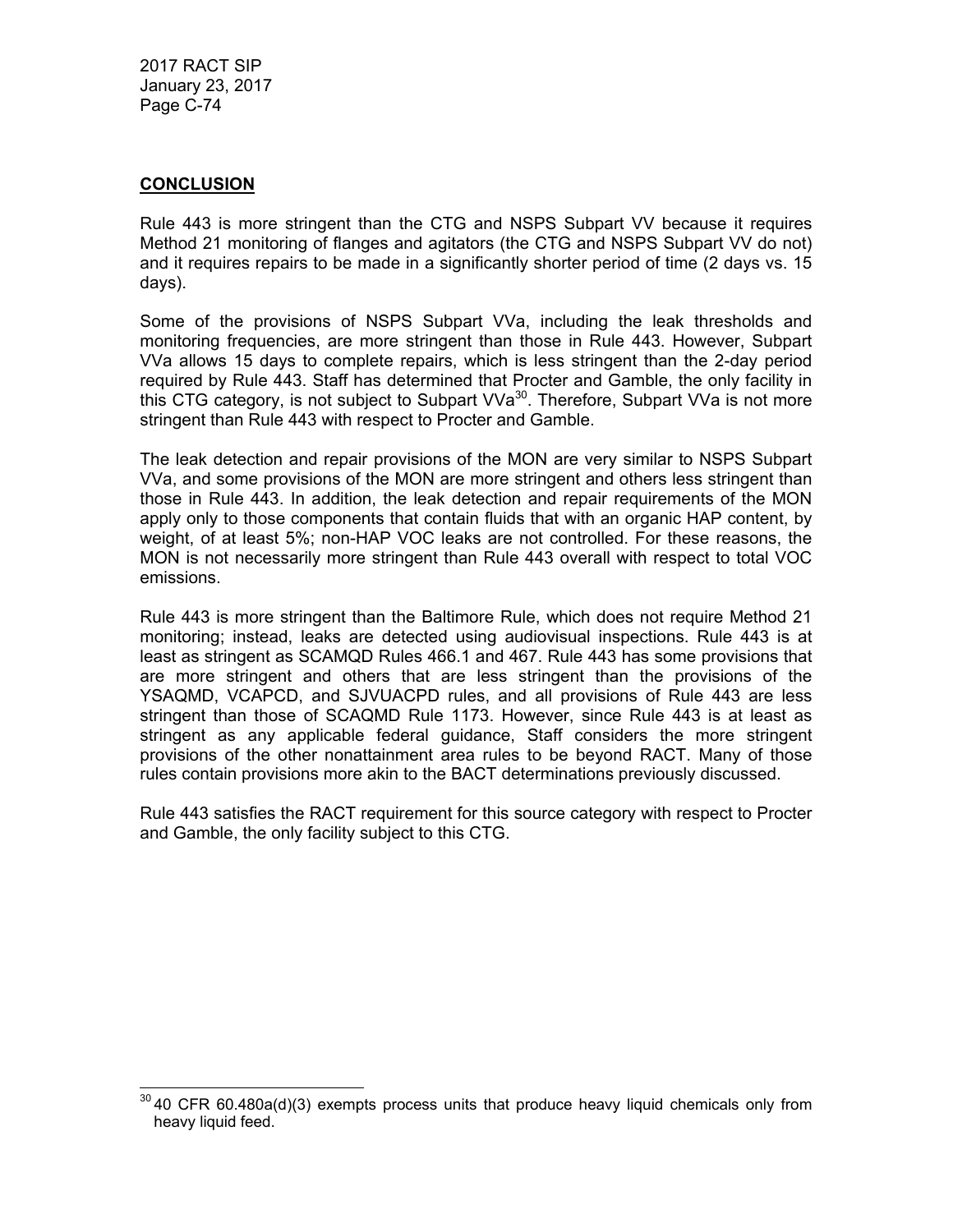# **Category: Wood Furniture Manufacturing (Surface Coating)**

# **CTG DOCUMENT**

*Guideline Series: Control of Volatile Organic Compound Emissions from Wood Furniture Manufacturing Operations*, EPA-453/R-96-007, April 1996.

The CTG applies to facilities that perform surface coating (finishing), cleaning or washoff operations associated with wood furniture manufacturing operations. Wood furniture includes residential furniture, cabinets, office furniture, public building furniture (e.g., benches, bleachers, church furniture), and office and store fixtures (e.g., partitions, shelves, lockers). The CTG does not apply to refinishing or restoration of previously coated products.

The CTG establishes presumptive RACT for wood furniture surface coating operations as the following emission limits and work practices:

| <b>Surface Coating Operation</b>               |         | <b>VOC limit</b>         |
|------------------------------------------------|---------|--------------------------|
| <b>General Topcoat</b>                         |         | 0.8 lb VOC/lb solids, as |
|                                                |         | applied                  |
| <b>General Sealer</b>                          |         | 1.9 lb VOC/lb solids, as |
|                                                |         | applied                  |
| Acid-cured alkyd amino vinyl sealers and acid- | Sealer  | 2.3 lb VOC/lb solids, as |
| cured alkyd amino conversion varnish topcoats  |         | applied                  |
|                                                |         |                          |
|                                                | Topcoat | 2.0 lb VOC/lb solids, as |
|                                                |         | applied                  |
|                                                |         |                          |
| Sealer other than an acid-cured alkyd amino    | Sealer  | 1.9 lb VOC/lb solids, as |
| vinyl sealer; and using acid-cured alkyd amino |         | applied                  |
| conversion varnish topcoats                    |         |                          |
|                                                | Topcoat | 2.0 lb VOC/lb solids, as |
|                                                |         | applied                  |
|                                                |         |                          |
|                                                |         |                          |
| Acid-cured alkyd amino vinyl sealer and a      | Sealer  | 2.3 lb VOC/lb solids, as |
| topcoat other than an acid-cured alkyd amino   |         | applied                  |
| conversion varnish topcoat                     |         |                          |
|                                                | Topcoat | 1.8 lb VOC/lb solids, as |
|                                                |         | applied                  |
|                                                |         |                          |
|                                                |         |                          |
| Strippable booth coatings                      |         | 0.8 lb VOC/lb solids, as |
|                                                |         | applied                  |
|                                                |         |                          |

Work practice standards and a work practice implementation plan should include: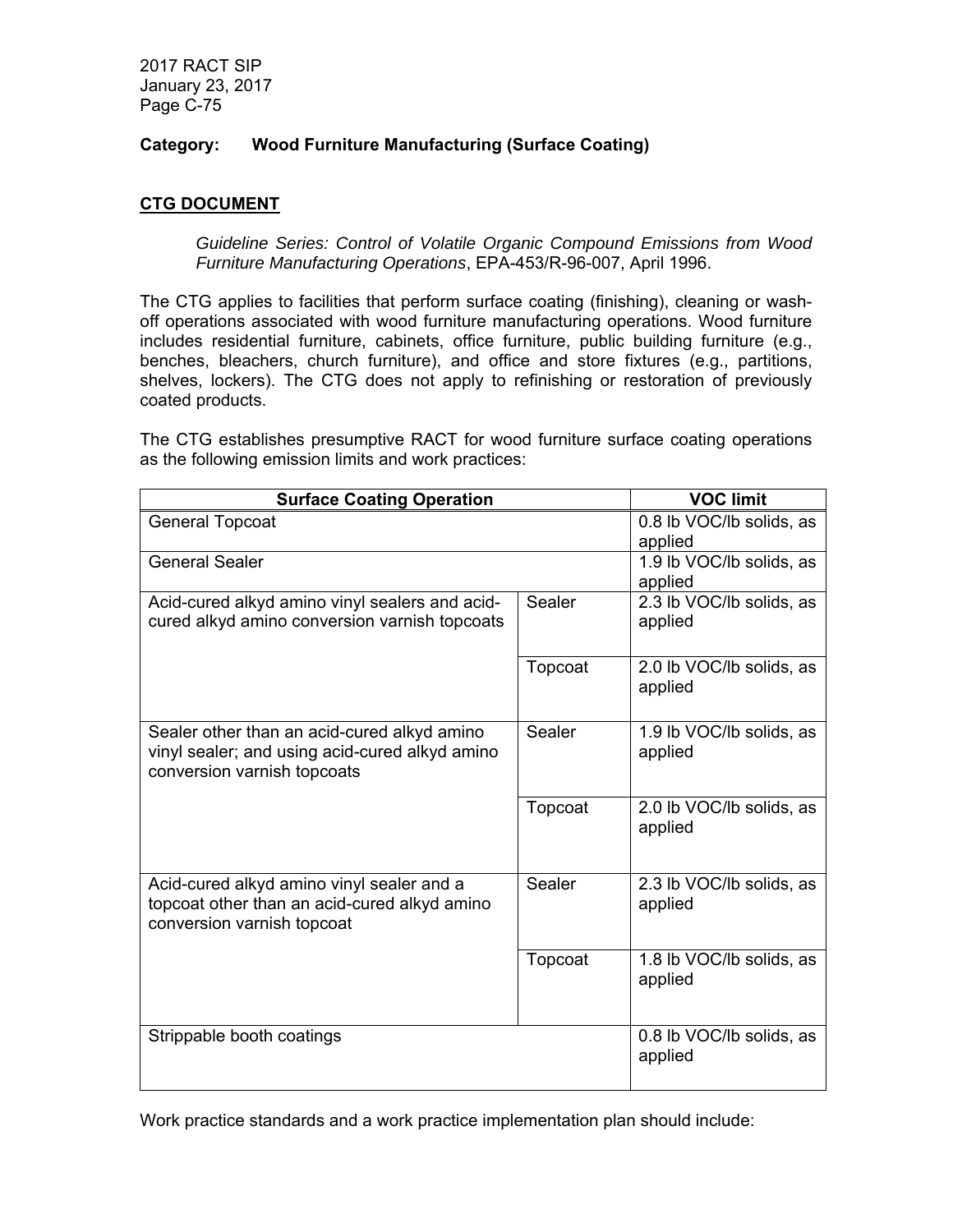- Operator training course
- Leak inspection and maintenance plan
- Cleaning and washoff solvent accounting system
- Storage requirements
- Application equipment requirements
- Line cleaning
- Gun cleaning
- Wash off operations

### **SMAQMD REQUIREMENTS**

District Rule 463, Wood Products Coatings, applies to any person who uses, manufactures, blends, sells, repackages, distributes, or specifies the use of wood products coatings or strippers. Rule 463 covers coatings used in both new furniture manufacturing and in refinishing. Since the CTG covers only new manufacturing operations, only the limits for new manufacturing from Rule 463 are presented here.

| <b>Coating Type</b>                      | <b>VOC Limit</b><br>g/l (lb-VOC/lb Solids) |
|------------------------------------------|--------------------------------------------|
| <b>Clear Topcoats</b>                    | 275 (0.35)                                 |
| Conversion Varnish (when used as a       | 550 (1.20)                                 |
| combined sealer/topcoat system)          |                                            |
| Filler                                   | 275(0.18)                                  |
| <b>High Solid Stain</b>                  | 350 (0.42)                                 |
| <b>Inks</b>                              | 500 (0.96)                                 |
| <b>Mold Seal Coating</b>                 | 750 (4.20)                                 |
| <b>Multi-Colored Coating</b>             | 275 (0.33)                                 |
| <b>Pigmented Coating</b>                 | 275 (0.25)                                 |
| Sealer                                   | 275 (0.36)                                 |
| Low-Solids Stains, Toners, Washcoats     | 120 (1.00)                                 |
| Strippers (analogous to Washoff          | 350 (or VOC composite vapor pressure       |
| operations in CTG)                       | less than <2 mm Hg at 20 $^{\circ}$ C)     |
| Surface preparation and cleanup material | 25                                         |

Rule 463 also contains requirements for application equipment, spray gun cleaning, and disposal of cloth/paper used for surface preparation, cleanup, or coating removal. In lieu of meeting the emission limits, an air pollution control device may be used provided it reduces emissions to an extent equal to or greater than that achieved by using compliant coatings.

Rule 463 contains the following exemptions:

- Sources using less than 55 gallons per year.
- Wood products coatings sold in non-refillable aerosol-spray containers.
- Coating operations associated with the manufacture of finished wood panels intended for attachment to walls.
- Coating of architectural components when not performed in a shop environment.

# **OTHER FEDERAL GUIDANCE**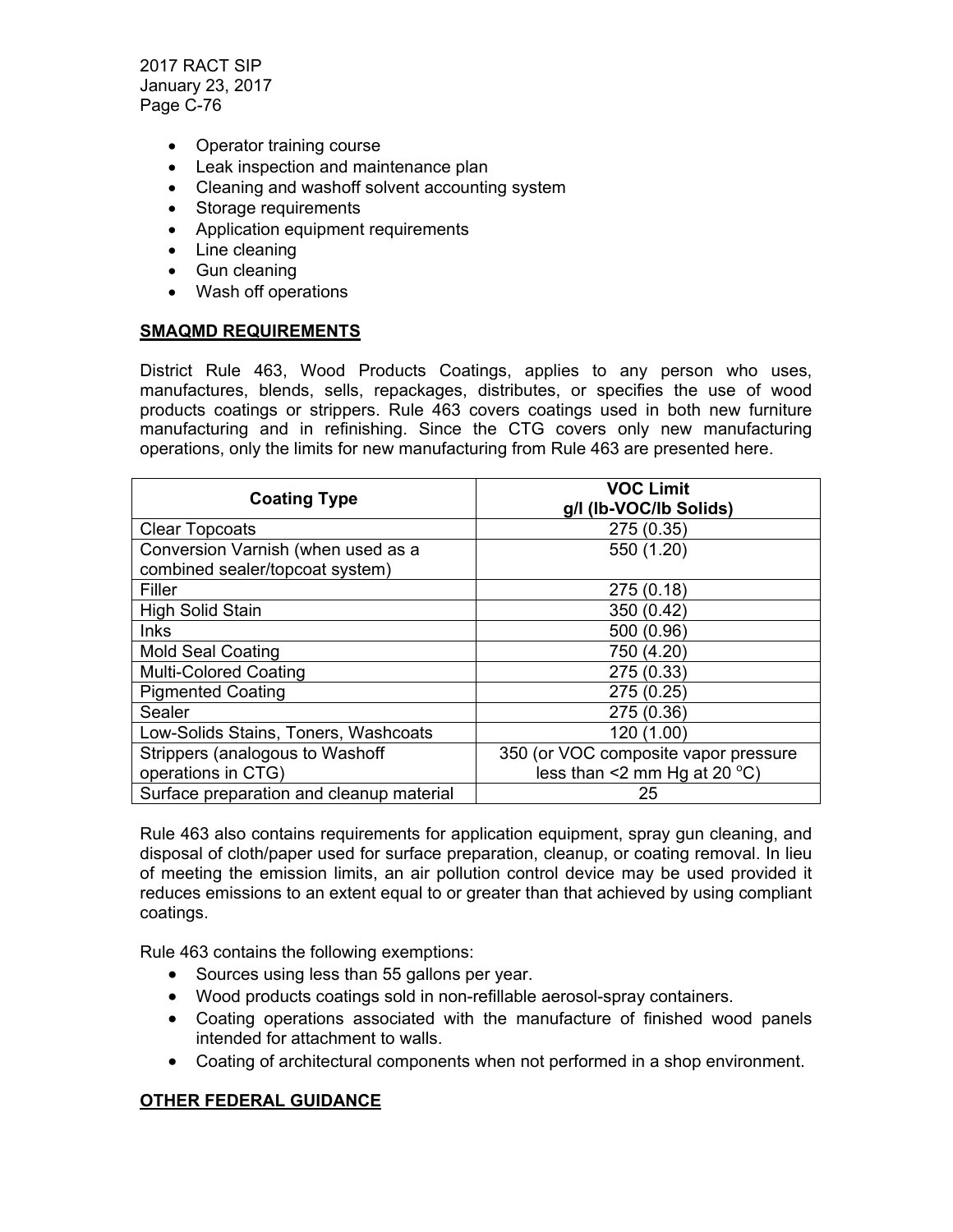*ACT:* None

*NSPS:* None

### *NESHAP:*

40 CFR Part 63, Subpart JJ – National Emission Standards for Hazardous Air Pollutants for Wood Furniture Manufacturing Operations

The NESHAP specifies standards in terms of pounds volatile organic HAPs per pound solids applied. Since many VOC are not HAP, these limits for HAP establish no practical limits on VOC content or emissions from these operations. Work practices in Subpart JJ, which are essentially equivalent to those in the CTG model rule, would reduce VOC as well as HAP emissions.

### *EPA Menu of Control Measures:*

Two control measures for surface coating of wood furniture were identified in the menu of control measures:

- A measure to reduce emissions by 64% using add-on controls, such as thermal incinerators, catalytic incinerators, and a combination of carbon absorbers and catalytic incinerators
- The CTG model rule, which is estimated to reduce emissions by 24%

### *NSR/PSD Settlement Agreements:* None

### **STATE GUIDANCE:** None

# **BACT/LAER**

### *EPA RACT/BACT/LAER Clearinghouse*

From 2005 to 2007, there were seven BACT determinations made for wood furniture surface coating operations. BACT controls included coating reformulation, the use of low VOC and high solids coatings, the use of proper spraying techniques, and good work practices.

### *ARB BACT Clearinghouse:* None

### *SMAQMD BACT Determinations*

In 2016, a BACT determination was made for spray booths used to apply wood coatings. For booths with VOC emissions <1,170 lb/month and ≤4,663 lb/year, BACT was determined to be the use of high transfer efficiency equipment and coatings that meet the VOC limits in SCAQMD Rule 1136. Except for conversion varnish (see table below), the limits in SCAQMD Rule 1136 are the same as those in Rule 463.

For booths with VOC emissions  $\geq 1,170$  lb /month or  $\geq 4,663$  lb /year, BACT was determined to be either: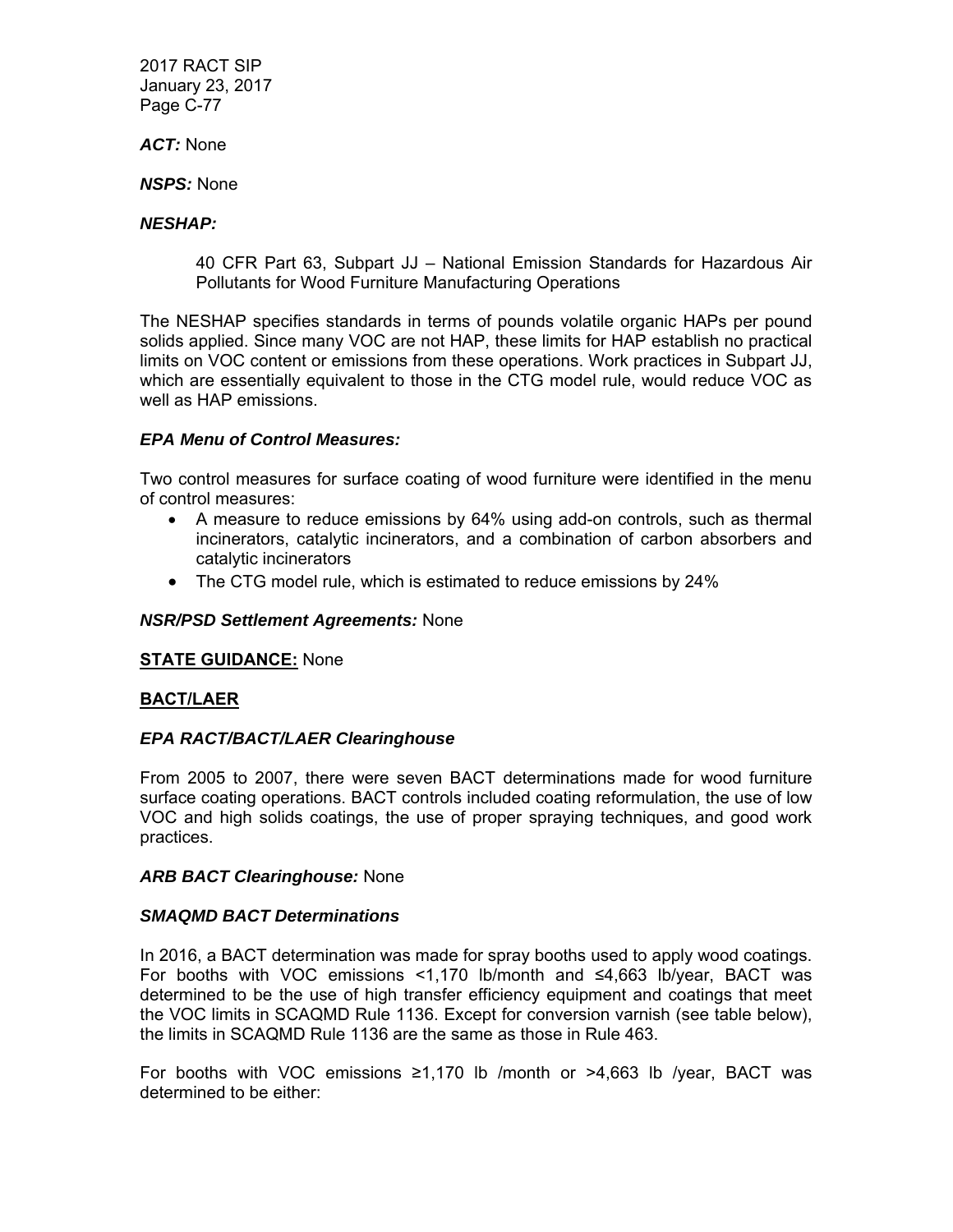- Use of high transfer efficiency equipment and coatings that meet the VOC limits in SCAQMD Rule and a VOC control system with ≥90% collection efficiency and ≥ 95% destruction efficiency; or
- The use of Super Clean Materials (<5% VOC by weight); or
- Use of low-VOC materials resulting in an equivalent emission reduction.

### **OTHER NONATTAINMENT AREA RULES**

The requirements for wood furniture coating operations in the rules listed below were evaluated and compared with SMAQMD Rule 463:

- PCAPCD Rule 236 (10/14/10)
- YSAQMD Rule 2.39 (5/14/08)
- SJVUAPCD Rule 4606 (10/16/08)
- SCAQMD Rule 1136 (6/14/96)
- VCAPCD Rule 74.30 (6/27/06)
- Dallas-Fort Worth and Houston-Galveston-Brazoria Rules 115.421 (6/25/15) and 115.422 (6/25/15)
- Baltimore Rule 26.11.19.32 (4/19/10)

No VOC content limits in the PCAPCD, YSAQMD, Texas, or Baltimore rules were lower than those in Rule 463. The table below shows only the coating categories for which one or more rules has a lower VOC limit than Rule 463.

|                                                                          | <b>VOC Content Limit (g/l)</b>   |                                    |                                   |                                     |
|--------------------------------------------------------------------------|----------------------------------|------------------------------------|-----------------------------------|-------------------------------------|
| <b>Coating Type</b>                                                      | <b>SMAQMD</b><br><b>Rule 463</b> | <b>VCAPCD</b><br><b>Rule 74.30</b> | <b>SCAQMD</b><br><b>Rule 1136</b> | <b>SJVUAPCD</b><br><b>Rule 4606</b> |
| High Solid Stain                                                         | 350                              | 240                                | $- -$                             | 240                                 |
| Sealer                                                                   | 275                              | 240                                | $- -$                             | $- -$                               |
| Conversion Varnish (when used<br>as a combined sealer/topcoat<br>system) | 550                              | $275*$                             | $275*$                            | $275*$                              |

\* These are general limits for topcoats

# **CONCLUSION**

District Rule 463 establishes VOC limits that are more stringent than the limits in the CTG model rule for all coating categories. One difference is that the CTG contains a limit for strippable booth coatings, but no limit is included in Rule 463. However, strippable booth coatings are not applied to wood furniture products; they are applied to the walls of paint spray booths to receive overspray and are subsequently peeled off, reducing or eliminating the use of solvents to clean booth walls. In the District, strippable booth coatings are subject to Rule 442, Architectural Coatings, in the categories of flat (50 g/l) or nonflat coatings (100 g/l). These VOC limits are more stringent than the CTG.

Rule 463 includes some coating categories not included in the CTG (clear topcoat, filler, high-solid stain, multi-colored coating, and pigmented coating). These coatings are subcategories of the ones in the CTG, and the VOC limits in Rule 463 are more stringent than the most stringent limits in the CTG. Rule 463 also includes limits for inks and mold release coatings that are consistent with other non-attainment area rules. These two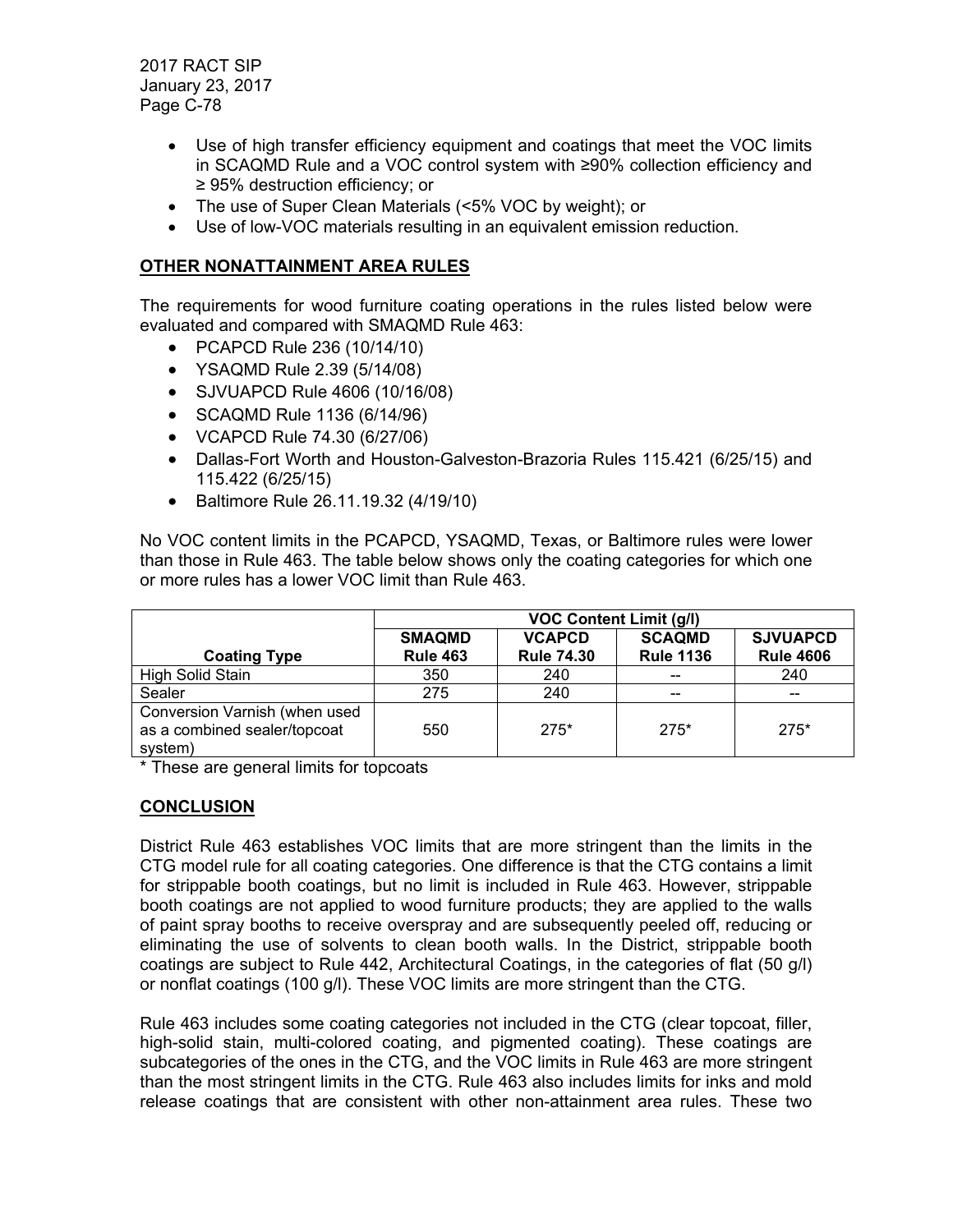categories are not addressed in the CTG. The work practices in Rule 463 are equivalent to the CTG, except that Rule 463 does not include a requirement for an operator training course (nor do any of the nonattainment area rules evaluated).

Rule 463 is at least as stringent as the PCAPCD, YSAQMD, Texas, and Baltimore rules. Districts with rules containing VOC limits for coating categories that were lower than the corresponding limits in Rule 463 include VCAPCD (three categories), SJVUAPCD (two categories) and SCAQMD (one category). Because these limits are lower than all of the other nonattainment area rules, the CTG and other federal guidance, Staff considers them to be beyond RACT.

Rule 463 is less stringent than the District's 2016 BACT determination, particularly for spray booths that emit ≥1,170 lb/month or >4,663 lb/year of VOC. However, these requirements apply only to new emission units and none of the other guidance reviewed was as stringent. Staff considers the BACT determination to be beyond RACT.

Rule 463 satisfies the RACT requirement for this source category.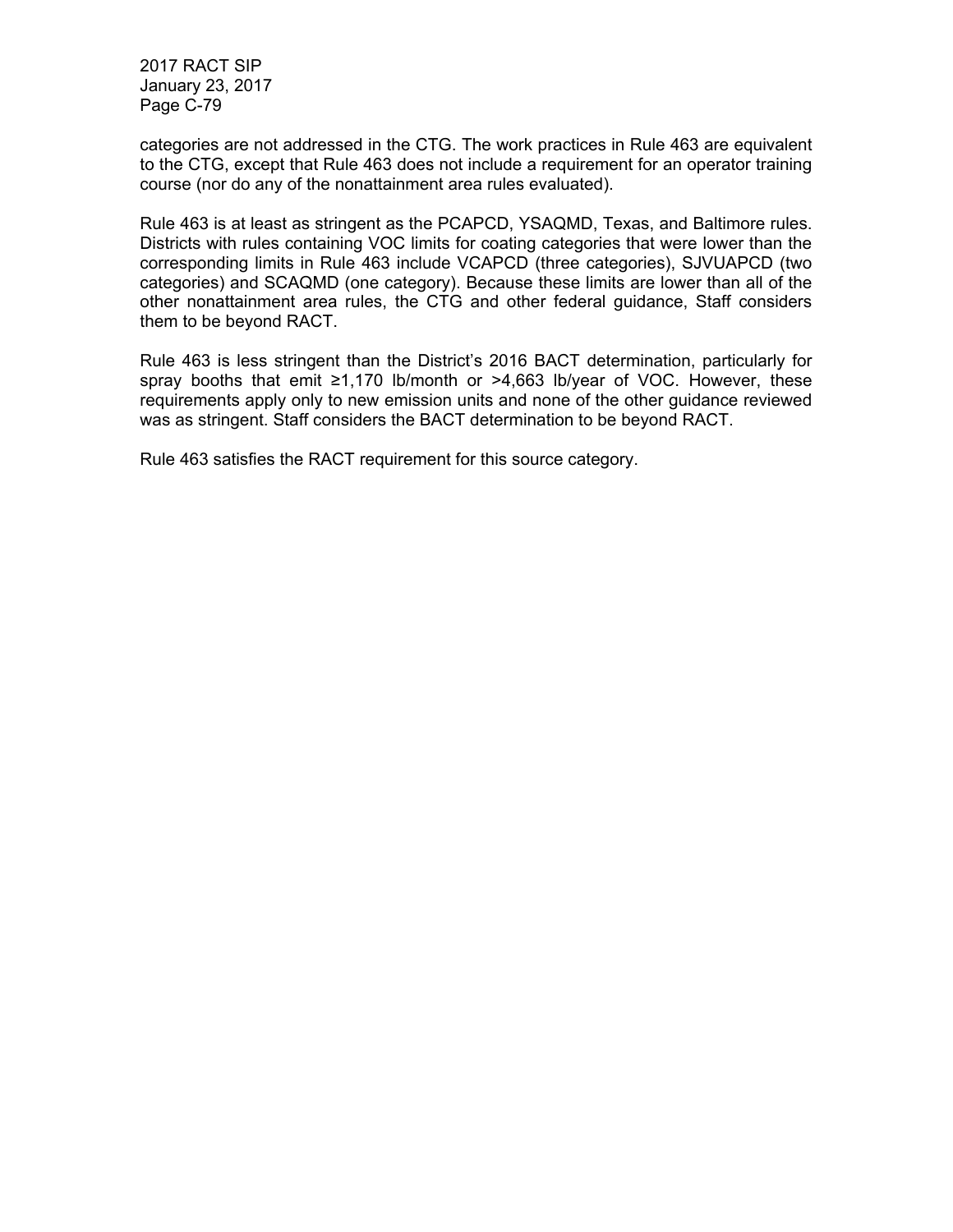# **Appendix D**

### **RACT Analysis of Rules for Non-CTG Source Categories Applicable to Major Sources**

|                                                                     | Page          |
|---------------------------------------------------------------------|---------------|
| <b>Non-CTG Category</b>                                             | <b>Number</b> |
| Aerospace Assembly and Component Coating Operations                 | $D-2$         |
| Boilers, Process Heaters, and Steam Generators                      | $D-7$         |
| <b>Gas Turbines</b>                                                 | $D-12$        |
| Gasoline Service Stations - Phase II Vapor Recovery                 | $D-17$        |
| <b>Internal Combustion Engines</b>                                  | $D-21$        |
| Organic Chemical Manufacturing: Process Tanks, Liquid Transfer, and | $D-25$        |
| Storage Tanks (≤40,000 gallons)                                     |               |
| Organic Chemical Manufacturing: Wastewater                          | $D-30$        |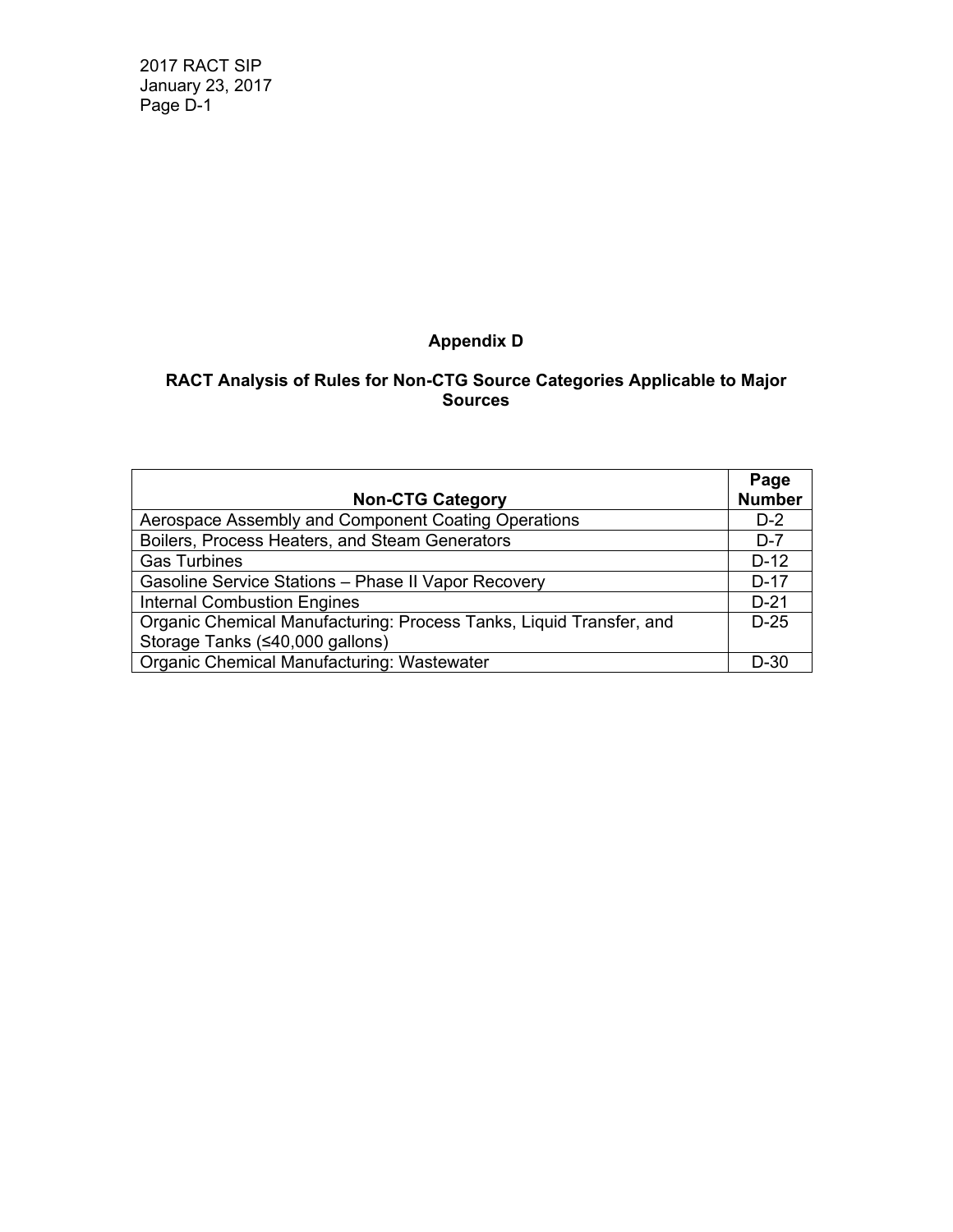### **Category: Aerospace Assembly and Component Coating Operations**

Aerojet is the only major source in the District that performs aerospace coating operations. Although there is a CTG for aerospace coating, no sources in the District, including Aerojet, are subject to the  $CTG^{31}$ ; a negative declaration is included in Appendix A of this RACT SIP.

Nevertheless, Aerojet is a major source of VOC; therefore, the District is required by the Clean Air Act to implement RACT for this major source. The analysis below will focus on requirements applicable to the aerospace coating operations used at Aerojet, and the CTG will provide valuable guidance.

### **SMAQMD REQUIREMENTS**

-

District Rule 456, Aerospace Assembly and Component Coating Operations, applies to the coating of aerospace components, including coating removal (stripping), surface preparation and cleaning, and application equipment cleanup. The rule sets VOC content limits for 31 categories of general and specialty coatings. The rule also includes additional requirements:

- High transfer-efficiency application equipment (e.g., HVLP, roll coater, dip coater, flow coater, electrostatic deposition).
- Work practices for material storage and equipment cleaning.
- Cleaning and surface prep solvents: no more than 25 g VOC/liter of material.

Rule 456 provides the following exemptions:

- A low usage exemption is provided under the following conditions:
	- The usage of noncompliant rocket motor adhesives (provided the VOC content less than 890 g/l) does not exceed 200 gallons per year; and
	- The usage of all other noncompliant materials does not exceed 55 gallons per year; and
	- The total usage of noncompliant rocket motor adhesives and other noncompliant materials does not exceed 200 gallons per year.
- Non-refillable aerosol containers holding 1 liter (1.1 quarts) or less.
- Other exemptions for lettering, touch up and repair, cleaning of space vehicles, and cleaning and surface activation prior to adhesive bonding.
- Solvents used for cleaning application equipment in a rocket motor lining process are exempt from VOC limits, provided the application equipment is cleaned in an enclosed gun cleaner.

 $31$  The CTG applies to facilities that perform manufacture or rework of commercial, civil, or military aerospace vehicles or components. In severe ozone nonattainment areas, the CTG applies to sources with a potential to emit of 25 tons per year or more of VOC from such operations. No sources in the District have potentials to emit of 25 tons per year or more of VOC from aerospace manufacture and rework operations.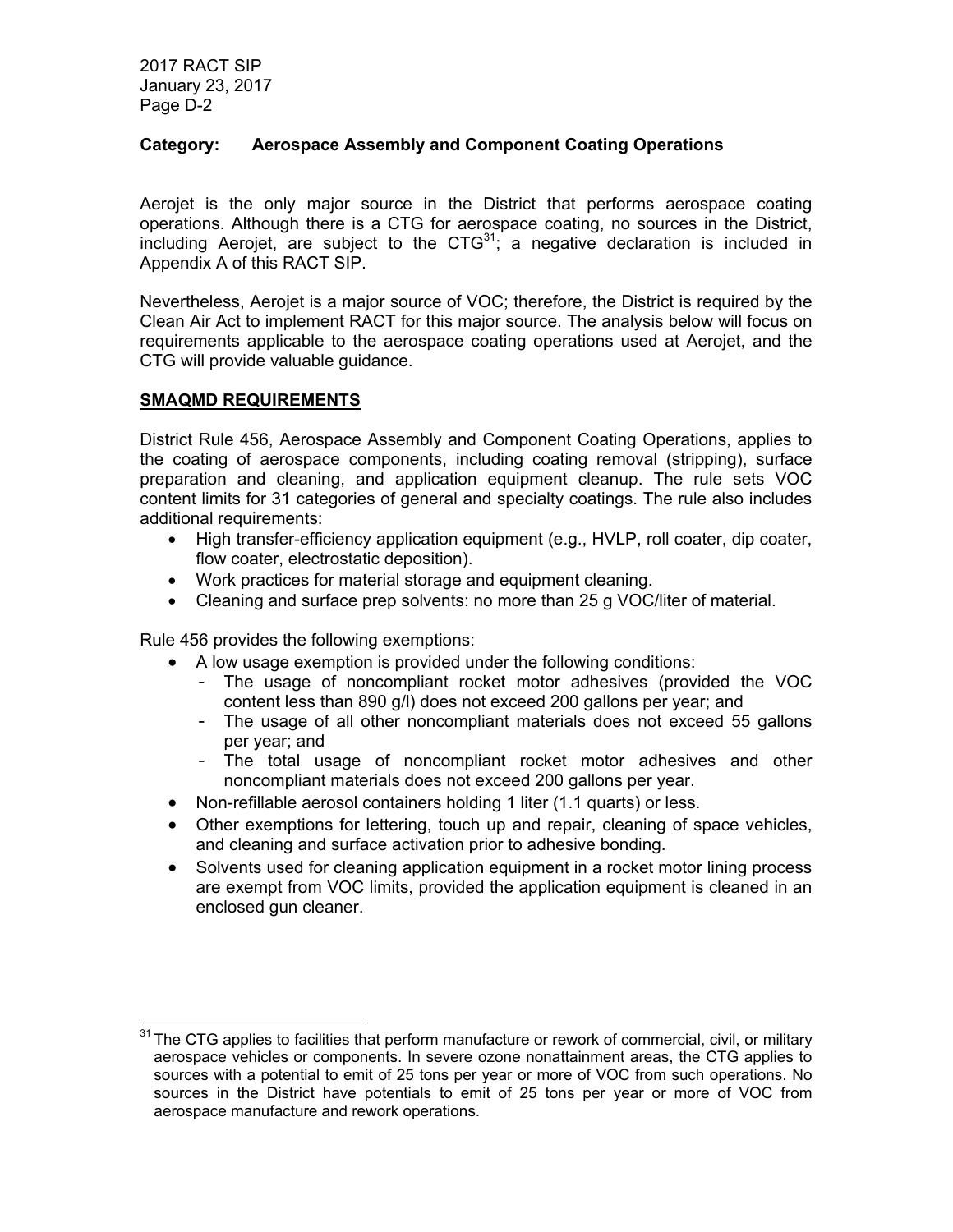### **FEDERAL GUIDANCE**

#### *CTG:*

*Guideline Series: Control of Volatile Organic Compound Emissions from Coating Operations at Aerospace Manufacturing and Rework Operations*, EPA-453/R-97- 004, December 1997.

The CTG identifies presumptive RACT for controlling VOC emissions from the manufacture or rework of commercial, civil, or military aerospace vehicles or components. The CTG applies to facilities with a potential to emit from these aerospace coating operations of 25 tons per year or more of VOC in moderate, serious, and severe ozone nonattainment areas or 10 tons per year or more in extreme ozone nonattainment areas.

The CTG establishes presumptive RACT for specialty aerospace coatings in terms of VOC content. Staff reviewed records of Aerojet's coating operations and determined that Aerojet uses the following specialty coatings subject to the CTG: mold release coating, rocket motor adhesive coating, and sprayable sealant.

The CTG establishes presumptive RACT for general primers and topcoats by reference to the aerospace NESHAP (discussed below) and for specialty coatings. The CTG also includes the following requirements:

- Hand wipe cleaning operations: use aqueous cleaners or cleaners with a VOC composite vapor pressure no greater than 45 mmHg at 20 C. (13 types of cleaning operations are exempt from this requirement).
- Flush cleaning: capture non-aqueous solvents in closed containers or with wipes that are kept in closed containers.
- Spray gun cleaning: use enclosed gun cleaners or work practices that avoid open atomized spraying of VOC solvent.
- Housekeeping practices to reduce VOC emissions from non-aqueous solvents, wipes, and spills.

The CTG model rule exempts the following from VOC limits:

- Cleaning and coating associated with research and development, quality control, laboratory testing, and electronic parts and assemblies (except for cleaning and coating of completed electronic assemblies).
- Manufacturing and rework operations involving space vehicles, antique aerospace vehicles and components.
- Touch up, aerosol, and Department of Defense "classified" coatings (protected against unauthorized disclosure for national security purposes).
- Coatings used in volumes of 50 gallons per year or less of each formulation, not to exceed 200 gallons per year for all exempt coatings combined.

*NSPS:* None.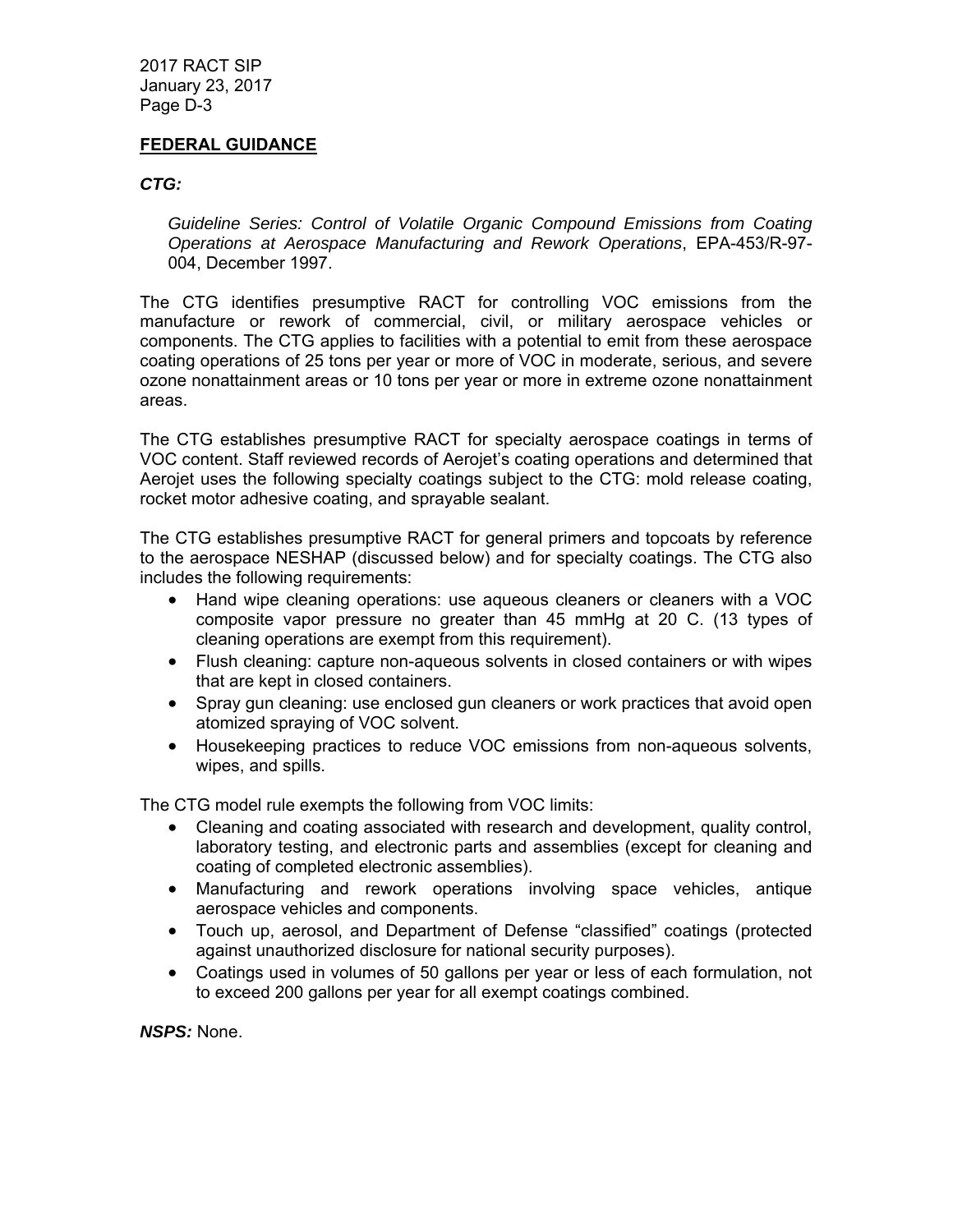### *NESHAP:*

40 CFR Part 63, Subpart GG - National Emission Standards for Aerospace Manufacturing and Rework Facilities

The NESHAP applies to facilities that are engaged, either in part or in whole, in the manufacture or rework of commercial, civil, or military aerospace vehicles or components and that are major sources of HAPs. Aerojet is subject to the NESHAP.

Table A compares the VOC limits in Rule 456 and the CTG/NESHAP for materials used at Aerojet. Unlike the CTG, the NESHAP does not provide an exemption for coatings that are used in small volumes. The NESHAP includes requirements for solvent cleaning and housekeeping practices that are comparable to those in the CTG.

### **Table A - Comparison of VOC Content Limits in Rule 456 with the CTG/NESHAP for Materials Used in Aerojet's Aerospace Operations**

| <b>Rule 456</b>     |                  | <b>Aerospace CTG/NESHAP</b> |                    |
|---------------------|------------------|-----------------------------|--------------------|
| Category            | VOC Limit (g/l)  | Category                    | VOC Limit (g/l)    |
| Adhesive            | 600 (890 for low | Rocket Motor                | 890                |
|                     | usage of rocket  | <b>Bonding Adhesive</b>     |                    |
|                     | motor bonding    |                             |                    |
|                     | adhesive)        |                             |                    |
| <b>Mold Release</b> | 762              | <b>Mold Release</b>         | 780                |
| Primer              | 350              | Primer - Other              | 350                |
| Sealant             | 600              | Sprayable Sealant           | 600                |
| Space Vehicle       | Electrostatic    | Space Vehicle               | Exempt             |
| Coating             | Discharge: 888   | Coating                     |                    |
|                     | All Other: 1,000 |                             |                    |
| Topcoat             | 420              | Topcoat                     | 420                |
| Solvent             | 25               | Solvent                     | Composite VOC      |
|                     |                  |                             | vapor pressure ≤45 |
|                     |                  |                             | mmHg $@68 °F$      |

### *EPA Menu of Control Measures:*

EPA's Menu of Control Measures identifies the CTG as the control measure.

*NSR/PSD Settlement Agreements:* None

**STATE GUIDANCE:** None

### **BACT/LAER**

### *EPA RACT/BACT/LAER Clearinghouse*

There is only one BACT determination that lists a VOC content limit or percent control standard (as opposed to tons/year). The 2011 BACT determination requires primers and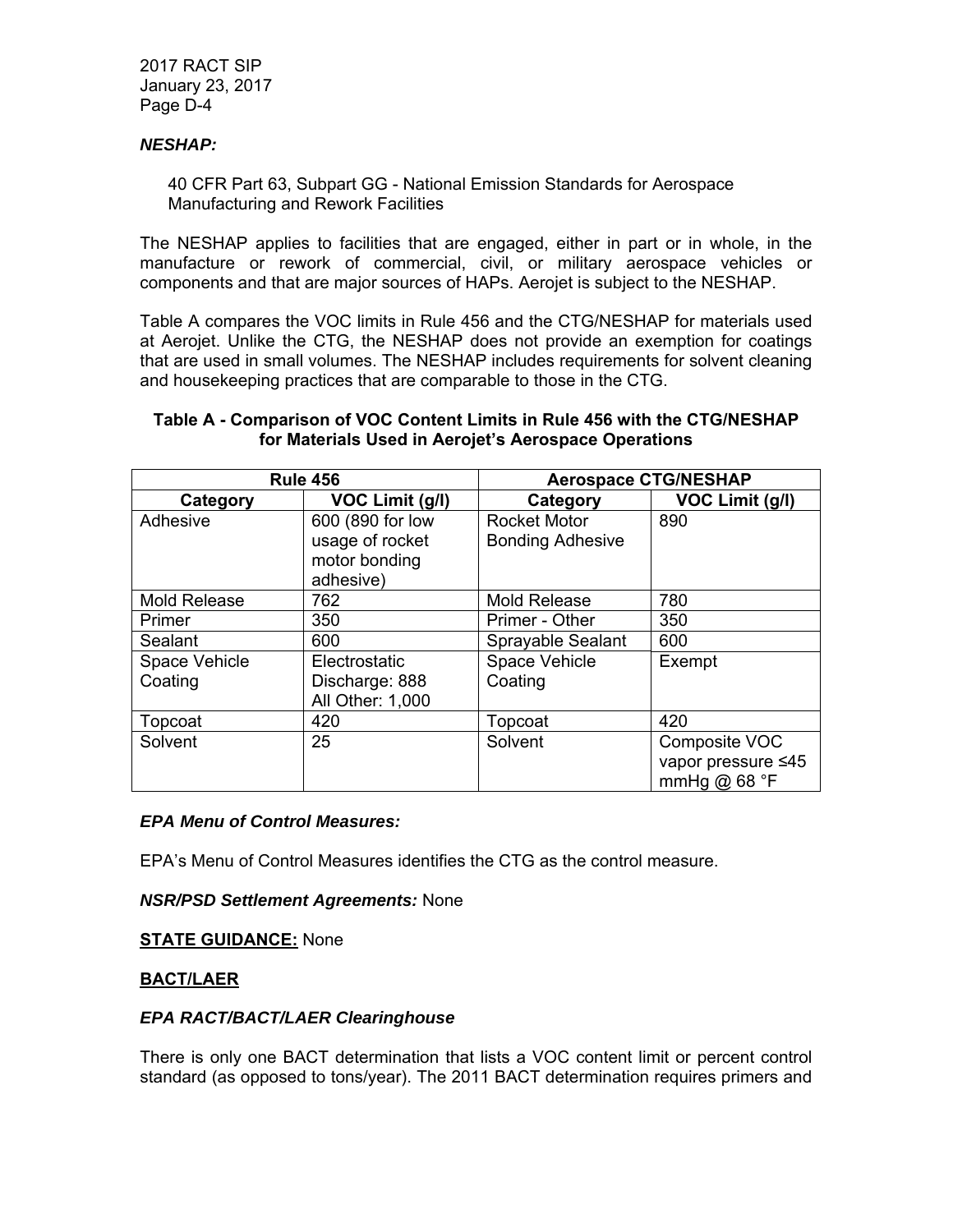topcoats to meet a limit of 4.5 lb/gal (approximately 540 g/l) of coating for primers and topcoats, on a monthly volume-weighted average basis.

### *ARB BACT Clearinghouse:* None

### *SMAQMD BACT Determinations*

In 2004, BACT was determined to be compliance with Rule 456 for aerospace coating operations with VOC emissions <3,900 lb/qtr.

### **OTHER NONATTAINMENT AREA RULES**

The requirements for aerospace coating operations in the rules listed below were evaluated and compared with SMAQMD Rule 454:

- SJVUAPCD Rule 4605 (6/16/11)
- SCAQMD Rule 1124 (9/21/01)
- VCAPCD Rule 74.13 (9/11/12)
- Baltimore Rule 26.11.19.13-1 (10/15/01)

None of the other nonattainment area rules was more stringent than Rule 456 for the aerospace coating operations at Aerojet, with two exceptions:

- For electrostatic discharge coatings applied to space vehicles, Rule 456 sets a limit of 880 g/l VOC, whereas the other nonattainment areas have limits of 800 g/l for these coatings.
- Rule 456 sets a limit of 890 g/l VOC for rocket motor adhesives when used in quantities no more than 200 gallons per year, provided that the usage of all other noncompliant materials does not exceed 55 gallons per year and the total of all rocket motor adhesive and other noncompliant materials used does not exceed 200 gallons per year. This VOC content is higher than what is allowed under the SCAQMD and VCAPCD rules (850 g/l for non-autoclavable structural adhesives or 800 g/l for space vehicle adhesives), although these rules do not have specific limits for this highly specialized material.

### **CONCLUSION**

For aerospace materials used at Aerojet, Rule 456 establishes VOC limits that are as stringent as or more stringent than the CTG and NESHAP. The work practice requirements are generally equivalent. For cleaning solvents, Rule 456 limits the VOC content to 25 g/l, which is more stringent than the CTG and NESHAP, which limit the VOC partial pressure in solvents to 45 mmHg at 20 °C. Rule 456 is more stringent than the BACT/LAER determination for primers and topcoats.

As discussed previously, Rule 456 is at least as stringent as the rules in other nonattainment areas, with two exceptions. First, for electrostatic discharge coatings applied to space vehicles, Rule 456 sets a VOC limit that is higher than the other nonattainment area rules. However, this difference is small, and the CTG and NESHAP both exempt space vehicle coatings entirely. Second, Rule 456 sets a VOC limit for rocket motor adhesives that is slightly higher than what is allowed under the SCAQMD and VCAPCD rules, which do not have specific limits for this highly specialized material.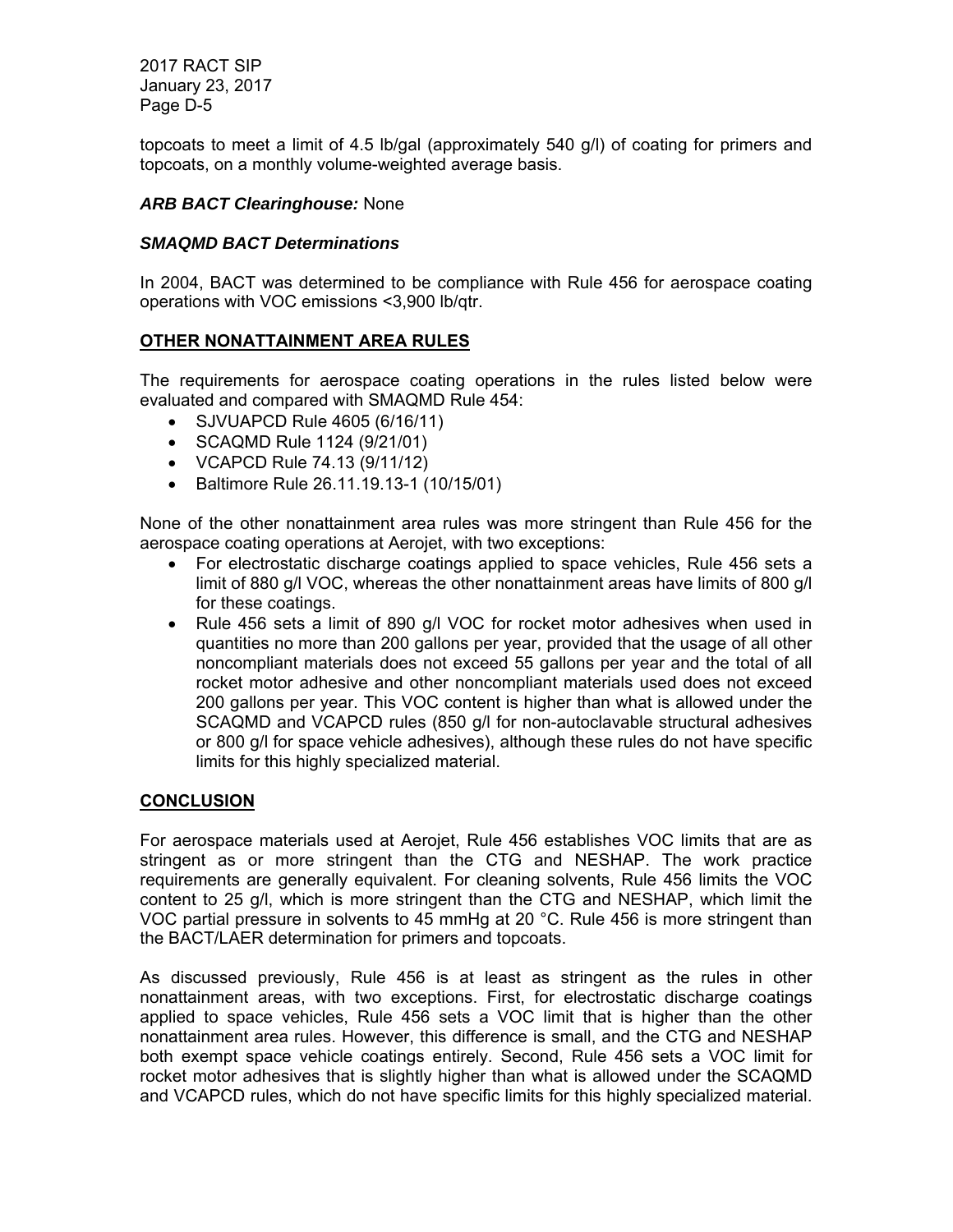The limit in Rule 456 was added in 2008 after Aerojet demonstrated that this narrow exemption would be necessary for them to deliver rocket motors meeting specifications for current and future Department of Defense contracts. The use of the rocket motor adhesives at this higher VOC content is allowed only if the usage does not exceed 55 gallons per year and the total of all noncompliant materials used does not exceed 200 gallons per year. The VCAPCD contains a similar exemption for an adhesive where it has been demonstrated that no complaint material is available and the annual volume of each separate formulation used is less than 10 gallons; however, unlike Rule 456, the VCAPCD rule does not establish a limit on the VOC content of the noncompliant adhesives and there is no limit on the total annual volume of all noncompliant adhesive formulations.

Rule 456 satisfies RACT for aerospace coating operations at Aerojet.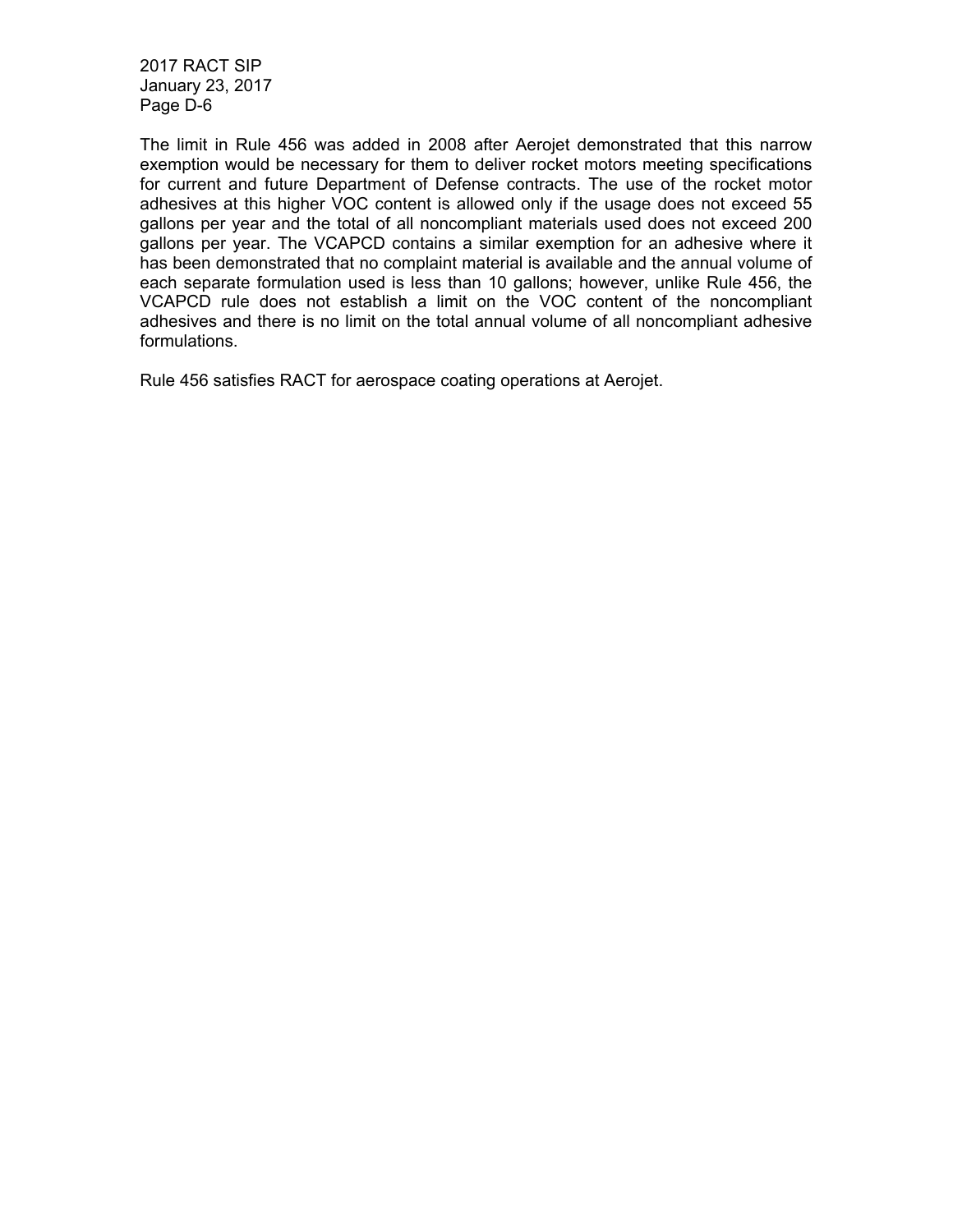### **Category: Boilers, Process Heaters, and Steam Generators**

At major sources in the District, units in this category are fired with gas fuel as the primary fuel. Therefore, the analysis will focus on gas-fired units.

### **SMAQMD REQUIREMENTS**

District Rule 411, NOx from Boilers, Process Heaters, and Steam Generators, establishes NOx limits for units rated 1 mmBtu/hr or greater that are fired on gaseous or nongaseous fuel.

Units using gaseous fuel must meet the following NOx limits:

- For units  $\geq 1$  mmBtu/hr and <5 mmBtu/hr, 30 ppmv NOx at 3% O<sub>2</sub>
- For units  $\geq$ 5 mmBtu/hr and  $\leq$ 20 mmBtu/hr, 15 ppmv NOx at 3% O<sub>2</sub>
- For units  $>20$  mmBtu/hr, 9 ppmv NOx at 3% O<sub>2</sub>
- For gas-fired reformer furnaces, 30 ppmv NOx at  $3\%$  O<sub>2</sub>
- For landfill gas-fired units  $\geq$ 5 mmBtu/hr, 15 ppmv NOx at 3% O<sub>2</sub>
- For load following units  $\geq 5$  mmBtu/hr, 15 ppmv NOx at 3% O<sub>2</sub>

All liquid-fueled units ≥1 mmBtu/hr must meet a NOx limit of 40 ppmv NOx at 3% O<sub>2</sub>. All biomass-fueled units ≥1 mmBtu/hr must meet a NOx limit of 70 ppmv NOx at 12%  $CO<sub>2</sub>$ .

Rule 411 provides the following exemptions:

- Electric utility boilers (no major sources in the District have such units)
- Units where the products of combustion come into direct contact with the material to be heated
- Waste heat recovery boilers
- Standing flame pilot burners
- Units ≥5 mmBtu/hr that use less 90,000 therms of fuel per year, provided that the owner or operator applied for the exemption on or before May 31, 1997, and received approval.
- Units installed or with complete permit applications prior to October 27, 2005 are subject to a less stringent limit of 30 ppmv NOx at  $3\%$  O<sub>2</sub> if the annual fuel usage is below specific low usage levels that depend on boiler capacity.

### **FEDERAL GUIDANCE**

*CTGs:* None

### *ACT:*

*Alternative Control Techniques Document – NOx Emissions from Industrial/Commercial/Institutional (ICI) Boilers*, EPA-453/R-94-022, March 1994.

The ACT applies to boiler, steam generators, and process heaters fired with gaseous or liquid fuels. The document does not establish presumptive RACT for this category.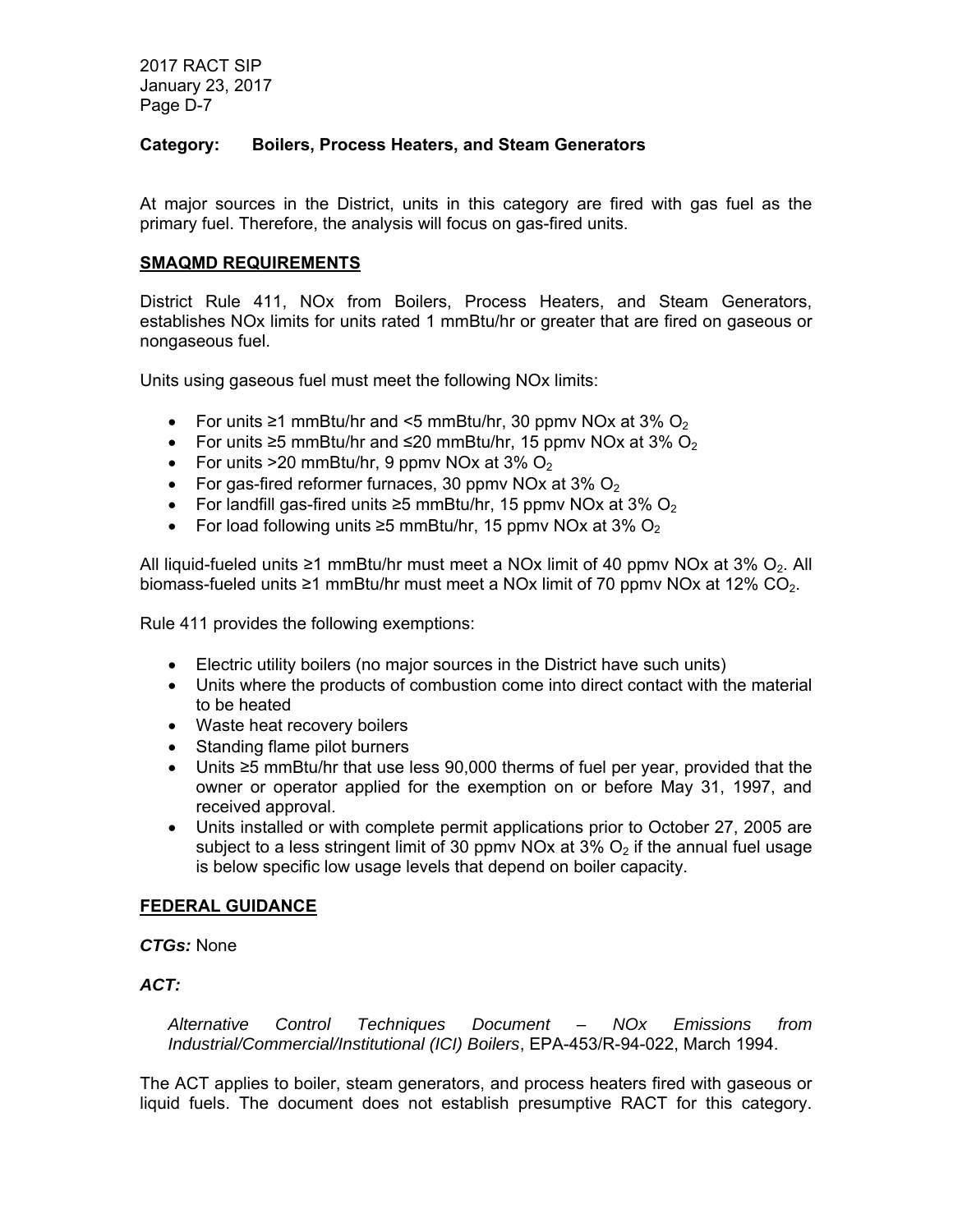However, the ACT discusses four control techniques for NOx that can be applied to natural gas-fired, packaged watertube boilers and estimates achievable performance as follows:

| <b>Control Technique</b>                  | Achievable NO <sub>x</sub> Level |
|-------------------------------------------|----------------------------------|
| Water injection w/ oxygen trim            | 49 ppmv @3% $O_2$                |
| Low NO <sub>x</sub> burners               | 66 ppmv @3% $O_2$                |
| Low NOx burners w/ flue gas recirculation | 49 ppmy $@3\%$ O <sub>2</sub>    |
| <b>SCR</b>                                | 16 ppmv $@3\%$ O <sub>2</sub>    |

### *NSPS:*

40 CFR Part 60, Subpart Db - Standards of Performance for Industrial-Commercial-Institutional Steam Generating Units

Subpart Db specifies New Source Performance Standards for industrial, commercial, and institutional steam generating units >100 mmBtu/hr input that were constructed, modified, or reconstructed after June 19, 1984. Low heat release rate units are limited to approximately 82 ppmv NOx  $\omega$  3% O<sub>2</sub>, while high heat release rate units are limited to approximately 164 ppmy NOx  $\omega$  3% O<sub>2</sub> when firing natural gas or distillate oil fuel. These standards are substantially less stringent than the achievable levels presented in the ACT document.

### *NESHAP:*

40 CFR Part 63, Subpart DDDDD - National Emission Standards for Hazardous Air Pollutants for Major Sources: Industrial, Commercial, and Institutional Boilers and Process Heaters

This NESHAP applies to commercial, industrial, and institutional boilers and process heaters located at major sources of HAPs. There are emission standards for individual HAPs. There are no NOx limits or NOx co-benefits.

40 CFR Part 63, Subpart JJJJJJ - National Emission Standards for Hazardous Air Pollutants for Industrial, Commercial, and Institutional Boilers Area Sources

This NESHAP applies to commercial, industrial, and institutional boilers located at area sources. Gas-fired boilers are exempt. There are emission standards for individual HAPs. There are no NOx limits or NOx co-benefits.

### *EPA Menu of Control Measures:*

There are several technologies identified in the menu of control measures for gas-fired institutional, commercial, and institutional (ICI) boilers, as shown below. Note – The ppmv values shown in parentheses are based on uncontrolled emission factors taken from the ACT: 0.14 lb/mmBtu (approx. 117 ppmv) for boilers ≤100 mmBtu/hr and 0.26 lb/mmBtu (approx. 217 ppmv) for boilers >100 mmBtu/hr.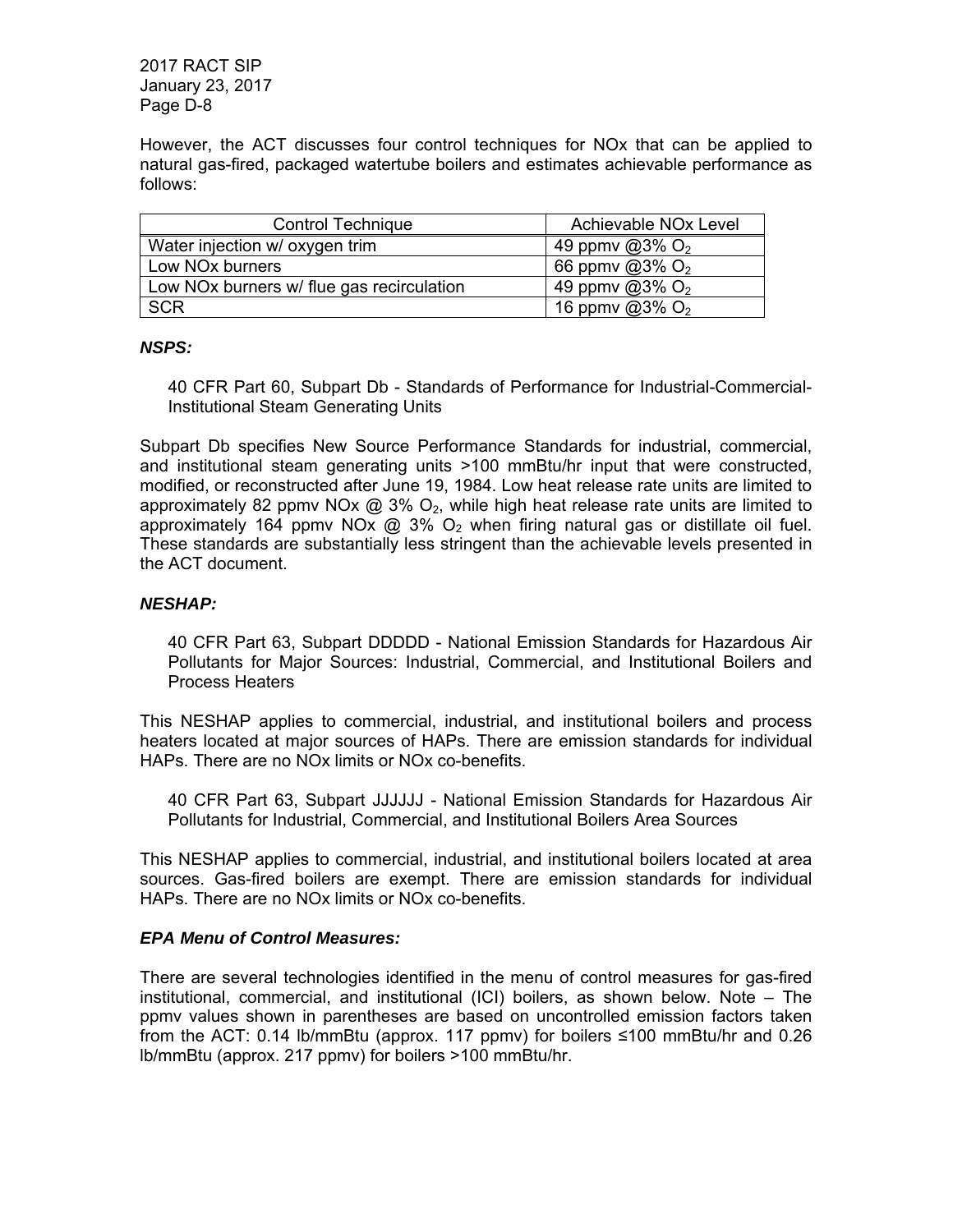| <b>Equipment</b>            | <b>Technology</b>            | <b>Control Efficiency</b>       |
|-----------------------------|------------------------------|---------------------------------|
| ICI Boilers, Gas Fuel       | <b>SNCR</b>                  | 40% (70 ppmv for ≤100 mmBtu/hr; |
| NOx >10 tpy uncontrolled    |                              | 130 ppmv for >100mmBtu/hr)      |
| ICI Boilers, Gas Fuel       | Low NO <sub>x</sub> Burner   | 50% (59 ppmv for ≤100 mmBtu/hr; |
| $NOx > 10$ tpy uncontrolled |                              | 109 ppmv for >100mmBtu/hr)      |
| ICI Boilers, Gas Fuel       | Low NO <sub>x</sub> burner + | 60% (47 ppmv for ≤100 mmBtu/hr; |
| $NOx > 10$ tpy uncontrolled | <b>FGR</b>                   | 87 ppmv for >100mmBtu/hr)       |
| ICI Boilers, Gas Fuel       | Low NO <sub>x</sub> burner + | 60% (47 ppmv for ≤100 mmBtu/hr; |
| $NOx > 10$ tpy uncontrolled | over fire air                | 87 ppmv for >100mmBtu/hr)       |
| ICI Boilers, Gas Fuel       | Oxygen trim + water          | 65% (41 ppmv for ≤100 mmBtu/hr; |
| $NOx > 10$ tpy uncontrolled | injection                    | 76 ppmv for >100mmBtu/hr)       |
| ICI Boilers, Gas Fuel       | Low NO <sub>x</sub> burner + | 80% (23 ppmv for ≤100 mmBtu/hr; |
| $NOx > 10$ tpy uncontrolled | FGR + over fire air          | 43 ppmv for >100mmBtu/hr)       |
| ICI Boilers, Gas Fuel       | <b>SCR</b>                   | 80% (23 ppmv for ≤100 mmBtu/hr; |
| $NOx > 10$ tpy uncontrolled |                              | 43 ppmy for >100mmBtu/hr)       |

### *NSR/PSD Settlement Agreements:* None

### **STATE GUIDANCE**

Determination of Reasonably Available Control Technology and Best Available Retrofit Control Technology for Industrial, Institutional, and Commercial Boilers, Steam Generators and Process Heaters, Air Resources Board, July 18, 1991.

In 1991, the ARB issued a RACT/BARCT determination document for industrial, institutional, and commercial boilers, steam generators, and process heaters. The ARB analysis considered the achievable performance levels and cost effectiveness of various NOx control strategies as applied to different size units. The analysis also took into account the variation in NOx emissions between gaseous and liquid fuels. The ARB concluded that RACT for units with ratings of 5 mmBtu/hr and larger, using 90,000 therms of fuel or more per year, is a NOx emission limit of 70 ppmy  $\omega$  3% O<sub>2</sub> when firing on gaseous fuel and 115 ppmv  $\omega$  3%  $O_2$  when firing on liquid fuel.

# **BACT/LAER**

### *EPA RACT/BACT/LAER Clearinghouse*

The ten most recent BACT determinations were made in 2012 through 2014. Boiler ratings ranged from 25 to 100 mmBtu/hr. NOx limits ranged from 0.01 to 0.05 lb/mmBtu (approximately 8 to 42 ppmv  $\textcircled{a}$  3% O<sub>2</sub>), with an average of 0.028 lb/mmBtu (approximately 23 ppmv  $@3\% O_2$ ).

# *ARB BACT Clearinghouse*

There were 9 BACT determinations for boilers rated from 21 to 97 mmBtu/hr. Seven set the BACT limit at 9 ppmv  $@3\%$  O<sub>2</sub>. The other two set the BACT limit to 7 ppmv  $@3\%$  O<sub>2</sub>.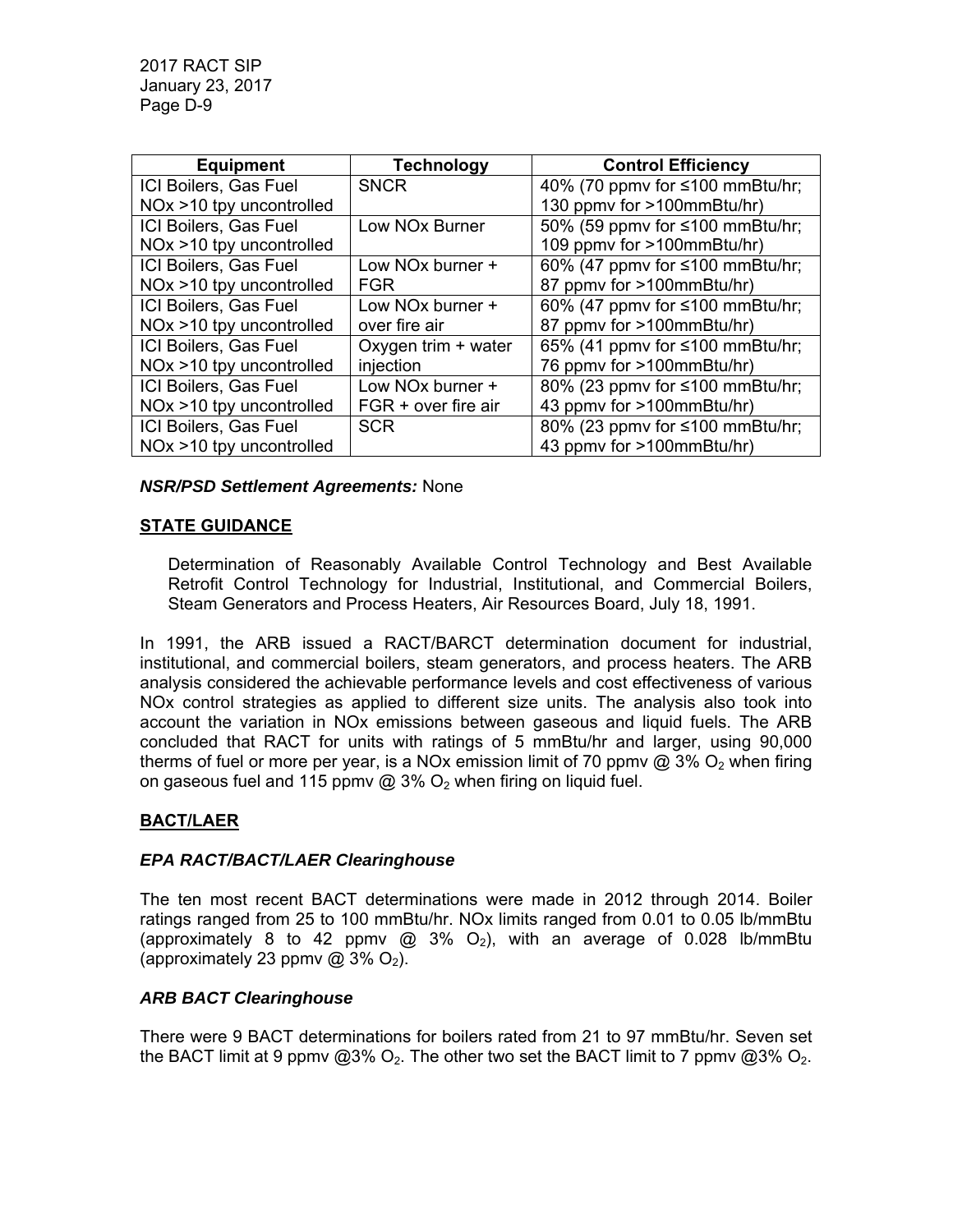# *SMAQMD BACT Determinations*

Current SMAQMD BACT requirements are shown below:

- For boilers  $\geq 0.075$  and <2 mmBtu/hr, the NOx emission limit is 55 ppmv @3% O<sub>2</sub> for pool/spa heaters and 20 ppmv  $@3\%$  O<sub>2</sub> for all others.
- For boilers  $\geq 2$  and <5 mmBtu/hr, the NOx emission limit is 12 ppmv @3% O<sub>2</sub> for atmospheric boilers and 9 ppmv  $@3\%$  O<sub>2</sub> for non-atmospheric boilers.
- For boilers  $\geq 5$  and <20 mmBtu/hr, the NOx emission limit is 9 ppmv @3% O<sub>2</sub>.
- For a specific boiler rated 108.7 mmBtu/hr, the NOx emission limit is 5 ppmv  $@3\%$  O<sub>2</sub>.

# **OTHER NONATTAINMENT AREA RULES**

The NOx emission standards for gas-fired boilers in the rules listed below were evaluated and compared with SMAQMD Rule 411:

- PCAPCD Rules 231 (10/9/97) and 247 (10/10/13)
- YSAQMD Rule 2.27 (8/14/96),
- SJVUAPCD Rules 4306 (10/16/08), 4307 (4/21/16), 4308 (11/14/13), and 4320 (11/16/08)
- SCAQMD Rules 1146 (11/1/13) and 1146.1 (11/1/13)
- VCAPCD Rules 74.15 (11/8/94) and 74.15.1 (6/23/15)
- Dallas-Fort Worth and Houston-Galveston-Brazoria Rules 117.410 (6/14/07) and 117.310 (3/3/14)
- Baltimore Rule 26.11.19.08 (3/3/14)

RACT requirements must be met for existing boilers at major sources of NOx. None of the other nonattainment area rules was more stringent than Rule 411 for existing boilers, with the exception of SCAQMD, which has some limits that are more stringent than Rule 411. For boilers rated >2 mmBtu/hr and ≤5 mmBtu/hr, SCAQMD Rule 1146.1 requires atmospheric boilers to meet a NOx limit of 12 ppmv  $@3\%$  O<sub>2</sub> and non-atmospheric boilers to meet a NOx limit of 9 ppmv  $@3\%$  O<sub>2</sub>. SCAQMD Rule 1146 requires boilers rated ≥5 mmBtu/hr and ≤20 mmBtu/hr to meet a NOx limit of 9 ppmv @3% O<sub>2</sub>; boilers rated >75 mmBtu/hr must meet a NOx limit of 5 ppmv  $@3\%$  O<sub>2</sub>.

# **CONCLUSION**

District Rule 411 sets NOx emission limits that are more stringent than the NSPS standards, the range of achievable levels specified in the ACT document, and ARB's determination of RACT and BARCT standards (and applies to smaller units than the RACT/BARCT limits). The NOx emission limits in Rule 411 are lower than those specified in EPA's Menu of Control Measures for ICI boilers with NOx emissions greater than or equal to 10 tons per year, uncontrolled (approximately equivalent to a 16 mmBtu/hr boiler operated 8,760 hours per year). The Rule 411 standards are not as stringent as the BACT clearinghouse standards; however, these standards do not apply to existing boilers.

Rule 411 is at least as stringent as the PCAPCD, YSAQMD, SJVUAPCD, VCAPCD, Texas, and Baltimore rules. The SCAQMD contained some NOx limits for boilers in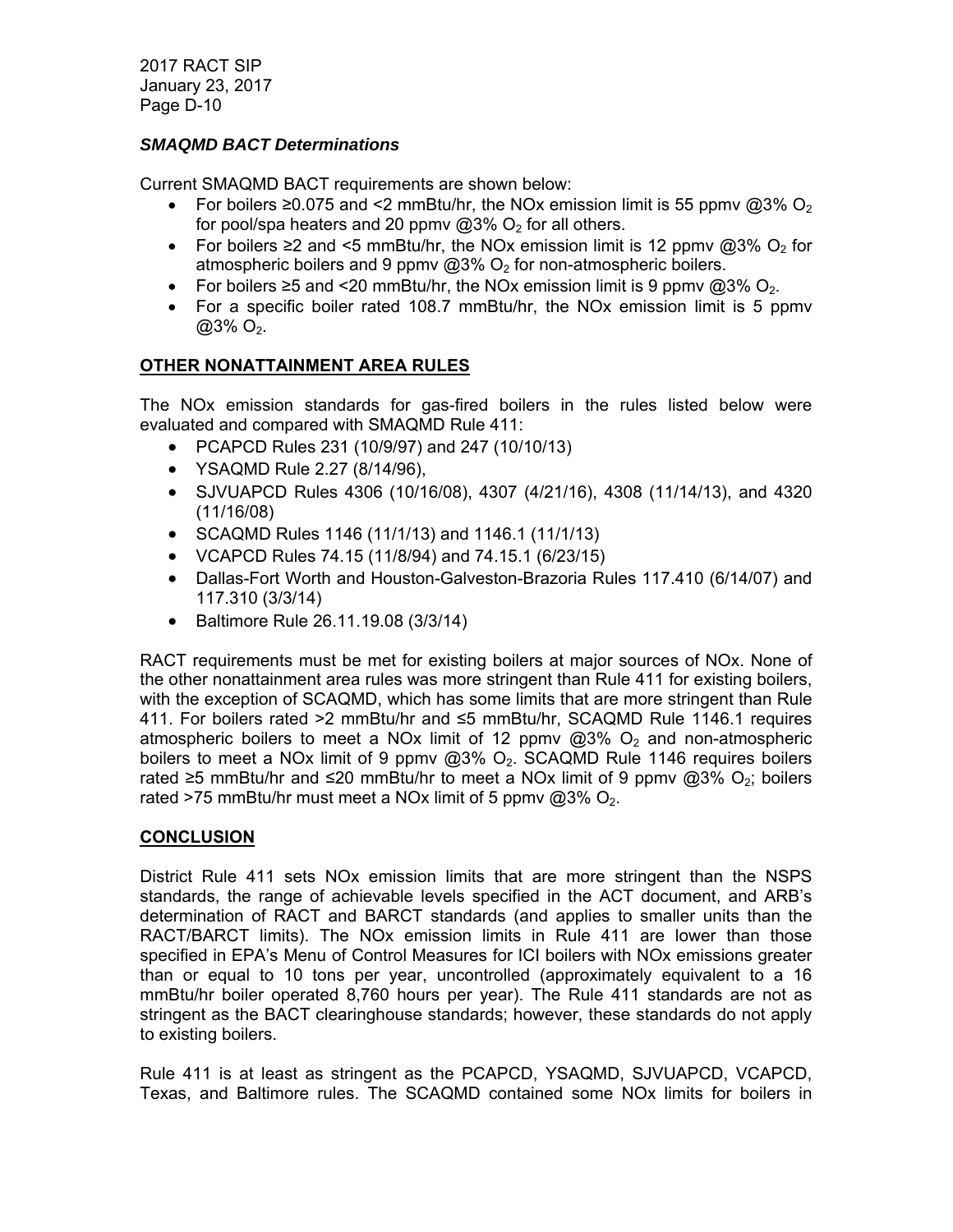specific capacity ranges that were lower than the corresponding limits in Rule 411. Because these limits are lower than all of the other nonattainment area rules and the federal and state guidance (and are equivalent to the District's current BACT standards), Staff considers these more stringent SCAQMD standards to be beyond RACT.

Rule 411 satisfies the RACT requirement for this source category.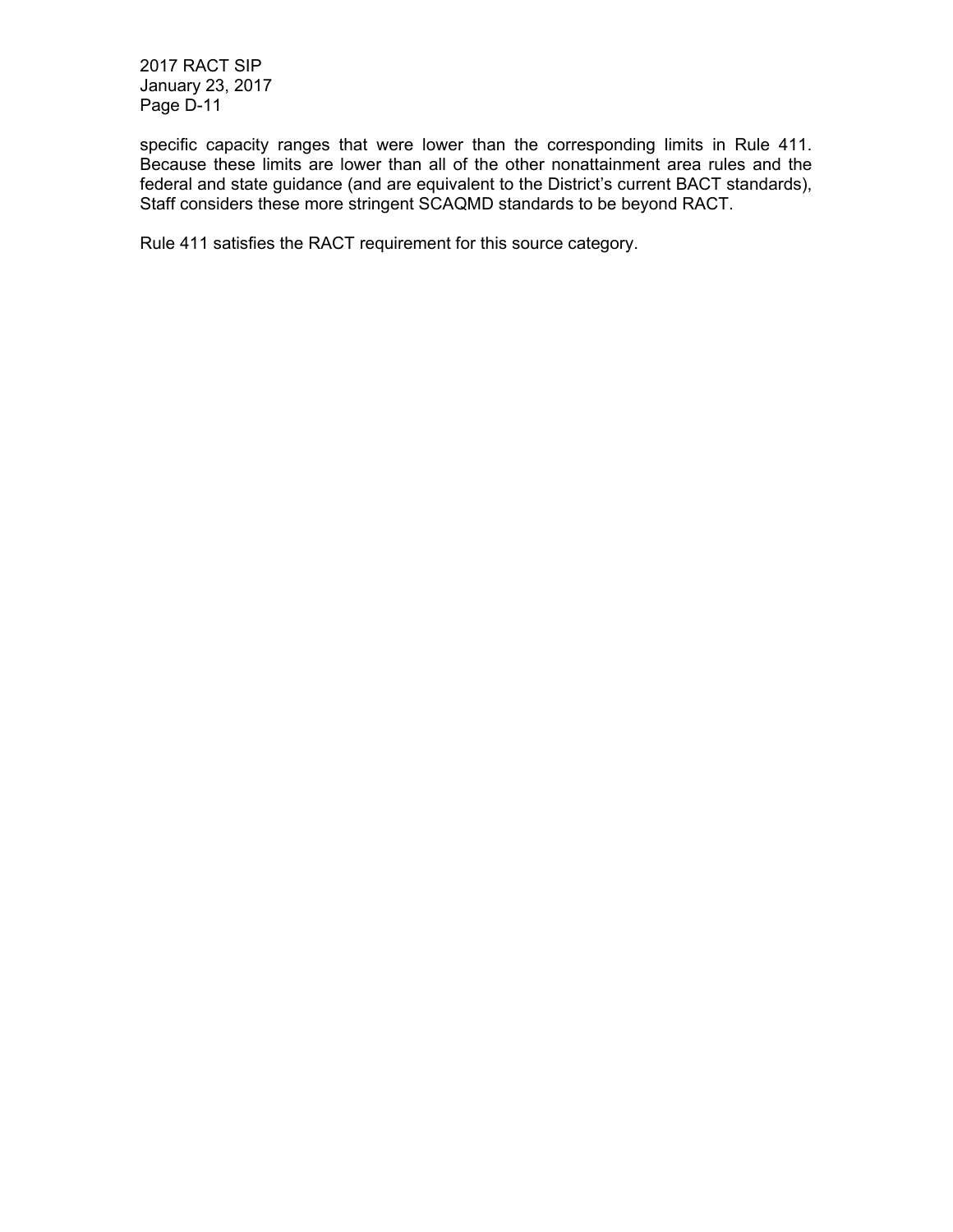#### **Category: Gas Turbines**

At major sources in the District, units in this category are gas-fired simple cycle or combined cycle turbines rated between 25 MW and 170 MW. Therefore, the analysis will focus on units of these types.

#### **SMAQMD REQUIREMENTS**

District Rule 413, Stationary Gas Turbines, applies to stationary gas turbines rated ≥0.3 MW. The emission limits are listed in the table below.

| <b>Requirement</b> | <b>Annual</b><br><b>Unit Size</b><br><b>Hours of</b> | <b>NOx Emission Limit</b><br>(ppmv @ 15% O <sub>2</sub> ) |                        |                       |
|--------------------|------------------------------------------------------|-----------------------------------------------------------|------------------------|-----------------------|
| <b>Type</b>        | <b>Operation</b><br>(hr/yr)                          | Rating<br>(MW)                                            | <b>Gaseous</b><br>Fuel | Liquid<br><b>Fuel</b> |
| <b>RACT</b>        | any                                                  | $\geq 0.3$                                                | 42.0                   | 65.0                  |
| <b>BARCT</b>       | any                                                  | $≥0.3$ to <2.9                                            | 42.0                   | 65.0                  |
|                    | < 877                                                | $\geq$ 2.9                                                | 42.0                   | 65.0                  |
|                    | $\geq 877$                                           | $≥2.9$ to <10                                             | 25.0                   | 65.0                  |
|                    | ≥877                                                 | $\geq$ 10.0 (no SCR)                                      | 15.0                   | 42.0                  |
|                    | $\geq 877$                                           | $\geq$ 10.0 (w/ SCR)                                      | 9.0                    | 25.0                  |

Rule 413 contains the following exemptions:

- Laboratory units used in research and testing for the advancement of gas turbine technology.
- Units used to provide emergency electrical power, emergency water pumping for flood control or firefighting, emergency potable water pumping, or emergency sewage pumping, provided they are limited to an annual total of 200 hours of operation (100 hours for maintenance).

Startup and shutdown periods are exempt from Rule 413. Shutdown periods are not to exceed 1 hour. Startup periods are not to exceed 1 hour, except for turbines ≥160 MW output that are part of a combined cycle process, for which the one-hour period was determined to be technologically infeasible. These units are allowed up to 4 hours for a startup that follows a shutdown of 72 hours or more, and up to 3 hours for a startup that follows a shutdown of between 8 and 72 hours.

#### **FEDERAL GUIDANCE**

*CTGs:* None

*ACT:* 

*Alternative Control Techniques (ACT) Document – NOx Emissions from Stationary Gas Turbines*, EPA-453/R-93-007, January 1993.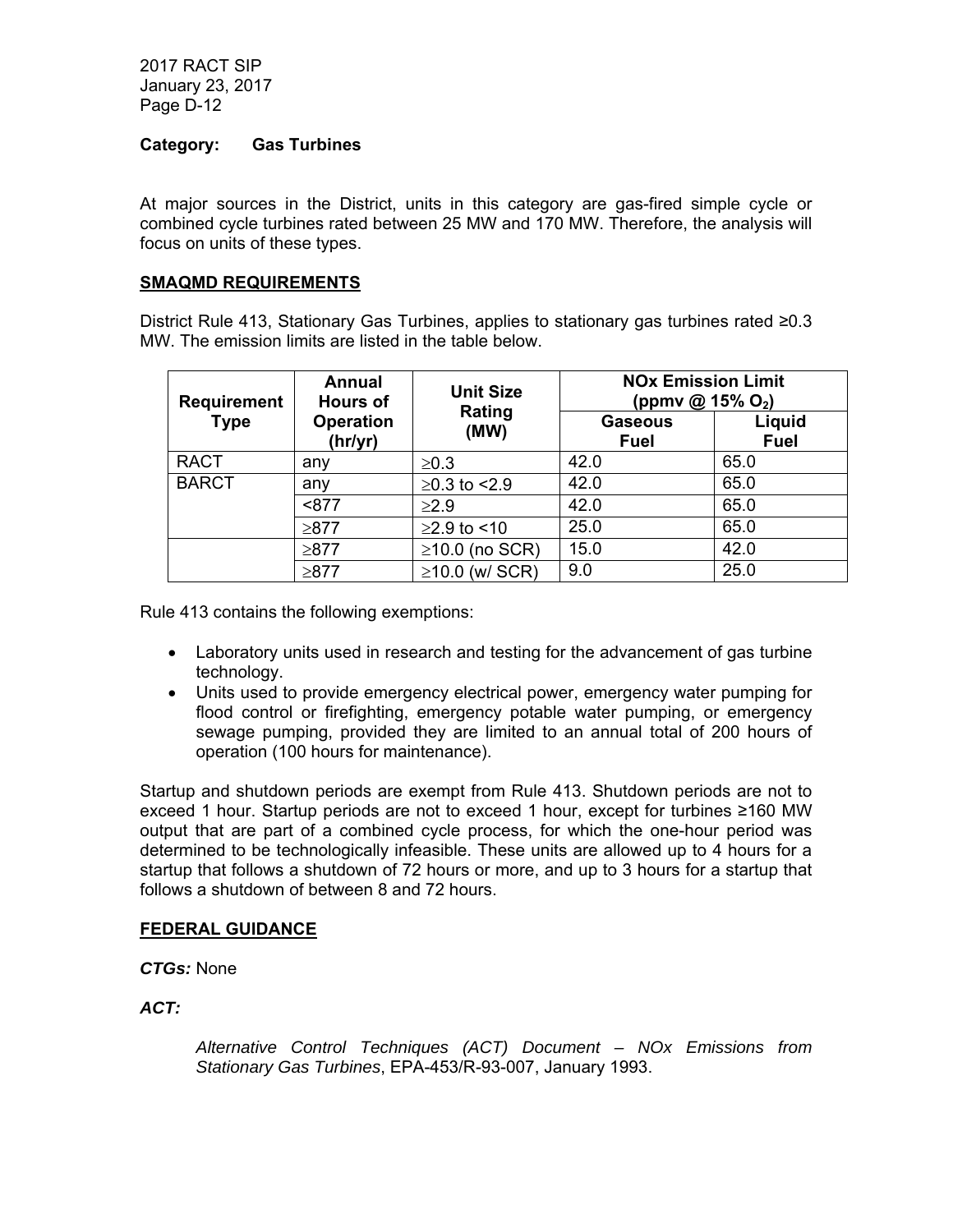The ACT applies to stationary gas turbines fired with gaseous or liquid fuels. The ACT does not establish presumptive RACT for stationary gas turbines. However, the document discusses three control techniques for NOx and estimates achievable performance as follows:

| <b>Control Technique</b>                                                      | <b>Achievable NOx Level</b> |
|-------------------------------------------------------------------------------|-----------------------------|
| Wet injection                                                                 | 25 - 42 ppmv @15% $O_2$     |
| Dry low-NO <sub>x</sub> combustion                                            | 25 - 42 ppmv @15% $O_2$     |
| SCR w/ combustion controls (wet injection or dry low-NOx)   9 ppmv @15% $O_2$ |                             |

#### *NSPS:*

40 CFR Part 60, Subpart GG - Standards of Performance for Stationary Gas **Turbines** 

Subpart GG specifies New Source Performance Standards for stationary gas turbines ≥10 mmBtu/hr input (approximately 1 MW output) that were constructed, modified, or reconstructed after October 3, 1977. Turbines with rated heat inputs between 10 and 100 mmBtu/hr are limited to approximately 150 ppmv NOx (with upward adjustments for efficiency and fuel-bound nitrogen). Turbines with rated heat inputs >100 mmBtu/hr are limited to approximately 75 ppmv NOx. These standards are substantially less stringent than the achievable levels presented in the ACT document.

40 CFR Part 60, Subpart KKKK - Standards of Performance for Stationary Combustion Turbines

Subpart KKKK applies to turbines >3 MW. Electric-generating gas-fired turbines ≤50 mmBtu/hr (5 MW) are limited to 42 ppmv NOx. Units >50 mmBtu/hr and ≤850 mmBtu/hr (81 MW) are limited to 25 ppmv NOx, and those >850 mmBtu/hr are limited to 15 ppmv NOx.

#### *NESHAP:*

40 CFR Part 63, Subpart YYYY - National Emission Standards for Hazardous Air Pollutants for Stationary Combustion Turbines

The NESHAP applies to stationary combustion turbines located at major sources of HAPs. There are emission standards for formaldehyde, a HAP. There are no NOx limits or co-benefits.

#### *EPA Menu of Control Measures:*

There are several technologies identified in the menu of control measures for gas-fired turbines, as shown below. Note: The ppmv values shown in parentheses are based on an average uncontrolled NOx emission factor of 200 ppmv, as calculated from Table 2-1 of the ACT.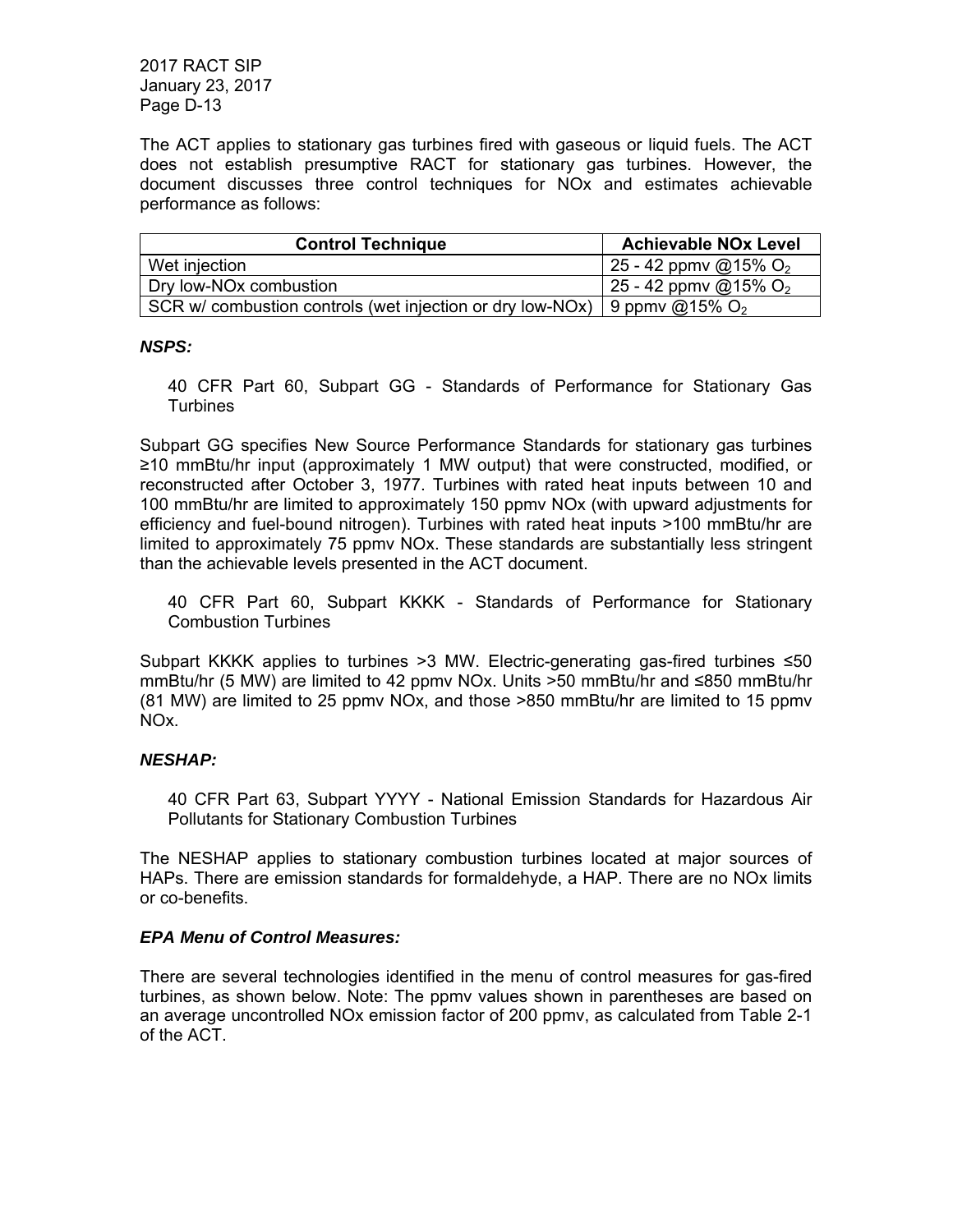| <b>Equipment</b>                        | <b>Technology</b>          | <b>Control Efficiency</b> |
|-----------------------------------------|----------------------------|---------------------------|
| <b>Combustion Turbine, Natural Gas,</b> | Water Injection            | 75% (50 ppmv)             |
| NOx >10 tpy uncontrolled                |                            |                           |
| <b>Combustion Turbine, Natural Gas,</b> | Steam Injection            | 80% (40 ppmv)             |
| NOx >10 tpy uncontrolled                |                            |                           |
| <b>Combustion Turbine, Natural Gas,</b> | Low NO <sub>x</sub> Burner | $68\% - 84\%$ (32)        |
| NOx >10 tpy uncontrolled                |                            | $-64$ ppmv)               |
| <b>Combustion Turbine, Natural Gas,</b> | <b>SCR and Low NOx</b>     | 94% (12 ppmv)             |
| $NOx > 10$ tpy uncontrolled             | <b>Burner</b>              |                           |
|                                         |                            |                           |
| Combustion Turbine, Natural Gas,        | SCR and Steam or Water     | 95% (10 ppmv)             |
| NOx >10 tpy uncontrolled                | Injection                  |                           |

## *NSR/PSD Settlement Agreements:* None

## **STATE GUIDANCE**

Determination of Reasonably Available Control Technology and Best Available Retrofit Control Technology for the Control of Oxides of Nitrogen from Stationary Gas Turbines, Air Resources Board, May 18, 1992.

In 1992, the ARB issued a RACT/BARCT determination document for stationary gas turbines. In developing the RACT/BARCT determination, ARB considered the achievable performance levels and cost effectiveness of various NOx control strategies as applied to different sizes of gas turbines. The analysis also took in account the variation in NOx emissions between gaseous and liquid fuels. The ARB concluded that RACT for gas turbines with ratings of 0.3 MW and larger is a NOx emission limit of 42 ppmv @ 15% O<sub>2</sub> when firing on gaseous fuel and 65 ppmv @ 15%  $O<sub>2</sub>$  when firing on liquid fuel. More stringent levels of control were considered as BARCT. Rule 413 is based on ARB's RACT/BARCT determination.

## **BACT/LAER**

#### *EPA RACT/BACT/LAER Clearinghouse*

For natural gas-fueled simple cycle turbines >25 MW, the ten most recent BACT determinations were made from 2009 to 2013. Turbine ratings ranged from 40 to 190 MW. NOx limits ranged for 2.5 to 9 ppmv  $@$  15%  $O<sub>2</sub>$ . For natural gas-fueled combined cycle turbines >25MW, the ten most recent BACT determinations were made in 2013 and 2014. Turbine ratings ranged from 62 to 274 MW. NOx limits ranged from 2 to 3 ppmv  $@$  15%  $O_2$ .

## *ARB BACT Clearinghouse*

There are no BACT determinations for natural gas-fueled simple cycle turbines ≥50 MW. For natural gas-fueled combined cycle turbines ≥50 MW, the most recent BACT determinations were made in 2003. Turbine ratings ranged from 153 to 183 MW. NOx limits ranged from 2 to 2.5 ppmv @ 15%  $O_2$ .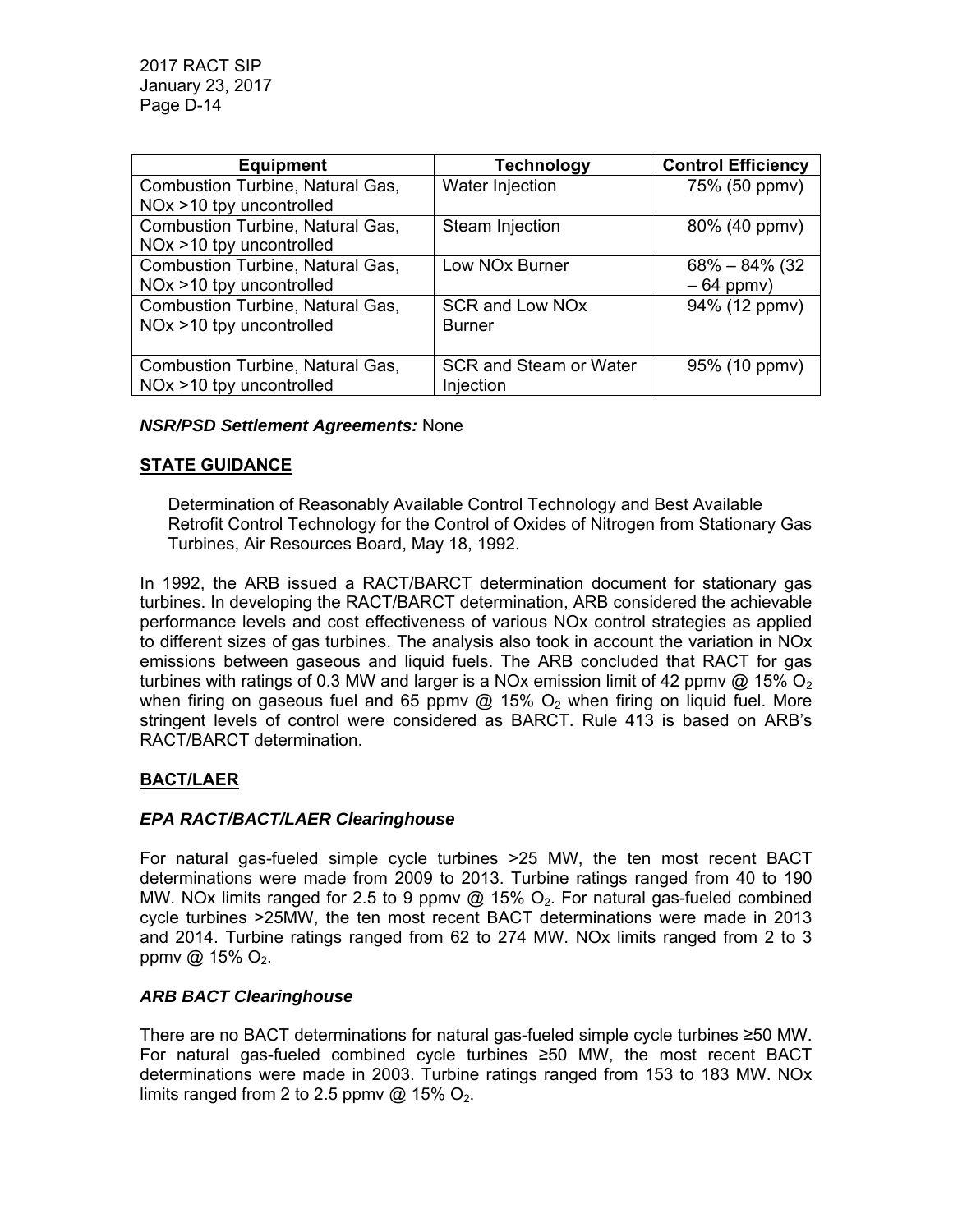#### *SMAQMD BACT Determinations*

In 2002, a BACT determination was made for a combined cycle, natural gas-fueled turbine rated at 170 MW. The NOx limit was 2 ppmv  $\omega$  15% O<sub>2</sub>.

#### **OTHER NONATTAINMENT AREA RULES**

The NOx emission standards for gas-fired turbines in the rules listed below were evaluated and compared with SMAQMD Rule 413:

- PCAPCD Rule 250 (10/8/15)
- YSAQMD Rule 2.34 (11/12/14)
- SJVUAPCD Rule 4703 (9/20/07)
- SCAQMD Rule 1134 (8/8/97)
- VCAPCD Rule 74.23 (1/8/02)
- Dallas-Fort Worth and Houston-Galveston-Brazoria Rules 117.410 (6/25/15) and 117.310 (3/3/14)
- Baltimore Rule 26.11.09.08 (3/3/14)

Rule 413 was at least as stringent as the VCAPCD and Baltimore rules. Each of the other rules has emission standards for certain turbine ratings that are more stringent than Rule 413.

- The SCAQMD rule require turbines rated ≥10 MW, if not equipped with SCR, to meet a NOx limit of 12 ppmv  $@15\%$  O<sub>2</sub>. Rule 413 requires these turbines to meet a NOx limit of 15 ppmv  $@15\%$  O<sub>2</sub>. (Note: there are no major stationary sources of NOx in the District that have gas turbines ≥10 MW that are not equipped with SCR).
- The YSAQMD, PCAPCD, and Texas rules require turbines rated ≥10 MW to meet a NOx limit of 9 ppmv  $@15\%$  O<sub>2</sub>, regardless of whether SCR is used. Rule 413 requires turbines rated ≥10 MW to meet a NOx limit of 9 ppmv @15% O<sub>2</sub> when equipped with SCR and a NOx limit of 15 ppmv  $@15\%$  O<sub>2</sub> when not equipped with SCR. (Note: there are no major stationary sources of NOx in the District that have gas turbines ≥10 MW that are not equipped with SCR).
- The SJVUAPCD rule has emission limits for turbines >10 MW that are more stringent than Rule 413, as show in the table below.

|                                                                | NOx Limit, ppmv at $15\%$ O <sub>2</sub> |                                                  |  |
|----------------------------------------------------------------|------------------------------------------|--------------------------------------------------|--|
| <b>Turbine Classification</b>                                  | <b>SJVUAPCD</b><br><b>Rule 4703</b>      | <b>SMAQMD Rule 413</b><br>(Corresponding Values) |  |
| >10 MW, Combined cycle.                                        | 5                                        | $W/$ SCR: $9$<br>w/o SCR: 15                     |  |
| >10 MW, Simple<br>cycle,<br>permit condition for ≤200<br>hr/yr | 25                                       | 42                                               |  |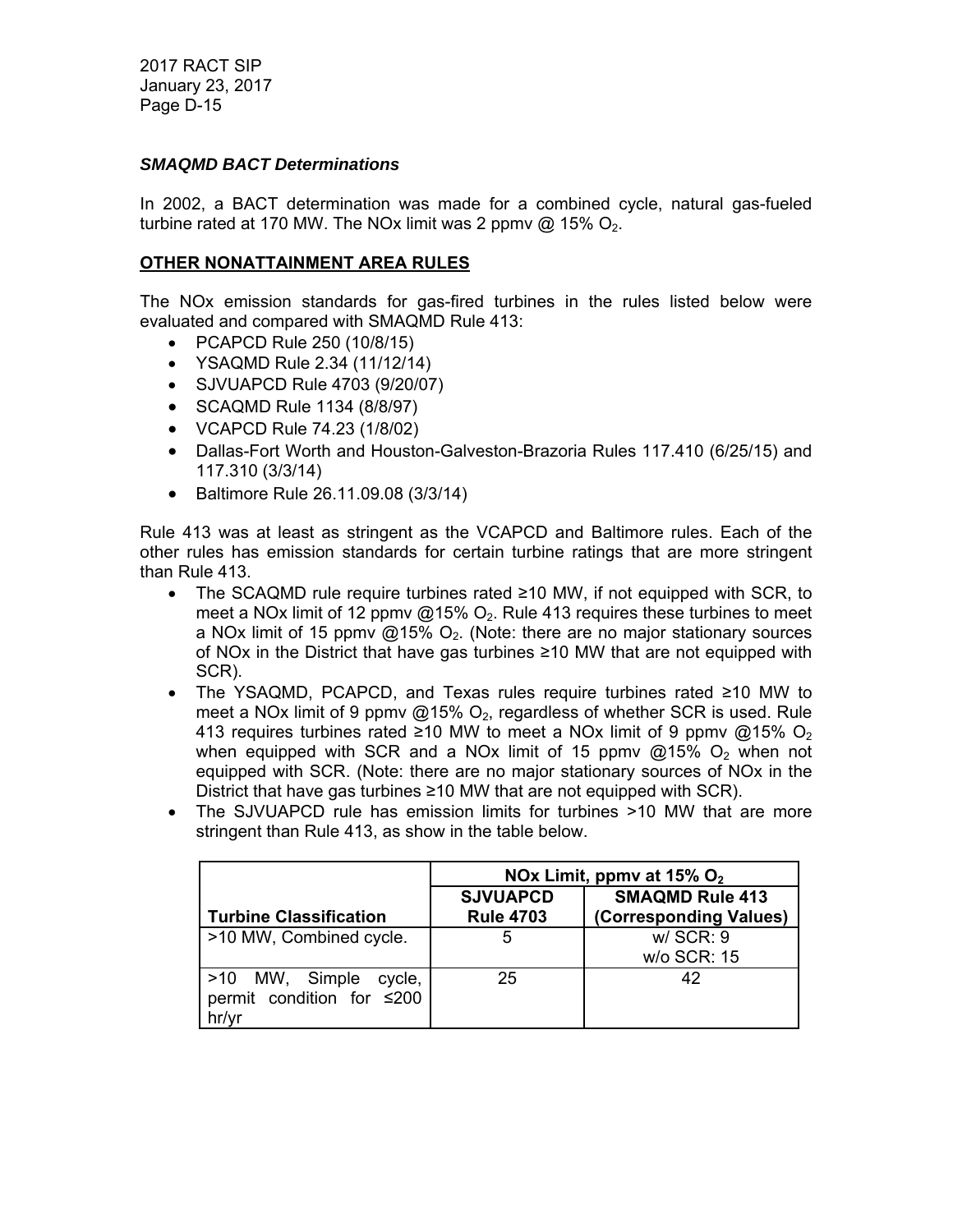|                                                               | NOx Limit, ppmv at $15\%$ O <sub>2</sub> |                                                  |
|---------------------------------------------------------------|------------------------------------------|--------------------------------------------------|
| <b>Turbine Classification</b>                                 | <b>SJVUAPCD</b><br><b>Rule 4703</b>      | <b>SMAQMD Rule 413</b><br>(Corresponding Values) |
| >10 MW, Simple cycle, w/o<br>permit condition for ≤200 hr/yr. | 5                                        | >200 and <877 hr/yr<br>42                        |
|                                                               |                                          | ≥877 hr/yr<br>w/SCR: 9<br>w/o SCR: 15            |

## **CONCLUSION**

District Rule 413 is consistent with ARB's RACT/BARCT determination and requires NOx emission limits that are in the range of achievable levels specified in the ACT document and are more stringent than the two NSPS. Rule 413 is at least as stringent as the VCAPCD and Baltimore rules and, for the turbines in the District located at major stationary sources of NOx, the YSAQMD, PCAPCD, SCAQMD and Texas rules. The NOx emission limits in Rule 413 are comparable to the most stringent of EPA's menu of control measures (applicable to units with NOx emissions greater than or equal to 10 tons per year, uncontrolled, approximately equivalent to a 3 MW gas-fired turbine operated 8,760 hours per year).

The SJVUAPCD rule has standards for combined and simple cycle turbines >10 MW that are lower than those in Rule 413 and the rules in the other nonattainment areas. Staff considers these more stringent standards to be beyond RACT. The BACT determinations are more stringent than Rule 413; Staff also considers these standards to be beyond RACT.

Rule 413 satisfies the RACT requirement for this source category.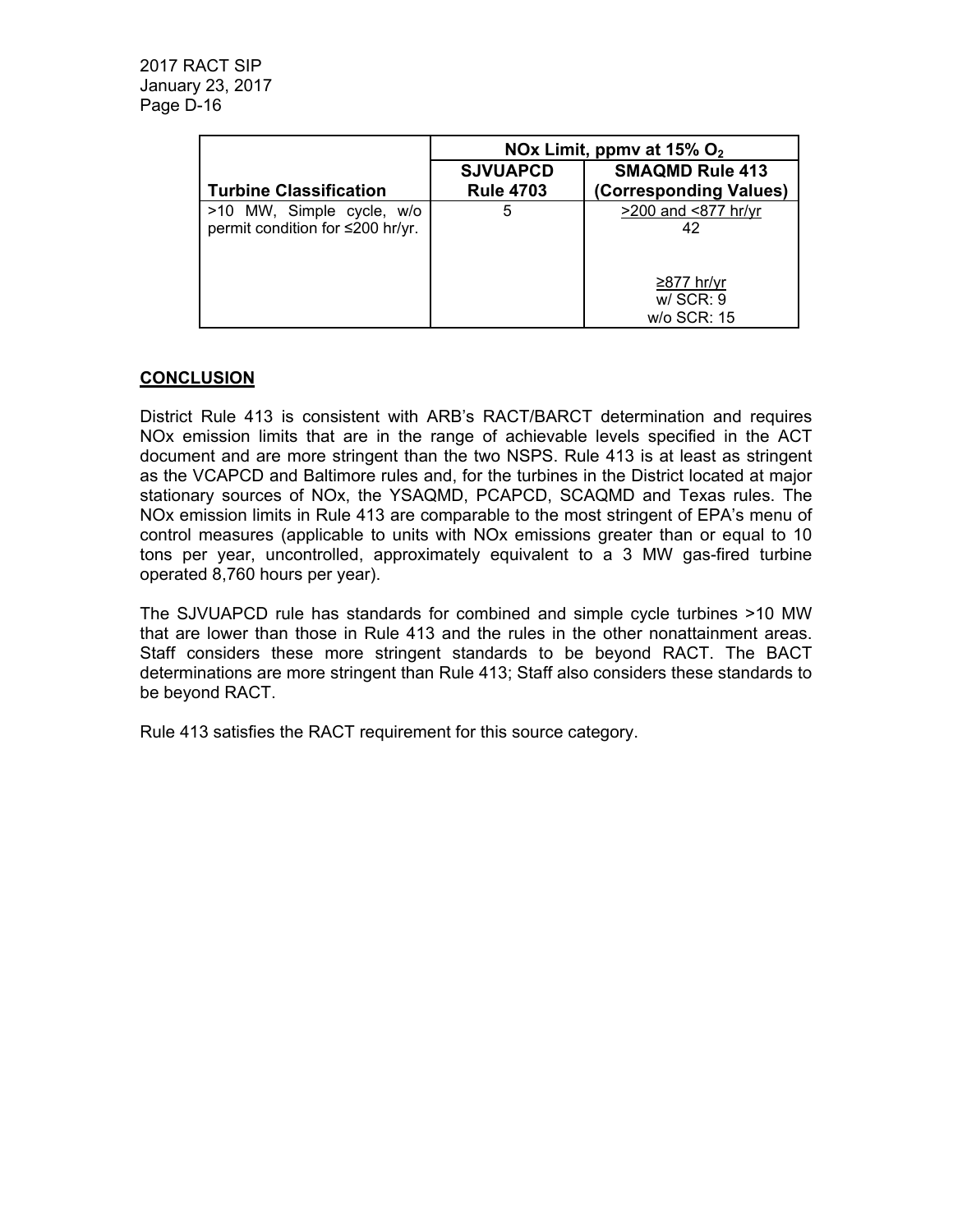## **Category: Gasoline Service Stations – Phase II Vapor Recovery**

Two major sources of VOC – Aerojet and UC Davis Medical Center – have non-retail gas stations that transfer gasoline into their own vehicles. This analysis will focus on the Phase II vapor requirements for non-retail gasoline transfer. Although the basic standards for retail and non-retail stations are the same, only non-retail stations are eligible for the ORVR exemption (described below).

## **SMAQMD REQUIREMENTS**

District Rule 449, Transfer of Gasoline into Vehicle Fuel Tanks, requires that gasoline transfer from a stationary storage container with a capacity of 250 gallons or more, or mobile fueler with a capacity of 120 gallons or more, into any motor vehicle fuel tank with a capacity of at least 5 gallons be performed only when equipped with a Phase II vapor recovery system. The vapor recovery system must be CARB-certified and have a control efficiency of at least 95% by weight.

Rule 449 prohibits operation of the gasoline dispensing equipment unless the vapor recovery system is operating in accordance with the applicable CARB Executive Orders, the manufacturer's specifications, and is maintained to be leak free, vapor tight, and in good working order; and the equipment is operated and maintained without any of the applicable defects listed in the Vapor Recovery Equipment Defects List, incorporated by reference in Title 17 CCR Section 94006.

Maintenance inspections are required on each day that the dispensing equipment is operated. Vapor recovery systems not meeting the rule requirements must be removed from service and tagged to ensure that they are not used until repaired and brought into compliance before being returned to service. Installers and contractors who install or alter vapor recovery systems must be certified by the International Code Council (ICC) for Vapor Recovery System Installation and Repair. Testers must be certified by the ICC for Vapor Recovery System Testing and Repair, once a certification test becomes available.

The operator of a gasoline dispensing facility using a Phase II vapor recovery system is required to post in a conspicuous location the operating instructions and the phone number for the District or CARB for complaints. The instructions must clearly describe how to fuel motor vehicles correctly with vapor recovery nozzles used at the station, and shall include a warning that topping off may result in spillage or recirculation of gasoline and therefore is prohibited.

Rule 449 exempts fuel dispensing equipment for:

- Emergency motor vehicles
- Implements of husbandry
- Dispensing of E85 (fuel with nominal 85% ethanol content) until CARB certifies Phase II vapor recovery systems for the dispensing of E85.
- Gasoline dispensing at non-retail facilities where 100% of the vehicles being refueled are equipped with ORVR systems. This exemption is more stringent than the guidelines in the 2007 memo from EPA, which specified that Phase II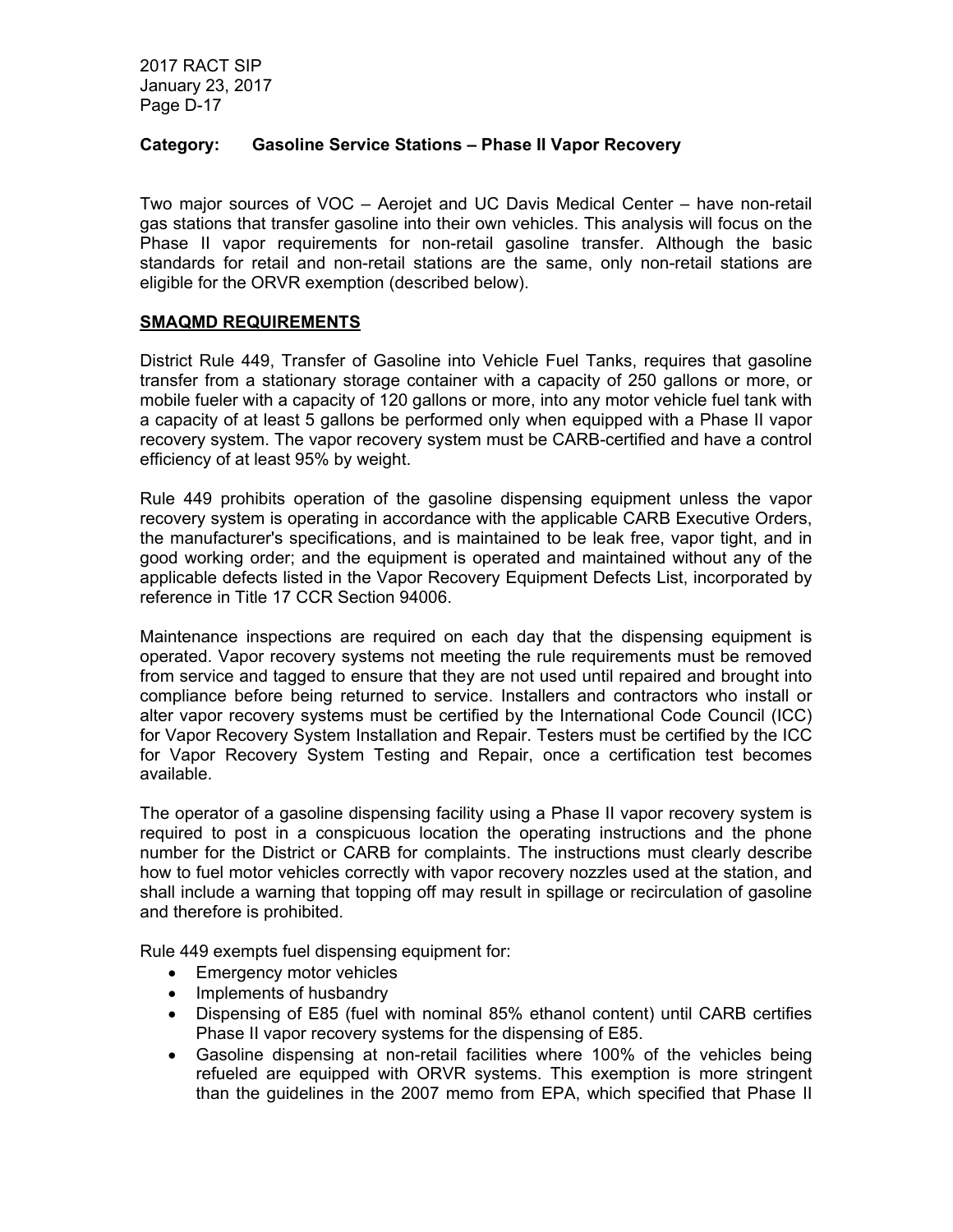> vapor recovery requirements may be removed where 95% or more of the vehicles are equipped with ORVR.

#### **FEDERAL GUIDANCE**

*CTGs:* None

*ACT:* None

*NSPS:* None

*NESHAP:* None

*EPA Menu of Control Measures:* None

*NSR/PSD Settlement Agreements:* None

#### *Other Federal Guidance:*

Technical Guidance – Stage II Vapor Recovery Systems for Control of Vehicle Refueling Emissions at Gasoline Dispensing Facilities, EPA-450/3-91-022a&b, November 1991.

The 1991 technical guidance applies to Stage II (a.k.a., "Phase II") vapor recovery systems used at gasoline dispensing systems during the transfer of gasoline to vehicle fuel tanks. The guidance specifies that gasoline dispensing facilities use Phase II vapor recovery systems that have at least 95% control of displaced vapors.

Gasoline Vapor Recovery Guidelines – Minimum SIP Requirements for EPA Region IX to Approve a Phase I or Phase II Gasoline Transfer Rule for Ozone Nonattainment Areas, EPA Region IX, April 24, 2000.

The 2000 EPA Region IX guidelines specify that SIP-approvable RACT rules in California must include the following requirements for Phase II vapor recovery:

- Require that Phase II systems use CARB-certified vapor recovery equipment.
- List the Phase II vapor recovery system defects contained in Title 17 of the California Code of Regulations (CCR) Section 94006 or cite Title 17 CCR Section 94006 as a reference for these defects.
- Prohibit operation of Phase II vapor recovery equipment that has liquid leaks, vapor leaks, fails to pass tests, or contains Title 17 CCR Section 94006 defects that substantially impair effectiveness of vapor recovery equipment.
- Require that Phase II systems have a warning posted prohibiting topping-off, which may cause spillage of gasoline.

Memorandum to EPA Regional Air Division Directors – Removal of Stage II Vapor Recovery from Refueling of Corporate Fleets, Steven D. Page, Office of Air Quality Planning and Standards, and Margo Tsirigotis Oge, Office of Transportation and Air Quality. November 28, 2007.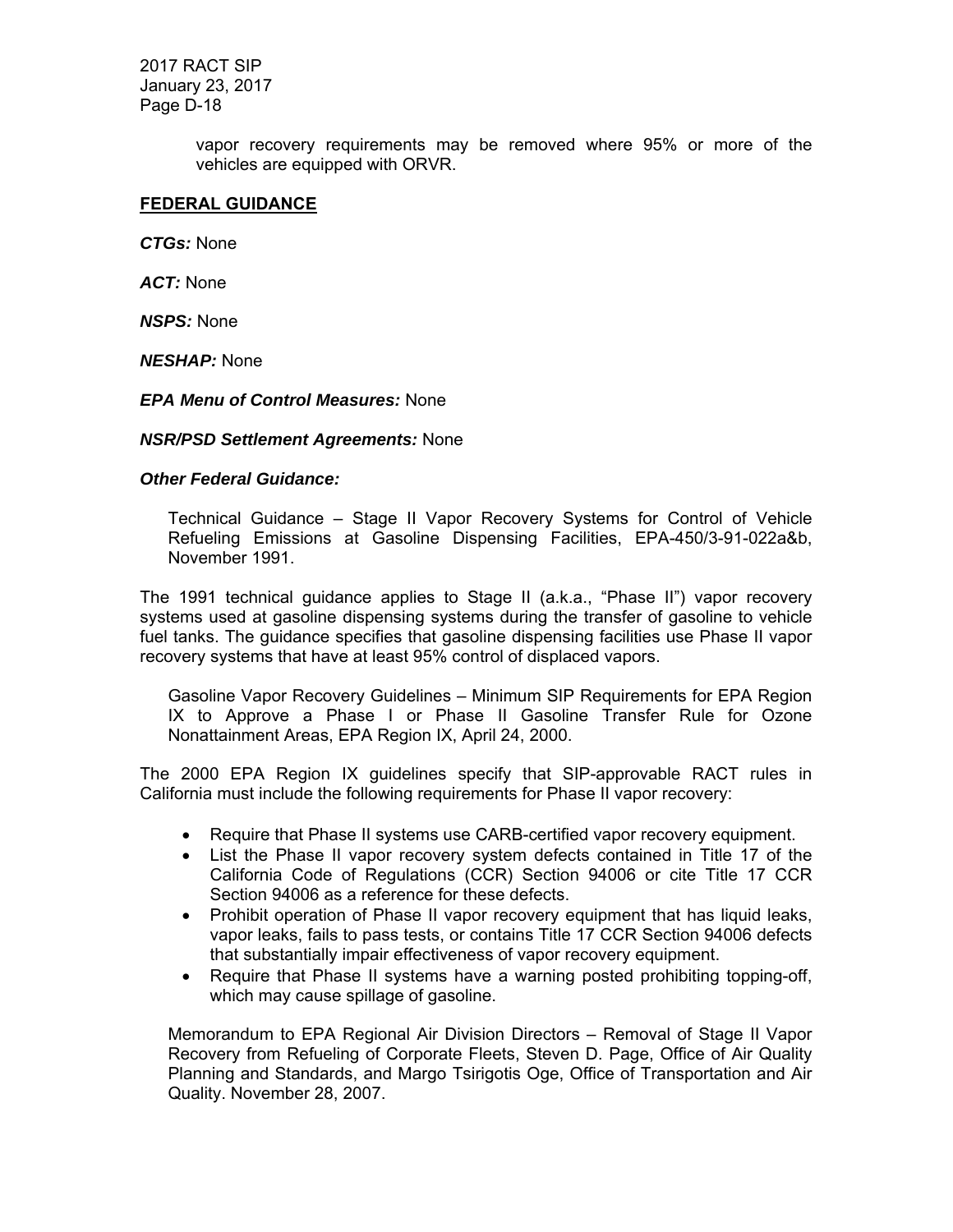The 2007 memo provided guidance that Phase II vapor recovery requirements may be removed for corporate or commercial fleets where 95% or more of the vehicles are equipped with onboard refueling vapor recovery (ORVR).

## **STATE GUIDANCE:**

Benzene Airborne Toxic Control Measure (ATCM) for Retail Service Stations, Title 17 CCR), Section 93100, May 13, 1988.

The ATCM requires CARB-certified Phase I and Phase II vapor recovery systems at retail service stations.

California Health and Safety Code (HSC) Division 26, Part 4, Chapter 3, Article 5, Gasoline Vapor Control

The HSC directs CARB to establish standards and procedures to certify vapor recovery systems. Only certified vapor control systems can be used.

## **BACT/LAER**

## *EPA RACT/BACT/LAER Clearinghouse*

For gasoline storage and dispensing stations, the only BACT determination was made in 2009. The determination was for a 3,700 gallon storage tank equipped with both Phase I and Phase II CARB-certified vapor recovery.

#### *ARB BACT Clearinghouse:* None

#### *SMAQMD BACT Determinations*

In 2011, a BACT determination was made for all retail gasoline dispensing stations. The BACT determination was CARB-certified equipment for Phase I and II.

## **OTHER NONATTAINMENT AREA RULES**

The following rules from other nonattainment areas were evaluated and compared with SMAQMD Rule 449:

- PCAPCD Rule 214 (2/21/13)
- YSAQMD Rule 2.22 (1/14/15)
- SCAQMD Rule 461 (4/6/12)
- SJVUAPCD Rule 4622 (12/19/13)
- VCAPCD Rule 70 (3/10/09)
- Dallas-Fort Worth and Houston-Galveston-Brazoria Rule 115.242 (10/31/13)
- Baltimore Rule 26.11.24 (11/23/15)

None of the other nonattainment area rules was more stringent than Rule 449.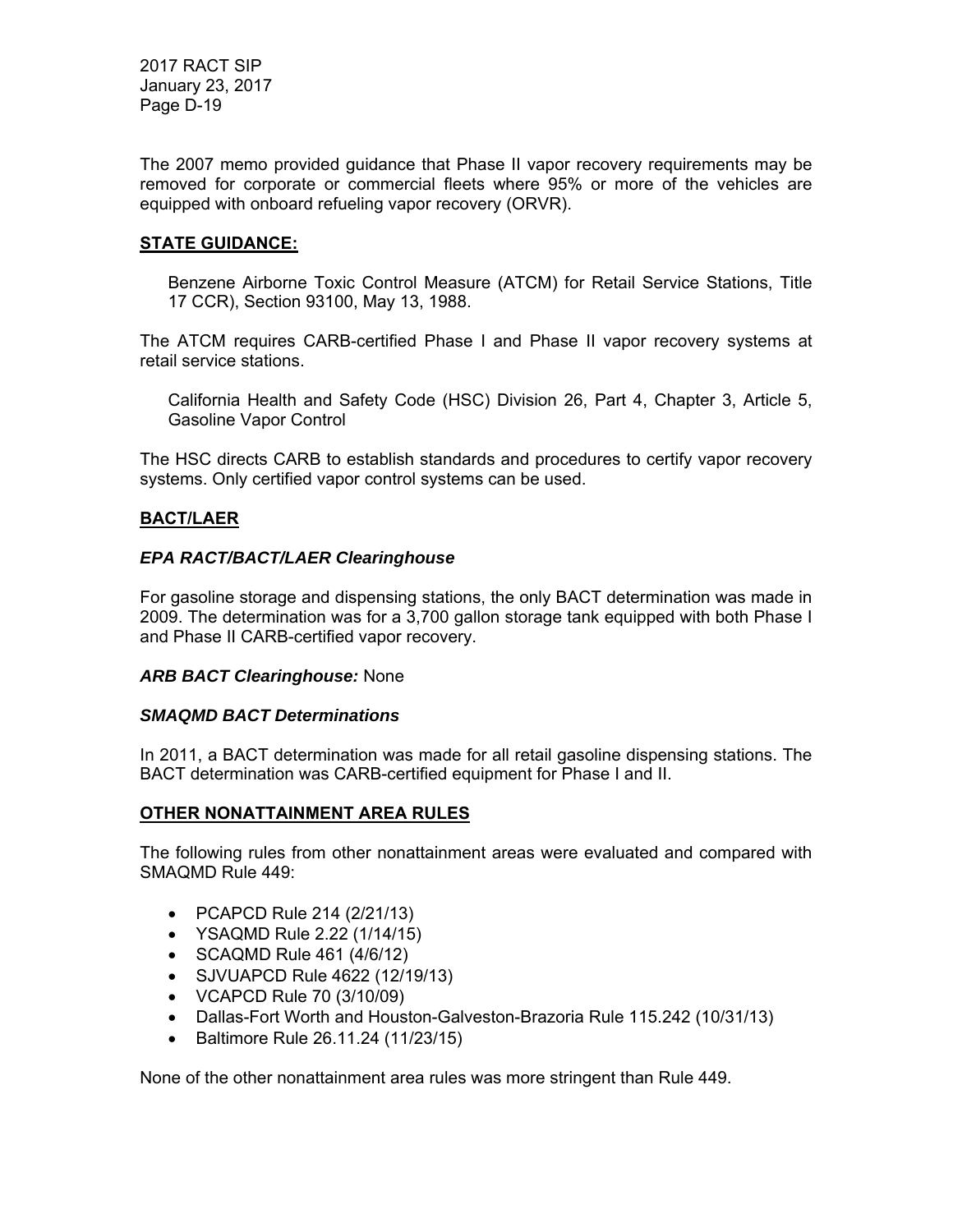## **CONCLUSION**

Rule 449 meets all of the federal and state requirements and guidance. In addition, Rule 449 is at least as stringent as the rules of the other nonattainment areas.

Rule 449 satisfies RACT for this source category.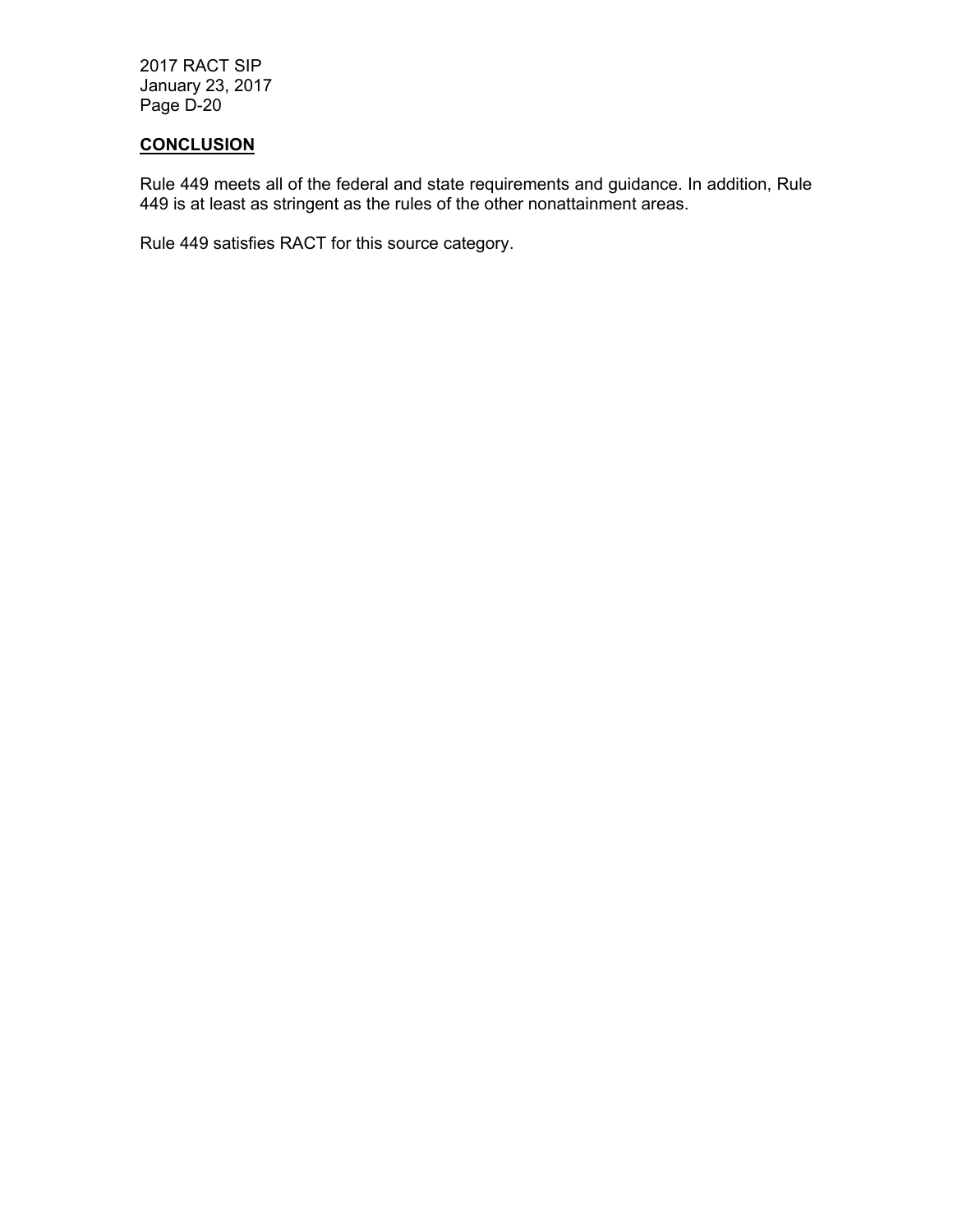## **Category: Internal Combustion Engines**

The only engines for which RACT must be demonstrated are located at Kiefer Landfill, where five 4,230-hp lean-burn, spark-ignited engines are fueled by landfill gas. All of the other engines located at major sources are either emergency standby engines or nonroad engines. The District is pre-empted from setting standards for nonroad engines by federal regulations. Therefore, this analysis will focus on NOx emission requirements for landfill gas-fueled, spark-ignited engines.

#### **SMAQMD REQUIREMENTS**

District Rule 412, Stationary Internal Combustion Engines Located at Major Stationary Sources of NOx, sets RACT and BARCT emission standards for engines greater than 50 horsepower located at major sources of NOx. The rule establishes a RACT NOx emission limit of 125 ppmv  $@15\%$  O<sub>2</sub> for lean-burn, spark-ignited engines.

In addition, engines are required to meet more stringent BARCT emission limits of 65 ppmy  $@15\%$  O<sub>2</sub> for lean-burn, spark-ignited engines, such as the engines at Kiefer Landfill.

As an alternative to meeting the NOx concentration limits, the engine may be equipped with emission controls that reduce NOx emissions by 90%.

The following types of engines are exempt from Rule 412:

- Emergency standby engines
- Agricultural engines
- Engines on test stands
- Research engines
- Nonroad engines
- Motor vehicle engines
- Engines used to support flight line operations

#### **FEDERAL GUIDANCE**

*CTGs:* None

#### *ACT:*

*Alternative Control Techniques Document – NOx Emissions from Stationary Reciprocating Internal Combustion Engines*, EPA-453/R-93-032, July 1993.

The ACT applies to spark-ignited and compression-ignition stationary engines. The document does not establish presumptive RACT for this category. However, the ACT discusses the control techniques for NOx that can be applied to lean burn spark-ignited engines and estimates achievable performance as follows: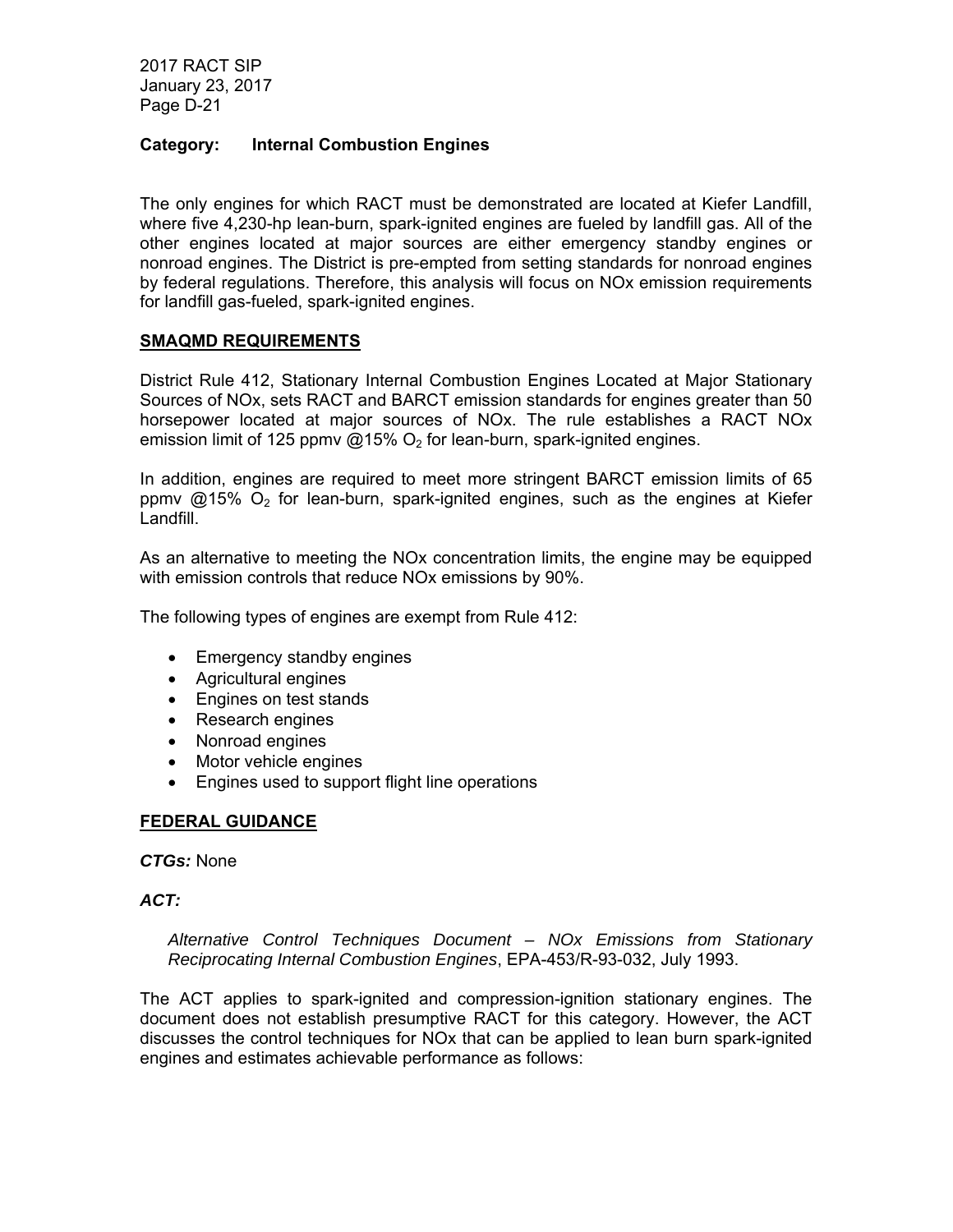#### Lean Burn Engines, 200-hp to 11,000-hp

| <b>Control Technique</b>                        | <b>Achievable NOx Level</b>          |
|-------------------------------------------------|--------------------------------------|
| Air/Fuel Adjustment                             | 860 – 1,170 ppmv @15% O <sub>2</sub> |
| Ignition Timing Retard                          | 980 – 1,260 ppmv @15% O <sub>2</sub> |
| Air/Fuel Adjustment plus Ignition Timing Retard | 740 – 980 ppmv @15% $O_2$            |
| <b>Selective Catalytic Reduction</b>            | 125 ppmv @15% $O_2$                  |
| <b>Low-Emission Combustion</b>                  | 150 ppmv @15% O <sub>2</sub>         |

#### *NSPS:*

40 CFR Part 60, Subpart JJJJ - Standards of Performance for Stationary Spark Ignition Internal Combustion Engines

Subpart JJJJ applies to all new stationary spark-ignition internal combustion engines combusting any fuel, including landfill gas. Engine manufacturers are required to test and certify newly manufactured engines to meet the emissions standards and other requirements for new non-road spark-ignition engines in the following groups:

- All engines with maximum power of 25 horsepower (HP) or less;
- Gasoline-fueled engines larger than 25 HP;
- Liquefied petroleum gas (LPG)-fueled engines larger than 25 HP

Manufacturers may participate in a voluntary certification program for engines that do not require mandatory certification. If an engine is certified and is operated in accordance with the manufacturer's instructions, the owner or operator is not required to perform initial or subsequent testing. For lean-burn engines fueled on landfill gas, the NOx certification standard is 150 ppmv at 15%  $O_2$ .

#### *NESHAP:*

40 CFR Part 63, Subpart ZZZZ - National Emissions Standards for Hazardous Air Pollutants for Stationary Reciprocating Internal Combustion Engines

The NESHAP limits the emissions of formaldehyde, a hazardous air pollutant. There are no NOx standards.

*EPA Menu of Control Measures:* The are no measures applicable to landfill gas-fueled IC engines

#### *NSR/PSD Settlement Agreements:* None

#### **STATE GUIDANCE**

Determination of Reasonably Available Control Technology and Best Available Retrofit Control Technology for Stationary Spark-Ignited Internal Combustion Engines, Air Resources Board, November 2001.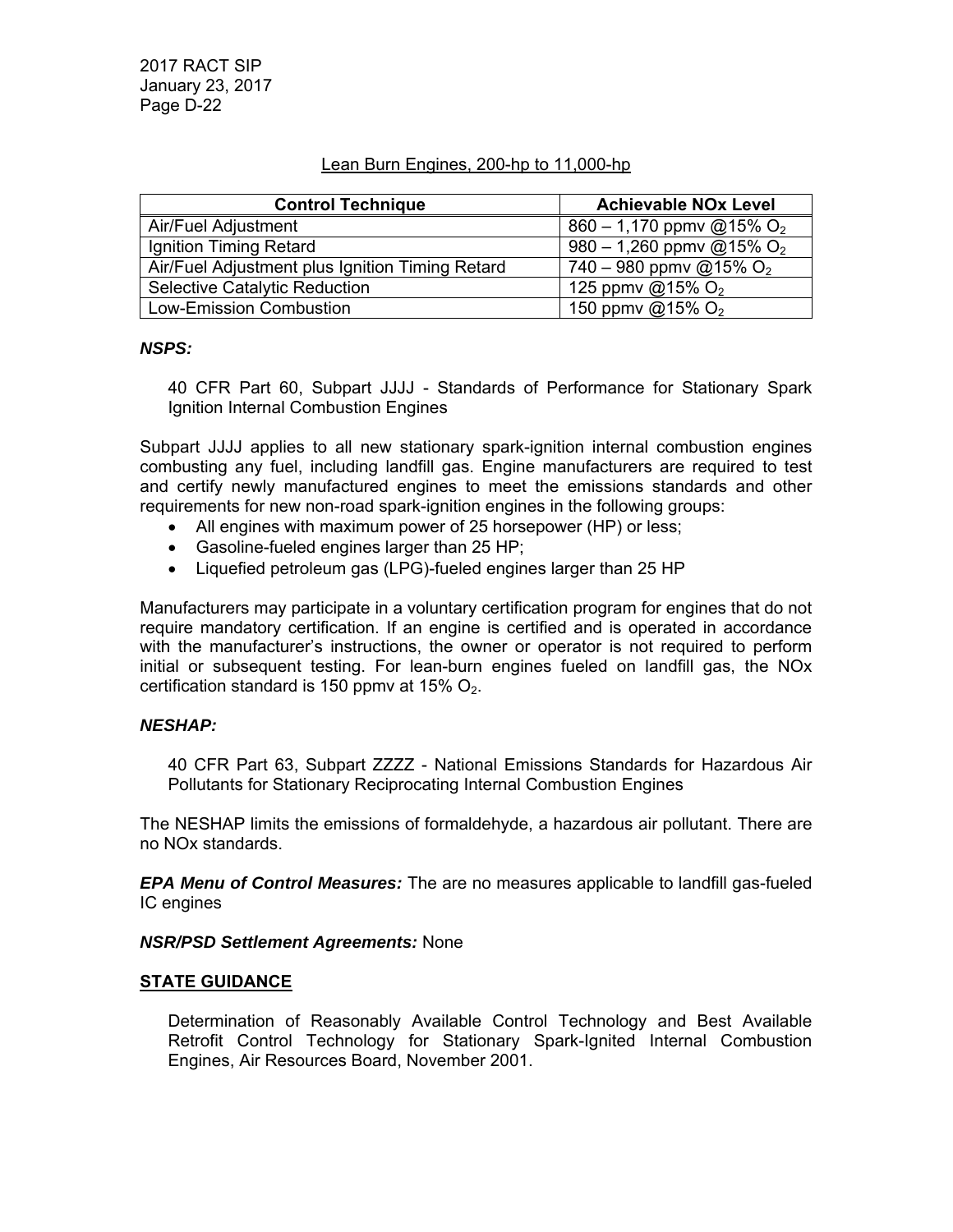In 1991, the ARB issued a RACT/BARCT determination for spark-ignited internal combustion engines. The document recommended a RACT NOx emission limit for leanburn engines of 125 ppmv  $@15\%$  O<sub>2</sub> or an 80% reduction in NOx emissions. CARB recommended a BARCT NOx emission limit of 65 ppmv  $@15\%$  O<sub>2</sub> or a 90% reduction in NOx emissions for lean-burn engines.

## **BACT/LAER**

#### *EPA RACT/BACT/LAER Clearinghouse*

From 2007 to 2013, there were ten BACT determinations for landfill gas-fueled engines larger than 1,000 hp. NOx limits ranged from 0.5 to 2 g/hp-hr, with eight of the limits within the range of 0.5 to 0.6 g/hp-hr (38 to 45 ppmv @ 15%  $O_2$ ).

## *ARB BACT Clearinghouse*

From 2002 to 2012, there were five BACT determinations for landfill gas-fueled engines larger than 1,000 hp. NOx limits ranged from 0.5 to 0.6 g/hp-hr (38 to 45 ppmv  $@$  15%  $O<sub>2</sub>$ ).

## *SMAQMD BACT Determinations*

A BACT determination for 4,230 hp landfill gas-fueled engines set the NOx emission unit at 0.4 g/hp-hr (30 ppmv  $\textcircled{a}$  15%  $\textcircled{c}$ ). This determination was for the IC engines at the Kiefer Landfill.

#### **OTHER NONATTAINMENT AREA RULES**

The emission standards in Rule 412 for engines fired on landfill gas were compared to the standards in the following nonattainment area rules:

- PCAPCD Rule 242 (4/10/03)
- YSAQMD Rule 2.32 (10/10/01)
- SJVUAPCD Rule 4702 (11/14/13)
- SCAQMD Rule 1110.2 (6/3/16)
- VCAPCD Rule 74.9 (11/8/05)
- Dallas-Fort Worth and Houston-Galveston-Brazoria Rules 117.305 (6/14/07) and 117.405 (6/25/15)

Only the SCAQMD rule was more stringent than Rule 412. The SCAQMD rule requires landfill gas-fueled engines to meet an emission limit of 45 ppmv  $@$  15%  $O_2$  if rated <500 hp and a limit of 36 ppmv @ 15%  $O_2$  if rated ≥500 hp. As of January 1, 2017, landfill gas-fueled engines must meet an emission limit of 11 ppmy  $\omega$  15%  $O_2$ , regardless of horsepower.

#### **CONCLUSION**

Under District Rule 412, the IC engines at the Kiefer Landfill are subject to a NOx emission limit of 65 ppmv @15%  $O_2$ . This standard is significantly lower than the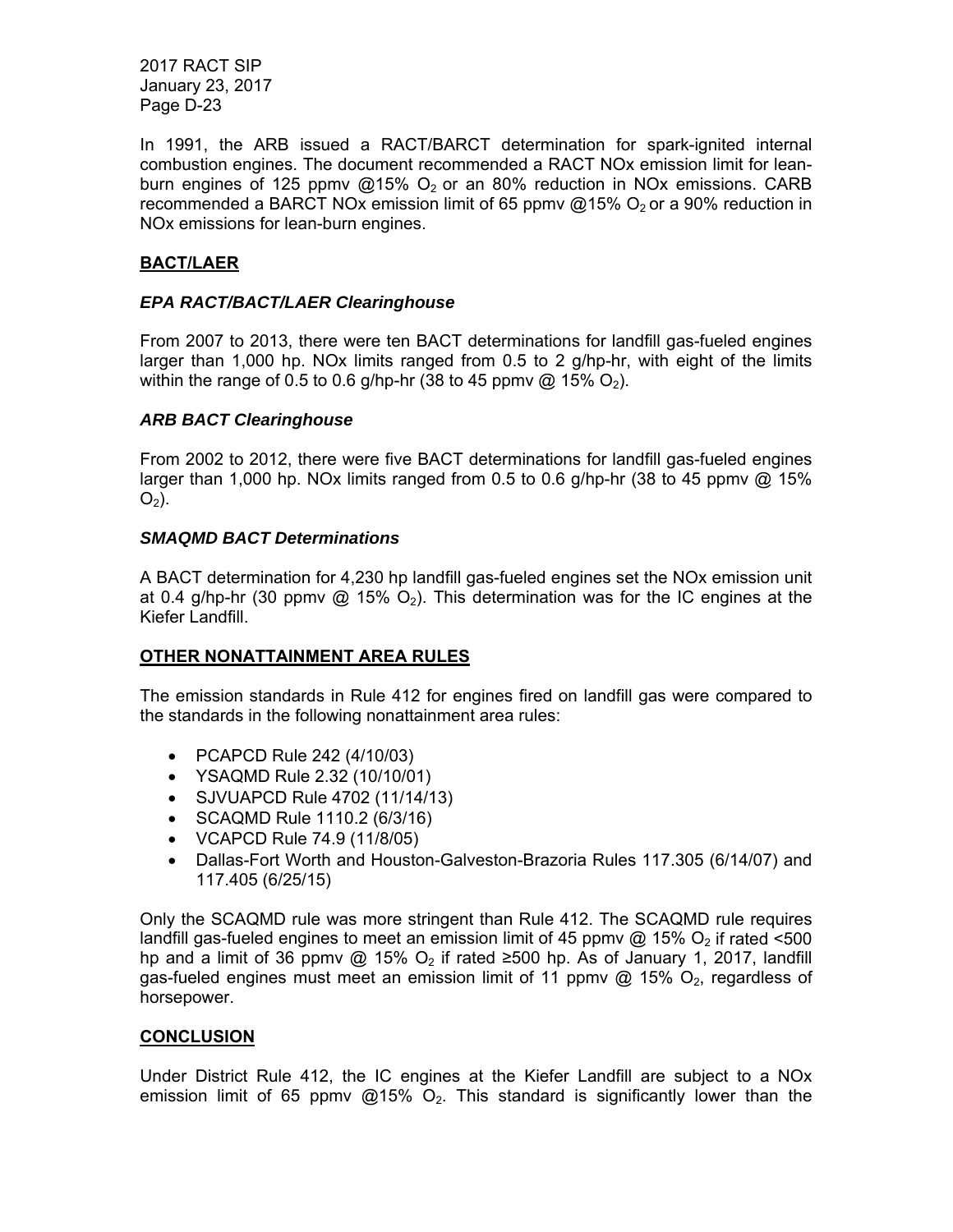achievable levels specified in the ACT document and the applicable standard in the NSPS. Rule 412 is at least as stringent as the state RACT/BARCT guidance and all of the other nonattainment area rules, except for the SCAQMD rule.

The SCAQMD rule has an applicable NOx emission standard that is lower than the Rule 412 standard as well as the rules in the other nonattainment areas. Staff considers this more stringent standard to be beyond RACT. The BACT determinations are also more stringent than Rule 412, but the BACT standards reflect the emission levels achievable by new engines, and Staff considers these standards to be beyond RACT.

Rule 412 satisfies the RACT requirement for this source category.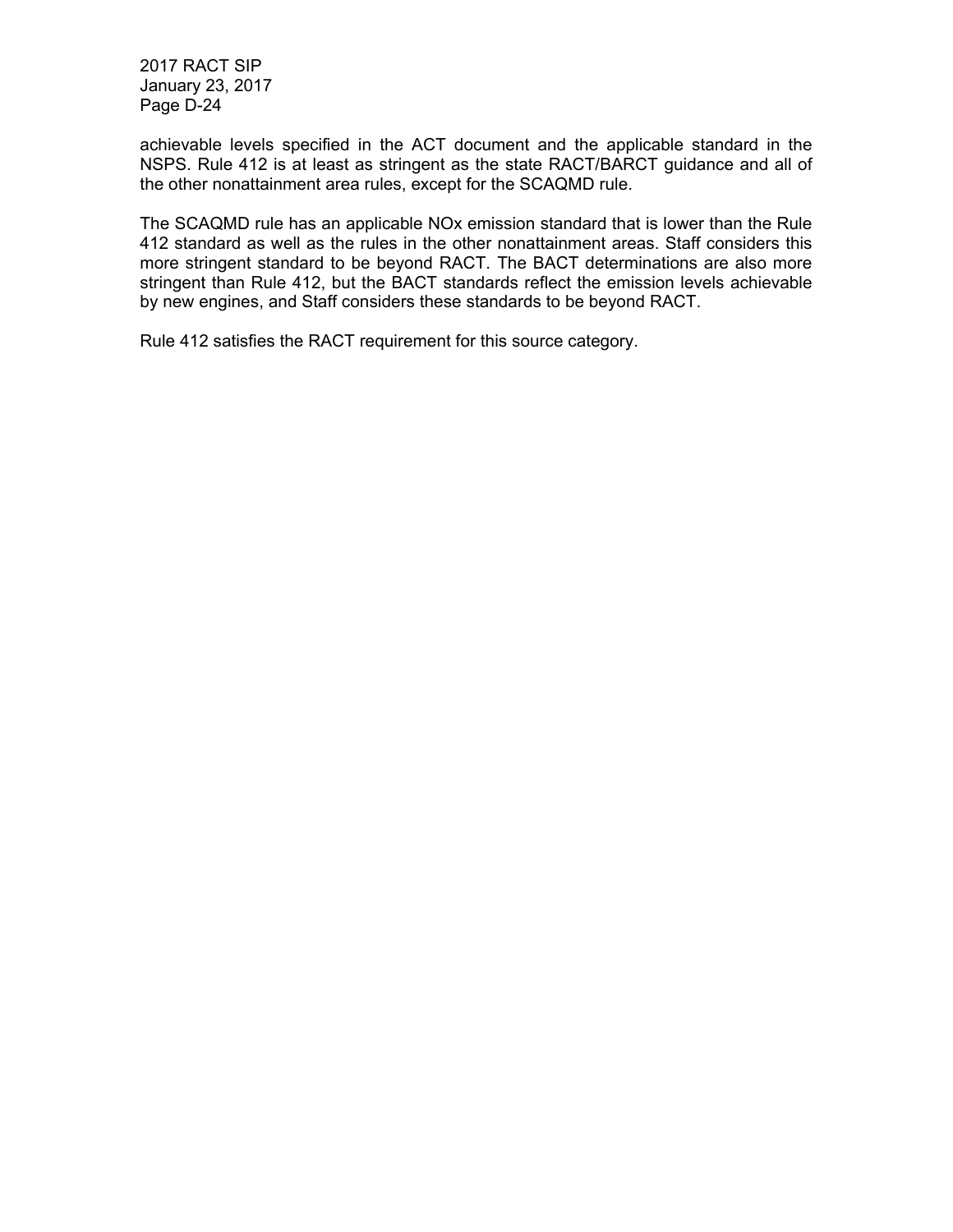## **Category: Organic Chemical Manufacturing: Process Tanks, Liquid Transfer, and Storage Tanks (≤40,000 gallons)**

VOC emissions from the storage of petroleum liquids in fixed roof and floating roof tanks >40,000 gallons are covered under CTGs and are included in the analysis in Appendix C. The analysis presented below applies to process tanks, liquid transfer, and storage tanks with capacities ≤40,000 gallons at organic chemical manufacturing facilities.

Procter and Gamble is the only major source in the District for which RACT must be demonstrated in this source category.

#### **SMAQMD REQUIREMENTS**

**Process Tanks:** District Rule 464, Organic Chemical Manufacturing Operations, requires a process tank containing a material with a VOC composite vapor pressure over 0.5 psia to be a closed container that is kept tightly covered. Any such process tanks that emit more than 15 lb/day maximum uncontrolled VOC must be vented to a capture and control system with a combined system efficiency of at least 85% and a control efficiency of at least 90%. Process tanks include surge control vessels, bottoms receivers and other in-process tanks as defined in the rule.

**Liquid Transfer:** Rule 464 requires control of transfer operations that load liquid with a VOC composite partial vapor pressure greater than 0.5 psia into tank trucks, trailers, railcars, or storage tanks of 2,000 gallons capacity or greater. There are 3 control options: (1) a vapor balancing system that captures and transfers at least 90% of the displaced vapors back to the supply tank, (2) a capture and control system with a combined efficiency of at least 85% and a VOC control efficiency of at least 90%, or (3) an internal floating roof (IFR) or external floating roof (EFR) that complies with 40 CFR 63.119 and 63.120 (NESHAP storage vessel requirements).

**Storage Tanks (≤40,000 gallons):** Rule 464 requires storage tanks with capacities of 55 gallons or less and vapor pressures greater than 1.5 psia to be closed containers that are kept tightly covered. Storage tanks with capacities greater than 55 gallons and less than or equal to 40,000 gallons that store materials with a VOC composite partial vapor pressure greater than 1.5 psia must have a pressure/vacuum valve installed on all tank vents.

Rule 464 exempts organic chemical plants that emit 15 lb/day or less of maximum uncontrolled VOC emissions. Procter and Gamble is not exempt.

#### **FEDERAL GUIDANCE**

*CTGs:* None

*ACT:* None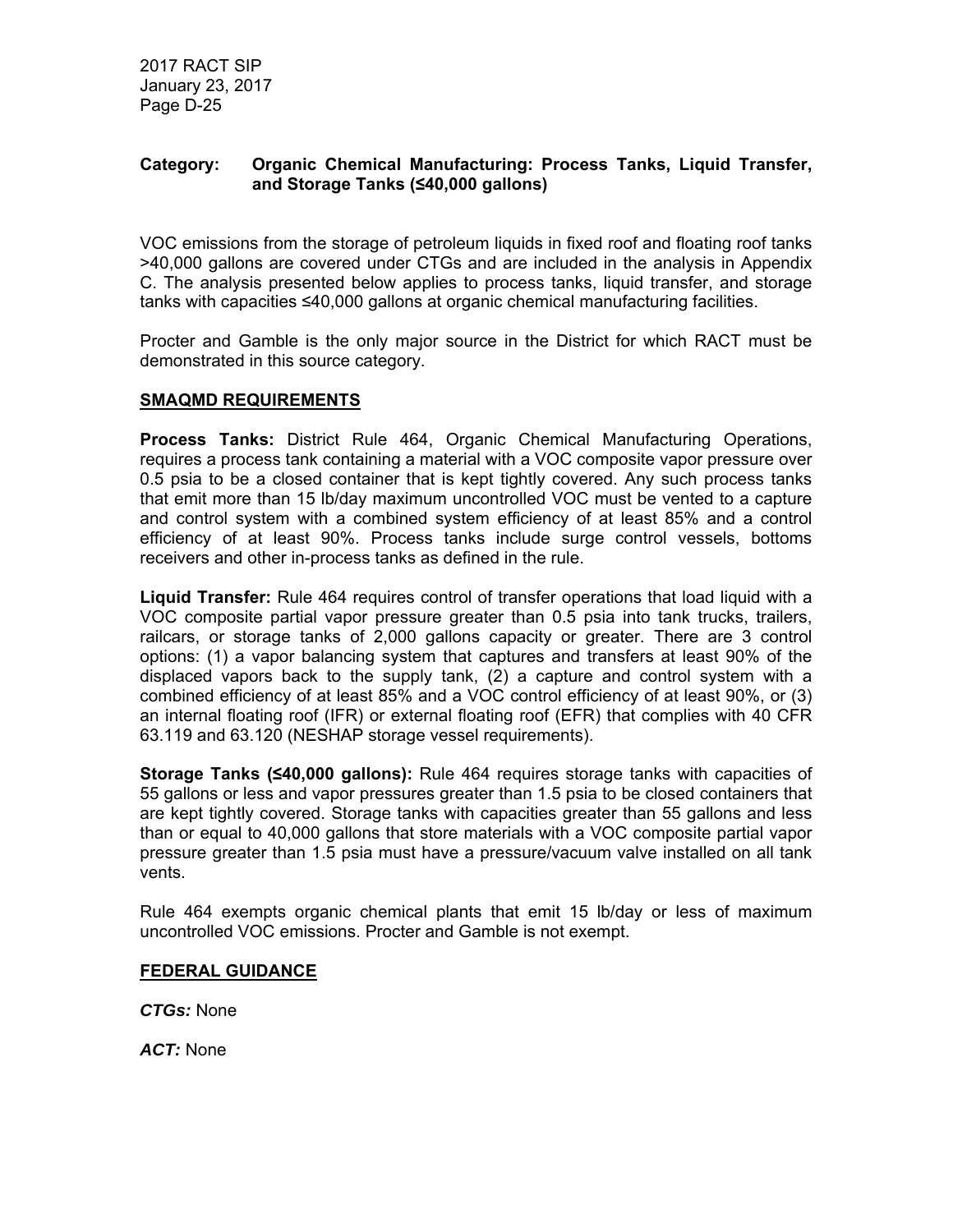#### *NSPS:*

40 CFR Part 60, Subpart Kb - Standards of Performance for Volatile Organic Liquid Storage Vessels (Including Petroleum Liquid Storage Vessels) for Which Construction, Reconstruction, or Modification Commenced After July 23, 1984.

The NSPS applies to organic liquid storage tanks with a volume between 19,800 gallons and 40,000 gallons. Tanks storing organic liquids with a vapor pressure between 27.6 kPa (4 psia) and 76.6 kPa (11 psia) must be controlled with either an IFR, an EFR, or by routing emissions to a control device that achieves at least 95% VOC reduction. IFR tanks, or fixed roof tanks retrofitted with an IFR, must be equipped with a foam or liquid filled seal mounted in contact with the liquid or a mechanical shoe seal or 2 seals mounted one above the other to form a continuous enclosure. EFR tanks are to be equipped with a closure device that has specified types of seals between the wall of the tank and the roof edge. For IFR and EFR tanks, openings must be equipped with covers, seals, or lids. The NSPS specifies extensive fitting requirements for the various types of openings and cover penetrations.

All tanks with volumes greater than 19,800 gallons storing liquids with vapor pressures greater than 76.6 kPa (11 psia) are required to route vent streams to a control device that achieves at least 95% VOC reduction.

## *NESHAP:*

40 CFR Part 63, Subpart FFFF - National Emission Standards for Hazardous Air Pollutants: Miscellaneous Organic Chemical Manufacturing

The Miscellaneous Organic NESHAP (MON) controls surge control vessels and bottoms receivers at existing sources. Controls are required if the vessel capacity is greater than or equal to 20,000 and less than 40,000 gallons and the HAP vapor pressure is greater than or equal to 1.9 psia; or if the vessel capacity is greater than or equal to 40,000 gallons and the HAP vapor pressure is greater than or equal to 0.75 psia (see 40 CFR 63.170). Such vessels must be either (1) routed through a closed vent system to a 95% efficient control device, or (2) equipped with an IFR or EFR with the seals and fittings specified in 40 CFR 63.119.

The MON covers transfer racks that load liquid containing organic HAP into tank trucks or railcars. Control is required for racks that load at least 0.65 million liters/yr (170,000 gallons/yr) and have average vapor pressures of at least 10.3 kPa (1.5 psia). These racks require vapor collection systems and controls. There are 3 control options: (1) control devices (e.g., combustion devices or recovery devices) that reduce organic HAP emissions by 98% or to 20 ppmv, (2) flares that meet the design and operational requirements of 40 CFR 60.18, or (3) a vapor balance system that routes collected vapors back to a storage vessel or to a process.

The MON also applies to storage vessels in organic HAP service. The requirements for MON storage vessels are the same as in the NSPS. Tanks with volumes between 75  $m<sup>3</sup>$ (19,800 gallons) and 151  $m^3$  (40,000 gallons) containing organic liquids with vapor pressures greater than or equal to 13.1 kPa (1.9 psia) are required to be controlled. Procter and Gamble is subject to the MON.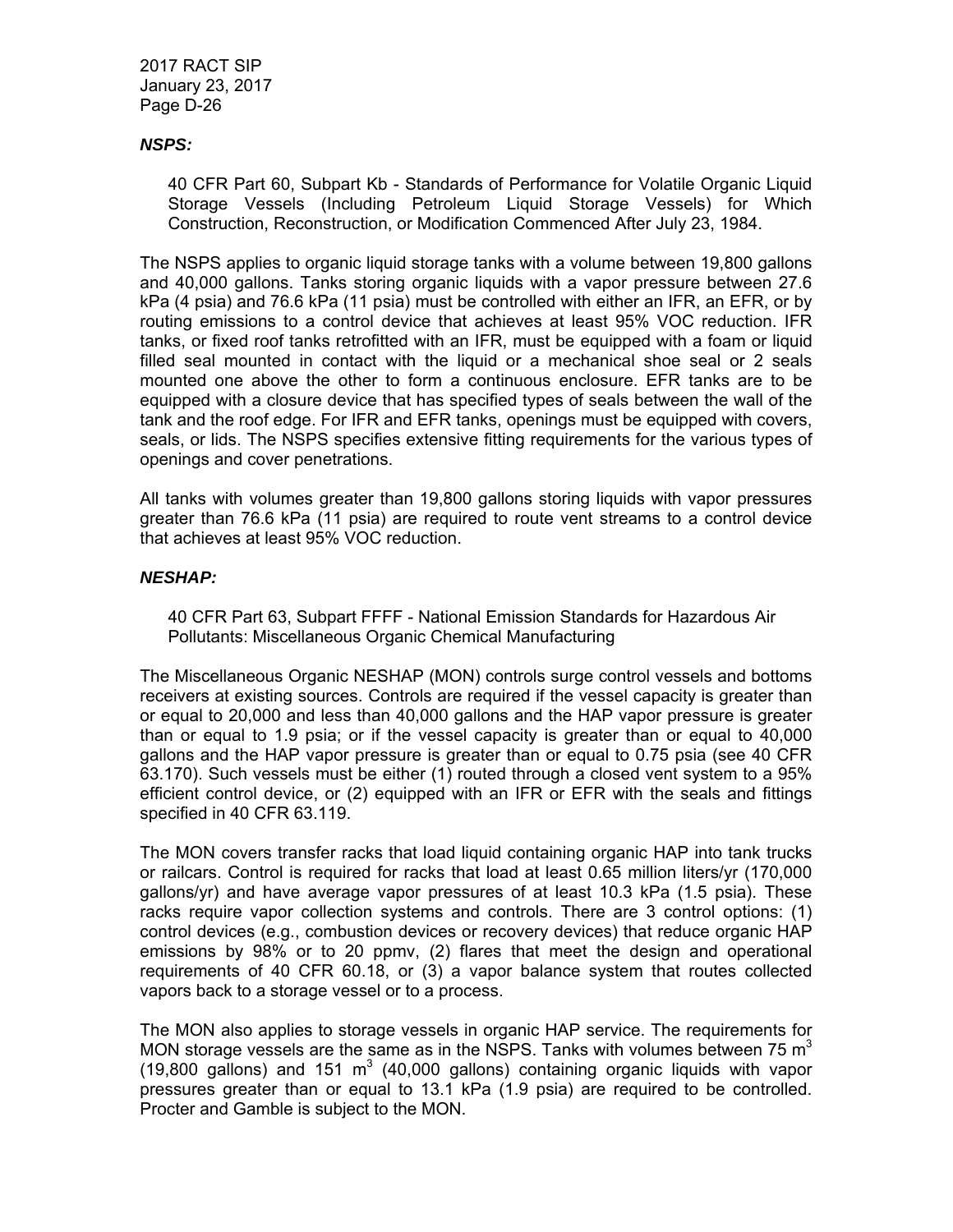#### *EPA Menu of Control Measures:* None.

#### *NSR/PSD Settlement Agreements:* None

#### **STATE GUIDANCE:** None.

#### **BACT/LAER**

## *EPA RACT/BACT/LAER Clearinghouse*

Since 2004, only two BACT determinations have been made for organic liquid storage tanks in organic chemical manufacturing operations. In both cases, internal floating roof tanks were determined to be BACT. The capacities of the tanks and the VOC vapor pressures were not specified.

Two BACT determinations have been made since 2004 for liquid transfer in organic chemical manufacturing operations. In both cases, BACT was determined to be add-on control with 98% efficiency. The storage tank sizes and VOC vapor pressures were not specified.

#### *ARB BACT Clearinghouse:* None.

#### *SMAQMD BACT Determinations:* None.

## **OTHER NONATTAINMENT AREA RULES**

None of the other nonattainment areas have rules that are specific to organic chemical manufacturing. Nevertheless, the more general requirements for process tanks, liquid transfer, and small storage tanks in the rules listed below were compared to those in Rule 464.

- Process tanks: None
- Organic liquid transfer:
	- YSAQMD Rule 2.21 (9/14/16)
	- SJVUAPCD Rule 4624 (12/20/07)
	- SCAQMD Rule 462 (5/14/99)
	- VCAPCD Rule 71.3 (6/16/92)
	- Dallas-Fort Worth and Houston-Galveston-Brazoria Rule 115.212 (1/19/01)
- Storage tanks ≤40,000 gallons:
	- PCAPCD Rule 212 (6/19/97)
	- SJVUAPCD Rule 4623 (5/19/05)
	- SCAQMD Rule 463 (11/4/11)
	- VCAPCD Rule  $71.2$  (9/26/89)
	- Dallas-Fort Worth and Houston-Galveston-Brazoria Rule 115.112 (6/25/15)

Some provisions for organic liquid transfer and small storage tanks in the rules of the other nonattainment areas more stringent than Rule 464, and some were less stringent. The more stringent provisions are shown in the following tables.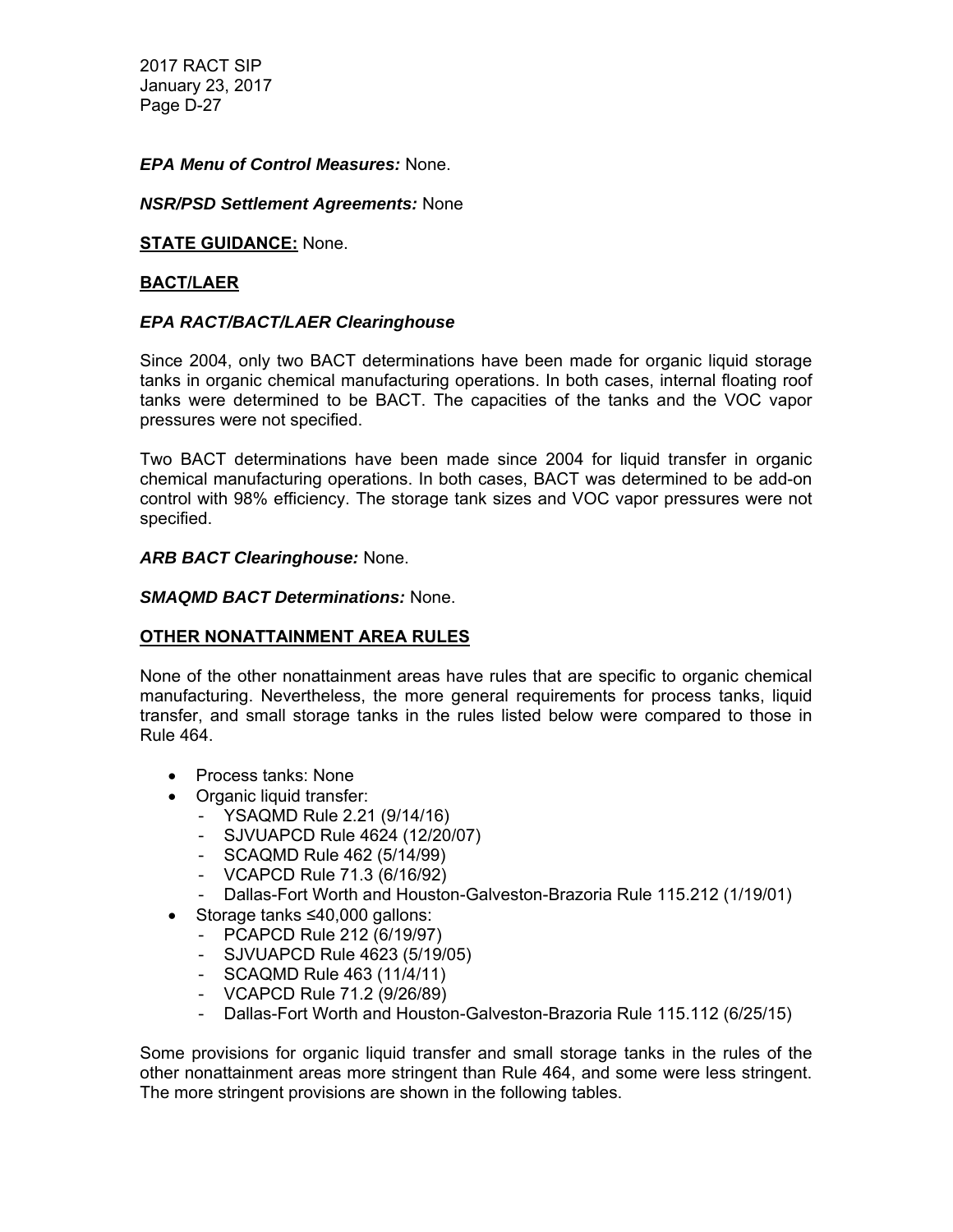# Organic Liquid Transfer

| <b>SMAQMD</b>                                                                                                                                                                                   | YSAQMD                                                                                        | <b>SJVUAPCD</b>                                                                                                                                                                                                                                             | <b>SCAQMD</b>                                                                                                                                                                                                     |
|-------------------------------------------------------------------------------------------------------------------------------------------------------------------------------------------------|-----------------------------------------------------------------------------------------------|-------------------------------------------------------------------------------------------------------------------------------------------------------------------------------------------------------------------------------------------------------------|-------------------------------------------------------------------------------------------------------------------------------------------------------------------------------------------------------------------|
| <b>Rule 464</b>                                                                                                                                                                                 | <b>Rule 2.21</b>                                                                              | <b>Rule 4624</b>                                                                                                                                                                                                                                            | <b>Rule 462</b>                                                                                                                                                                                                   |
| If liquid vapor<br>pressure > 0.5 psia,<br>one of the following:<br>• vapor balance<br>≥90% efficiency<br>• vapor control<br>device $\geq 85\%$<br>efficiency<br>$\bullet$ IFR<br>$\bullet$ EFR | If liquid vapor<br>pressure ≥1.5 psia:<br>• vapor control<br>device $\geq 95\%$<br>efficiency | If liquid vapor pressure $\geq 1.5$ psia<br>and facility transfers ≥4,000 and<br><20,000 gal/day:<br>• reduce emissions by 95%<br>If liquid vapor pressure $\geq 1.5$ psia<br>and facility transfers ≥20,000<br>gal/day:<br>• emit $\leq 0.08$ lb/1,000 gal | If liquid vapor pressure<br>$\geq$ 1.5 psia and facility<br>transfers $\geq 20,000$<br>gal/day, both of the<br>following:<br>• CARB or district-<br>certified vapor<br>recovery system<br>emit ≤0.08 lb/1,000 gal |

# Storage Tanks ≤40,000 Gallons

| <b>SMAQMD</b>                                                                                     | <b>PCAPCD</b>                                                                                                                                                                                                                                     | <b>SJVUAPCD</b>                                                                                                                                                                                                                                                                                                                                                                                                                                                                                                                                                                                                                                                                                                                 | <b>SCAQMD</b>                                                                                                                                                                                                                                                           | <b>Texas</b>                                                                                                                                                                                                                                                                 |
|---------------------------------------------------------------------------------------------------|---------------------------------------------------------------------------------------------------------------------------------------------------------------------------------------------------------------------------------------------------|---------------------------------------------------------------------------------------------------------------------------------------------------------------------------------------------------------------------------------------------------------------------------------------------------------------------------------------------------------------------------------------------------------------------------------------------------------------------------------------------------------------------------------------------------------------------------------------------------------------------------------------------------------------------------------------------------------------------------------|-------------------------------------------------------------------------------------------------------------------------------------------------------------------------------------------------------------------------------------------------------------------------|------------------------------------------------------------------------------------------------------------------------------------------------------------------------------------------------------------------------------------------------------------------------------|
| <b>Rule 464</b>                                                                                   | <b>Rule 212</b>                                                                                                                                                                                                                                   | <b>Rule 4623</b>                                                                                                                                                                                                                                                                                                                                                                                                                                                                                                                                                                                                                                                                                                                | <b>Rule 463</b>                                                                                                                                                                                                                                                         | <b>Rule 115.112</b>                                                                                                                                                                                                                                                          |
| If liquid vapor<br>pressure $>1.5$<br>psia and tank<br>>55 gal:<br>• pressure/<br>vacuum<br>valve | If liquid vapor<br>pressure ≥1.5 psia<br>and tank >20,000<br>gal, one of the<br>following:<br>• a pressure tank<br>$\bullet$ IFR<br>$\bullet$ EFR<br>• CARB-certified<br>vapor recovery<br>system with a<br>control efficiency<br>of at least 95% | If liquid vapor pressure ≥0.5 psia<br>tank ≥1,100 and ≤19,800 gal, one of<br>the following:<br>• pressure-vacuum valve<br>$\bullet$ IFR<br>$\bullet$ EFR<br>• vapor recovery system with a<br>control efficiency of at least 95%<br>If liquid vapor pressure $\geq 0.5$ and<br><1.5 psia and $tank > 19,800$ and<br>$\leq$ 39,600 gal, one of the following:<br>• pressure-vacuum valve<br>$\bullet$ IFR<br><b>EFR</b><br>• vapor recovery system with a<br>control efficiency of at least 95%<br>If liquid vapor pressure $\geq 1.5$ and tank<br>$>19,800$ and $\leq 39,600$ gal, one of the<br>following:<br>$\bullet$ IFR<br><b>EFR</b><br>$\bullet$<br>• vapor recovery system with a<br>control efficiency of at least 95% | If liquid vapor<br>pressure $\geq 1.5$<br>psia and tank<br><u>&gt;19,815 gal,</u><br>one of the<br>following:<br>pressure<br>tank<br>IFR.<br>$\bullet$<br>EFR.<br>$\bullet$<br>$\bullet$ vapor<br>recovery<br>system with<br>a control<br>efficiency of<br>at least 95% | If liquid vapor<br>pressure $\geq 1.5$<br>psia and tank<br>$>25,000$ gal,<br>one of the<br>following:<br>$\bullet$ IFR<br>$\bullet$ EFR<br>$\bullet$ vapor<br>recovery<br>system<br>with a<br>control<br>efficiency<br>of at least<br>90%<br>(Houston)<br>or 95%<br>(Dallas) |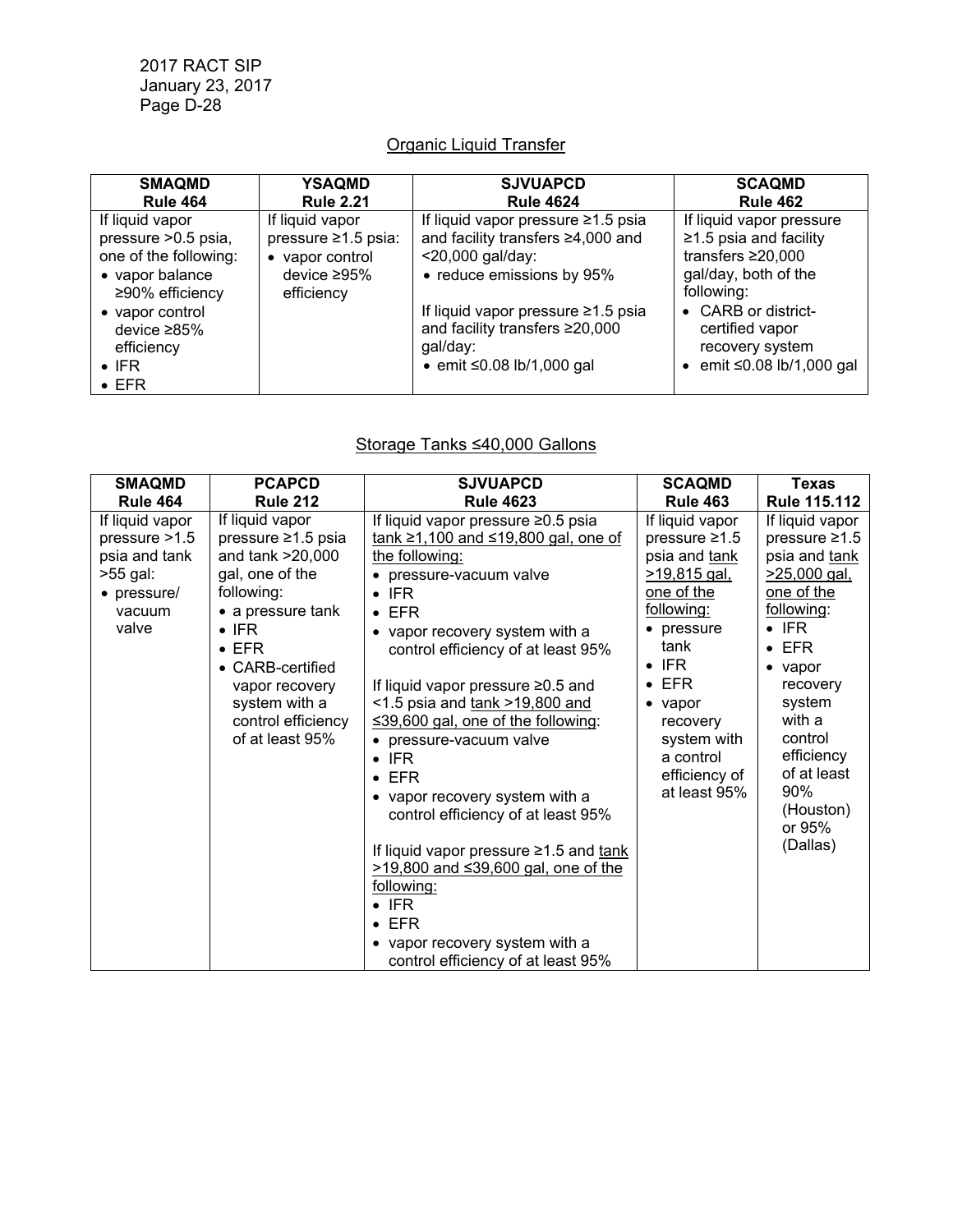#### **CONCLUSION**

**Process Tanks:** VOC emissions from process tanks are not addressed in the NSPS, BACT determinations, or the rules of other nonattainment areas. In some instances, the MON requires greater control efficiency than Rule 464; however, the MON applies to fewer process tanks than Rule 464 because it has higher applicability thresholds for both tank capacity and vapor pressure. Staff considers the level of control required by Rule 464 for process tanks to satisfy RACT.

**Liquid Transfer:** VOC emissions from liquid transfer at organic chemical plants are addressed by the MON and the BACT determinations. For some operations, the MON requires greater control efficiency than Rule 464; however, the MON applies to fewer loading operations than Rule 464 because it has higher applicability thresholds for both throughput and vapor pressure. The BACT determinations did not provide sufficient information about the throughput or vapor pressure to allow comparison with Rule 464.

Rule 464 is at least as stringent as the VCAPCD and Texas rules. The YSAQMD, SJVUAPCD, and SCAQMD rules require slightly higher levels of control, but apply only to loading operations where the liquid vapor pressure is 1.5 psia or more (versus 0.5 psia for Rule 464). In addition, the YSAQMD, SJVUAPCD, and SCAQMD rules are not specific to organic chemical manufacturing.

**Storage Tanks (≤40,000 gallons):** Rule 464 requires storage tanks with capacities greater than 55 and less than or equal to 40,000 gallons, which store liquids with a VOC vapor pressure greater than 1.5 psia, to be equipped with pressure-vacuum valves. Both the NSPS and MON require greater levels of control than Rule 464; however, they apply to fewer storage tanks than Rule 464 because each has much greater thresholds for tank capacity and vapor pressure. The BACT determinations did not provide sufficient information about the throughput or vapor pressure to allow comparison with Rule 464.

Rule 464 is at least as stringent as the VCAPCD rule for storage tanks. The PCAPCD, SJVUAPCD, SCAQMD and Texas rules require more stringent control than Rule 464 for larger tanks (ranging from >19,815 to >20,000 gallons).

At the Procter and Gamble facility, the vapor pressures of the VOC liquids stored are all much less than 0.5 psia. As a practical matter, none of the rules and regulations evaluated would apply more stringent controls than Rule 464 on Procter and Gamble's storage tanks.

Rule 464 satisfies the RACT requirements for process tanks, liquid transfer, and storage tanks ≤40,000 gallons at the Procter and Gamble facility.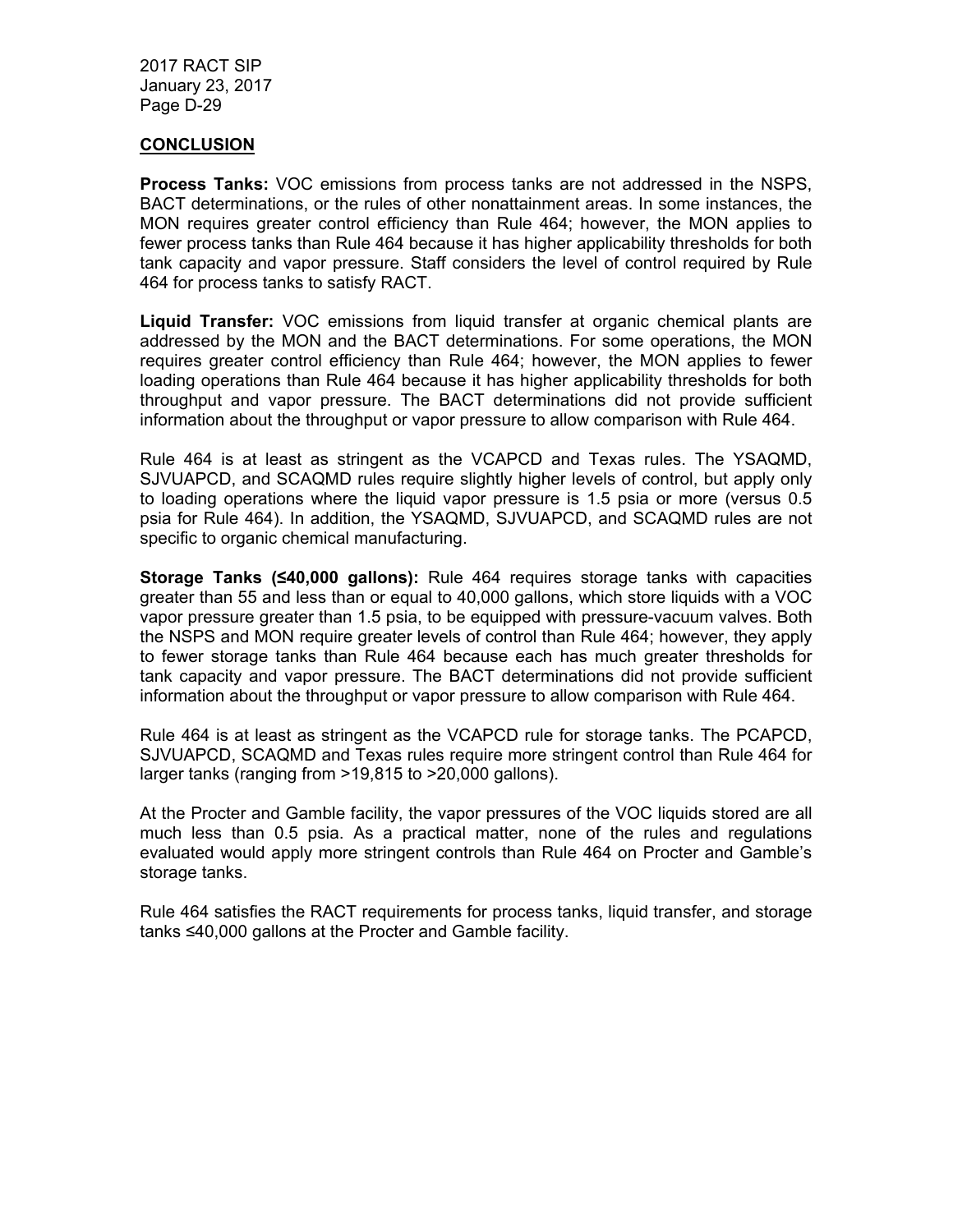### **Category: Organic Chemical Manufacturing: Wastewater**

Procter and Gamble is the only major organic chemical manufacturing source in the District. The wastewater from Procter and Gamble is not treated on site; it is discharged to a publicly owned treatment works and treated there. Therefore, this analysis will focus on the requirements applicable to the wastewater collection and handling system at Procter and Gamble.

#### **SMAQMD REQUIREMENTS**

District Rule 464, Organic Chemical Manufacturing Operations, regulates any wastewater stream with a total VOC concentration of at least 500 ppmw and a flow rate of at least 1 liter per minute (lpm), or a total VOC concentration at least 10,000 parts per million by weight (ppmw) at any flow rate. The provisions of Rule 464 are summarized in Table A, where they are compared with the draft CTG and the MON regulation (see below). Rule 464 requires the same types of suppression and control techniques for wastewater collection system components as specified in the draft CTG and the MON.

Rule 464 exempts organic chemical plants that emit 15 lb/day or less of maximum uncontrolled VOC emissions. Research and development operations that emit 15 lb/day or less of maximum uncontrolled VOC emissions also are exempt. Procter and Gamble is not exempt from the rule.

#### **FEDERAL GUIDANCE**

#### *CTGs:*

*Control Techniques Guidelines (CTG) Document - Control of Volatile Organic Compound Emissions from Industrial Wastewater, EPA-453/D-93-056, Draft. September 1992.* 

The draft CTG document addresses RACT for control of VOC emissions from the collection and treatment of industrial wastewater generated from the organic chemicals, plastics, and synthetic fibers industry and other industries. A final version of the CTG was not published.

The draft CTG specifies presumptive RACT for suppression of emissions from the point of generation through final treatment and control of VOC emissions from any vents from the wastewater collection system or treatment devices. The presumptive RACT applies to wastewater streams with a VOC concentration of at least 500 ppmw and a flow rate of 1 lpm or more, or a VOC concentration of at least 10,000 ppmw at any flow rate. Specific requirements are shown in Table A.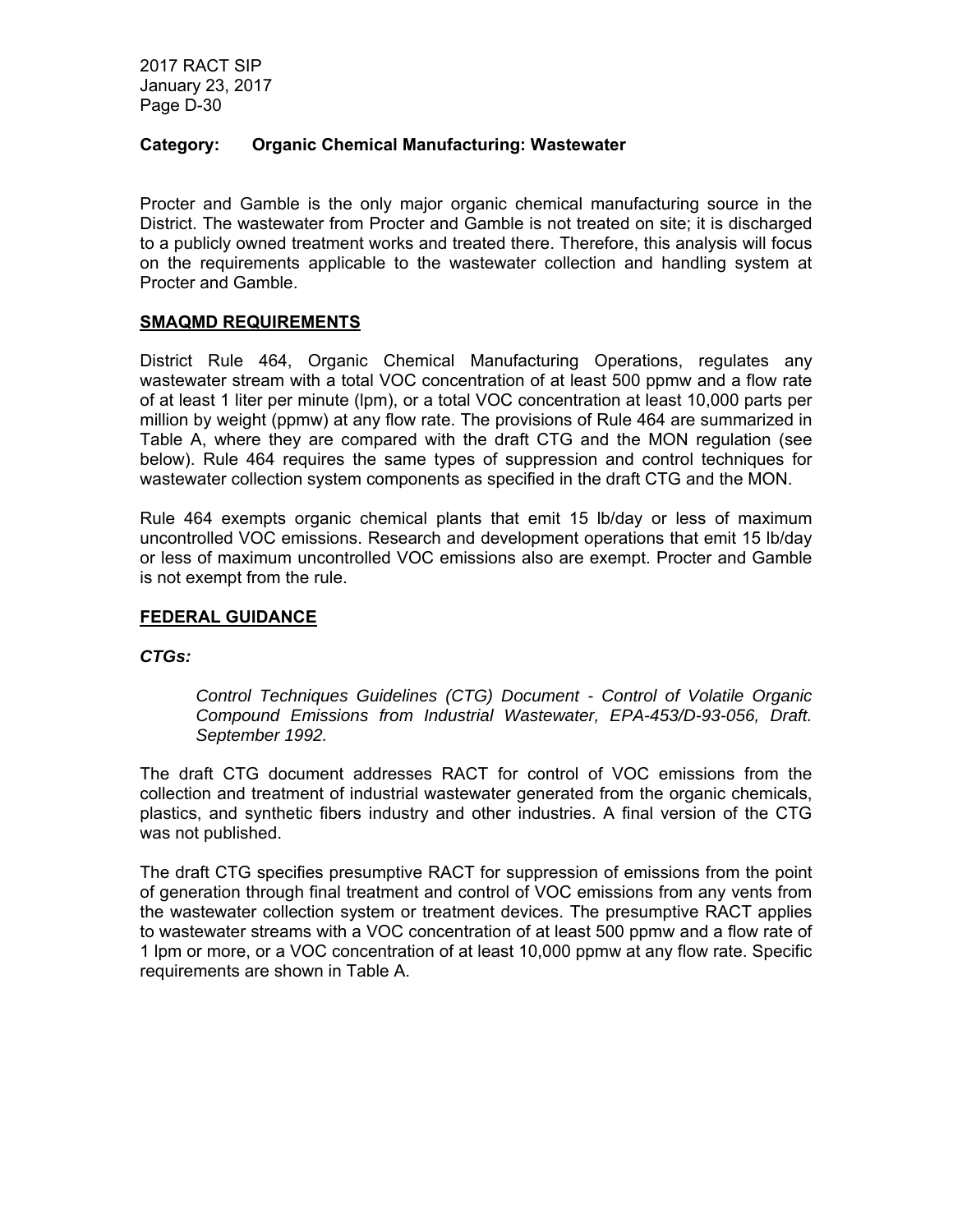## *ACT:*

## *Alternative Control Technology (ACT) Document - Air Emissions from Industrial Wastewater. April 1994.*

The ACT document updates the draft CTG to be consistent with the provisions of the final NESHAP for the Synthetic Organic Chemical Manufacturing Industry (40 CFR 63, subparts F and G, known as the "HON"). The HON serves as the model rule for the draft CTG document. The ACT contains revised factors for estimating emissions from wastewater streams and treatment devices and revised impact tables (i.e., emissions, emission reductions, and control costs for various concentration and flow rate applicability cutoffs) for States to use in selecting RACT. Because HON requirements are incorporated into the NESHAP for Miscellaneous Organic Chemical Manufacturing (the "MON," to which Procter and Gamble is subject), the specific requirements are included in the discussion in the MON below.

## *NSPS:* None

## *NESHAP:*

40 CFR Part 63, Subpart FFFF - National Emission Standards for Hazardous Air Pollutants: Miscellaneous Organic Chemical Manufacturing

This NESHAP, known as the MON, applies to wastewater streams generated by specific chemical processes located at major sources. The MON control requirements for HAPs are essentially the same as the draft CTG, and include 40 CFR 63 subparts F and G (the HON) by reference. Specific requirements are shown in Table A. The control requirements apply to wastewater streams with HAP concentrations of at least 1,000 ppmw and flow rates of at least 10 lpm, and streams with HAP concentrations of 10,000 ppmw or more at any flow rate. Different applicability cutoffs (10 ppmw and greater, 0.02 lpm and greater) apply to wastewater streams containing very volatile HAP at new sources.

*EPA Menu of Control Measures:* There are no measures applicable to wastewater from organic chemical manufacturing. However, a measure for control and treatment of petroleum wastewater is estimated to be 65% efficient in controlling VOC emissions.

#### *NSR/PSD Settlement Agreements:* None

#### **STATE GUIDANCE:** None

#### **BACT/LAER**

#### *EPA RACT/BACT/LAER Clearinghouse*

No BACT determinations were found for control of emissions from wastewater generated from organic chemical manufacturing. A 2009 determination for wastewater generated at a refinery specified BACT to be compliance with 40 CFR Part 63 Subparts F and G (note: these requirements are incorporated by reference into the MON).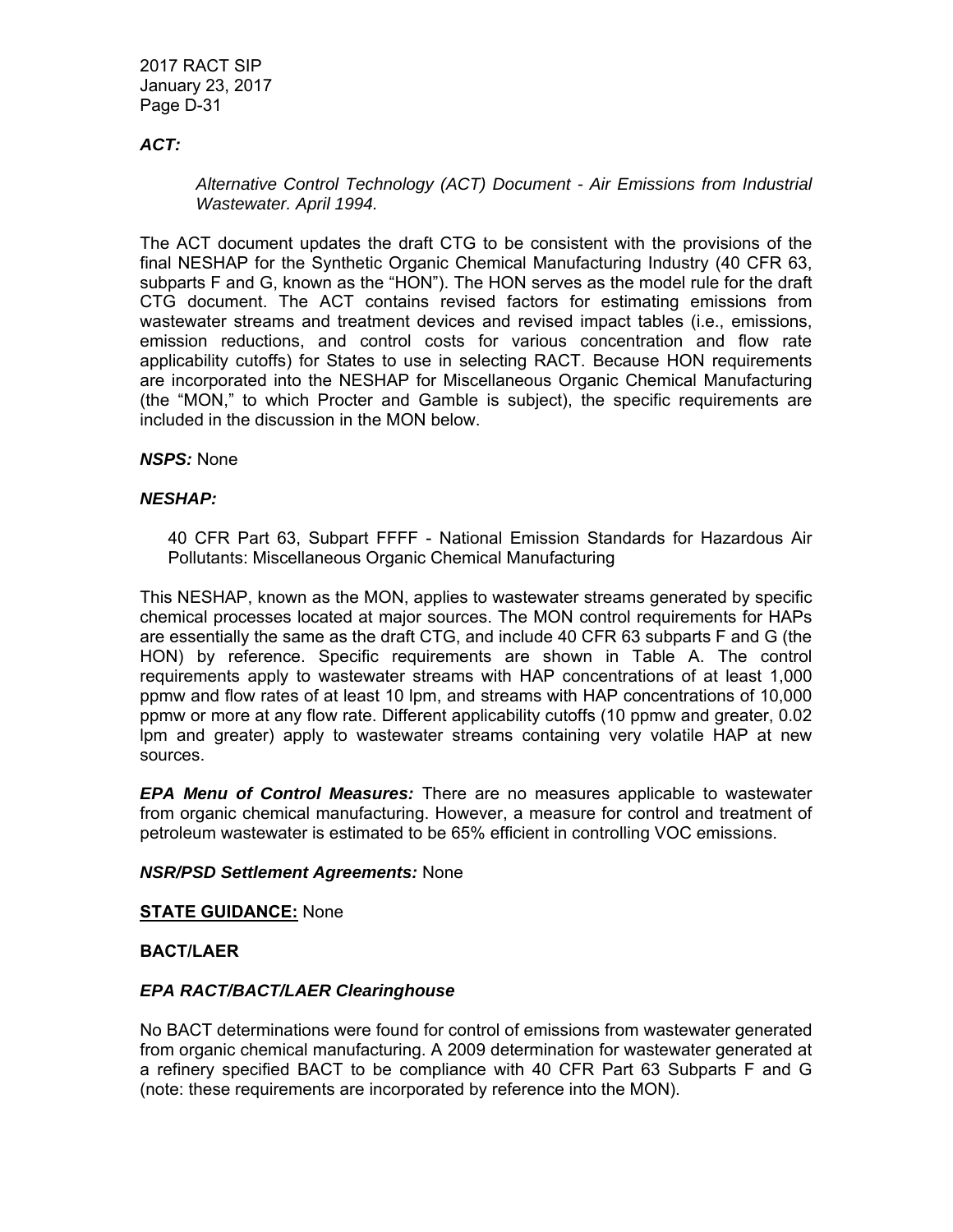#### *ARB BACT Clearinghouse:* None

#### *SMAQMD BACT Determinations:* None

#### **OTHER NONATTAINMENT AREA RULES**

The following table shows the applicable rules that have been adopted in other nonattainment areas.

| Agency                                                     | <b>Rule</b> | <b>Last Amended</b> | <b>Applicable Streams</b>                                                               |
|------------------------------------------------------------|-------------|---------------------|-----------------------------------------------------------------------------------------|
| <b>SCAQMD</b>                                              | 1176        | 9/13/96             | VOC >5 mg/l (approx. 5 ppmw)                                                            |
| Dallas-Fort Worth<br>Ozone Nonattainment<br>Area; and      | 115.142     | 1/17/03             | VOC ≥10,000 ppmw at any flow<br>rate; or VOC ≥1,000 ppmw and<br>flow rate $\geq 10$ lpm |
| Houston-Galveston-<br>Brazoria Ozone<br>Nonattainment Area |             |                     |                                                                                         |

For the wastewater streams to which they apply, the other nonattainment area rules are not more stringent than Rule 464, with one exception. The SCAQMD rule requires a VOC control device efficiency of at least 95% for any vent, which is greater than the 90% control efficiency required by Rule 464. However, Procter and Gamble does not use wastewater emission control methods with vents.

#### **CONCLUSION**

The Rule 464 criteria (i.e., concentration and flow rate) for determining which wastewater streams are subject to the control requirements are the same as the draft CTG and ACT, and are more stringent than the MON and the Texas rule. The SCAQMD rule applies to streams with >5 mg/l VOC at any flow rate, which is more stringent than Rule 464; however, Staff considers control of wastewater streams with such low VOC concentrations and flow rates to be beyond RACT.

The Rule 464 suppression requirements provide for enclosed systems and covers to prevent VOC leaks, together with control of all vents. These requirements are consistent with the other rules and guidance. Rule 464 requires a control device efficiency of at least 90% for vented emissions, which is the same specified by the Texas rule. The ACT, MON, and SCAQMD rule require 95% control, while the draft CTG specifies a range of control from 95% to 99.5%. However, Procter and Gamble does not use wastewater emission control methods with vents, so this rule provision has no impact.

Rule 464 satisfies the RACT requirements for VOC emission from wastewater at the Procter and Gamble facility.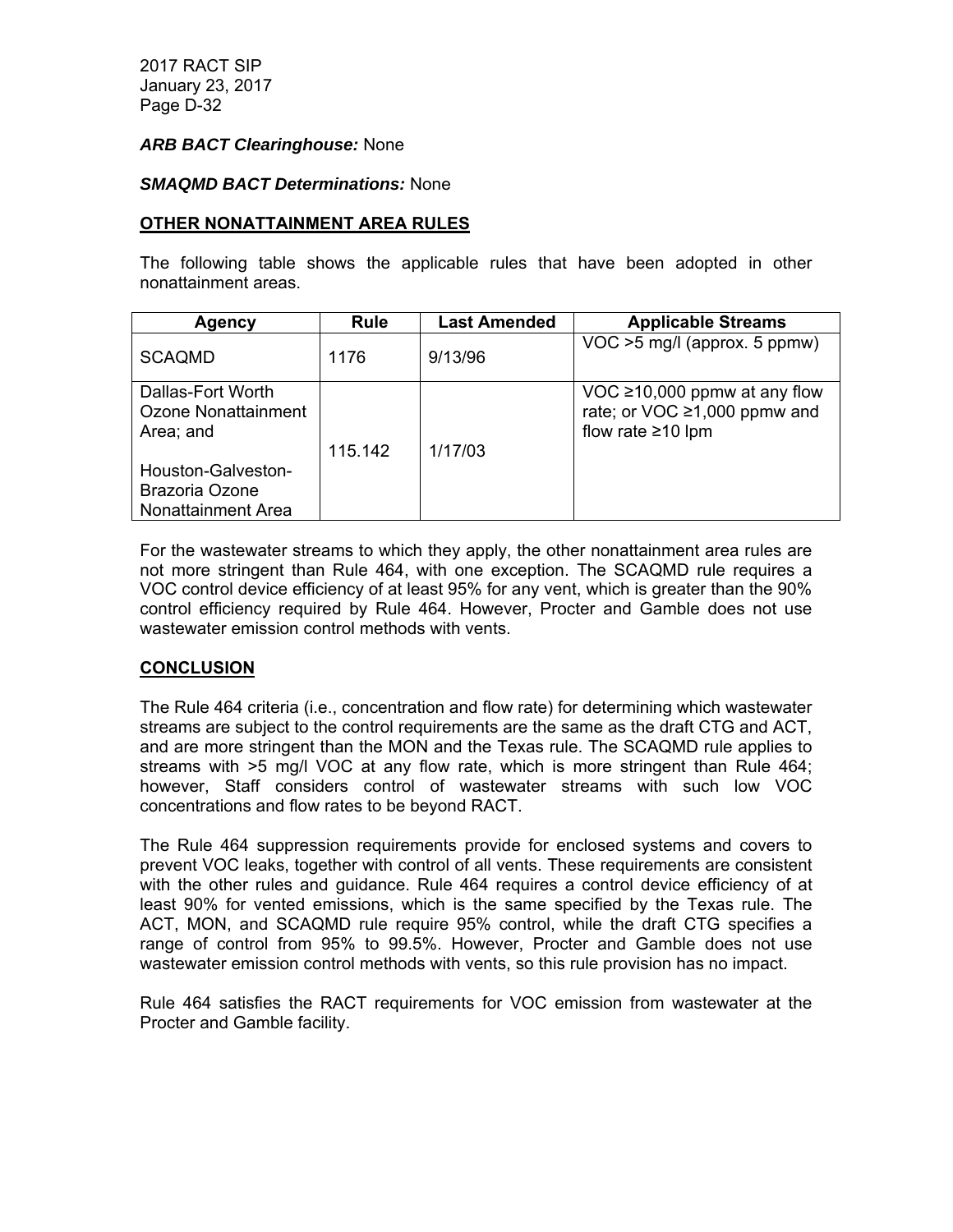|                                          |                                                                                                | Table A. Summary of Wastewater Management Unit Requirements                                                                                                                               |                                                                                                                                                                                             |  |  |
|------------------------------------------|------------------------------------------------------------------------------------------------|-------------------------------------------------------------------------------------------------------------------------------------------------------------------------------------------|---------------------------------------------------------------------------------------------------------------------------------------------------------------------------------------------|--|--|
| This type of                             | Must be equipped with a                                                                        |                                                                                                                                                                                           |                                                                                                                                                                                             |  |  |
| equipment                                | <b>Draft CTG</b>                                                                               | <b>Miscellaneous Organics NESHAP</b><br>(40 CFR 63 Subpart FFFF)                                                                                                                          | <b>SMAQMD Rule 464</b>                                                                                                                                                                      |  |  |
| <b>Tanks</b>                             | Fixed roof.<br>$\bullet$<br>Floating roof, or<br>$\bullet$<br>Cover vented to a control device | Fixed roof <sup>a</sup>                                                                                                                                                                   | Fixed roof <sup>a</sup>                                                                                                                                                                     |  |  |
| Surface<br>impoundments                  | Floating membrane cover                                                                        | Floating membrane cover <sup>b</sup> , or<br>Cover vented to a control device <sup>b</sup>                                                                                                | Cover vented to a control device                                                                                                                                                            |  |  |
| Separators                               | Fixed roof, or<br>$\bullet$<br>Floating roof<br>$\bullet$                                      | Fixed roof vented to a control device, or<br>Floating roof                                                                                                                                | Fixed roof vented to a control device,<br>$\bullet$<br>Floating roof,<br>$\bullet$<br>Solid, sealed, gasketed, fixed cover, or<br>$\bullet$<br>Solid, vapor-tight, full-contact fixed cover |  |  |
| Containers <sup>c</sup>                  | Not addressed in the draft CTG                                                                 | Leak-less cover,<br>Submerged fill pipe <sup>c</sup> ,<br>Container meeting Dept. of<br>Transportation (DOT) standards <sup>a</sup> , or<br>Cover vented to a control device <sup>d</sup> | Covered and submerged fill pipe <sup>c</sup>                                                                                                                                                |  |  |
| Individual drain<br>system<br>components | Leak-less cover                                                                                | Leak-less covers,<br>Cover vented to a control device, or<br>Drains, junction boxes, and sewer lines<br>that meet design standards                                                        | Vapor-tight cover, or<br>$\bullet$<br>Cover vented to a control device<br>$\bullet$                                                                                                         |  |  |
| <b>Emission control</b><br>devices       | 95 - 99.5% destruction                                                                         | 95% destruction (or an outlet concentration of<br>< 20 ppmy - for enclosed combustion devices<br>only)                                                                                    | 90% destruction                                                                                                                                                                             |  |  |

<sup>a</sup>lf used to mix (e.g., by air sparging), heat, or treat wastewater with an exothermic reaction, then the tank must be equipped with a floating roof or be vented to control device.<br><sup>b</sup>Air emission controls (e.g., covers)

 $\mathrm{^c}$ The NESHAP and SMAQMD Rule 464 require submerged fill pipes for containers with capacities of 0.42 m $^3$ or more.<br> $\mathrm{^a}$ Only for containers with capacities less than 0.42 m $^3$ .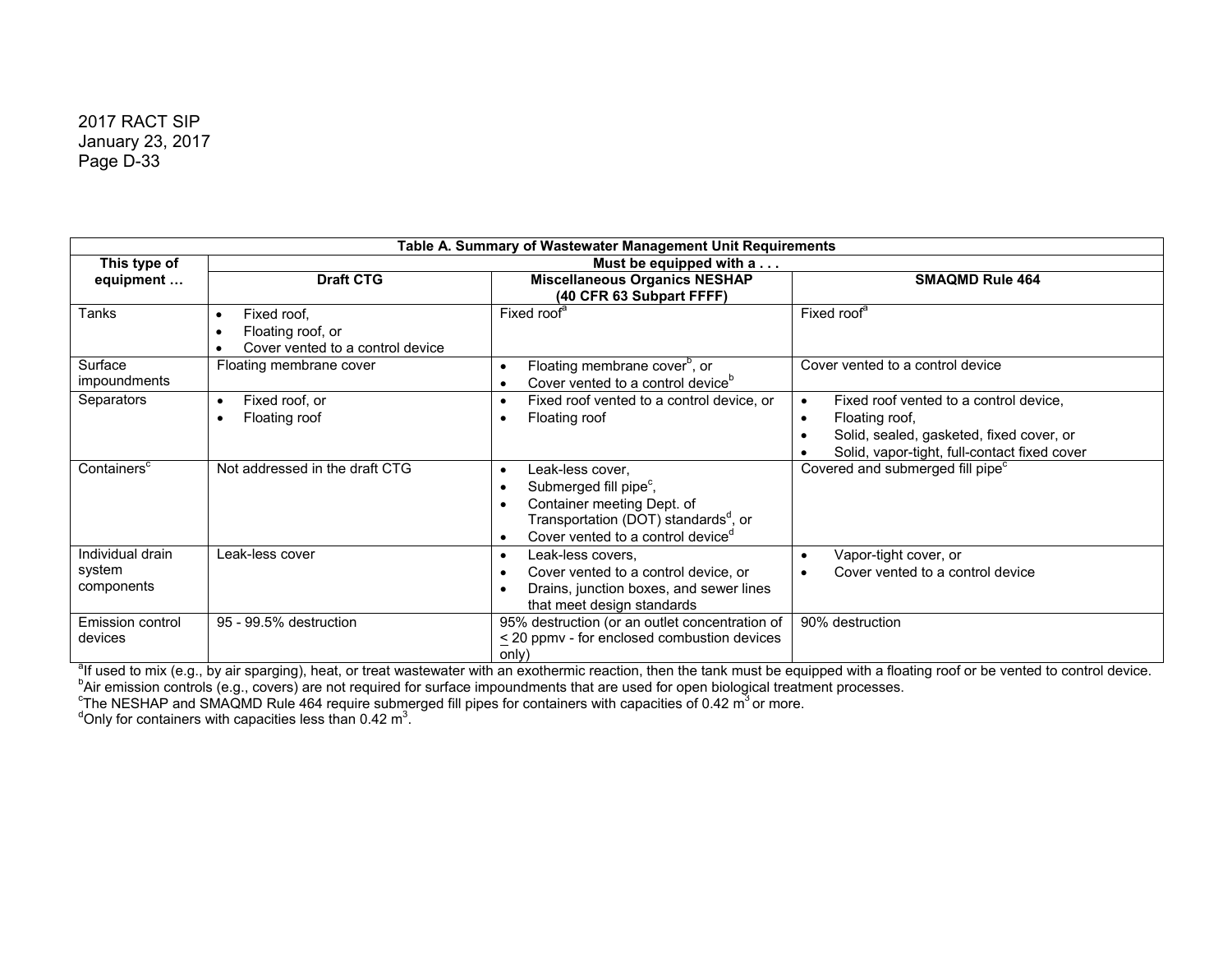# **Appendix E**

# **RACT Analysis of Major Sources**

|                                                                                        | Page          |
|----------------------------------------------------------------------------------------|---------------|
| <b>Major Source</b>                                                                    | <b>Number</b> |
| Aerojet - Sacramento Operations                                                        | $E-2$         |
| Central Valley Financing Authority - Carson Cogeneration Project                       | $E-6$         |
| <b>Chevron Sacramento Terminal</b>                                                     | $E-8$         |
| Kiefer Landfill, Department of Waste Management and Recycling, County of<br>Sacramento | $E-10$        |
| Mitsubishi Rayon Carbon Fiber and Composites, Inc.                                     | $E-12$        |
| The Procter and Gamble Manufacturing Company                                           | $E-14$        |
| RagingWire Enterprise Solutions, Inc.                                                  | $E-17$        |
| Sacramento Cogeneration Authority                                                      | $E-18$        |
| Sacramento Municipal Utility District Financing Authority - Cosumnes Power Plant       | $E-20$        |
| Sacramento Power Authority                                                             | $E-22$        |
| SFPP, L.P. Bradshaw Terminal                                                           | $E-24$        |
| Silgan Can Company                                                                     | $E-26$        |
| University of California, Davis Medical Center                                         | $E-28$        |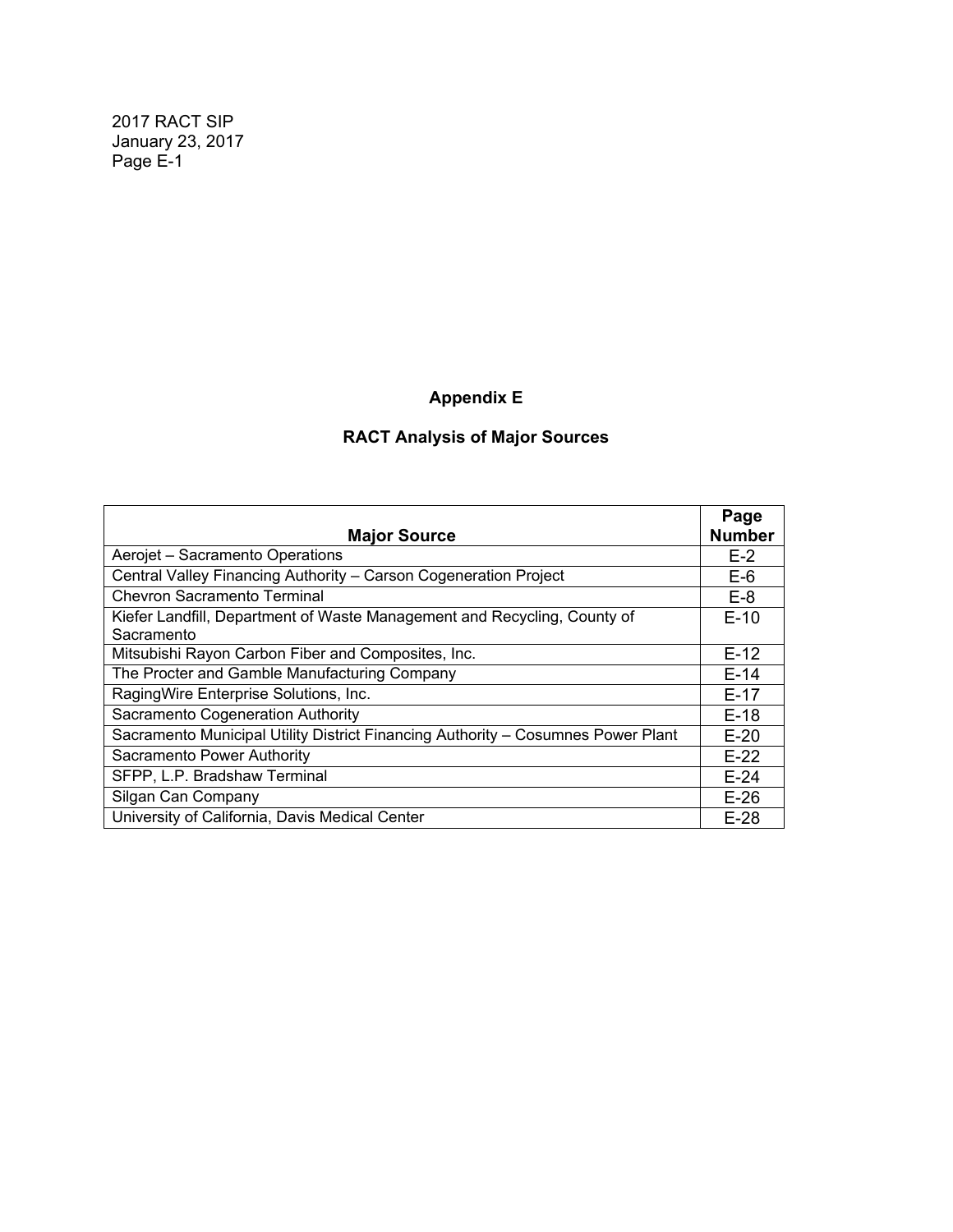**Major Source: Aerojet – Sacramento Operations** 

| <b>VOC Emissions:</b> | <b>Major Source</b> |
|-----------------------|---------------------|
| <b>NOx Emissions:</b> | Major Source        |

#### **Facility Description**

Aerojet manufactures liquid and solid propulsion systems, aerospace components, and ordnance items in support of government and commercial contracts. The facility is a major source of VOC and NOx. The plant consists of the following VOC and/or NOx emission units:

- Emergency standby IC engines for generators and fire pumps (30): IC engines emit VOC and NOx, and are subject to Rule 412. The 30 emergency standby engines range in rating from 50 to 1,500 horsepower. All are designated for emergency use, and are limited by permit from 10 to 50 hours of operation per year for maintenance purposes and a maximum of 200 hours of operation per year including both maintenance and emergency use. They are exempt from emissions limits because they operate no more than 100 hours per year for maintenance purposes.
- Prime power IC engine for abrasive blasting process (1): The IC engine emits VOC and NOx, and is subject to Rule 412. The gasoline engine is rated less than 50 horsepower and is not subject to any rule-based limits.
- Boilers (45): The boilers at the facility are fired on natural gas and propane fuels and emit VOC and NOx. The boilers are used for either steam or hot water, and have rated heat input capacities ranging from 1.26 to 15.5 mmBtu/hr. The boilers are subject to emission limits under Rule 411.
- Space heaters (60): The natural gas-fired space heaters are used to heat indoor spaces and emit VOC and NOx. The space heaters, ranging in capacity from 0.008 to 0.15 mmBtu/hr, are not subject to any rule-based emissions limits.
- Rocket testing stands (8): The rocket testing stands are used to test liquid-fueled and solid-fueled rocket engines, and emit VOC and NOx. The testing stands are not subject to any rule-based emissions limits.
- Aerospace coating operations (18): The aerospace coating operations emit VOC. These operations are subject to emission limits under Rule 456.
- Aerospace solvent cleaning operations (2): The solvent cleaning and surface preparation operations emit VOC. The solvents are subject to VOC limits under Rule 456, except when cleaning space vehicles. Solvents used to clean space vehicles are exempt from VOC limits under Rule 456.
- Metal and wood coating operation (1): The metal and wood coating operation emits VOC. The coating operation is subject to emission limits under Rule 451 when coating metal substrates and Rule 463 when coating wood substrates.
- RDX drying facility (1): The RDX (cyclotrimethylenetrinitramine) drying room emits VOC as the RDX dries. The room is equipped with a condenser for VOC control. It is not subject to any rule-based emissions limits.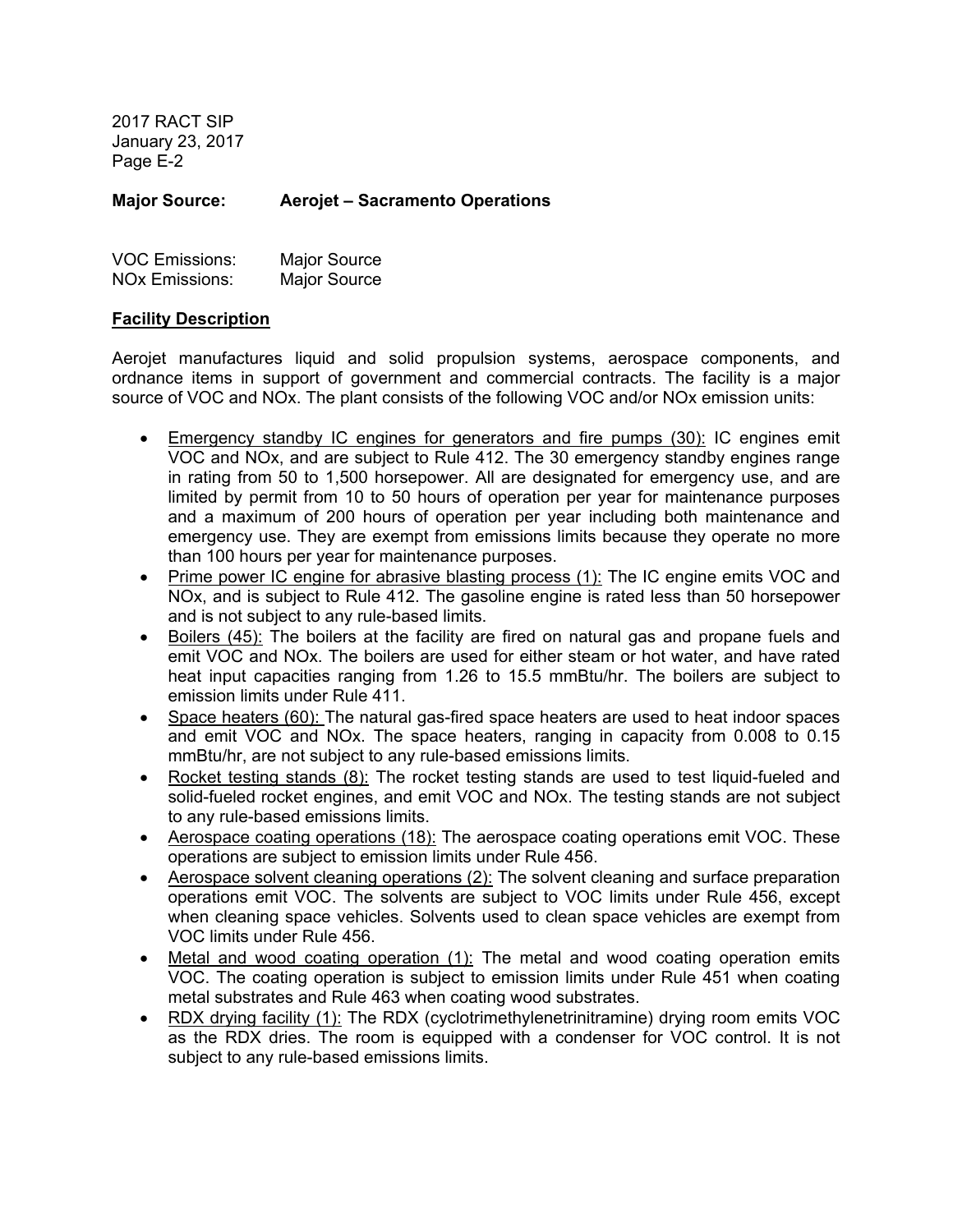- Cold cleaning operations (2): The cold cleaning operations are used to degrease parts and emit VOC from the solvents used. Both cold cleaning operations employ water covers for VOC control. They are subject to emission limits under Rule 454.
- Bowl cleaning operations (2): The bowl cleaning operations are used to clean rocket fuel mixing bowls, and emit VOC from the cleaning solvents. The cleaning operations are subject to emission limits under Rule 456, which requires that the solvent either contains ≤ 200 g/l of VOC or has a VOC composite vapor pressure ≤45 mmHg at 68 °F.
- Gasoline dispensing facility (1): The gasoline dispensing facility emits VOC. The dispensing operation is subject to emission limits under Rule 448 and 449 and is equipped with Phase I and Phase II vapor recovery systems for VOC control.
- Chemical manufacturing processes (2): There are two batch chemical manufacturing process at Aerojet. The first produces SX-2, a proprietary energetic material. The reaction of nitric acid with other materials emits  $NO<sub>2</sub>$  during the SX-2 manufacturing process. The second is a pilot-scale process that can produce several different chemicals as Aerojet secures new contracts. There are no rule-based emissions limits for the process equipment. Related solvent cleaning operations for these processes are subject to Rule 466.
- Soluble mandrel manufacturing process (1): The mandrel manufacturing process emits VOC. Emissions from the solvent cleaning activities are subject to Rule 466.

Note: The emissions of each unit described above are limited by local permits, regardless of whether they are subject to rule-based emission limits. Best Available Control Technology has been applied under New Source Review, where applicable.

## **RACT Discussion**

The emission units at Aerojet that are subject to SIP-approved rules are shown in the table below. These rules have been demonstrated to satisfy RACT in Appendices C and D.

| <b>Source Category</b>                                         | <b>Applicable</b><br><b>Rules</b> |
|----------------------------------------------------------------|-----------------------------------|
| <b>Boilers</b>                                                 | 411                               |
| <b>Emergency Standby IC Engines</b>                            | 412                               |
| <b>Aerospace Coating Operations</b>                            | 456                               |
| Metal and Wood Coating Operations                              | 451, 463                          |
| Solvent Cleaning and Surface Preparation for Space<br>Vehicles | 456                               |
| <b>Cold Cleaning Operations</b>                                | 454                               |
| <b>Bowl Cleaning Operations</b>                                | 466                               |
| <b>Gasoline Dispensing Facility</b>                            | 448, 449                          |
| <b>Chemical Manufacturing Processes</b>                        | 466                               |
| Soluble Mandrel Manufacturing Process                          | 466                               |

Rule 411 does not directly limit the emissions of VOC from boilers and process heaters. VOC emissions limits are not specified in the rules of other nonattainment areas, California BACT determinations, or in the guidance reviewed. Some determinations in EPA's RACT/BACTLAER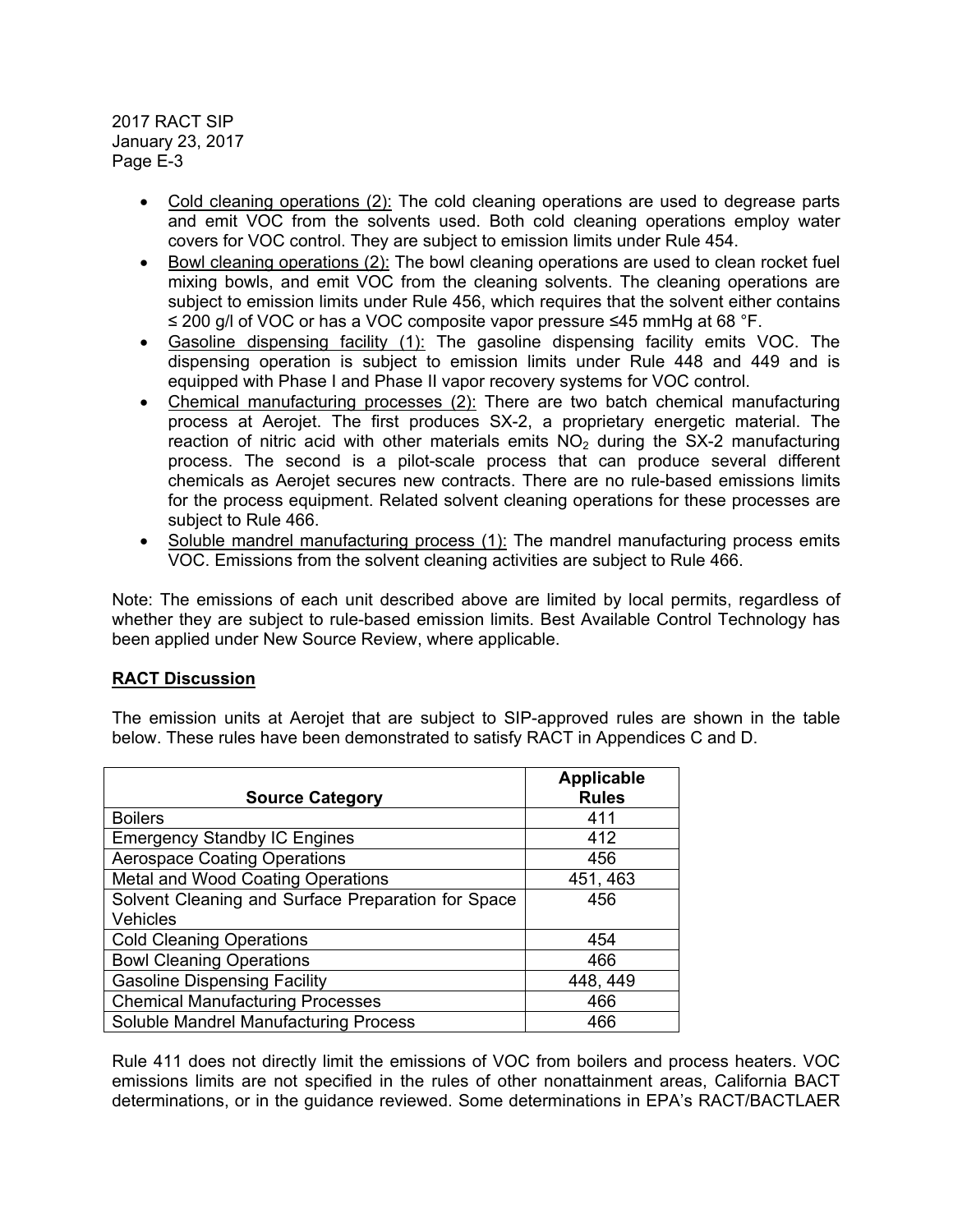Clearinghouse set VOC emission limits that are based on good combustion practices. Rule 411 sets CO emission limits that ensure efficient fuel combustion for boilers and process heaters.

Rule 412 does not apply to the IC engine used for the abrasive blasting process because the engine is less than 50 horsepower. Staff reviewed the rules of other nonattainment areas (PCAPCD. YSAQMD, SJVUAPCD, SCAQMD, VCAPCD and the Texas nonattainment areas) and found only one  $-$  SJVUAPCD Rule 4702  $-$  that applies to engines smaller than 50 horsepower. The SJVUAPCD rule regulates engines rated from 25 to 50 horsepower at "pointof-sale" and does not set standards for existing engines in this size range. Therefore, Staff concludes that establishing standards for IC engines less than 50 horsepower is beyond RACT.

There is no EPA guidance on RACT that is applicable to the rocket testing stands. There are no New Source Performance Standards (NSPS) or District rules that apply. There are no control technologies currently available to control emissions from the firing of rocket engines.

There is no EPA guidance on RACT that is applicable to the small natural gas-fired space heaters. There are no New Source Performance Standards (NSPSs) or District rules that apply to these small units. Several other California districts (BAAQMD, SCAQMD, SDACPD, SJVUAPCD, SLOCAPCD, VCAPCD, and YSAQMD) have "point-of-sale" rules that require fantype, natural gas-fired central furnaces rated less than 175,000 But/hr to meet low-NOx standards upon sale or installation. However, none of these rules require the retrofit or replacement of existing units, and therefore Staff does not consider them to be RACT, which applies to existing sources.

Rule 464, Organic Chemical Manufacturing Operations, applies only to facilities that have 28 as the first two digits of their Standard Industrial Classification (SIC) code, which Aerojet does not. The permitted emissions from these units are small: 0.8 lb/day and 10 lb/quarter of NOx for the SX-2 process and 3.1 lb/day and 38 lb/quarter of VOC for the pilot plant. In 2015, the most recent year for which emission inventory information is available, neither of these processes emitted any VOC or NOx.

There are several sources with guidance on emission cut-off levels for RACT. EPA's "Bluebook<sup>32</sup>" recommended a cut-off level of 15 lb/day. The most recent CTGs, published by EPA in 2006, 2007 and 2008, also recommend this level, based on actual emissions. Finally, the model rule included with the 1994 ACT for batch processes (EPA-453/R-93-017) exempts processes with emissions lower than 5 tons per year. In light of this guidance, Staff does consider RACT to apply to the chemical manufacturing processes at Aerojet.

There are no District rules that apply to emissions from the soluble sand mandrel manufacturing process, although Rule 466 applies to all associated solvent cleaning activities. The permitted emissions from this process are small: 2.35 lb/day and 42 lb/quarter of VOC. In 2015, the most recent year for which emission inventory information is available, the sand mandrel process was not operated. For the same reasons stated above for the chemical manufacturing processes,

<sup>32</sup> *Issues Relating to VOC Regulation Cutpoints, Deficiencies, and Deviations*, EPA. May 25, 1988, revised January 11, 1990.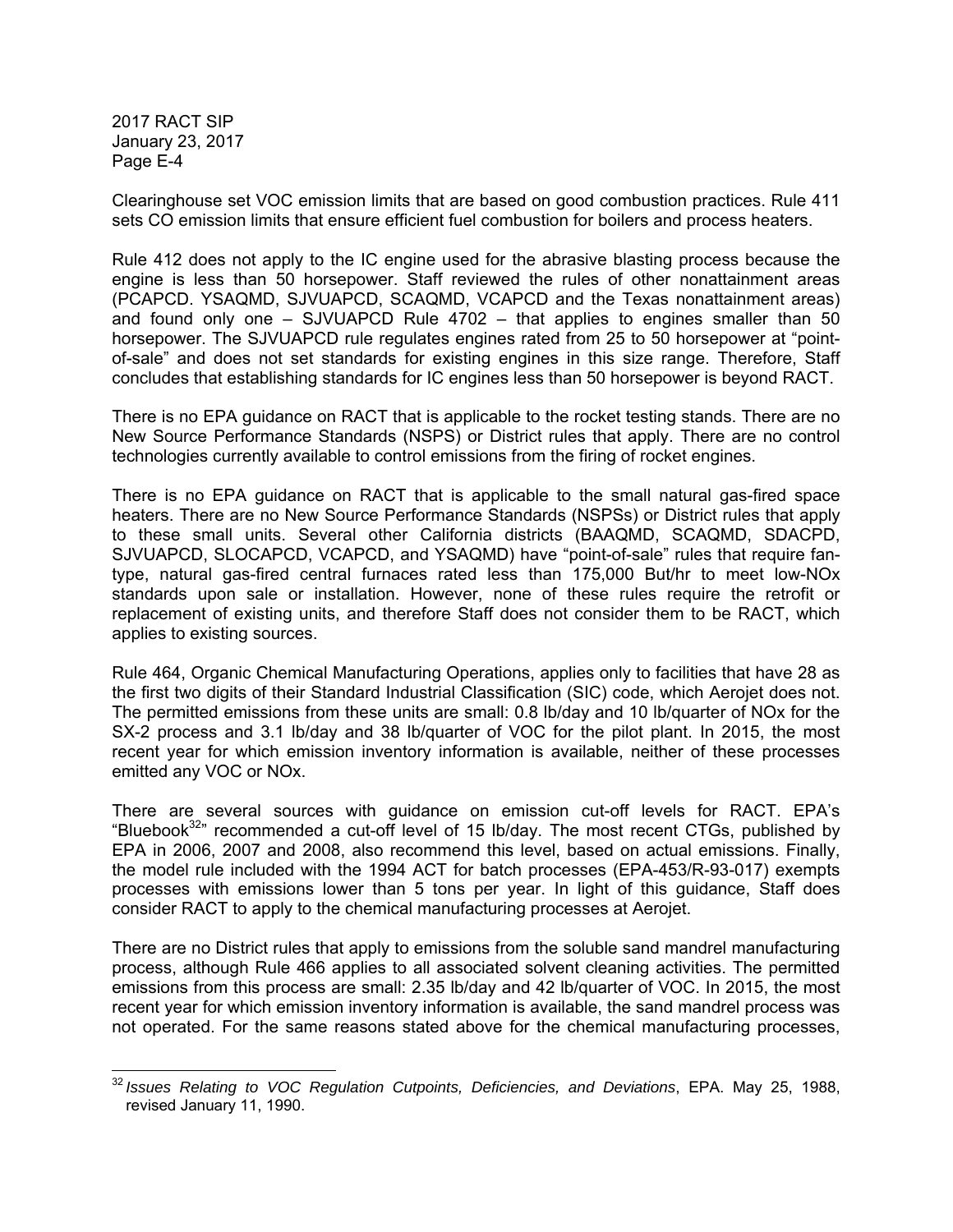Staff does consider RACT to apply to the very low level of emissions from the sand mandrel manufacturing process.

There are no District rules that apply to emissions from the RDX drying facility, although Rule 466 applies to all solvent cleaning associated with these processes. The permitted, uncontrolled emissions from this operation are 150 lb/day of VOC; however, the process is required to be controlled with a refrigerated condenser that reduces VOC emissions to much lower levels. This process has been used very sparingly in recent years. In 2015, the most recent year for which emission inventory information is available, the process was not operated. For the same reasons stated above for the chemical manufacturing processes, Staff does consider RACT to apply to the low level of emissions from the RDX drying facility.

#### **Conclusion**

The RACT requirements have been satisfied for the boilers, IC engines, aerospace coating, metal coating, wood coating, solvent cleaning/surface preparation, cold cleaning, bowl cleaning, and gasoline dispensing because these emission units are subject to SIP-approved rules that have been determined to satisfy RACT.

Rocket testing stands, small space heaters, the chemical manufacturing processes, the soluble mandrel manufacturing process and the RDX dryer are not covered by a CTG or District rule. These units either have no RACT-level cost effective controls available, or have minimal emissions.

The RACT requirement is satisfied for Aerojet.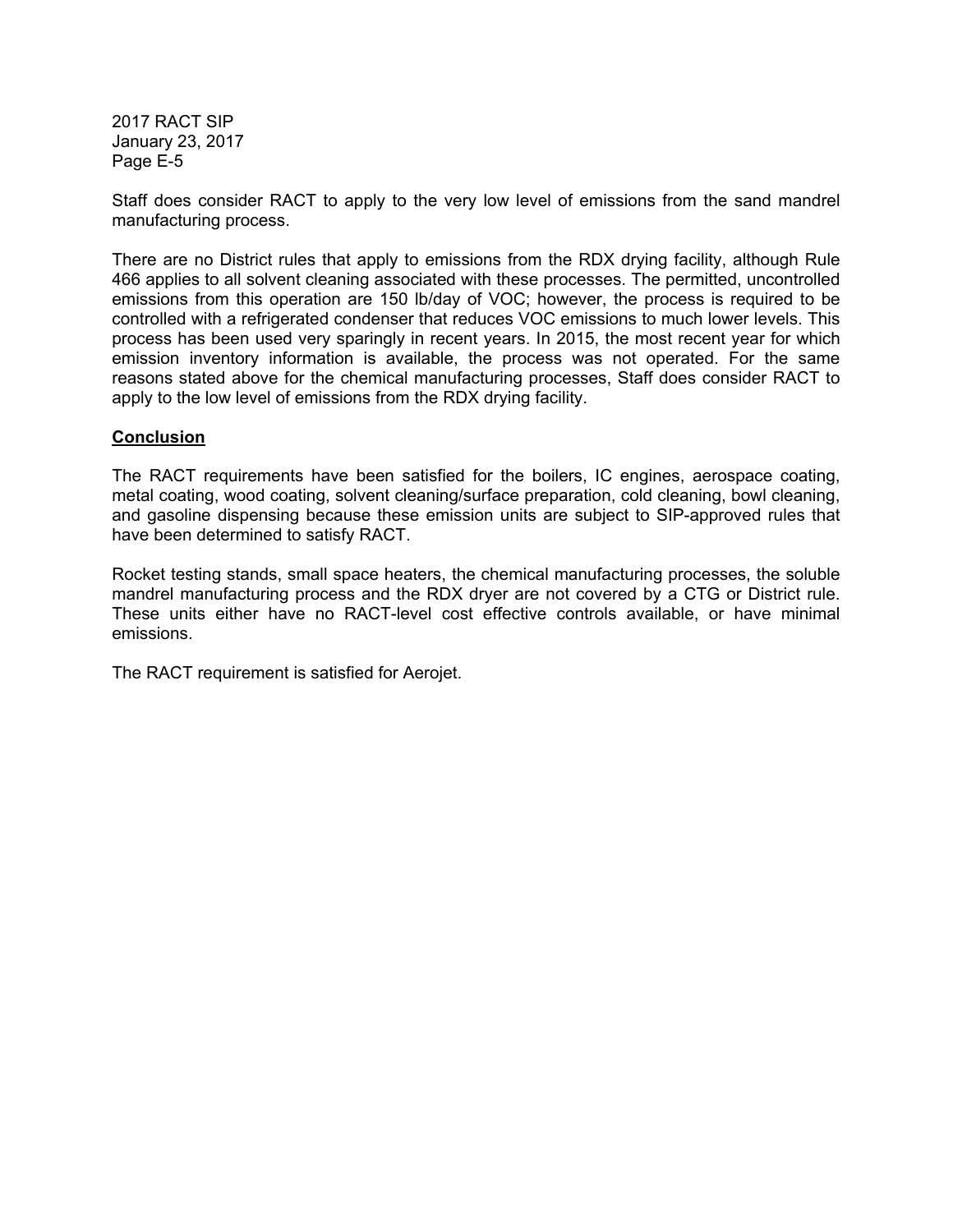## **Major Source: Central Valley Financing Authority – Carson Cogeneration Project**

| <b>VOC Emissions:</b> | Non-Major Source    |
|-----------------------|---------------------|
| <b>NOx Emissions:</b> | <b>Major Source</b> |

#### **Facility Description**

The Central Valley Financing Authority (CVFA) Carson Cogeneration Project is a combined cycle, cogeneration power plant with an electrical generating capacity of 109 MW. The facility also supplies up to 144,000 lb/hr of steam to the Sacramento Regional Wastewater Treatment Plant and to an adjacent ice production plant. This facility is a major source of NOx.

The plant consists of the following NOx emission units:

- Combined cycle gas turbine (1): The combined cycle turbine is rated at 50 MW (500 mmBtu/hr input), and fired with a combination of natural gas and digester gas. NOx is emitted from the combustion process. The turbine is subject to emission limits under Rule 413.
- Heat recovery steam generator (1): The heat recovery steam generator incorporates a duct burner system, rated at 99.9 mmBtu/hr, to produce steam from the hot turbine exhaust gas. NOx is produced from the combustion process. The duct burners fire into the hot turbine exhaust, forming a combined exhaust that is subject to emission limits under Rule 413.
- Simple cycle peaking gas turbine (1): The simple cycle turbine is rated at 42 MW (450 mmBtu/hr input), and fired with a combination of natural gas and digester gas. NOx is emitted from the combustion process. The turbine is subject to emission limits under Rule 413.
- Emergency standby diesel engine (1): The 830-horsepower, emergency standby engine drives an emergency electrical generator. IC engines emit NOx, and are subject to Rule 412. The engine is designated for emergency use, and is limited by permit to 30 hours of operation per year for maintenance purposes and 200 hours of operation per year including both maintenance and emergency use. It is exempt from emissions limits because it operates no more than 100 hours per year for maintenance purposes.
- Boiler (1), pending: The Central Valley Financing Authority has submitted a permit application to install a 100 mmBtu/hr auxiliary boiler to continue providing steam during turbine shut downs. This application is currently being evaluated by the District. The boiler is subject to emission limits under Rule 411.

Note: The emissions of each unit described above are limited by local permits (except for the planned auxiliary boiler, which has not been issued a permit), regardless of whether they are subject to rule-based emission limits. Best Available Control Technology has been applied under New Source Review, where applicable.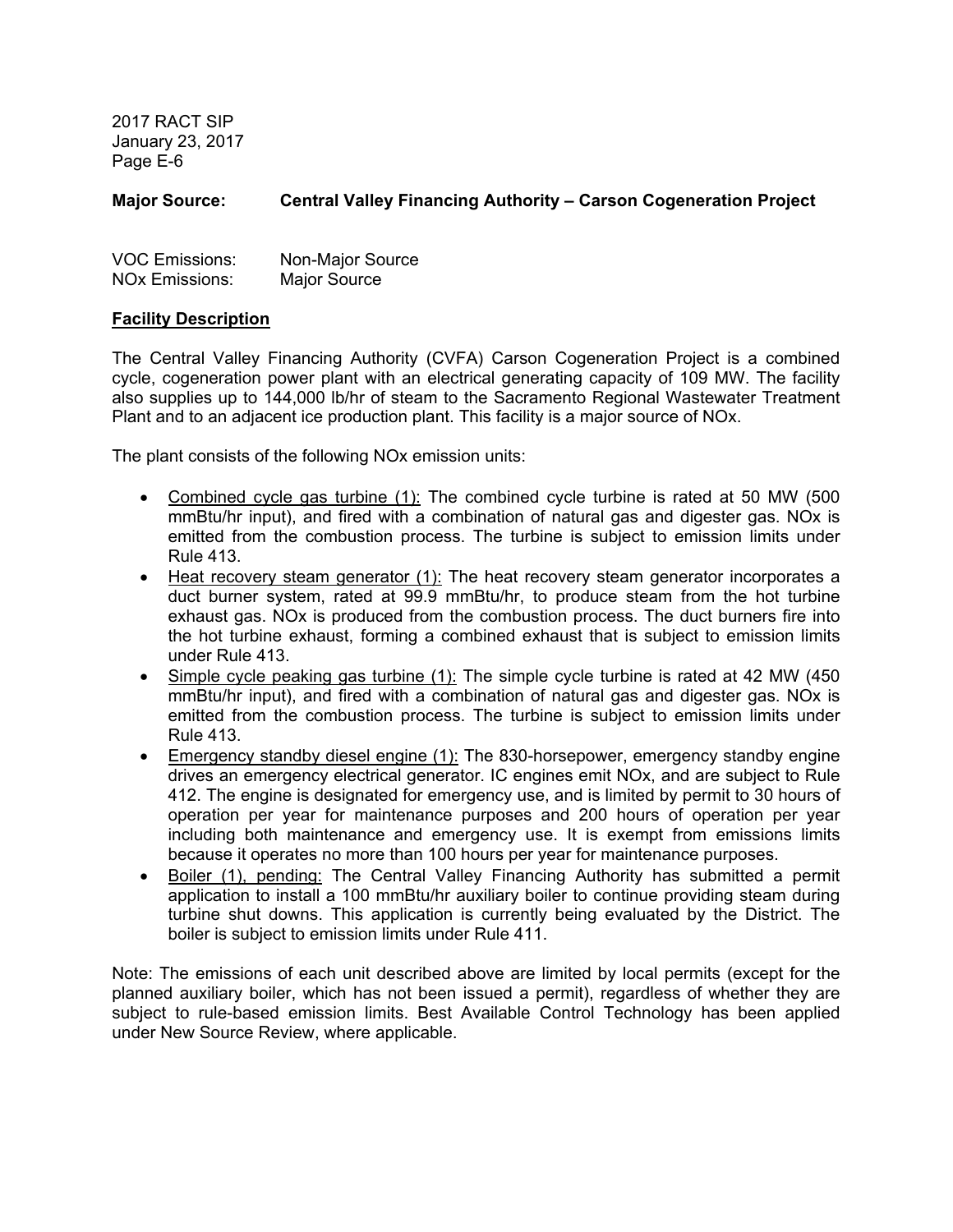## **RACT Discussion**

The emission units at Carson Cogeneration Project that are subject to SIP-approved rules are shown in the table below. These rules have been demonstrated to satisfy RACT in Appendix D.

|                                                | Applicable   |
|------------------------------------------------|--------------|
| <b>Source Category</b>                         | <b>Rules</b> |
| <b>Boilers</b>                                 | 411          |
| <b>IC Engines</b>                              | 412          |
| Gas Turbines (and duct burners, if applicable) | 413          |

There is no EPA guidance on RACT that is applicable to the duct burners. There are, however, two New Source Performance Standards (NSPS) that apply to duct burners in combined cycle systems: Subparts Da and Db of 40 CFR Part 60. In each of these subparts, the NOx standard for duct burners is 0.2 lb/mmBtu, which is equivalent to approximately 55 ppmv  $@15\%$  O<sub>2</sub>.

The duct burners fire into the hot turbine exhaust, and their emissions are therefore combined with the emissions from the turbines upstream of the emission controls. It is not feasible to operate the duct burners without operating the turbines. Therefore, the emissions from the duct burners are also subject to the NOx limit of Rule 413, 9 ppmv  $@$  15%  $O_2$ . This level of control satisfies the requirements of RACT for this source type.

## **Conclusion**

The RACT requirements have been satisfied for the gas turbines, the emergency standby engine, and the planned auxiliary boiler because these units are subject to SIP-approved rules that have been determined to satisfy RACT. Because the emissions from the duct burners cannot be separated from those of the turbine, they are also limited by a SIP-approved rule.

The RACT requirement is satisfied for Carson Cogeneration Project.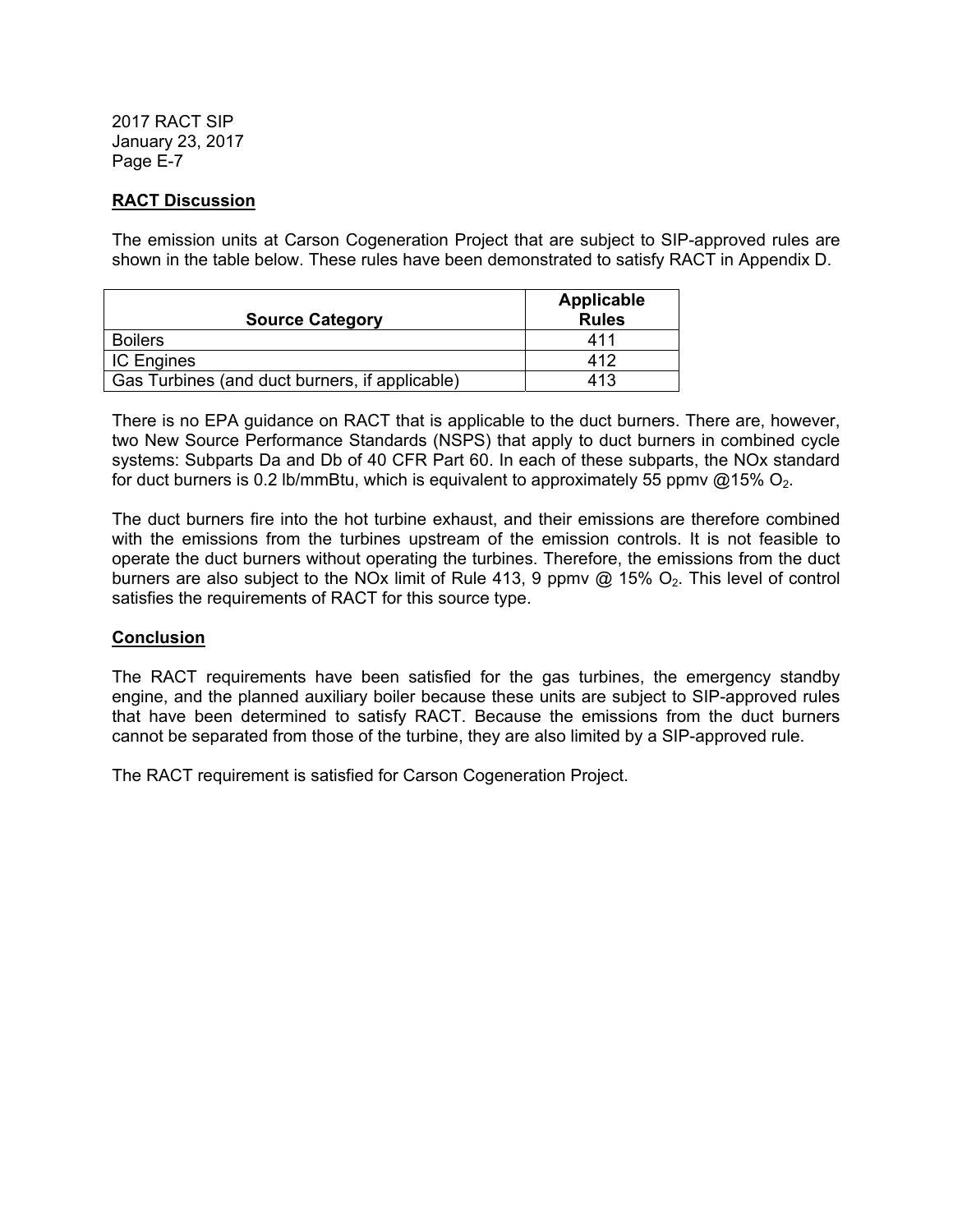**Major Source: Chevron Sacramento Terminal** 

| <b>VOC Emissions:</b> | <b>Major Source</b> |
|-----------------------|---------------------|
| <b>NOx Emissions:</b> | Non-Major Source    |

#### **Facility Description**

The Chevron Sacramento Terminal is a bulk gasoline terminal that receives, stores and distributes diesel fuel and gasoline in the Sacramento area, and is a major source of VOC. The terminal supplies products to a large area of northern California.

The majority of fuel products are received via a pipeline from the Chevron Richmond refinery and pumped into large storage tanks. The Techroline and ethanol additives for gasoline are received by tank truck and are also pumped into large storage tanks. From the storage tanks, the fuel is loaded into cargo tank trucks at a loading rack equipped with vapor collection equipment vented to an absorption/carbon adsorption vapor processing system. Vapors from the loading racks at the nearby ConocoPhillips terminal are also routed to Chevron's vapor processing unit.

The Chevron Sacramento Terminal consists of the following VOC emission units:

- Storage tanks, internal floating roof (5): The internal floating roof tanks, ranging in capacity from 640,000 to 2,100,000 gallons, store organic liquid with a vapor pressure greater than 1.5 psia. The tanks are subject to emission limits under Rule 446.
- Storage tank, fixed roof (1): The 110,000 gallon fixed roof storage tank stores organic liquid with a vapor pressure greater than 1.5 psia and is vented to the vapor processing system. The tank is subject to emission limits under Rule 446.
- Organic liquid loading rack (1): The loading rack consists of 15 gasoline loading arms with three pumps and 8 diesel loading arms with two pumps, all vented to the vapor processing system. The loading rack is subject to emission limits under Rule 447.

Note: The emissions of each unit described above are limited by local permits, regardless of whether they are subject to rule-based emission limits. Best Available Control Technology has been applied under New Source Review, where applicable.

#### **RACT Discussion**

All emission units at the Chevron Sacramento Terminal are subject to SIP-approved rules, as shown in the table below. These rules have been demonstrated to satisfy RACT in Appendix C.

| <b>Source Category</b>       | Applicable<br><b>Rules</b> |
|------------------------------|----------------------------|
| Organic Liquid Storage Tanks | 446                        |
| Organic Liquid Loading       | 447                        |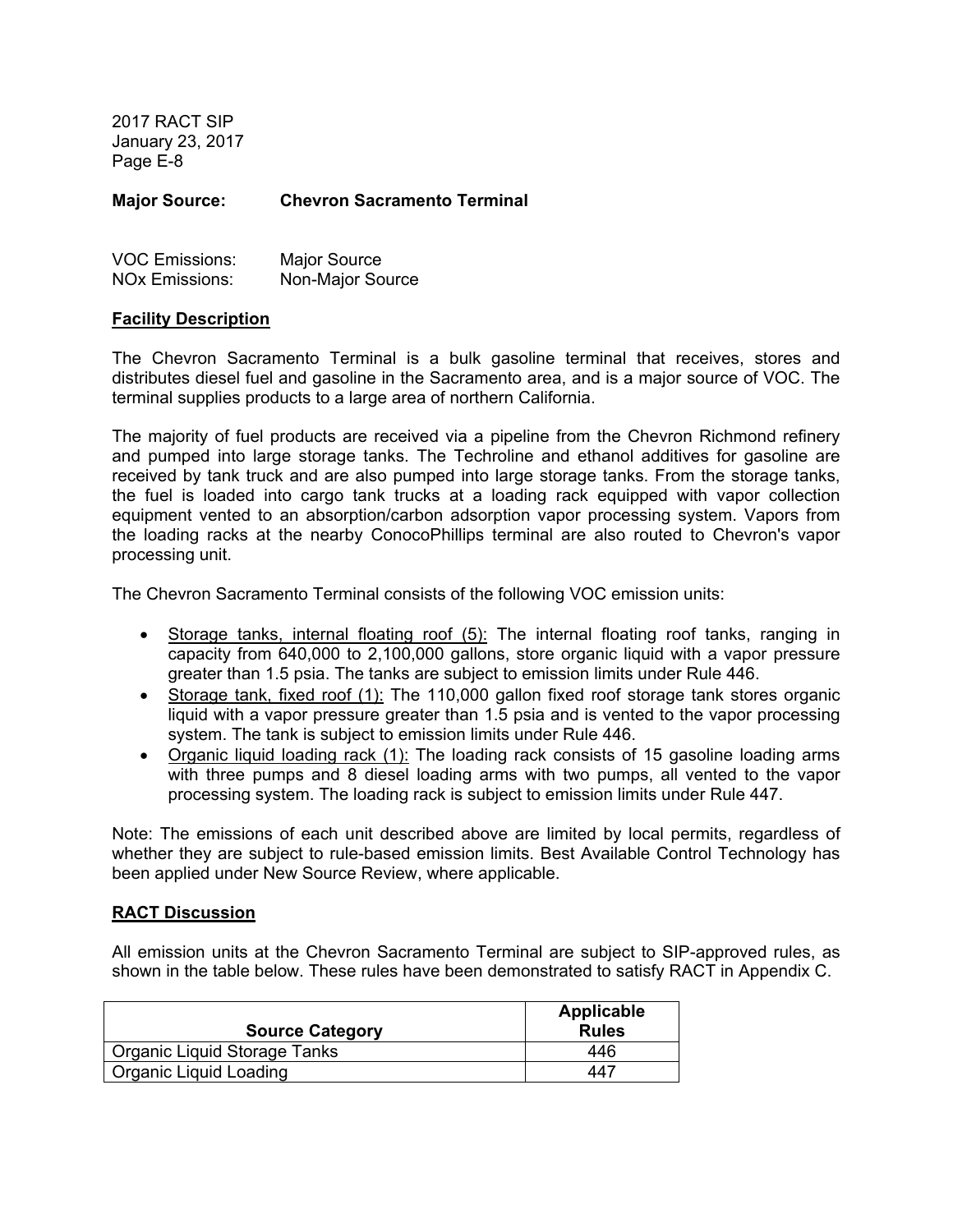## **Conclusion**

All VOC emission units are subject to SIP-approved rules that have been determined to satisfy RACT. The RACT requirement has been satisfied for the Chevron Sacramento Terminal.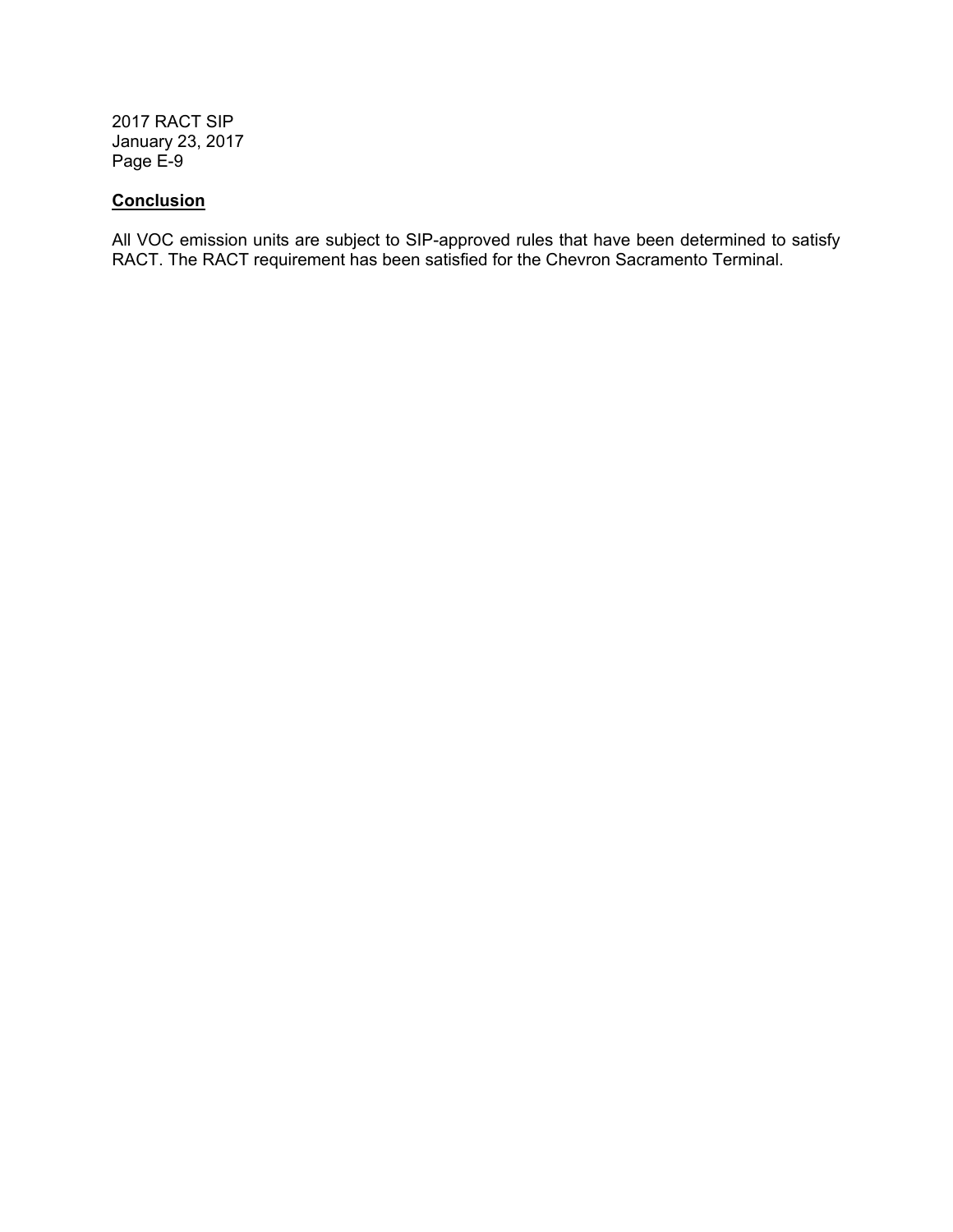## **Major Source: Kiefer Landfill, Department of Waste Management and Recycling, County of Sacramento**

| <b>VOC Emissions:</b> | <b>Major Source</b> |
|-----------------------|---------------------|
| <b>NOx Emissions:</b> | <b>Major Source</b> |

## **Facility Description**

The Kiefer Landfill is a municipal solid waste landfill owned and operated by the County of Sacramento, Department of Waste Management and Recycling. It is a major source of both VOC and NOx. Decomposing waste encapsulated within the landfill produces landfill gas that contains VOCs. A landfill gas collection system captures the landfill gas and sends it to be combusted in a set of two flares or to be used as a fuel in one of five internal combustion engines, which drive electrical generators designed to produce up to 15 MW of electricity.

The Kiefer Landfill consists of the following VOC and/or NOx emission units:

- Landfill gas collection system (1): The landfill gas collection system consists of perimeter wells, interior wells, associated piping, and two 125-horsepower blowers. The landfill gas contains VOC. The landfill gas collection system is subject to specific design and emission standards under both an NSPS (40 CFR Part 60, Subpart WWW) and a NESHAP (40 CFR Part 63, Subpart AAAA).
- Landfill gas flares (2): The two enclosed landfill gas flares, non-assisted, designated as Flare No. 1 and Flare No. 2, control VOC emissions from the landfill gas collection system. Flare No. 1 has a maximum heat input of 150 mmBtu/hr and a maximum gas flow rate of 5,000 scfm. Flare No. 2 has a maximum heat input of 150 mmBtu/hr and a maximum gas flow rate of 4,000 scfm. Emissions from the flares are not subject to rulebased limits; however, the local permits require that the flares maintain 98% destruction efficiency for VOC or emit less than 20 ppmy of VOC as hexane at  $3\%$  O<sub>2</sub>. The flares are exempt from Rule 485, Municipal Landfill Gas, because Rule 485 exempts sources that are subject to the NSPS.
- IC engines, landfill gas-fired (5): The IC engines receive gas from the landfill gas collection system. Each engine is rated at 4,230 horsepower and drives a 3.05-MW electrical generator. The engines reduce VOC emissions from the landfill gas, and NOx is generated during the combustion process. The engines are subject to NOx and VOC emission limits under Rule 412.
- Gasoline dispensing facility (1): The gasoline dispensing facility consists of a 2,500 gallon aboveground storage tank and one dispensing nozzle. The gasoline dispensing facility emits VOC. The dispensing operation is subject to emission limits under Rule 448 and 449 and is equipped with Phase I and Phase II vapor recovery systems for VOC control.
- Nonroad portable IC engines, diesel (2): The nonroad engines provide power to portable equipment. A 225-horsepower engine drives a trommel screen. A 99-horsepower engine provides auxiliary power to a street sweeper to operate the vacuum system and sweeping brushes. Nonroad engines are exempt from RACT requirements because the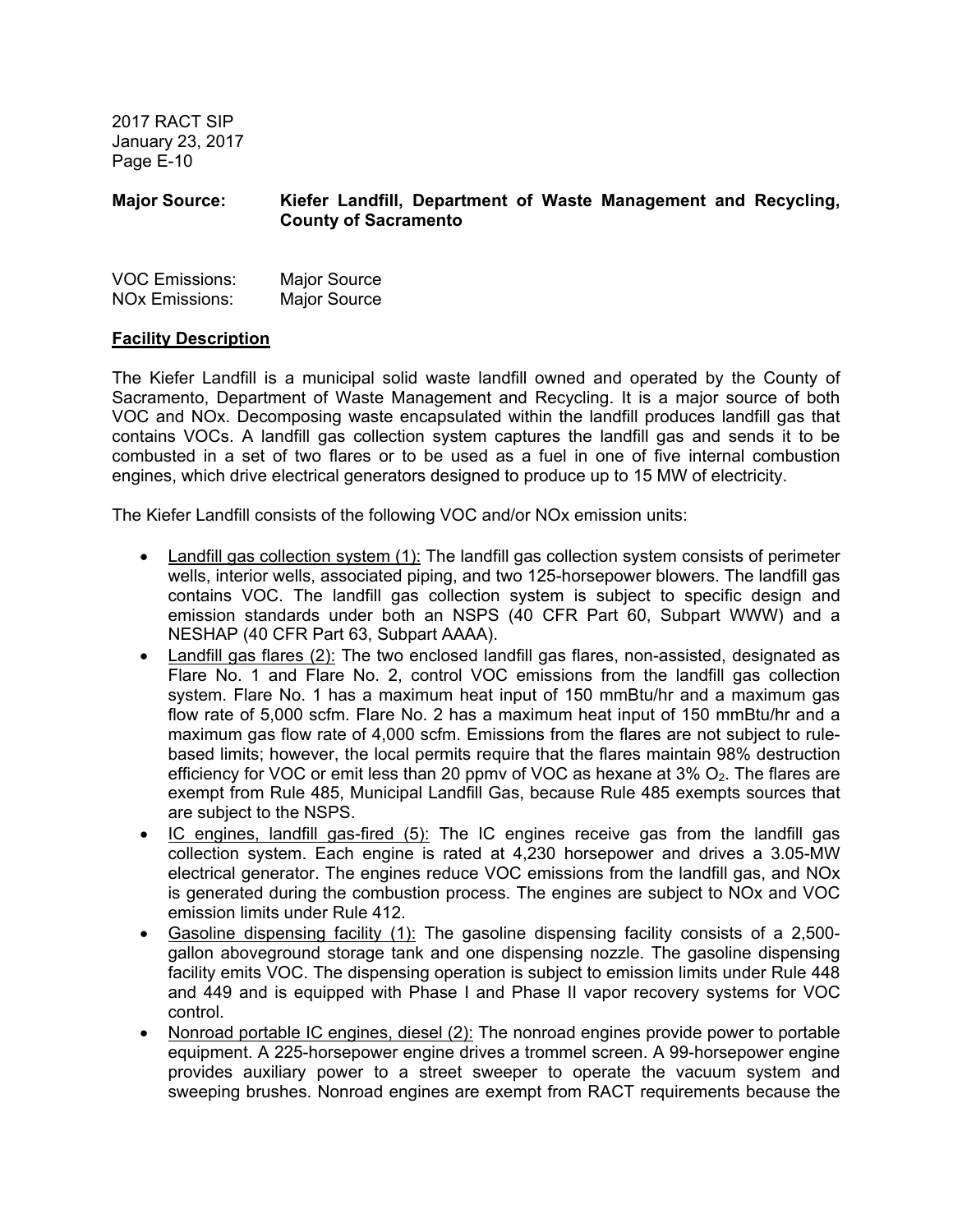> District is preempted from establishing emission standards by Section 209(e) of the federal Clean Air Act.

 Emergency standby diesel engine (1): The 546-horsepower, emergency standby engine drives an emergency electrical generator. IC engines emit VOC and NOx and are subject to Rule 412. The engine is designated for emergency use, and is limited by permit to 50 hours of operation per year for maintenance purposes and 200 hours of operation per year including both maintenance and emergency use. It is exempt from emissions limits because it operates no more than 100 hours per year for maintenance purposes.

Note: The emissions of each unit described above are limited by local permits, regardless of whether they are subject to rule-based emission limits. Best Available Control Technology has been applied under New Source Review, where applicable.

#### **RACT Discussion**

The emission units at the Kiefer Landfill that are subject to SIP-approved rules are shown in the table below. These rules have been demonstrated to satisfy RACT in Appendices C and D.

|                                     | Applicable   |
|-------------------------------------|--------------|
| <b>Source Category</b>              | <b>Rules</b> |
| IC Engines, Landfill Gas Fired      | 412          |
| IC Engines, Emergency Standby       | 412          |
| <b>Gasoline Dispensing Facility</b> | 448.449      |

The landfill gas collection system and flares are exempt from Rule 485, Municipal Landfill Gas, because Rule 485 exempts sources that are subject to the NSPS. On August 28, 2016, the District adopted a SIP revision to include source-specific RACT emission limits for the landfill gas flares at the Kiefer Landfill. VOC-related conditions of the local operating permits for Flare No. 1 (PO 24630) and Flare No. 2 (PO 24361) were subsequently submitted to EPA for approval into the SIP. All conditions pertaining to the VOC emission limits and the associated source testing, test methods, monitoring, reporting, and recordkeeping requirements were included. The flare permits require 98% destruction efficiency for VOC or emissions less than 20 ppmv of VOC as hexane at  $3\%$  O<sub>2</sub>. This is the same level of control required by the NSPS and the NESHAP. In addition, Staff, in the most recent analysis of Best Available Control Technology for a landfill gas flare, determined this to be the most effective emission limit that has been required or used for the type of equipment. Staff concludes that the emission limits required by the District permits satisfy RACT.

#### **Conclusion**

The RACT requirements have been satisfied for the emission units at the Kiefer landfill, with the exception of the flares. This deficiency will be remedied if EPA approves the permits into the SIP.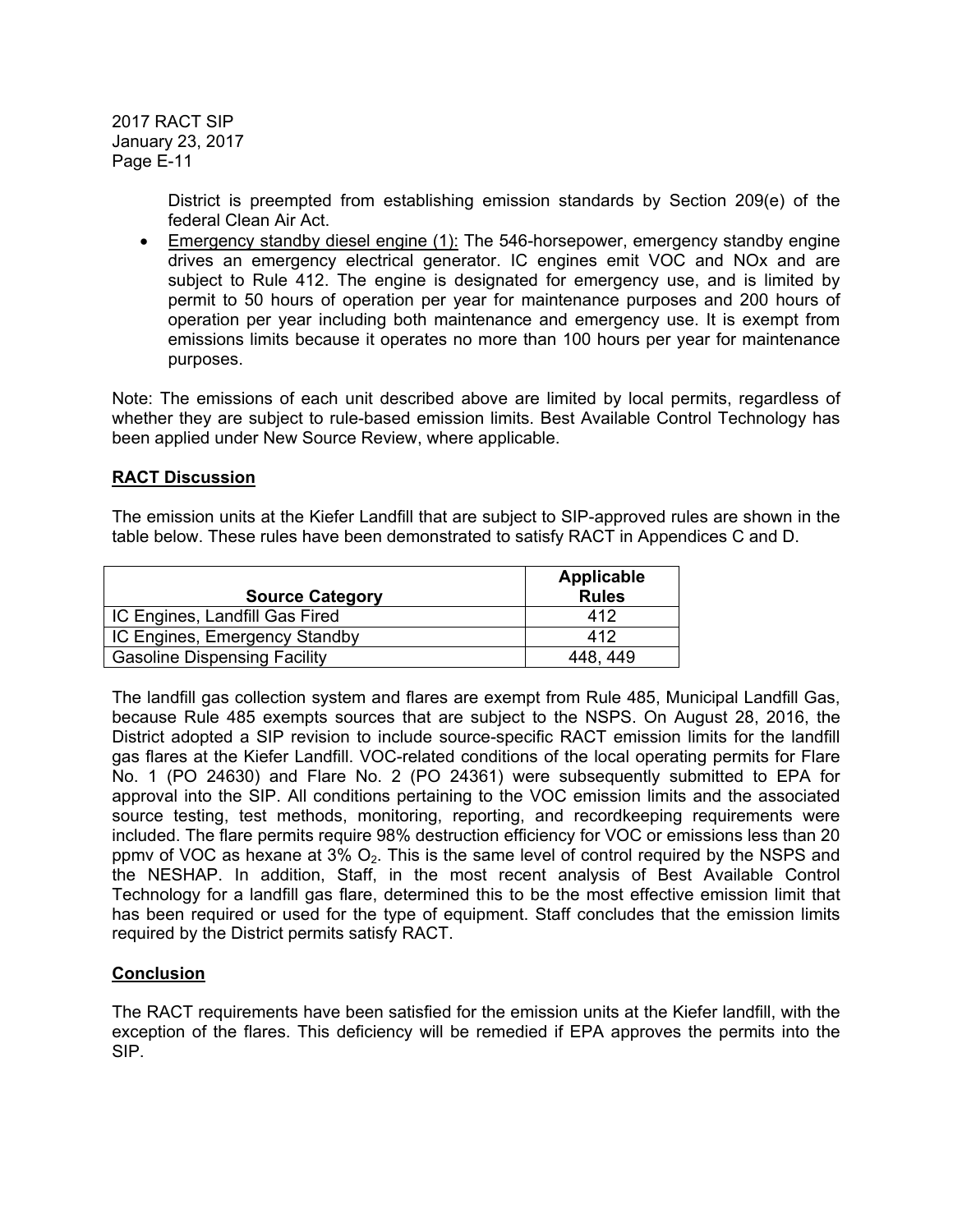**Major Source: Mitsubishi Rayon Carbon Fiber and Composites, Inc.** 

Potential to Emit

| <b>VOC Emissions:</b> | Non-Major Source    |
|-----------------------|---------------------|
| <b>NOx Emissions:</b> | <b>Major Source</b> |

#### **Facility Description**

Mitsubishi Rayon Carbon Fiber and Composites, Inc. manufactures carbon fiber at its facility in Sacramento, California. The carbon fiber is used by their customers to manufacture finished products such as sporting goods, satellites, helicopter rotor blades, drive shafts, pumps, valves and CNG tanks.

Mitsubishi Rayon Carbon Fiber and Composites manufactures the carbon fiber from continuous polyacrylic fiber as the raw material. The carbon fiber is processed in three parallel production lines. Fiber is unwound from many spools simultaneously and processed through a sequence of production steps:

- 1. Surface oxidation in natural gas-fired or electric ovens;
- 2. Tar removal in natural gas-fired or electric ovens;
- 3. Carbonization in natural gas-fired or electric ovens; and
- 4. Surface treatment of the fibers with an electrolytic solution that promotes good adhesion.

This facility consists of the following NOx-emitting equipment:

At the Carbon Fiber Process Lines:

- Oxidation ovens, natural gas-fired (6): The natural gas-fired ovens, rated from 2.39 to 2.5 mmBtu/hr each, are used for surface oxidation, tar removal, and carbonization of the carbon fiber. NOx emissions are produced during combustion of the fuel. There is no District rule that applies to NOx emissions from these ovens.
- Thermal oxidizers (7): The thermal oxidizers are used to reduce VOC emissions from the exhaust of the natural gas-fired ovens, electric ovens, and hoods. The thermal oxidizers are rated from 2.4 to 9.18 mmBtu/hr. NOx emissions are produced during the combustion process. There is no District rule that applies to NOx emissions from the thermal oxidizers.

Other Equipment:

- Boilers (2): The two natural gas-fired boilers at the facility are rated at 4.8 mmBtu/hr and 6.124 mmBtu/hr. NOx is produced from the combustion process. The boilers are subject to emission limits under Rule 411.
- **Emergency standby IC engines (2):** A 197-horsepower diesel engine is used to drive an emergency fire pump. It is designated for emergency use, and is limited by permit to 50 hours of operation per year for maintenance purposes and 200 hours of operation per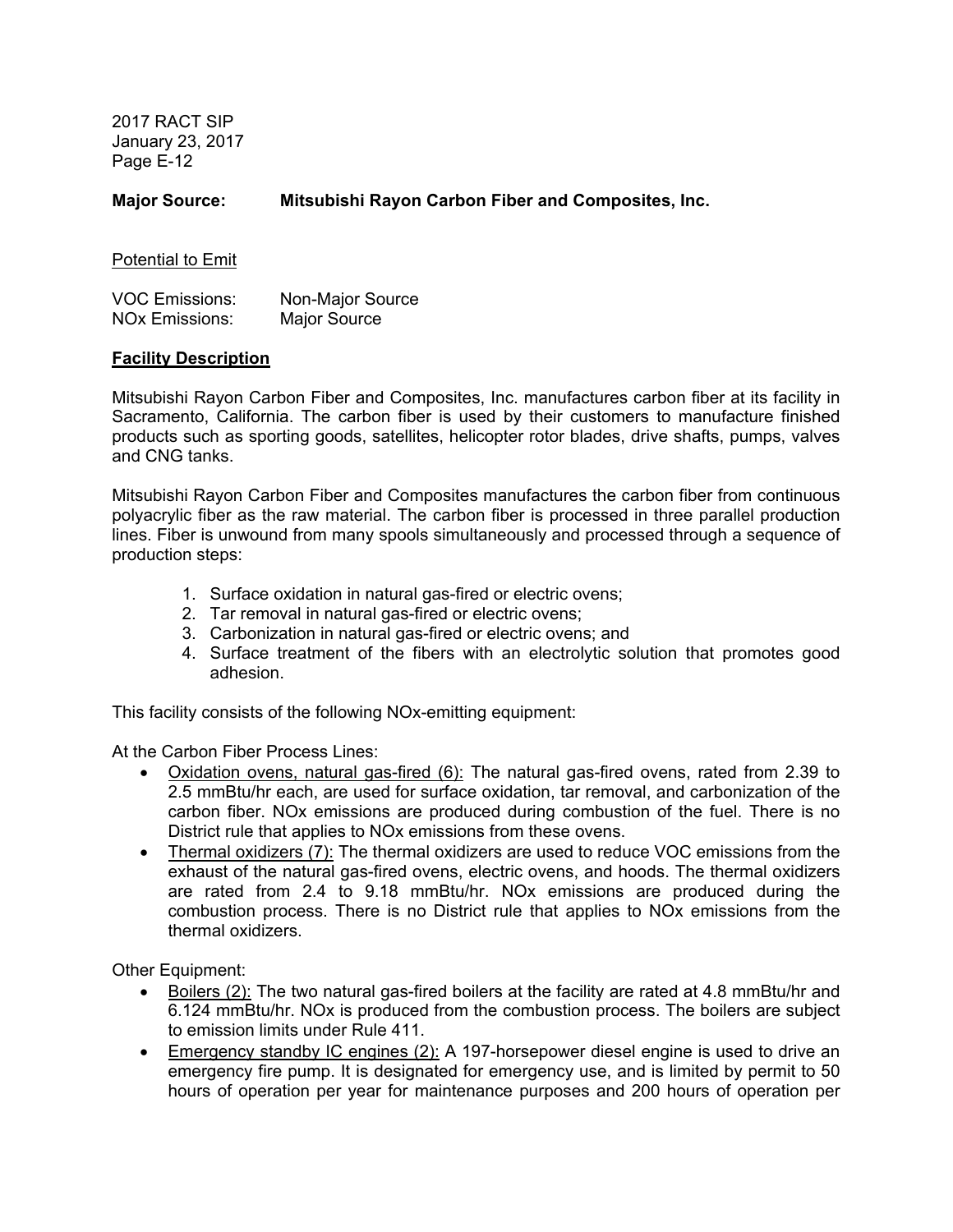> year including both maintenance and emergency use. A 231-horsepower natural gasfired engine is used to drive an emergency electrical generator. It is designated for emergency use, and is limited by permit to 100 hours of operation per year for maintenance purposes and 200 hours of operation per year including both maintenance and emergency use. IC engines emit NOx, and are subject to Rule 412. The two emergency standby engines at the facility are exempt from emissions limits because they operate no more than 100 hours per year for maintenance purposes.

Note: The emissions of each unit described above are limited by local permits, regardless of whether they are subject to rule-based emission limits. Best Available Control Technology has been applied under New Source Review, where applicable.

#### **RACT Discussion**

The emission units at Mitsubishi Rayon that are subject to SIP-approved rules are shown in the table below. These rules have been demonstrated to satisfy RACT in Appendix D.

| <b>Source Category</b> | Applicable<br><b>Rules</b> |
|------------------------|----------------------------|
| <b>Boilers</b>         | 411                        |
| <b>IC Engines</b>      | 412                        |

There are no District rules that apply to NOx emissions from the natural gas-fired ovens. This has been identified as a RACT deficiency.

The thermal oxidizers are VOC control devices and NOx is a secondary pollutant. According to EPA, RACT is not applicable to secondary pollutant emissions from control devices $^{33}$ .

## **Conclusion**

.

The RACT requirements have been satisfied for the boilers and the emergency standby IC engines at Mitsubishi Rayon, and NOx RACT is not required for the thermal oxidizers. There are no District rules that apply to NOx emissions from the natural gas-fired ovens, which has been identified as a RACT deficiency. Therefore, the District is committing to adopt a NOx RACT rule for natural gas-fired ovens and submit the rule to EPA for approval.

The natural gas-fired ovens are limited by permit to emit no more than 30 ppmv of NOx at 3% O2. This is the same standard contained in the most stringent district/state rule compared, SCAQMD Rule 1147 – NOx Reductions from Miscellaneous Sources, which Staff considers to satisfy RACT. Therefore, the natural gas-fired ovens at Mitsubishi Rayon will not be affected by the adoption of NOx RACT standards.

  $^{33}$  Email from Stanley Tong, U.S. EPA Region IX, to Kevin Williams, SMAQMD, September 22, 2015.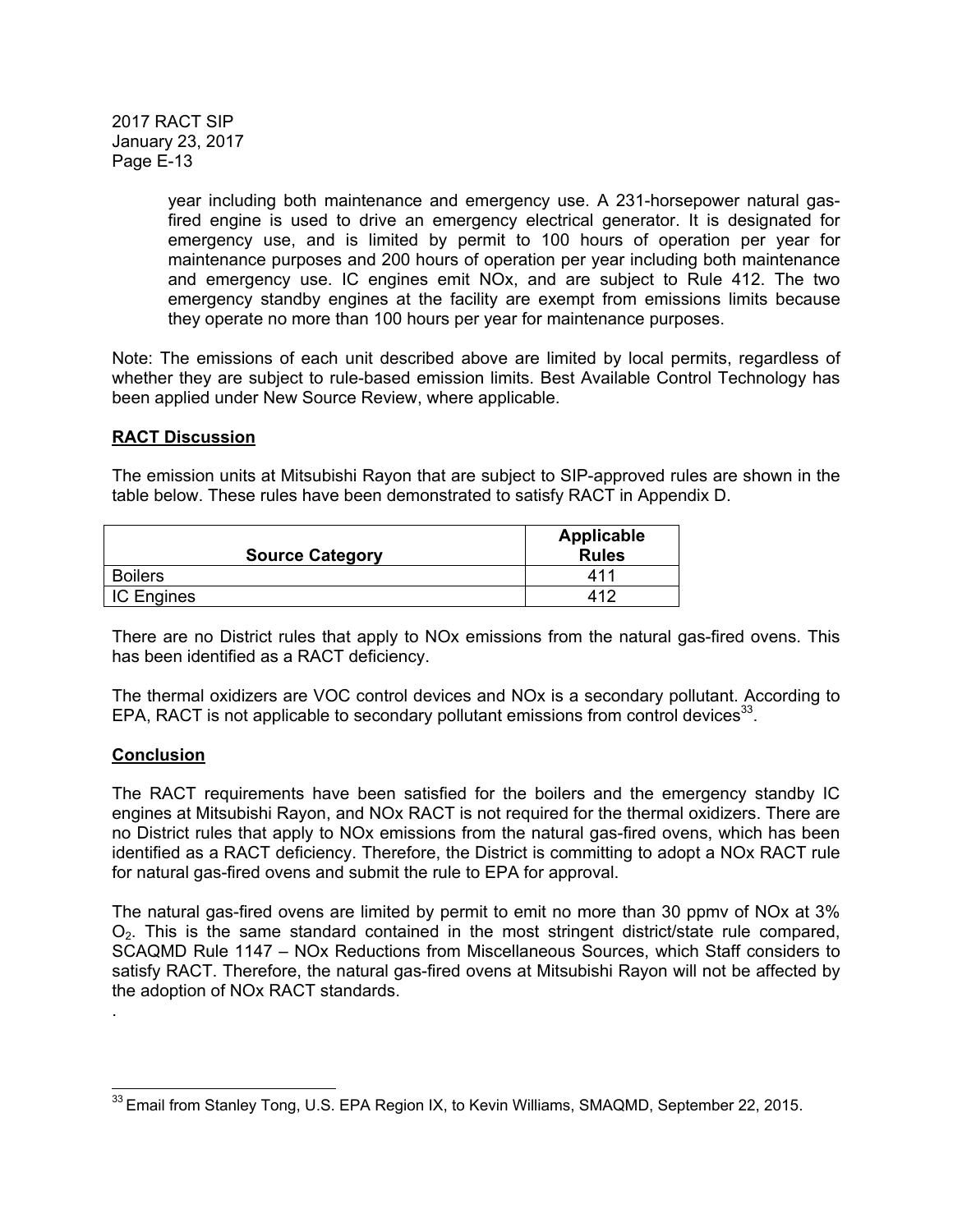#### **Major Source: The Procter and Gamble Manufacturing Company**

| <b>VOC Emissions:</b> | <b>Major Source</b> |
|-----------------------|---------------------|
| <b>NOx Emissions:</b> | Non-Major Source    |

#### Facility Description

The Procter and Gamble Manufacturing Company (Procter and Gamble) Sacramento site is a complex industrial facility with many emission units and fugitive sources. It processes oils, such as coconut and palm kernel oil, to make a number of products. Products include fatty alcohols, glycerin, fatty acids, and fatty esters. Incoming oil is converted into methyl esters and glycerin. The glycerin is processed to remove some of the residual fatty materials and water. Crude esters are sent to distillation where methyl ester is separated into various fractions. Distilled esters are hydrogenated into fatty alcohol. The resulting crude alcohol is distilled and separated into various fractions. Another process in the plant converts fatty esters into fatty acids. This involves both reaction and purification steps. The plant sometimes processes intermediates shipped to and from other plants. The site contains emission sources generated from the oleochemical process as well as miscellaneous support equipment.

Procter and Gamble uses two centrifuge systems (each consisting of a centrifuge, slurry tank and effluent tank) to separate catalyst from fatty alcohol. Air, methanol vapor, and small amounts of entrained fatty alcohol are pulled from each process tank under a slight vacuum, combined in a single vent header, and drawn through the methanol absorber. The methanol absorber consists of a packed-column unit where the methanol is absorbed by temperature controlled water. The resulting alcohol/methanol/water mixture is pumped to an oil/water separator to recover the fatty alcohol. The methanol/water mixture is then recovered back into the manufacturing process.

The Procter and Gamble facility contains the following VOC emission units:

- Organic liquid storage tanks, fixed roof (48): The storage tanks range in capacity from 3,087 gallons to 523,661 gallons and store crude vegetable oil feedstock and products such as fatty alcohols, fatty esters, and fatty acids. Rule 446 applies to storage tanks with capacities greater than 40,000 gallons storing liquids with composite VOC vapor pressure greater than 1.5 psia. Based on printouts from EPA's Tanks 4.0 program that were provided by Procter and Gamble, all the materials stored in the storage tanks have vapor pressures well below 1.5 psia and are exempt from Rule 446. Rule 464 applies to storage tanks with capacities greater than 55 gallons and less than or equal to 40,000 gallons, storing liquids with composite VOC vapor pressure greater than 1.5 psia. Again, because of the low vapor pressures of the material being stored, all of the tanks are also exempt from Rule 464.
- Tank farm loading rack (1): The tank farm loading rack is used to pump crude vegetable from tanker trucks into the storage tanks and products from storage tanks into rail cars. Organic liquid loading at chemical manufacturing operations is subject to Rule 464 and requirements apply if the capacity of the tank truck, trailer, railroad tank car, or storage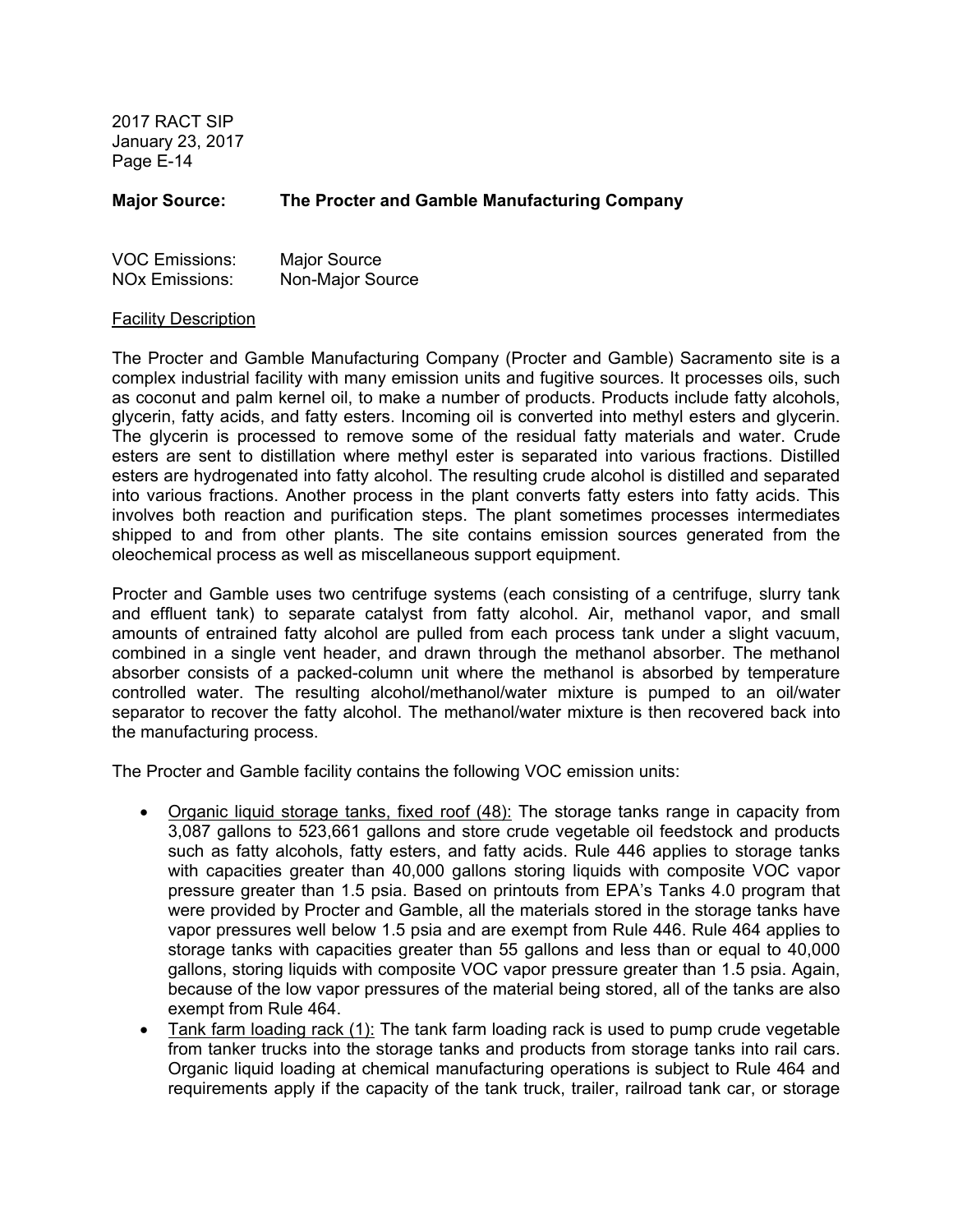> tank being loaded is 2,000 gallons or greater and the composite VOC vapor pressure is greater than 0.5 psia. Based on printouts from EPA's Tanks 4.0 program that were provided by Procter and Gamble, all the materials loaded have vapor pressures well below 0.5 psia, so the tank farm loading rack is exempt from requirements under Rule 464.

- Methanol loading rack (1): The methanol loading rack is used to transfer methanol from the process into railcars when part of the plant experiences downtime. The methanol loading rack is subject to emission limitations under Rule 464.
- Physically refined oil process (1): This process consists of activated carbon and bleaching earth filter vessels, mixers, condensers, and process tanks. This process is subject to emission limitations under Rule 464.
- Methyl ester and glycerin manufacturing process (1): This process consists of reactor vessels, centrifuges, absorbers, condensers, and process tanks. This process is subject to emission limitations under Rule 464.
- Fatty acids manufacturing process (1): This process consists of reactor vessels, strippers, distillation columns, condensers, and process tanks. This process is subject to emission limitations under Rule 464.
- Fatty alcohol manufacturing process (1): This process consists of reactor vessels, strippers, distillation columns, filters, centrifuges, condensers, and process tanks. This process is subject to emission limitations under Rule 464.
- Process heaters (4): Two natural gas-fired fired process heaters, rated at 32 mmBtu/hr and 9.9 mmBtu/hr, are used to heat thermal fluid. There is also a 4.85 mmBtu/hr natural gas-fired hydrogen heater at the facility. The fourth process heater, rated at 3.75 mmBtu/hr, is fired on natural gas and heats process fluids in the physically refined oil process. The process heaters are subject to emissions limitations under Rule 411.
- Fire pit (1): Several processes are vented into the fire pit, where water is sprayed into the vented flammable gases. The fire pit is classified as a production exhaust system under Rule 464 and is subject to emissions limitations.
- Vent seal tanks (2): In the vent seal tanks, vented gas is forced through a liquid barrier that prevents the surrounding air from flowing back into the vent. These are classified as production exhaust systems under Rule 464 and are subject to emissions limitations.
- Emergency standby IC engine (1): A 146 horsepower diesel engine is used to drive an emergency fire pump. It is designated for emergency use, and is limited by permit to 50 hours of operation per year for maintenance purposes and 200 hours of operation per year including both maintenance and emergency use. IC engines emit VOC as well as NOx. At major sources of NOx (which Procter and Gamble is not), IC engines are subject to Rule 412. Even if Procter and Gamble were a major source of NOx, the emergency standby engine at the facility would be exempt from emissions limits because it operates no more than 100 hours per year for maintenance purposes.
- Wastewater collection and treatment system (1): The wastewater treatment system consists of drains, surface impoundments, oil/water separators, and process tanks. Wastewater treatment systems at chemical manufacturing facilities are subject to emissions limitations under Rule 464.
- Fugitive emissions from equipment leaks: The facility has a large number of potential sources of fugitive leaks, including valves, pumps, compressors, flanges, agitators,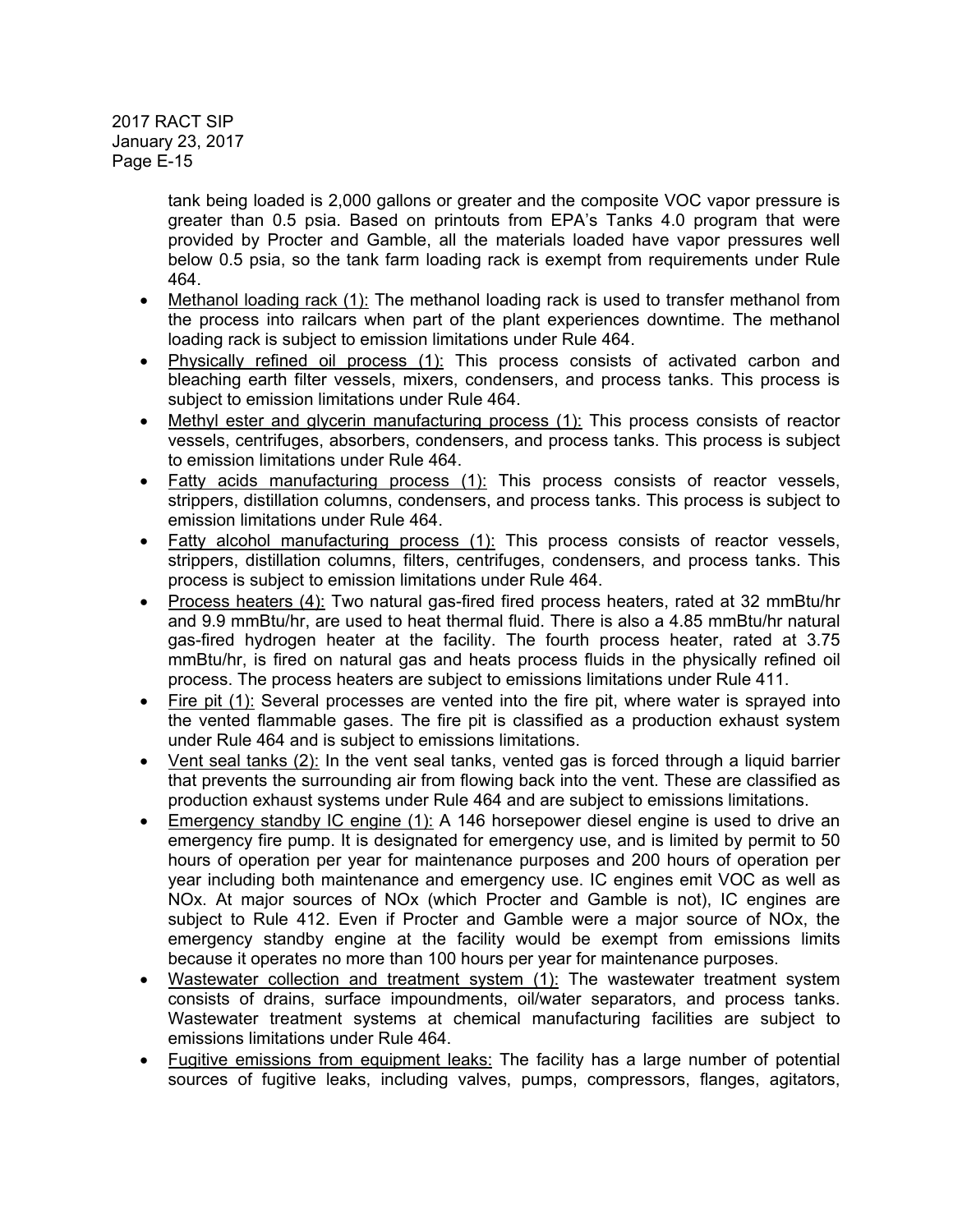> sampling connections, and pressure relief devices. Fugitive leaks at chemical manufacturing facilities are subject to emissions limitations under Rule 443

Note: The emissions of each unit described above are limited by local permits, regardless of whether they are subject to rule-based emission limits. Best Available Control Technology has been applied under New Source Review, where applicable.

## **RACT Discussion**

The emission units at Procter and Gamble that are subject to SIP-approved rules are shown in the table below. These rules have been demonstrated to satisfy RACT in Appendices C and D.

|                                         | <b>Applicable</b> |
|-----------------------------------------|-------------------|
| <b>Source Category</b>                  | <b>Rules</b>      |
| <b>Process Heaters</b>                  | 411               |
| <b>Emergency Standby IC Engines</b>     | Exempt*           |
| <b>Fugitive Leaks</b>                   | 443               |
| <b>Organic Liquid Storage Tanks</b>     | 446, 464          |
| <b>Organic Liquid Loading</b>           | 464               |
| <b>Chemical Manufacturing Processes</b> | 464               |
| <b>Wastewater Treatment Systems</b>     | 464               |

\* Rule 412 is not applicable to Procter and Gamble because the facility is not a major source of NOx. However, Rule 412 exempts emergency standby engines from emissions standards.

Rule 411 does not directly limit the emissions of VOC from boilers and process heaters. VOC emissions limits are not specified in the rules of other nonattainment areas, California BACT determinations, or in the guidance reviewed. Some determinations in EPA's RACT/BACTLAER Clearinghouse set VOC emission limits that are based on good combustion practices. Rule 411 sets CO emission limits that ensure efficient fuel combustion for boilers and process heaters.

# **Conclusion**

The RACT requirement has been satisfied for Procter and Gamble.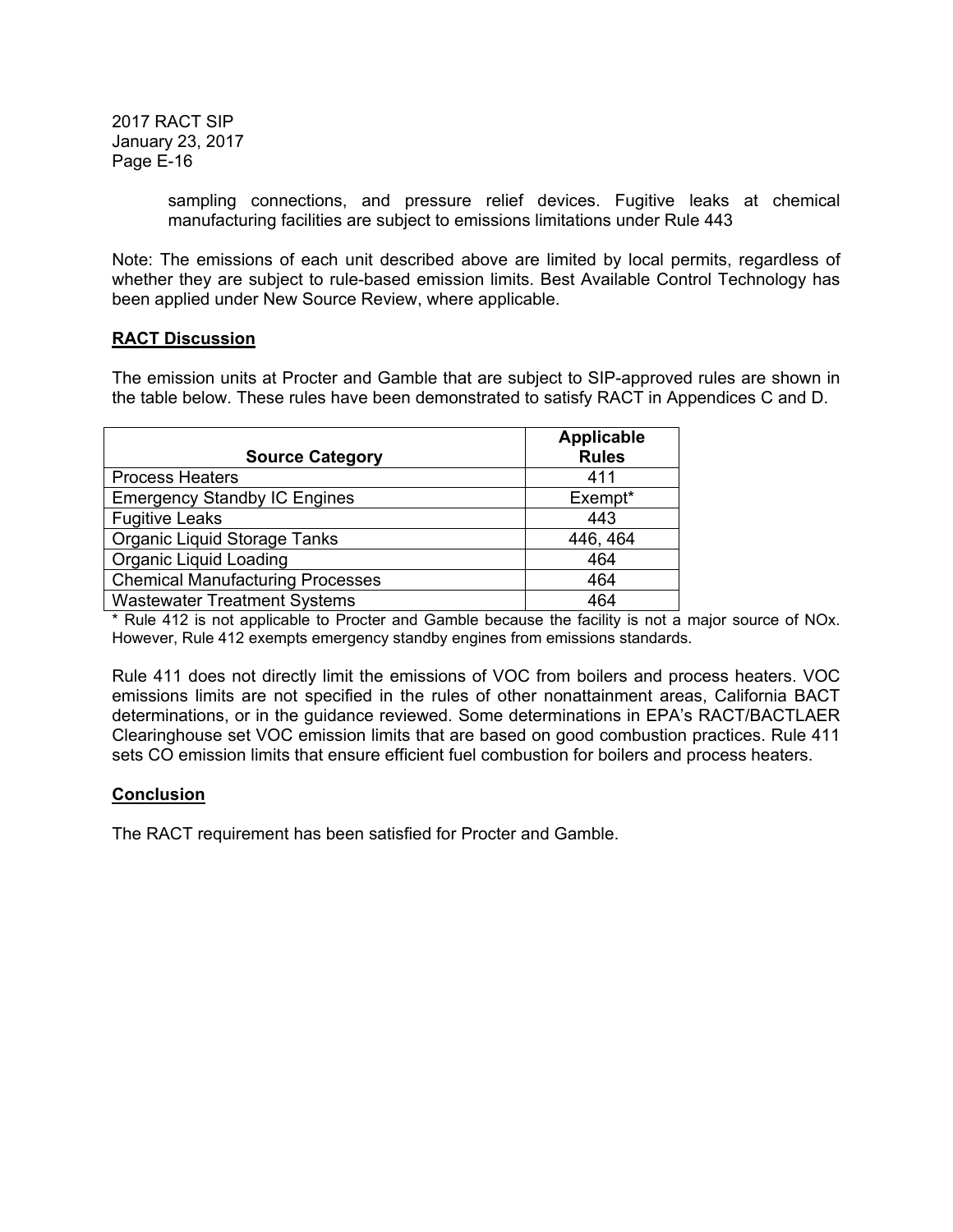**Major Source: RagingWire Enterprise Solutions, Inc.** 

| <b>VOC Emissions:</b> | Non-Major Source |
|-----------------------|------------------|
| <b>NOx Emissions:</b> | Major Source     |

#### **Facility Description**

RagingWire Enterprise Solutions, Inc. (RagingWire) operates a data center in Sacramento. The facility contains data process servers that provide digital storage and computing capabilities to RagingWire's clients. Specific environmental and electrical parameters are required for housing the data process servers. To ensure uninterrupted operation of the data servers and HVAC equipment, the facility has 40 standby electrical generators, driven by diesel-fueled internal combustion (IC) engines, which can be used in the event of a loss of utility power.

This facility consists of the following NOx emission units:

 Emergency standby diesel engines (40): The emergency standby engines drive electrical generators and range in size from 2,876 to 2,922 horsepower. IC engines emit NOx and are subject to Rule 412. The engines are designated for emergency use, and are limited by permit to 50 hours of operation per year for maintenance purposes and 200 hours of operation per year including both maintenance and emergency use. They are exempt from emissions limits because they operate no more than 100 hours per year for maintenance purposes.

Note: The emissions of each unit described above are limited by local permits, regardless of whether they are subject to rule-based emission limits. Best Available Control Technology has been applied under New Source Review, where applicable.

#### **RACT Discussion**

All emission units at RagingWire are subject to SIP-approved rules, as shown in the table below. The rule has been demonstrated to satisfy RACT in Appendix D.

|                        | Applicable   |
|------------------------|--------------|
| <b>Source Category</b> | <b>Rules</b> |
| <b>IC Engines</b>      | 412          |

### **Conclusion**

All NOx emission units are subject to SIP-approved rules that have been determined to satisfy RACT. The RACT requirement has been satisfied for RagingWire.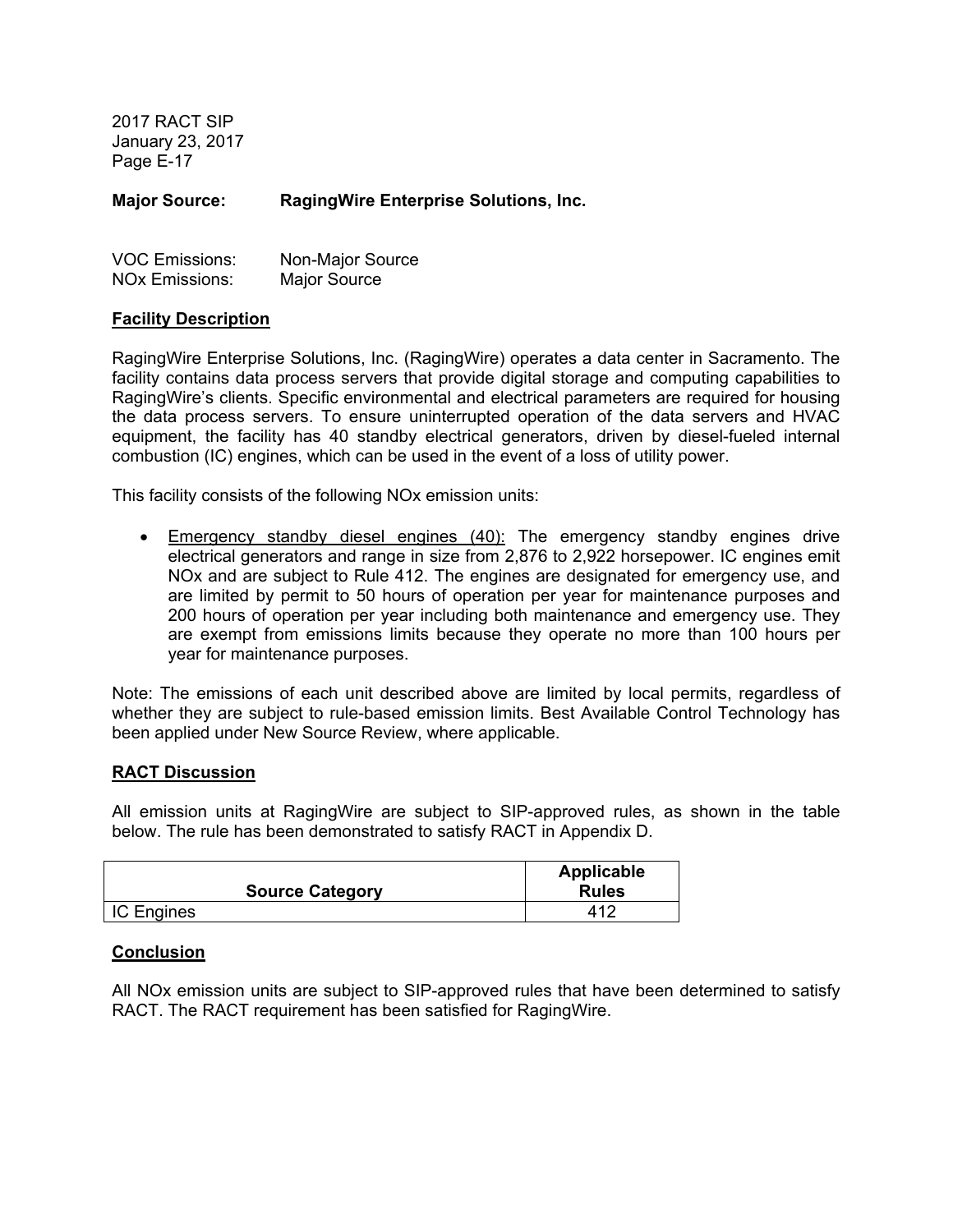**Major Source: Sacramento Cogeneration Authority** 

| <b>VOC Emissions:</b> | Non-Major Source |
|-----------------------|------------------|
| <b>NOx Emissions:</b> | Major Source     |

### **Facility Description**

The Sacramento Cogeneration Authority is a combined cycle, cogeneration power plant with an electrical generating capacity of 171 MW. The facility also supplies up to 90,000 lb/hr of steam to a nearby chemical plant. This facility is a major source of NOx.

The plant consists of the following NOx emission units:

- Combined cycle gas turbines (2): The combined cycle turbines are rated at 50 MW (500) mmBtu/hr input) each, and fired with natural gas. NOx is emitted from the combustion process. The turbines are subject to emission limits under Rule 413.
- Heat recovery steam generator (2): The heat recovery steam generators incorporate a duct burner system, rated at 83.2 mmBtu/hr each, to produce steam from the hot turbine exhaust gas. NOx is produced from the combustion process. The duct burners fire into the hot turbine exhaust, forming a combined exhaust that is subject to emission limits under Rule 413.
- Simple cycle gas turbine (1): The simple cycle turbine is rated at 50 MW (500 mmBtu/hr input), and fired with natural gas. NOx is emitted from the combustion process. The turbine is subject to emission limits under Rule 413.
- Boilers (2): Two 108.7 mmBtu/hr auxiliary boilers provide steam when the combined cycle turbines are not operating. They are fueled with natural gas and produce NOx during the combustion process. The boilers are subject to emission limits under Rule 411.

Note: The emissions of each unit described above are limited by local permits, regardless of whether they are subject to rule-based emission limits. Best Available Control Technology has been applied under New Source Review, where applicable.

### **RACT Discussion**

The emission units at Sacramento Cogeneration Authority that are subject to SIP-approved rules are shown in the table below. These rules have been demonstrated to satisfy RACT in Appendix D.

| <b>Source Category</b> | <b>Applicable</b><br><b>Rules</b> |
|------------------------|-----------------------------------|
| <b>Boilers</b>         | 411                               |
| <b>Gas Turbines</b>    | 413                               |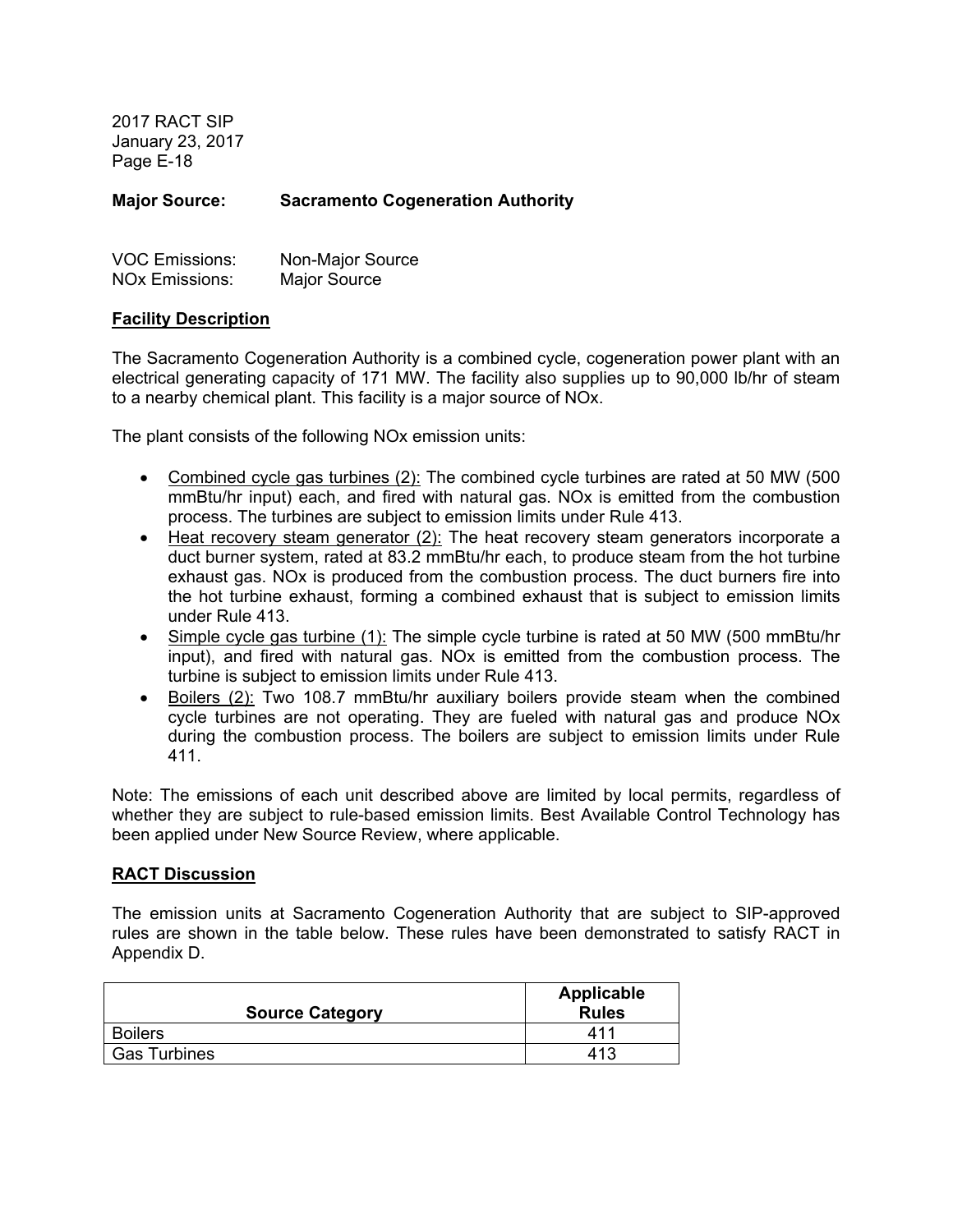There is no EPA guidance on RACT that is applicable to the duct burners. There are, however, two New Source Performance Standards (NSPSs) that apply to duct burners in combined cycle systems: Subparts Da and Db of 40 CFR Part 60. In each of these subparts, the NOx standard for duct burners is 0.2 lb/mmBtu, which is equivalent to approximately 55 ppmv  $@15\%$  O<sub>2</sub>.

The duct burners fire into the hot turbine exhaust, and their emissions are therefore combined with the emissions from the turbines upstream of the emission controls. It is not feasible to operate the duct burners without operating the turbines. Therefore, the emissions from the duct burners are also subject to the NOx limit of Rule 413, 9 ppmv  $@$  15%  $O_2$ . This level of control satisfies the requirements of RACT for this source type.

## **Conclusion**

The RACT requirements have been satisfied for the gas turbines and the boilers because these units are subject to SIP-approved rules that have been determined to satisfy RACT. Because the emissions from the duct burners cannot be separated from those of the turbines, they are also limited by a SIP-approved rule.

The RACT requirement is satisfied for Sacramento Cogeneration Authority.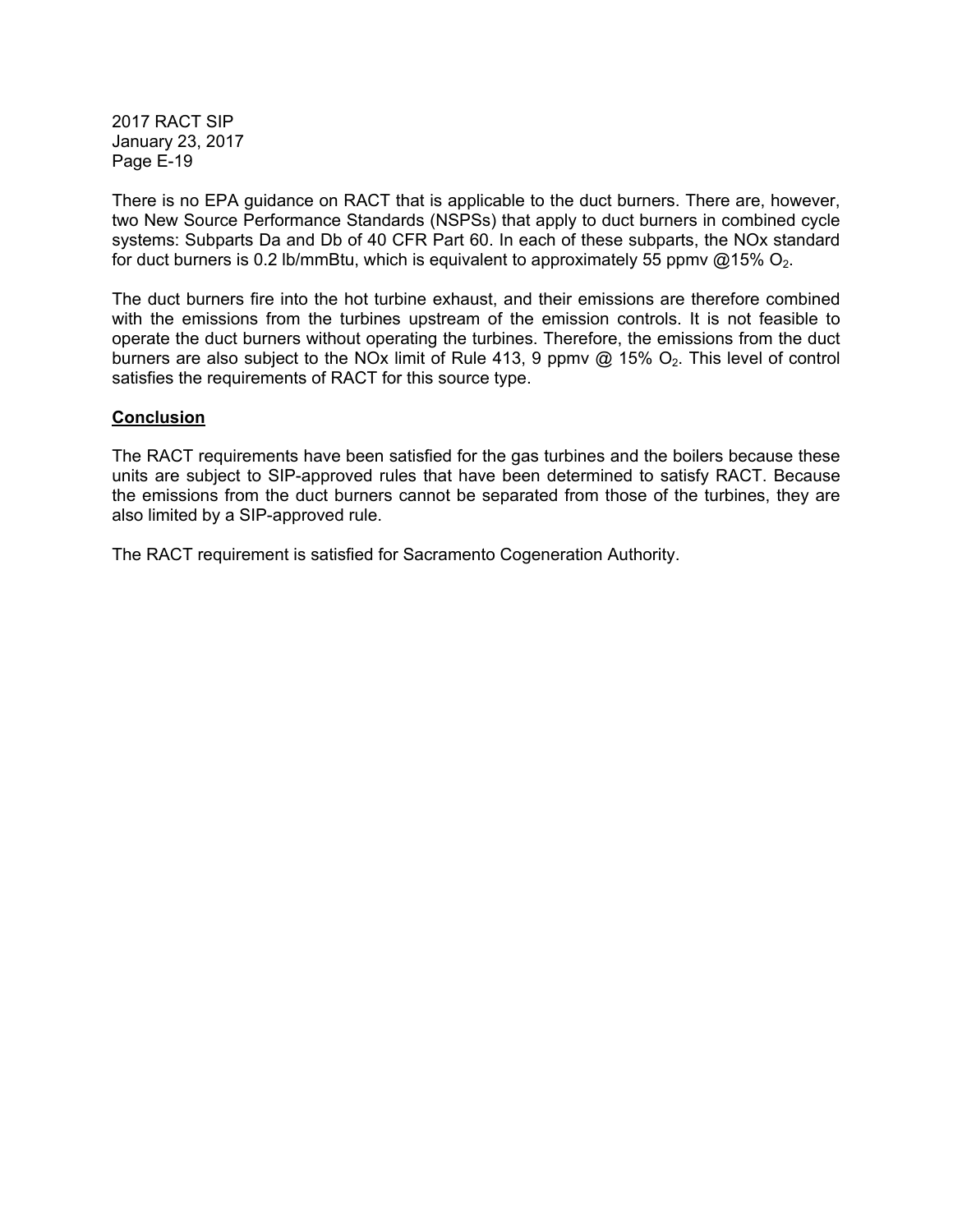# **Major Source: Sacramento Municipal Utility District Financing Authority – Cosumnes Power Plant**

| <b>VOC Emissions:</b> | <b>Major Source</b> |
|-----------------------|---------------------|
| <b>NOx Emissions:</b> | <b>Major Source</b> |

### **Facility Description**

The SMUD Cosumnes Power Plant is a combined cycle power plant with an electrical generating capacity of 530 MW. This facility is a major source of VOC and NOx.

The plant consists of the following VOC and/or NOx emission units:

• Combined cycle gas turbines (2): The two combined cycle turbines are rated at 170 MW (1,865 mmBtu/hr input) each, and fired with a combination of natural gas and digester gas. VOC and NOx are emitted in the turbine exhaust. The turbines are subject to NOx emission limits under Rule 413.

Note: The emissions of each unit described above are limited by local permits, regardless of whether they are subject to rule-based emission limits. Best Available Control Technology has been applied under New Source Review, where applicable.

### **RACT Discussion**

The emission units at SMUD Cosumnes Power Plant that are subject to SIP-approved rules are shown in the table below. The rule has been demonstrated to satisfy RACT in Appendix D.

|                        | <b>Applicable</b> |
|------------------------|-------------------|
| <b>Source Category</b> | <b>Rules</b>      |
| <b>Gas Turbines</b>    | 413               |

In addition to Rule 413, the gas turbines are also subject to the less stringent requirements of Title 40 of the Code of Federal Regulations, Part 60, Subpart GG – Standards of Performance for Stationary Gas Turbines. The applicable NOx limit from this regulation in 96 ppmv @ 15%  $O<sub>2</sub>$ , based on a heat input rate of 11.3 kJ/w-hr.

The gas turbines at the facility are equipped with oxidation catalysts to control CO and VOC emissions, and are limited by permit conditions to emit no more than 1.4 ppmy VOC at 15%  $O<sub>2</sub>$ . However, there are no District rules that limit the emissions of VOC from gas turbines. VOC emissions limits are not specified in the rules of other nonattainment areas or in the guidance reviewed. Some determinations in ARB's BACT Clearinghouse and in EPA's RACT/BACTLAER Clearinghouse set VOC emission limits that are based on control with oxidation catalysts. However, these determinations have been made in conjunction with BACT limits for CO emissions, for which oxidation catalysts are cost effective controls. For the control of VOC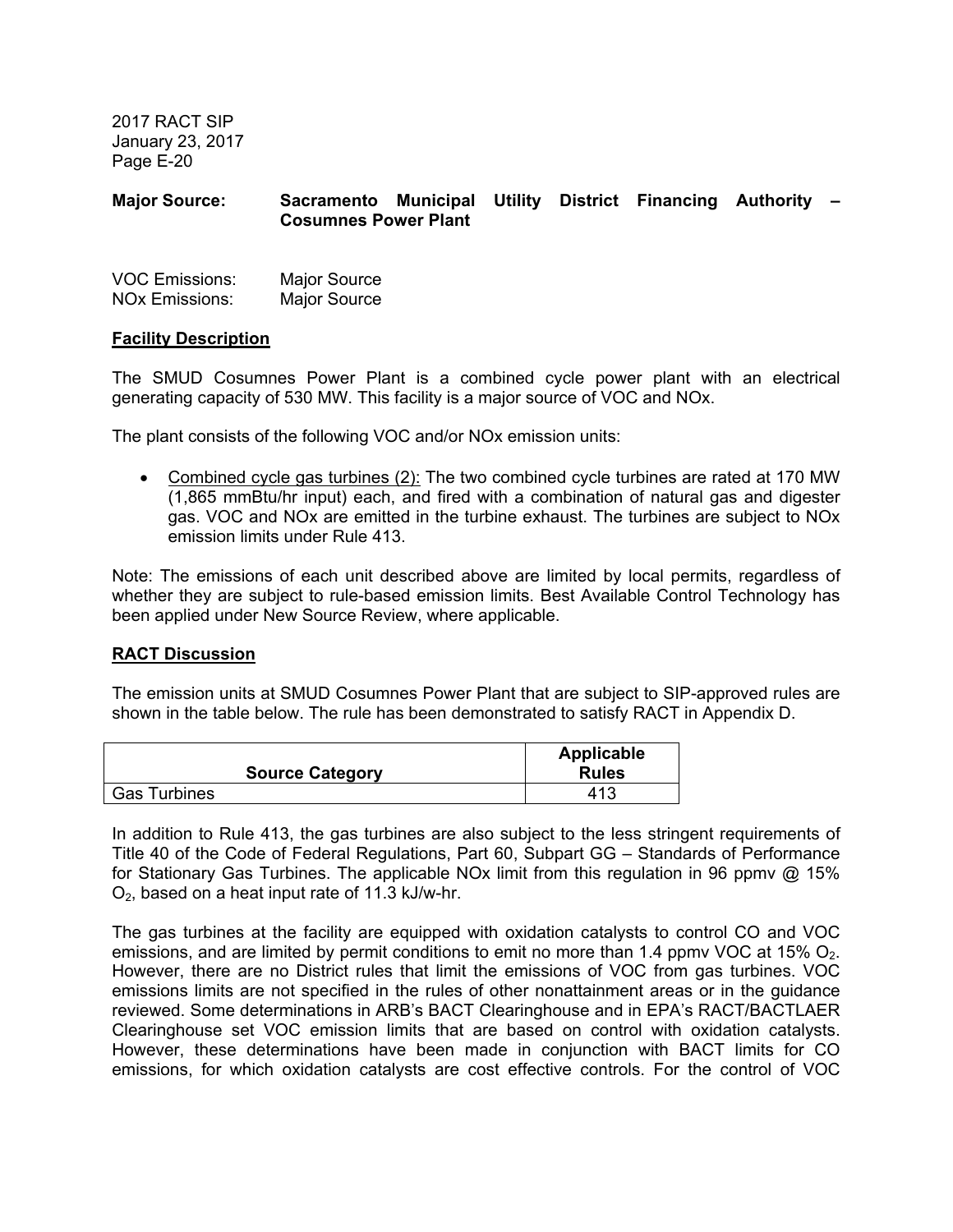emissions, oxidation catalysts are not cost effective and Staff does not consider them to be RACT for VOC.

# **Conclusion**

The RACT requirements for NOx have been satisfied for the gas turbines because these units are subject to a SIP-approved rule that has been determined to satisfy RACT. There are no applicable RACT controls for VOC emissions from the gas-fired turbines.

The RACT requirement is satisfied for SMUD Cosumnes Power Plant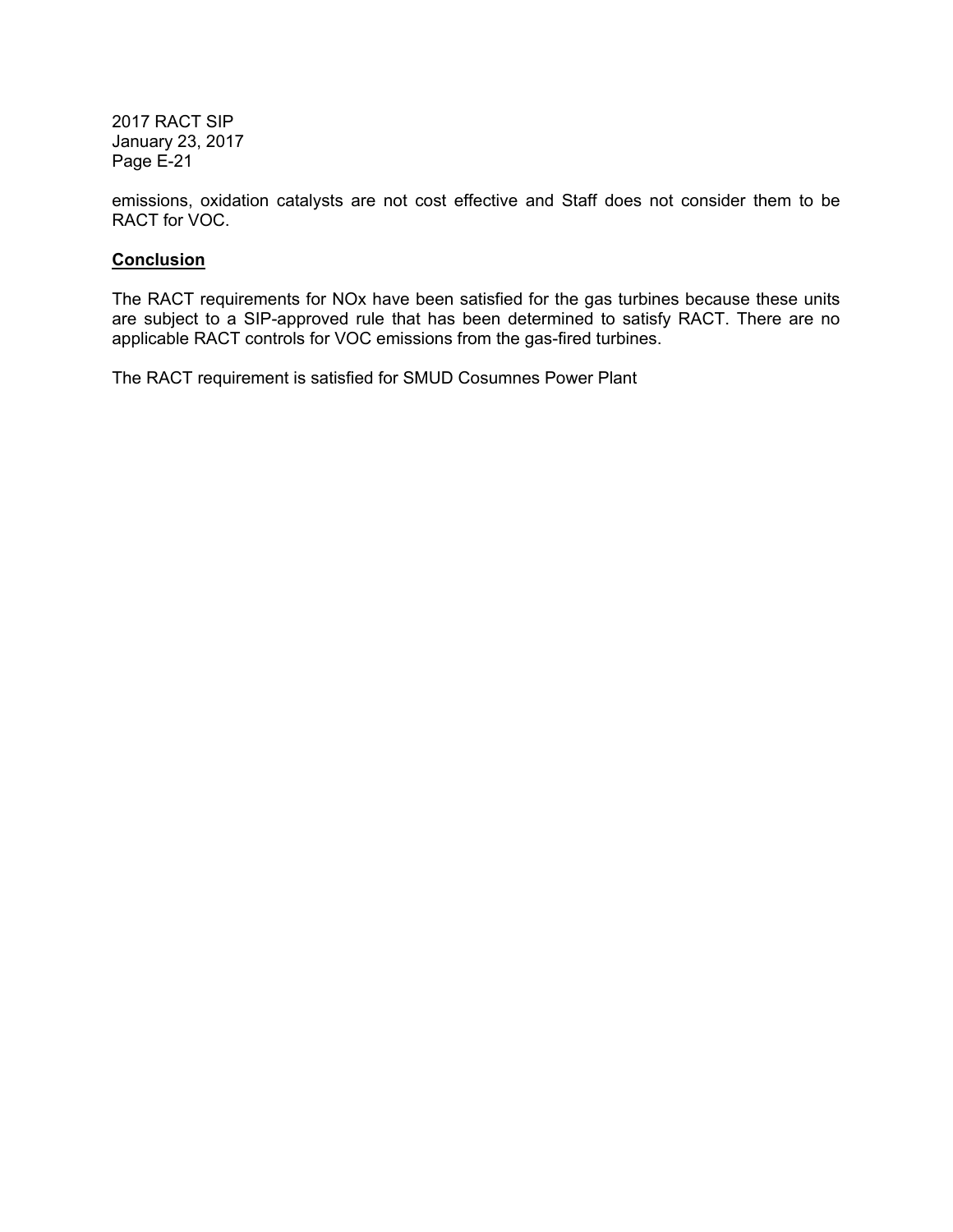**Major Source: Sacramento Power Authority** 

| <b>VOC Emissions:</b> | Non-Major Source |
|-----------------------|------------------|
| <b>NOx Emissions:</b> | Major Source     |

### **Facility Description**

Sacramento Power Authority (SPA) is a cogeneration plant which generates electricity for the Sacramento Municipal Utility District (SMUD) and is also capable of supplying process steam to a steam host. The cogeneration plant consists of a combined cycle unit, its associated emission control equipment and a cooling tower. This facility is a major source of NOx

The plant consists of the following NOx emission units:

- Combined cycle gas turbine (1): The combined cycle turbine is rated at 103 MW and is fired with natural gas. NOx is emitted from the combustion process. The turbine is subject to emission limits under Rule 413.
- Heat recovery steam generator (1): The heat recovery steam generator incorporates a 200 mmBtu/hr duct burner system to produce steam from the hot turbine exhaust gas. NOx is produced from the combustion process. The duct burners fire into the hot turbine exhaust, forming a combined exhaust that is subject to emission limits under Rule 413.

Note: The emissions of each unit described above are limited by local permits, regardless of whether they are subject to rule-based emission limits. Best Available Control Technology has been applied under New Source Review, where applicable.

### **RACT Discussion**

The emission units at Sacramento Power Authority that are subject to SIP-approved rules are shown in the table below. The rule has been demonstrated to satisfy RACT in Appendix D.

|                        | Applicable   |
|------------------------|--------------|
| <b>Source Category</b> | <b>Rules</b> |
| <b>Gas Turbines</b>    | 413          |

There is no EPA guidance on RACT that is applicable to the duct burners. There are, however, two New Source Performance Standards (NSPSs) that apply to duct burners in combined cycle systems: Subparts Da and Db of 40 CFR Part 60. In each of these subparts, the NOx standard for duct burners is 0.2 lb/mmBtu, which is equivalent to approximately 55 ppmv  $@15\%$  O<sub>2</sub>.

The duct burners fire into the hot turbine exhaust, and their emissions are therefore combined with the emissions from the turbines upstream of the emission controls. It is not feasible to operate the duct burners without operating the turbines. Therefore, the emissions from the duct burners are also subject to the NOx limit of Rule 413, 9 ppmv  $@$  15%  $O<sub>2</sub>$ . This level of control satisfies the requirements of RACT for this source type.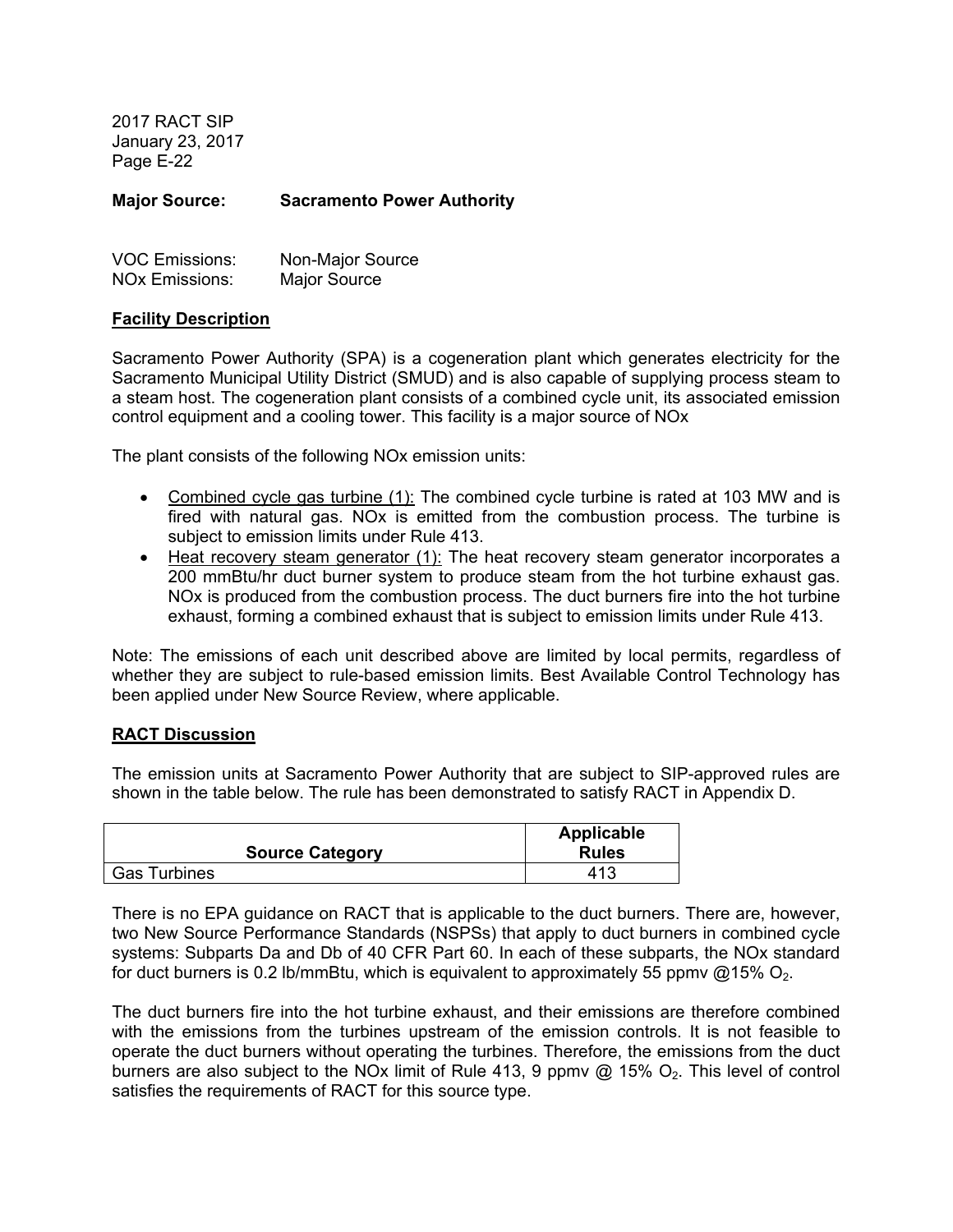### **Conclusion**

The RACT requirements have been satisfied for the gas turbine because it is subject to a SIPapproved rule that has been determined to satisfy RACT. Because the emissions from the duct burners cannot be separated from those of the turbine, they are also limited by a SIP-approved rule.

The RACT requirement is satisfied for Sacramento Power Authority.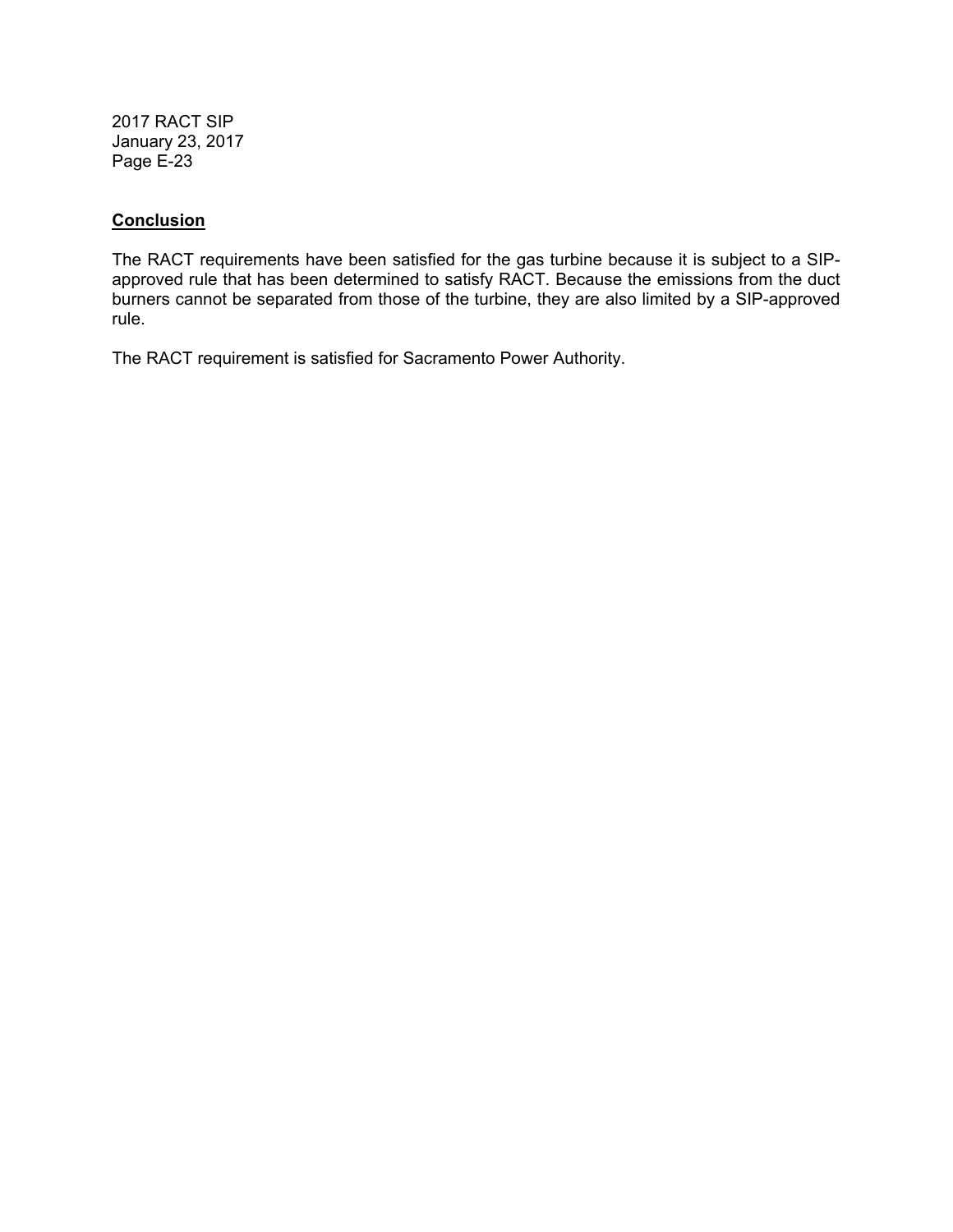**Major Source: SFPP, L.P. Bradshaw Terminal** 

| <b>VOC Emissions:</b> | <b>Major Source</b> |
|-----------------------|---------------------|
| <b>NOx Emissions:</b> | Non-Major Source    |

### **Facility Description**

The SFPP Bradshaw Terminal is a bulk terminal that receives refined fuels via SFPP's 10" pipeline. These fuels are held temporarily in storage tanks and then loaded into tank trucks to resupply surrounding retail gas stations and public/private businesses. Additional product can be transferred by 4" pipeline to the property that was formally Mather Air Force Base but is now a non-military airport. The petroleum products stored and dispensed at Bradshaw Terminal are not owned by SFPP. SFPP only stores and provides tank truck loading equipment for the amount of petroleum products requested by the companies that use its services. The facility is a major source of VOC.

The SFPP Bradshaw Terminal consists of the following VOC emission units:

- Storage tanks, internal floating roof (5): The internal floating roof tanks, ranging in capacity from 193,284 to 1,515,318 gallons, store organic liquid with a vapor pressure greater than 1.5 psia. The tanks are subject to emission limits under Rule 446.
- Storage tanks, external floating roof (6): The external floating roof tanks, ranging in capacity from 547,092 to 1,986,390 gallons, store organic liquid with a vapor pressure greater than 1.5 psia. The tanks are subject to emission limits under Rule 446.
- Organic liquid loading racks (3): Three loading racks provide 14 loading spots for gasoline, diesel fuel, transmix, and jet fuel. The loading racks are vented to a vapor recovery system. The loading racks are subject to emission limits under Rule 447.
- Tank truck unloading system (1): The facility has an unloading system that transfers organic liquids from tank trucks into stationary storage tanks. It is equipped with a vapor balance system. The unloading operation is subject to emission limits under Rule 448.

Note: The emissions of each unit described above are limited by local permits, regardless of whether they are subject to rule-based emission limits. Best Available Control Technology has been applied under New Source Review, where applicable.

### **RACT Discussion**

All emission units at the SFPP Bradshaw Terminal are subject to SIP-approved rules, as shown in the table below. These rules have been demonstrated to satisfy RACT in Appendix C.

|                               | Applicable   |
|-------------------------------|--------------|
| <b>Source Category</b>        | <b>Rules</b> |
| Organic Liquid Storage Tanks  | 446          |
| <b>Organic Liquid Loading</b> | 447          |
| <b>Tank Truck Unloading</b>   | 448          |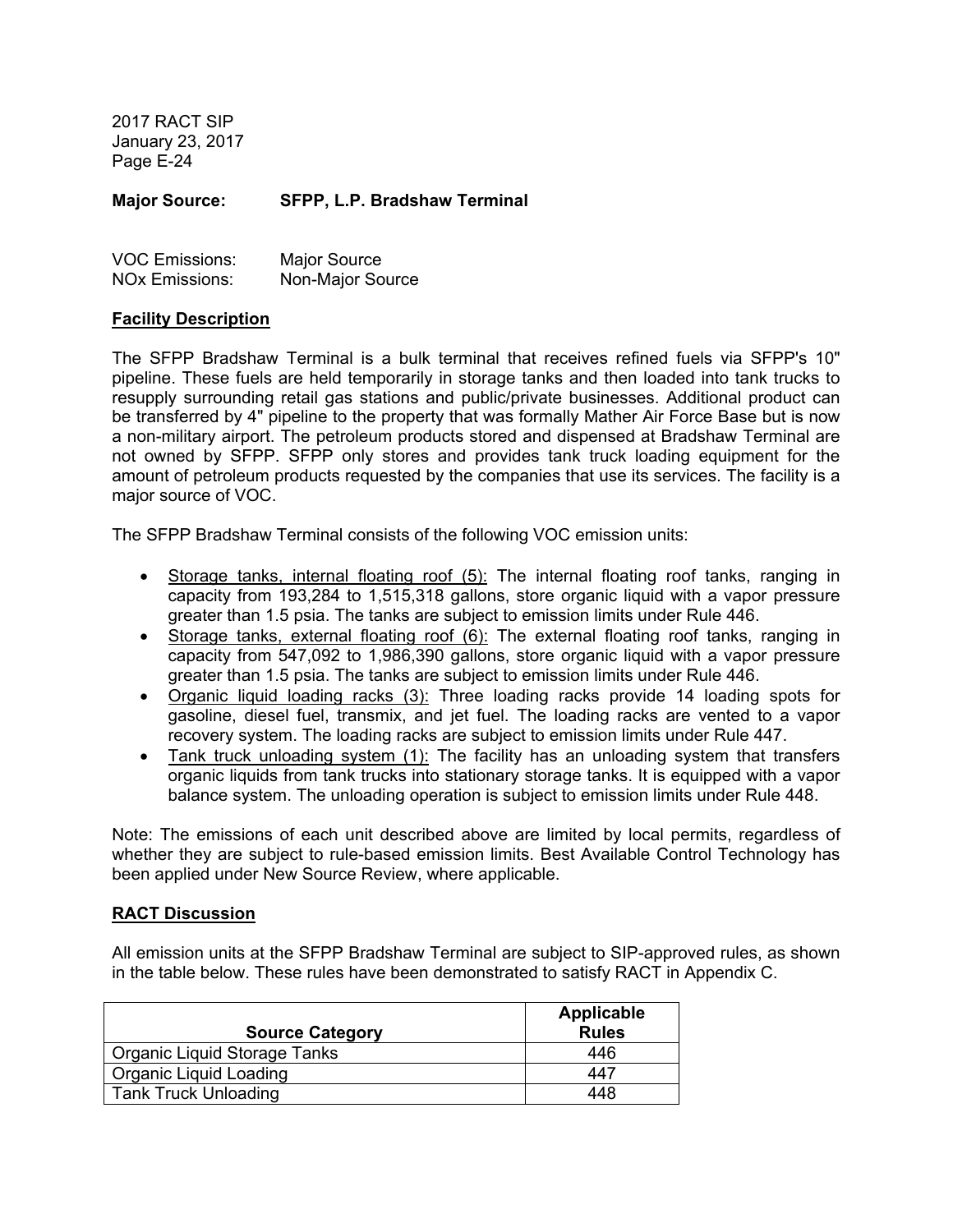# **Conclusion**

All VOC emission units are subject to SIP-approved rules that have been determined to satisfy RACT. The RACT requirement has been satisfied for the SFPP Bradshaw Terminal.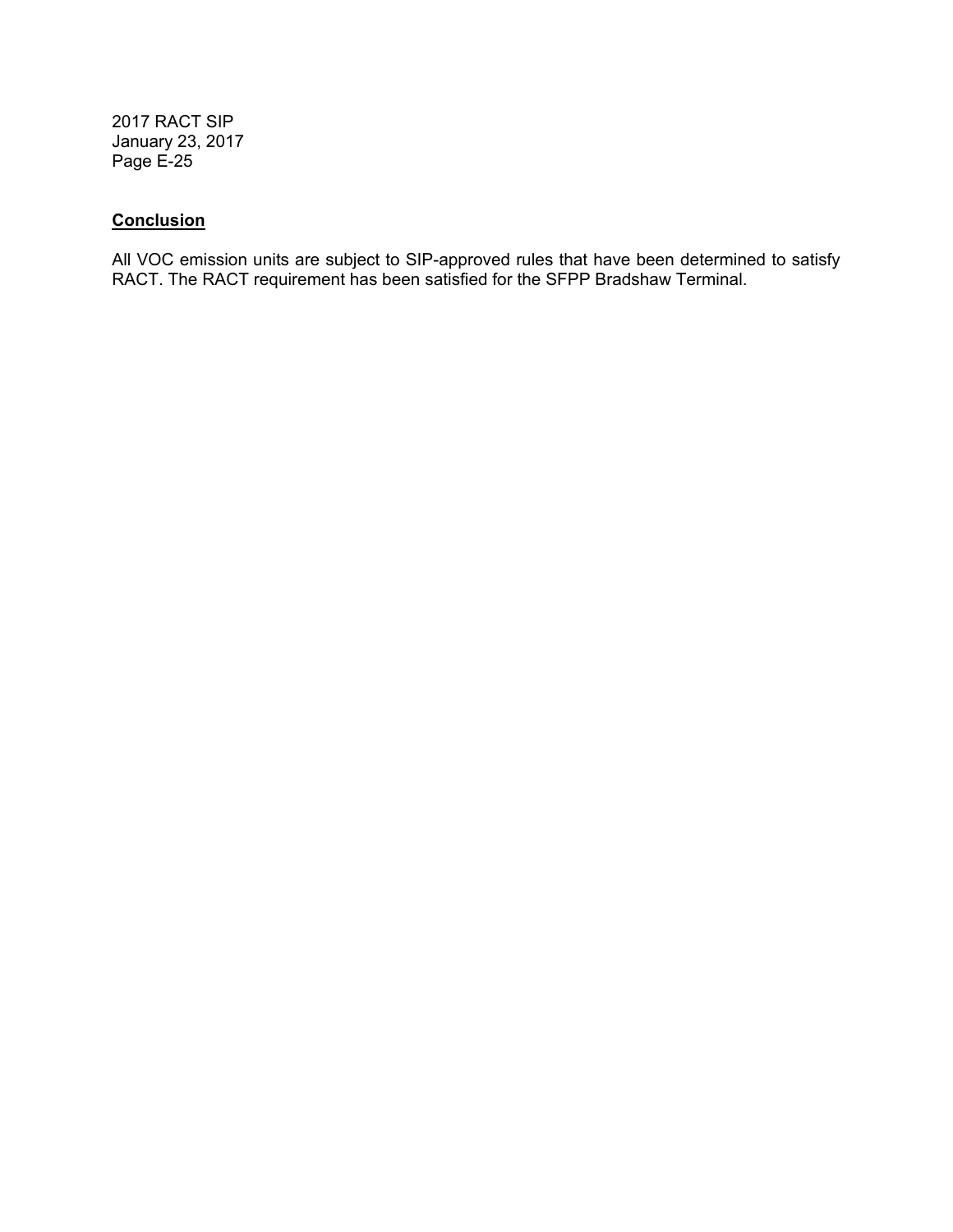**Major Source: Silgan Can Company** 

| <b>VOC Emissions:</b> | Major Source     |
|-----------------------|------------------|
| <b>NOx Emissions:</b> | Non-Major Source |

#### **Facility Description**

Silgan Can Company manufactures steel cans for the food canning industry. Silgan produces both two-piece and three-piece cans. The facility is a major source of VOC. The three-piece can manufacturing process no longer produces air pollutant emissions and is exempted from the District's permitting requirements. The two-piece can manufacturing process produces the majority of the facility's emissions.

The two-piece can manufacturing process is also known as the Drawn and Ironed (D and I) can manufacturing process. It begins with the receipt of steel coil stock. The coil is unwound, fed through the lubricator, and finally fed through the cupping press. The formed cups are fed to the bodymakers where, through a punch and ring assembly, the can body is formed by the draw and ironing technique with an integral bottom. Lubrication oils are applied to facilitate the mechanical action and act as a coolant.

Following this operation, the cans enter the trimmer where excess metal around the can rim is removed to give a uniform height to the can body. After trimming, the unfinished can is transported to the washer where the lubricator oils are removed. The can body is then treated by a flow coating application of a water borne enamel. This is referred to as the wash coating. After the wash coating, the enameled can body enters the wash coat oven.

After the oven, the can body goes to the flanger where the rim of the can body is flanged. The can then goes to the beader where concentric rings are impressed on the side wall of the can. The can body is then passed to the test area to approve the integrity of the container.

The next step of the process is to apply a water-borne enamel to the inside of the can body. This coating is similar in composition to the washcoat enamel. This coating is applied in an enclosed machine, where overspray and solvent flash-off is captured and ducted to the thermal oxidizer. The cans are then conveyed in a covered conveyor to the inside bake oven. Both ovens, the spray machine manifold, and the covered conveyor are vented to the thermal oxidizer.

Silgan Can Company consists of the following emission units:

- Drawn and Ironed Can Manufacturing Process consisting of:
	- Various bodymaking equipment
	- Washcoat application equipment
	- Inside spray coating equipment (vented to thermal oxidizer)

This process is subject to emission limits under Rule 452.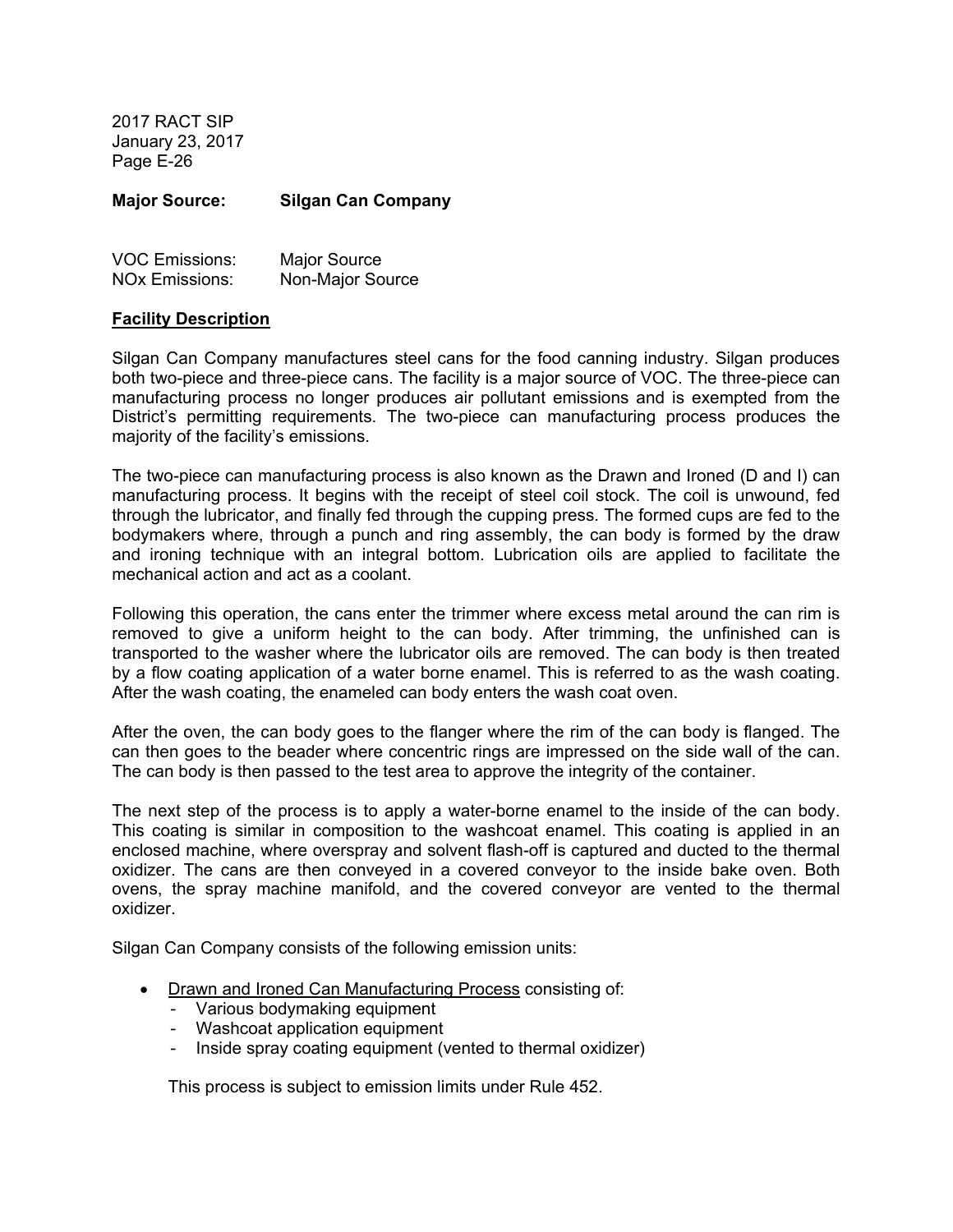- Natural Gas-Fired Washcoat Oven with a rated heat input of 6.4 mmBtu/hr (vented to thermal oxidizer). NOx RACT is not required because Silgan is not a major source of NOx.
- Natural Gas-Fired Inside Bake Oven with a rated heat input of 14 mmBtu/hr (vented to thermal oxidizer). NOx RACT is not required because Silgan is not a major source of NOx.
- Thermal Oxidizer with a rated heat input of 4.8 mmBtu/hr. The oxidizer reduces VOC from the coating operation. NOx RACT is not required, both because Silgan is not a major source of NOx and because RACT is not applicable to secondary pollutant emissions from control devices.

Note: The emissions of each unit described above are limited by local permits, regardless of whether they are subject to rule-based emission limits. Best Available Control Technology has been applied under New Source Review, where applicable.

# **RACT Discussion**

All VOC emission units at Silgan are subject to SIP-approved rules, as shown in the table below. These rules have been demonstrated to satisfy RACT in Appendix C.

|                        | Applicable   |
|------------------------|--------------|
| <b>Source Category</b> | <b>Rules</b> |
| <b>Can Coating</b>     | 452          |

### **Conclusion**

All VOC emission units are subject to SIP-approved rules that have been determined to satisfy RACT. The RACT requirement has been satisfied for Silgan.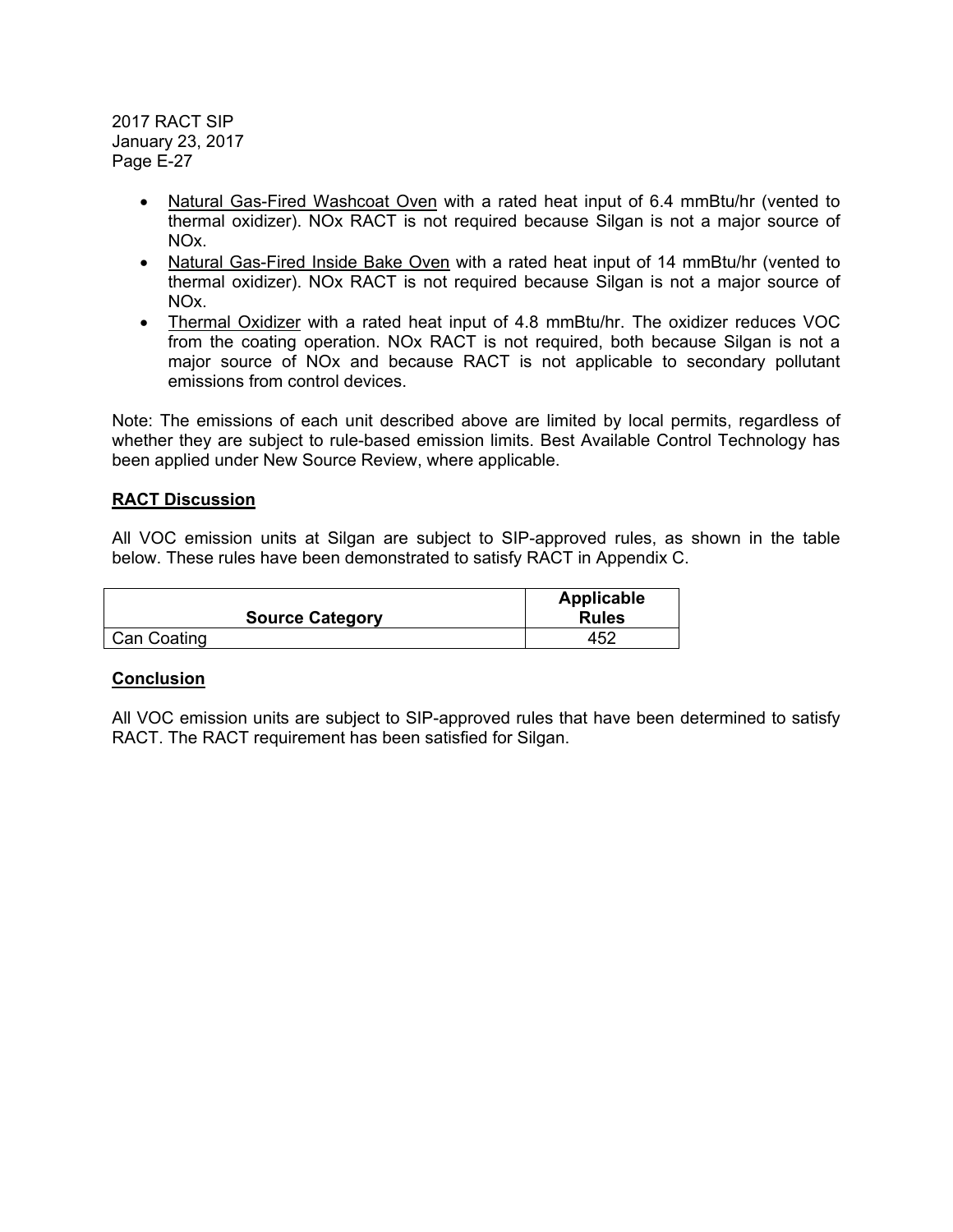**Major Source: University of California, Davis Medical Center** 

| <b>VOC Emissions:</b> | <b>Major Source</b> |
|-----------------------|---------------------|
| <b>NOx Emissions:</b> | <b>Major Source</b> |

### **Facility Description**

The University of California, Davis (UC Davis) operates the UC Davis Medical Center in Sacramento. The UC Davis Medical Center is a health care provider for the community and a teaching hospital for the UC Davis School of Medicine. The facility is a major source of both VOC and NOx.

The facility consists of the following VOC and/or NOx emission units:

- Gas turbine (1): An on-site cogeneration plant includes a gas turbine with an input capacity of 260 mmBtu/hr (approximately 26 MW). The turbine is fired on natural gas and provides electrical power to the facility. Heat from the hot turbine exhaust is used to produce steam for the facility. VOC and NOx are emitted in the turbine exhaust. The turbine is subject to NOx emission limits under Rule 413.
- Large boilers (4): Four natural gas-fired boilers, rated at 31.5 mmBtu/hr each, provide steam when the gas turbine capacity is exceeded or the gas turbine is out of service. Boilers emit NOx and VOC and are subject to Rule 411. The four large boilers are subject to emission limits under Rule 411.
- Small boilers (8): Eight natural gas-fired boilers, rated at 0.4 mmBtu/hr each, are used for hot water heating. Boilers emit NOx and VOC. The small boilers are not subject to Rule 411 because they are rated less than 1 mmBtu/hr each. Rule 414 applies to units less than 1 mmBtu/hr, but it is a "point-of-sale" rule that does not apply to existing units.
- Emergency standby diesel engines (7): The seven emergency standby engines drive emergency electrical generators and range in size from 890 to 2,876 horsepower. IC engines emit VOC and NOx and are subject to Rule 412. The engines are designated for emergency use, and are limited by permit to either 40 or 50 hours of operation per year for maintenance purposes and either 200 or 750 hours of operation per year including both maintenance and emergency use. They are exempt from emissions limits because they operate no more than 100 hours per year for maintenance purposes.
- Gasoline dispensing facility (1): The gasoline dispensing facility emits VOC. The dispensing operation is subject to emission limits under Rule 448 and 449 and is equipped with Phase I and Phase II vapor recovery systems for VOC control.

Note: The emissions of each unit described above are limited by local permits, regardless of whether they are subject to rule-based emission limits. Best Available Control Technology has been applied under New Source Review, where applicable.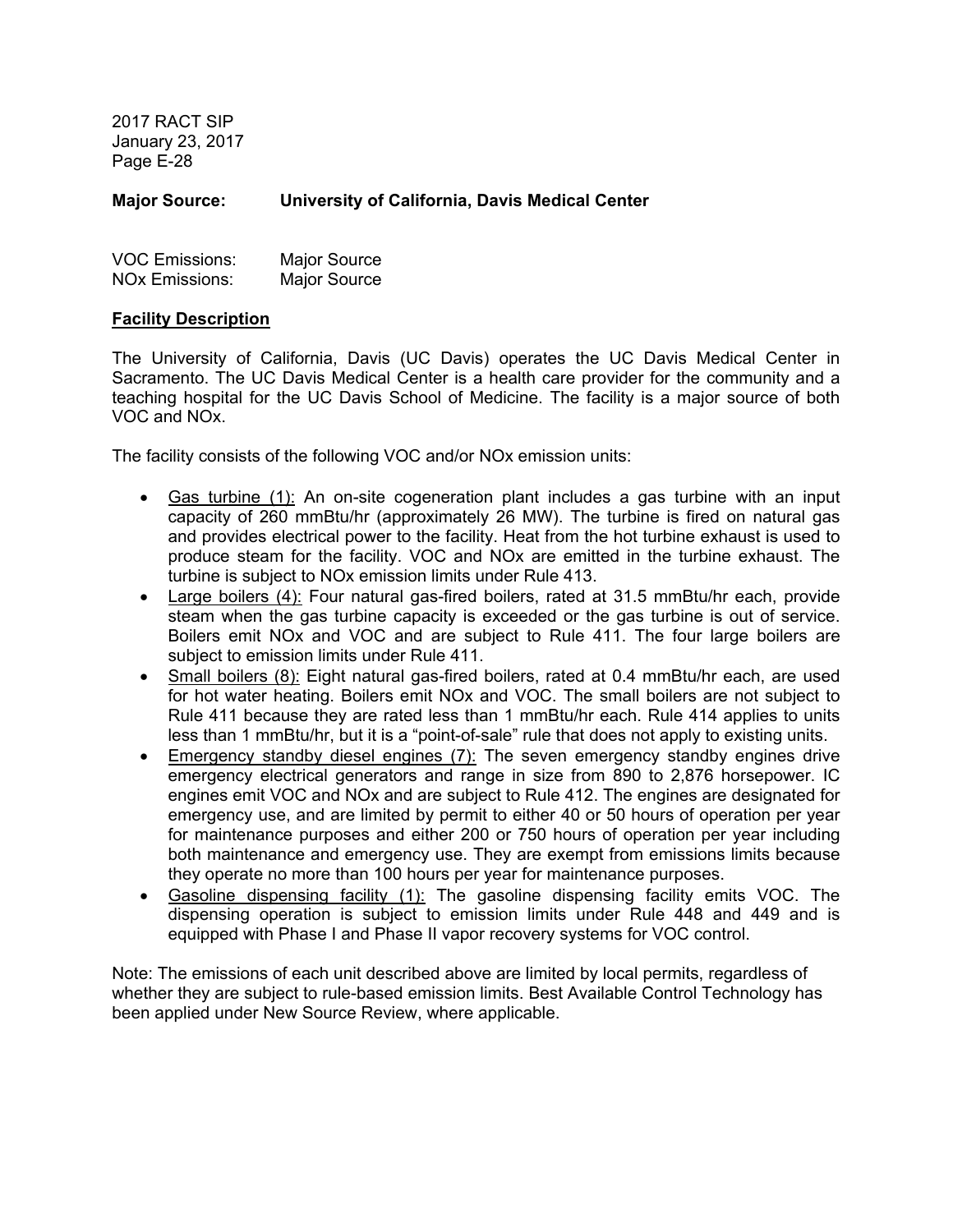# **RACT Discussion**

The emission units at UC Davis Medical Center that are subject to SIP-approved rules are shown in the table below. These rules have been demonstrated to satisfy RACT in Appendices C and D.

| <b>Source Category</b>              | <b>Applicable</b><br><b>Rules</b> |
|-------------------------------------|-----------------------------------|
| <b>Boilers</b>                      | 411                               |
| <b>IC Engines</b>                   | 412                               |
| <b>Gas Turbines</b>                 | 413                               |
| <b>Gasoline Dispensing Facility</b> | 448.449                           |

Rule 411 does not directly limit the emissions of VOC from boilers and process heaters. VOC emissions limits are not specified in the rules of other nonattainment areas, California BACT determinations, or in the guidance reviewed. Some determinations in EPA's RACT/BACTLAER Clearinghouse set VOC emission limits that are based on good combustion practices. Rule 411 sets CO emission limits that ensure efficient fuel combustion for boilers and process heaters.

The gas turbine at the facility is equipped with an oxidation catalyst to control CO and VOC emissions. However, Rule 413 does not limit the emissions of VOC from gas turbines. VOC emissions limits are not specified in the rules of other nonattainment areas or in the guidance reviewed. Some BACT determinations in ARB's BACT Clearinghouse and in EPA's RACT/BACTLAER Clearinghouse set VOC emission limits that are based on control with oxidation catalysts. However, these determinations have been made in conjunction with BACT limits for CO emissions, for which oxidation catalysts are cost effective controls. For the control of VOC emissions, oxidation catalysts are not cost effective and Staff does not consider them to be RACT for VOC.

The eight 0.4 mmBtu/hr boilers are exempt from the requirements of Rule 411 because they have heat input ratings less than 1 mmBtu/hr. No California district or other nonattainment area rules reviewed have a rule requirement applicable to existing boilers of this size, and there is no federal guidance for such controls. Staff is not aware of any cost effective controls for existing boilers of this size. If these boilers are replaced in the future, District Rule 414 – Water Heaters, Boilers and Process Heaters Rated Less than 1,000,000 Btu per Hour, will require the replacement units to meet the NOx emissions standards at the time they are purchased and installed.

# **Conclusion**

The RACT requirements for NOx have been satisfied for the gas turbine, boilers, and emergency standby engines at the UC Davis Medical Center, because all emission units are subject to or exempt from SIP-approved rules that have been determined to satisfy RACT for NOx.